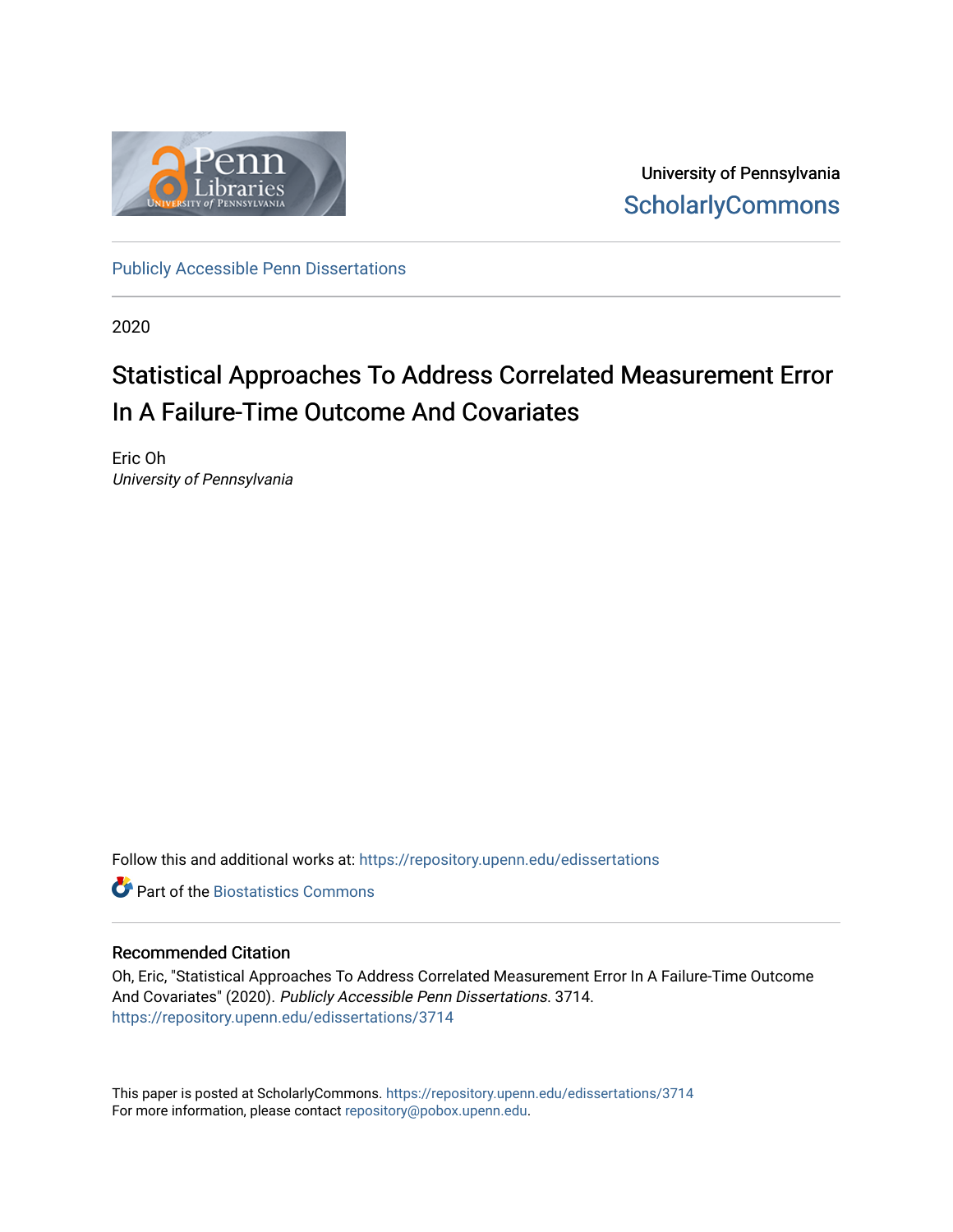# Statistical Approaches To Address Correlated Measurement Error In A Failure-Time Outcome And Covariates

# **Abstract**

Biomedical studies are increasingly relying on electronic health records (EHR) as either the sole or supplementary source of data. While these data sources have enormous potential to support the discovery of associations between exposures and disease risk, they are subject to measurement error, leading to bias in estimates of effects of interest. Covariate measurement error has been well studied in the literature, with published work spanning descriptions of its impact as well as methods to address it; however, errors in the outcome has not received as much attention. Furthermore, the error found in EHR data often involves errors in both covariates and a failure-time outcome that can be correlated. In this dissertation, we address these gaps by developing methodology in the paradigm of the Cox model for: (1) correlated errors in the time-to-event and covariate, (2) event-indicator misclassification as well as correlated time-to-event and covariate error, and (3) multiplicative error in the time-to-event. In Chapter 2, we develop two classes of estimators, regression calibration (RC) and generalized raking, to address the bias in Cox regression coefficients resulting from correlated errors in the time-to-event and covariate of interest. The RC estimators have lower relative MSE in moderate signal and high censoring settings; however, they are biased for the Cox model. The raking estimators are consistent, require no explicit modeling of the error structure, and have lower relative MSE for many error settings. In Chapter 3, we develop raking estimators for error settings involving misclassification by constructing auxiliary variables utilizing multiple imputation. We provide rationale for why the previously proposed raking estimators can be expected to be inefficient in the presence of event-indicator misclassification and demonstrate that the proposed raking estimators are more efficient in this setting. In Chapter 4, we compare the performance of the Cox and Weibull AFT models in error settings with random multiplicative time-to-event error. In addition, we develop an extension of the SIMEX method to correct the bias in hazard ratio estimates from the Cox model under multiplicative time-to-event error. We illustrate the proposed methods in the three chapters by applying them to observational EHR data on HIV outcomes from the Vanderbilt Comprehensive Care Clinic.

# Degree Type

Dissertation

Degree Name Doctor of Philosophy (PhD)

Graduate Group Epidemiology & Biostatistics

First Advisor Pamela A. Shaw

Subject Categories **Biostatistics**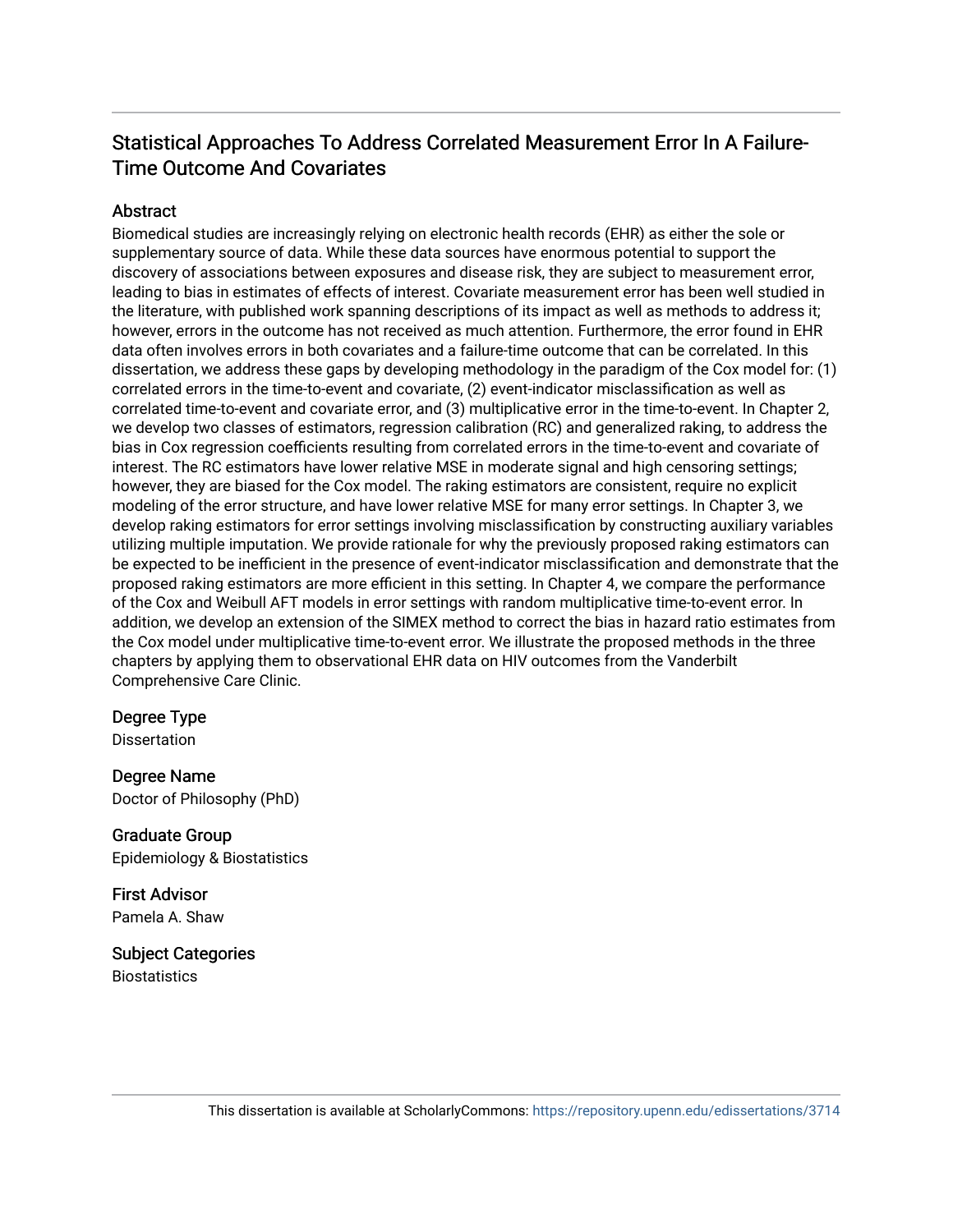# STATISTICAL APPROACHES TO ADDRESS CORRELATED MEASUREMENT ERROR IN A FAILURE-TIME OUTCOME AND COVARIATES

Eric J. Oh

## A DISSERTATION

in

Epidemiology and Biostatistics

Presented to the Faculties of the University of Pennsylvania

in

Partial Fulfillment of the Requirements for the

Degree of Doctor of Philosophy

2020

Supervisor of Dissertation

Pamela A. Shaw, Associate Professor of Biostatistics

Graduate Group Chairperson

Nandita Mitra, Professor of Biostatistics

Dissertation Committee

Sharon X. Xie, Professor of Biostatistics

Jinbo Chen, Professor of Biostatistics

Eric J. Tchetgen Tchetgen, Professor of Statistics

Robert Gross, Associate Professor of Medicine & Epidemiology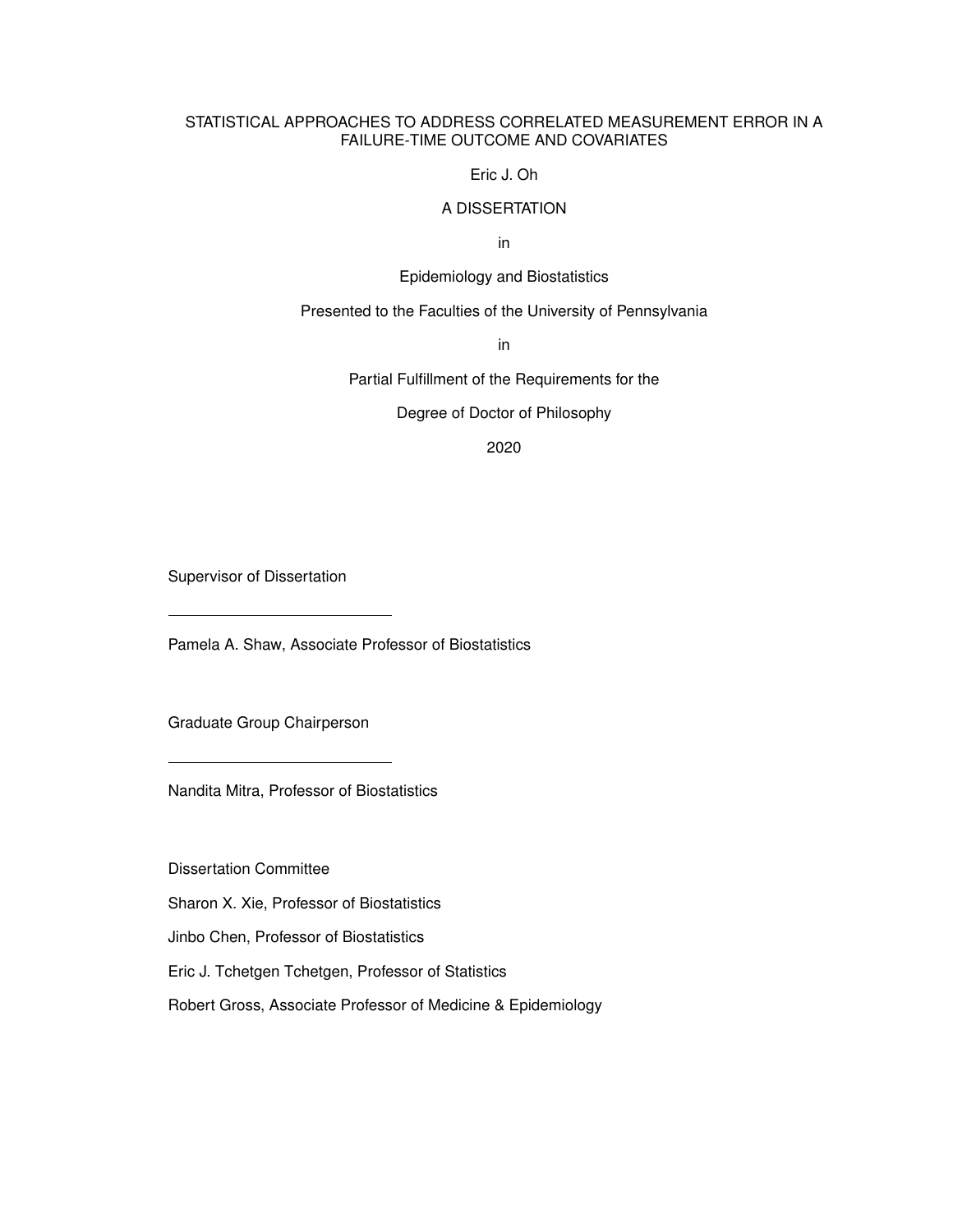# STATISTICAL APPROACHES TO ADDRESS CORRELATED MEASUREMENT ERROR IN A FAILURE-TIME OUTCOME AND COVARIATES

c COPYRIGHT

2020

Eric J. Oh

This work is licensed under the Creative Commons Attribution NonCommercial-ShareAlike 3.0

License

To view a copy of this license, visit

http://creativecommons.org/licenses/by-nc-sa/3.0/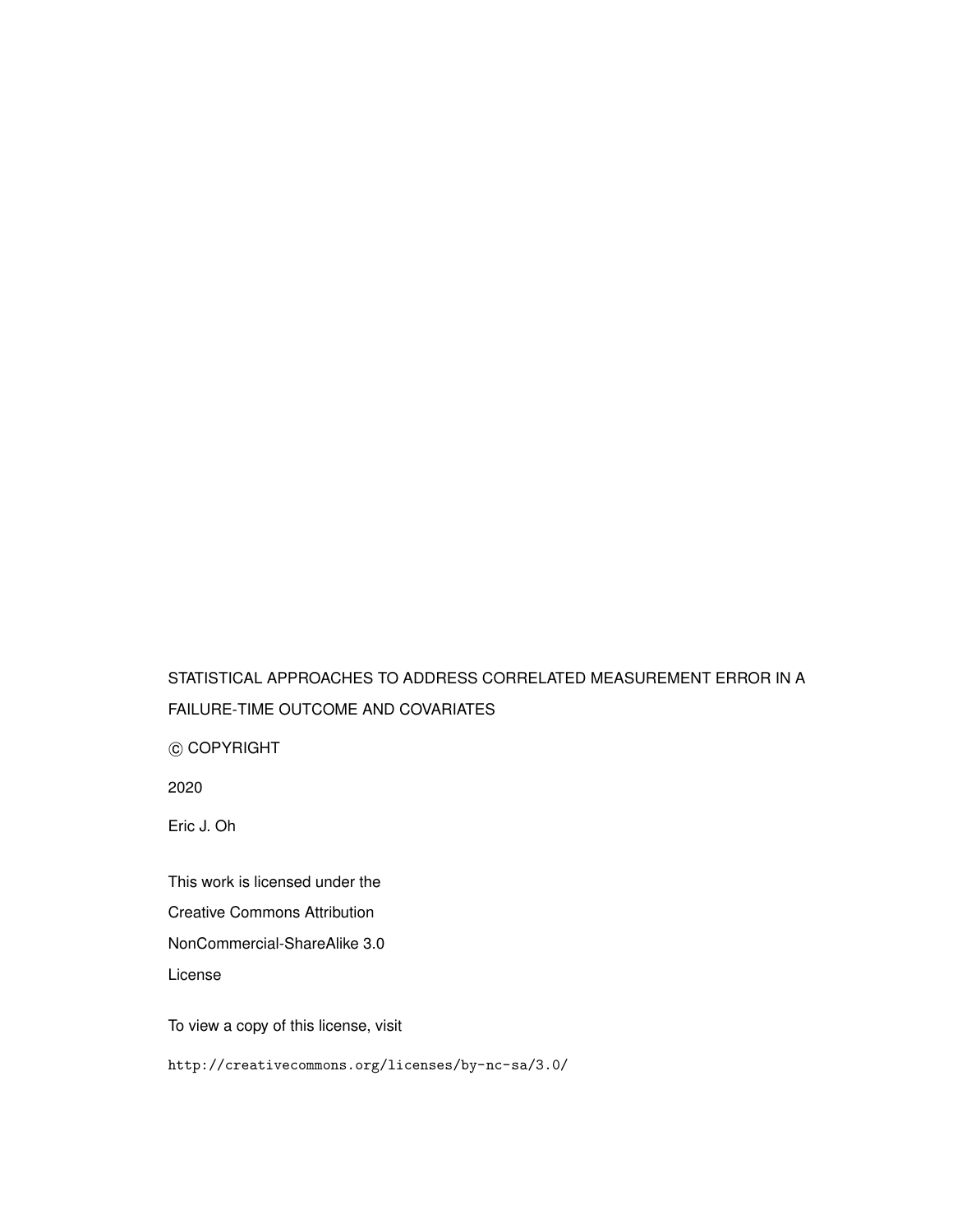## ACKNOWLEDGEMENT

This dissertation is the culmination of five years of work. Five years of struggle and triumph and hardship and perseverance. Although it is my name on this dissertation, neither the highs nor the lows were borne alone. Although I do not have the space to appropriately thank everyone who has helped me along the way, I will do my best.

First and foremost, I would like to extend my deepest gratitude to my advisor Pam. I consider myself incredibly lucky to have gotten to work with her over the last five years. I came to Penn barely understanding rudimentary statistics and she patiently shaped me to be able to write this dissertation. Beyond the technical training, which is a baseline requirement for any advisor worth their salt in my eyes, Pam truly instilled in me a deep appreciation and pride in my work. Even on days when I was disillusioned with science, her enthusiasm for and enjoyment of her work rubbed off to motivate me through another week. This healthy passion for research is something I will take with me my entire lifetime.

To my committee members, Sharon, Jinbo, Eric, and Robert, thank you for all of your insightful comments and moral support. I want to thank Sharon, Jinbo, and Eric, in particular, for being such incredible teachers over the years. Between the three of you, I feel like I was taught everything I need to know about survival analysis, inference, semiparametric theory, and causal inference. Your wisdom, patience, and approach to research are things I will take with me forever.

To Peter and Raj, it has been an incredible honor and pleasure to have worked together the last four years. Our ECG work has been some of the most exciting I have worked on during my time at Penn and always provided me with a refreshing change of pace from my usual research. More than the work, I learned the power of collaborative research through our work and the opportunities that can arise from it. I thank you both for your mentorship over the years.

To all the past and present Penn biostat students who overlapped with me, I thank you all. I feel lucky to have been so inspired on a daily basis by the amazing work you all do. Special thanks to Julie, Jiaqi, Bret, Lior, Leah, Ali, Arman, and Angela for the many outings filled with good food, beer, and laughter.

To Mo, who was my only friend outside of the Penn biostat department who truly understood what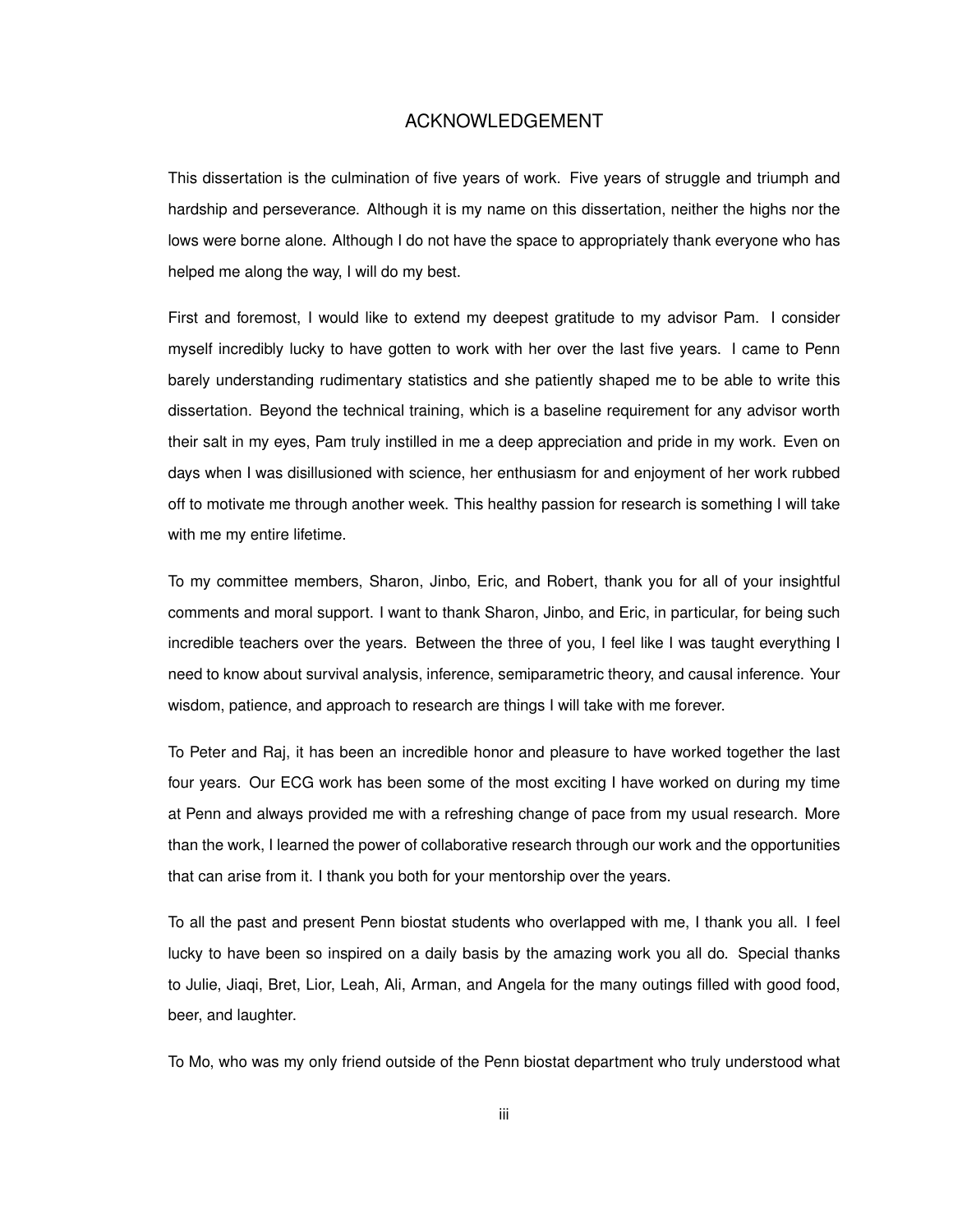I was going through. I could not have done this without your support and friendship.

To my friends Jay, Awjin, Winnie, Caleb, Amy, Jonah, Raymond, Joey, and Linhan, I thank you for reminding me that there is much joy to be had outside of research. Even though we all live in different parts of the country, the reunions with everyone powered me through months of research. I would not have been able to make it this far without your friendship.

To my family, thank you for all of your sacrifice and love through the years. I would not have even made it to graduate school without your never-ending support and encouragement.

To Bryton, thank you for everything. This dissertation is as much yours as it is mine. You have been my emotional pillar through the good and the bad, never failing to lift my spirits. Every single day I wonder how I was lucky enough to find someone as supportive and as loving as you are. To say that I would not have made it through graduate school without you would be an understatement.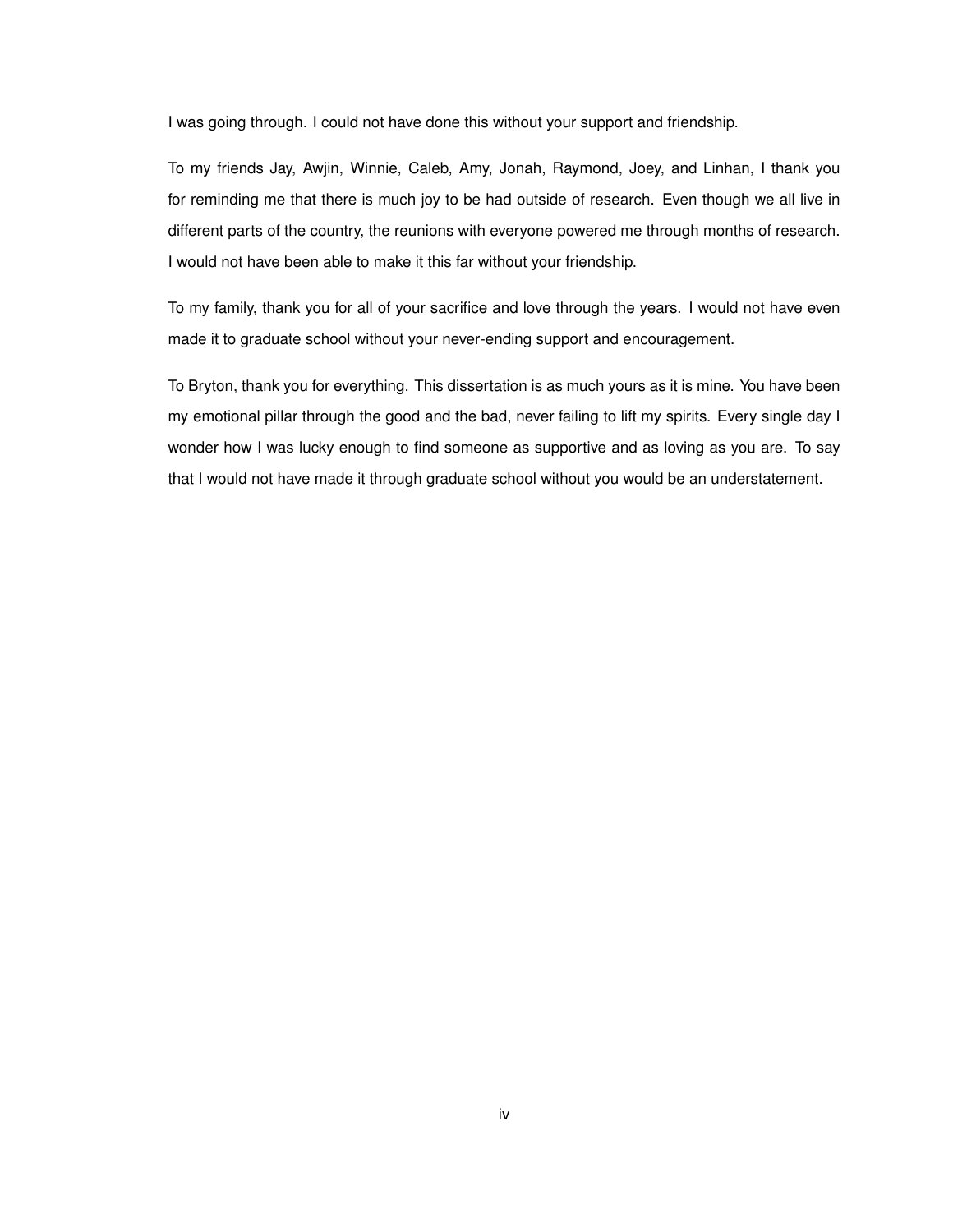## ABSTRACT

# STATISTICAL APPROACHES TO ADDRESS CORRELATED MEASUREMENT ERROR IN A FAILURE-TIME OUTCOME AND COVARIATES

#### Eric J. Oh

#### Pamela A. Shaw

Biomedical studies are increasingly relying on electronic health records (EHR) as either the sole or supplementary source of data. While these data sources have enormous potential to support the discovery of associations between exposures and disease risk, they are subject to measurement error, leading to bias in estimates of effects of interest. Covariate measurement error has been well studied in the literature, with published work spanning descriptions of its impact as well as methods to address it; however, errors in the outcome has not received as much attention. Furthermore, the error found in EHR data often involves errors in both covariates and a failure-time outcome that can be correlated. In this dissertation, we address these gaps by developing methodology in the paradigm of the Cox model for: (1) correlated errors in the time-to-event and covariate, (2) event-indicator misclassification as well as correlated time-to-event and covariate error, and (3) multiplicative error in the time-to-event. In Chapter 2, we develop two classes of estimators, regression calibration (RC) and generalized raking, to address the bias in Cox regression coefficients resulting from correlated errors in the time-to-event and covariate of interest. The RC estimators have lower relative MSE in moderate signal and high censoring settings; however, they are biased for the Cox model. The raking estimators are consistent, require no explicit modeling of the error structure, and have lower relative MSE for many error settings. In Chapter 3, we develop raking estimators for error settings involving misclassification by constructing auxiliary variables utilizing multiple imputation. We provide rationale for why the previously proposed raking estimators can be expected to be inefficient in the presence of event-indicator misclassification and demonstrate that the proposed raking estimators are more efficient in this setting. In Chapter 4, we compare the performance of the Cox and Weibull AFT models in error settings with random multiplicative time-to-event error. In addition, we develop an extension of the SIMEX method to correct the bias in hazard ratio estimates from the Cox model under multiplicative time-to-event error. We illustrate the proposed methods in the three chapters by applying them to observational EHR data on HIV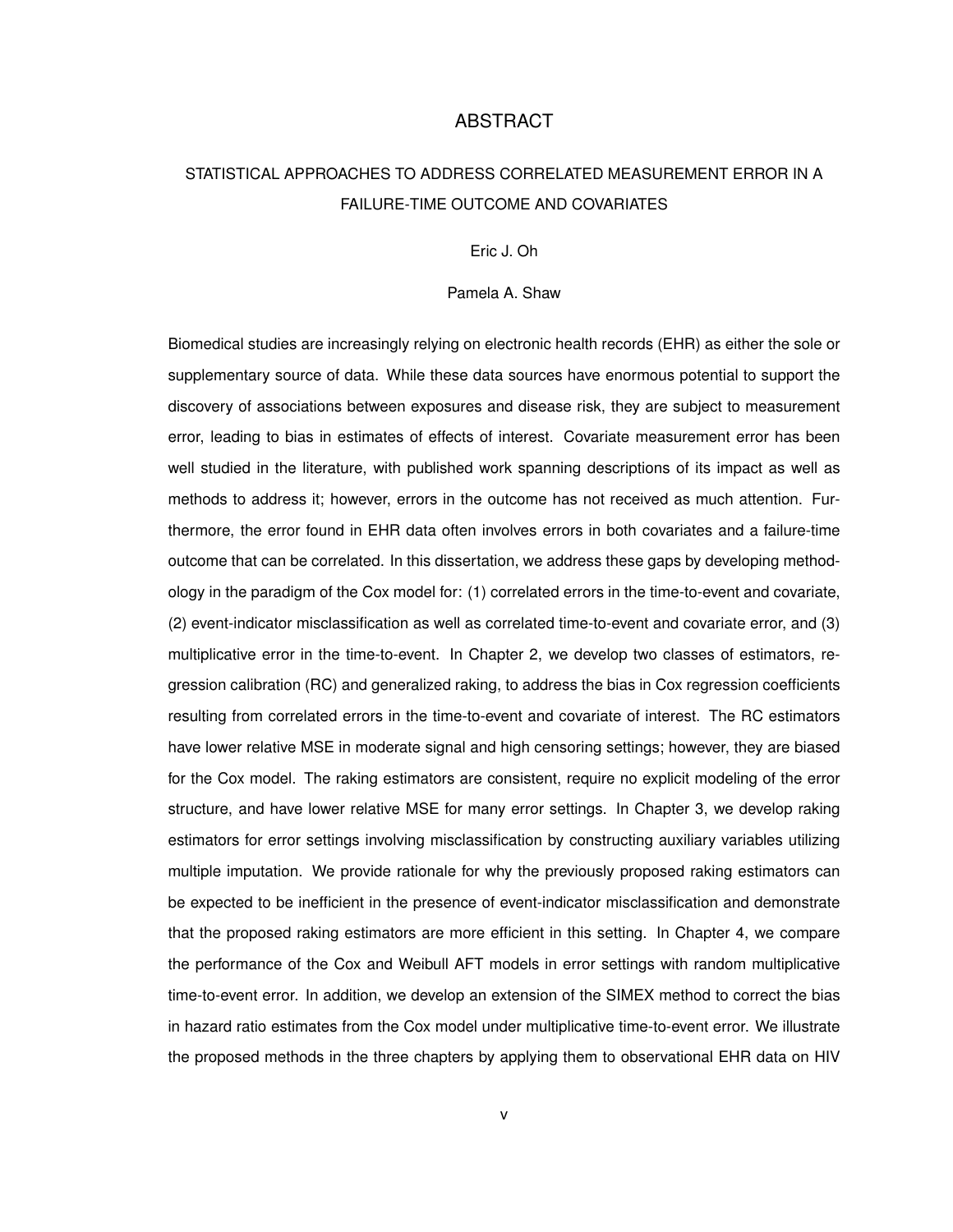outcomes from the Vanderbilt Comprehensive Care Clinic.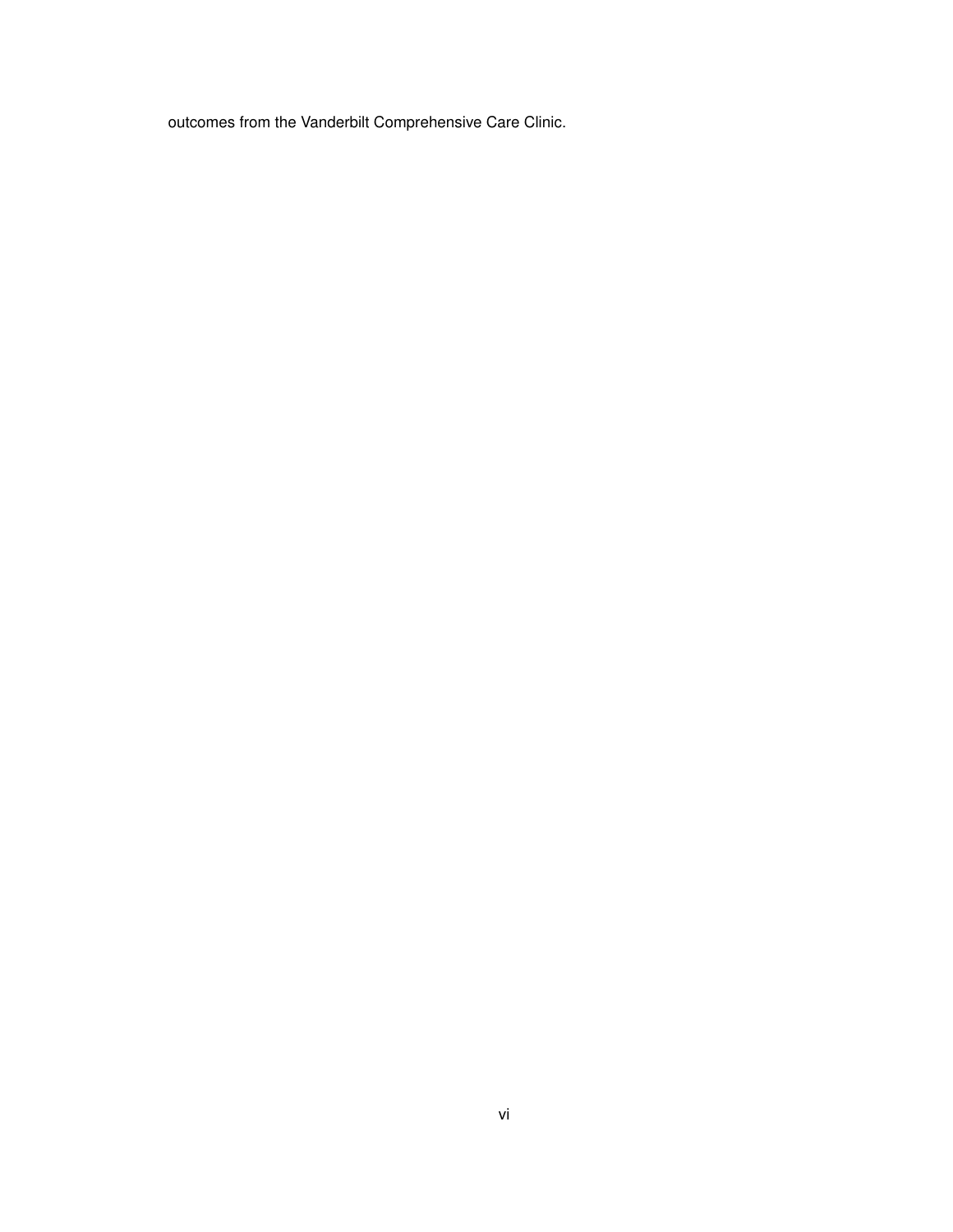# TABLE OF CONTENTS

|                                                                                   | iii            |  |  |  |  |
|-----------------------------------------------------------------------------------|----------------|--|--|--|--|
|                                                                                   |                |  |  |  |  |
|                                                                                   | XV             |  |  |  |  |
|                                                                                   | xvi            |  |  |  |  |
| CHAPTER 1:                                                                        | $\overline{1}$ |  |  |  |  |
| CHAPTER 2:<br>RAKING AND REGRESSION CALIBRATION: METHODS TO ADDRESS BIAS          |                |  |  |  |  |
| FROM CORRELATED COVARIATE AND TIME-TO-EVENT ERROR                                 | $\overline{4}$ |  |  |  |  |
| 2.1                                                                               | $\overline{4}$ |  |  |  |  |
| 2.2                                                                               | $\overline{4}$ |  |  |  |  |
| 2.3                                                                               | 7              |  |  |  |  |
| 2.4                                                                               | 9              |  |  |  |  |
| 2.5                                                                               | 11             |  |  |  |  |
| 15<br>2.6                                                                         |                |  |  |  |  |
| 23<br>2.7                                                                         |                |  |  |  |  |
| 2.8                                                                               | 26             |  |  |  |  |
| CHAPTER 3:<br><b>IMPROVED GENERALIZED RAKING ESTIMATORS TO ADDRESS CORRELATED</b> |                |  |  |  |  |
| COVARIATE AND FAILURE-TIME OUTCOME ERROR                                          | 29             |  |  |  |  |
| 3.1                                                                               | 29             |  |  |  |  |
| 3.2                                                                               | 29             |  |  |  |  |
| 3.3                                                                               | 31             |  |  |  |  |
| 3.4                                                                               | 34             |  |  |  |  |
| Proposed Multiple Imputation Methods for Generalized Raking<br>3.5                | 36             |  |  |  |  |
| 3.6<br>41                                                                         |                |  |  |  |  |
| 3.7<br>52                                                                         |                |  |  |  |  |
| 3.8                                                                               | 56             |  |  |  |  |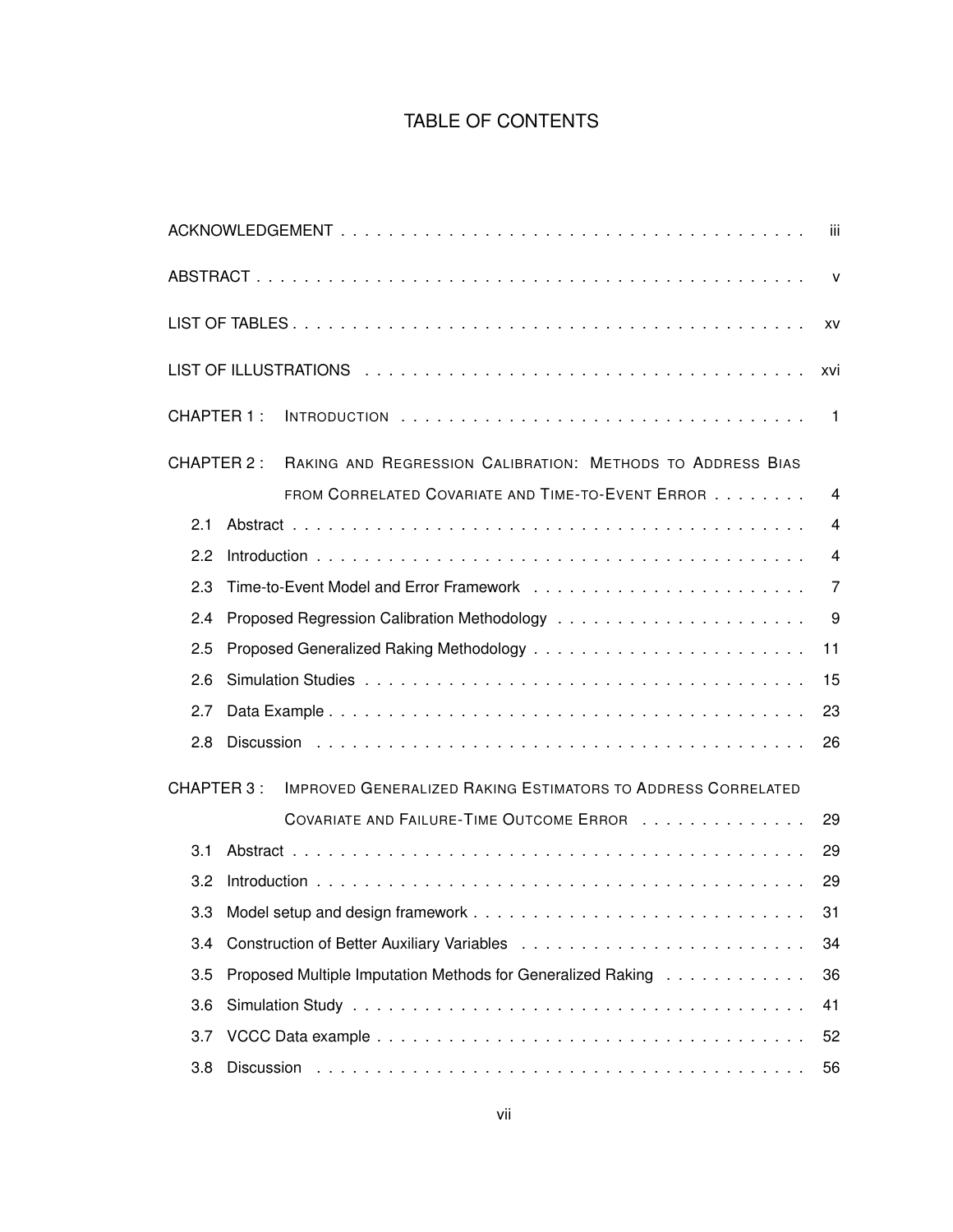|    | CHAPTER 4: CONSIDERATIONS FOR ANALYSIS OF TIME-TO-EVENT OUTCOMES MEA- |  |
|----|-----------------------------------------------------------------------|--|
|    | SURED WITH ERROR: BIAS AND CORRECTION WITH SIMEX 59                   |  |
| 41 |                                                                       |  |
|    |                                                                       |  |
|    |                                                                       |  |
|    |                                                                       |  |
|    |                                                                       |  |
|    |                                                                       |  |
|    |                                                                       |  |
|    |                                                                       |  |
|    |                                                                       |  |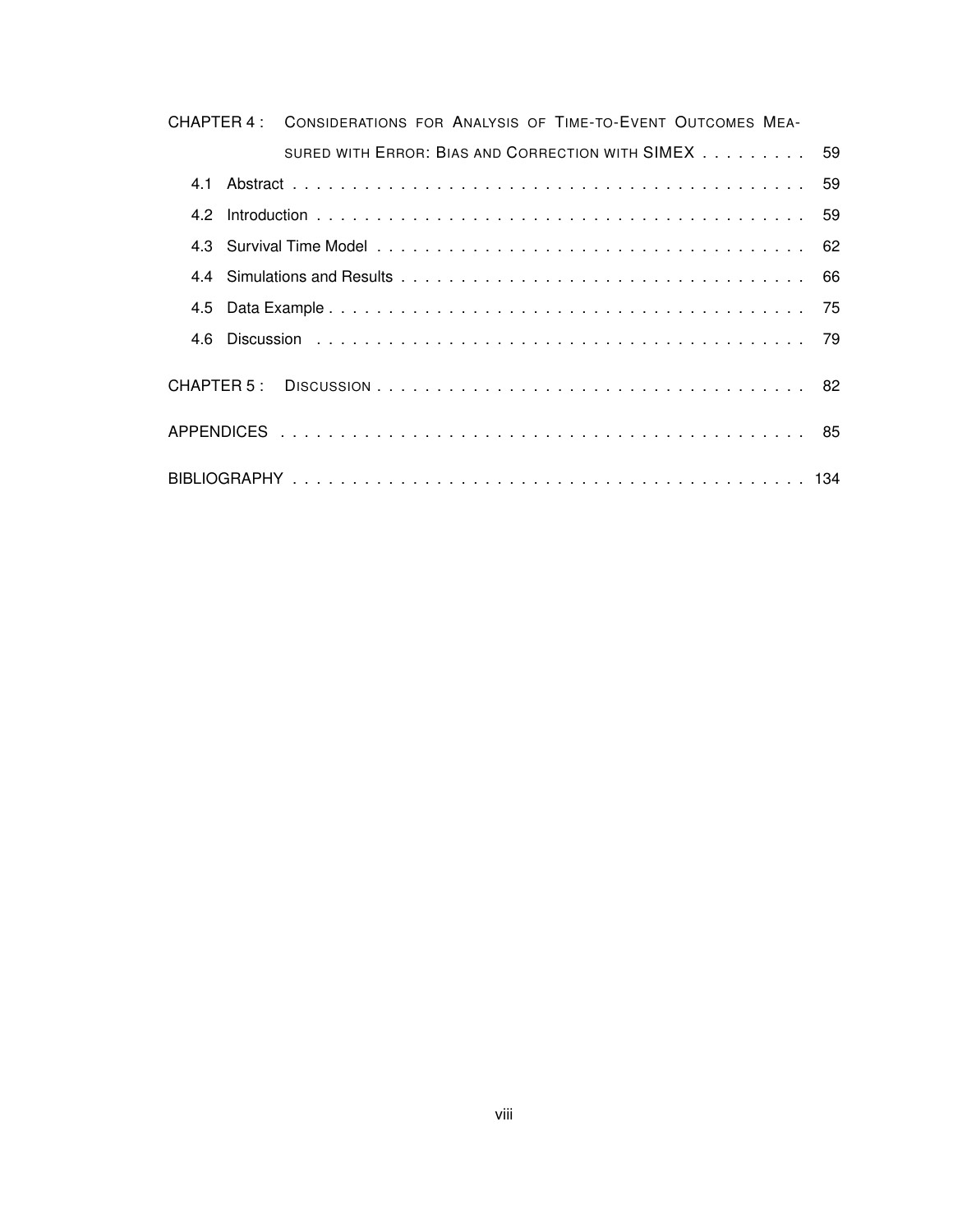# LIST OF TABLES

| TABLE 2.1: Simulation results for $\beta_X$ under additive measurement error only in the out-<br>come with normally distributed error and 25 and 75% censoring for the true<br>event time. For 2000 simulated data sets, the bias, average bootstrap stan-<br>dard error (ASE) for the 4 proposed estimators, average model standard<br>error (ASE) for naive and complete case, empirical standard error (ESE),<br>mean squared error (MSE), and 95% coverage probabilities (CP) are pre-                                  | 18                                                                                                                                                                                                                           |
|-----------------------------------------------------------------------------------------------------------------------------------------------------------------------------------------------------------------------------------------------------------------------------------------------------------------------------------------------------------------------------------------------------------------------------------------------------------------------------------------------------------------------------|------------------------------------------------------------------------------------------------------------------------------------------------------------------------------------------------------------------------------|
| Simulation results for $\beta_X = \log 1.5$ under correlated, additive measurement<br><b>TABLE 2.2 :</b><br>error in the outcome and covariate $X$ with normally distributed error and<br>25% censoring for the true event time. For 2000 simulated data sets, the<br>bias, average bootstrap standard error (ASE) for the 4 proposed estimators,<br>average model standard error (ASE) for naive and complete case, empir-<br>ical standard error (ESE), mean squared error (MSE), and 95% coverage                        |                                                                                                                                                                                                                              |
| Simulation results for $\beta_X = \log 1.5$ under correlated, additive measurement<br><b>TABLE 2.3 :</b><br>error in the outcome and covariate $X$ with normally distributed error and<br>75% censoring for the true event time. For 2000 simulated data sets, the<br>bias, average bootstrap standard error (ASE) for the 4 proposed estimators,<br>average model standard error (ASE) for naive and complete case, empir-                                                                                                 | 19                                                                                                                                                                                                                           |
| Simulation results for $\beta_X = \log 3$ under correlated, additive measurement<br><b>TABLE 2.4 :</b><br>error in the outcome and covariate $X$ with normally distributed error and<br>25% censoring for the true event time. For 2000 simulated data sets, the<br>bias, average bootstrap standard error (ASE) for the 4 proposed estimators,<br>average model standard error (ASE) for naive and complete case, empir-                                                                                                   | 20                                                                                                                                                                                                                           |
| TABLE 2.5 : Type 1 error results for $\beta_X = 0$ under correlated, additive measurement er-<br>ror in the outcome and covariates with normally distributed error and 25 and<br>75% censoring for the true event time. For 2000 simulated data sets, the<br>type 1 error, average bootstrap standard error (ASE) for the 4 proposed es-<br>timators, average model standard error (ASE) for naive and complete case,<br>empirical standard error (ESE), and mean squared error (MSE) are pre-<br>sented.<br>and a straight | 22<br>23                                                                                                                                                                                                                     |
| TABLE 3.1 : Simulation results for estimating $\beta_x$ using the data imputation approach for<br>error scenario 1 (error only in event indicator) with $N = 2000$ , $n = 400$ ,<br>and simple random sampling. The $%$ bias, empirical standard error (ESE),<br>relative efficiency (RE), average standard error (ASE), mean squared error,                                                                                                                                                                                |                                                                                                                                                                                                                              |
| <b>TABLE 3.2 :</b><br>Simulation results for estimating $\beta_x$ using the data imputation approach for<br>error scenario 3 (errors in event indicator, failure time, and X) with $N = 2000$ ,<br>$n = 400$ , and simple random sampling. The % bias, empirical standard<br>error (ESE), relative efficiency (RE), average standard error (ASE), mean<br>squared error, and coverage probabilities (CP) are presented for 2000 sim-                                                                                        | 46<br>48                                                                                                                                                                                                                     |
|                                                                                                                                                                                                                                                                                                                                                                                                                                                                                                                             | ical standard error (ESE), mean squared error (MSE), and 95% coverage<br>ical standard error (ESE), mean squared error (MSE), and 95% coverage<br>and coverage probabilities (CP) are presented for 2000 simulated datasets. |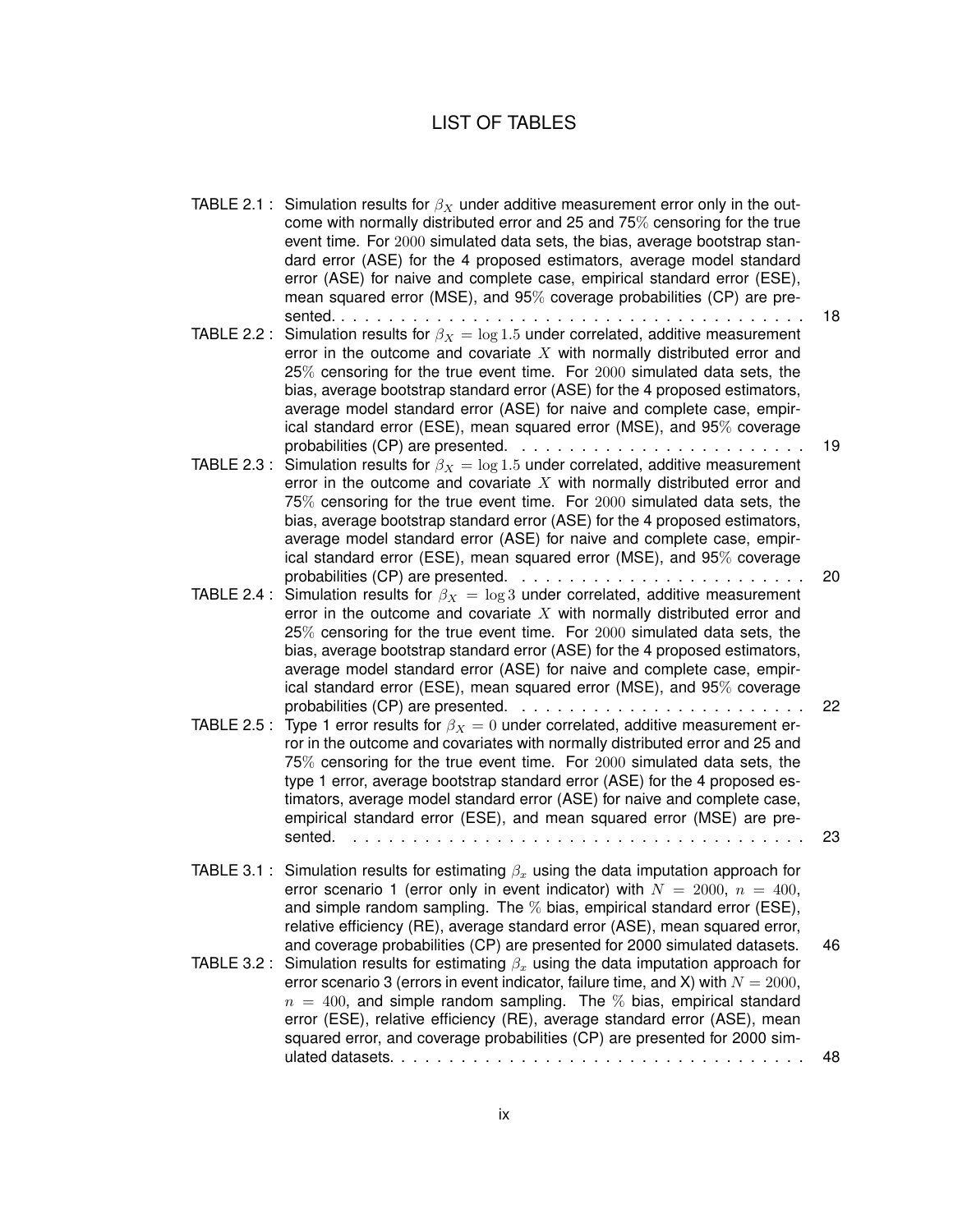|                    | TABLE 3.3 : Simulation results for estimating $\beta_x$ using the IF imputation approach for er-<br>ror scenario 3 (errors in event indicator, failure time, and X) with $N = 2000$ ,<br>$n = 400$ , and simple random sampling. The % bias, empirical standard<br>error (ESE), relative efficiency (RE), average standard error (ASE), mean<br>squared error, and coverage probabilities (CP) are presented for 2000 sim-<br>ulated datasets.                                                                               | 49       |
|--------------------|------------------------------------------------------------------------------------------------------------------------------------------------------------------------------------------------------------------------------------------------------------------------------------------------------------------------------------------------------------------------------------------------------------------------------------------------------------------------------------------------------------------------------|----------|
|                    | TABLE 3.4 : Simulation results for estimating $\beta_x$ using the data imputation approach for<br>error scenario 3 (errors in event indicator, failure time, and X) with $N = 4000$ ,<br>$n = 800$ comparing simple random sampling (SRS), case-control sampling<br>(CC), and stratified case-control sampling (SCC). The $\%$ bias, empirical<br>standard error (ESE), relative efficiency (RE), average standard error (ASE),<br>mean squared error, and coverage probabilities (CP) are presented for 2000                | 50       |
|                    | TABLE 3.5 : The median hazard ratios (HR) and their corresponding 95% confidence in-<br>terval widths calculated using the data imputation method from 100 different<br>sampled validation subsets for a 100 cell/ $\text{mm}^3$ increase in CD4 count at ART<br>initiation and 10-year increase in age at CD4 count measurement.                                                                                                                                                                                            | 54       |
|                    | TABLE 4.1 : The percent (%) bias (absolute bias for intercept $\alpha_0$ ), average model stan-<br>dard error (ASE), empirical standard error (ESE), mean squared error<br>(MSE), and coverage probabilities (CP) are given for 2000 simulated data<br>sets with $n = 1000$ and a mean zero normal distribution for the error term.<br>For all simulations, the Weibull parameters $\alpha_0 = 0$ , $\alpha_1 = -\beta$ , and shape<br>equaled 1 (exponential time). Values of $\beta$ and $\sigma_{\nu}^2$ are shown below. | 68       |
|                    | TABLE 4.2 : The percent (%) bias, average bootstrap standard error (ASE) for SIMEX,<br>average model standard error (ASE) for naive, empirical standard error<br>(ESE), mean squared error (MSE), and coverage probabilities (CP) are<br>given for 2000 simulated data sets for the SIMEX and naive methods with ex-<br>ponential time and a mean zero normal distribution for the error term. Type                                                                                                                          | 70       |
| <b>TABLE 4.3:</b>  | The percent $(\%)$ bias, average bootstrap standard error (ASE) for SIMEX,<br>average model standard error (ASE) for naive, empirical standard error<br>(ESE), mean squared error (MSE), and coverage probabilities (CP) are<br>given for 2000 simulated data sets for the SIMEX and naive methods with<br>exponential time and a shifted gamma distribution (mean 0) for the error<br>term. Type 1 error is shown instead of % bias for $\beta = 0$ .                                                                       | 71       |
|                    | TABLE 4.4 : The percent (%) bias, mean squared error (MSE), and coverage probabili-<br>ties (CP) are given for 2000 simulated data sets for the SIMEX and naive<br>methods with $n = 1000$ , exponential time, baseline hazard of 0.1, a normal<br>distribution for the error term, and $25\%, 50\%, 75\%,$ and $90\%$ censoring for                                                                                                                                                                                         |          |
| <b>TABLE 4.5 :</b> | The hazard ratios (HR) and their corresponding bootstrap 95% confidence<br>intervals for sex, a 100-unit increase in enrollment CD4, and a 10 year in-<br>crease in age at enrollment for the time at virologic failure post ART.<br>and and                                                                                                                                                                                                                                                                                 | 74<br>77 |
|                    | TABLE A.1 : Simulation results for $\beta_X$ under correlated, additive measurement error in<br>the outcome and covariate X with $\beta_X = \log 3$ , normally distributed error,<br>and 75% censoring for the true event time. For 2000 simulated data sets, the<br>bias, average bootstrap standard error (ASE) for the 4 proposed estimators,<br>average model standard error (ASE) for naive and complete case, empir-<br>ical standard error (ESE), mean squared error (MSE), and 95% coverage                          | 87       |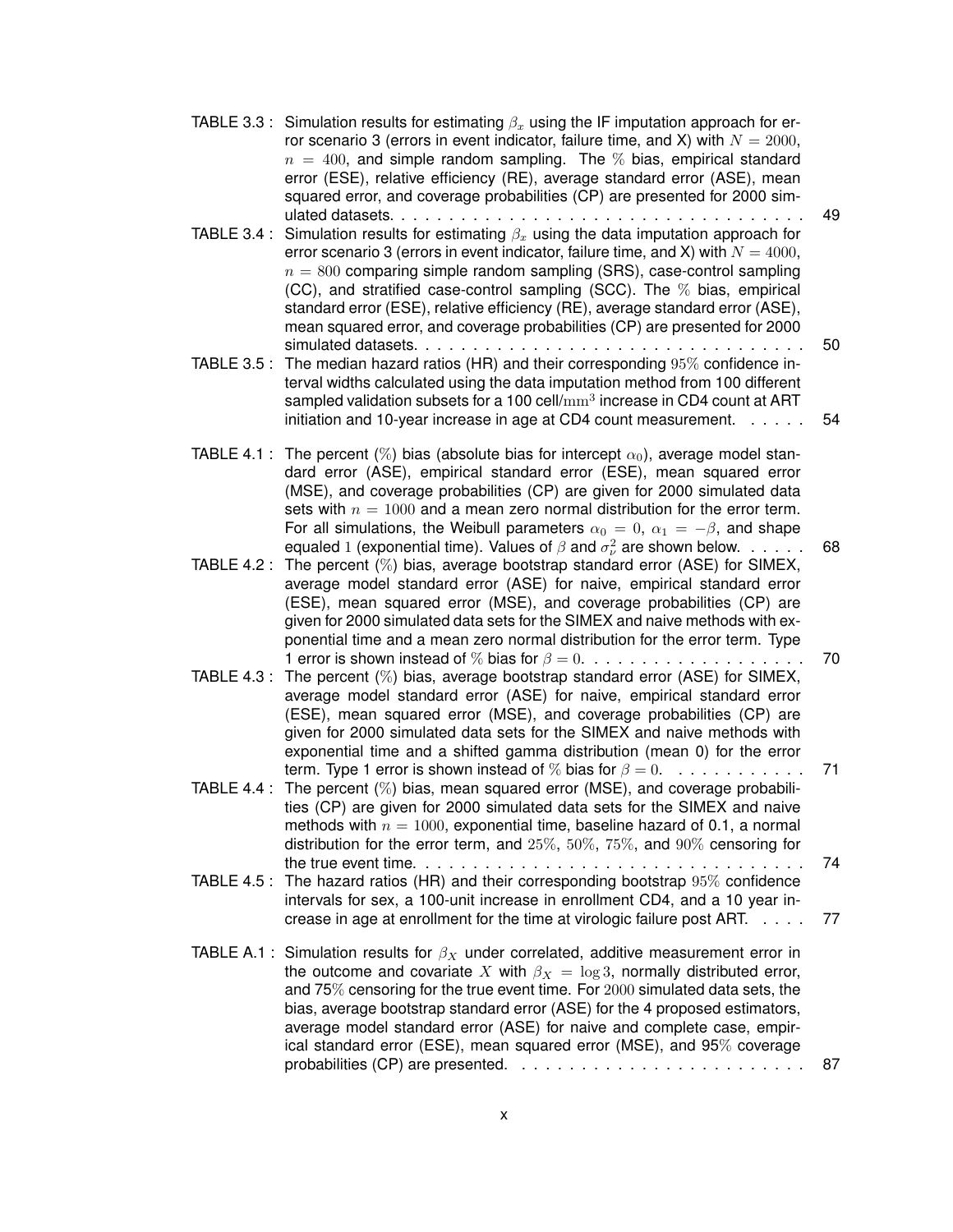TABLE A.2 : Simulation results for  $\beta_Z$  under additive measurement error only in the outcome with normally distributed error and 25 and 75% censoring for the true event time. For 2000 simulated data sets, the bias, average bootstrap standard error (ASE) for the 4 proposed estimators, average model standard error (ASE) for naive and complete case, empirical standard error (ESE), mean squared error (MSE), and 95% coverage probabilities (CP) are presented. . . . . . . . . . . . . . . . . . . . . . . . . . . . . . . . . . . . . . . . 88 TABLE A.3 : Simulation results for  $\beta_Z$  under additive, general measurement error in the outcome and covariate X with  $\beta_X = \log 1.5$ , normally distributed error, and 25% censoring for the true event time. For 2000 simulated data sets, the bias, average bootstrap standard error (ASE) for the 4 proposed estimators, average model standard error (ASE) for naive and complete case, empirical standard error (ESE), mean squared error (MSE), and 95% coverage probabilities (CP) are presented. . . . . . . . . . . . . . . . . . . . . . . . . 89 TABLE A.4 : Simulation results for  $\beta_Z$  under correlated, additive measurement error in the outcome and covariate X with  $\beta_X = \log 1.5$ , normally distributed error, and 75% censoring for the true event time. For 2000 simulated data sets, the bias, average bootstrap standard error (ASE) for the 4 proposed estimators, average model standard error (ASE) for naive and complete case, empirical standard error (ESE), mean squared error (MSE), and 95% coverage probabilities (CP) are presented. . . . . . . . . . . . . . . . . . . . . . . . . 90 TABLE A.5 : Simulation results for  $\beta_Z$  under correlated, additive measurement error in the outcome and covariate X with  $\beta_X = \log 3$ , normally distributed error, and 25% censoring for the true event time. For 2000 simulated data sets, the bias, average bootstrap standard error (ASE) for the 4 proposed estimators, average model standard error (ASE) for naive and complete case, empirical standard error (ESE), mean squared error (MSE), and 95% coverage probabilities (CP) are presented. . . . . . . . . . . . . . . . . . . . . . . . . 91 TABLE A.6 : Simulation results for  $\beta_X = \log 1.5$  under correlated additive measurement error in the outcome and classical measurement error in the covariate  $X$ with normally distributed error and 25% censoring for the true event time. For 2000 simulated data sets, the bias, average bootstrap standard error (ASE) for the 4 proposed estimators, average model standard error (ASE) for naive and complete case, empirical standard error (ESE), mean squared error (MSE), and 95% coverage probabilities (CP) are presented. . . . . . . 93 TABLE A.7 : Simulation results for  $\beta_X = \log 1.5$  under correlated additive measurement error in the outcome and classical measurement error in the covariate  $X$ with normally distributed error and 75% censoring for the true event time. For 2000 simulated data sets, the bias, average bootstrap standard error (ASE) for the 4 proposed estimators, average model standard error (ASE) for naive and complete case, empirical standard error (ESE), mean squared error (MSE), and 95% coverage probabilities (CP) are presented. . . . . . . 94 TABLE A.8 : Simulation results for  $\beta_X = \log 3$  under correlated additive measurement error in the outcome and classical measurement error in the covariate  $X$ with normally distributed error and 25% censoring for the true event time. For 2000 simulated data sets, the bias, average bootstrap standard error (ASE) for the 4 proposed estimators, average model standard error (ASE) for naive and complete case, empirical standard error (ESE), mean squared error (MSE), and 95% coverage probabilities (CP) are presented. . . . . . . 95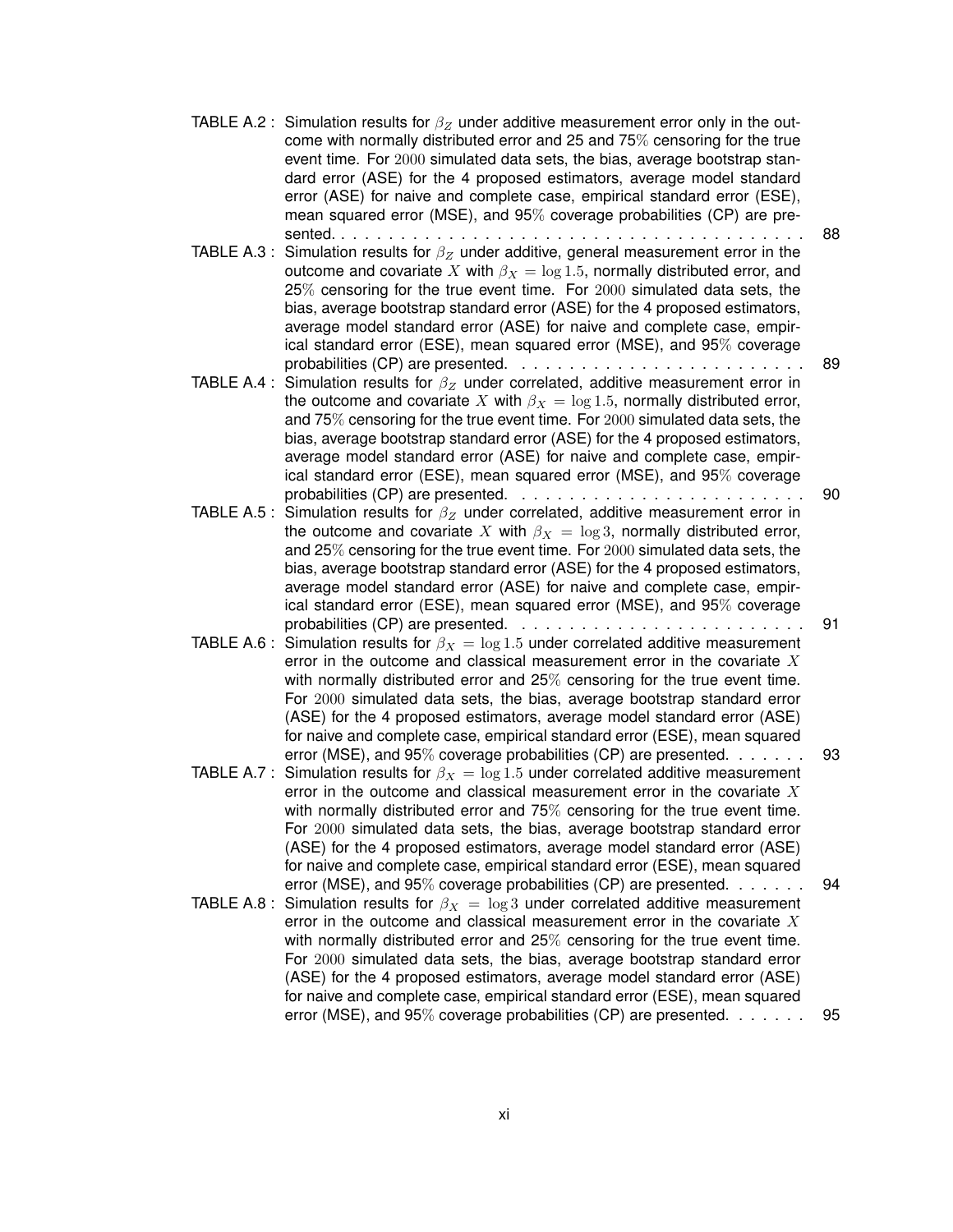- TABLE A.9 : Simulation results for  $\beta_X$  under additive measurement error only in the outcome with gamma distributed error and 25 and 75% censoring for the true event time. For 2000 simulated data sets, the bias, average bootstrap standard error (ASE) for the 4 proposed estimators, average model standard error (ASE) for naive and complete case, empirical standard error (ESE), mean squared error (MSE), and 95% coverage probabilities (CP) are presented. . . . . . . . . . . . . . . . . . . . . . . . . . . . . . . . . . . . . . . . 97
- TABLE A.10 : Simulation results for  $\beta_X = \log 1.5$  under correlated, additive measurement error in the outcome and covariate  $X$  with gamma distributed error and 25% censoring for the true event time. For 2000 simulated data sets, the bias, average bootstrap standard error (ASE) for the 4 proposed estimators, average model standard error (ASE) for naive and complete case, empirical standard error (ESE), mean squared error (MSE), and 95% coverage probabilities (CP) are presented. . . . . . . . . . . . . . . . . . . . . . . . . . . . 98
- TABLE A.11 : Simulation results for  $\beta_X = \log 1.5$  under correlated, additive measurement error in the outcome and covariate  $X$  with gamma distributed error and 75% censoring for the true event time. For 2000 simulated data sets, the bias, average bootstrap standard error (ASE) for the 4 proposed estimators, average model standard error (ASE) for naive and complete case, empirical standard error (ESE), mean squared error (MSE), and 95% coverage probabilities (CP) are presented. . . . . . . . . . . . . . . . . . . . . . . . . . . . 99
- TABLE A.12 : Simulation results for  $\beta_X = \log 3$  under correlated, additive measurement error in the outcome and covariate  $X$  with gamma distributed error and 25% censoring for the true event time. For 2000 simulated data sets, the bias, average bootstrap standard error (ASE) for the 4 proposed estimators, average model standard error (ASE) for naive and complete case, empirical standard error (ESE), mean squared error (MSE), and 95% coverage probabilities (CP) are presented. . . . . . . . . . . . . . . . . . . . . . . . . . . . 100
- TABLE A.13 : Simulation results for  $\beta_X = \log 1.5$  under misspecification and correlated, additive measurement error in the outcome and covariate  $X$  with normally distributed error, 75% censoring for the true event time, 90% sensitivity, and 90% specificity. For 2000 simulated data sets, the bias, average bootstrap standard error (ASE) for the 4 proposed estimators, average model standard error (ASE) for naive and complete case, empirical standard error (ESE), mean squared error (MSE), and 95% coverage probabilities (CP) are presented. . . . . . . . . . . . . . . . . . . . . . . . . . . . . . . . . . . . . . . . 101
- TABLE A.14 :The hazard ratios (HR) and their corresponding 95% confidence intervals (CI) for a 100 cell/mm<sup>3</sup> increase in CD4 count at ART initiation and 10 year increase in age at CD4 count measurement. The CIs are calculated using the bootstrap for the RC, RSRC, GRRC, and GRN estimators. . . . . . . . . 102
- TABLE A.15 :The mean of 10 hazard ratios (HR) from 10 different case-cohort sampled validation subsets for a 100 cell/mm $^3$  increase in CD4 count at ART initiation and 10 year increase in age at CD4 count measurement. . . . . . . . . . . . 103
- TABLE B.1 : The sensitivity (Sens), specificity (Spec), positive predictive value (PPV), and negative predictive value (NPV) for the event indicator generated for error scenarios 1, 2, and 3 in the simple random sampling simulations. . . . 106
- TABLE B.2 : Misclassification generation process for the sampling design comparison simulations. The sensitivity (Sens), specificity (Spec), positive predictive value (PPV), and negative predictive value (NPV) for the event indicator are presented. . . . . . . . . . . . . . . . . . . . . . . . . . . . . . . . . . . . . . 106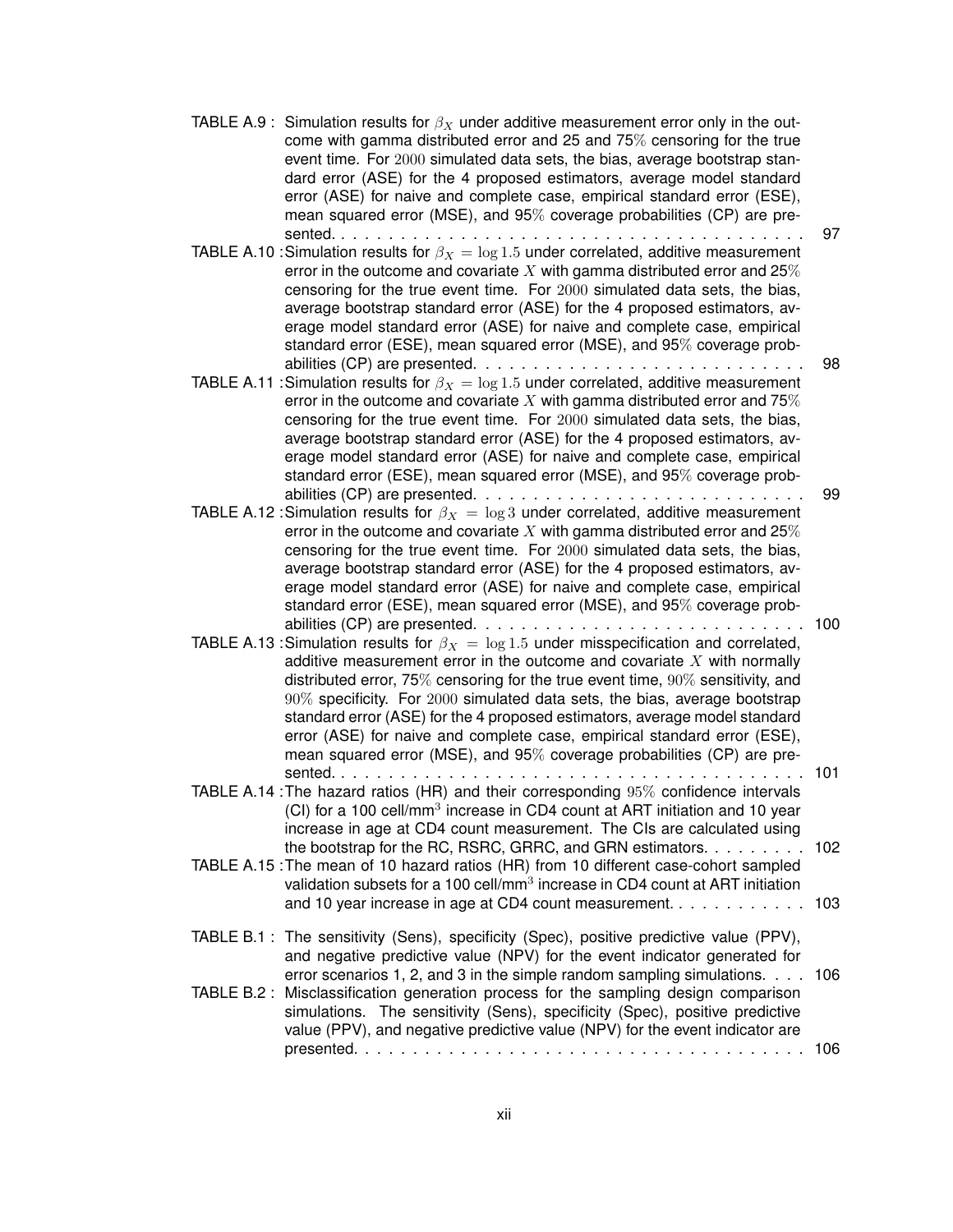| TABLE B.3 : Simulation results for estimating $\beta_x$ using the data imputation approach for<br>error scenario 2 (errors in event indicator and failure time) with $N = 2000$ ,<br>$n = 400$ , and simple random sampling. The % bias, empirical standard<br>error (ESE), relative efficiency (RE), average standard error (ASE), mean<br>squared error, and coverage probabilities (CP) are presented for 2000 sim-                                                                                  |     |
|---------------------------------------------------------------------------------------------------------------------------------------------------------------------------------------------------------------------------------------------------------------------------------------------------------------------------------------------------------------------------------------------------------------------------------------------------------------------------------------------------------|-----|
| ulated datasets.<br>TABLE B.4 : Simulation results for estimating $\beta_x$ using the data imputation approach for<br>error scenario 1 (error only in event indicator) with $N = 10000$ , $n = 2000$ ,<br>and simple random sampling. The $%$ bias, empirical standard error (ESE),                                                                                                                                                                                                                     | 110 |
| relative efficiency (RE), average standard error (ASE), mean squared error,<br>and coverage probabilities (CP) are presented for 2000 simulated datasets.<br>TABLE B.5 : Simulation results for estimating $\beta_x$ using the data imputation approach for<br>error scenario 2 (errors in event indicator and failure time) with $N = 10000$ ,                                                                                                                                                         | 111 |
| $n = 2000$ , and simple random sampling. The % bias, empirical standard<br>error (ESE), relative efficiency (RE), average standard error (ASE), mean<br>squared error, and coverage probabilities (CP) are presented for 2000 sim-<br>ulated datasets.<br>TABLE B.6 : Simulation results for estimating $\beta_x$ using the data imputation approach                                                                                                                                                    | 112 |
| for error scenario 3 (errors in event indicator, failure time, and X) with<br>$N = 10000$ , $n = 2000$ , and simple random sampling. The % bias, empir-<br>ical standard error (ESE), relative efficiency (RE), average standard error<br>(ASE), mean squared error, and coverage probabilities (CP) are presented                                                                                                                                                                                      |     |
| TABLE B.7 : Type 1 error results for $\beta_x = 0$ using the data imputation approach for error<br>scenario 3 (errors in event indicator, failure time, and X) with $N = 10000$ , $n =$<br>2000, and simple random sampling. The absolute bias, empirical standard<br>error (ESE), relative efficiency (RE), average standard error (ASE), mean<br>squared error (MSE), and type 1 error are presented for 2000 simulated                                                                               | 113 |
| datasets<br>and a construction of the second<br>TABLE B.8 : Simulation results for estimating $\beta_x$ using the IF imputation approach for<br>error scenario 1 (error only in event indicator) with $N = 2000$ , $n = 400$ ,<br>and simple random sampling. The $%$ bias, empirical standard error (ESE),<br>relative efficiency (RE), average standard error (ASE), mean squared error,                                                                                                              | 114 |
| and coverage probabilities (CP) are presented for 2000 simulated datasets.<br>TABLE B.9 : Simulation results for estimating $\beta_x$ using the IF imputation approach for er-<br>ror scenario 2 (errors in event indicator and failure time) with $N = 2000$ ,<br>$n = 400$ , and simple random sampling. The % bias, empirical standard<br>error (ESE), relative efficiency (RE), average standard error (ASE), mean<br>squared error, and coverage probabilities (CP) are presented for 2000 sim-    | 115 |
| TABLE B.10 : Simulation results for estimating $\beta_x$ using the IF imputation approach for<br>error scenario 1 (error only in event indicator) with $N = 10000$ , $n = 2000$ ,<br>and simple random sampling. The $%$ bias, empirical standard error (ESE),<br>relative efficiency (RE), average standard error (ASE), mean squared error,                                                                                                                                                           | 116 |
| and coverage probabilities (CP) are presented for 2000 simulated datasets.<br>TABLE B.11 : Simulation results for estimating $\beta_x$ using the IF imputation approach for er-<br>ror scenario 2 (errors in event indicator and failure time) with $N = 10000$ ,<br>$n = 2000$ , and simple random sampling. The % bias, empirical standard<br>error (ESE), relative efficiency (RE), average standard error (ASE), mean<br>squared error, and coverage probabilities (CP) are presented for 2000 sim- | 117 |
|                                                                                                                                                                                                                                                                                                                                                                                                                                                                                                         | 118 |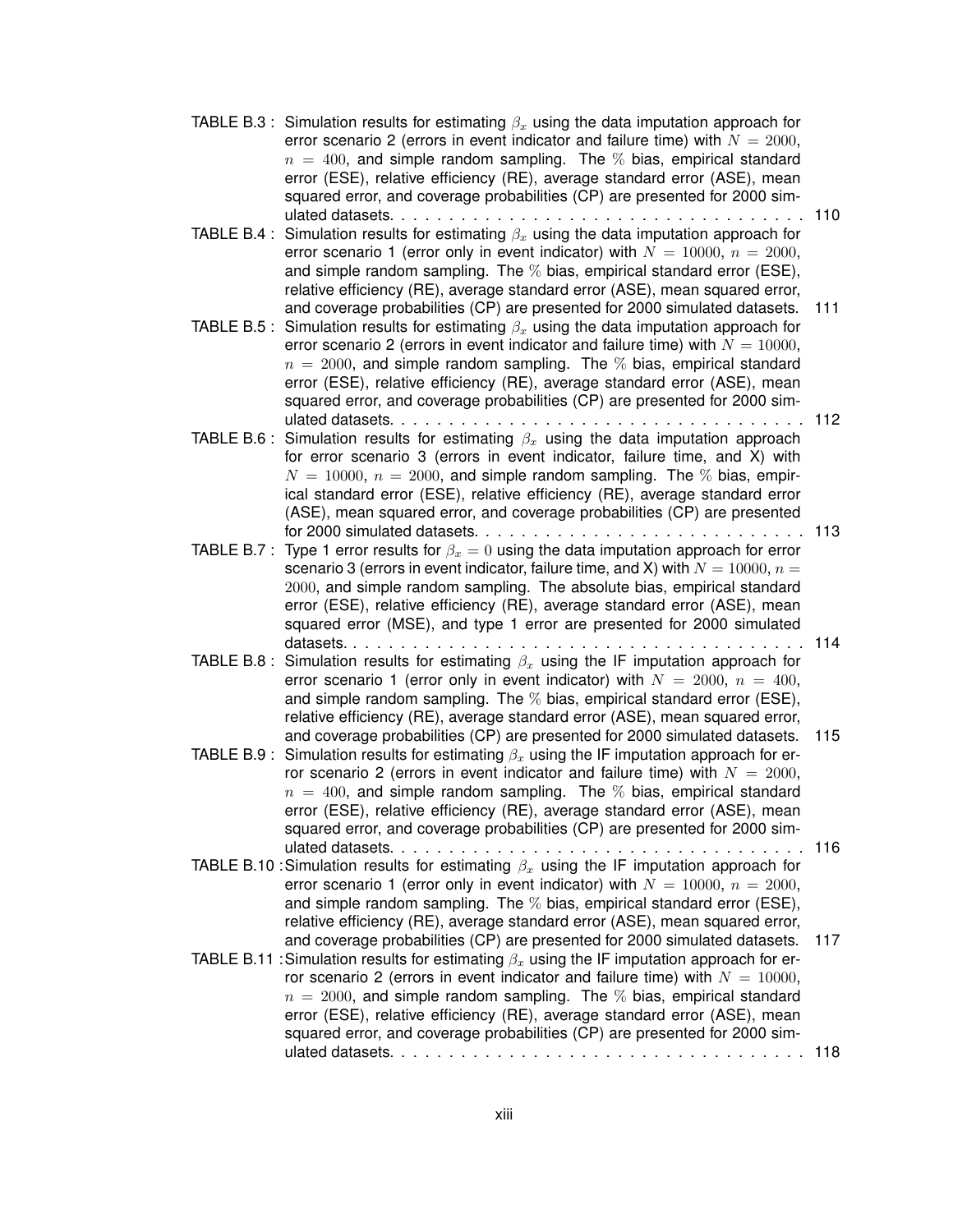|  | TABLE B.12 : Simulation results for estimating $\beta_x$ using the IF imputation approach for er-<br>ror scenario 3 (errors in event indicator, failure time, and X) with $N = 10000$ ,<br>$n = 2000$ , and simple random sampling. The % bias, empirical standard<br>error (ESE), relative efficiency (RE), average standard error (ASE), mean<br>squared error, and coverage probabilities (CP) are presented for 2000 sim-                                                                                                  |            |
|--|--------------------------------------------------------------------------------------------------------------------------------------------------------------------------------------------------------------------------------------------------------------------------------------------------------------------------------------------------------------------------------------------------------------------------------------------------------------------------------------------------------------------------------|------------|
|  | ulated datasets.<br>TABLE B.13 : Simulation results for estimating $\beta_x$ using the data imputation approach for<br>error scenario 2 (errors in event indicator and failure time) with $N = 4000$ ,<br>$n = 800$ comparing simple random sampling (SRS), case-control sampling<br>(CC), and stratified case-control sampling (SCC). The % bias, empirical<br>standard error (ESE), relative efficiency (RE), average standard error (ASE),<br>mean squared error, and coverage probabilities (CP) are presented for 2000    | 119        |
|  | simulated datasets.<br>TABLE B.14 : Simulation results for estimating $\beta_x$ using the IF imputation approach for er-<br>ror scenario 2 (errors in event indicator and failure time) with $N = 4000$ ,<br>$n = 800$ comparing simple random sampling (SRS), case-control sampling<br>(CC), and stratified case-control sampling (SCC). The % bias, empirical<br>standard error (ESE), relative efficiency (RE), average standard error (ASE),<br>mean squared error, and coverage probabilities (CP) are presented for 2000 | 120        |
|  | simulated datasets.<br>TABLE B.15 : Simulation results for estimating $\beta_x$ using the IF imputation approach for er-<br>ror scenario 3 (errors in event indicator, failure time, and X) with $N = 4000$ ,<br>$n = 800$ comparing simple random sampling (SRS), case-control sampling<br>(CC), and stratified case-control sampling (SCC). The % bias, empirical<br>standard error (ESE), relative efficiency (RE), average standard error (ASE),                                                                           | 121        |
|  | mean squared error, and coverage probabilities (CP) are presented for 2000<br>$simulated datasets.$<br>TABLE B.16 : Misclassification generation process for the simulations testing misclassifi-<br>cation generation with interactions. The sensitivity (Sens), specificity (Spec),<br>positive predictive value (PPV), and negative predictive value (NPV) for the                                                                                                                                                          | 122        |
|  | TABLE B.17 : Simulation results for estimating $\beta_x$ using the data imputation approach for<br>error scenario 3 (errors in event indicator, failure time, and X) with inter-<br>action terms in the misclassification generation, $N = 2000$ , $n = 400$ , and<br>simple random sampling. The $\%$ bias, empirical standard error (ESE), rela-<br>tive efficiency (RE), average standard error (ASE), mean squared error, and                                                                                              | 123        |
|  | coverage probabilities (CP) are presented for 2000 simulated datasets.<br>TABLE B.18 : Simulation results for estimating $\beta_x$ using the IF imputation approach for<br>error scenario 3 (errors in event indicator, failure time, and X) with inter-<br>action terms in the misclassification generation, $N = 2000$ , $n = 400$ , and<br>simple random sampling. The % bias, empirical standard error (ESE), rela-                                                                                                        | 124        |
|  | tive efficiency (RE), average standard error (ASE), mean squared error, and<br>coverage probabilities (CP) are presented for 2000 simulated datasets.<br>TABLE B.19 : The median hazard ratios (HR) and their corresponding 95% confidence in-<br>terval widths calculated using the IF imputation method from 100 different<br>sampled validation subsets for a 100 cell/ $\text{mm}^3$ increase in CD4 count at<br>ART initiation and 10-year increase in age at CD4 count measurement.                                      | 125<br>126 |
|  | TABLE C.1: The quantiles, mean, and standard deviation (SD) for the error-prone event<br>time divided by true event time $\left(\frac{T'}{T}\right)$ for $\beta = \log(1.5)$ and $n = 1000$ . 128                                                                                                                                                                                                                                                                                                                              |            |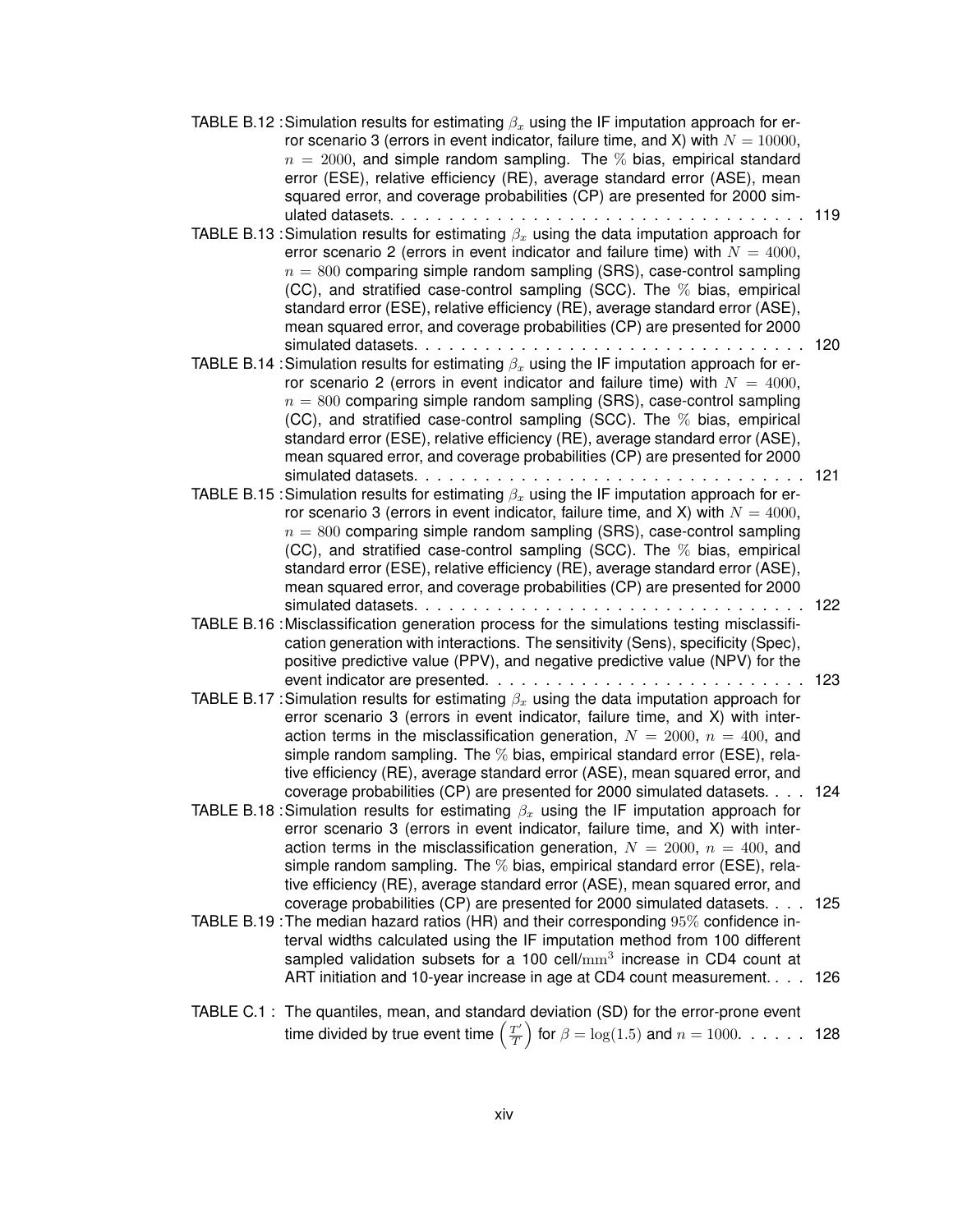- TABLE C.2 : The percent (%) bias (absolute bias for intercept  $\alpha_0$ ), average model standard error (ASE), empirical standard error (ESE), mean squared error (MSE), and coverage probabilities (CP) are given for 2000 simulated data sets with  $n = 1000$ , exponential time, and shifted gamma error. . . . . . . . 129
- TABLE C.3 : The percent (%) bias (absolute bias for intercept  $\alpha_0$ ), average model standard error (ASE), empirical standard error (ESE), mean squared error (MSE), and coverage probabilities (CP) are given for 2000 simulated data sets with  $n = 1000$ , log-normal time, and mean zero normal error. . . . . . . 130
- TABLE C.4 : The percent (%) bias, average bootstrap standard error (ASE) for SIMEX, average model standard error (ASE) for naive, empirical standard error (ESE), mean squared error (MSE), and coverage probabilities (CP) are given for 2000 simulated data sets for the SIMEX and naive methods with  $n = 1000$ , exponential time, baseline hazard of 0.1, a normal distribution for the additive error term, and 90% uniform censoring for the true event time. . 130
- TABLE  $C.5$ : The percent  $(\%)$  bias, average bootstrap standard error (ASE) for SIMEX, average model standard error (ASE) for naive, empirical standard error (ESE), mean squared error (MSE), and coverage probabilities (CP) are given for 2000 simulated data sets for the SIMEX and naive methods with  $n = 1000$ , exponential time, baseline hazard of 0.1, a normal distribution for the multiplicative error term, and 90% covariate-dependent censoring for the true event time. . . . . . . . . . . . . . . . . . . . . . . . . . . . . . . . . . . 130
- TABLE C.6 : The quantiles, interquartile range (IQR), and standard deviation (SD) for the ratio of the error-prone simulated event time and the true event time for virological failure  $\left(\frac{T'_{\lambda b}}{T}\right)$  in the VCCC example.  $\,\,\ldots\,\,\ldots\,\,\ldots\,\,\ldots\,\,\ldots\,\,\ldots\,\,\,\ldots\,\,$  130
- TABLE C.7 : The hazard ratios (HR) and their corresponding bootstrap 95% confidence intervals for sex, a 100-unit increase in enrollment CD4, and a 10 year increase in age at enrollment for the time at first opportunistic infection post ART. . . . . . . . . . . . . . . . . . . . . . . . . . . . . . . . . . . . . . . . . 131
- TABLE C.8 : The percent (%) bias, average bootstrap standard error (ASE) for SIMEX, average model standard error (ASE) for naive, empirical standard error (ESE), mean squared error (MSE), and coverage probabilities (CP) are given for 2000 simulated data sets for the SIMEX and naive methods with exponential time and mixture gamma, mean zero normal, and shifted gamma error distributions. . . . . . . . . . . . . . . . . . . . . . . . . . . . . . . . . . 131
- TABLE C.9 : The percent (%) bias, average bootstrap standard error (ASE) for SIMEX, average model standard error (ASE) for naive, empirical standard error (ESE), mean squared error (MSE), and coverage probabilities (CP) are given for 2000 simulated data sets for the SIMEX and naive methods with  $n = 1000$ , exponential time, and a left-skewed gamma error distribution.  $\therefore$  132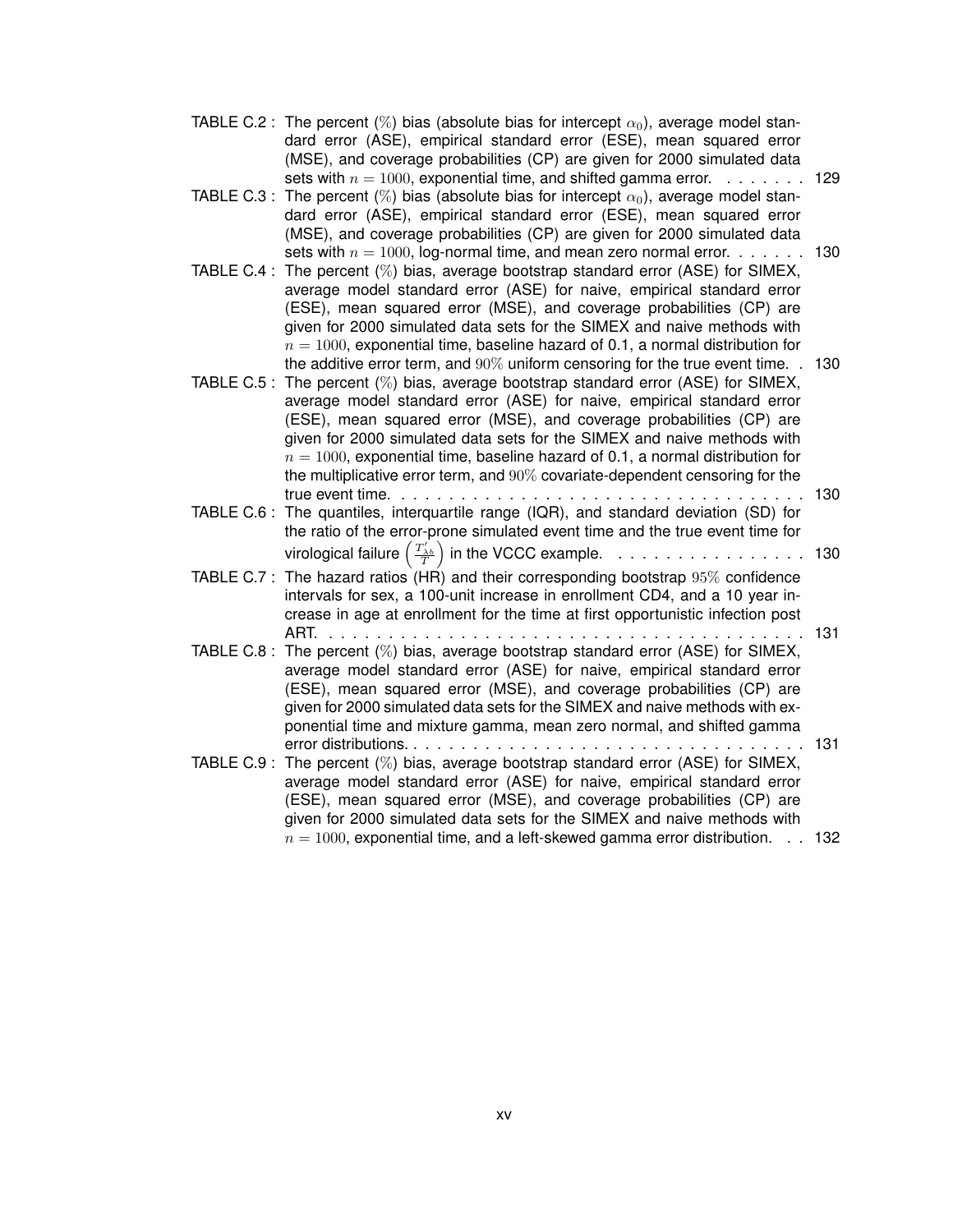# LIST OF ILLUSTRATIONS

FIGURE 2.1 : The hazard ratios and their corresponding 95% confidence intervals (CI) for a 100 cell/mm<sup>3</sup> increase in CD4 count at ART initiation and 10 year increase in age at CD4 count measurement. Estimates and their CIs are calculated using the bootstrap for the Regression Calibration (RC), Risk Set Regression Calibration (RSRC), Generalized Raking Regression Calibration (GRRC), and Generalized Raking Naive (GRN) estimators. . . . . 25

| FIGURE 3.1 : Plots of the true influence function $\tilde{\ell}_0(X_i, Z_i, U_i, \Delta_i)$ against the error-<br>prone version $\tilde{\ell}_0^*$ with the variables subject to measurement error noted<br>in the graph subtitle. For example, (a) displays $\tilde{\ell}_0(X_i, Z_i, U_i, \Delta_i)$ against<br>$\tilde{\ell}_0(X_*^{\star}, Z_i, U_i, \Delta_i)$ . Univariate and normally distributed X and Z were gen-<br>erated. Survival times were generated from an exponential distribution with<br>rate $\lambda_0 \exp(\beta_X X + \beta_Z Z)$ , where $\lambda_0 = 0.1$ , $\beta_X = \log(1.5)$ , and $\beta_Z = \log(0.5)$ ,<br>with 90% independent censoring. The error was generated as $X^* =$<br>$0.2+X-0.1Z-0.4\Delta+0.25U+\epsilon$ , $U^* = U+\sigma_{\nu} \cdot 3-0.2X-1.05Z+\nu$ , and $\Delta^* =$<br>Bernoulli (expit $(-1.1 + 3\Delta - 0.3X - 0.2U + 0.1Z)$ ), where $(\epsilon, \nu)$ were nor-<br>mally distributed with $(\mu_{\epsilon}, \mu_{\nu}) = (0, 0)$ , variances $(\sigma_{\epsilon}^2, \sigma_{\nu}^2) = (0.5, 0.5)$ , and | -35 |
|-----------------------------------------------------------------------------------------------------------------------------------------------------------------------------------------------------------------------------------------------------------------------------------------------------------------------------------------------------------------------------------------------------------------------------------------------------------------------------------------------------------------------------------------------------------------------------------------------------------------------------------------------------------------------------------------------------------------------------------------------------------------------------------------------------------------------------------------------------------------------------------------------------------------------------------------------------------------------------------------------------------------------------------------------------------------------|-----|
| FIGURE 4.1 : The quadratic approximations of the $\beta$ parameters as a function of $\lambda$ ,<br>extrapolated to $\lambda = -1$ , with the dotted lines denoting the true $\beta$ for<br>$\beta = \log(1.5)$ (a) and $\beta = \log(3)$ (b) $\ldots \ldots \ldots \ldots \ldots \ldots \ldots$                                                                                                                                                                                                                                                                                                                                                                                                                                                                                                                                                                                                                                                                                                                                                                      | 64  |

FIGURE C.1 : The quadratic approximations of the  $\beta$  parameters as a function of  $\lambda$  for CD4 (a), sex (b), and age at enrollment (c), extrapolated to  $\lambda = -1$ . . . . . . 133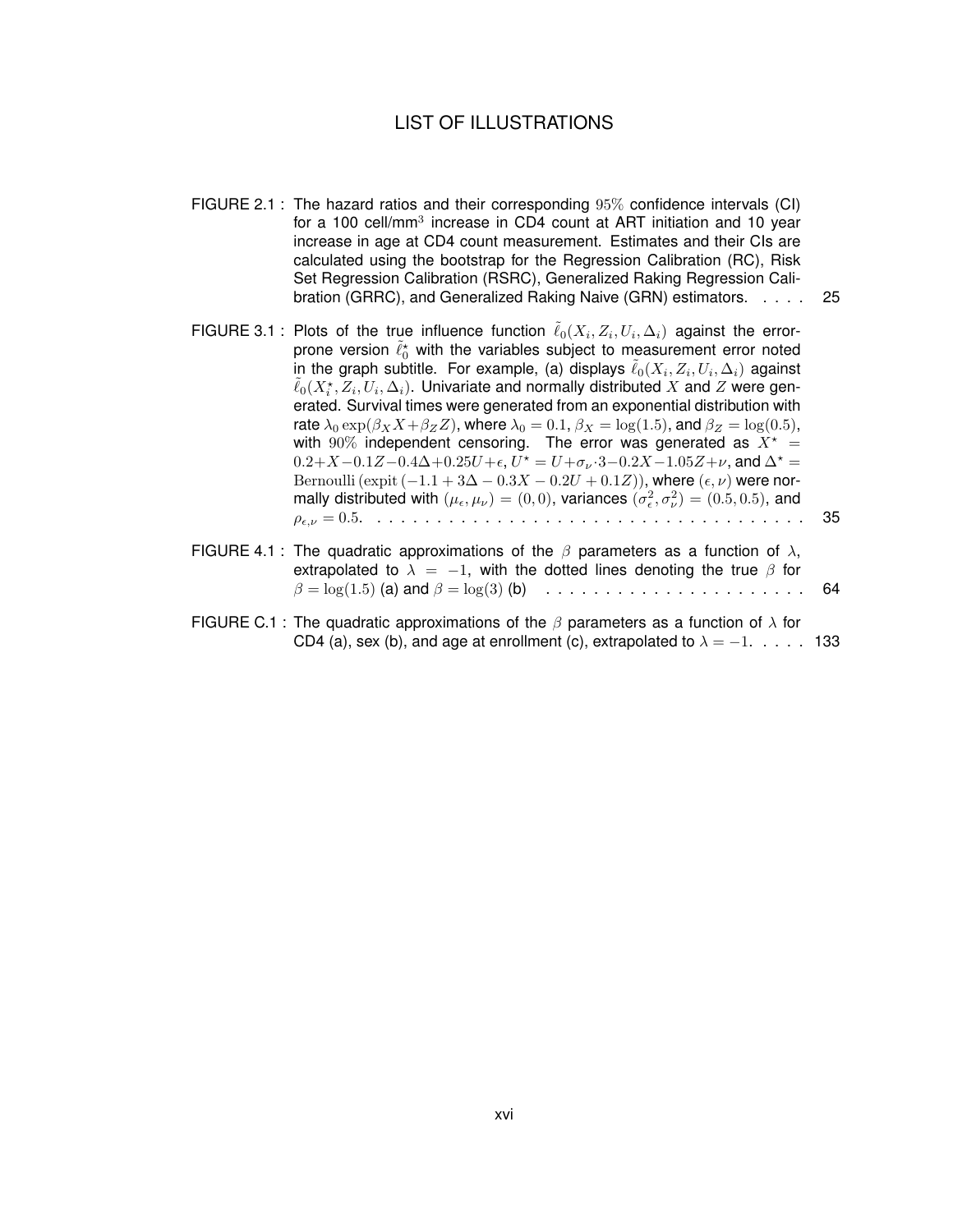# CHAPTER 1

### INTRODUCTION

Modern biomedical studies are increasingly utilizing electronic health records (EHR) as either the sole or supplemental source of data. This surge in EHR utilization followed from the Health Information Technology for Economic and Clinical Health Act of 2009 (Adler-Milstein and Jha, 2017), which provided financial incentives for hospitals to adopt and demonstrate meaningful use of EHR systems and thus increased their availability for researchers. Accordingly, these data sources have enormous potential for medical discovery due to their low cost and large sample sizes compared to prospectively collected data. Specifically, EHRs collect patient-level information on healthcare resource utilization, clinical events, and various risk factors on a diverse population over time, allowing researchers to study associations between exposures and disease risk more quickly and cost-effectively.

The potential of EHR, however, carries with it the challenge that much of this data has been observed to be error-prone. For example, EHRs might fail to capture clinical events, data entry of risk factors could be based on patient recall or error-prone chart review, and the manual entry of data in EHR could be error-prone. These types of errors are magnified in statistical analyses due to the fact that variables of interest are often not directly observed in EHR data; instead they need to be derived from existing error-prone variables in the data, potentially causing correlations in errors. If such errors are not accounted for in the data analysis, estimated effects of interest can be biased, which in turn can mislead researchers and potentially harm patients down the line. There is a rich body of knowledge on the impact of and methods to handle measurement error in covariates, particularly for time-to-event outcomes. These include approximate methods such as regression calibration (Prentice, 1982) and SIMEX (Cook and Stefanski, 1994) as well as methods such as the corrected score (Huang and Wang, 2000, 2006; Nakamura, 1992) and conditional score (Tsiatis and Davidian, 2001) that are unbiased under various assumptions.

In contrast, errors in the failure-time outcome have not been as well studied. For linear models, it is known that random outcome error will not bias estimates of regression parameters; however, for nonlinear models such as the Cox model, even random error can bias regression parameter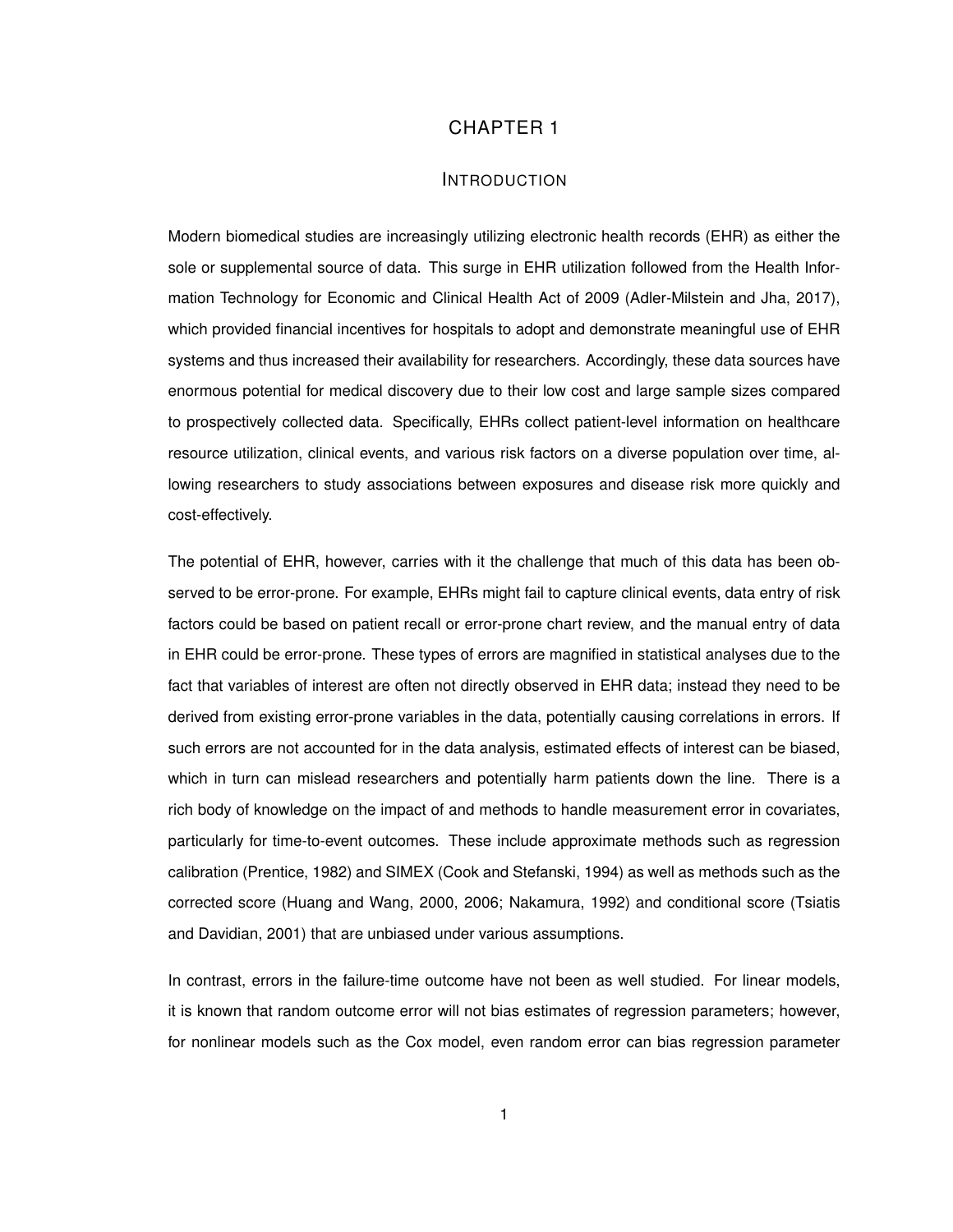estimates (Carroll et al., 2006). There are many examples in clinical research where the outcome of interest relies on an imprecisely measured event time. Researchers studying the epidemiology of chronic conditions may enroll subjects some time after an initial diagnosis, and so research questions focused on the timing of events post diagnosis may need to rely on patient recall or chart review of EHR for the date of diagnosis, both of which are subject to error. In addition, errors in the time origin can be systematic, as subject characteristics can influence the amount of error in recall. There has been some recent work to address errors in binary outcomes (Edwards et al., 2013; Magder and Hughes, 1997; Wang et al., 2016), discrete failure-time outcomes (Hunsberger, Albert, and Dodd, 2010; Magaret, 2008; Meier, Richardson, and Hughes, 2003); however, less attention has been given to errors in continuous failure-time outcomes.

Additionally, the measurement error found in EHR data often consists of errors in both covariates and a failure-time outcome that are correlated. This complexity stems from the fact that to utilize EHR data for statistical analyses, variables of interest are often derived from the existing variables in the data. For example, HIV/AIDS studies might be interested in evaluating the association between a lab measurement at the date of antiretroviral therapy (ART) initiation and the time from ART initiation to some event of interest. Both the exposure and outcome in the above example depend on the ART initiation date; thus, if the initiation date is incorrect, the outcome and covariate in the analysis will both contain measurement error that is correlated. This is an even more challenging statistical problem that has not received much attention in the literature. In this dissertation, we develop methodology to address errors in a continuous time-to-event outcome as well as correlated errors in both covariates and a continuous time-to-event outcome.

In Chapter 2, we develop two classes of estimators, regression calibration (RC) and generalized raking, that utilize an internal validation subset to address the bias resulting from correlated errors in the time-to-event and covariate of interest. The RC estimators estimate the true error-free variables with its expectation given the observed error-prone data. These estimates, however, are approximate for the Cox model and result in bias that can be appreciable for certain settings. The raking estimators are design-based estimators that incorporate the error-prone phase-one data as auxiliary variables to improve efficiency over the Horvitz-Thompson estimator. These estimators are consistent whenever the HT estimator yields consistent estimates and require no explicit modeling of the error structure. In Chapter 3, we develop generalized raking estimators that improve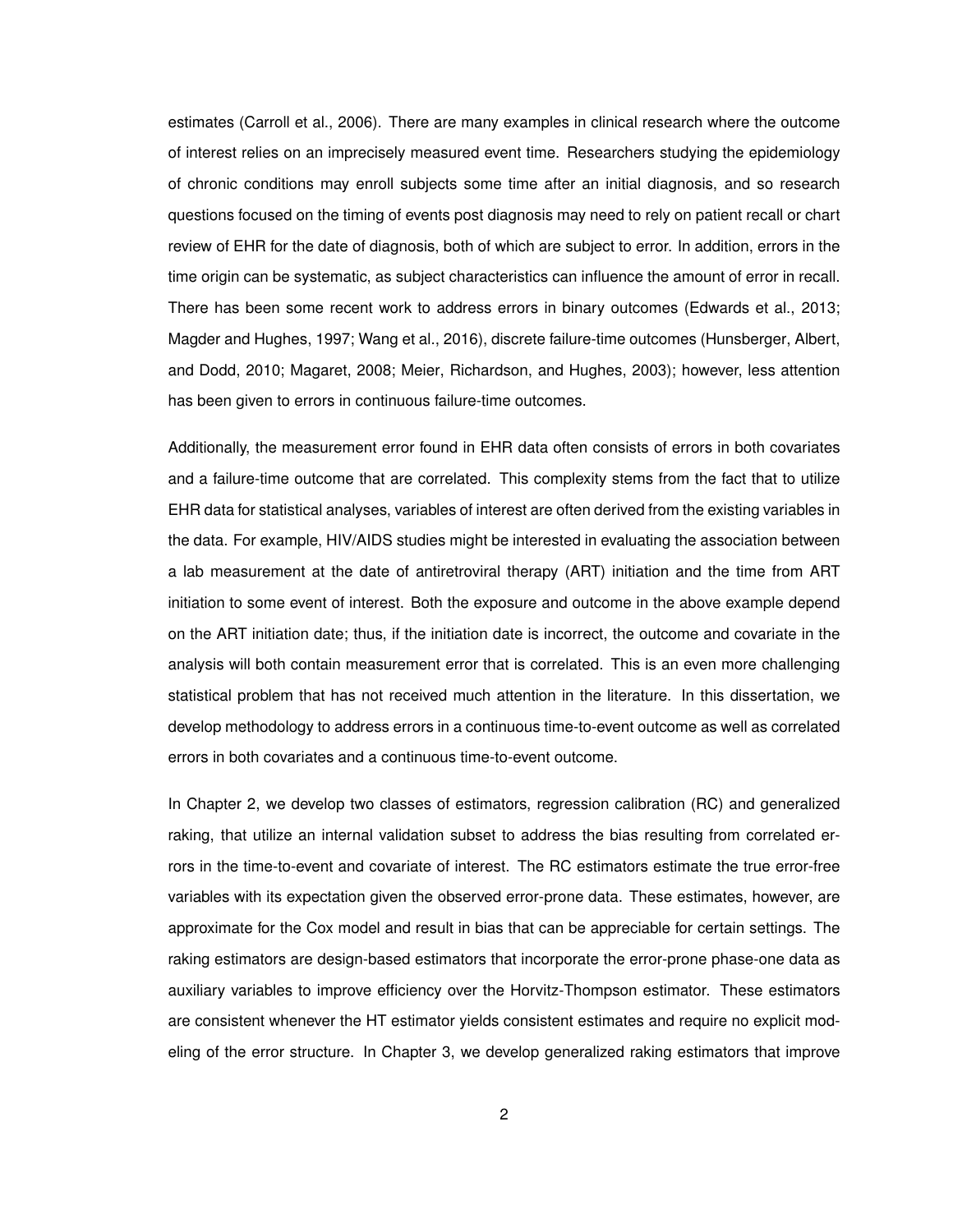the efficiency of the raking estimators considered in Chapter 2 for settings involving event-indicator misclassification. We demonstrate why the previously proposed raking estimators can be expected to be inefficient for these settings and propose raking estimators utilizing auxiliary variables constructed using multiple imputation to improve efficiency. Furthermore, we investigate the use of an outcome-dependent sampling design to select the validation subset to improve efficiency in rare-event settings. In Chapter 4, we consider the effects of random multiplicative error in the timeto-event outcome on the Cox and Weibull AFT models. In addition, we develop an extension of the SIMEX method to correct the bias in hazard ratio estimates from the Cox model under multiplicative time-to-event error. We illustrate the proposed methods in the three chapters by applying them to observational EHR data on HIV outcomes from the Vanderbilt Comprehensive Care Clinic.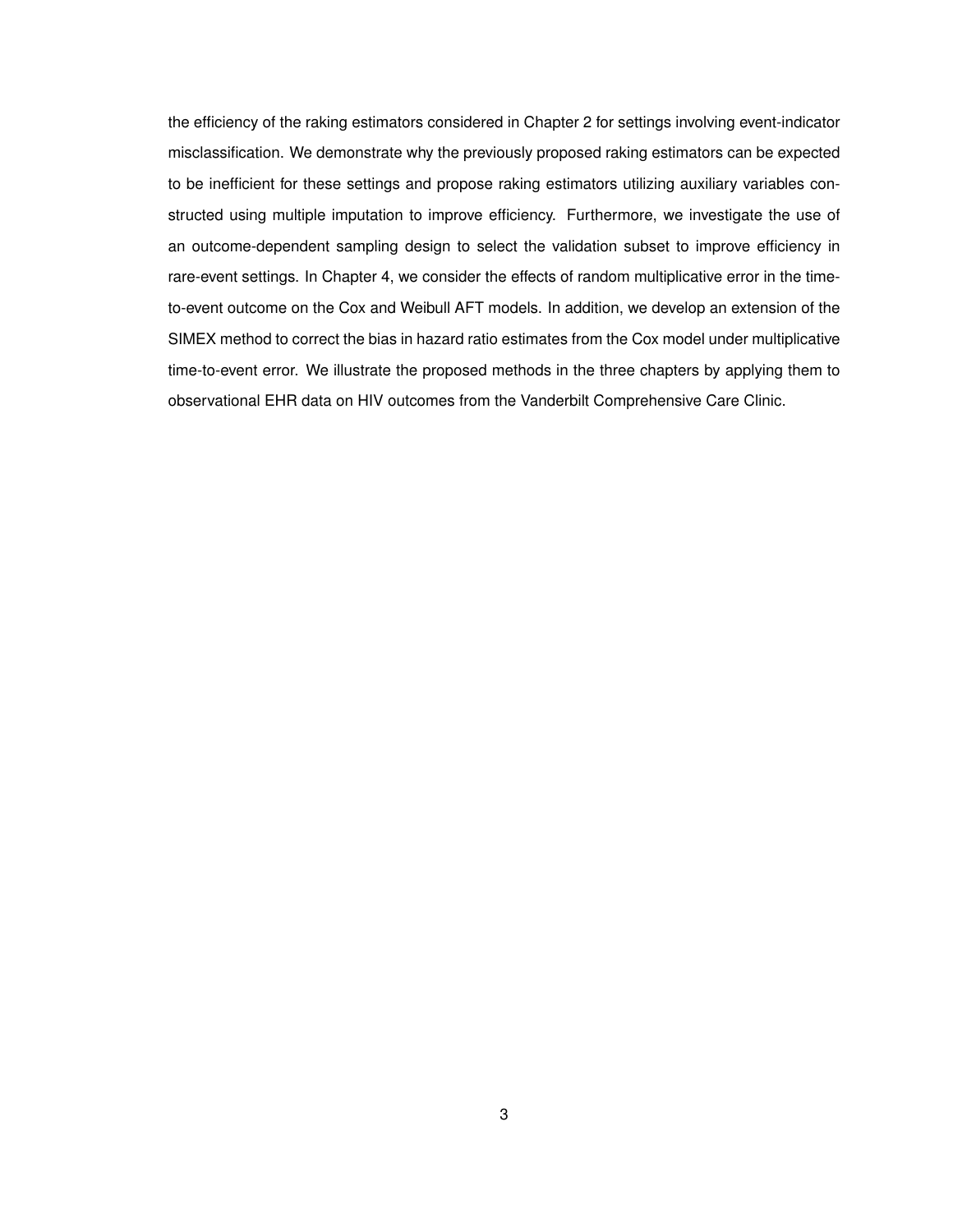# CHAPTER 2

# RAKING AND REGRESSION CALIBRATION: METHODS TO ADDRESS BIAS FROM CORRELATED COVARIATE AND TIME-TO-EVENT ERROR

# 2.1. Abstract

Medical studies that depend on electronic health records (EHR) data are often subject to measurement error, as the data are not collected to support research questions under study. These data errors, if not accounted for in study analyses, can obscure or cause spurious associations between patient exposures and disease risk. Methodology to address covariate measurement error has been well developed; however, time-to-event error has also been shown to cause significant bias but methods to address it are relatively underdeveloped. More generally, it is possible to observe errors in both the covariate and the time-to-event outcome that are correlated. We propose regression calibration (RC) estimators to simultaneously address correlated error in the covariates and the censored event time. Although RC can perform well in many settings with covariate measurement error, it is biased for nonlinear regression models, such as the Cox model. Thus, we additionally propose raking estimators which are consistent estimators of the parameter defined by the population estimating equation. Raking can improve upon RC in certain settings with failure-time data, require no explicit modeling of the error structure, and can be utilized under outcome-dependent sampling designs. We discuss features of the underlying estimation problem that affect the degree of improvement the raking estimator has over the RC approach. Detailed simulation studies are presented to examine the performance of the proposed estimators under varying levels of signal, error, and censoring. The methodology is illustrated on observational EHR data on HIV outcomes from the Vanderbilt Comprehensive Care Clinic.

## 2.2. Introduction

Biomedical research relies increasingly on electronic health records (EHR) data, either as the sole or supplemental source of data, due to the vast amount of data these resources contain and their relatively low cost compared to prospectively collected data. However, EHR data and other large cohort databases have been observed to be error-prone. These errors, if not accounted for in the data analysis, can bias associations of patient exposures and disease risk. There exists a large body of literature describing the impact of and methods to correct for covariate measurement error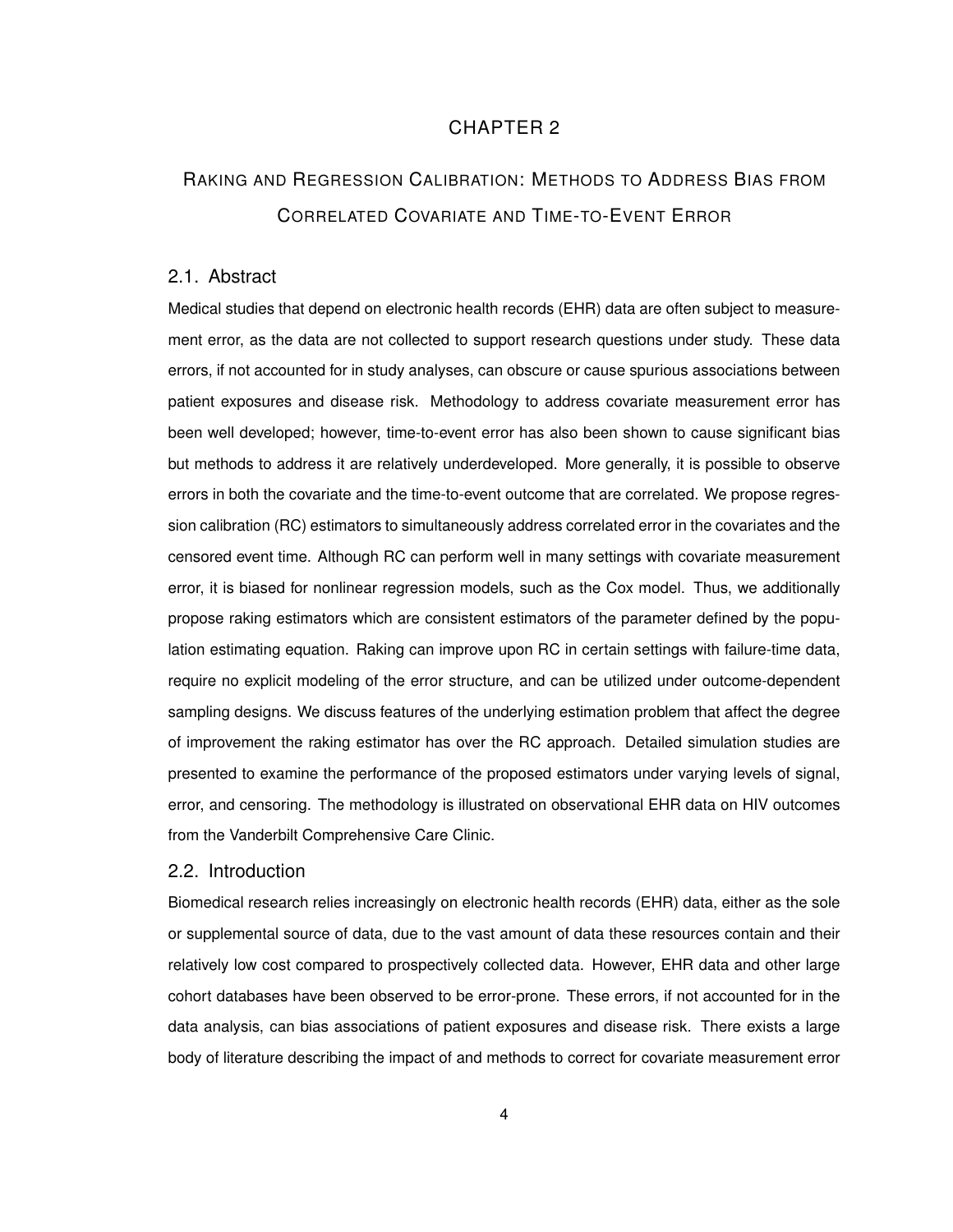(Carroll et al., 2006); however, much less attention has been given to errors in the outcome. For linear models, independent random (classical) errors in the outcome variable do not bias regression estimates; however, errors correlated with either predictors in the model or errors in those predictors could bias associations. For non-linear models, even classical outcome errors can bias estimated associations of interest (Carroll et al., 2006). There are many examples in clinical research where the outcome of interest relies on an imprecisely measured event time. Researchers studying the epidemiology of chronic conditions may enroll subjects some time after an initial diagnosis, and so research questions focused on the timing of events post diagnosis may need to rely on patient recall or chart review of electronic medical records for the date of diagnosis, both of which are subject to error. Errors in the time origin can be systematic, as subject characteristics can influence the amount of error in recall. Methods to handle a misclassified outcome have been developed for binary outcomes (Edwards et al., 2013; Magder and Hughes, 1997; Wang et al., 2016) and discrete failure time data (Hunsberger, Albert, and Dodd, 2010; Magaret, 2008; Meier, Richardson, and Hughes, 2003), where estimates of sensitivity and specificity can be incorporated into the bias correction. However, methods to handle errors in a continuous failure time have largely been ignored.

Additionally, as more and more observational studies utilize data primarily collected for nonresearch purposes (e.g. administrative databases or electronic health records), it is increasingly common to have errors in both the outcome and exposures that are correlated. For example, in some observational studies of HIV/AIDS, the date of antiretroviral therapy (ART) initiation has been observed to have substantial errors (Duda et al., 2012; Shepherd and Yu, 2011). These errors can lead to errors in event times, defined as time since ART initiation, and errors in exposures of interest, such as CD4 count at ART initiation. Furthermore, certain types of records are often more likely to have errors (e.g. records from a particular study site), records with errors often tend to have errors across multiple variables, and the magnitude of these errors cannot be assumed uncorrelated. Ignoring correlated outcome and exposure errors could lead to positive or negative bias in estimates of regression parameters.

In some settings, data errors can be corrected by retrospectively reviewing and validating medical records; however, this is expensive and time-consuming to do for a large number of records. Instead, we can perform data validation on a subset of selected records and use this information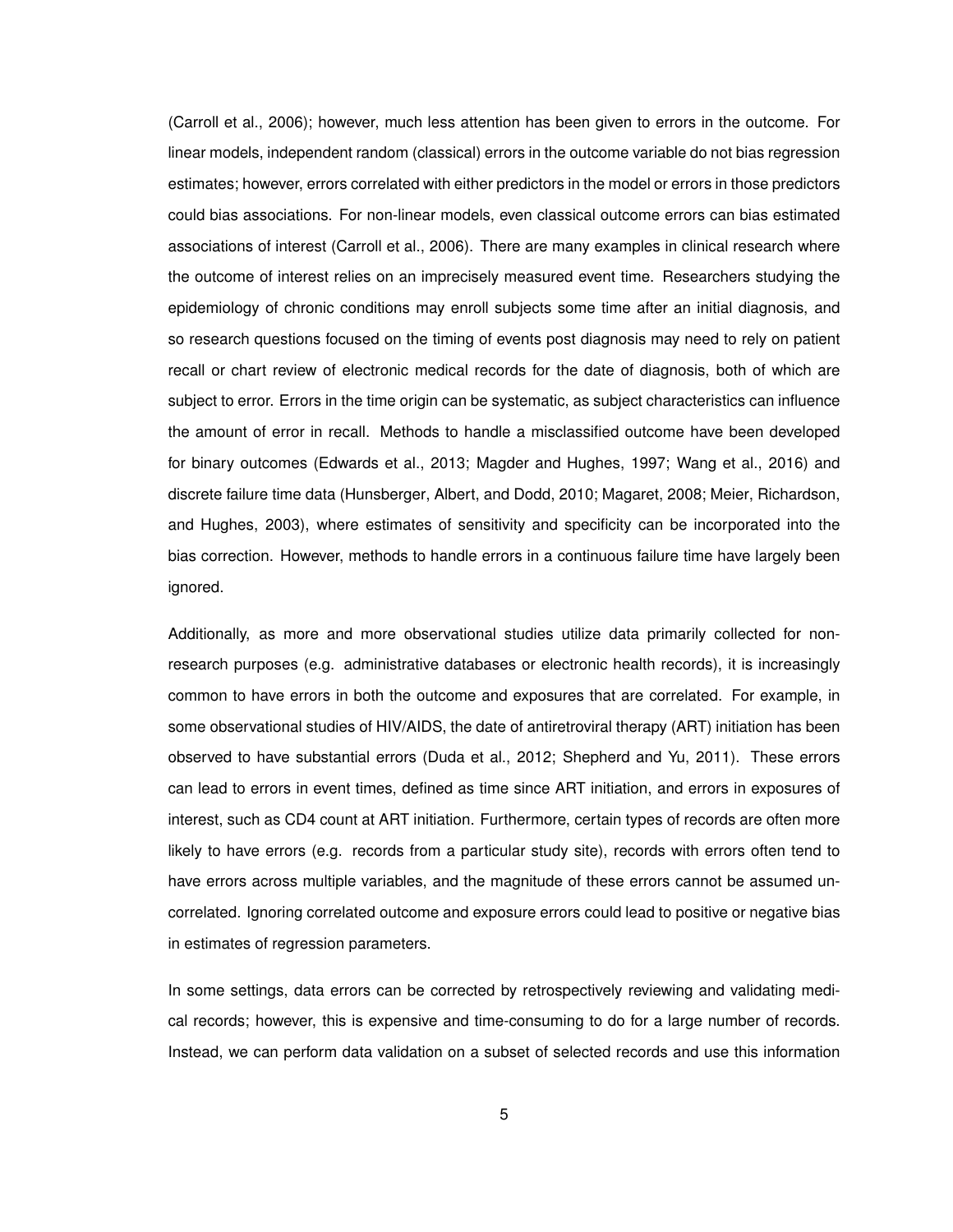to correct estimates based on the larger, unvalidated dataset. In this manuscript, we propose regression calibration and raking estimators as two methods to correct the bias induced from such correlated errors by incorporating information learned in a validation subset to the large unvalidated dataset.

Regression calibration (RC), introduced by Prentice (1982), is a method to address covariate measurement error that is widely used due to ease of implementation and good numerical performance in a broad range of settings. Although most RC methods assume measurement error in covariates only, Shaw, He, and Shepherd (2018) examined a way to apply RC to correlated errors in a covariate and a continuous outcome; to date these methods have not addressed correlated errors between failure time outcomes and exposures.

Raking is a method in survey sampling that makes use of auxiliary information available on the population to improve upon the Horvitz-Thompson (HT) estimator for regression parameters in twophase designs. The HT estimator is known to be inefficient (Robins, Rotnitzky, and Zhao, 1994) but raking improves statistical efficiency, without changing the target of inference, by adjusting the standard HT weights by tuning them to auxiliary variables. Raking also takes advantage of the known sampling probabilities with validation studies such as those considered in this manuscript. These survey sampling ideas, while not new, have not been carefully studied in the measurement error setting. Breslow et al. (2009) considered raking estimators for modeling case-cohort data with missing covariates. Lumley, Shaw, and Dai (2011) considered a raking estimator using simulated data in a covariate measurement error context with a validation subset. In this manuscript, we consider raking estimators for more general settings allowing for errors in the covariate and a time-to-event outcome, including misclassification, and discuss various possibilities for the auxiliary variables, how different choices affect the degree of improvement over the HT estimator, and ways to implement these methods using standard statistical software.

Our contributions in this manuscript are twofold. First, we develop regression calibration estimators to address both censored event time error alone and correlated covariate and censored event time errors together. To our knowledge, no RC estimators have been developed for these settings. Second, we develop raking estimators that are consistent and, in some settings, improve upon the RC estimators. These methods are important given the increased use of error-prone data in biomedical research and the paucity of methods that simultaneously handle errors in covariates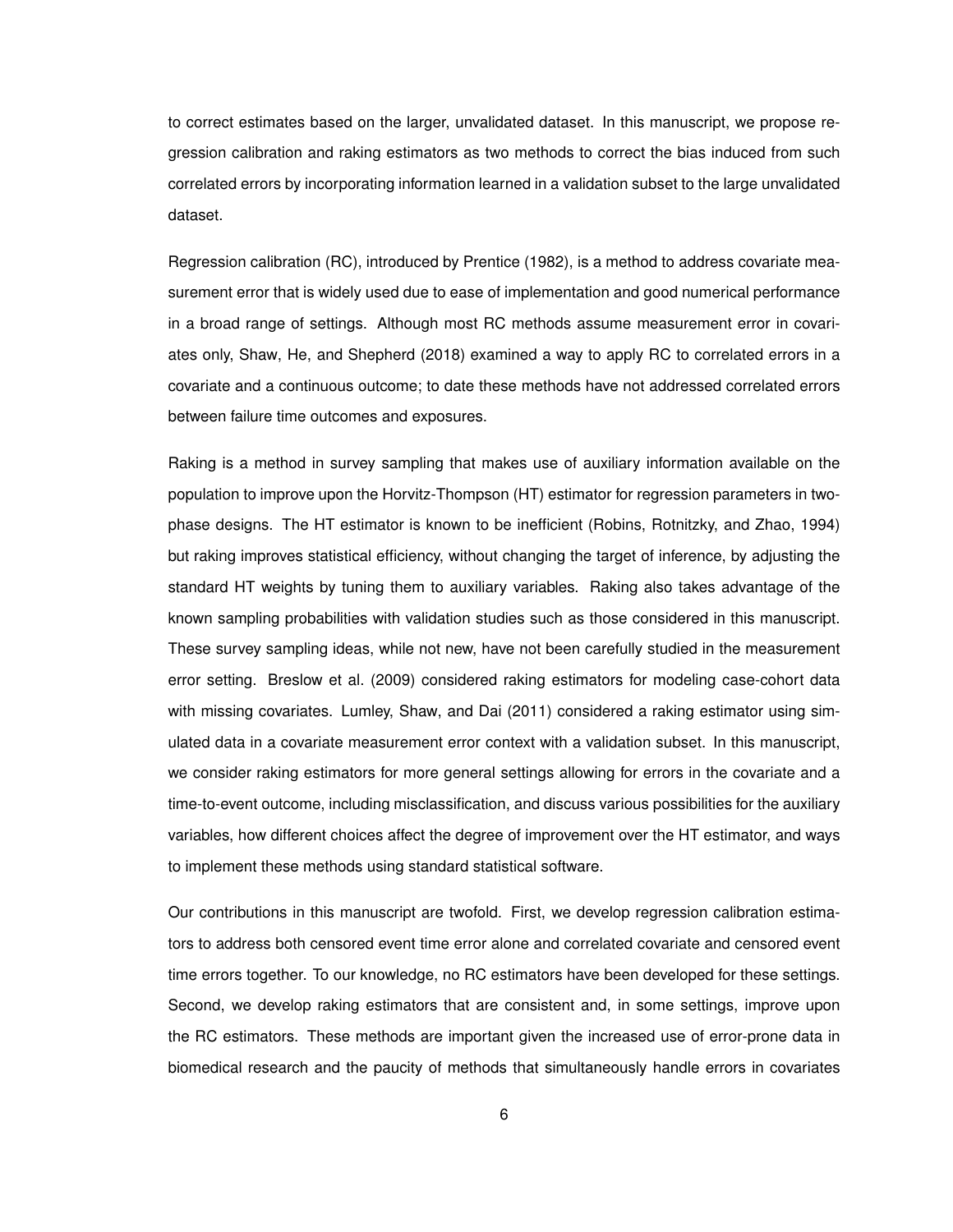and times-to-event. The rest of the paper proceeds as follows. We present our survival time model and the considered measurement error frameworks in Section 2.3. Sections 2.4 and 2.5 present the proposed regression calibration and raking methods, respectively. Section 2.6 compares the relative performance of the proposed estimators with simulation studies for various parameter settings and error distributions. In Section 2.7, we apply our methods to an HIV cohort and ascertain their robustness to misclassification. We conclude with a discussion in Section 2.8.

# 2.3. Time-to-Event Model and Error Framework

We consider the Cox proportional hazards model. Let  $T_i$  and  $C_i$ , be the failure time and right censoring time, respectively, for subjects  $i = 1, \ldots, n$  on a finite follow-up time interval,  $[0, \tau]$ . Define  $U_i = \textsf{min}(T_i, C_i)$  and the corresponding failure indicator  $\Delta_i = I(T_i \leq C_i).$  Let  $Y_i(t) = I(U_i \geq t)$  and  $N_i(t) = I(U_i \le t, \Delta_i = 1)$  denote the at-risk indicator and counting process for observed events, respectively. Let  $X_i$  be a  $p$ -dimensional vector of continuous covariates that are measured with error and  $Z_i$  a q-dimensional vector of precisely measured discrete and/or continuous covariates that may be correlated with  $X_i.$  We assume  $C_i$  is independent of  $T_i$  given  $(X_i, Z_i)$  and that the data are i.i.d. Let the hazard rate for subject  $i$  at time  $t$  be given by  $\lambda_i(t) = \lambda_0(t) \exp(\beta'_X X_i + \beta'_Z Z_i)$ , where  $\lambda_0(t)$  is an unspecified baseline hazard function. We consider  $\beta_X$  to be the parameter(s) of interest, which is estimated by solving the partial likelihood score for  $\beta = (\beta_X, \beta_Z)$ .

$$
\sum_{i=1}^{n} \int_{0}^{\tau} \left\{ \left\{ X_{i}, Z_{i} \right\}' - \frac{n^{-1} \sum_{j=1}^{n} Y_{j}(t) \left\{ X_{j}, Z_{j} \right\}' \exp(\beta_{X}' X_{j} + \beta_{Z}' Z_{j})}{n^{-1} \sum_{j=1}^{n} Y_{j}(t) \exp(\beta_{X}' X_{j} + \beta_{Z}' Z_{j})} \right\} dN_{i}(t) = 0 \tag{2.1}
$$

#### *2.3.1. Additive Measurement Error Structure*

Oftentimes, errors seen in electronic health records data or other datasets used for observational studies will not be simple random error and will depend on other variables in the dataset. For example, when the time-to-event error is due to a mismeasured time origin, this timing error can cause correlated errors in the baseline observations for exposures that are associated with the true survival outcome. In addition, errors induced in the exposures and censored time-to-event outcome can vary systematically with subject characteristics that could make a subject's record more errorprone. Thus, we consider the error setting involving additive systematic and random error in both the covariates and time-to-event.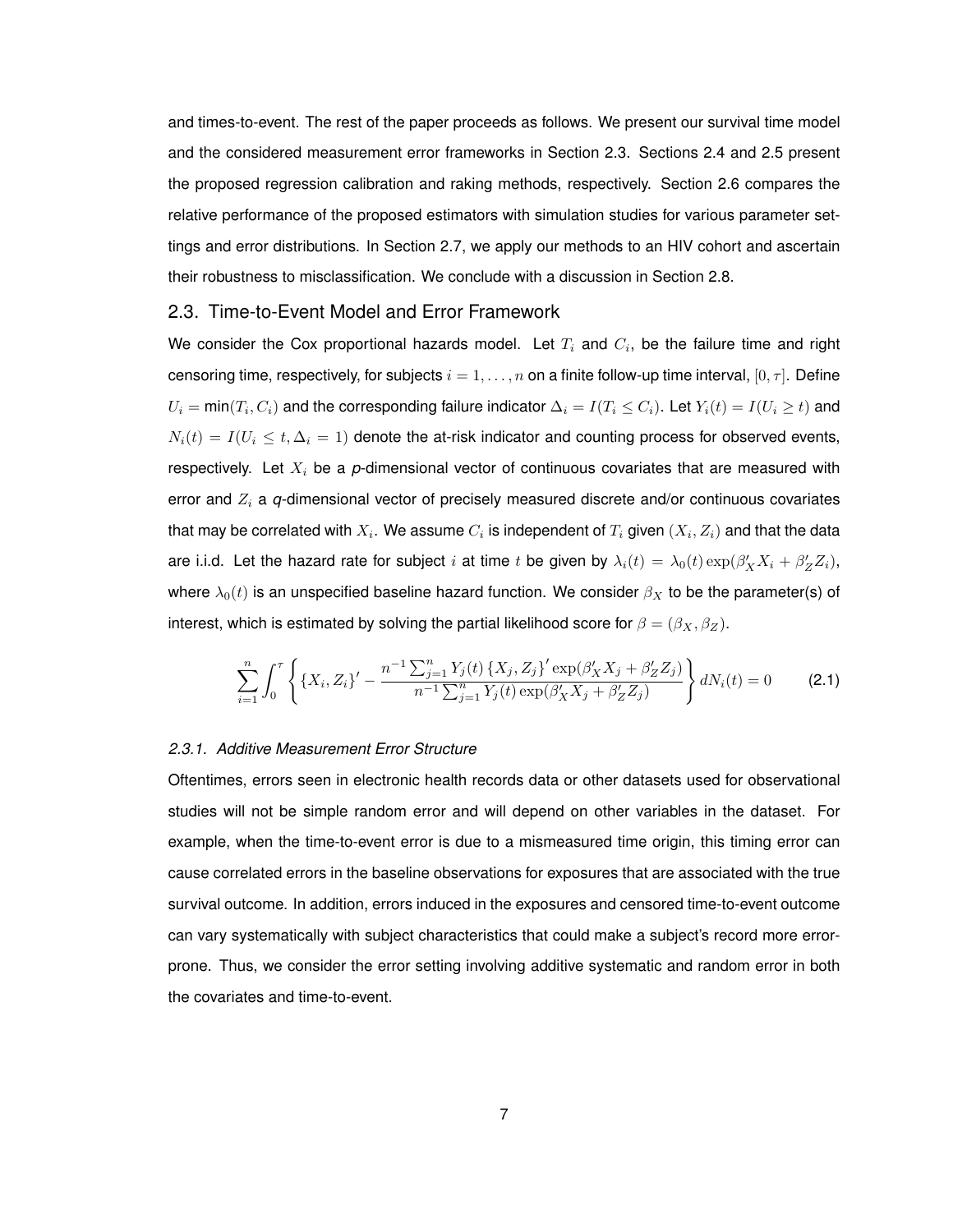Instead of observing  $(X, Z, U, \Delta)$ , we observe  $(X^*, Z, U^*, \Delta)$ , where

$$
X^* = \alpha_0 + \alpha'_1 X + \alpha'_2 Z + \epsilon \tag{2.2}
$$

$$
U^* = U + \gamma_0 + \gamma_1' X + \gamma_2' Z + \nu = U + \omega.
$$
 (2.3)

Note that  $X$  and  $Z$  in the above formulation do not necessarily represent the full vector of covariates (e.g. some elements in the vectors  $\alpha_1, \alpha_2, \gamma_1$ , and  $\gamma_2$  may be 0). We assume that  $\epsilon$  and  $\nu$  are mean 0 random variables with variance  $\Sigma_{\epsilon\epsilon}$  and  $\Sigma_{\nu\nu}$ , respectively, and are independent of all other variables with the exception that we allow their covariance,  $\Sigma_{\epsilon\nu}$ , to be non-zero. We refer to this setting as the *additive error structure*. In this setting the error in the observed censored failure time  $U^*$  is a mistiming error but there are no errors in the event indicator  $\Delta$ .

#### *2.3.2. More General Error Structure*

We will see in the sections to follow that raking estimators, contrary to regression calibration estimators, do not require modeling the measurement error structure explicitly. Thus, we will also consider a more general error model that also involves a misspecified event. Whereas the additive error structure in Section 2.3.1 might be expected in scenarios involving only an error-prone baseline time (e.g. self-reported baseline time), the general error model relaxes this assumption to allow the timing of the failure, and thus the failure indicator, to be error-prone as well. Instead of observing  $(X, Z, U, \Delta)$ , one observes  $(X^*, Z, U^*, \Delta^*)$ , where errors in the event may be coming from both a mistiming error and also from misclassification of the event indicator. Note that with this error structure we also make no assumptions regarding the additivity of errors or their correlation with other variables.

### *2.3.3. Two-Phase Design*

We consider the two-phase design in which the true, error-free variables are measured retrospectively for a subsample of subjects at the second phase. Let  $R_i$  be an indicator for whether subject  $i = 1, \ldots, n$  is selected to be in the second phase and let  $0 < \pi_i \leq 1$  be their known sampling probability. In general, the sampling probabilities are known in validation studies based on observational data utilizing EHR, which are becoming increasingly common. This sampling scheme also accommodates scenarios where the subsample size is fixed (e.g. simple random sampling) and where the subsample size is random (e.g. Bernoulli sampling), as well as stratified designs (e.g. casecohort). We assume that at phase one, the random variables  $(X_i^*,Z_i,U_i^*,\Delta_i)$  [or  $(X_i^*,Z_i,U_i^*,\Delta_i^*)$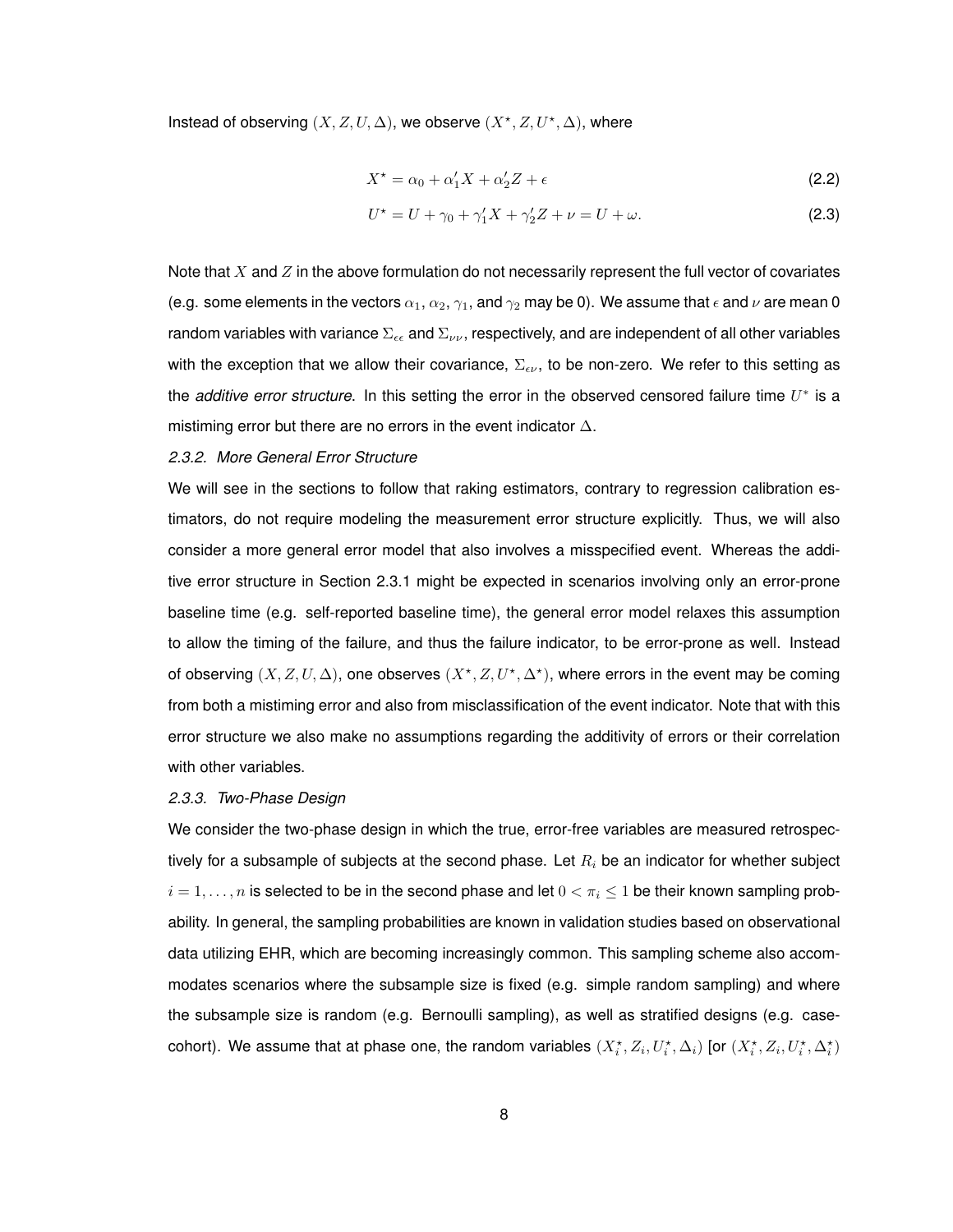in a setting with misclassification] are observed for n subjects as a random sample from the population. At phase two,  $m < n$  subjects are selected from the phase one population according to the aforementioned sampling probability and the random variables  $(X_i,U_i)$  [or  $(X_i,U_i,\Delta_i)$ ] are additionally observed for those subjects. From this point on, we refer to the phase two subjects as the validation subset.

## 2.4. Proposed Regression Calibration Methodology

In this section, we give a brief introduction to the original RC and risk set regression calibration (RSRC) methods for classical covariate measurement error and then develop their extensions for our considered error settings that include error in the censored outcome alone and correlated errors in the censored outcome and covariates. Under regularity conditions similar to those in Andersen and Gill (1982), the RC and RSRC estimators developed in this section for error in the censored outcome and potentially correlated errors in the censored outcome and covariates are asymptotically normal, although not necessarily consistent for  $\beta$ . The proof is similar to that in the covariate error only setting, which was shown in Wang et al. (1997). For more detail see Appendix A.1.

#### *2.4.1. Regression Calibration for Covariate Error*

Prentice (1982) introduced the regression calibration method for the setting of Cox regression and classical measurement error in the covariate. Shaw and Prentice (2012) applied regression calibration for the covariate error structure assumed in Section 2.3.1. The idea of regression calibration is to estimate the unobserved true variable with its expectation given the data. Prentice (1982) showed that under the independent censoring assumption, the induced hazard function based on the error-prone data is given by  $\lambda(t;X^\star,Z)=\lambda_0(t)\exp\left(\beta_Z'Z\right)\mathrm{E}\left(\exp\{\beta_X'X\}|X^\star,Z,U\geq t\right)$ . He then showed that for rare events and moderate  $\beta_X$ ,  $E(\exp{\{\beta'_X X\}}|X^{\star}, Z, U \geq t) \approx \exp{(\beta'_X E(X|X^{\star}, Z))}$ .  $E(X|X^*, Z)$  can be estimated using the following first order approximation

$$
E(X|X^*,Z) = \mu_X + \left[\Sigma_{XX^*} \quad \Sigma_{XZ}\right] \left[\begin{matrix} \Sigma_{X^*X^*} & \Sigma_{X^*Z} \\ \Sigma_{ZX^*} & \Sigma_{ZZ} \end{matrix}\right]^{-1} \left[\begin{matrix} X^* - \mu_{X^*} \\ Z - \mu_Z \end{matrix}\right],\tag{2.4}
$$

where the validation subset is used to calculate the moments involving  $X$  (see Shaw and Prentice (2012)). Define  $\hat{X} = \text{E}(X|X^\star, Z; \hat{\zeta}_x)$ , where  $\hat{\zeta}_x$  is the vector of nuisance parameters in equation (2.4) estimated from the data.  $\hat{X}$  is then imputed for X in the partial likelihood score (2.1) instead of the observed  $X^*$  to solve for  $\beta$ , which yields the corrected estimates (Shaw and Pren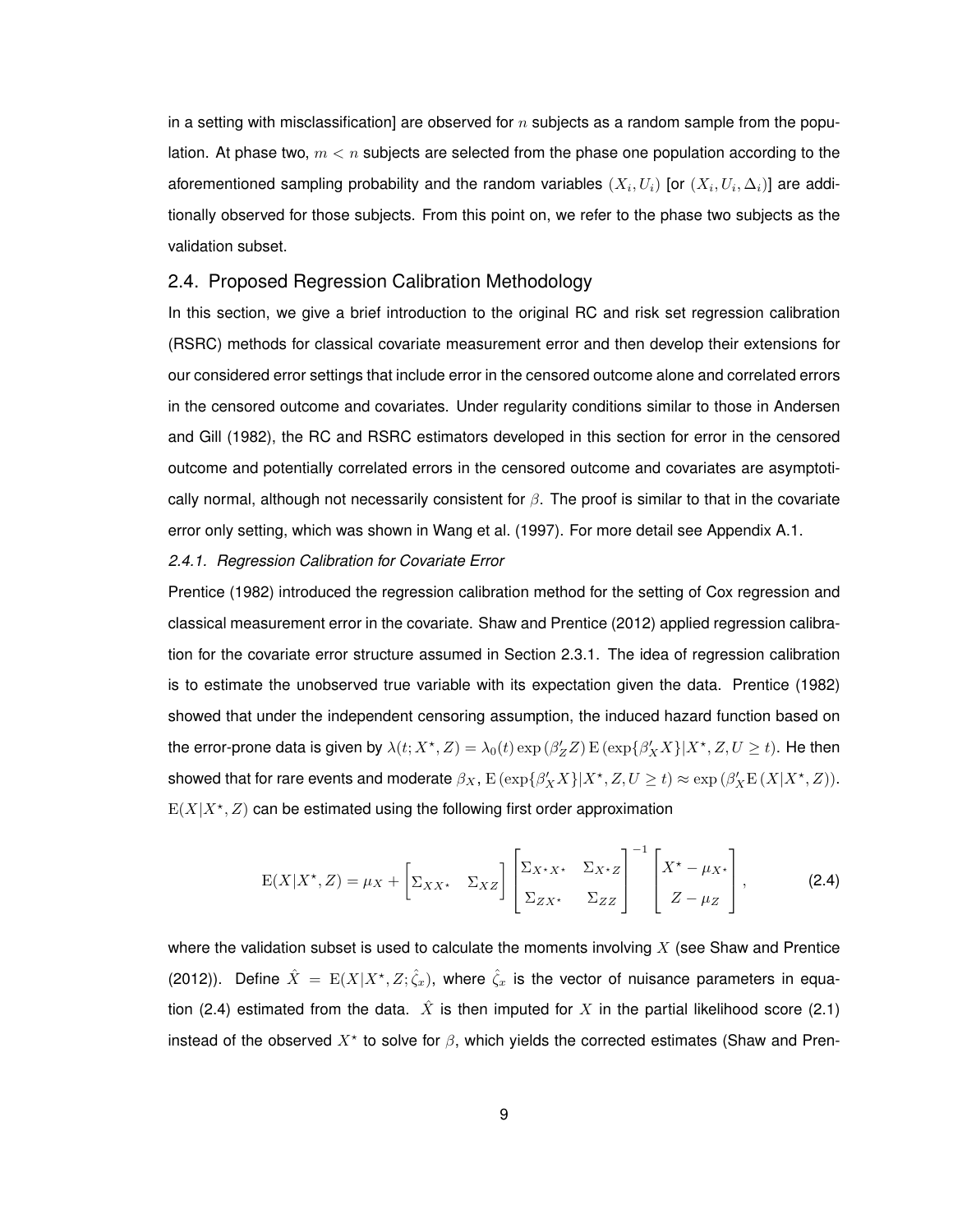tice, 2012). Note, for simplicity we generally suppress the notation of the dependence of terms such as  $\mathrm{E}(X|X^\star, Z)$  on the nuisance parameter  $\zeta_x$ , unless it is important for clarity, such as to refer to its estimator  $\operatorname{E}(X|X^\star,Z;\hat{\zeta}_x).$ 

### *2.4.2. Proposed Regression Calibration Extension for Time-to-Event Error*

Assume the time-to-event error structure in Section 2.3.1, i.e., we observe  $(X, Z, U^*, \Delta)$ . Given the additivity of the outcome errors, we can take the expectation of the censored event time,  $U^*$ , given the observed covariates and rearrange to obtain  $E(U|X,Z) = E(U^*|X,Z) - E(\omega|X,Z)$ . We use  $E(\omega|X, Z)$  to correct  $U^\star$  and then impute as our estimate of the true censored event time. Since the true  $E(\omega|X, Z)$  is unknown, we can estimate it using the following first order approximation

$$
E(\omega|X, Z; \zeta_{\omega}) = \mu_{\omega} + \left[\Sigma_{\omega X} \quad \Sigma_{\omega Z}\right] \begin{bmatrix} \Sigma_{XX} & \Sigma_{XZ} \\ \Sigma_{ZX} & \Sigma_{ZZ} \end{bmatrix}^{-1} \begin{bmatrix} X - \mu_X \\ Z - \mu_Z \end{bmatrix},
$$
(2.5)

where the validation subset is used to calculate the moments involving  $\omega$  and  $\zeta_{\omega}$  is the vector of nuisance parameters in (2.5). Adjusting  $U^\star$  to have the correct expectation gives us  $\hat{U}=U^\star-\hat{U}$  ${\rm E}(\omega|X,Z; \hat{\zeta}_\omega)$ , which we use instead of  $U^\star$  to solve the partial likelihood score (2.1) for the corrected  $\beta$  estimates.

## *2.4.3. Proposed Regression Calibration Extension for Covariate and Time-to-Event Error*

Assume the additive error structure for both  $X^*$  and  $U^*$  in Section 2.3.1, i.e., we observe  $(X^*, Z, U^*, \Delta)$ . Given the additivity of the outcome errors in (2.3), we can take the expectation of the censored event time,  $U^*$ , given the observed covariates and rearrange to obtain  $E(U|X^*,Z) = E(U^*|X^*,Z) - E(\omega|X^*,Z)$ . We use  $E(\omega|X^*,Z)$  to correct  $U^*$  and then impute as our estimate of the true censored event time. Due to the error-prone  $X^*$ , we impute  $E(X|X^*, Z)$  for  $X^{\star}$  as well, similar to Prentice (1982). Given that the true  $\mathrm{E}(X|X^{\star},Z;\zeta_x)$  is unknown, we estimate it using the same first order approximation described in Section 2.4.1. In addition, we propose to estimate  $\mathrm{E}(\omega|X^\star, Z; \zeta_\omega)$  using the same first order approximation described in Section 2.4.2 except using  $X^\star$  instead of  $X,$  giving us  $\hat{U}=U^\star-\mathrm{E}(\omega|X^\star,Z;\hat{\zeta}_\omega)$  as the estimate of the true censored time-to-event. Thus, we impute  $\hat{U}$  and  $\hat{X} = \text{E}(X|X^\star, Z; \hat{\zeta}_x)$  in the partial likelihood score (2.1) instead of the observed  $U^*$  and  $X^*$  and solve for  $\beta$  to obtain our corrected estimates.

#### *2.4.4. Proposed Risk Set Regression Calibration (RSRC) extension*

We also considered improving our regression calibration estimators by applying the idea of recalibrating the mismeasured covariate within each risk set developed by Xie, Wang, and Prentice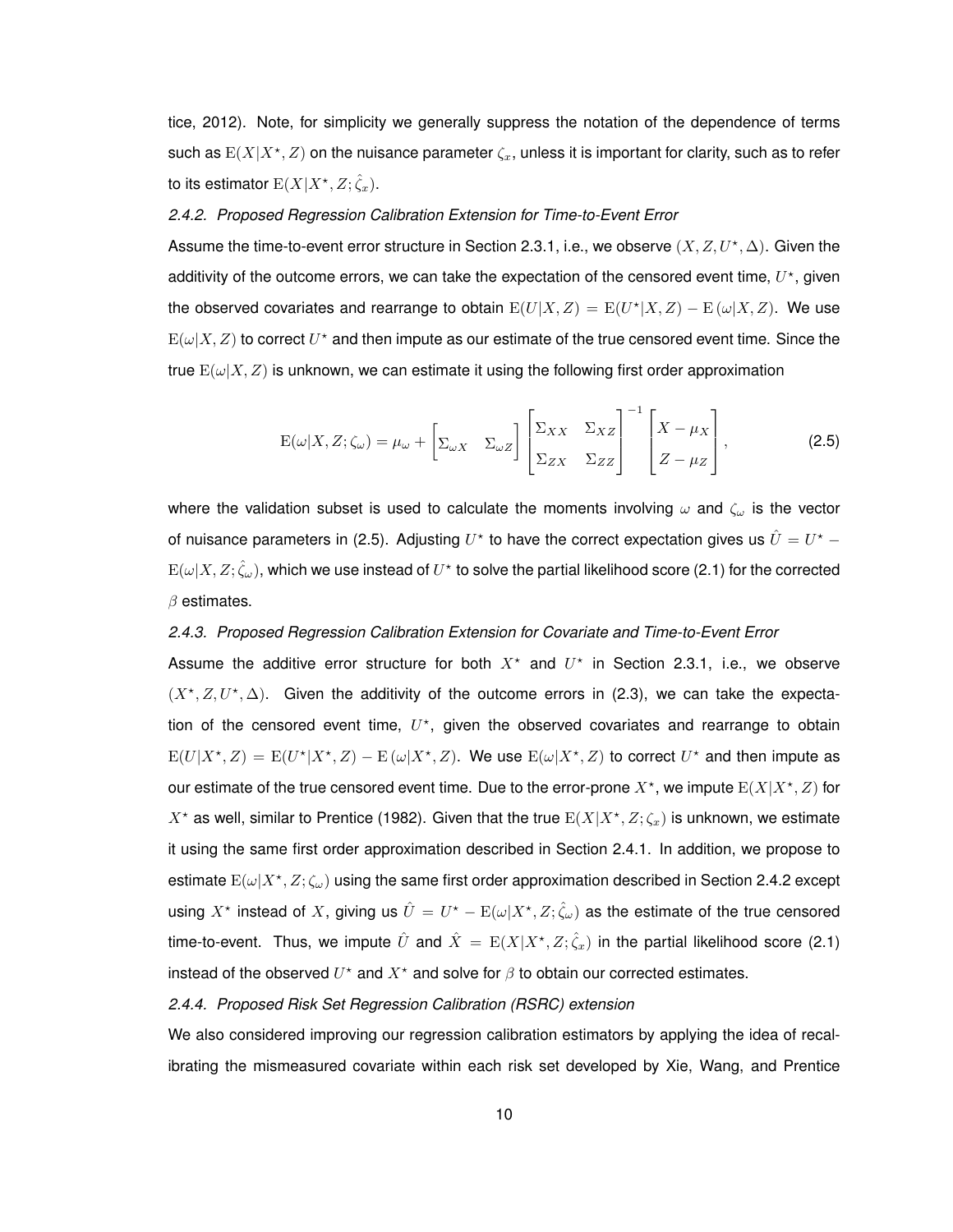(2001) for classical measurement error and extended to the covariate error model in Section 2.3.1 by Shaw and Prentice (2012). Since the risk set membership likely depends on subject specific covariates whose distribution is changing over time, we may be able to obtain better RC estimates by performing the calibration at every risk set as events occur. In particular, this method was shown to decrease the bias significantly for the setting of covariate measurement error when the hazard ratio is quite large, a case in which ordinary RC has been observed to perform poorly. Specifically for covariate measurement error, the risk set regression calibration estimator solves the partial likelihood score (2.1) using  $\hat{X}(t)$  instead of X, where  $\hat{X}(t)$  is recalculated using RC at each event time using data from only those individuals still in the risk set at that event time.

In the presence of time-to-event error, however, the necessary moments needed to estimate the conditional expectations in Sections 2.4.2 and 2.4.3 at the  $i^{th}$  individuals' censored event time will be incorrect due to the fact that the risk sets defined by  $U^*$  will not be the same as those defined by  $U$ , leading to biased estimates. Thus, to extend the RSRC idea to the settings of error in the censored outcome and correlated error in the covariate and censored outcome, we propose a twostage RSRC estimator where the first stage involves obtaining the estimate  $\hat{U}$  using ordinary RC. The second stage then assumes  $\hat{U}$  is the observed event time instead of  $U^\star$  and recalibrates  $\hat{U}$ and  $X^*$  at risk sets defined by  $\hat{U}$  using the methods described in Section 2.4.2 and Section 2.4.3.

# 2.5. Proposed Generalized Raking Methodology

In this section, we develop design-based estimators by applying generalized raking (raking for short) (Deville and Särndal, 1992; Deville, Särndal, and Sautory, 1993), which leverages the error-prone data available on the entire sample to improve the efficiency of consistent estimators calculated using the error-free validation subset. We give a brief overview of the general raking method and then propose our estimators for the correlated measurement error settings under consideration. Under suitable regularity conditions, the proposed raking estimators have been shown to be  $\sqrt{n}$  consistent, asymptotically normal estimators of  $\beta$  for all two-phase designs described in Section 2.3.3. For the proof, see Saegusa and Wellner (2013).

### *2.5.1. Generalized Raking Overview*

Let  $P_i(\beta)$  denote the population score equations for the true underlying Cox model with corresponding target parameter  $\beta$ , the log hazard ratio we would estimate if we had error-free data on the full cohort. Then the HT estimator of  $\beta$  is given by the solution to  $\sum_{i=1}^n \frac{R_i}{\pi_i} P_i(\beta) = 0$ , which is known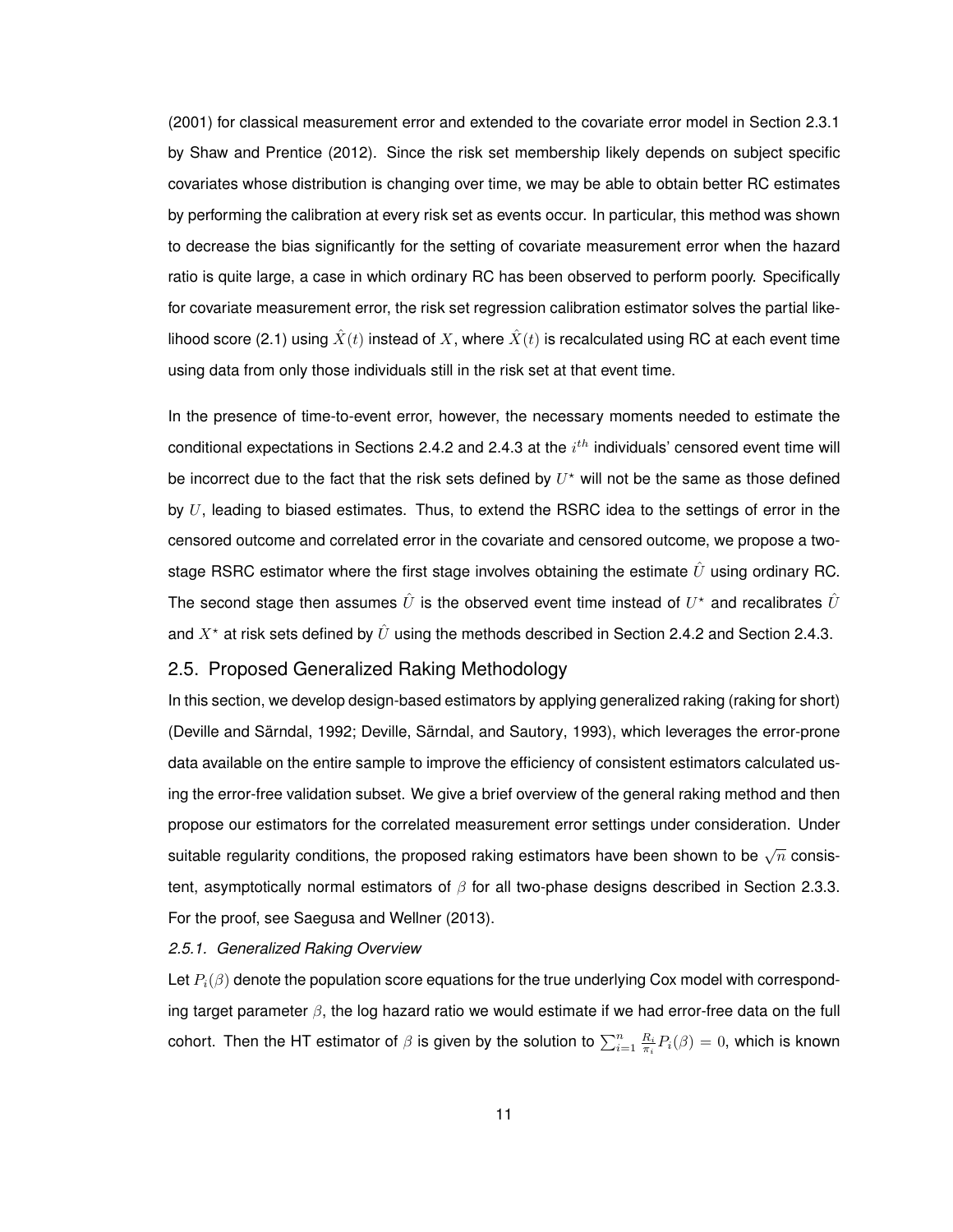to be a consistent estimator of  $\beta$ . Consider  $A_i$ , a set of auxiliary variables that are available for everyone at phase one and are correlated with the phase two subsample variables. Raking estimators modify the design weights  $w_{i,des} = \frac{1}{\pi_i}$  to new weights  $w_{i,cal} = \frac{g_i}{\pi_i}$  such that they are as close as possible to  $w_{i,des}$  while  $\sum_{i=1}^n A_i$  is exactly estimated by the validation subset. Thus, given a distance measure  $d(.,.)$ , the objective is

minimize 
$$
\sum_{i=1}^{n} R_i d\left(\frac{g_i}{\pi_i}, \frac{1}{\pi_i}\right)
$$
  
subject to  $\sum_{i=1}^{n} A_i = \sum_{i=1}^{n} R_i \frac{g_i}{\pi_i} A_i$ . (2.6)

Note that the constraints above are known as the calibration equations. Deville, Särndal, and Sautory (1993) give several options for choosing the distance function, and the resulting constrained minimization problem can be solved to yield a solution for  $g_i$ . The generalized raking estimator is then defined as the solution to

$$
\sum_{i=1}^{n} R_i \frac{g_i}{\pi_i} P_i(\beta) = 0.
$$
 (2.7)

#### *2.5.2. Proposed Raking Estimators*

For our setting of the Cox model, we use the distance function  $d(a,b) = a \log \left(\frac{a}{b}\right) + (b-a)$  in the objective function of (2.6) to ensure positive weights. Solving the constrained minimization problem for  $g_i$  then yields  $g_i = \exp \left( -\hat{\lambda}' A_i \right)$ . After plugging in  $g_i$  to the calibration equations, Deville and Särndal (1992) show that the solution for  $\lambda$  satisfies

$$
\hat{\lambda} = \hat{B}^{-1} \left( \sum_{i=1}^{N} \frac{R_i}{\pi_i} A_i - \sum_{i=1}^{N} A_i \right) + O_p(n^{-1}),
$$

where  $\hat{B}=\sum_{i=1}^N\frac{R_i}{\pi_i}A_i'A_i.$  Finally, we construct auxiliary variables,  $A_i,$  that yield efficient estimators.

Breslow et al. (2009) derived the asymptotic expansion for the solution to (2.7) and showed that the optimal auxiliary variable is given by  $A_i^{\sf opt} = {\rm E}(\tilde\ell_0(X_i,Z_i,U_i,\Delta_i)|V)$ , where  $\tilde\ell_0(X_i,Z_i,U_i,\Delta_i)$  denotes the efficient influence function contributions from the population model had the true outcome and covariates been observed for everyone in phase one and  $V = (X^*, Z, U^*, \Delta)$  [or  $(X^*, Z, U^*, \Delta^*)$ in a setting with misclassification]. However, calculating  $A_i^{\mathsf{opt}}$  involves a conditional distribution of unobserved variables and thus is generally not practically obtainable. Kulich and Lin (2004)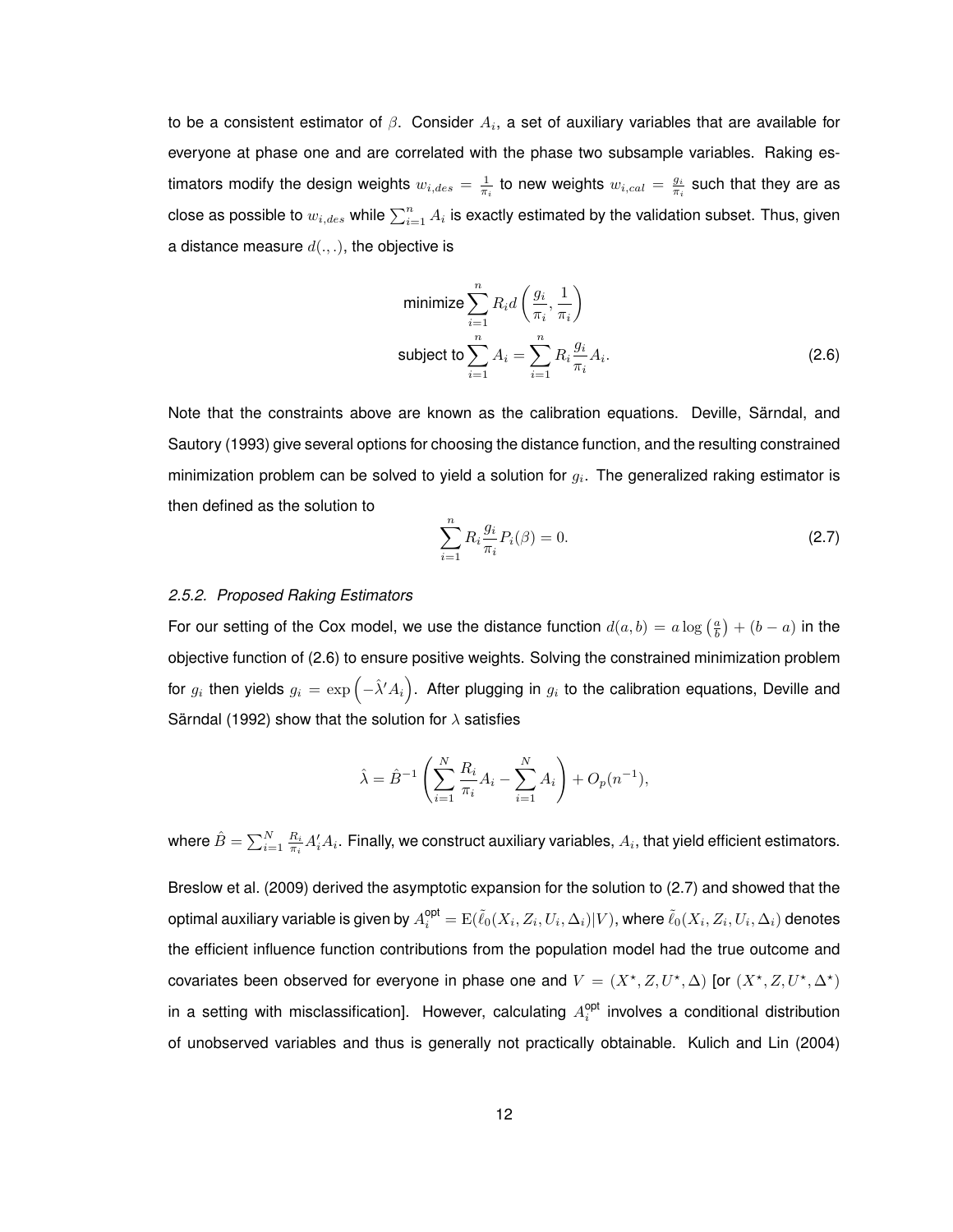proposed a "plug in" method that approximates this conditional expectation by using the influence functions from a model fit using phase one data. Specifically, they proposed to use the phase two data to fit models that impute the missing information from the phase one data only and then to obtain the influence functions from the desired model that uses imputed values in place of the missing data. They further proposed using a *dfbeta* type residual, which is readily available in statistical software, to estimate the influence function from the approximate model. We will propose two different imputations for the missing data, which will lead to two different choices of  $A_i$  that approximate  $A_i^{\mathsf{opt}}$ .

The first proposed approximation of  $A_i^{\sf opt}$  is given by  $A_{N,i}=\tilde\ell_0(X_i^\star,Z_i,U_i^\star,\Delta_i),$  the influence function for the naive estimator that used the error prone data instead of the unobserved true values. One can estimate  $A_{N,i}$  empirically using

$$
\tilde{\ell}_{0}(X_{i}^{\star}, Z_{i}, U_{i}^{\star}, \Delta_{i}) \approx \Delta_{i} \left\{ \left\{ X_{i}^{\star}, Z_{i} \right\}' - \frac{S^{(1)\star}(\beta, t)}{S^{(0)\star}(\beta, t)} \right\} \n- \sum_{i=1}^{n} \int_{0}^{\tau} \frac{\exp(\beta_{X}' X_{i}^{\star} + \beta_{Z}' Z_{i})}{S^{(0)\star}(\beta, t)} \left\{ \left\{ X_{i}^{\star}, Z_{i} \right\}' - \frac{S^{(1)\star}(\beta, t)}{S^{(0)\star}(\beta, t)} \right\} dN_{i}^{\star}(t),
$$

where  $S^{(r)*}(\beta,t)=n^{-1}\sum_{j=1}^nY^*_j(t)\left\{X_j^{\star},Z_j\right\}^{'\otimes r}\exp(\beta'_XX_j^{\star}+\beta'_ZZ_j)\ (a^{\otimes 1}$  is the vector  $a$  and  $a^{\otimes 0}$  is the scalar 1). For measurement error settings including an error-prone failure indicator, we approximate  $A_i^{\text{opt}}$  with  $A_{N,i} = \tilde{\ell}_0(X_i^{\star}, Z_i, U_i^{\star}, \Delta_i^{\star}).$ 

The second proposed approximation of  $A_i^{\sf opt}$  is given by  $A_{{\sf RC},i}=\tilde\ell_0(\hat X_i(\hat\zeta_x),Z_i,\hat U_i(\hat\zeta_\omega),\Delta_i)$ , i.e., the influence function for the target estimator that uses the calibrated estimates  $(\hat{X}_i(\hat{\zeta}_x),\hat{U}_i(\hat{\zeta}))$  in place of the unobserved true data  $(X_i, U_i)$ . One can again use the empirical approximation

$$
\tilde{\ell}_{0}(\hat{X}_{i}(\hat{\zeta}_{x}), Z_{i}, \hat{U}_{i}(\hat{\zeta}_{\omega}), \Delta_{i}) \approx \Delta_{i} \left\{ \left\{ \hat{X}_{i}(\hat{\zeta}_{x}), Z_{i} \right\}' - \frac{\hat{S}^{(1)}(\beta, \hat{\zeta}, t)}{\hat{S}^{(0)}(\beta, \hat{\zeta}, t)} \right\} \n- \sum_{i=1}^{n} \int_{0}^{\tau} \frac{\exp(\beta_{X}' \hat{X}_{i}(\hat{\zeta}_{x}) + \beta_{Z}' Z_{i})}{\hat{S}^{(0)}(\beta, \hat{\zeta}, t)} \left\{ \left\{ \hat{X}_{i}(\hat{\zeta}_{x}), Z_{i} \right\}' - \frac{\hat{S}^{(1)}(\beta, \hat{\zeta}, t)}{\hat{S}^{(0)}(\beta, \hat{\zeta}, t)} \right\} d\hat{N}_{i}(t; \hat{\zeta}_{\omega}),
$$

where  $\hat{S}^{(r)}(\beta,\hat{\zeta},t)=n^{-1}\sum_{j=1}^n \hat{Y}_j(t;\hat{\zeta}_\omega)\left\{\hat{X}_j(\hat{\zeta}_x),Z_j\right\}^{'\otimes r}\exp(\beta'_X\hat{X}_j(\hat{\zeta}_x)+\beta'_Z Z_j)$  ( $a^{\otimes 1}$  is the vector a and  $a^{\otimes 0}$  is the scalar 1). For measurement error settings including an error-prone failure indi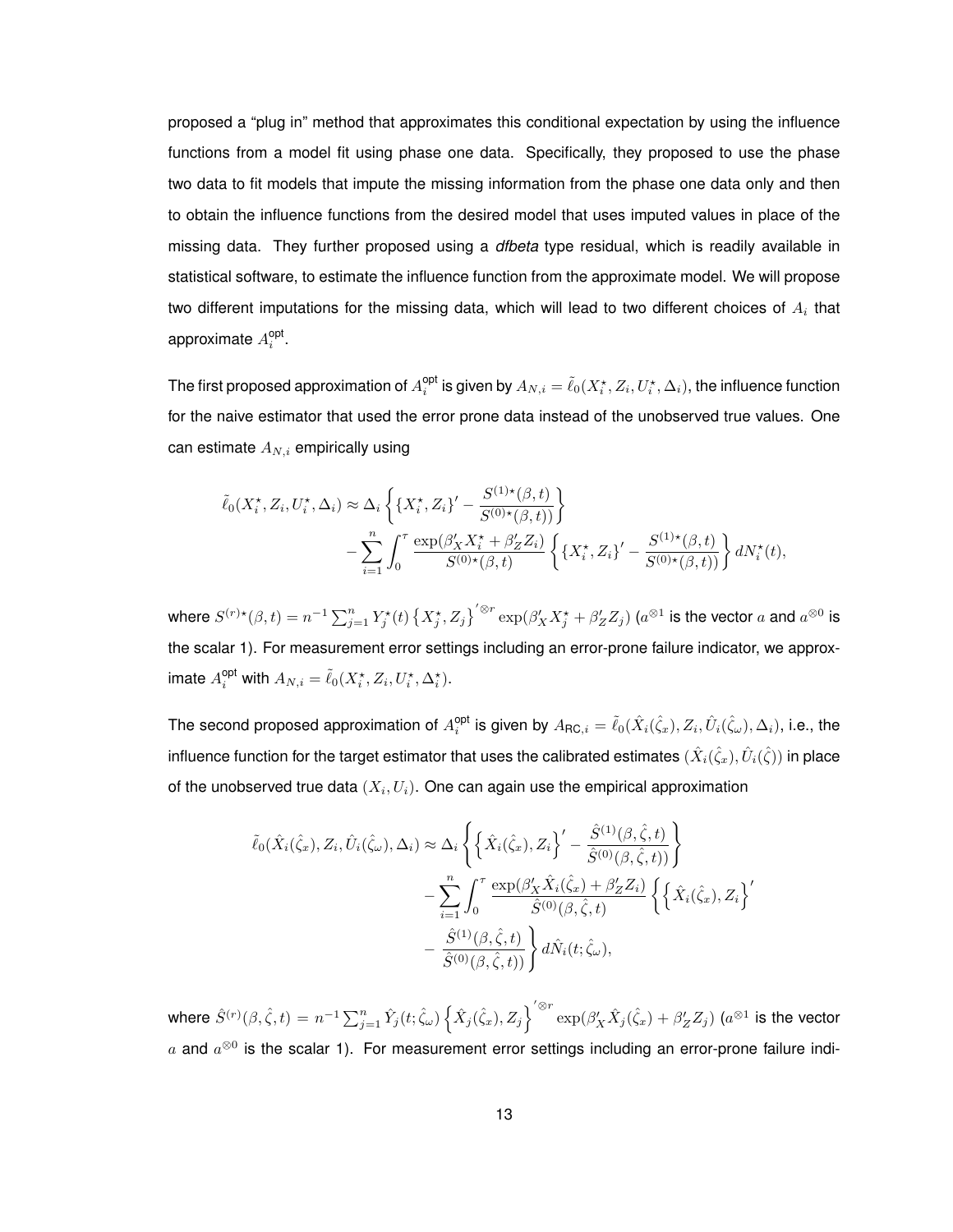cator, we approximate  $A_i^{\sf opt}$  with  $A_{\sf RC},_i=\tilde\ell_0(\hat X_i(\hat\zeta_x),Z_i,\hat U_i(\hat\zeta_\omega),\Delta_i^\star).$  Thus, the two proposed raking estimators are:

- 1. Generalized raking naive (GRN): solution to (2.7) using  $A_{N,i}$
- 2. Generalized raking regression calibration (GRRC): solution to (2.7) using  $A_{RC,i}$

where both estimators utilize  $g_i = \exp\left(-\hat{\lambda}' A_i\right)$ .

The efficiency gain from the raking estimator over the HT estimator depends on the correlation between the auxiliary variables and the target variables. Breslow and Wellner (2007) showed that the variance of HT parameter estimates is the sum of the model-based variance due to sampling from an infinite population with no missing data and the design-based variance resulting from estimation of the unknown full cohort total of efficient influence function contributions. Thus, we consider  $\tilde{\ell}_0(X_i, Z_i, U_i, \Delta_i)$  to be our target variables. We expect the regression calibration estimators to be less biased than the naive estimators and therefore conjecture that  $A_{\text{RC}}$  would be more highly correlated with  $A^{opt}$  than  $A_N$ . Note that in general, when the parameter of interest is a regression parameter, choosing the auxiliary variables to be the observed, error-prone variables will not improve efficiency. For more details, see Chapter 8 of Lumley (2011).

### *2.5.3. Calculating Raking Estimators*

Instead of explicitly calculating  $A_{N,i}$  and  $A_{\text{RC},i}$  with the influence function formulas given above, we propose to utilize standard software to calculate the  $A_i$  so that practitioners may easily implement these methods. In R, the influence functions can be approximated with negligible error as a *dfbeta* type residual. Thus, the raking estimates can be computed as follows:

- 1. Fit a candidate Cox model using all phase one subjects.
- 2. Construct the auxiliary variables A<sup>i</sup> as imputed *dfbetas* from the model fit in Step 1.
- 3. Estimate regression parameters  $\beta$  using weights raked to  $A_i$  by solving (2.7).

For step one, we consider the naive Cox model using the error-prone data (GRN) and the regression calibration approach described in Section 2.4 (GRRC). For step three, we utilize the *survey* package by Lumley (2016) in R, which provides standard software for obtaining raking estimates.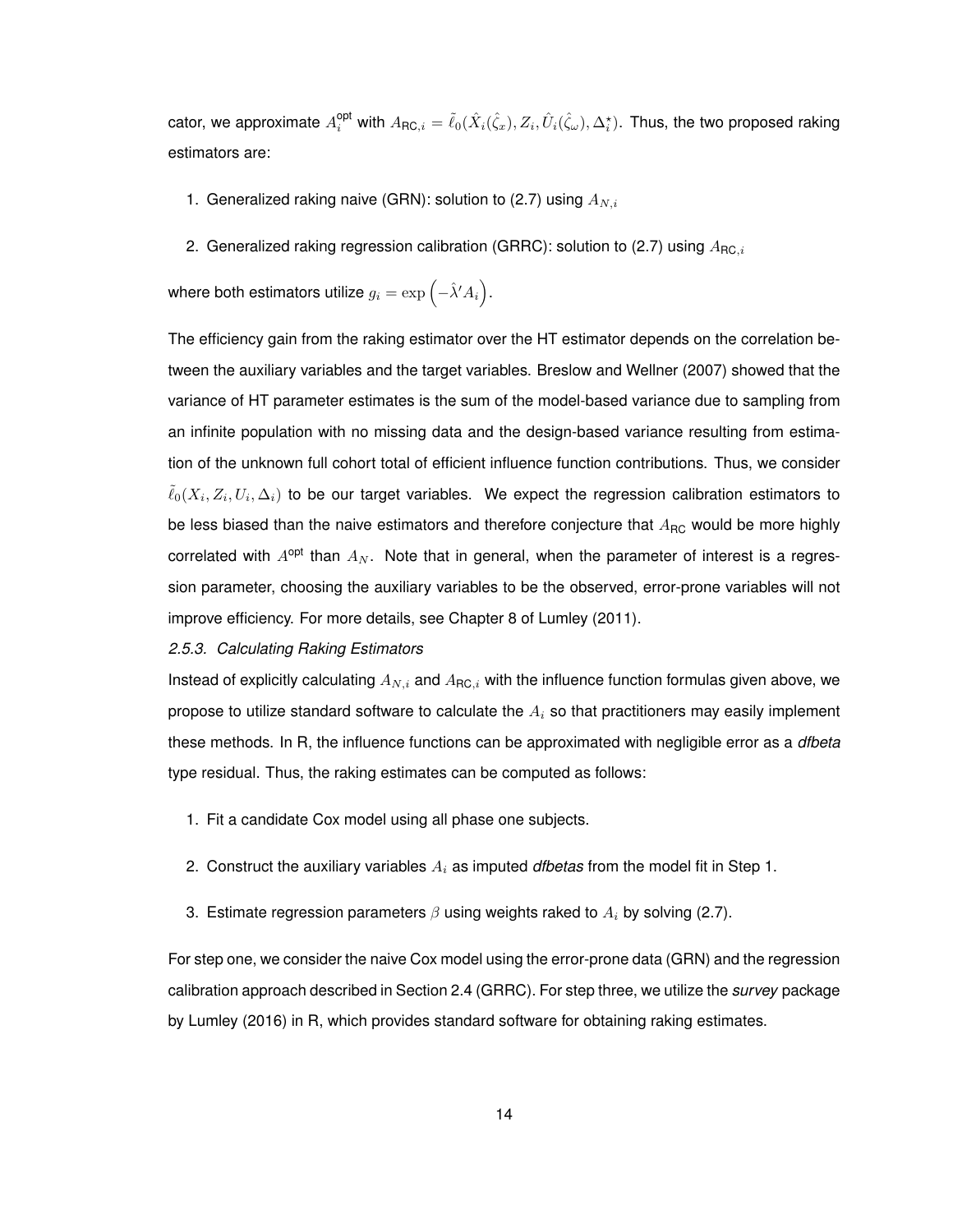### 2.6. Simulation Studies

We examined the finite sample performance of our proposed RC, RSRC, GRRC, and GRN estimators through simulation for the error framework described in Section 2.3. These four estimators were compared to those from the true model, a Cox proportional hazards regression model fit with the true covariates and event times, a naive Cox model fit with the error-prone covariates and/or error-prone censored event times, and the complete-case estimator using only the true covariates and event times in the validation subset. We note that all validation subsets were selected as simple random samples with known sampling probability, meaning the complete-case estimator is equivalent to the HT estimator. Following Section 2.3.1, we considered the additive error structure with correlated covariate and time-to-event error. In addition to this case, we also considered the censored outcome error only setting. We further considered correlated covariate and censored outcome error under the special case where the covariates are only subject to random error, namely classical measurement error  $\big((\alpha_0,\alpha_2)=\vec{0};\alpha_1=\vec{1}\big).$  In addition, we considered the general error structure described in Section 2.3.2, where there exists errors in the time-to-event that result from mistiming as well as misclassification in addition to additive covariate error. We present % biases, average bootstrap standard errors (ASE) for the 4 proposed estimators or average model standard errors (ASE) for the naive and complete case estimators, empirical standard errors (ESE), mean square errors (MSE), and 95% coverage probabilities (CP) for varying values of the log hazard ratio  $\beta_X$ , % censoring, and error variances and covariances. We additionally present type 1 error results for  $\beta_X = 0$  and  $\alpha = 0.05$ .

#### *2.6.1. Simulation Set-up*

All simulations were run 2000 times using R version 3.4.2. The error-prone covariate X was generated as a standard normal distribution and the error-free covariate as  $Z \sim N(2, 1)$ , with  $\rho_{X,Z} = 0.5$ . We set the true log hazard ratios to be  $\beta_X \in \{\log(1.5), \log(3)\}\$ , which we refer to as moderate and large, respectively, and  $\beta_Z = \log(2)$ . The true survival time T was generated from an exponential distribution with rate equal to  $\lambda_0 \exp(\beta_X X + \beta_Z Z)$ , where  $\lambda_0 = 0.1$ . We then simulated 25% and 75% censoring, which we refer to as common and rare event settings, respectively, by generating separate random right censoring times for each  $\beta_X$  to yield the desired % censored event times. Censoring times were generated as Uniform distributions with length 2 and 0.4 for each % censored time, respectively, to mimic studies of different lengths. For the error terms  $\epsilon$  and  $\nu$ , we considered normal distributions with means 0, variances  $\left(\Sigma_{\epsilon\epsilon}=\sigma_\epsilon^2,\Sigma_{\nu\nu}=\sigma_\nu^2\right)\in\{0.5,1\},$  and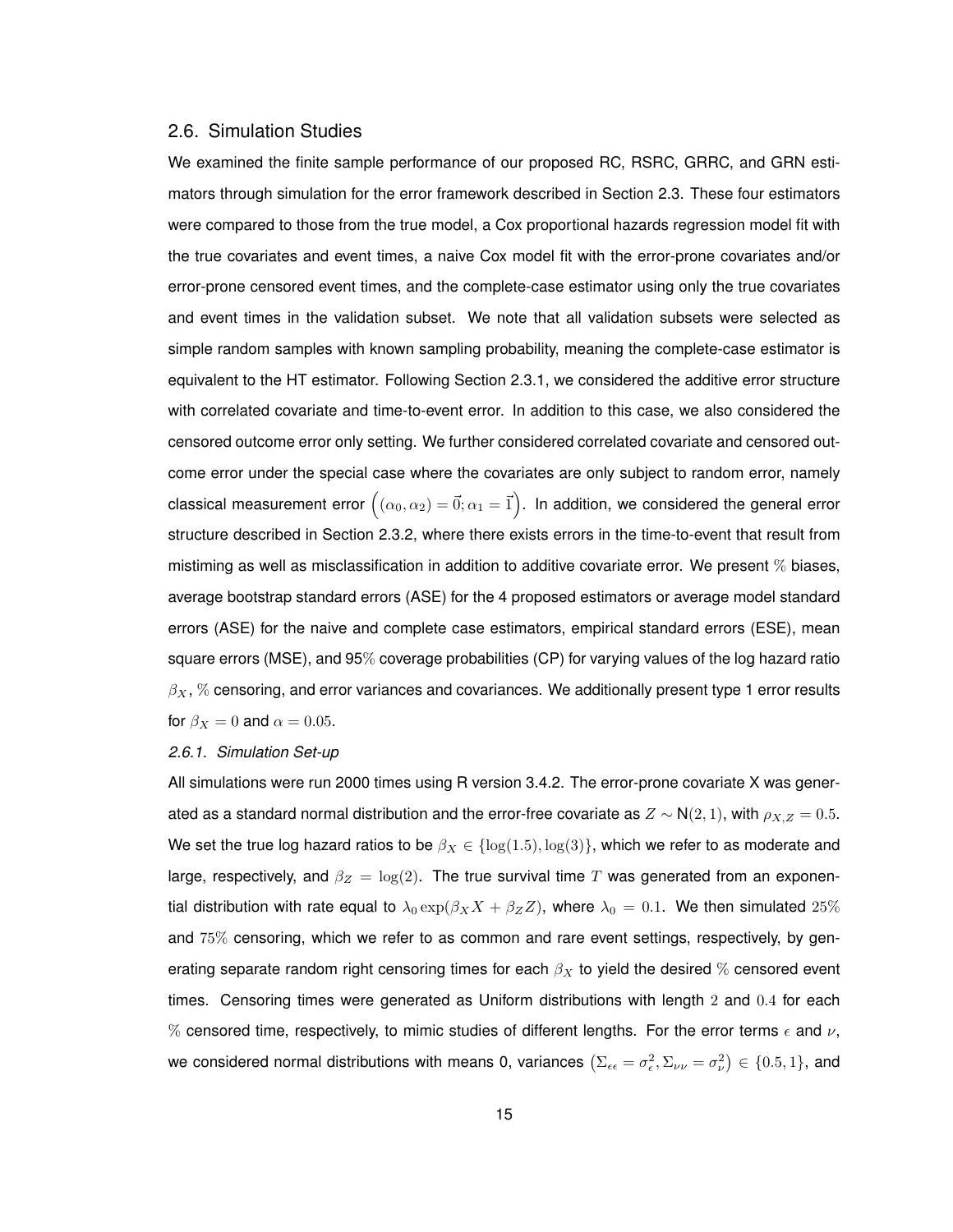$(\Sigma_{\epsilon\nu} = \sigma_{\epsilon\nu}) \in \{0.15, 0.3\}$ , resulting in correlations ranging from 0.15 to 0.60. The error-prone covariate and censored event time were generated with parameters  $(\alpha_0, \alpha_1, \alpha_2) = (0, 0.9, -0.2)$  and  $(\gamma_0, \gamma_1, \gamma_2) = (\sigma_\nu \times 3, 0.2, -0.3)$ . The choice of  $\gamma_0$  is such that the error-prone time is a valid event time (i.e., greater than zero) with high probability. The few censored event times that were less than 0 were reflected across 0 to generate valid outcomes.

For the error terms  $\epsilon$  and  $\nu$ , we also considered a mixture of a point mass at zero and a shifted gamma distribution with the same means and covariances as the normal distributions to determine the robustness of our methods to non-normality of errors. Note that while the RC and RSRC estimators are expected to be challenged by such departures from normality, the raking estimators are not affected by the structure of the measurement error other than by the strength of the correlation between the auxiliary variables and the target variables. The mixture probability was set to be 0.5 for both covariate and outcome error.

For the misclassification example, we set  $\beta_X = \log(1.5)$ ,  $\sigma_\epsilon^2 = \sigma_\nu^2 = 0.5$ ,  $\sigma_{\epsilon\nu} = 0.15$ , with normally distributed error terms and 75% censoring. In addition, the sensitivity and specificity for  $\Delta$  were set to 90% by adding Bernoulli error ( $p = 0.10$ ). For all simulations, we set the number of subjects to be 2000 and selected the validation subsets as simple random samples of size 200, or  $\pi_i = \pi = 0.1$ . The data example in Section 2.7 considers selecting the validation subsets using unequal sampling probabilities via outcome-dependent sampling.

Standard errors for the RC, GRRC, and GRN estimates were obtained using the bootstrap method with bootstrap sampling stratified on the validation subset membership and using 300 bootstrap samples. Note that while the raking estimators have known sandwich variance estimators for the asymptotic variance, we used the bootstrap to calculate standard errors and coverage probabilities (see Appendix A.2 for an empirical comparison). The RSRC standard errors were also calculated similarly using the bootstrap; however, only 100 bootstrap samples were utilized due to its computational burden. In addition, the RSRC estimators were recalibrated at deciles of the observed event times.

## *2.6.2. Simulation Results*

For all discussed tables, we observed that the naive estimates had very large bias with 95% coverage hovering around 0%. In contrast, the complete case estimates were nearly unbiased for all settings discussed, but suffered from large standard errors, particularly for rare event settings when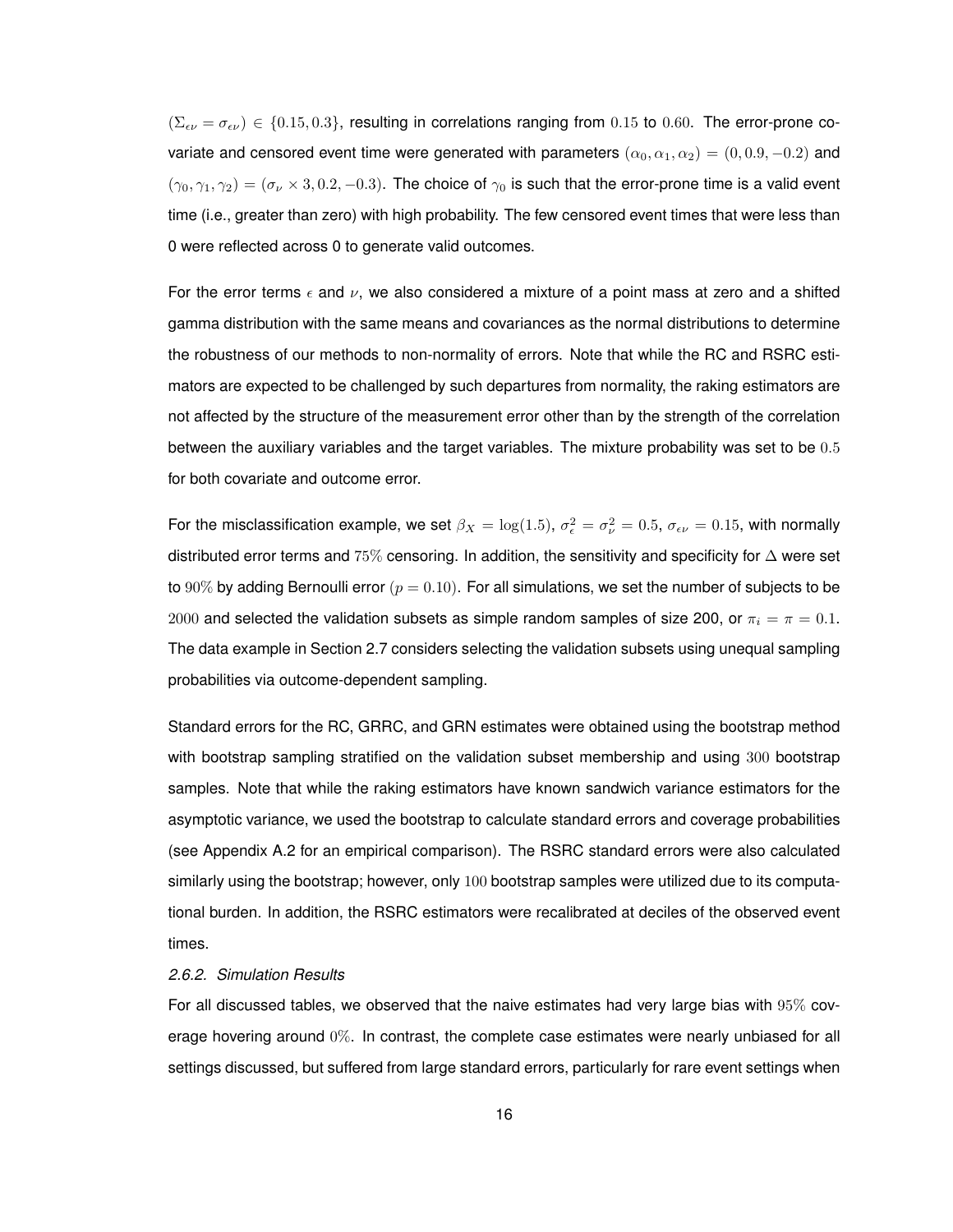there were only a few subjects who had events in the validation subset. The coverage of the complete case estimates was near 95% for all settings. In the discussion of simulation results to follow, we focus on the 4 proposed estimators and how their relative performance differed across settings.

Table 2.1 presents the relative performance for estimating  $\beta_X$  in the presence of the time-to-event error described in Section 2.3.1 and no covariate error, with  $\nu \sim {\sf N}(0,\sigma_\nu^2).$  The RC estimates had moderate to large bias ( $-13\%$  to  $-33\%$ ) and coverage ranging from 0.87 to 0, depending on if  $\beta_X$ was moderate or large. We observed around a 50% decrease in bias for the RSRC estimates compared to RC for moderate  $\beta_X$  and common events and a range of  $5 - 30\%$  bias reduction for other settings, with coverage around  $87 - 93\%$  and  $0\%$  for moderate and large  $\beta_X$ , respectively. The reduction in bias for the RSRC estimates resulted in a lower MSE for all settings except under moderate  $\beta_X$  and rare events, a setting in which RC is known to perform well. Both raking estimates were nearly unbiased across all parameter settings, had uniformly lower standard errors than the complete case estimates, and had coverage near 95%. Interestingly, the performances of the GRRC and GRN estimators were virtually indistinguishable, with similar bias, standard errors, MSE, and coverage. Overall, RSRC had the lowest MSE for all moderate  $\beta_X$  settings whereas the raking estimates had the lowest MSE for all large  $\beta_X$  settings.

Tables 2.2 and 2.3 consider the relative performance for estimating a moderate log hazard ratio in the setting of correlated additive errors in the outcome and covariate as described in Section 2.3.1 for normally distributed error terms and common and rare events, respectively. The RC estimates had relatively moderate bias (−13% to −19%) and coverage ranging from 0.74 to 0.92. For common events, the RSRC estimates had around 50% less bias than the RC estimates, whereas for rare events, they yielded only a small decrease in bias. Even in these more complex error settings, both raking estimates remained nearly unbiased, had lower standard errors than the complete case estimates, and maintained coverage around 95% across varying error variances and covariances. We noticed that for all parameter settings, the GRRC and GRN estimators were again nearly indistinguishable. Overall for the common event settings, the RSRC estimates had the lowest MSE when the error variances were both 0.5; otherwise, the raking estimates had the lowest MSE for all other settings. For the rare event settings, the RC estimates had the lowest MSE across all variance and covariance settings.

We present the relative performance for estimating a larger log hazard ratio, keeping other parame-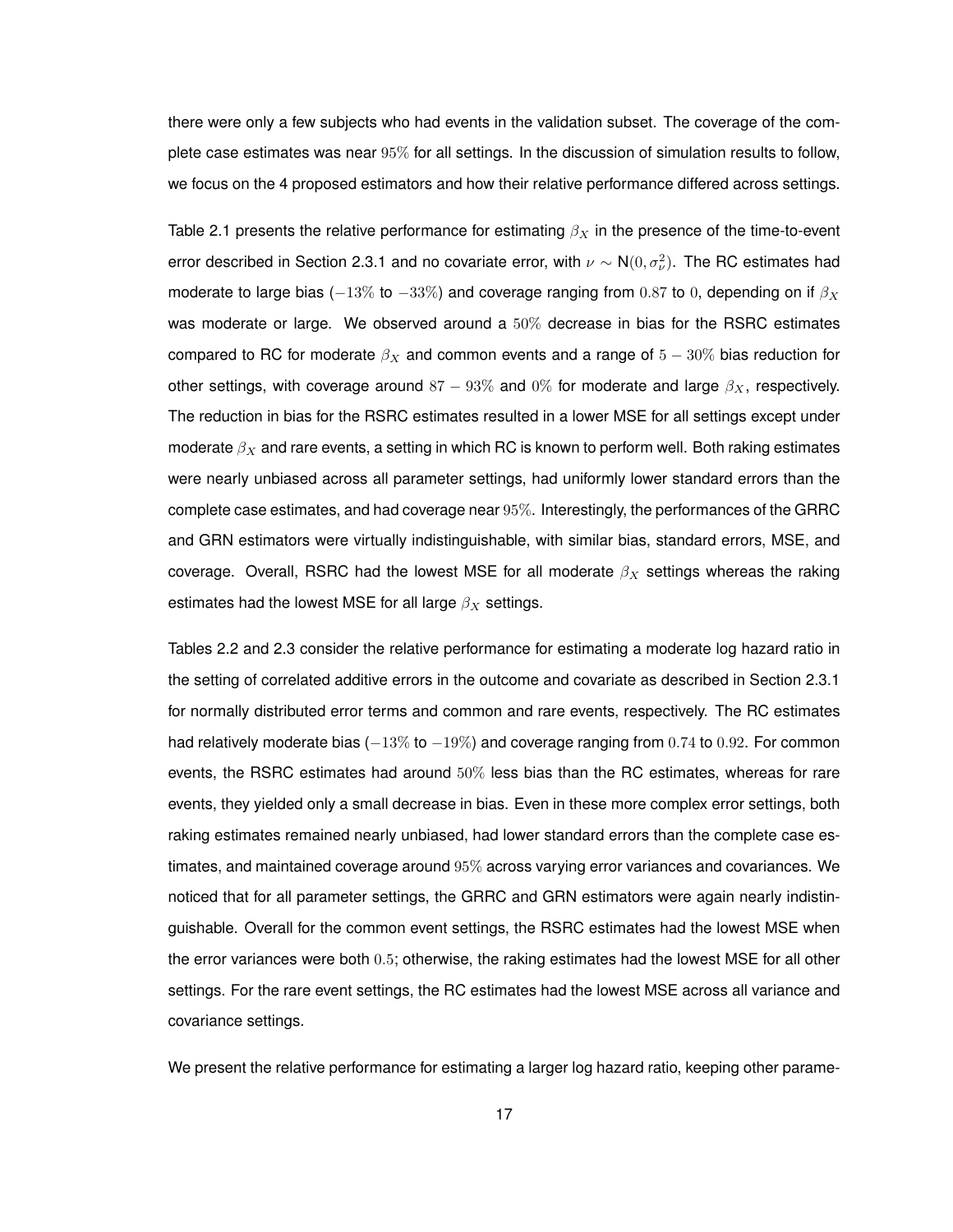Table 2.1: Simulation results for  $\beta_X$  under additive measurement error only in the outcome with normally distributed error and 25 and 75% censoring for the true event time. For 2000 simulated data sets, the bias, average bootstrap standard error (ASE) for the 4 proposed estimators, average model standard error (ASE) for naive and complete case, empirical standard error (ESE), mean squared error (MSE), and 95% coverage probabilities (CP) are presented.

| % Censoring | $\beta_X$ | $\sigma_{\nu}^2$ | Method      | $%$ Bias  | ASE   | ESE   | <b>MSE</b> | СP    |
|-------------|-----------|------------------|-------------|-----------|-------|-------|------------|-------|
| 25          | log(1.5)  |                  | True        | $-0.025$  | 0.030 | 0.031 | 0.001      | 0.947 |
|             |           | 0.5              | <b>RC</b>   | $-12.677$ | 0.042 | 0.043 | 0.004      | 0.752 |
|             |           |                  | <b>RSRC</b> | $-5.056$  | 0.048 | 0.050 | 0.003      | 0.928 |
|             |           |                  | GRRC        | 0.074     | 0.059 | 0.058 | 0.003      | 0.957 |
|             |           |                  | GRN         | 0.271     | 0.060 | 0.059 | 0.003      | 0.958 |
|             |           |                  | Naive       | $-37.562$ | 0.030 | 0.031 | 0.024      | 0.002 |
|             |           |                  | Complete    | 0.321     | 0.098 | 0.098 | 0.010      | 0.952 |
|             |           | 1                | RC          | $-18.522$ | 0.046 | 0.047 | 0.008      | 0.624 |
|             |           |                  | <b>RSRC</b> | $-7.991$  | 0.055 | 0.056 | 0.004      | 0.910 |
|             |           |                  | GRRC        | $-0.025$  | 0.066 | 0.065 | 0.004      | 0.956 |
|             |           |                  | GRN         | 0.074     | 0.066 | 0.065 | 0.004      | 0.958 |
|             |           |                  | Naive       | $-40.891$ | 0.030 | 0.030 | 0.028      | 0.000 |
|             |           |                  |             |           |       |       |            |       |
|             |           |                  | Complete    | 0.321     | 0.098 | 0.098 | 0.010      | 0.954 |
|             | log(3)    |                  | True        | 0.046     | 0.037 | 0.036 | 0.001      | 0.951 |
|             |           | 0.5              | RC          | $-26.879$ | 0.054 | 0.056 | 0.090      | 0.001 |
|             |           |                  | <b>RSRC</b> | -19.188   | 0.060 | 0.063 | 0.048      | 0.070 |
|             |           |                  | GRRC        | $-0.983$  | 0.103 | 0.102 | 0.010      | 0.938 |
|             |           |                  | GRN         | $-1.010$  | 0.104 | 0.104 | 0.011      | 0.939 |
|             |           |                  | Naive       | $-37.347$ | 0.031 | 0.040 | 0.170      | 0.000 |
|             |           |                  | Complete    | 0.819     | 0.118 | 0.118 | 0.014      | 0.954 |
|             |           | 1                | RC          | $-33.042$ | 0.056 | 0.058 | 0.135      | 0.000 |
|             |           |                  | <b>RSRC</b> | $-23.466$ | 0.065 | 0.067 | 0.071      | 0.027 |
|             |           |                  | GRRC        | $-0.883$  | 0.108 | 0.105 | 0.011      | 0.940 |
|             |           |                  | GRN         | $-0.847$  | 0.108 | 0.106 | 0.011      | 0.942 |
|             |           |                  | Naive       | -41.88    | 0.030 | 0.039 | 0.213      | 0.000 |
|             |           |                  | Complete    | 0.819     | 0.118 | 0.118 | 0.014      | 0.955 |
|             |           |                  |             |           |       |       |            |       |
| 75          | log(1.5)  |                  | True        | 0.074     | 0.054 | 0.054 | 0.003      | 0.948 |
|             |           | 0.5              | <b>RC</b>   | $-15.340$ | 0.079 | 0.080 | 0.010      | 0.872 |
|             |           |                  | <b>RSRC</b> | $-12.874$ | 0.087 | 0.089 | 0.011      | 0.898 |
|             |           |                  | GRRC        | $-0.099$  | 0.113 | 0.112 | 0.012      | 0.957 |
|             |           |                  | GRN         | 0.543     | 0.116 | 0.117 | 0.014      | 0.955 |
|             |           |                  | Naive       | $-69.204$ | 0.054 | 0.055 | 0.082      | 0.000 |
|             |           |                  | Complete    | 0.444     | 0.176 | 0.182 | 0.033      | 0.950 |
|             |           | 1                | RC          | $-17.338$ | 0.081 | 0.084 | 0.012      | 0.845 |
|             |           |                  | <b>RSRC</b> | $-15.488$ | 0.089 | 0.092 | 0.012      | 0.873 |
|             |           |                  | GRRC        | $-0.444$  | 0.118 | 0.118 | 0.014      | 0.952 |
|             |           |                  | GRN         | 0.247     | 0.120 | 0.121 | 0.015      | 0.953 |
|             |           |                  | Naive       | $-57.638$ | 0.054 | 0.056 | 0.058      | 0.016 |
|             |           |                  | Complete    | $-0.099$  | 0.177 | 0.182 | 0.033      | 0.946 |
|             |           |                  |             |           |       |       |            |       |
|             | log(3)    |                  | True        | 0.118     | 0.058 | 0.059 | 0.003      | 0.950 |
|             |           | 0.5              | RC          | $-31.030$ | 0.085 | 0.088 | 0.124      | 0.024 |
|             |           |                  | <b>RSRC</b> | $-28.827$ | 0.094 | 0.097 | 0.110      | 0.087 |
|             |           |                  | GRRC        | $-0.901$  | 0.166 | 0.163 | 0.027      | 0.951 |
|             |           |                  | GRN         | $-0.446$  | 0.168 | 0.175 | 0.031      | 0.950 |
|             |           |                  | Naive       | -52.357   | 0.053 | 0.062 | 0.335      | 0.000 |
|             |           |                  | Complete    | 1.912     | 0.191 | 0.197 | 0.039      | 0.946 |
|             |           | 1                | RC          | $-33.060$ | 0.087 | 0.091 | 0.140      | 0.024 |
|             |           |                  | <b>RSRC</b> | $-31.567$ | 0.095 | 0.099 | 0.130      | 0.055 |
|             |           |                  | GRRC        | $-0.774$  | 0.171 | 0.170 | 0.029      | 0.940 |
|             |           |                  | <b>GRN</b>  | $-0.501$  | 0.171 | 0.172 | 0.030      | 0.942 |
|             |           |                  | Naive       | -48.680   | 0.053 | 0.061 | 0.290      | 0.000 |
|             |           |                  | Complete    | 1.930     | 0.193 | 0.202 | 0.041      | 0.946 |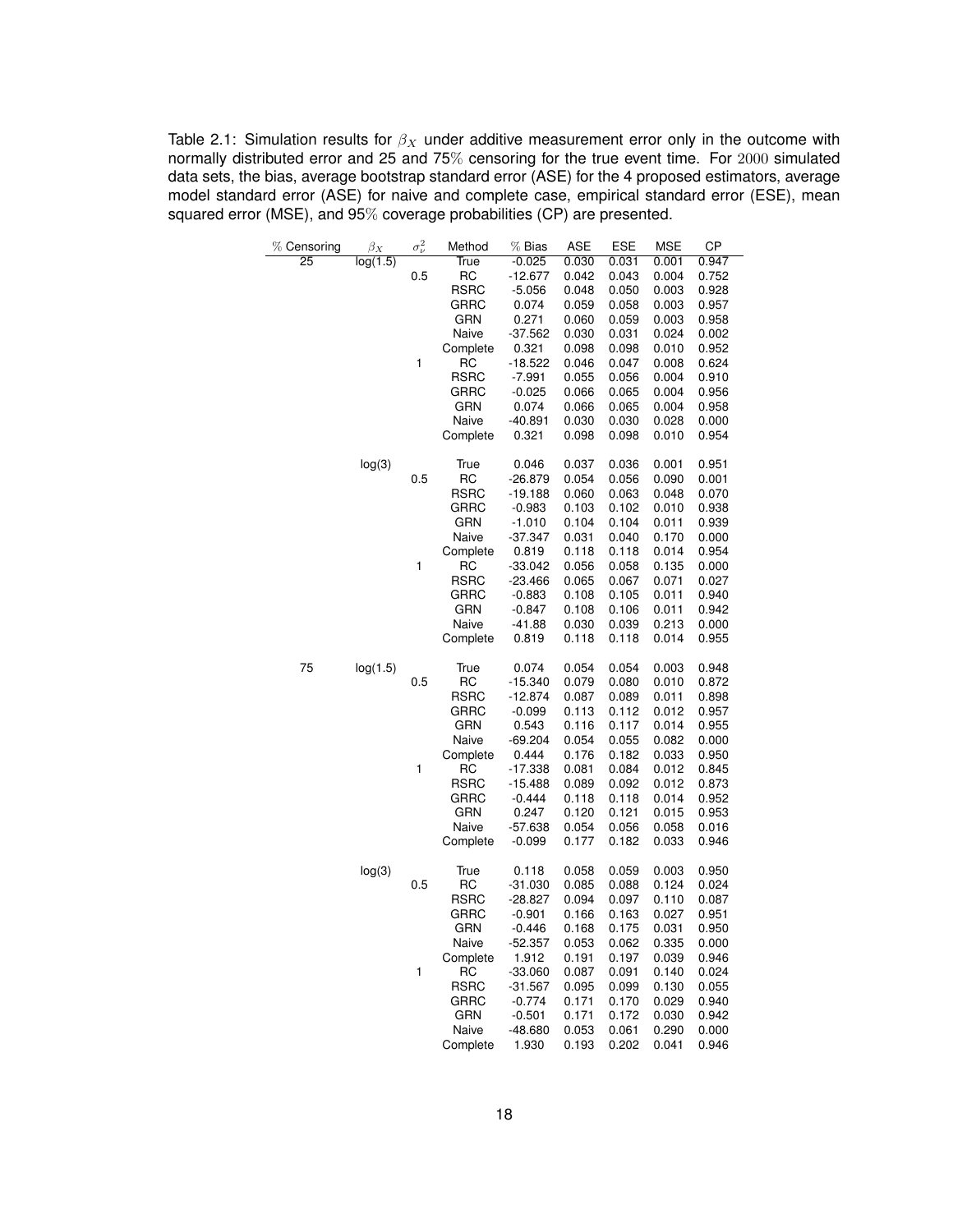Table 2.2: Simulation results for  $\beta_X = \log 1.5$  under correlated, additive measurement error in the outcome and covariate  $X$  with normally distributed error and 25% censoring for the true event time. For 2000 simulated data sets, the bias, average bootstrap standard error (ASE) for the 4 proposed estimators, average model standard error (ASE) for naive and complete case, empirical standard error (ESE), mean squared error (MSE), and 95% coverage probabilities (CP) are presented.

| $\beta_X$ | $\sigma_{\nu}^2$ | $\sigma^2_{\epsilon}$ | $\sigma_{\nu,\epsilon}$ | Method                                                              | $%$ Bias                                                        | <b>ASE</b>                                         | <b>ESE</b>                                         | <b>MSE</b>                                         | <b>CP</b>                                          |
|-----------|------------------|-----------------------|-------------------------|---------------------------------------------------------------------|-----------------------------------------------------------------|----------------------------------------------------|----------------------------------------------------|----------------------------------------------------|----------------------------------------------------|
| log(1.5)  |                  |                       |                         | True                                                                | $-0.025$                                                        | 0.030                                              | 0.031                                              | 0.001                                              | 0.947                                              |
|           | 0.5              | 0.5                   | 0.15                    | <b>RC</b><br><b>RSRC</b><br>GRRC<br><b>GRN</b><br>Naive<br>Complete | -13.762<br>$-6.338$<br>0.173<br>0.345<br>$-79.760$<br>0.321     | 0.059<br>0.070<br>0.083<br>0.083<br>0.024<br>0.098 | 0.059<br>0.068<br>0.084<br>0.084<br>0.025<br>0.098 | 0.007<br>0.005<br>0.007<br>0.007<br>0.105<br>0.010 | 0.804<br>0.922<br>0.947<br>0.946<br>0.000<br>0.952 |
|           |                  |                       | 0.30                    | RC<br><b>RSRC</b><br>GRRC<br>GRN<br>Naive<br>Complete               | -13.491<br>$-6.116$<br>0.296<br>0.567<br>$-97.024$<br>0.173     | 0.060<br>0.071<br>0.083<br>0.083<br>0.024<br>0.098 | 0.060<br>0.069<br>0.084<br>0.084<br>0.025<br>0.099 | 0.007<br>0.005<br>0.007<br>0.007<br>0.155<br>0.010 | 0.813<br>0.928<br>0.947<br>0.945<br>0.000<br>0.954 |
|           |                  | $\mathbf{1}$          | 0.15                    | RC<br><b>RSRC</b><br>GRRC<br>GRN<br>Naive<br>Complete               | -13.836<br>$-7.054$<br>0.049<br>0.148<br>-86.099<br>0.271       | 0.072<br>0.084<br>0.089<br>0.089<br>0.020<br>0.098 | 0.071<br>0.083<br>0.090<br>0.090<br>0.020<br>0.098 | 0.008<br>0.008<br>0.008<br>0.008<br>0.122<br>0.010 | 0.843<br>0.922<br>0.948<br>0.952<br>0.000<br>0.952 |
|           |                  |                       | 0.30                    | RC<br><b>RSRC</b><br>GRRC<br><b>GRN</b><br>Naive<br>Complete        | $-13.639$<br>$-6.955$<br>0.074<br>0.271<br>$-97.912$<br>0.222   | 0.073<br>0.086<br>0.089<br>0.089<br>0.020<br>0.098 | 0.072<br>0.084<br>0.090<br>0.089<br>0.020<br>0.098 | 0.008<br>0.008<br>0.008<br>0.008<br>0.158<br>0.010 | 0.845<br>0.914<br>0.947<br>0.945<br>0.000<br>0.957 |
|           | 1                | 0.5                   | 0.15                    | RC<br><b>RSRC</b><br>GRRC<br>GRN<br>Naive<br>Complete               | $-19.237$<br>$-9.520$<br>0.123<br>0.247<br>-79.686<br>0.321     | 0.065<br>0.078<br>0.085<br>0.085<br>0.024<br>0.098 | 0.065<br>0.076<br>0.086<br>0.086<br>0.025<br>0.098 | 0.010<br>0.007<br>0.007<br>0.007<br>0.105<br>0.010 | 0.746<br>0.902<br>0.944<br>0.944<br>0.000<br>0.954 |
|           |                  |                       | 0.30                    | RC<br>RSRC<br>GRRC<br>GRN<br>Naive<br>Complete                      | $-19.311$<br>$-9.693$<br>0.148<br>0.345<br>$-95.027$<br>0.173   | 0.066<br>0.079<br>0.085<br>0.085<br>0.024<br>0.098 | 0.066<br>0.077<br>0.086<br>0.085<br>0.025<br>0.098 | 0.010<br>0.008<br>0.007<br>0.007<br>0.149<br>0.010 | 0.743<br>0.903<br>0.945<br>0.946<br>0.000<br>0.955 |
|           |                  | 1                     | 0.15                    | <b>RC</b><br><b>RSRC</b><br>GRRC<br>GRN<br>Naive<br>Complete        | $-19.213$<br>-10.235<br>$-0.025$<br>0.074<br>$-86.049$<br>0.148 | 0.079<br>0.095<br>0.090<br>0.090<br>0.020<br>0.098 | 0.079<br>0.092<br>0.092<br>0.091<br>0.020<br>0.099 | 0.012<br>0.010<br>0.008<br>0.008<br>0.122<br>0.010 | 0.801<br>0.908<br>0.945<br>0.946<br>0.000<br>0.952 |
|           |                  |                       | 0.30                    | <b>RC</b><br><b>RSRC</b><br>GRRC<br>GRN<br>Naive<br>Complete        | -19.213<br>$-10.580$<br>0.123<br>0.247<br>$-96.556$<br>0.321    | 0.080<br>0.096<br>0.090<br>0.090<br>0.020<br>0.098 | 0.080<br>0.093<br>0.091<br>0.091<br>0.020<br>0.098 | 0.012<br>0.010<br>0.008<br>0.008<br>0.154<br>0.010 | 0.798<br>0.902<br>0.947<br>0.948<br>0.000<br>0.953 |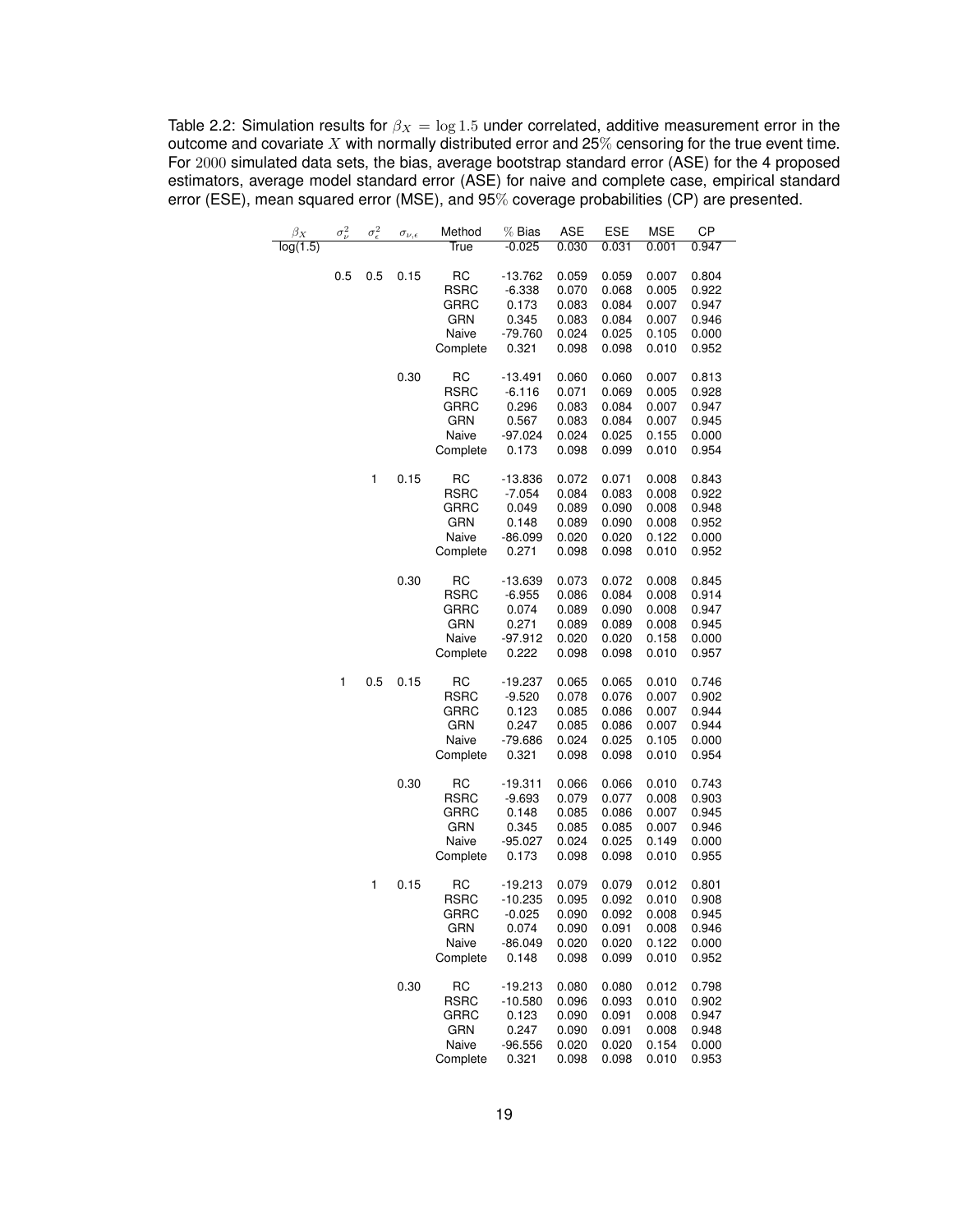Table 2.3: Simulation results for  $\beta_X = \log 1.5$  under correlated, additive measurement error in the outcome and covariate  $X$  with normally distributed error and 75% censoring for the true event time. For 2000 simulated data sets, the bias, average bootstrap standard error (ASE) for the 4 proposed estimators, average model standard error (ASE) for naive and complete case, empirical standard error (ESE), mean squared error (MSE), and 95% coverage probabilities (CP) are presented.

| $\beta_X$ | $\sigma_{\nu}^2$ | $\sigma^2_{\epsilon}$ | $\sigma_{\nu,\epsilon}$ | Method       | $%$ Bias            | <b>ASE</b>     | ESE            | <b>MSE</b>     | СP             |
|-----------|------------------|-----------------------|-------------------------|--------------|---------------------|----------------|----------------|----------------|----------------|
| log(1.5)  |                  |                       |                         | True         | 0.074               | 0.054          | 0.054          | 0.003          | 0.948          |
|           | 0.5              | 0.5                   | 0.15                    | <b>RC</b>    | -15.143             | 0.109          | 0.108          | 0.015          | 0.906          |
|           |                  |                       |                         | <b>RSRC</b>  | $-12.677$           | 0.120          | 0.120          | 0.017          | 0.925          |
|           |                  |                       |                         | GRRC         | 0.222               | 0.154          | 0.153          | 0.023          | 0.955          |
|           |                  |                       |                         | GRN          | 0.987               | 0.156          | 0.156          | 0.024          | 0.956          |
|           |                  |                       |                         | Naive        | -120.208            | 0.046          | 0.046          | 0.240          | 0.000          |
|           |                  |                       |                         | Complete     | 0.444               | 0.176          | 0.182          | 0.033          | 0.950          |
|           |                  |                       | 0.30                    | RC           | $-14.477$           | 0.109          | 0.108          | 0.015          | 0.900          |
|           |                  |                       |                         | <b>RSRC</b>  | $-11.715$           | 0.121          | 0.119          | 0.016          | 0.922          |
|           |                  |                       |                         | GRRC<br>GRN  | 0.099<br>1.406      | 0.154<br>0.154 | 0.152<br>0.154 | 0.023<br>0.024 | 0.954<br>0.954 |
|           |                  |                       |                         | Naive        | $-167.043$          | 0.048          | 0.049          | 0.461          | 0.000          |
|           |                  |                       |                         | Complete     | 0.444               | 0.177          | 0.183          | 0.034          | 0.948          |
|           |                  |                       |                         |              |                     |                |                |                |                |
|           |                  | 1                     | 0.15                    | RC           | -14.896             | 0.134          | 0.131          | 0.021          | 0.920          |
|           |                  |                       |                         | <b>RSRC</b>  | -13.047             | 0.146          | 0.146          | 0.024          | 0.931          |
|           |                  |                       |                         | GRRC         | $-0.099$            | 0.166          | 0.164          | 0.027          | 0.962          |
|           |                  |                       |                         | GRN<br>Naive | 0.271               | 0.168          | 0.166          | 0.028          | 0.958          |
|           |                  |                       |                         | Complete     | $-113.623$<br>0.271 | 0.038<br>0.177 | 0.038<br>0.183 | 0.214<br>0.034 | 0.000<br>0.952 |
|           |                  |                       |                         |              |                     |                |                |                |                |
|           |                  |                       | 0.30                    | RC           | $-14.650$           | 0.133          | 0.131          | 0.021          | 0.922          |
|           |                  |                       |                         | <b>RSRC</b>  | $-12.381$           | 0.146          | 0.145          | 0.024          | 0.936          |
|           |                  |                       |                         | GRRC         | 0.839               | 0.166          | 0.164          | 0.027          | 0.958          |
|           |                  |                       |                         | <b>GRN</b>   | 1.430               | 0.168          | 0.167          | 0.028          | 0.956          |
|           |                  |                       |                         | Naive        | -143.465            | 0.039          | 0.039          | 0.340          | 0.000          |
|           |                  |                       |                         | Complete     | 1.208               | 0.177          | 0.182          | 0.033          | 0.948          |
|           | 1                | 0.5                   | 0.15                    | RC           | -16.993             | 0.113          | 0.114          | 0.018          | 0.890          |
|           |                  |                       |                         | <b>RSRC</b>  | -15.316             | 0.123          | 0.123          | 0.019          | 0.907          |
|           |                  |                       |                         | GRRC         | $-0.370$            | 0.156          | 0.155          | 0.024          | 0.954          |
|           |                  |                       |                         | GRN          | 0.444               | 0.158          | 0.157          | 0.024          | 0.952          |
|           |                  |                       |                         | Naive        | -102.228            | 0.045          | 0.046          | 0.174          | 0.000          |
|           |                  |                       |                         | Complete     | $-0.099$            | 0.177          | 0.182          | 0.033          | 0.946          |
|           |                  |                       | 0.30                    | RC           | -17.264             | 0.113          | 0.112          | 0.017          | 0.892          |
|           |                  |                       |                         | <b>RSRC</b>  | $-15.464$           | 0.124          | 0.124          | 0.019          | 0.904          |
|           |                  |                       |                         | GRRC         | $-0.222$            | 0.155          | 0.154          | 0.024          | 0.956          |
|           |                  |                       |                         | GRN          | 0.814               | 0.156          | 0.155          | 0.024          | 0.958          |
|           |                  |                       |                         | Naive        | -132.613            | 0.046          | 0.046          | 0.291          | 0.000          |
|           |                  |                       |                         | Complete     | 0.296               | 0.176          | 0.182          | 0.033          | 0.950          |
|           |                  | 1                     | 0.15                    | RC           | -17.091             | 0.138          | 0.136          | 0.023          | 0.918          |
|           |                  |                       |                         | <b>RSRC</b>  | $-15.562$           | 0.150          | 0.152          | 0.027          | 0.916          |
|           |                  |                       |                         | GRRC         | $-0.222$            | 0.166          | 0.165          | 0.027          | 0.957          |
|           |                  |                       |                         | <b>GRN</b>   | 0.123               | 0.168          | 0.167          | 0.028          | 0.955          |
|           |                  |                       |                         | Naive        | $-101.587$          | 0.037          | 0.038          | 0.171          | 0.000          |
|           |                  |                       |                         | Complete     | $-0.074$            | 0.176          | 0.182          | 0.033          | 0.948          |
|           |                  |                       | 0.30                    | <b>RC</b>    | $-17.042$           | 0.138          | 0.135          | 0.023          | 0.916          |
|           |                  |                       |                         | <b>RSRC</b>  | $-15.291$           | 0.151          | 0.151          | 0.027          | 0.916          |
|           |                  |                       |                         | <b>GRRC</b>  | 0.123               | 0.167          | 0.165          | 0.027          | 0.954          |
|           |                  |                       |                         | <b>GRN</b>   | 0.814               | 0.169          | 0.167          | 0.028          | 0.952          |
|           |                  |                       |                         | Naive        | $-121.86$           | 0.038          | 0.038          | 0.246          | 0.000          |
|           |                  |                       |                         | Complete     | 0.617               | 0.177          | 0.180          | 0.032          | 0.954          |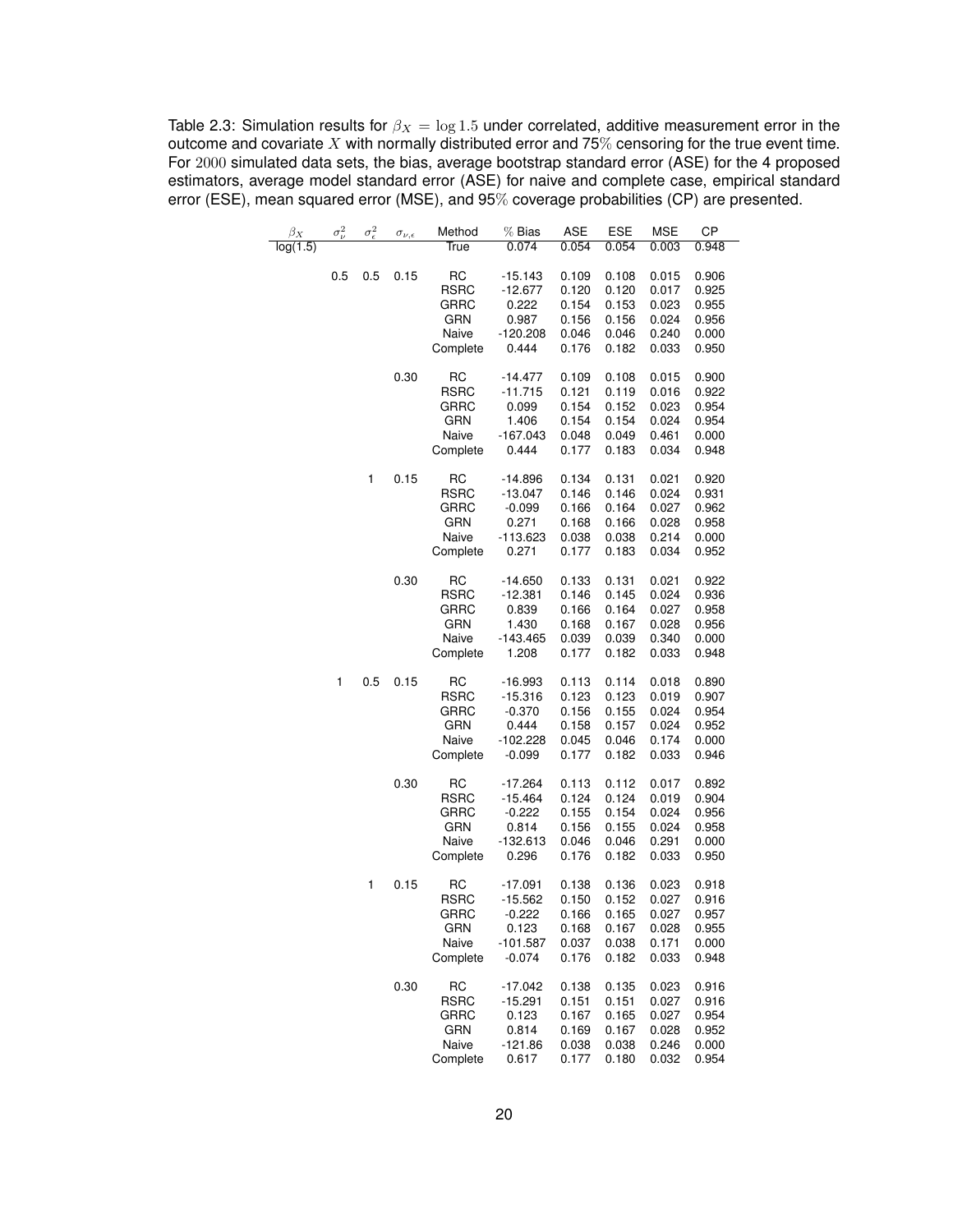ters the same as in Tables 2.2 and 2.3, in Table 2.4 and Table A.1 in Appendix A.3. Both the RC and RSRC estimates had large bias, ranging from  $-31\%$  to  $-37\%$  and  $-23\%$  to  $-32\%$ , respectively, as well as coverage 50% or below. Again, both raking estimates remained nearly unbiased, had lower standard errors than the complete case estimates, and maintained coverage around 95% across varying error variances and covariances, with the GRRC and GRN estimates indistinguishable. Across all error settings, the raking estimates had the lowest MSE.

Table 2.5 presents the type 1 error, ASE, ESE, and MSE when  $\beta_X = 0$  in the presence of correlated, additive measurement error in the outcome and covariate  $X$  with normally distributed errors. For both levels of censoring, the type 1 error of the RC and RSRC estimates ranged from 0.044 to 0.059 and the raking estimates were around 0.042 and 0.046 for common and rare events, respectively. It is of note that the type 1 error for the naive estimator is 1 for both levels of censoring, meaning the null hypothesis was falsely rejected in every simulation run.

Results for  $\beta_Z$ , for the settings presented in Tables 2.1-2.4, are presented in Tables A.2-A.5 of Appendix A.3. The conclusions for this parameter were similar to those of  $\beta_X$ ; however, the raking estimates had the lowest MSE across more settings. Tables A.6-A.8 in Appendix A.4 present simulation results for  $\beta_X$  in a setting where the covariates are only subject to classical measurement error, keeping all other settings the same as Tables 2.2-2.4. Results are similar to those presented above.

We consider the relative performance for when the error distributions were generated as a mixture of a point mass at 0 and shifted gamma distribution, with settings otherwise the same as those in Tables 2.1-2.4, in Tables A.9-A.12 of Appendix A.5. The RC and RSRC estimators were challenged by such departures from normality, with generally more bias and higher MSE, while the raking estimators remained unbiased with lower MSE.

Table A.13 in Appendix A.6 considers the relative performance of the estimators in the presence of misclassification errors in addition to the correlated additive errors in the time-to-event and covariate  $X$ , as described in Section 2.3.2. The RC and RSRC estimates had very large bias and coverage between 61% and 68% as these methods were not developed to directly handle misclassification. As expected, the GRRC and GRN estimates were nearly unbiased because the raking estimators do not depend on the structure of the measurement error. Overall, the raking estimators had the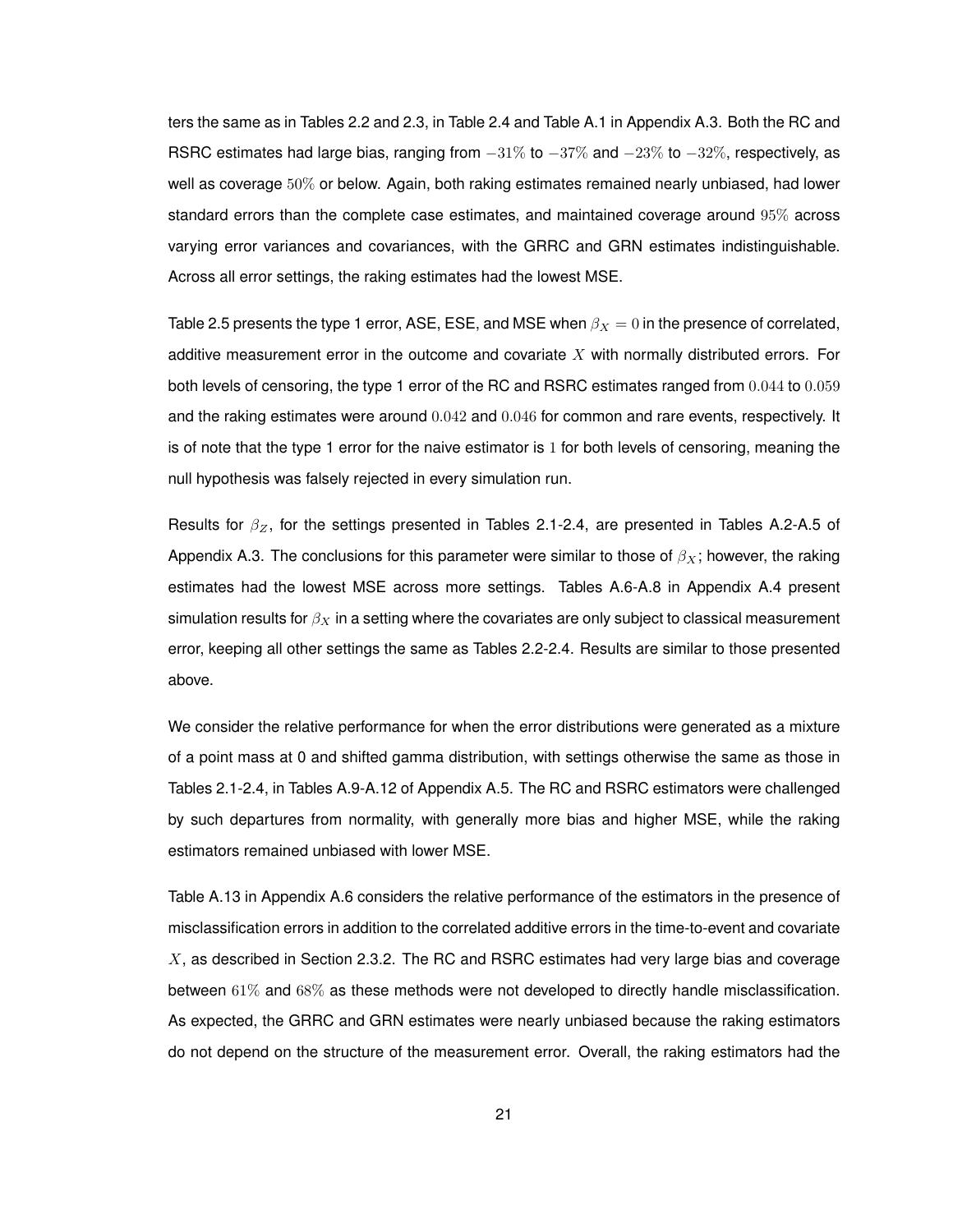Table 2.4: Simulation results for  $\beta_X = \log 3$  under correlated, additive measurement error in the outcome and covariate  $X$  with normally distributed error and 25% censoring for the true event time. For 2000 simulated data sets, the bias, average bootstrap standard error (ASE) for the 4 proposed estimators, average model standard error (ASE) for naive and complete case, empirical standard error (ESE), mean squared error (MSE), and 95% coverage probabilities (CP) are presented.

| $\beta_X$ | $\sigma_{\nu}^2$ | $\sigma^2_{\epsilon}$ | $\sigma_{\nu,\epsilon}$ | Method                                                       | $\%$ Bias                                                      | <b>ASE</b>                                         | <b>ESE</b>                                         | <b>MSE</b>                                         | СP                                                 |
|-----------|------------------|-----------------------|-------------------------|--------------------------------------------------------------|----------------------------------------------------------------|----------------------------------------------------|----------------------------------------------------|----------------------------------------------------|----------------------------------------------------|
| log(3)    |                  |                       |                         | True                                                         | 0.055                                                          | 0.037                                              | 0.036                                              | 0.001                                              | 0.952                                              |
|           | 0.5              | 0.5                   | 0.15                    | RC<br><b>RSRC</b><br>GRRC<br>GRN                             | $-31.239$<br>-23.038<br>0.337<br>0.346                         | 0.077<br>0.092<br>0.113<br>0.112                   | 0.077<br>0.092<br>0.112<br>0.111                   | 0.124<br>0.072<br>0.012<br>0.012                   | 0.026<br>0.239<br>0.950<br>0.950                   |
|           |                  |                       |                         | Naive<br>Complete                                            | $-70.243$<br>0.819                                             | 0.025<br>0.118                                     | 0.027<br>0.118                                     | 0.596<br>0.014                                     | 0.000<br>0.954                                     |
|           |                  |                       | 0.30                    | RC<br><b>RSRC</b><br>GRRC<br>GRN<br>Naive<br>Complete        | -31.904<br>$-23.102$<br>0.410<br>0.473<br>-76.842<br>0.810     | 0.079<br>0.097<br>0.113<br>0.112<br>0.024<br>0.118 | 0.080<br>0.096<br>0.111<br>0.111<br>0.026<br>0.118 | 0.129<br>0.074<br>0.012<br>0.012<br>0.713<br>0.014 | 0.030<br>0.274<br>0.952<br>0.954<br>0.000<br>0.955 |
|           |                  | 1                     | 0.15                    | <b>RC</b><br><b>RSRC</b><br>GRRC<br>GRN<br>Naive<br>Complete | -31.895<br>-24.394<br>0.373<br>0.410<br>$-79.473$<br>0.719     | 0.094<br>0.111<br>0.116<br>0.116<br>0.020<br>0.118 | 0.093<br>0.110<br>0.115<br>0.114<br>0.022<br>0.118 | 0.132<br>0.084<br>0.013<br>0.013<br>0.763<br>0.014 | 0.086<br>0.329<br>0.954<br>0.952<br>0.000<br>0.956 |
|           |                  |                       | 0.30                    | RC<br><b>RSRC</b><br>GRRC<br>GRN<br>Naive<br>Complete        | -32.359<br>$-24.540$<br>0.391<br>0.455<br>$-83.888$<br>0.737   | 0.096<br>0.115<br>0.116<br>0.115<br>0.020<br>0.118 | 0.095<br>0.113<br>0.114<br>0.114<br>0.021<br>0.118 | 0.135<br>0.086<br>0.013<br>0.013<br>0.850<br>0.014 | 0.092<br>0.351<br>0.957<br>0.954<br>0.000<br>0.956 |
|           | 1                | 0.5                   | 0.15                    | RC<br><b>RSRC</b><br>GRRC<br>GRN<br>Naive<br>Complete        | $-35.900$<br>$-26.916$<br>0.328<br>0.337<br>-71.372<br>0.819   | 0.079<br>0.095<br>0.114<br>0.114<br>0.025<br>0.118 | 0.079<br>0.094<br>0.112<br>0.112<br>0.027<br>0.118 | 0.162<br>0.096<br>0.013<br>0.013<br>0.616<br>0.014 | 0.014<br>0.163<br>0.950<br>0.951<br>0.000<br>0.955 |
|           |                  |                       | 0.30                    | RC<br><b>RSRC</b><br>GRRC<br>GRN<br>Naive<br>Complete        | $-36.528$<br>$-27.334$<br>0.337<br>0.364<br>$-76.997$<br>0.728 | 0.080<br>0.098<br>0.114<br>0.114<br>0.024<br>0.118 | 0.081<br>0.097<br>0.112<br>0.112<br>0.026<br>0.118 | 0.168<br>0.100<br>0.013<br>0.012<br>0.716<br>0.014 | 0.014<br>0.181<br>0.949<br>0.954<br>0.000<br>0.956 |
|           |                  | 1                     | 0.15                    | RC<br><b>RSRC</b><br>GRRC<br>GRN<br>Naive<br>Complete        | $-36.246$<br>$-28.409$<br>0.391<br>0.401<br>-80.256<br>0.755   | 0.096<br>0.114<br>0.117<br>0.116<br>0.020<br>0.118 | 0.096<br>0.113<br>0.115<br>0.115<br>0.022<br>0.118 | 0.168<br>0.110<br>0.013<br>0.013<br>0.778<br>0.014 | 0.052<br>0.253<br>0.950<br>0.950<br>0.000<br>0.952 |
|           |                  |                       | 0.30                    | RC<br><b>RSRC</b><br>GRRC<br>GRN<br>Naive<br>Complete        | -36.674<br>$-28.754$<br>0.428<br>0.446<br>$-84.015$<br>0.746   | 0.098<br>0.116<br>0.117<br>0.116<br>0.020<br>0.118 | 0.097<br>0.115<br>0.114<br>0.114<br>0.021<br>0.118 | 0.172<br>0.113<br>0.013<br>0.013<br>0.852<br>0.014 | 0.056<br>0.264<br>0.952<br>0.954<br>0.000<br>0.954 |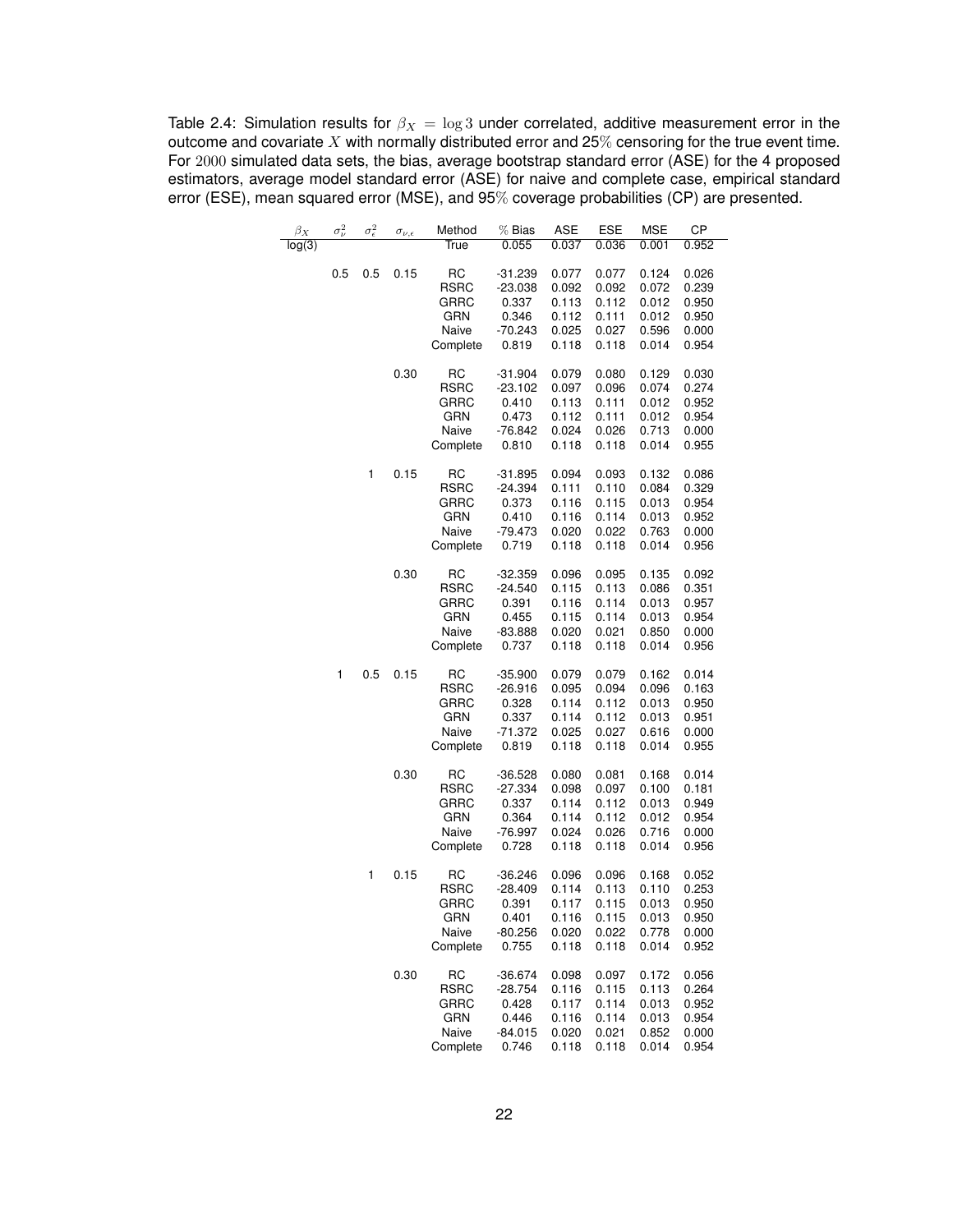Table 2.5: Type 1 error results for  $\beta_X = 0$  under correlated, additive measurement error in the outcome and covariates with normally distributed error and 25 and 75% censoring for the true event time. For 2000 simulated data sets, the type 1 error, average bootstrap standard error (ASE) for the 4 proposed estimators, average model standard error (ASE) for naive and complete case, empirical standard error (ESE), and mean squared error (MSE) are presented.

| $%$ Censoring | $\sigma_{\nu}^2$ | $\sigma_{\epsilon}^2$ | $\sigma_{\nu,\epsilon}$ | Method      | Type 1 Error | ASE   | <b>ESE</b> | MSE   |
|---------------|------------------|-----------------------|-------------------------|-------------|--------------|-------|------------|-------|
| 25            | 0.5              | 0.5                   | 0.15                    | <b>RC</b>   | 0.044        | 0.054 | 0.054      | 0.003 |
|               |                  |                       |                         | <b>RSRC</b> | 0.050        | 0.063 | 0.062      | 0.004 |
|               |                  |                       |                         | GRRC        | 0.043        | 0.077 | 0.075      | 0.006 |
|               |                  |                       |                         | GRN         | 0.042        | 0.078 | 0.075      | 0.006 |
|               |                  |                       |                         | Naive       | 1.000        | 0.025 | 0.026      | 0.019 |
|               |                  |                       |                         | Complete    | 0.049        | 0.097 | 0.097      | 0.010 |
|               |                  |                       |                         |             |              |       |            |       |
| 75            | 0.5              | 0.5                   | 0.15                    | <b>RC</b>   | 0.050        | 0.102 | 0.102      | 0.010 |
|               |                  |                       |                         | <b>RSRC</b> | 0.059        | 0.112 | 0.116      | 0.014 |
|               |                  |                       |                         | GRRC        | 0.046        | 0.141 | 0.141      | 0.020 |
|               |                  |                       |                         | <b>GRN</b>  | 0.046        | 0.143 | 0.143      | 0.021 |
|               |                  |                       |                         | Naive       | 1.000        | 0.045 | 0.047      | 0.080 |
|               |                  |                       |                         | Complete    | 0.056        | 0.170 | 0.178      | 0.032 |

lowest MSE in this more complex error setting.

#### 2.7. Data Example

We applied the four proposed methods to electronic health records data from a large HIV clinic, the Vanderbilt Comprehensive Care Clinic (VCCC). The VCCC is an outpatient clinic that provides care to HIV patients and collects clinical data over time that is electronically recorded by nurses and physicians (Lemly et al., 2009). The VCCC fully validated all key variables for all records, resulting in an unvalidated, error-prone dataset and a fully validated dataset that we consider to be correct. Thus, this observational cohort is ideal for directly assessing the relative performance of the proposed regression calibration and raking estimators compared to the naive and HT estimators. Note that the naive estimator was calculated using only the unvalidated dataset as if the validated dataset did not exist. In addition, the HT estimator was calculated using a subsample of the fully validated dataset. Throughout this example, we considered the estimates from the fully validated dataset to be the "truth" and defined these as the parameters of interest. In addition, all considerations of bias were relative to these target parameters. We considered two different failure time outcomes of interest: time from the start of antiretroviral therapy (ART) to the time of virologic failure and to the time of first AIDS defining event (ADE). For the former analysis, virologic failure was defined as an HIV-RNA count greater than or equal to 400 copies/mL and patients were censored at the last available test date after ART initiation. The HIV-RNA assay, and hence time at virologic failure was largely free of errors, whereas the time at ART start was error-prone, corresponding to errors in  $U$ . The ADE outcome was defined as the first opportunistic infection (OI) and patients were censored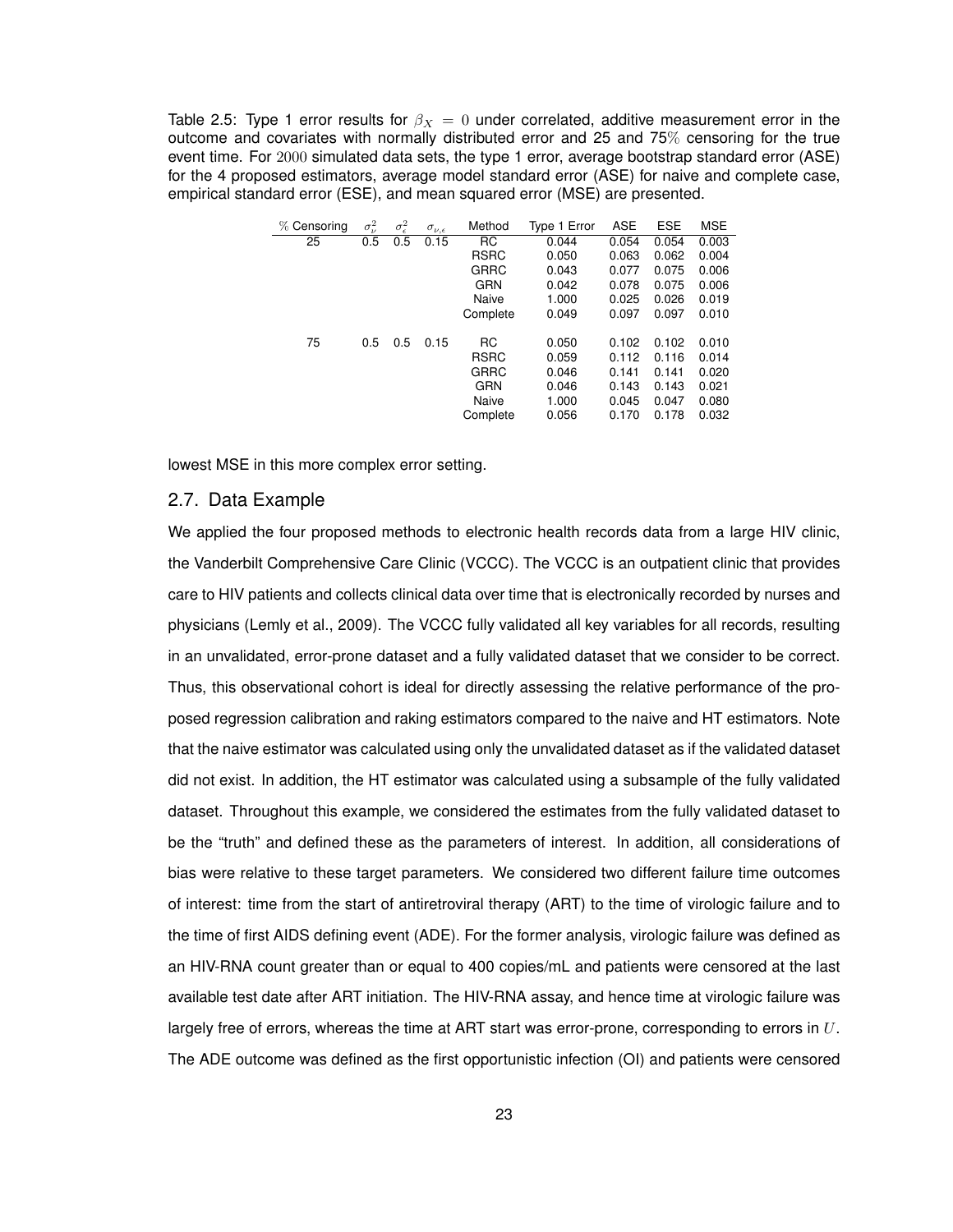at age of death if it occurred or last available test date after ART initiation. For this failure time, both time of ART initiation and time at first ADE were error-prone, corresponding to errors in U and  $\Delta$ . We studied the association between the outcomes of interest and the CD4 count and age at ART initiation. Since date of ART initiation was error prone, CD4 and age at ART initiation may also have errors. Appendix A.7 provides detail on the eligibility criteria and statistics for the covariate and time-to-event error for both analyses.

The analysis of the virologic failure outcome included 1863 patients with moderate censoring rates of 46.1% and 47.2% in the unvalidated and validated dataset, respectively. We observed highly (slightly) skewed error in CD4 count at ART start (observed event times) and very small amounts of misclassification. The validation subset was selected as a simple random sample of 20%, resulting in 373 patients. For this sampling design, the HT estimator is equivalent to the complete case estimator. The hazard ratios and their corresponding confidence intervals comparing the estimators are displayed graphically in the first row of Figure 2.1 and shown in Table A.14 in Appendix A.8. We note that the standard errors for all estimators (including the true, naive, and HT) were calculated using the bootstrap with 300 replicates, which were somewhat larger than the model SEs likely due to a lack of fit of the Cox model. The RSRC estimators were recalibrated at vigintiles of the observed event times. For this analysis, there was little bias in the naive estimators of a 100 cell/mm $^3$ increase in CD4 count at ART initiation and 10 year increase of age at ART initiation (1.87% and 2.17%, respectively). For both covariates, RC and RSRC provided very minimal improvements in bias, albeit with slightly wider confidence intervals. Small bias notwithstanding, we noticed that both the GRRC and GRN estimators had smaller bias compared to the naive estimator and had narrower confidence intervals than the HT estimator. The GRRC and GRN estimators had very little differentiating them, similar to what was observed in the simulations.

The analysis of the ADE outcome included 1595 patients with very high censoring rates of  $84.5\%$ and 93.8% in the unvalidated and validated dataset, respectively. We observed highly (slightly) skewed error in CD4 count at ART start (observed event times) and a misclassification rate of  $11\%$ that was largely due to false positives (positive predictive value  $= 35\%$ ). While the RC and RSRC methods developed in this paper do not explicitly handle misclassification, we were nevertheless interested in seeing how they would perform in this real data scenario in comparison to the raking methods that can handle misclassification. Due to ADE being a rare event, we utilized a case-cohort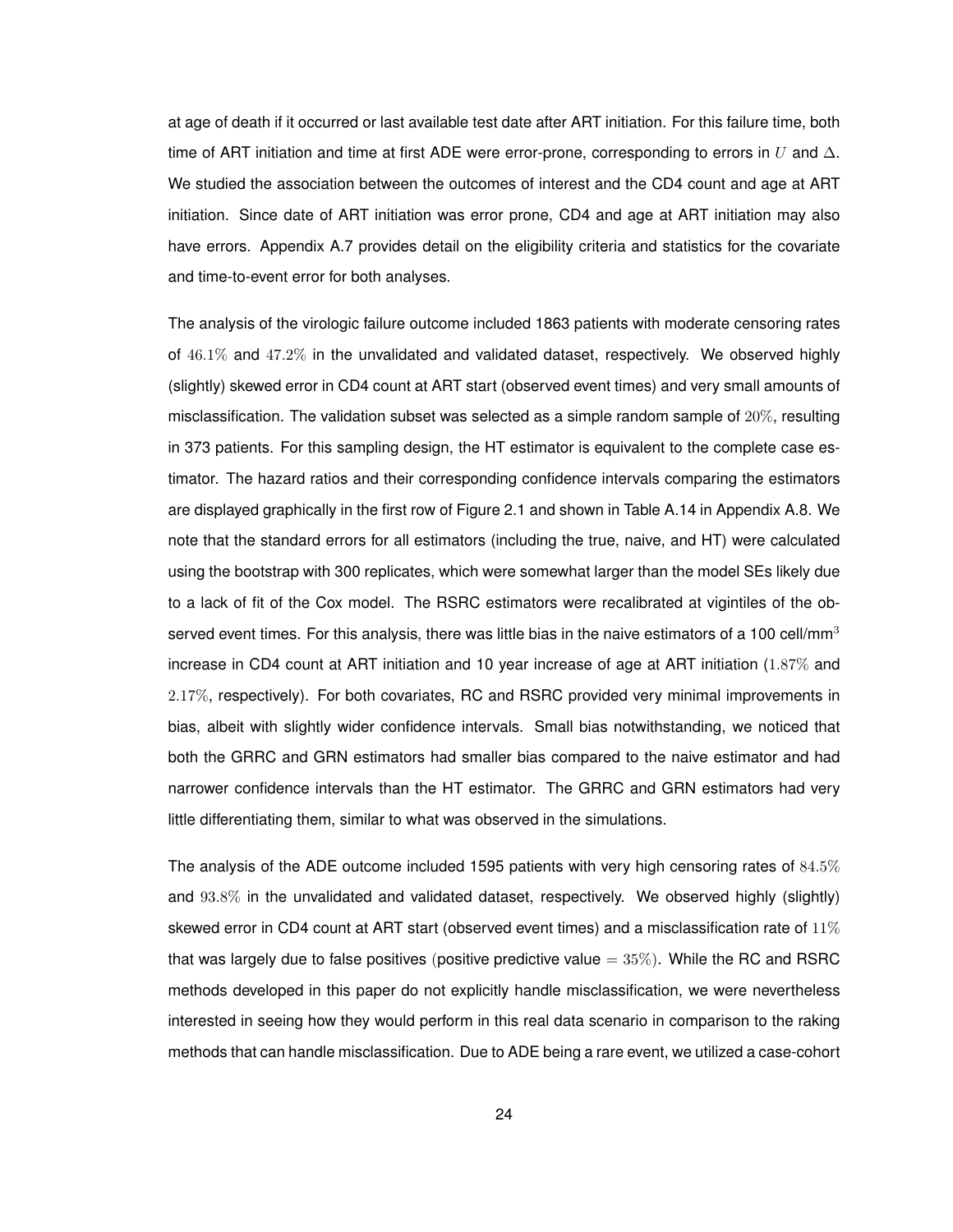

Figure 2.1: The hazard ratios and their corresponding 95% confidence intervals (CI) for a 100 cell/mm<sup>3</sup> increase in CD4 count at ART initiation and 10 year increase in age at CD4 count measurement. Estimates and their CIs are calculated using the bootstrap for the Regression Calibration (RC), Risk Set Regression Calibration (RSRC), Generalized Raking Regression Calibration (GRRC), and Generalized Raking Naive (GRN) estimators.

sampling scheme to select the validation subset. Specifically, we selected a simple random sample of 7%, or 112 patients, from the full error-prone data and then added the remaining 227 subjects classified as cases by the error-prone ADE indicator to the validation subset. Note that due to the biased sampling scheme of the case-cohort design, the estimates of the conditional expectations involved in the RC and RSRC estimators cannot be calculated in the same manner as under simple random sampling. Thus, we used IPW least squares to estimate the conditional expectations for RC, RSRC, and GRRC (step one of calculating raking estimates as detailed in Section 2.5.3). The hazard ratios and their corresponding confidence intervals comparing the estimators are displayed graphically in the second row of Figure 2.1 and shown in Table A.14 in Appendix A.8. The standard errors for all estimators were again calculated using the bootstrap with 300 replicates. We noticed significantly more bias in the naive estimators of a 100 cell/mm<sup>3</sup> increase in CD4 count at ART initiation and 10 year increase of age at CD4 count measurement (31.44% and 31.2%, respectively). In fact, the naive point estimate for age was in the wrong direction compared to the true estimate, yielding anticonservative bias. The RC and RSRC estimators provided little to no bias improvement for both covariates. However, the GRRC and GRN estimates were both nearly unbiased with narrower confidence intervals than those of the HT estimator. In this analysis, the HT estimator appeared to have some bias due to random sampling variability; we evaluated its performance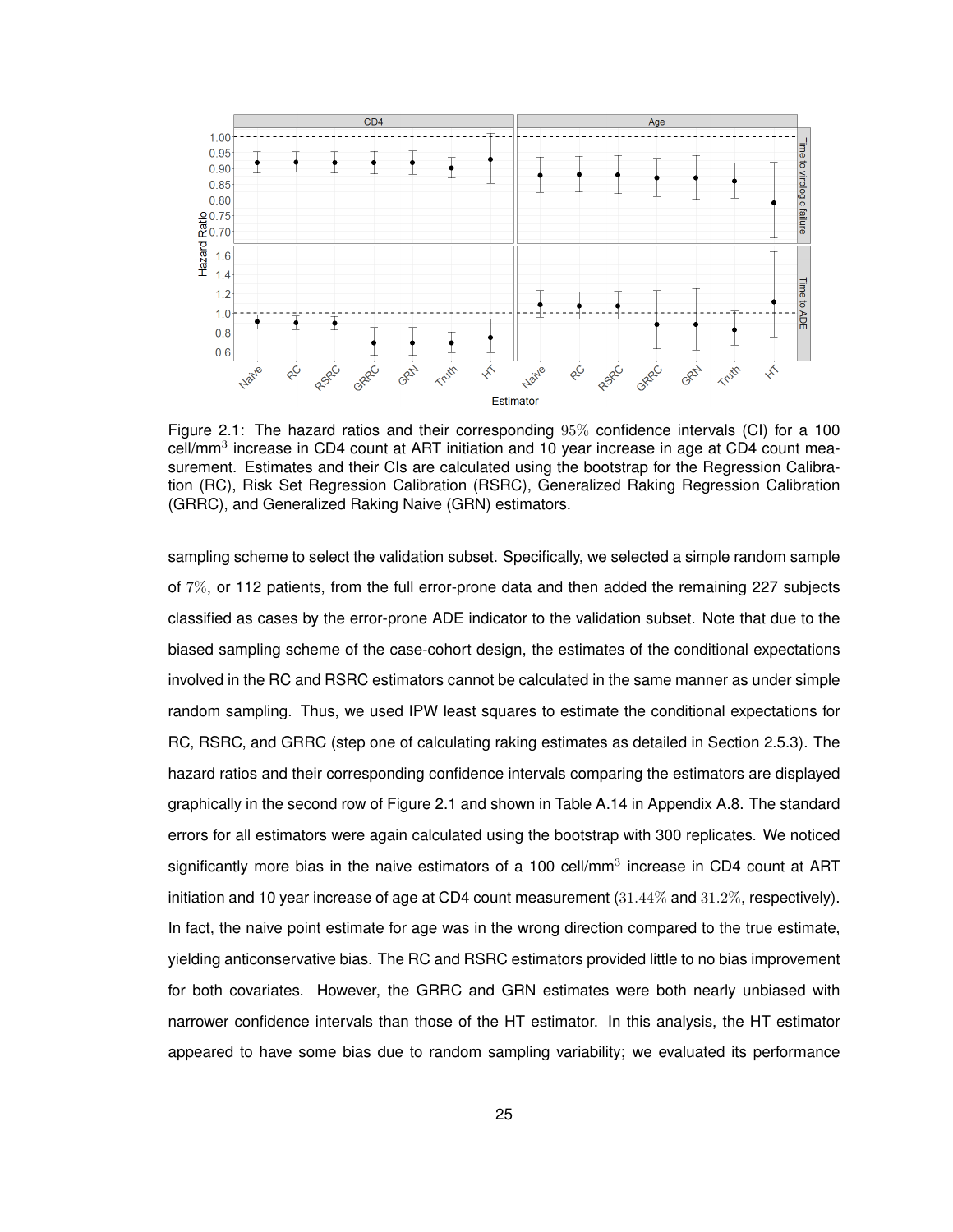across ten different validation subsets using case-cohort sampling. The mean of the ten estimates is given in Table A.15 in Appendix A.8 and shows minimal bias for the HT estimator. Again, we noticed that the GRRC and GRN estimators gave similar estimates, with GRRC (GRN) having narrower confidence intervals for the CD4 (age) hazard ratios. In this analysis, we noticed huge improvements in bias from the GRRC and GRN estimators compared to the naive estimators and decreased standard errors compared to the HT estimator even in the presence of appreciable misclassification, which the RC and RSRC estimators could not handle.

The R package RRCME at https://github.com/ericoh17/RRCME implements our methods on a simulated data set that mimics the structure of the VCCC data. Additionally, Appendix A.9 contains code that implements the RC and GRN estimators for this simulated data to demonstrate ease of application of these estimators.

#### 2.8. Discussion

Data collected primarily for non-research purposes, such as those from administrative databases or EHR, can have errors in both the outcome and exposures of interest, which can be correlated. Using EHR data from the VCCC HIV cohort, we observed that Cox regression models using the unvalidated dataset as compared to the fully validated dataset resulted in a 3-fold underestimation of the CD4 hazard ratio for ADE and overestimation of the age hazard ratio in the wrong direction such that the null hypothesis of a unit hazard ratio was nearly rejected. Spurious associations driven by such unvalidated outcomes and exposures can misdirect clinical researchers and can be harmful to patients down the line. Even when variables are reviewed and validated for a subset of the records, the additional information gained from these validation procedures are not often utilized in estimation.

The existing literature does not adequately address such complex error across multiple variables; in particular, the timing error in the censored failure time outcome. In this article, we developed four different estimators that incorporate an internal validation subset in the analysis to try to obtain unbiased and efficient estimates. The RC and RSRC estimators approximate the true model by estimating the true outcome and/or exposure given the unvalidated data and information on the error structure from the validation subset. This approximation lacks consistency in most cases for nonlinear models and the RC and RSRC estimators can have appreciable bias for some error settings. However, in settings with a modest hazard ratio and rare events, RC outperformed the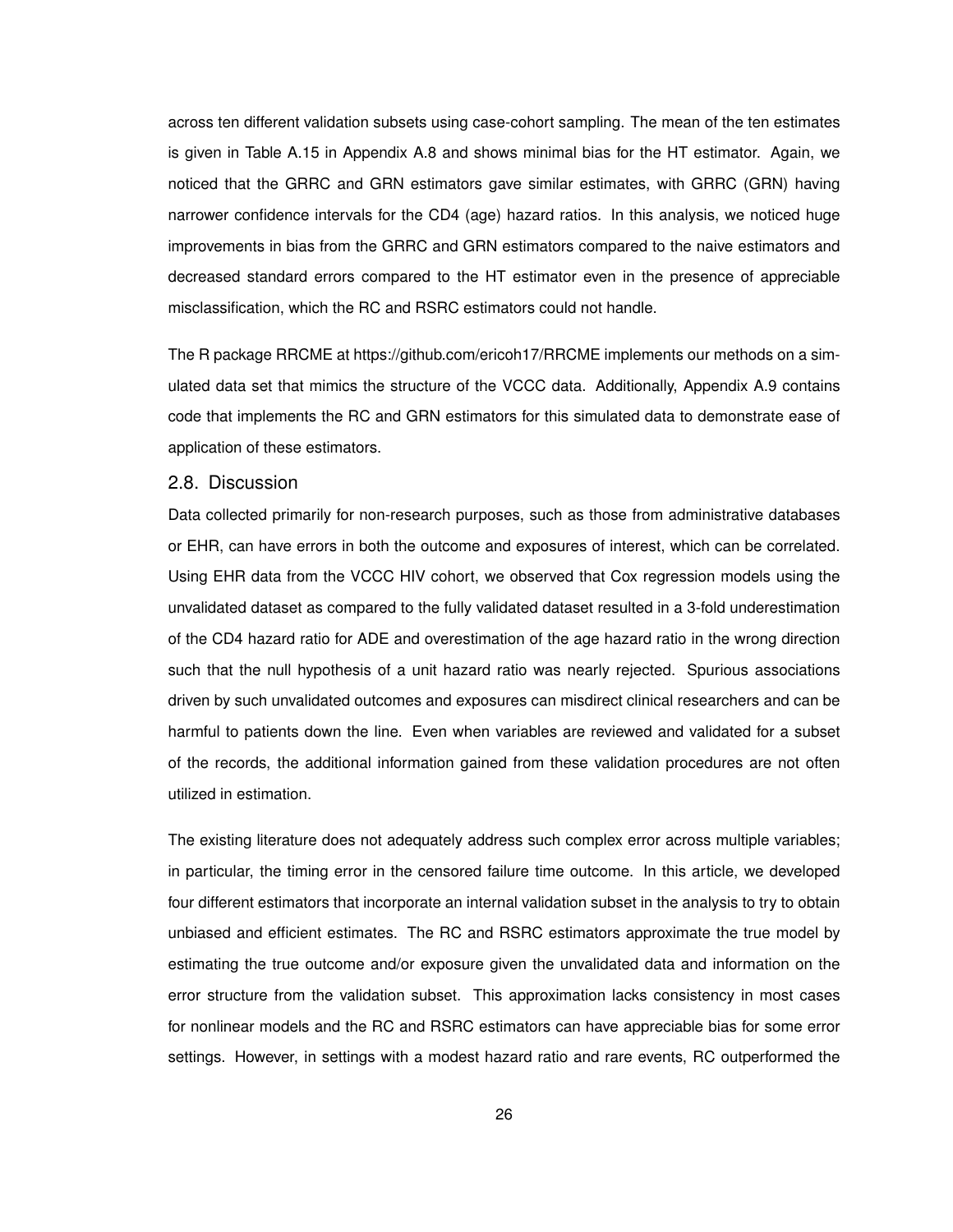other estimators with respect to having the lowest MSE. RSRC had the lowest MSE for settings with a modest hazard ratio and common events under only censored outcome error and for settings with a modest hazard ratio, common events, and small error variance under correlated outcome and covariate error. The proposed regression calibration methods were considered for the proportional hazards model; however, we expect they would work quite well more generally in accelerated failure time models where an additive error structure is assumed. In fact, some forms of error in the outcome will bias the proportional hazards parameter but not the acceleration parameter (Oh et al., 2018).

The generalized raking estimators are consistent whenever the design-weighted complete case estimating equations (e.g. HT estimator) yields consistent estimators; they use influence functions based on the unvalidated data as auxiliary variables to improve efficiency over the complete case estimator and can be used under outcome-dependent sampling. The raking estimators are not sensitive to the measurement error structure, which is in contrast to the RC and RSRC estimators that can perform poorly when the error structure is not correctly specified. In particular, we noticed in our data example and simulations that in the presence of misclassification as well as timing errors, GRRC and GRN yield nearly unbiased estimates while RC and RSRC are substantially biased. Generally, the raking estimators performed well, with little small sample bias and, in most cases, the smallest MSE. The raking estimators had large efficiency gains in settings with a large hazard ratio as well those with a modest hazard ratio, common events, and large error variances. For all settings considered, GRRC and GRN performed similarly. GRN has the added advantage that it can be applied with standard statistical software, e.g. the survey package in R (Lumley, 2016).

As noted above, the performance of the GRRC and GRN estimators was virtually identical, contrary to our hypothesis that the GRRC estimates would be more efficient than those of GRN. This result was unknown for previous applications of raking (Breslow et al., 2009; Lumley, Shaw, and Dai, 2011) and in fact goes against their recommendation to build imputation models for the partially missing variables. For the setting of only classical covariate measurement error and no time-toevent error, we derived (not shown) that the influence functions for Cox regression using  $X^*$  versus  $\hat{X}$  are scalar multiples of each other. Thus, the solutions to (2.7) under both auxiliary variables are equivalent. For the more complex error settings considered in this paper (Sections 2.3.1, 2.3.2), an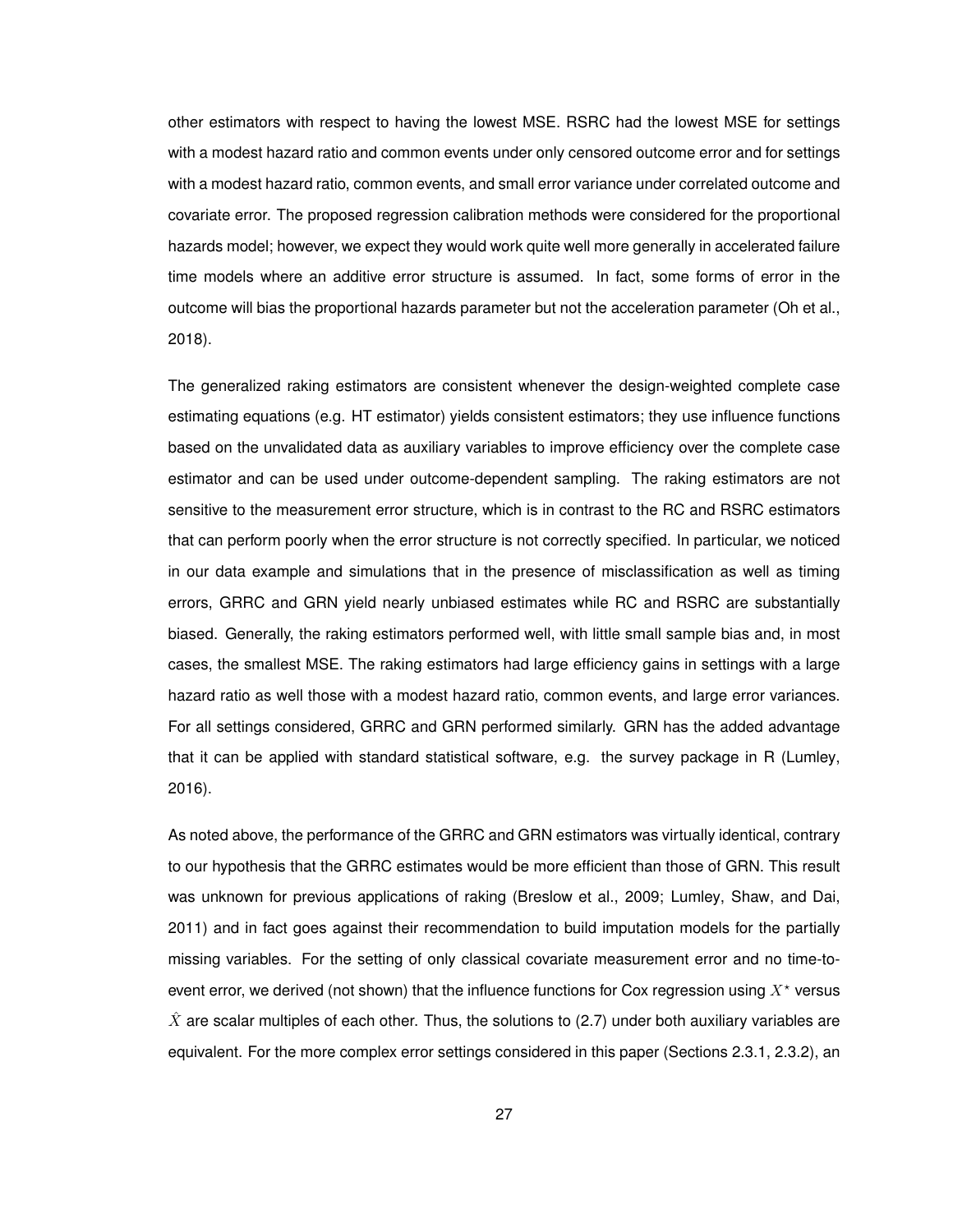explicit characterization of the relationship between the two auxiliary variables is more difficult, but we hypothesize that an approximation of a similar type holds for the settings studied.

The motivating example for this paper was to develop methods where there were only errors in the failure time outcome but not in the failure indicator. We additionally considered methods, namely GRRC and GRN, that are able to address more general error structures. We believe future research investigating RC methods to directly correct for misclassification resulting from time-to-event error would be worthwhile. In addition, while theory demonstrates that generalized raking estimators are consistent, we noticed that the small sample bias (and efficiency) can depend on the specific validation subsample. Developing optimal subsampling schemes to maximize efficiency would not only improve the complete case analysis, but also increase the efficiency gains of the raking estimators and is an area of future work.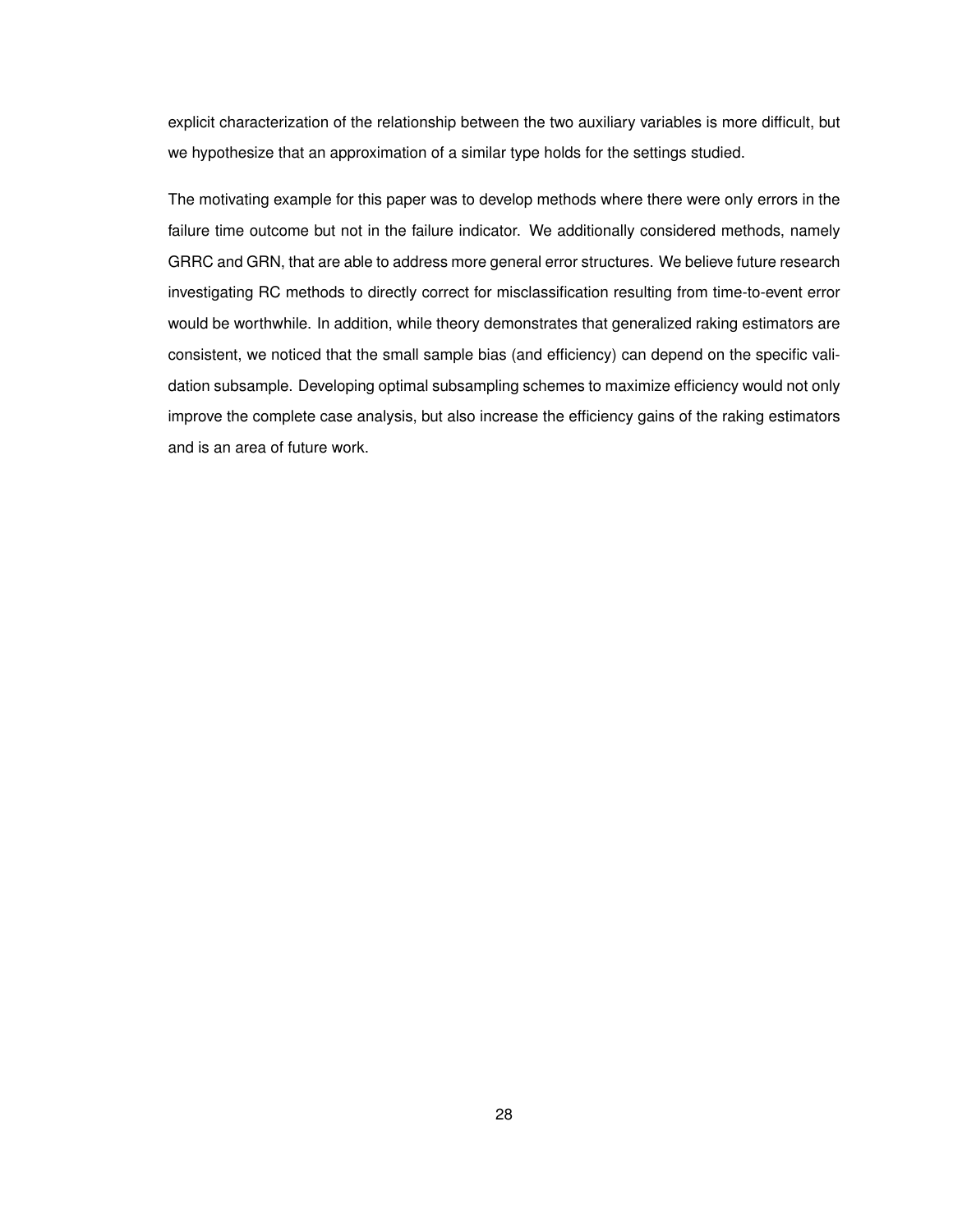# CHAPTER 3

# IMPROVED GENERALIZED RAKING ESTIMATORS TO ADDRESS CORRELATED COVARIATE AND FAILURE-TIME OUTCOME ERROR

# 3.1. Abstract

Biomedical studies that use electronic health records (EHR) data for inference are often subject to bias due to measurement error. The measurement error present in EHR data is typically complex, consisting of errors of unknown functional form in covariates and the outcome, which can be dependent. To address the bias resulting from such errors, generalized raking has recently been proposed as a robust method that yields consistent estimates without the need to model the error structure. We provide rationale for why these previously proposed raking estimators can be expected to be inefficient in failure-time outcome settings involving misclassification of the event indicator. We propose raking estimators that utilize multiple imputation, to impute either the target variables or auxiliary variables, to improve the efficiency. We also consider outcome-dependent sampling designs and investigate their impact on the efficiency of the raking estimators, either with or without multiple imputation. We present an extensive numerical study to examine the performance of the proposed estimators across various measurement error settings. We then apply the proposed methods to our motivating setting, in which we seek to analyze HIV outcomes in an observational cohort with electronic health records data from the Vanderbilt Comprehensive Care Clinic.

# 3.2. Introduction

Modern biomedical studies are increasingly using non-traditional data sources such as electronic health records (EHR), which are not primarily collected for research purposes. These data sources have enormous potential to advance research of population-level health outcomes due to their large sample sizes and low cost compared to prospectively collected data (Beresniak et al., 2016; Hillestad et al., 2005; Jensen, Jensen, and Brunak, 2012; Staa et al., 2014). EHR data, however, have also been shown to be vulnerable to measurement error (Botsis et al., 2010; Duda et al., 2012; Floyd et al., 2012; Kiragga et al., 2011; Weiskopf and Weng, 2013). If such errors are not accounted for in the data analysis, estimated effects of interest can be biased, which in turn can mislead researchers and potentially harm patients.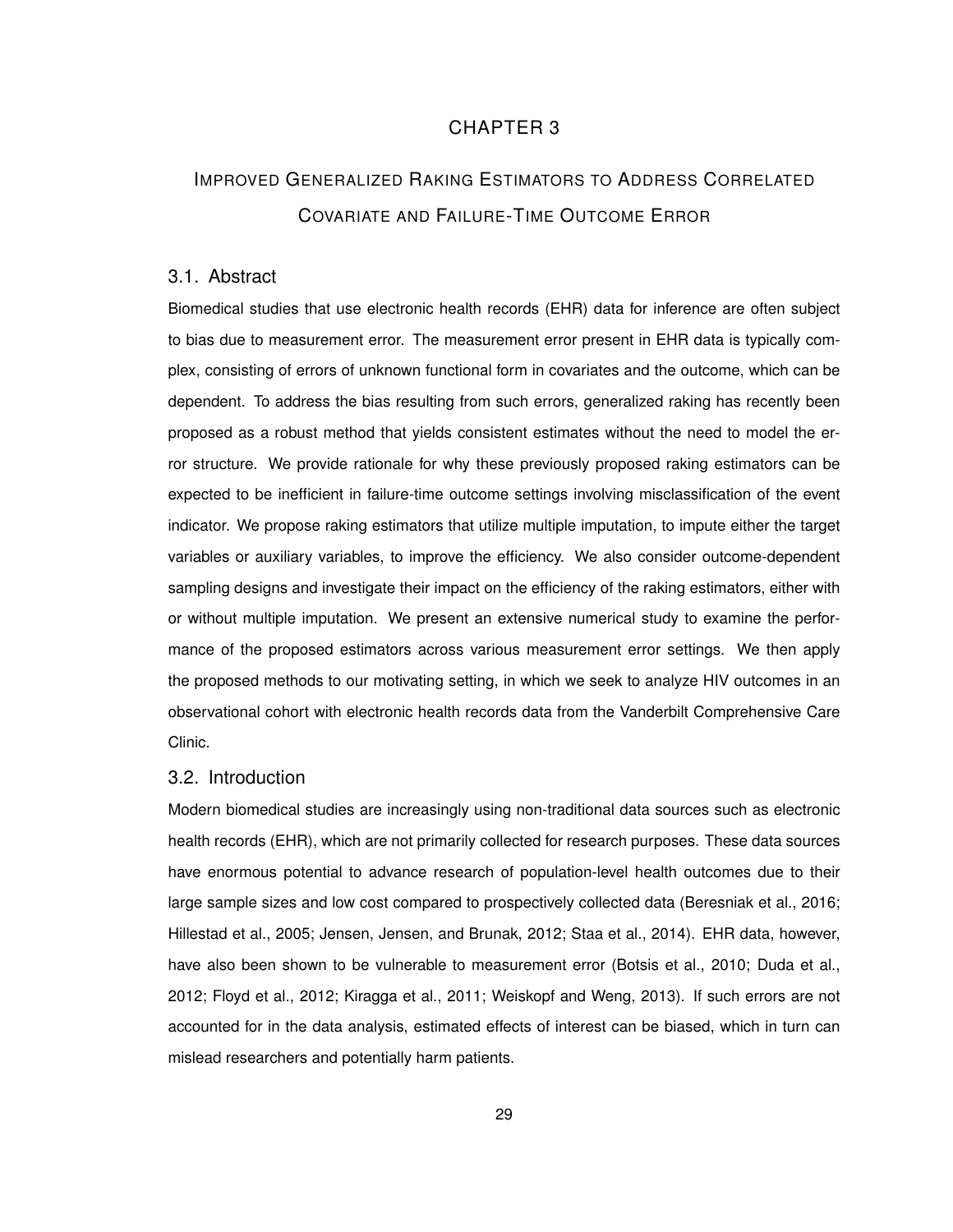The measurement error found in EHR data can be complex, consisting of errors in both an outcome and covariates of interest, which in turn can be dependent. This complexity stems from the fact that variables of interest are often not directly observed in EHR data; instead, they need to be derived from other existing variables in the data. For example, HIV/AIDS studies might be interested in evaluating the association between a lab value at the date of antiretroviral therapy (ART) initiation and the time from ART initiation to some event of interest. Both the exposure and outcome in the above example depend on the ART initiation date; thus, if the initiation date is incorrect, the outcome and covariate in the analysis will both contain measurement error that is dependent (in addition to potential misclassification of the event).

Covariate measurement error, particularly classical measurement error or extensions of it, has been well studied in the literature and methods to correct the bias resulting from such error have been well developed (Carroll et al., 2006). Although less attention has been given to errors in an outcome of interest, there has been some recent work looking at errors in binary outcomes (Edwards et al., 2013; Magder and Hughes, 1997; Wang et al., 2016), discrete time-to-event outcomes (Hunsberger, Albert, and Dodd, 2010; Magaret, 2008; Meier, Richardson, and Hughes, 2003), and to a lesser extent, continuous time-to-event outcomes (Gravel et al., 2018; Oh et al., 2018). There has been even less work to understand the impact of errors in both covariates and a time-to-event outcome, but it has recently been shown that ignoring such errors can cause severe bias in estimates of effects of interest (Boe, Tinker, and Shaw, 2020; Giganti et al., 2020; Oh et al., 2019).

In some cases, errors can be handled by retrospectively reviewing records and correcting all data points; however in most scenarios this will be too time-consuming and expensive to feasibly carry out. Instead, one can use a two-phase design, which involves reviewing and correcting only a subset of the records, to obtain consistent estimates of effects of interest. There have been some methods proposed recently that employ this framework to incorporate the large error-prone data with the smaller validated data to improve statistical inference, including regression calibration (Boe, Tinker, and Shaw, 2020; Oh et al., 2019), multiple imputation (Giganti et al., 2020), and generalized raking (Oh et al., 2019). Generalized raking in particular has been shown to be robust to the structure of the measurement error, which can be quite complex for EHR data (Han, Shaw, and Lumley, 2019; Oh et al., 2019). Specifically, generalized raking estimators use the error-prone data as auxiliary variables to improve the efficiency of the analysis of the validated data without having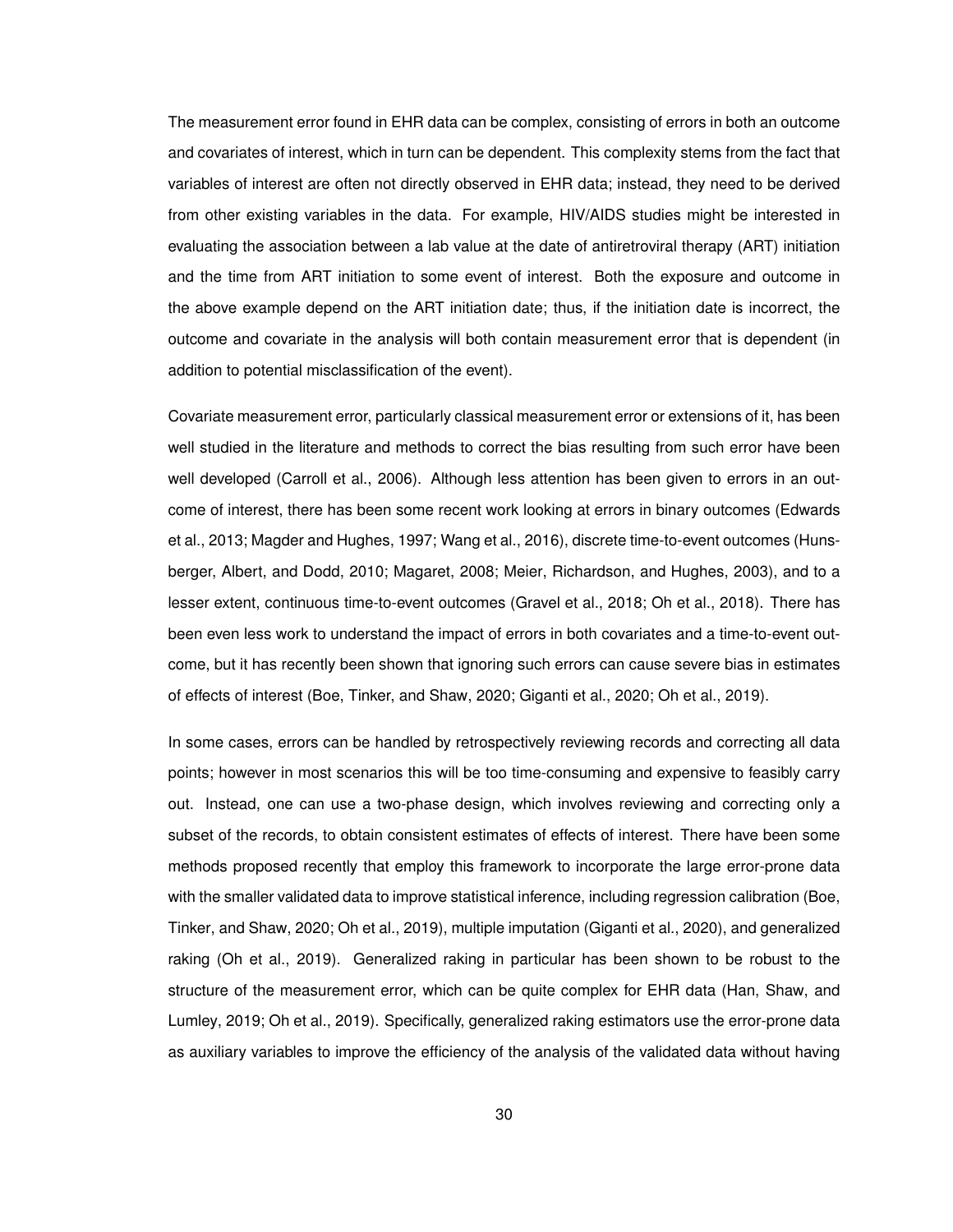to model the error structure, making them appealing for EHR settings where the true structure is likely unknown. Thus, we focus on the generalized raking methods in this manuscript.

In the measurement error setting, an error-prone version of the target variable is generally available on all subjects at phase one, which can be used to construct auxiliary variables for raking. While generalized raking estimators are robust, their statistical efficiency is dependent on the quality of the raking variables. Specifically, the efficiency of raking estimators depends on the (linear) correlation between the auxiliary variables and the target variable (Deville and Särndal, 1992). We show that for a time-to-event outcome, where the event indicator is subject to misclassification, this linear correlation is generally low and results in inefficient estimates. In this manuscript, we propose generalized raking estimators that utilize multiple imputation to construct improved auxiliary variables using imputed values of either the error-prone data or direct imputation of the auxiliary variables themselves to improve the linear correlation and ultimately, the efficiency of the raking estimator.

Our contributions in this manuscript are twofold. First, we develop generalized raking estimators that utilize multiple imputation to construct improved auxiliary variables in the presence of event indicator misclassification. Second, we evaluate the performance of various sampling designs with respect to their impact on the efficiency of the standard or proposed raking estimators. The rest of the paper proceeds as follows. We present our time-to-event outcome model and measurement error framework, and we introduce generalized raking estimators in Section 3.3. Section 3.4 discusses how the auxiliary variables relate to the efficiency of raking estimators and the need for their improvement in time-to-event settings with event indicator misclassification. Section 3.5 develops the proposed generalized raking estimators using multiple imputation. Section 3.6 compares the relative performance of the proposed estimators with simulation studies for various parameter settings and study designs. In Section 3.7, we apply our methods to evaluate HIV outcomes in an HIV cohort with error-prone EHR data. We conclude with a discussion in Section 3.8.

# 3.3. Model setup and design framework

This section introduces the design and estimation framework, including the time-to-event outcome model, measurement error framework, and generalized raking methods used to estimate parameters of interest.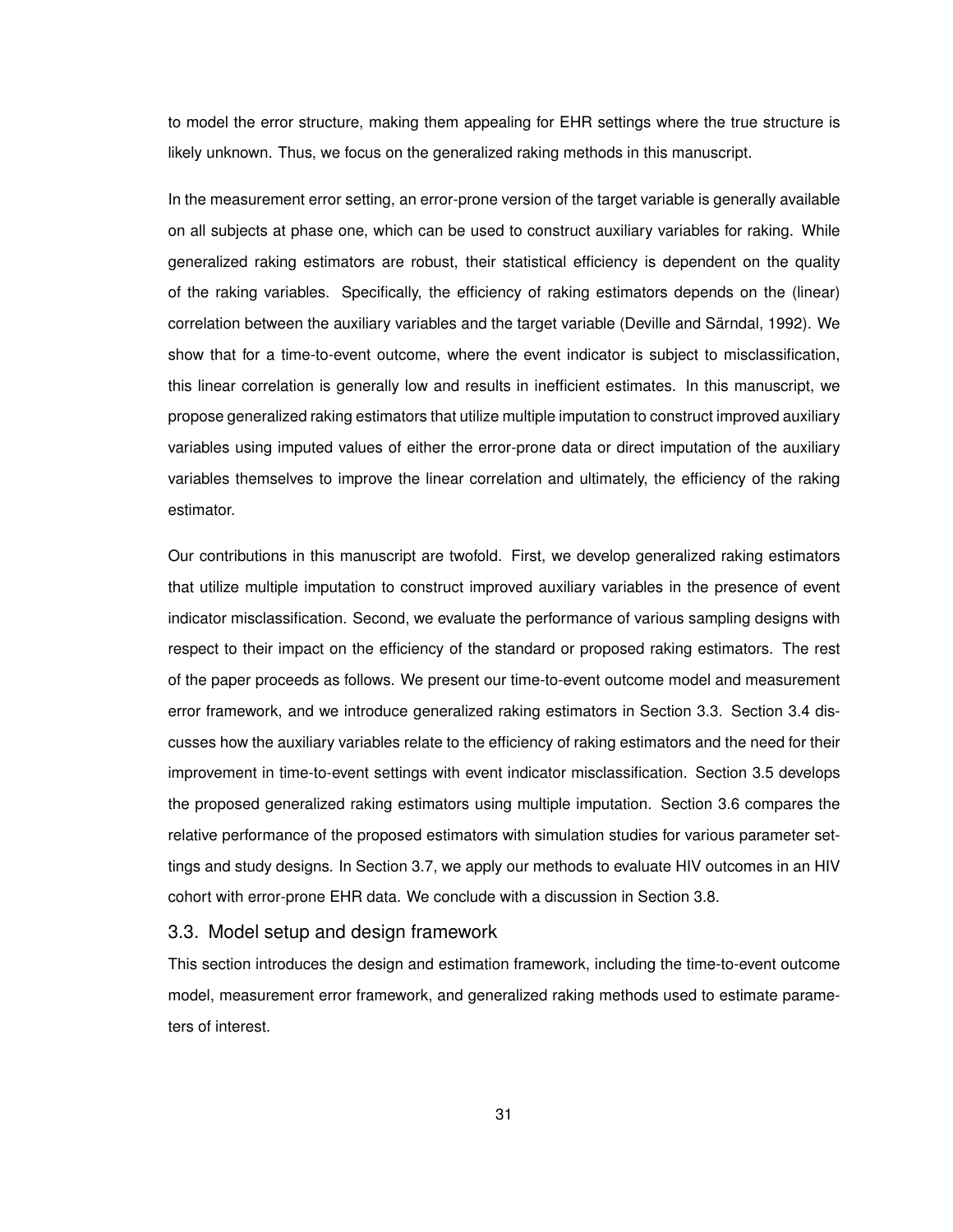#### *3.3.1. Time-to-Event outcome model*

Let  $T_i$  and  $C_i$ , be the failure time and right censoring time, respectively, for subjects  $i=1,\ldots,N$ on a finite follow-up time interval,  $[0,\tau].$  Define  $U_i = \min(T_i, C_i)$  and the corresponding failure indicator  $\Delta_i = I(T_i \leq C_i)$ . Let  $Y_i(t) = I(U_i \geq t)$  and  $N_i(t) = I(U_i \leq t, \Delta_i = 1)$  denote the at-risk indicator and counting process for observed events, respectively. Let  $X_i$  be a  $p$ -dimensional vector of continuous covariates that are measured with error and  $Z_i$  a  $q$ -dimensional vector of precisely measured discrete and/or continuous covariates that may be correlated with  $X_i.$  We assume  $C_i$  is independent of  $T_i$  given  $(X_i,Z_i)$  and that  $(T_i,C_i,X_i,Z_i)$  are i.i.d.

In this paper, we consider estimating the parameters of a Cox proportional hazards model. Let the hazard rate for subject  $i$  at time  $t$  be given by  $\lambda_i(t)=\lambda_0(t)\exp(\beta'_XX_i+\beta'_ZZ_i)$ , where  $\lambda_0(t)$  is an unspecified baseline hazard function. Then to estimate  $\beta = (\beta_X, \beta_Z)$ , we solve the partial likelihood score equation

$$
\sum_{i=1}^{N} \int_{0}^{\tau} \left\{ \{X_{i}, Z_{i}\}' - \frac{\sum_{j=1}^{N} Y_{j}(t) \{X_{j}, Z_{j}\}' \exp(\beta_{X}' X_{j} + \beta_{Z}' Z_{j})}{\sum_{j=1}^{N} Y_{j}(t) \exp(\beta_{X}' X_{j} + \beta_{Z}' Z_{j})} \right\} dN_{i}(t) = 0 \tag{3.1}
$$

#### **Error framework**

Instead of observing  $(X, Z, U, \Delta)$ , we observe  $(X^*, Z, U^*, \Delta^*)$ , where  $X^*, U^*,$  and  $\Delta^*$  are the errorprone versions of X, U, and  $\Delta$ , respectively. We do not impose any assumptions on the structure of the measurement error except that the error must have finite variance. In addition, we allow any of the errors to be correlated.

#### *3.3.2. Two-phase design*

We consider a retrospective two-phase design where at phase one, a set of possibly error-prone covariates and outcome information is collected on a large group of subjects. At phase two, the large cohort is augmented by selecting a subset of the subjects  $(n < N)$  to be validated, i.e., to have error-free covariates and outcome information measured. As a result, the phase two data is often referred to as the validation subset. Since the validation subset is selected retrospectively, the sampling probabilities are known. This type of sampling strategy accommodates both fixed subsample sizes (e.g. simple random sampling) as well as more complex designs with random subsample sizes (e.g. case-cohort). Specifically, let  $R_i$  be the indicator for whether subject  $i =$  $1, \ldots, N$  is selected to be in the validation subset with known sampling probability  $0 < \pi_i \leq 1$ . Then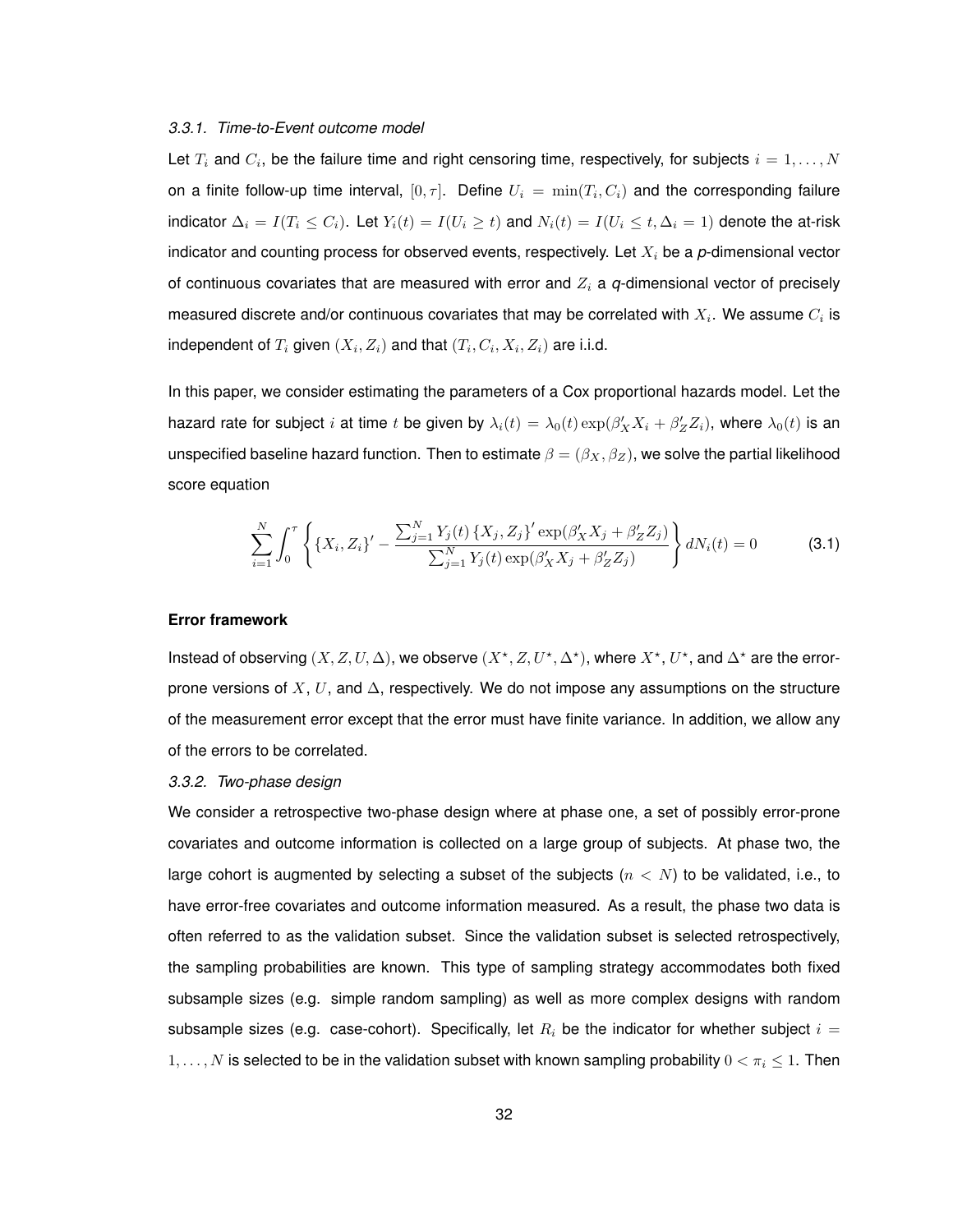the observed data is given by  $(X_i^\star, Z_i, U_i^\star, \Delta_i^\star)$  for  $R_i=0$  and  $(X_i^\star, X_i, Z_i, U_i^\star, U_i, \Delta_i^\star, \Delta_i)$  for  $R_i=1.$ *3.3.3. Generalized Raking*

To estimate parameters in the two-phase design framework, we use generalized raking, a designbased estimator that combines the error-prone phase one data with the error-free phase two data to obtain efficient estimates that take advantage of all the measured data. Let  $\beta_0$  denote the parameter defined by the population estimating equations  $\sum_{i=1}^{N} \psi_i(\beta_0) = 0$ . One classical estimator for two-phase designs is the Horvitz-Thompson (HT) estimator,  $\hat{\beta}_{\mathrm{HT}}$ , which is defined as the solution to  $\sum_{i=1}^N\frac{R_i}{\pi_i}\psi_i(\beta)=0.$  Under suitable regularity conditions,  $\hat\beta_{\rm HT}$  is a consistent estimator of  $\beta_0$ ; however, it has been shown to be inefficient due to not using all of the available data at phase one (Robins, Rotnitzky, and Zhao, 1994). Let  $A_i$  denote a  $p + q$ -dimensional vector of auxiliary variables that are available for all  $N$  phase one subjects and correlated with the phase two data. Then generalized raking estimators modify the HT estimator design weights to new weights that incorporate the auxiliary variables such that  $\sum_{i=1}^NA_i,$  the known population total of auxiliary variables, is exactly estimated by the phase 2 subset. However, the new weights are constructed so that they are as close as possible to the HT weights while still satisfying the constraint. Specifically, for some distance measure  $d(., .)$ , the objective can be written

minimize 
$$
\sum_{i=1}^{N} R_i d\left(\frac{g_i}{\pi_i}, \frac{1}{\pi_i}\right)
$$
 subject to  $\sum_{i=1}^{N} A_i = \sum_{i=1}^{N} R_i \frac{g_i}{\pi_i} A_i$ ,

where  $\frac{g_i}{\pi_i}$  are the raking weights that can be solved for using Lagrange multipliers (Deville and Särndal, 1992). Note that the constraints above are known as the calibration equations. Therefore, the generalized raking estimator is defined by the solution to

$$
\sum_{i=1}^{N} R_i \frac{g_i}{\pi_i} \psi_i(\beta) = 0.
$$
\n(3.2)

Under suitable regularity conditions, the solution to (3.2) has been shown to be a  $\sqrt{N}$  consistent and asymptotically normal estimator of  $\beta_0$  (Saegusa and Wellner, 2013). When  $\beta_0$  are the regression parameters from a correctly specified Cox proportional hazards model,  $\psi_i(\beta)=\psi(X_i,Z_i,U_i,\Delta_i;\beta)$ is the Cox partial score equation (3.1) and the distance measure  $d(a, b) = a \log(a/b) - a + b$  is used. Let  $\lambda$  denote a  $p + q$ -dimensional vector of Lagrange multipliers. Then solving the constrained minimization problem yields  $g_i=\exp\Big(\hat\lambda'A_i\Big)$ , where  $\hat\lambda=\hat B^{-1}\left(\sum_{i=1}^N\frac{R_i}{\pi_i}A_i-\sum_{i=1}^NA_i\right)+O_p(n^{-1})$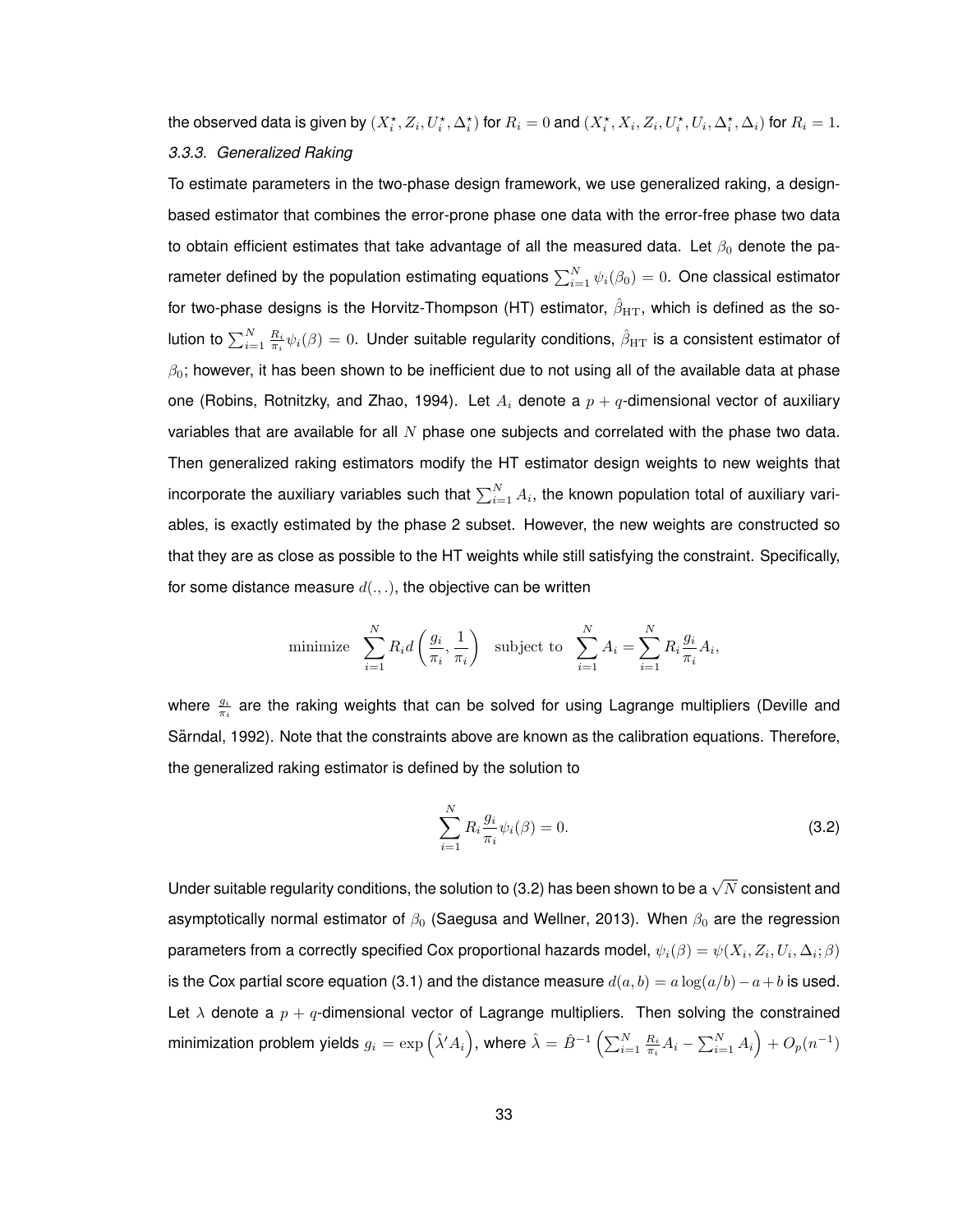and  $\hat{B} = \sum_{i=1}^N \frac{R_i}{\pi_i} A_i'A_i$  (Deville and Särndal, 1992).

# 3.4. Construction of Better Auxiliary Variables

To quantify the gain in efficiency of raking estimators compared to the HT estimator, it is useful to consider the calibration equations, which constrain the raking weights to exactly estimate the known population total of the auxiliary variables. Deville and Särndal (1992) argued that "weights that perform well for the auxiliary variable also should perform well for the study variable" to provide support for such a construction. Note that study variable in this context represents the variable that is only observed on the phase two sample. Furthermore, there is an implicit assumption underlying this argument; namely that there exists a linear relationship between the variable of interest and the auxiliary variables of the form  $S_i = \gamma_0 + \gamma_1 A_i + \epsilon_i,$  where  $S_i$  and  $A_i$  are the variable of interest and auxiliary variables, respectively, and  $\epsilon_i$  is random error. Thus, the efficiency gain of raking estimators depends directly on the (linear) correlation between the variable of interest and auxiliary variables. For more details, see Lumley, Shaw, and Dai (2011). The true relationship between  $S_i$  and  $A_i$  determines how to best use the auxiliary variables, which we hope to capture with the working model. If the true relationship between the study variable and auxiliary variables is nonlinear, standard generalized raking could be quite inefficient.

Assessing whether a linear working model is appropriate requires precise definitions for the variable of interest and auxiliary variables. In the setting of estimating regression parameters, many common estimators can be written as a population mean of influence function (or efficient influence function for semiparametric models) terms,  $\tilde\ell_0(X_i,Z_i,U_i,\Delta_i)$ , using their asymptotically linear expansion. Thus,  $\tilde{\ell}_0(X_i, Z_i, U_i, \Delta_i)$  is considered to be the variable of interest and the auxiliary variables should be constructed to be highly correlated with the influence function contributions. The optimal auxiliary variable was shown by Breslow et al. (2009) to be  $\mathrm{E}(\tilde{\ell}_0(X_i, Z_i, U_i, \Delta_i)|V)$ , where  $V = (X^*, Z, U^*, \Delta^*)$ , which is unavailable in practice. Oh et al. (2019), however, proposed an approximation,  $\tilde{\ell}_0(X_i^\star, Z_i, U_i^\star, \Delta_i^\star),$  as the auxiliary variable, motivated by settings involving correlated measurement error in covariates and a censored event-time only.

Thus, the linear working model underlying the estimator from Oh et al. (2019) is given by

 $\tilde\ell_0(X_i,Z_i,U_i,\Delta_i)=\gamma_0+\gamma_1\tilde\ell_0(X_i^\star,Z_i,U_i^\star,\Delta_i^\star)+\epsilon_i.$  To assess whether the linear fit is appropriate, we plot  $\tilde\ell_0(X_i,Z_i,U_i,\Delta_i)$  against  $\tilde\ell_0(X_i^\star,Z_i,U_i^\star,\Delta_i^\star)$  from simulated data for various measurement error scenarios. Specifically, we plot empirical approximations of  $\tilde{\ell}_0$  using delta-beta residuals (see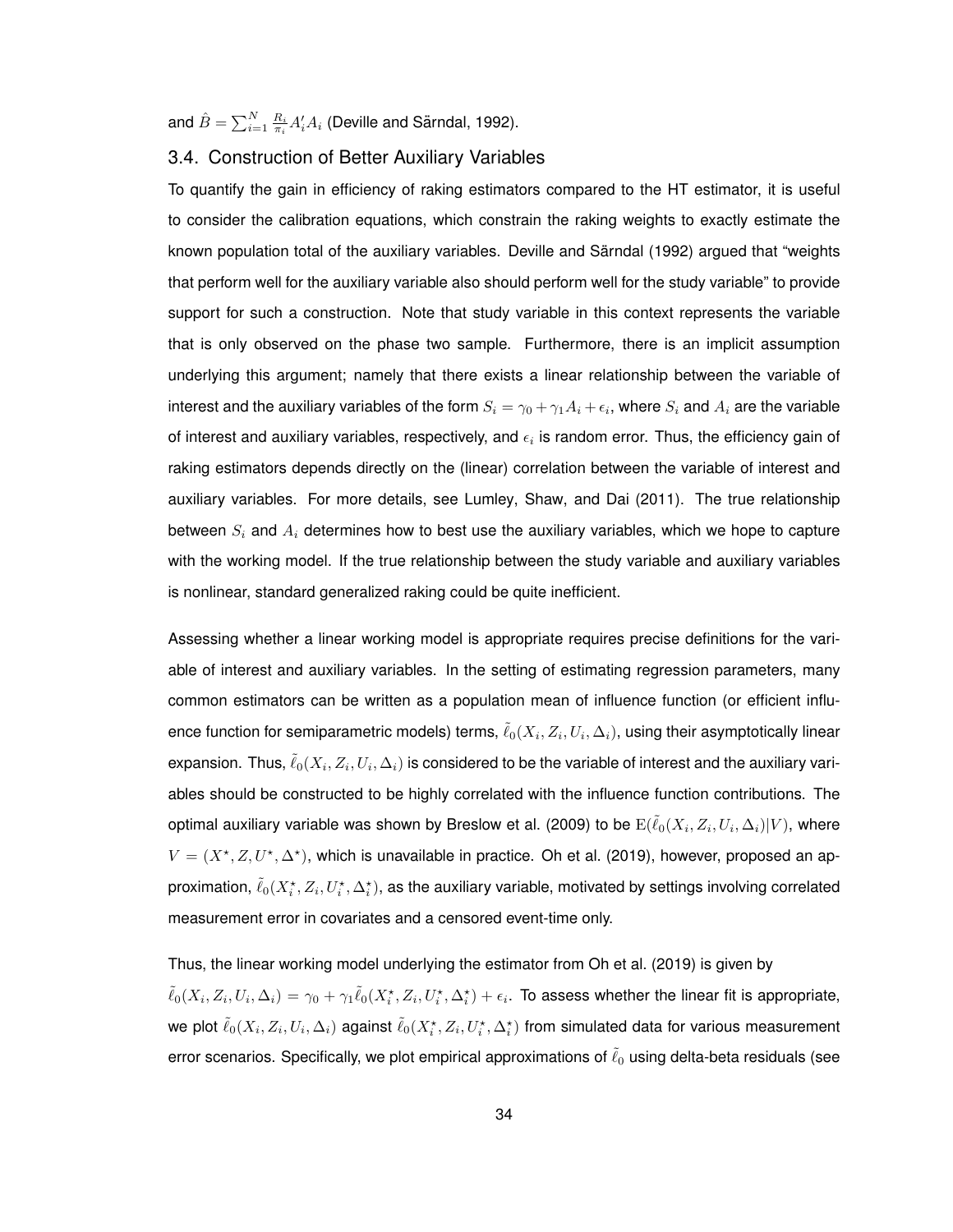Figure 3.1: Plots of the true influence function  $\tilde{\ell}_0(X_i, Z_i, U_i, \Delta_i)$  against the error-prone version  $\tilde{\ell}_0^{\star}$  with the variables subject to measurement error noted in the graph subtitle. For example, (a) displays  $\tilde{\ell}_0(X_i, Z_i, U_i, \Delta_i)$  against  $\tilde{\ell}_0(X_i^\star, Z_i, U_i, \Delta_i)$ . Univariate and normally distributed  $X$ and  $Z$  were generated. Survival times were generated from an exponential distribution with rate  $\lambda_0 \exp(\beta_X X + \beta_Z Z)$ , where  $\lambda_0 = 0.1$ ,  $\beta_X = \log(1.5)$ , and  $\beta_Z = \log(0.5)$ , with 90% independent censoring. The error was generated as  $X^* = 0.2 + X - 0.1Z - 0.4\Delta + 0.25U + \epsilon$ ,  $U^* = U + \sigma_{\nu} \cdot 3 - 0.2X - 1.05Z + \nu$ , and  $\Delta^* = \text{Bernoulli}(\text{expit}(-1.1 + 3\Delta - 0.3X - 0.2U + 0.1Z)),$ where  $(\epsilon, \nu)$  were normally distributed with  $(\mu_{\epsilon}, \mu_{\nu}) = (0,0)$ , variances  $(\sigma_{\epsilon}^2, \sigma_{\nu}^2) = (0.5,0.5)$ , and  $\rho_{\epsilon,\nu} = 0.5.$ 

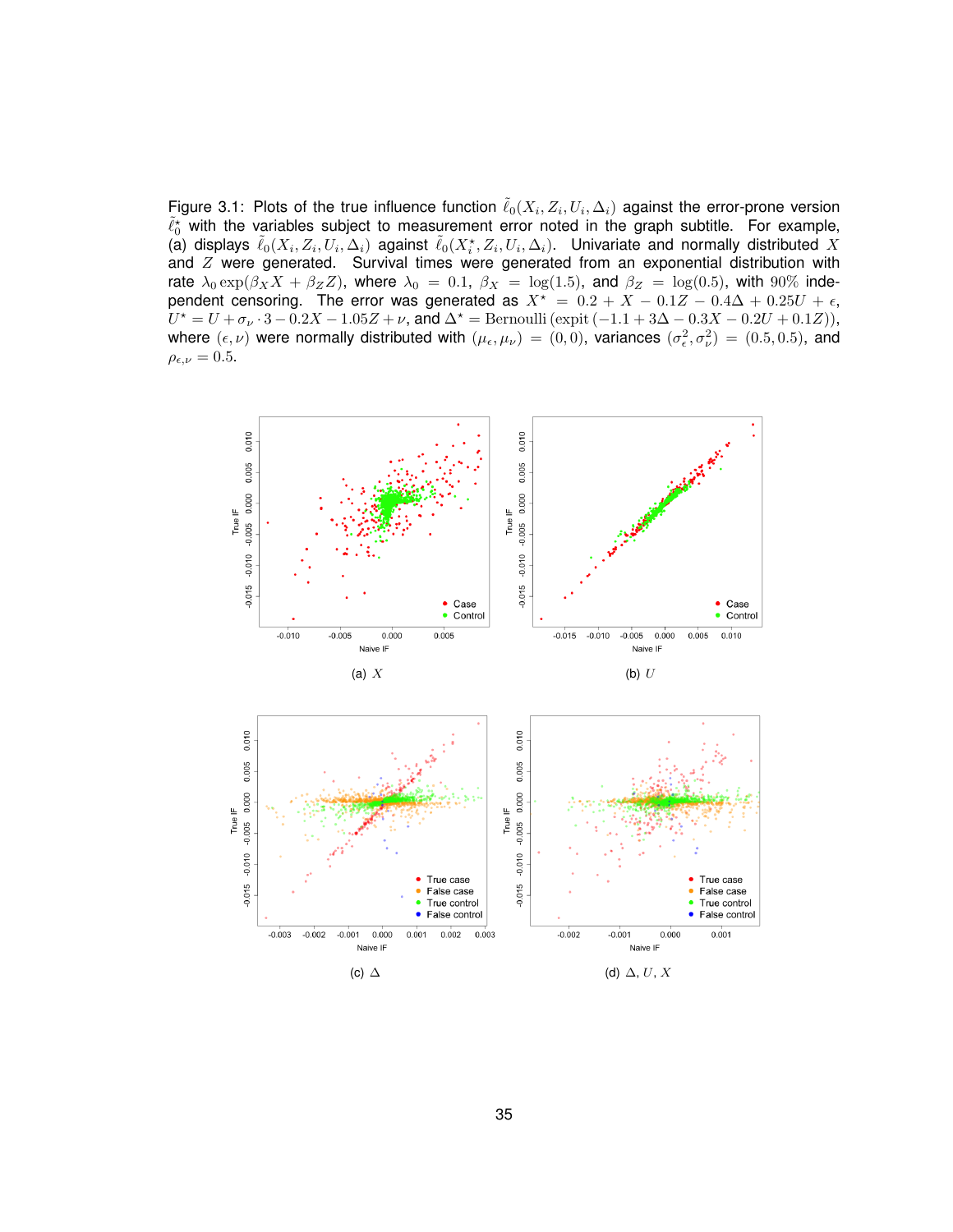Oh et al. (2019) for more detail on their calculation) for settings with covariate error, time-to-event error, and misclassification only, as well as combinations of all three in Figure 3.1. The plots of  $\tilde\ell_0(X_i,Z_i,U_i,\Delta_i)$  against  $\tilde\ell_0(X_i^*,Z_i,U_i^*,\Delta_i^*)$  for additive errors in the time-to-event or covariate show that the assumption of a linear relationship is mostly justified, albeit with some heteroscedasticity. However, when there is misclassification of the event indicator, a linear working model appears to be a very poor fit, and including additional errors in variables as in Figure 3.1d worsens the fit.

# *3.4.1. Model-calibration*

Wu and Sitter (2001) proposed an alternative calibration method to handle settings where the true relationship between the variable of interest and the auxiliary variables may be nonlinear. Specifically, they assume the relationship between  $S_i$  and  $A_i$  can be characterized by the first and second moments,  $E(S_i|A_i) = \mu(A_i; \theta)$  and  $Var(S_i|A_i) = v_i^2 \sigma^2$ , where  $\mu$  is a known function of  $A_i$  and  $\theta$ , v is a known function of  $A_i$  or  $\mu$ , and  $(\theta, \sigma^2)$  are unknown parameters. Then using the validation subset, one obtains fitted values of  $\mu(x_i;\theta),$   $\mu(x_i;\hat{\theta}),$  and performs the raking procedure using them as auxiliary variables. Specifically, the generalized raking objective can be written as

minimize 
$$
\sum_{i=1}^{N} R_i d\left(\frac{g_i}{\pi_i}, \frac{1}{\pi_i}\right)
$$
 subject to 
$$
\sum_{i=1}^{N} \mu(x_i; \hat{\theta}) = \sum_{i=1}^{N} R_i \frac{g_i}{\pi_i} \mu(x_i; \hat{\theta})
$$
 (3.3)

Wu and Sitter (2001) showed that this method yields more efficient estimates than the traditional raking estimator but still retains all of its statistical properties for a true nonlinear relationship between the variable of interest and auxiliary variables. Inspired by the model-calibration approach, we propose a data imputation approach that imputes the true  $\Delta$  to obtain an auxiliary variable that has higher linear correlation with  $\tilde\ell_0(X_i,Z_i,U_i,\Delta_i)$  than  $\tilde\ell_0(X_i^\star,Z_i,U_i^\star,\Delta_i^\star)$  does. Additionally, we propose a novel application of the Wu and Sitter (2001) approach that directly imputes  $\tilde{\ell}_0(X_i, Z_i, U_i, \Delta_i)$  based on a (potentially nonlinear) working model.

# 3.5. Proposed Multiple Imputation Methods for Generalized Raking

In this section, we propose methods to improve the efficiency of the generalized raking estimators under measurement error settings involving event indicator misclassification. Our methods use multiple imputation to impute the event indicator and then constructs new auxiliary variables using the imputed values to solve the raking estimating equation. For settings involving errors beyond just misclassification (e.g. additional time-to-event and/or covariate error), we propose a method using the fully conditional specification multiple imputation procedure that additionally imputes the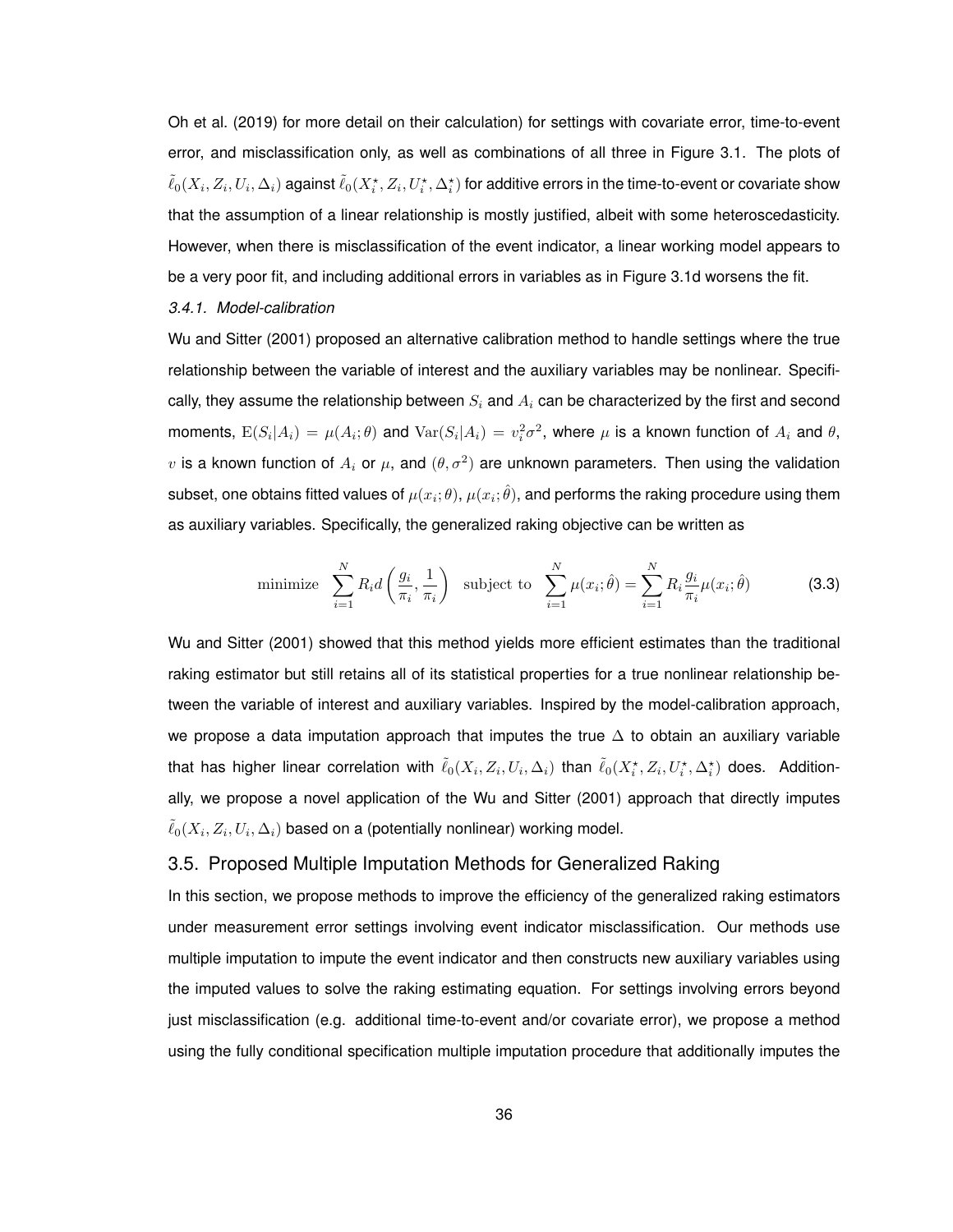other error-prone variables iteratively. These methods are related to those of Han (2016), who proposed combining an empirical likelihood approach with multiple imputation to construct multiply robust estimators that are consistent if one of the sampling models or data generating models are correctly specified. Our approach differs in that we assume known phase two sampling probabilities possibly specified using a complex sampling design and study specific efficiency issues for timeto-event data. We additionally consider directly imputing the true population influence functions via a working model to use as auxiliary variables as a novel application of Wu and Sitter (2001). Lastly, we consider various study designs, including outcome-dependent sampling designs, for the selection of the validation subset in the two-phase design framework and discuss their varying impact on the efficiency of the proposed methods.

Note that due to raking being a design-based method, it will yield consistent estimates of the parameter that would be estimated with error-free data on the full cohort. The proposed methods all focus on adjusting the working model of the population influence functions to construct auxiliary variables closer to the optimal auxiliary variable. If the working model is misspecified, or does not capture the true relationship well, the proposed estimators still yield consistent and asympotically normal estimates (Breslow et al., 2009). If however, the working model is correct, the estimators will yield the most efficient design-consistent estimator (Han, 2016).

#### *3.5.1. Multiple Imputation for the Event Indicator*

Traditional multiple imputation in missing data settings (Rubin, 2004) involves developing statistical models for the distributions of the variables subject to missingness conditional on the fully observed variables. The missing variables are sampled  $M$  times from their distribution to generate  $M$  imputations of the missing data. The original data is augmented with the imputations, yielding  $M$  complete imputed datasets. Each of the  $M$  imputed datasets are then used to separately estimate the parameters of interest and the average of the  $M$  estimates is the multiple imputation estimator. The variance of the estimates can be calculated using Rubin's rules (Barnard and Rubin, 1999) or the estimators proposed by Robins and Wang (2000).

Multiple imputation for generalized raking follows similarly, with the exception that the  $M$  imputed datasets are first used to construct auxiliary variables for the influence functions for the target parameters.

First, we posit an imputation model for  $\Delta$ ,  $f(\Delta|\Delta^{\star}, X^{\star}, U^{\star}, Z; \eta)$ , with parameter vector  $\eta$ , and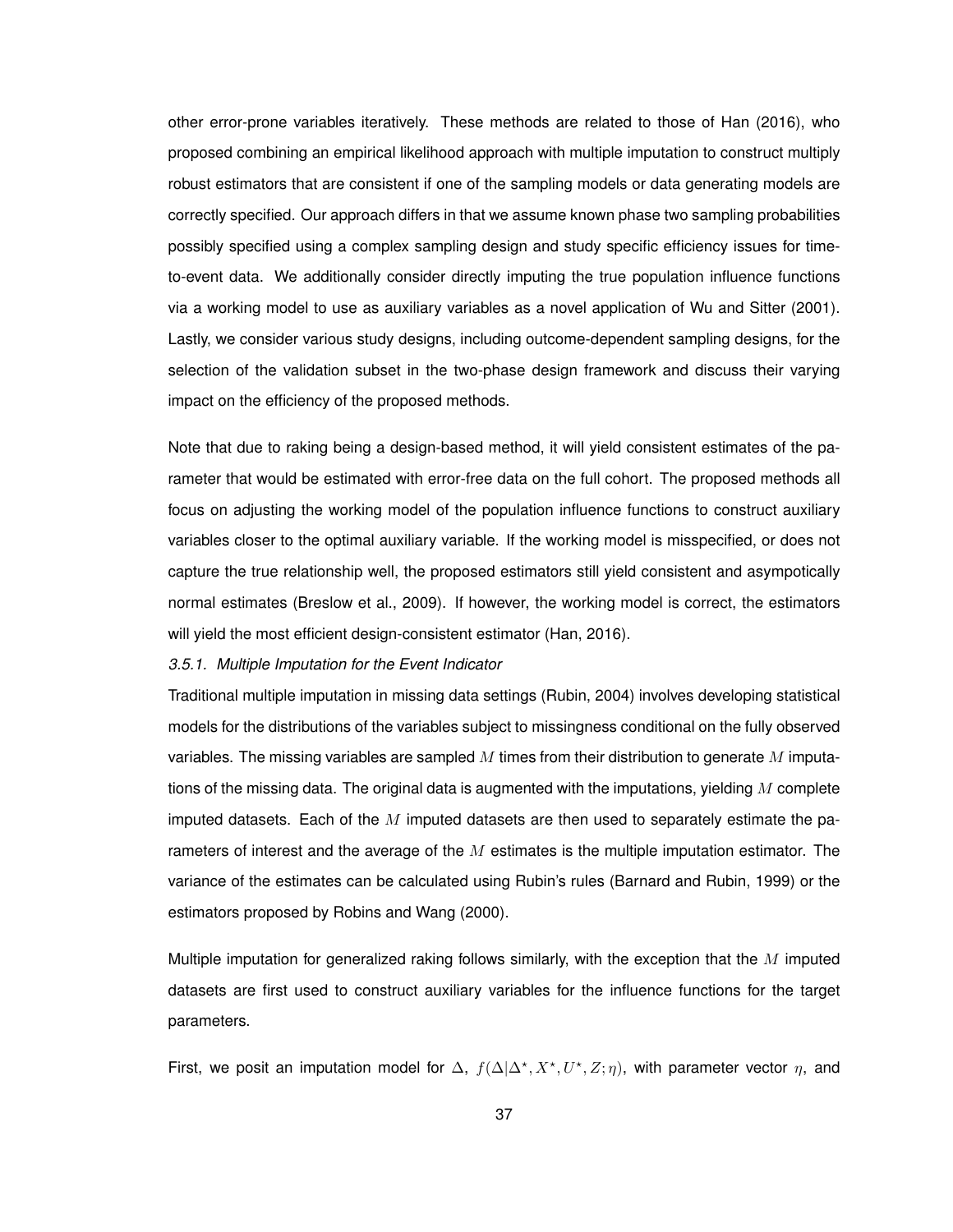specify a non-informative prior distribution,  $f(n)$ . We then fit the imputation model using the validation subset, generate the posterior distribution for  $\eta$ , and then sample M times from this posterior distribution to obtain  $\eta_\star^{(1)},\ldots,\eta_\star^{(M)}.$  The parameter draws are used to sample  $\hat\Delta_i^{(m)}\sim$  $f(\Delta|\Delta_i^\star,X_i^\star,U_i^\star,Z_i;\eta_\star^{(m)})$  for all  $N$  phase one subjects and  $m=1,\ldots,M.$   $\hat\Delta^{(1)},\ldots,\hat\Delta^{(M)}$  are then augmented with the phase one data to yield M complete imputed datasets. Then for  $m = 1, \ldots, M$ , the estimating equation  $\sum_{i=1}^N\psi(X^*_i,Z_i,U^*_i,\hat\Delta^{(m)}_i;\beta)=0$  is solved to obtain  $\hat\beta^{(m)}.$  For each subject  $i=1,\ldots,N,$  the auxiliary variable  $\hat{A}_i$  is defined as

$$
\hat{A}_i = \frac{1}{M} \sum_{m=1}^{M} \tilde{\ell}_0(X_i^{\star}, Z_i, U_i^{\star}, \hat{\Delta}_i^{(m)}; \hat{\beta}^{(m)}),
$$

where  $\tilde\ell_0(X_i^\star, Z_i, U_i^\star, \hat\Delta_i^{(m)})$  is the influence function for the estimating equation from the  $m$ -th imputation and can be empirically approximated as

$$
\tilde{\ell}_0(X_i^{\star}, Z_i, U_i^{\star}, \hat{\Delta}_i^{(m)}) \approx \hat{\Delta}_i^{(m)} \left\{ \{X_i^{\star}, Z_i\}' - \frac{S^{(1)\star}(\beta, t)}{S^{(0)\star}(\beta, t)} \right\} \n- \sum_{i=1}^n \int_0^{\tau} \frac{\exp(\beta'_X X_i^{\star} + \beta'_Z Z_i)}{S^{(0)\star}(\beta, t)} \left\{ \{X_i^{\star}, Z_i\}' - \frac{S^{(1)\star}(\beta, t)}{S^{(0)\star}(\beta, t)} \right\} d\hat{N}_i(t),
$$

where  $S^{(r)\star}(\beta,t)=n^{-1}\sum_{j=1}^nY^{\star}_j(t)\left\{X^{\star}_j,Z_j\right\}^{'\otimes r}\exp(\beta^{\prime}_XX^{\star}_j+\beta^{\prime}_Z Z_j)\ (a^{\otimes 1}$  is the vector  $a$  and  $a^{\otimes 0}$  is the scalar 1),  $Y_j^\star(t)=I(U_j^\star\geq t),$  and  $\hat{N}_i(t)=I(U_i^\star\leq t,\hat{\Delta}_i^{(m)}=1).$ 

Finally, to obtain estimates of the parameter of interest, we solve the raking estimating equation with adjusted weights calculated using  $\hat{A}_i$  as auxiliary variables in (3.2).

# *3.5.2. Fully Conditional Specification Multiple Imputation*

If there exists measurement error in variables beyond just the event indicator (e.g. additional time-to-event and/or covariate error), it is possible to gain efficiency by additionally imputing all error-prone variables iteratively using the fully conditional specification multiple imputation (FCSMI) method (Van Buuren, 2007). FCSMI involves specifying univariate models for the conditional distribution of each of the variables observed only at phase two given all phase one variables. Each missing variable is repeatedly imputed using the specified models and conditioning on the most recent imputations of the other variables. We explicate the FCSMI method for generalized raking in the presence of misclassification, covariate error, and time-to-event error. The method assumes a working model for the censored time-to-event that takes the form  $U^* = U + R(\Delta, X, Z)$ , where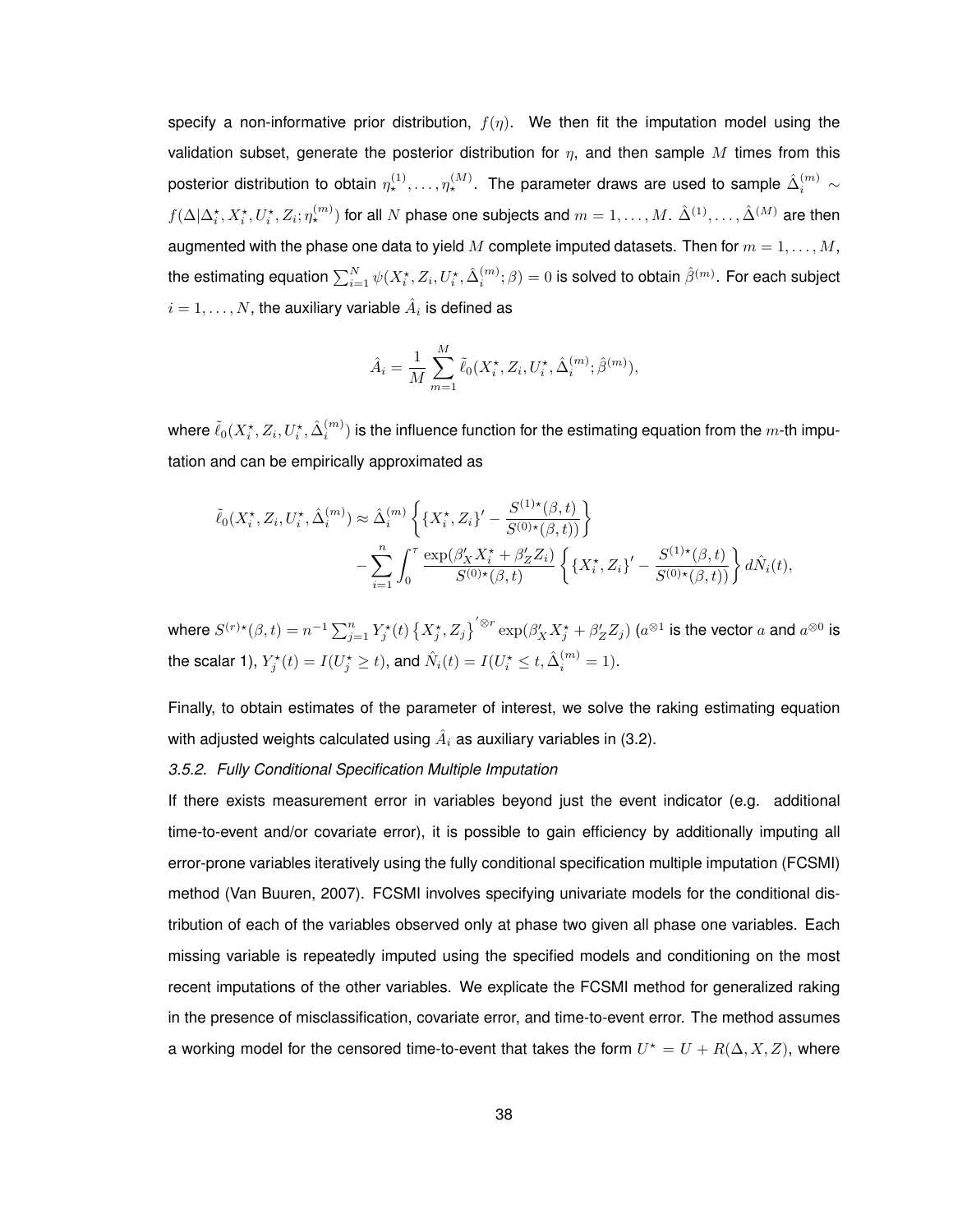$R(\Delta, X, Z)$  is an arbitrary function of  $\Delta, X$ , and Z. Note that if the working error model is misspecified, the raking estimator will still be consistent, albeit with some loss of efficiency.

First, we posit imputation models for  $\Delta$ , X, and R, as well as non-informative prior distributions for their parameter vectors  $\eta$ ,  $\theta$ , and  $\omega$ , respectively, to generate posterior distributions. We then draw parameters from their posteriors as follows:  $\eta^{(0)}_*\sim f(\Delta|\Delta^\star,X^\star,U^\star,Z;\eta_V)f(\eta_V),$  $\theta_\star^{(0)}\ \sim\ f(X|\Delta^\star,X^\star,U^\star,Z;\theta_V)f(\theta_V),$  and  $\omega_\star^{(0)}\ \sim\ f(R|\Delta^\star,X^\star,Z;\omega_V)f(\omega_V).$  Then  $\Delta,\ X,$  and  $U$ are imputed for all  $N$  phase one subjects by sampling from the imputation models using the initial parameter draws:  $\hat\Delta^{(0)}\sim f(\Delta| \Delta^\star, X^\star, U^\star, Z; \eta^{(0)}_\star),\ \hat X^{(0)}\sim f(X| \Delta^\star, X^\star, U^\star, Z; \theta^{(0)}_\star),$  and  $\hat{U}^{(0)}=U^\star-\hat{R}^{(0)}$  where  $\hat{R}^{(0)}\sim f(R|\Delta^\star,X^\star,Z;\omega_\star^{(0)})$ . Then for iteration  $l=1,\ldots,L,$  the algorithm proceeds as follows

$$
\eta_{\star}^{(l)} \sim f(\Delta|\Delta^{\star}, \hat{X}^{(l-1)}, \hat{U}^{(l-1)}, Z; \eta) f(\eta)
$$

$$
\hat{\Delta}^{(l)} \sim f(\Delta|\Delta^{\star}, \hat{X}^{(l-1)}, \hat{U}^{(l-1)}, Z; \eta_{\star}^{(l)})
$$

$$
\theta_{\star}^{(l)} \sim f(X|\hat{\Delta}^{(l)}, X^{\star}, \hat{U}^{(l-1)}, Z; \theta) f(\theta)
$$

$$
\hat{X}^{(l)} \sim f(X|\hat{\Delta}^{(l)}, X^{\star}, \hat{U}^{(l-1)}, Z; \theta_{\star}^{(l)})
$$

$$
\omega_{\star}^{(l)} \sim f(R|\hat{\Delta}^{(l)}, \hat{X}^{(l)}, Z; \omega) f(\omega)
$$

$$
\hat{U}^{(l)} = U^{\star} - \hat{R}^{(l)}
$$
 where  $\hat{R}^{(l)} \sim f(R|\hat{\Delta}^{(l)}, \hat{X}^{(l)}, Z; \omega_{\star}^{(l)})$ 

The algorithm continues sampling and imputing  $\hat{\Delta}$ ,  $\hat{X}$ , and  $\hat{U}$  for L iterations, after which it is assumed a stationary distribution has been reached. The above steps are repeated for  $M$  iterations, where  $\hat{\Delta}^{(L)},\ \hat{X}^{(L)},$  and  $\hat{U}^{(L)}$  are taken to be the imputed values of  $\Delta,\ X,$  and  $U,$  respectively, for each  $m=1,\ldots,M.$   $\hat{\Delta}^{(m)},$   $\hat{X}^{(m)},$  and  $\hat{U}^{(m)}$  are then augmented with the phase one data to yield M complete imputed datasets. Then for  $m = 1, \ldots, M$ , the estimating equation  $\sum_{i=1}^N\psi(\hat X_i^{(m)},Z_i,\hat U_i^{(m)},\hat\Delta_i^{(m)};\beta)=0$  is solved to obtain  $\hat\beta^{(m)}.$  Then the auxiliary variable for each subject,  $\hat{A}_{i}$ , is defined as

$$
\hat{A}_i = \frac{1}{M} \sum_{m=1}^{M} \tilde{\ell}_0(\hat{X}_i^{(m)}, Z_i, \hat{U}_i^{(m)}, \hat{\Delta}_i^{(m)}; \hat{\beta}^{(m)}),
$$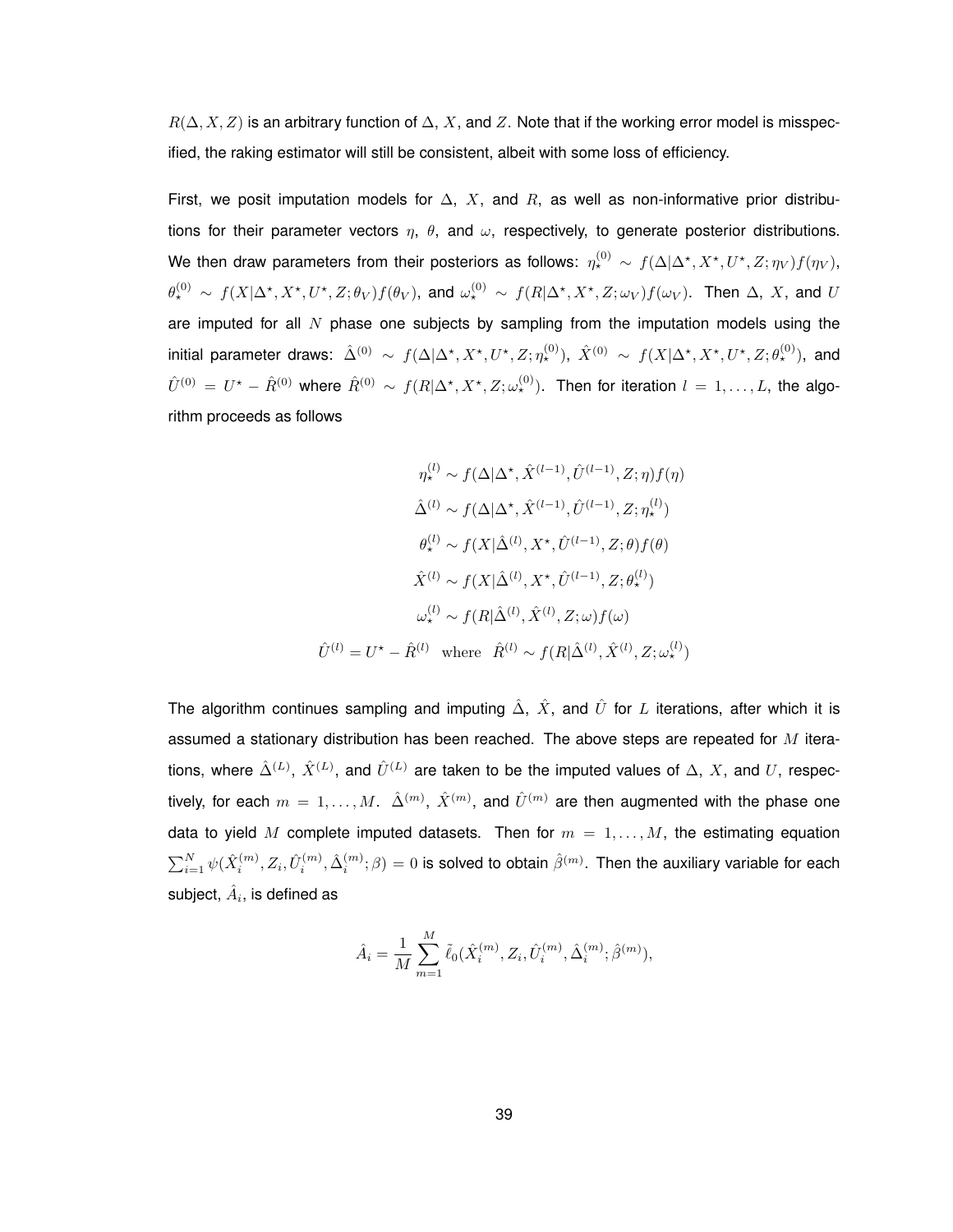and  $\tilde{\ell}_0(\hat{X}^{(m)}_i, Z_i, \hat{U}^{(m)}_i, \hat{\Delta}^{(m)}_i)$  can be empirically approximated as

$$
\tilde{\ell}_{0}(\hat{X}_{i}^{(m)}, Z_{i}, \hat{U}_{i}^{(m)}, \hat{\Delta}_{i}^{(m)}) \approx \hat{\Delta}_{i}^{(m)} \left\{ \left\{ \hat{X}_{i}^{(m)}, Z_{i} \right\}' - \frac{\hat{S}^{(1)}(\beta, t)}{\hat{S}^{(0)}(\beta, t)} \right\} - \sum_{i=1}^{n} \int_{0}^{\tau} \frac{\exp(\beta_{X}' \hat{X}_{i}^{(m)} + \beta_{Z}' Z_{i})}{\hat{S}^{(0)}(\beta, t)} \left\{ \left\{ \hat{X}_{i}^{(m)}, Z_{i} \right\}' - \frac{\hat{S}^{(1)}(\beta, t)}{\hat{S}^{(0)}(\beta, t)} \right\} d\hat{N}_{i}(t),
$$

where  $\hat{S}^{(r)}(\beta,t)=n^{-1}\sum_{j=1}^n \hat{Y}_j(t)\left\{\hat{X}_j^{(m)},Z_j\right\}^{'\otimes r}\exp(\beta'_X\hat{X}_j^{(m)}+\beta'_Z Z_j)\left(a^{\otimes 1}\right.$  is the vector  $a$  and  $a^{\otimes 0}$ is the scalar 1),  $\hat{Y}_j(t)=I(\hat{U}_j^{(m)}\geq t)$ , and  $\hat{N}_i(t)=I(\hat{U}_i^{(m)}\leq t,\hat{\Delta}_i^{(m)}=1).$ 

Lastly, to obtain estimates of the parameter of interest, we solve the raking estimating equation with adjusted weights calculated using  $\hat{A}_i$  as auxiliary variables in (3.2).

## *3.5.3. Model-calibration multiple imputation*

We propose a multiple imputation application of the Wu and Sitter (2001) model-calibration approach by specifying a working model for the population influence function and using the fitted values as auxiliary variables for raking in repeated iterations. First, we impute the error-prone variable(s) using MI or FCSMI as described in Sections 3.5.1 and 3.5.2. For the purposes of exposition, assume that FCSMI is used to impute  $\Delta,$   $X,$  and  $U$  to obtain  $\hat\Delta^{(m)},$   $\hat X^{(m)},$  and  $\hat U^{(m)}.$  We posit a working model

$$
\mathbf{E}(\tilde{\ell}_{0}(X_{i}, Z_{i}, U_{i}, \Delta_{i}) | \tilde{\ell}_{0}(\hat{X}_{i}^{(m)}, Z_{i}, \hat{U}_{i}^{(m)}, \hat{\Delta}_{i}^{(m)})) = \mu(\tilde{\ell}_{0}(\hat{X}_{i}^{(m)}, Z_{i}, \hat{U}_{i}^{(m)}, \hat{\Delta}_{i}^{(m)}); \gamma^{(m)}),
$$

where  $\tilde\ell_0(\hat X_i^{(m)},Z_i,\hat U_i^{(m)},\hat\Delta_i^{(m)})$  is constructed using the empirical approximation given in Section 3.5.2. Here,  $\mu$  can capture nonlinear relationships and the model is fit on the validation subset to obtain  $\hat{\gamma}^{(m)}.$  The above steps are repeated  $m=1,\ldots,M$  iterations to obtain  $\hat{\gamma}^{(1)},\ldots,\hat{\gamma}^{(M)}.$  The auxiliary variable for each subject,  $\hat{A}_{i}$ , is then defined as

$$
\hat{A}_i = \frac{1}{M}\sum_{m=1}^{M}\mu(\tilde{\ell}_0(\hat{X}_i^{(m)}, Z_i, \hat{U}_i^{(m)}, \hat{\Delta}_i^{(m)}); \hat{\gamma}^{(m)})
$$

Finally, estimates of the parameter of interest are obtained by solving the raking estimating equation with adjusted weights calculated using  $\hat{A}_i$  as auxiliary variables in (3.2).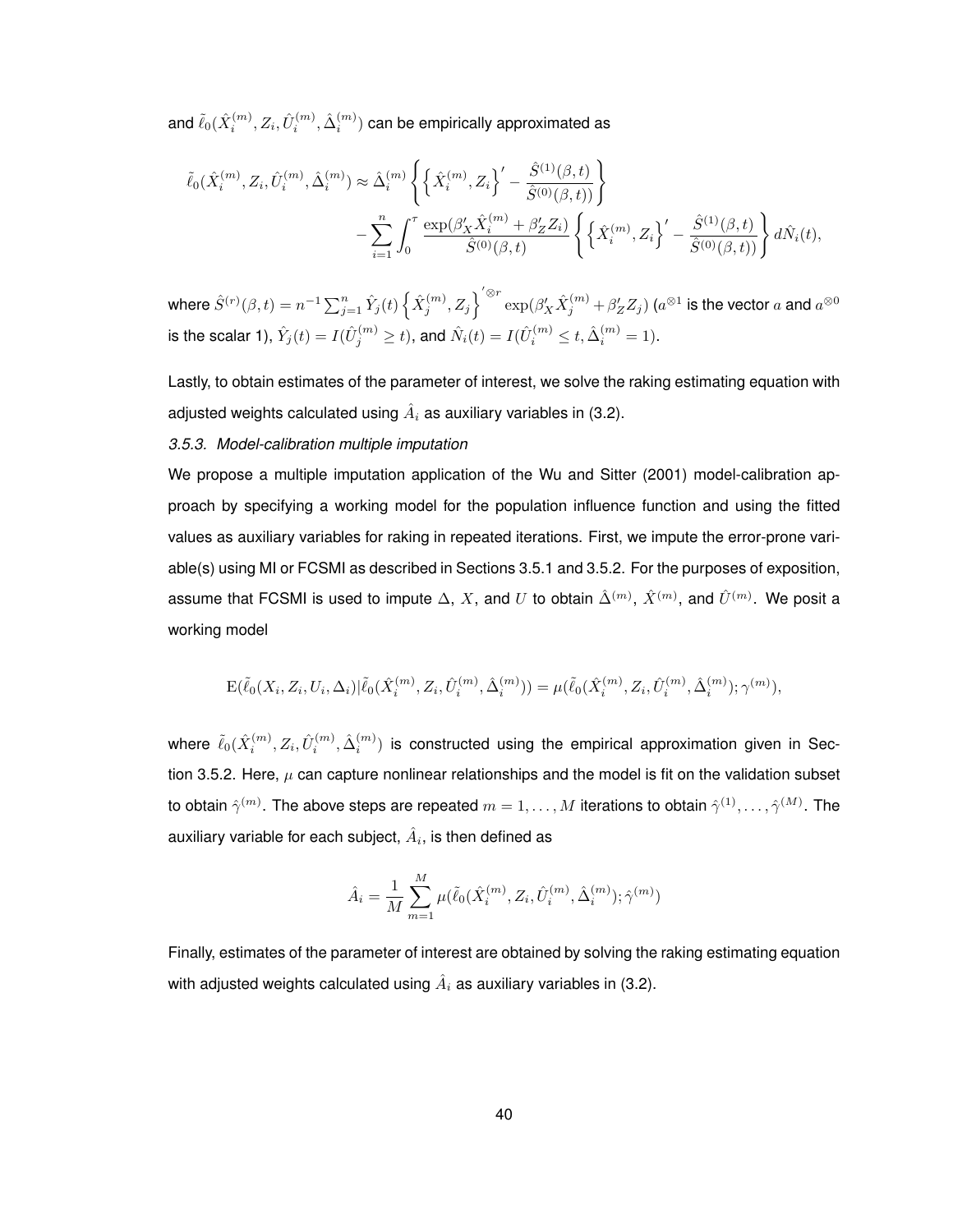## *3.5.4. Sampling Design Considerations*

In validation study settings, such as those considered in this manuscript, researchers can define the phase two sampling probabilities as functions of the phase one data to select more informative subjects for increased efficiency. For example, researchers may want to oversample cases in rare-event settings or oversample subjects at underrepresented levels of informative covariates. Although generalized raking can easily accommodate such designs, the interplay between sampling designs and raking has not been well studied. We consider the effects of three different sampling designs on the efficiency of raking estimates: simple random sampling (SRS), case-control (CC), and covariate stratified case-control (SCC).

# 3.6. Simulation Study

In this section, we study the finite sample performance of the proposed raking estimators utilizing multiple imputation in the presence of event indicator misclassification. We compare these estimators to the raking estimator that constructs auxiliary variables using the naive error-prone data (GRN), the HT estimator, and the true estimator, i.e., the Cox proportional hazards model fit with the error-free data for all subjects. We considered three different measurement error scenarios where different variables are observed with error: 1)  $(X, Z, U, \Delta^*)$ , 2)  $(X, Z, U^*, \Delta^*)$ , and 3)  $(X^*, Z, U^*, \Delta^*)$ . For each error scenario, we considered the proposed raking estimator utilizing MI to impute the event indicator only, referred to as Generalized Raking Multiple Imputation (GRMI) hereafter. For error scenarios 2 and 3, which include errors in other variables besides the event indicator, we additionally considered the proposed raking estimator utilizing FCSMI to impute all error-prone variables iteratively, referred to as Generalized Raking Fully Conditional Specification Multiple Imputation (GRFCSMI) hereafter. We refer to these estimators as encompassing the data imputation approach. For all three error scenarios, we also considered the corresponding modelcalibration multiple imputation methods described in Section 3.5.3, which we similarly refer to as encompassing the influence function (IF) imputation approach. We present % biases, average model standard errors (ASE), empirical standard errors (ESE), relative efficiency (RE) calculated with respect to the HT ESE, mean squared errors (MSE), and 95% coverage probabilities (CP) for varying values of the log hazard ratio  $\beta_X$ , % censoring, cohort and validation subset sizes, and validation subset sampling designs. We additionally present type 1 error results for  $\beta_X = 0$  and  $\alpha = 0.05$ . All standard errors were calculated using sandwich variance estimators.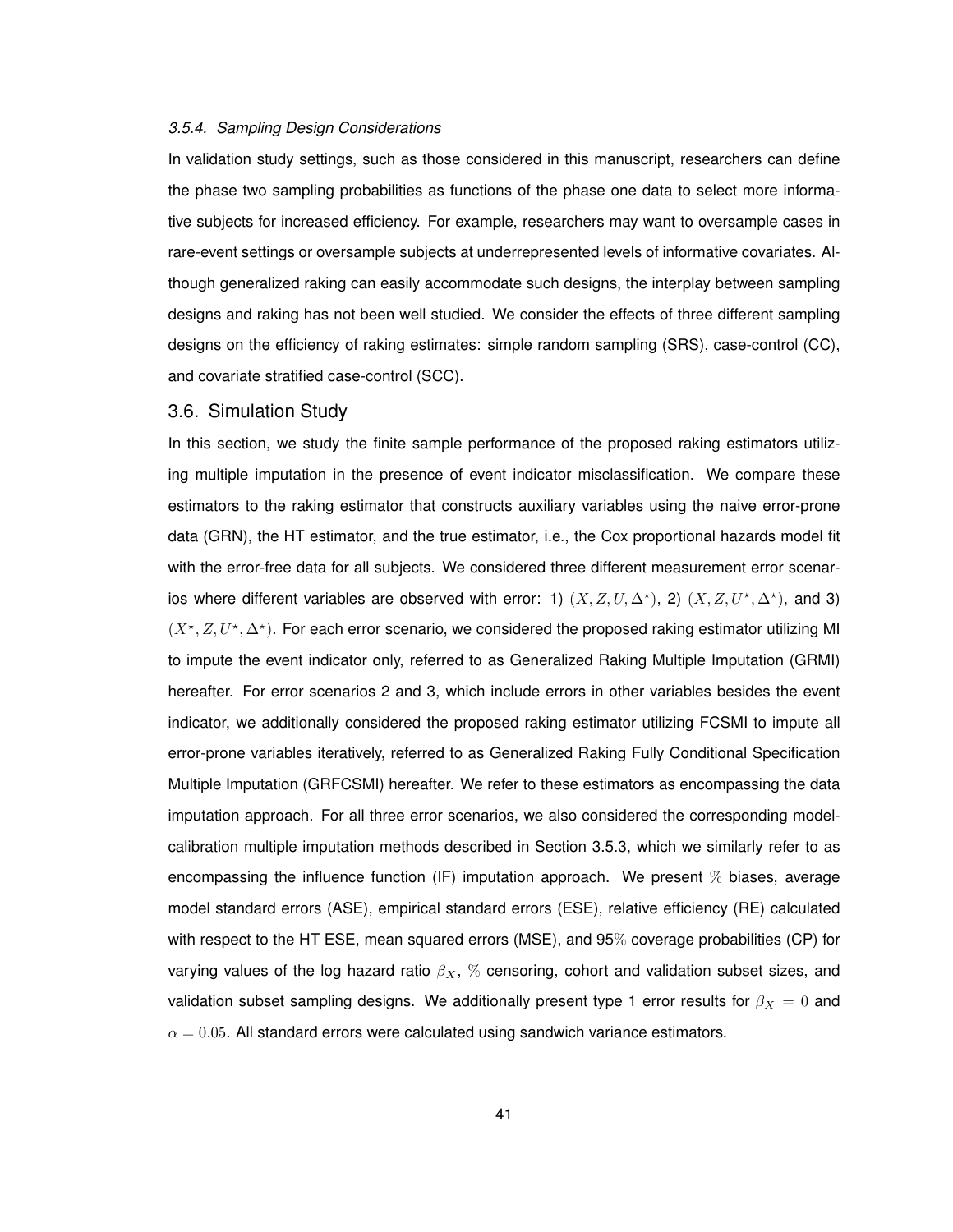#### *3.6.1. Simulation set-up*

All simulations were run 2000 times using R version 3.6.2 (R Core Team, 2019). Cohort and validation subset sizes of  $\{N, n\} = \{2000, 400\}$  and  $\{N, n\} = \{10000, 2000\}$  were considered. Univariate  $X$  and  $Z$  were considered and were generated as a bivariate normal distribution with means  $(\mu_X, \mu_Z) = (0, 2)$ , variances  $(\sigma_X^2, \sigma_Z^2) = (1, 1)$ , and  $\rho_{X,Z} = 0.5$ . The true log hazard ratios were set to be  $\beta_X \in \{\log(1.5), \log(3)\}\$  and  $\beta_Z = \log(0.5)$ . The true survival time T was generated from an exponential distribution with rate equal to  $\lambda_0 \exp(\beta_X X + \beta_Z Z)$ , where  $\lambda_0 = 0.1$ . Censoring times were simulated for each  $\beta_X$  and  $\beta_Z$  to yield 50%, 75%, and 90% censoring rates. Specifically, they were generated from Uniform distributions of varying lengths to mimic studies of different lengths.

The error-prone data were generated as follows:

1. Scenario 1:  $(X, Z, U, \Delta^*)$ , where

$$
\Delta^* = \text{Bernoulli}(\text{expit}(-1.1 + 3\Delta - 0.3X - 0.2U + 0.1Z))
$$

2. Scenario 2:  $(X, Z, U^*, \Delta^*)$ , where

$$
\Delta^* = \text{Bernoulli}(\text{expit}(-1.1 + 3\Delta - 0.3X - 0.2U + 0.1Z))
$$
  

$$
U^* = U + R = U + \sigma_{\nu} \cdot 3 - 0.2X - 1.05Z + \nu
$$

3. Scenario 3:  $(X^*, Z, U^*, \Delta^*)$ , where

$$
\Delta^* = \text{Bernoulli}(\text{expit}(-1.1 + 3\Delta - 0.3X - 0.2U + 0.1Z))
$$
  

$$
U^* = U + R = U + \sigma_\nu \cdot 3 - 0.2X - 1.05Z + \nu
$$
  

$$
X^* = 0.2 + X - 0.1Z - 0.4\Delta + 0.25U + \epsilon
$$

Note that the choice of the intercept term in the event time error model is such that the error-prone time is a valid event time (i.e., greater than zero) with high probability. The few censored event times that were less than 0 were reflected across 0 to generate valid outcomes. For scenario 3, the error terms  $(\epsilon, \nu)$  were generated from a bivariate normal distribution with means  $(\mu_{\epsilon}, \mu_{\nu})$  =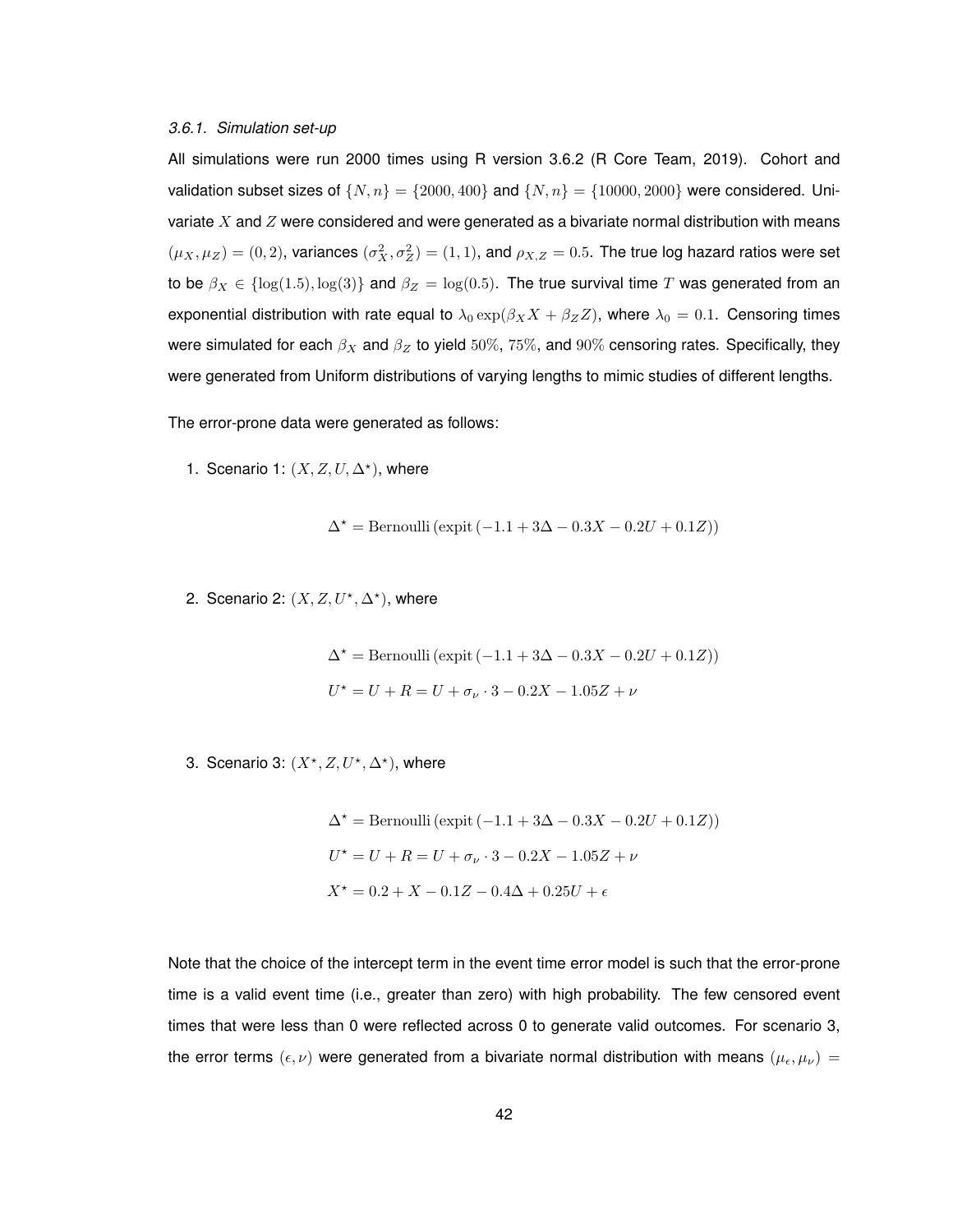$(0,0)$ , variances  $(\sigma_{\epsilon}^2, \sigma_{\nu}^2) = (0.5, 0.5)$ , and  $\rho_{\epsilon,\nu} = 0.5$ .  $\nu$  was generated from a univariate normal distribution for scenario 2 with the same mean and variance as in scenario 3. Table B.1 presents the sensitivity, specificity, positive predictive value, and negative predictive value for the misclassified event indicator across all error scenarios.

For the working imputation models, we fit logistic regression models for  $\Delta$  and linear regression models for  $X$  and  $R$ . Under the error generating process considered in this section, analytical expressions for the true imputation models do not exist. Therefore, we considered two types of working imputation models: those including only main effects and those additionally adding all possible interaction effects to potentially specify an imputation model closer to the truth. Specifically, the imputations models including only main effects (referred to as Generalized Raking Multiple Imputation Simple (GRMIS) and Generalized Raking Fully Conditional Specification Multiple Imputation Simple (GRFCSMIS) hereafter) were specified as follows:

1. Scenario 1:  $(X, Z, U, \Delta^*)$ 

$$
logit(P(\Delta=1)|\Delta^*, X, U, Z) = \eta_0 + \eta_1 \Delta^* + \eta_2 X + \eta_3 U + \eta_4 Z
$$

2. Scenario 2:  $(X, Z, U^*, \Delta^*)$ 

$$
logit(P(\Delta = 1)|\Delta^*, X, U^*, Z) = \eta_0 + \eta_1 \Delta^* + \eta_2 X + \eta_3 U^* + \eta_4 Z
$$

$$
E(R|\Delta^*, X, Z) = \omega_0 + \omega_1 \Delta^* + \omega_2 X + \omega_3 Z
$$

3. Scenario 3:  $(X^*, Z, U^*, \Delta^*)$ 

$$
logit(P(\Delta = 1)|\Delta^*, X^*, U^*, Z) = \eta_0 + \eta_1 \Delta^* + \eta_2 X^* + \eta_3 U^* + \eta_4 Z
$$

$$
E(R|\Delta^*, X^*, Z) = \omega_0 + \omega_1 \Delta^* + \omega_2 X^* + \omega_3 Z
$$

$$
E(X|\Delta^*, X^*, U^*, Z) = \theta_0 + \theta_1 \Delta^* + \theta_2 X^* + \theta_3 U^* + \theta_4 Z
$$

The imputation models containing interaction terms (referred to as Generalized Raking Multiple Imputation Complex (GRMIC) and Generalized Raking Fully Conditional Specification Multiple Im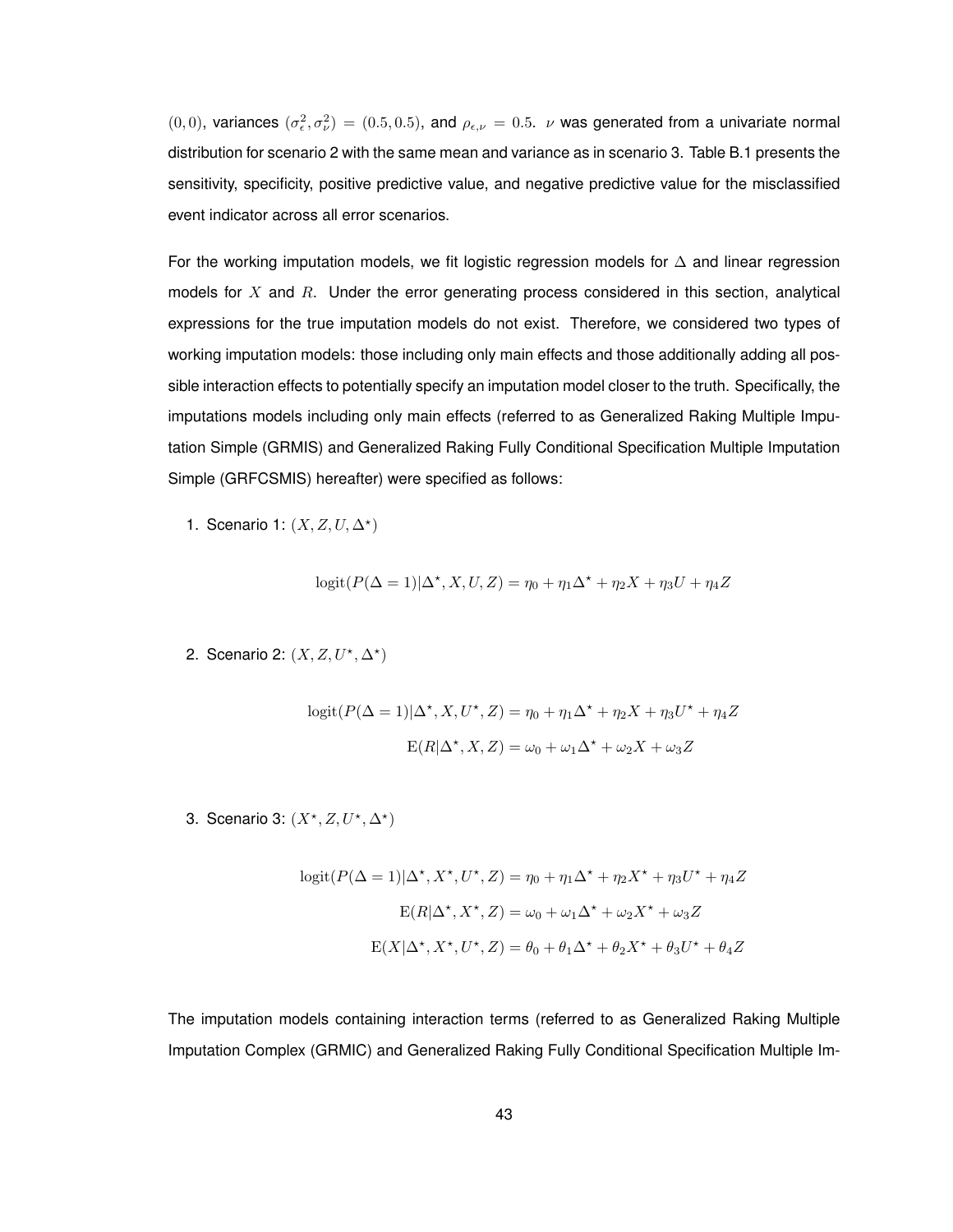putation Complex (GRFCSMIC) hereafter) include the same predictors as above as well as all possible interaction terms. For each error scenario and all parameter settings, the number of imputation iterations was set to 50 and the FCSMI estimators performed 500 iterative updates to the imputed variables per imputation iteration. Appendix B.1 provides further detail on the implementation of the multiple imputation procedures. For the IF imputation approach, linear regression models were fit for the working models of the true influence function for each covariate. For example, the following model was fit for error scenario 1:

$$
\begin{split} \mathcal{E}(\tilde{\ell}_{0}|\hat{\tilde{\ell}}_{0}) &= \gamma_{0} + \gamma_{1}\hat{\tilde{\ell}}_{0} + \gamma_{2}\hat{\Delta} + \gamma_{3}U + \gamma_{4}X + \gamma_{5}Z \\ &+ \gamma_{6}\left(\hat{\tilde{\ell}}_{0} \times \hat{\Delta}\right) + \gamma_{7}\left(\hat{\tilde{\ell}}_{0} \times U\right) + \gamma_{8}\left(\hat{\tilde{\ell}}_{0} \times X\right) + \gamma_{9}\left(\hat{\tilde{\ell}}_{0} \times Z\right). \end{split}
$$

For error scenarios 2 and 3, the same models were fit except U and X were replaced by  $\hat{U}$  and  $\hat{X}$ .

We considered validation subsets selected via simple random sampling for all three error scenarios. For the rare-event setting of 90% censoring in error scenarios 2 and 3, we additionally compared the performance of the estimators using validation subsets selected via case-control sampling and stratified case-control sampling. For these sampling design comparisons, we considered  $\{N, n\} =$ {4000, 800} and generated the error-prone event indicator according to the model described in Table B.2. The covariate and time-to-event error were generated using the same previous models. To perform case-control sampling, all error-prone cases were selected and a simple random sample of error-prone controls were selected to yield a nearly one-to-one ratio of error-prone cases to controls. To perform stratified case-control sampling, we stratified the continuous covariate  $X$  (or  $X^*$  for settings involving covariate error) into four discrete categories by setting cutpoints at the  $20^{th}$ ,  $50^{th}$ , and  $80^{th}$  percentiles. We then selected an equal number of subjects from each of the eight strata defined by the combinations of the error-prone case status and the covariate strata (i.e., the balanced sampling design proposed by Breslow and Chatterjee (1999)) . Note that for CC and SCC sampling, the data imputation models and influence function working models for the IF imputation approach were inverse-probability weighted to account for the sampling design of the validation subsets. For the proposed raking estimators utilizing MI or FCSMI for data imputation only, the imputation models were not weighted as we included all stratification variables in the models (Cochran, 2007) and we noticed no empirical differences between including weights or not.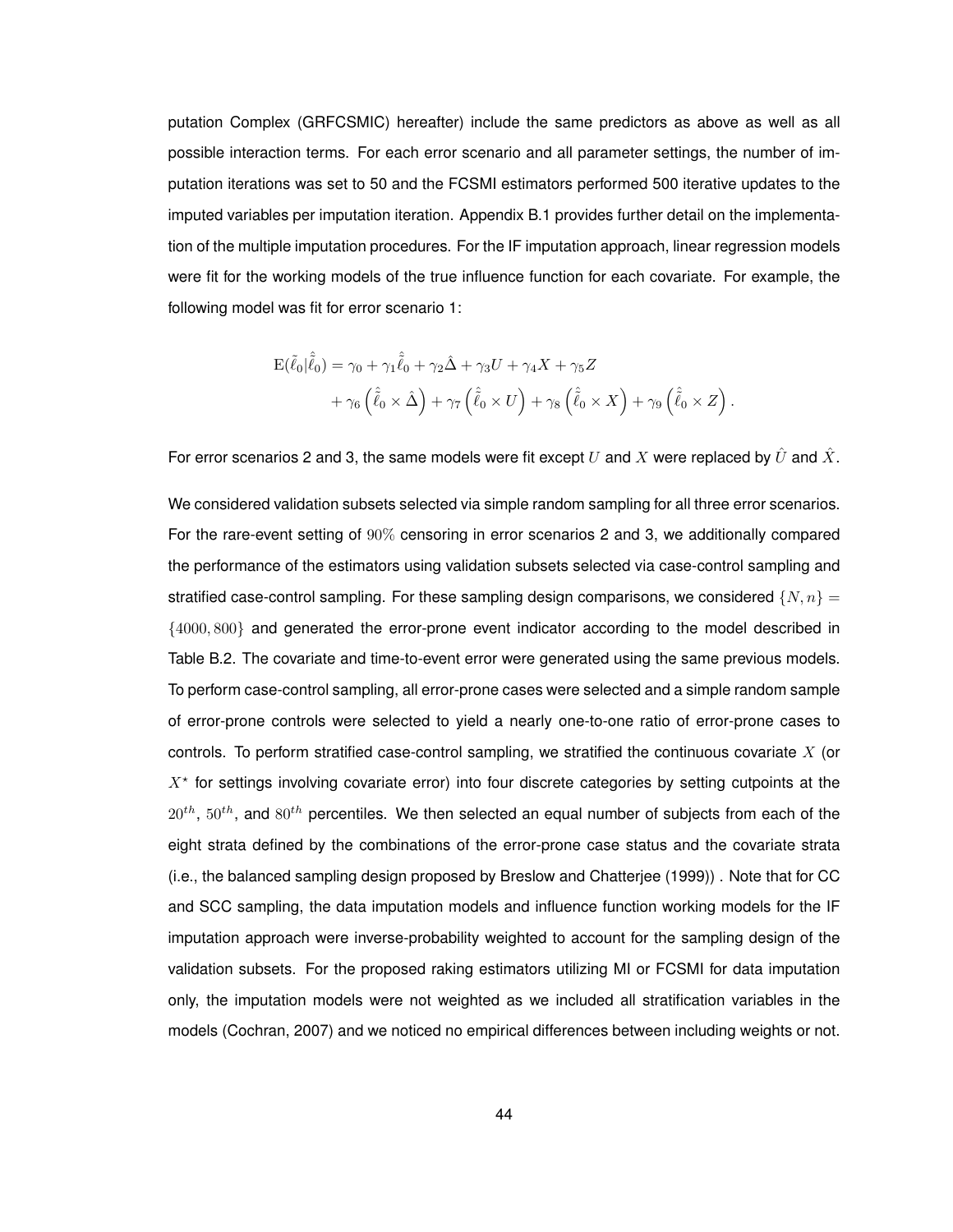#### *3.6.2. Simulation results*

In the scenarios considered, all of the considered estimators were nearly unbiased for all settings, as expected, with the exception of a few specific rare-event settings with  $\{N, n\} = \{2000, 400\}$ and simple random sampling, due to relatively few true events (40 on average) in the validation subset. Since the proposed estimators construct improved auxiliary variables to increase efficiency compared to GRN, we focus on the ESE, RE (with respect to the HT estimator), MSE, and CP and how these performance measures differed across settings.

Table 3.1 presents the results under error scenario 1 for estimating  $\beta_X \in \{\log(1.5), \log(3)\}\$  using the data imputation approach for  $\{N, n\} = \{2000, 400\}$ ,  $\{50\%, 75\%, 90\%\}$  censoring, and simple random sampling of the validation subset. GRN had increased efficiency compared to HT with the RE ranging from 1.24 for 50% censoring to 1.06 for 90% censoring. However, GRMIS and GRMIC both had higher RE than GRN for nearly all parameter settings, ranging from 1.41 for 50% censoring to 1.16 for 90% censoring. GRMIS and GRMIC had comparable REs, lower MSE than HT and GRN, and CPs near 95% for all parameter settings.

Table B.3 presents the results under error scenario 2 for estimating  $\beta_X \in \{\log(1.5), \log(3)\}\$ using the data imputation approach for  $\{N, n\} = \{2000, 400\}$ ,  $\{50\%, 75\%, 90\%\}$  censoring, and simple random sampling of the validation subset. GRN again had increased efficiency compared to HT with the RE ranging from 1.21 to 1.07. GRMIS, GRMIC, GRFCSMIS, and GRFCSMIC, however, all had higher RE than GRN for all parameter settings, ranging from 1.43 to 1.14 for GRMI and 1.45 to 1.14 for GRFCSMI. Comparing GRMIS to GRMIC and GRFCSMIS to GRFCSMIC, we observed nearly no difference in efficiency. Comparing GRMI to GRFCSMI, GRFCSMI had higher or equal RE for nearly all settings, although the difference was sometimes small. In addition, GRMI and GRFCSMI had lower MSE than HT and GRN and CPs by  $5-6\%$  for all settings.

Table 3.2 presents the results under error scenario 3 for estimating  $\beta_X \in \{\log(1.5), \log(3)\}\$ using the data imputation approach for  $\{N, n\} = \{2000, 400\}$ ,  $\{50\%, 75\%, 90\%\}$  censoring, and simple random sampling of the validation subset. In this more complex error scenario, GRN had a small improvement in efficiency over HT, with its RE peaking around 1.05 across all settings. GRMIS and GRMIC similarly showed minor efficiency improvements compared to HT with its RE ranging from 1 to 1.06. However, GRFCSMIS and GRFCSMIC had appreciable gains in efficiency, with RE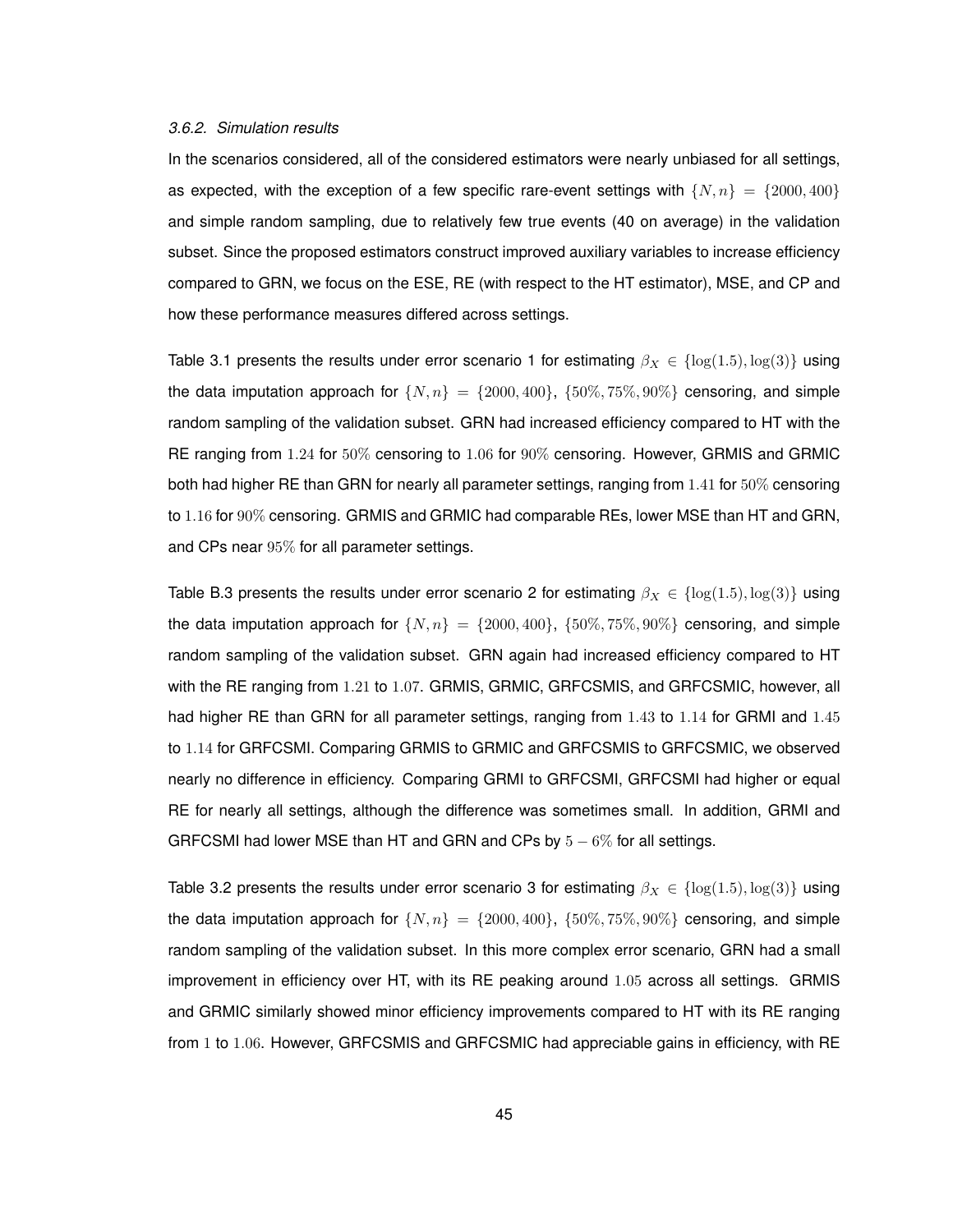| Table 3.1: Simulation results for estimating $\beta_x$ using the data imputation approach for error scenario |
|--------------------------------------------------------------------------------------------------------------|
| 1 (error only in event indicator) with $N = 2000$ , $n = 400$ , and simple random sampling. The              |
| % bias, empirical standard error (ESE), relative efficiency (RE), average standard error (ASE),              |
| mean squared error, and coverage probabilities (CP) are presented for 2000 simulated datasets.               |

| $\frac{\beta_z}{\cdot}$ | % Cens | $\beta_x$ | Method       | % Bias     | <b>ESE</b> | <b>RE</b> | <b>ASE</b> | <b>MSE</b> | CP    |
|-------------------------|--------|-----------|--------------|------------|------------|-----------|------------|------------|-------|
| log(0.5)                | 50     | log(1.5)  | True         | $-0.03595$ | 0.039644   | 2.289193  | 0.039422   | 0.001572   | 0.956 |
|                         |        |           | HT           | 1.228958   | 0.090753   | 1         | 0.087874   | 0.008261   | 0.949 |
|                         |        |           | <b>GRN</b>   | 1.40684    | 0.07401    | 1.226214  | 0.072528   | 0.00551    | 0.95  |
|                         |        |           | <b>GRMIS</b> | $-0.08937$ | 0.065693   | 1.381469  | 0.06386    | 0.004316   | 0.948 |
|                         |        |           | <b>GRMIC</b> | $-0.42527$ | 0.064598   | 1.404892  | 0.063389   | 0.004176   | 0.946 |
|                         |        | log(3)    | True         | 0.041168   | 0.041582   | 2.453957  | 0.04415    | 0.001729   | 0.948 |
|                         |        |           | <b>HT</b>    | 0.631089   | 0.10204    | 1         | 0.097775   | 0.01046    | 0.939 |
|                         |        |           | <b>GRN</b>   | 0.282312   | 0.082568   | 1.235824  | 0.080447   | 0.006827   | 0.942 |
|                         |        |           | <b>GRMIS</b> | 0.108883   | 0.072166   | 1.413959  | 0.069818   | 0.005209   | 0.948 |
|                         |        |           | <b>GRMIC</b> | 0.007399   | 0.072275   | 1.411835  | 0.069152   | 0.005224   | 0.948 |
|                         | 75     | log(1.5)  | True         | 0.119394   | 0.051672   | 2.266392  | 0.053276   | 0.00267    | 0.954 |
|                         |        |           | <b>HT</b>    | 0.781363   | 0.117109   | 1         | 0.118644   | 0.013725   | 0.952 |
|                         |        |           | <b>GRN</b>   | 0.916624   | 0.097339   | 1.203106  | 0.096548   | 0.009489   | 0.945 |
|                         |        |           | <b>GRMIS</b> | 0.188371   | 0.093537   | 1.252017  | 0.091773   | 0.00875    | 0.944 |
|                         |        |           | <b>GRMIC</b> | 0.096736   | 0.096302   | 1.216058  | 0.090939   | 0.009274   | 0.94  |
|                         |        | log(3)    | True         | $-0.01311$ | 0.06088    | 2.241353  | 0.059211   | 0.003706   | 0.949 |
|                         |        |           | HT           | 1.034735   | 0.136454   | 1         | 0.131041   | 0.018749   | 0.938 |
|                         |        |           | <b>GRN</b>   | 0.386125   | 0.119288   | 1.143905  | 0.113786   | 0.014248   | 0.934 |
|                         |        |           | <b>GRMIS</b> | 0.197862   | 0.102954   | 1.325384  | 0.102518   | 0.010604   | 0.943 |
|                         |        |           | <b>GRMIC</b> | 0.040924   | 0.101157   | 1.348933  | 0.101394   | 0.010233   | 0.944 |
|                         | 90     | log(1.5)  | True         | 0.0138     | 0.084364   | 2.222885  | 0.083155   | 0.007117   | 0.947 |
|                         |        |           | <b>HT</b>    | 1.805251   | 0.187531   | 1         | 0.184444   | 0.035222   | 0.943 |
|                         |        |           | <b>GRN</b>   | 0.30929    | 0.167181   | 1.121725  | 0.165789   | 0.027951   | 0.94  |
|                         |        |           | <b>GRMIS</b> | 0.192308   | 0.161702   | 1.159732  | 0.160033   | 0.026148   | 0.944 |
|                         |        |           | <b>GRMIC</b> | $-0.55691$ | 0.159657   | 1.174587  | 0.158312   | 0.025495   | 0.936 |
|                         |        | log(3)    | True         | $-0.04654$ | 0.088525   | 2.315872  | 0.089229   | 0.007837   | 0.95  |
|                         |        |           | <b>HT</b>    | 1.160558   | 0.205013   | 1         | 0.197598   | 0.042193   | 0.938 |
|                         |        |           | GRN          | 0.945284   | 0.194363   | 1.054793  | 0.187058   | 0.037885   | 0.941 |
|                         |        |           | <b>GRMIS</b> | 0.26163    | 0.175215   | 1.17007   | 0.16969    | 0.030708   | 0.94  |
|                         |        |           | <b>GRMIC</b> | $-0.31527$ | 0.17402    | 1.178102  | 0.169034   | 0.030295   | 0.939 |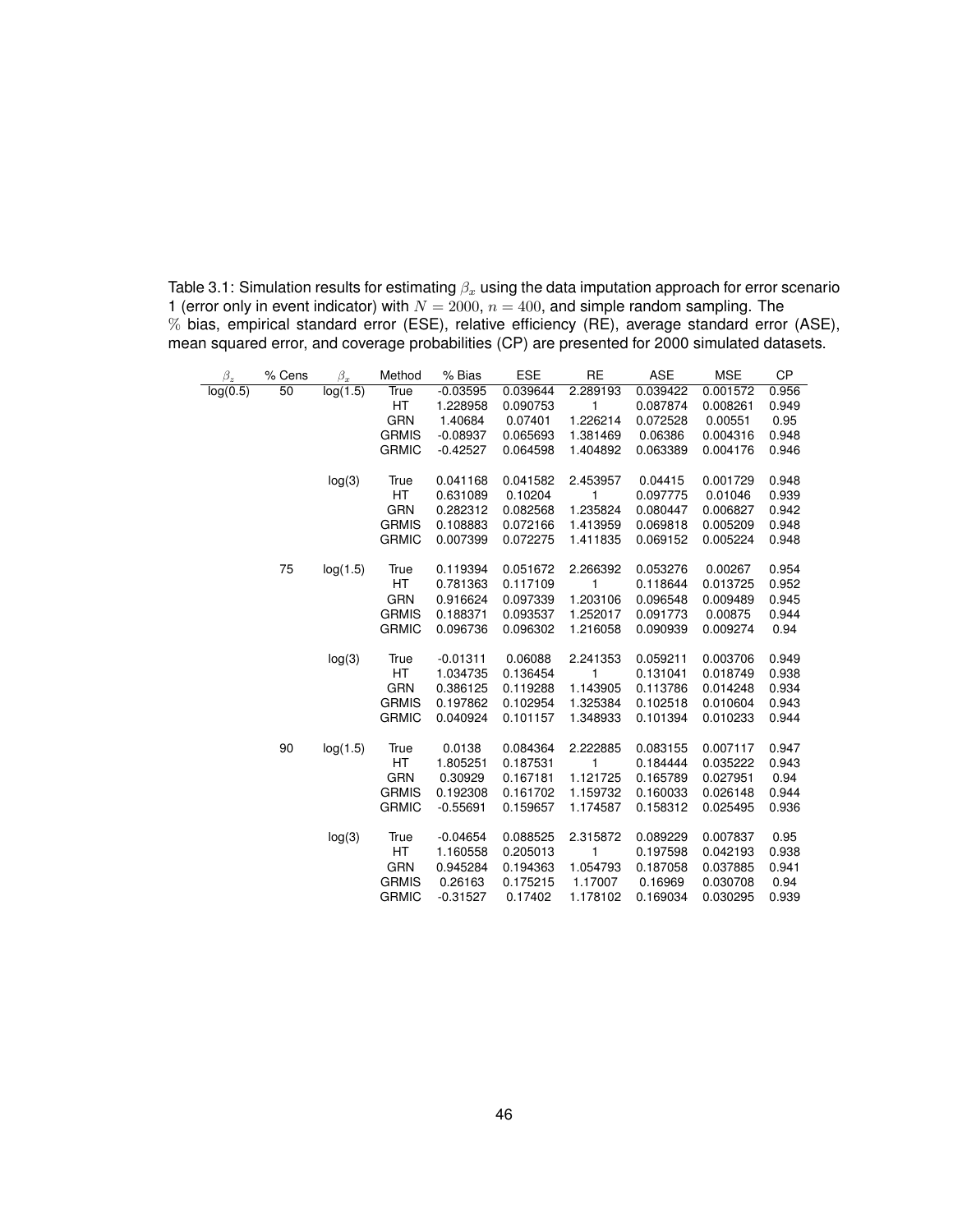ranging from 1.12 to 1.25 for all settings except for 90% censoring, where the RE was less than 1.1. These efficiency gains suggest that, in the presence of covariate measurement error that depends on the outcome, multiply imputing all error-prone variables was advantageous over only imputing the misclassified event indicator. Overall, GRFCSMI had lower MSE than all other estimators (albeit with some bias for 90% censoring) and CPs that ranged from  $94 - 95\%$  for all settings.

Results for  $\{N, n\} = \{10000, 2000\}$ , keeping all other parameters the same as Table 3.1, Table B.3, and Table 3.2, are presented in Tables B.4, B.5, and B.6, respectively. The conclusions for these large cohort settings were similar to those with  $\{N, n\} = \{2000, 400\}$ . For error scenario 1, GRMI provided appreciable efficiency gain over GRN. For error scenario 2, both GRMI and GRFCSMI provided comparable and significant efficiency gain over GRN. For error scenario 3, only GRFCSMI yielded appreciable efficiency gain over GRN and both GRMI and GRFCSMI were nearly unbiased even with 90% censoring.

We present the type 1 error results under error scenario 3 for estimating  $\beta_X = 0$  using the data imputation approach for  $\{N, n\} = \{10000, 2000\}$ ,  $\{50\%, 75\%, 90\%\}$  censoring, and simple random sampling of the validation subset in Table B.7. For the 50% and 75% censoring levels, the type 1 error of the proposed GRMI and GRFCSMI estimators ranged from 0.052 to 0.064. For the 90% censoring setting, the number of cases in the phase two data was very small at 40, and the type 1 error ranged from 0.068 to 0.072 for the proposed methods. However, we note that the type 1 error could likely be improved by using the bootstrap to calculate standard errors instead of the sandwich variance estimators (see Oh et al. (2019) for more detail).

Results for the IF imputation approach under error scenario 3 for  $\{N, n\} = \{2000, 400\}$ , keeping all other parameters the same as Table 3.2, are presented in Table 3.3. We note that the RE of the proposed estimators cannot be directly compared to those from the data imputation tables due to the HT ESE varying slightly. Overall, the conclusions for this approach were very similar to those of the data imputation approach. We observed that GRFCSMI was more efficient (by RE) and had lower MSE than all other estimators, albeit with some bias. Comparing the IF imputation estimators to the data imputation estimators, the ESE was very similar across all settings; this suggests that in the relatively simple error settings considered, the data imputation improved most of the auxiliary variable nonlinearity issues. Similar tables for error scenarios 1 and 2 are presented in Tables B.8 and B.9 and similar conclusions were reached. Results for the IF imputation approach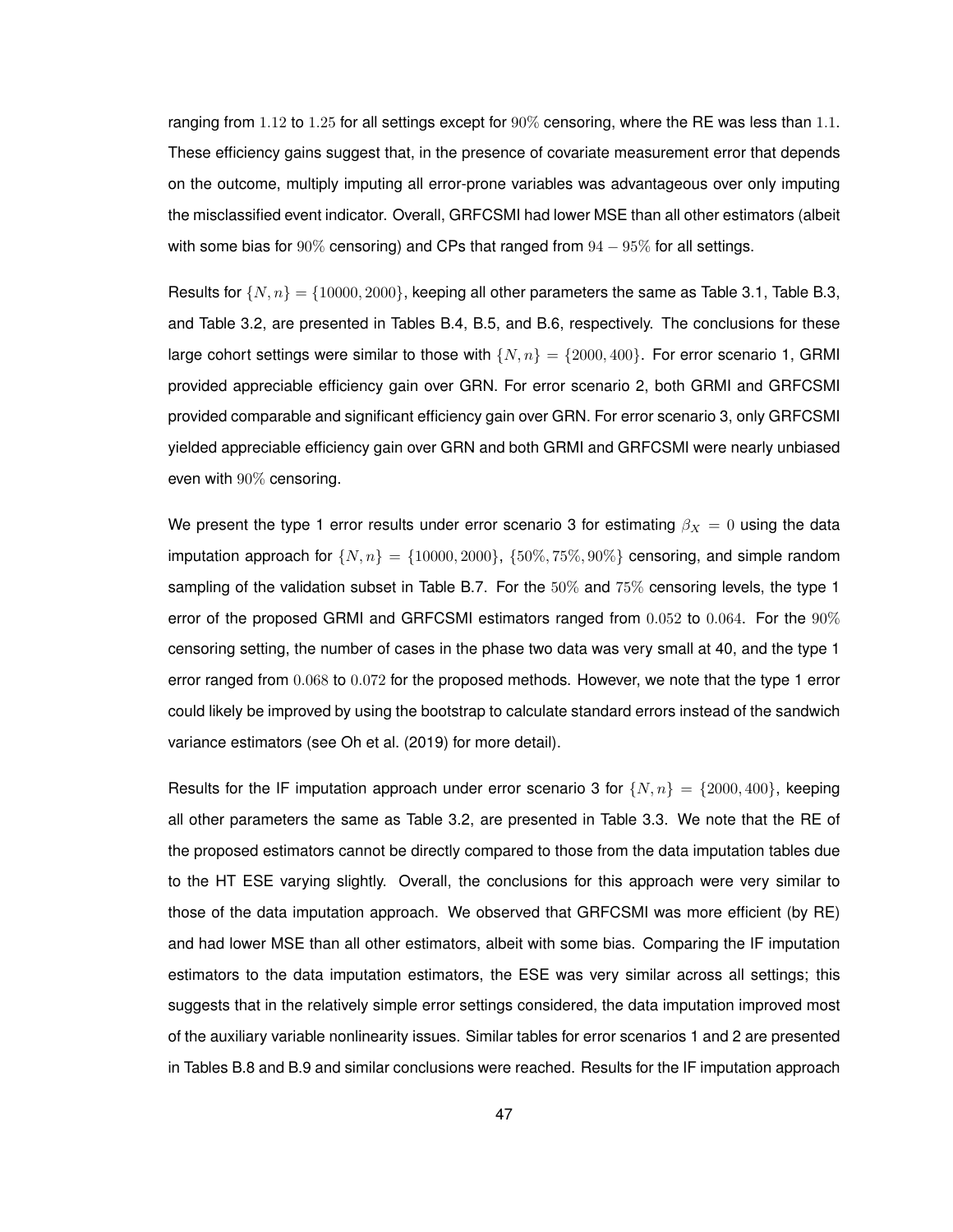Table 3.2: Simulation results for estimating  $\beta_x$  using the data imputation approach for error scenario 3 (errors in event indicator, failure time, and X) with  $N = 2000$ ,  $n = 400$ , and simple random sampling. The % bias, empirical standard error (ESE), relative efficiency (RE), average standard error (ASE), mean squared error, and coverage probabilities (CP) are presented for 2000 simulated datasets.

| $\beta_z$ | % Cens | $\beta_x$ | Method          | % Bias     | <b>ESE</b> | <b>RE</b>    | <b>ASE</b> | <b>MSE</b> | <b>CP</b> |
|-----------|--------|-----------|-----------------|------------|------------|--------------|------------|------------|-----------|
| log(0.5)  | 50     | log(1.5)  | True            | 0.07661    | 0.039569   | 2.328964     | 0.039418   | 0.001566   | 0.95      |
|           |        |           | <b>HT</b>       | 1.342474   | 0.092155   | 1            | 0.088213   | 0.008522   | 0.937     |
|           |        |           | <b>GRN</b>      | 2.100967   | 0.093898   | 0.98143      | 0.087678   | 0.008889   | 0.928     |
|           |        |           | <b>GRMIS</b>    | 1.308134   | 0.092762   | 0.993454     | 0.088003   | 0.008633   | 0.935     |
|           |        |           | <b>GRMIC</b>    | 1.276032   | 0.092487   | 0.996408     | 0.088048   | 0.008581   | 0.935     |
|           |        |           | <b>GRFCSMIS</b> | 0.798683   | 0.075276   | 1.224217     | 0.074605   | 0.005677   | 0.948     |
|           |        |           | <b>GRFCSMIC</b> | 0.407051   | 0.073879   | 1.247364     | 0.074138   | 0.005461   | 0.942     |
|           |        | log(3)    | True            | $-0.00837$ | 0.041674   | 2.491381     | 0.04412    | 0.001737   | 0.951     |
|           |        |           | HT              | 0.777852   | 0.103825   | 1            | 0.097835   | 0.010853   | 0.944     |
|           |        |           | <b>GRN</b>      | 1.177403   | 0.101197   | 1.02597      | 0.097568   | 0.010408   | 0.943     |
|           |        |           | <b>GRMIS</b>    | 0.846726   | 0.103247   | 1.005597     | 0.097632   | 0.010747   | 0.944     |
|           |        |           | <b>GRMIC</b>    | 0.816276   | 0.103057   | 1.007453     | 0.097623   | 0.010701   | 0.945     |
|           |        |           | <b>GRFCSMIS</b> | 0.60425    | 0.088082   | 1.178736     | 0.087678   | 0.007802   | 0.939     |
|           |        |           | <b>GRFCSMIC</b> | 0.333361   | 0.088859   | 1.168426     | 0.087836   | 0.007909   | 0.938     |
|           | 75     | log(1.5)  | True            | $-0.11172$ | 0.050646   | 2.445003     | 0.053272   | 0.002565   | 0.946     |
|           |        |           | HT              | 2.494616   | 0.12383    | $\mathbf{1}$ | 0.119095   | 0.015436   | 0.945     |
|           |        |           | <b>GRN</b>      | 3.469044   | 0.121951   | 1.015403     | 0.116576   | 0.01507    | 0.944     |
|           |        |           | <b>GRMIS</b>    | 3.493033   | 0.123515   | 1.002552     | 0.117963   | 0.015456   | 0.94      |
|           |        |           | <b>GRMIC</b>    | 3.755253   | 0.123088   | 1.006027     | 0.117855   | 0.015383   | 0.938     |
|           |        |           | <b>GRFCSMIS</b> | 1.830123   | 0.107038   | 1.156879     | 0.103193   | 0.011512   | 0.946     |
|           |        |           | <b>GRFCSMIC</b> | 1.848374   | 0.106441   | 1.163367     | 0.102455   | 0.011386   | 0.947     |
|           |        | log(3)    | True            | $-0.01819$ | 0.05804    | 2.37266      | 0.05929    | 0.003369   | 0.948     |
|           |        |           | HT              | 0.939605   | 0.13771    | 1            | 0.13192    | 0.019071   | 0.95      |
|           |        |           | <b>GRN</b>      | 1.291495   | 0.133879   | 1.028617     | 0.129447   | 0.018125   | 0.947     |
|           |        |           | <b>GRMIS</b>    | 1.13204    | 0.134928   | 1.020621     | 0.130678   | 0.01836    | 0.948     |
|           |        |           | <b>GRMIC</b>    | 1.21211    | 0.137343   | 1.002675     | 0.130285   | 0.01904    | 0.947     |
|           |        |           | <b>GRFCSMIS</b> | 0.749482   | 0.123367   | 1.116261     | 0.119853   | 0.015287   | 0.946     |
|           |        |           | <b>GRFCSMIC</b> | 0.725826   | 0.120588   | 1.14199      | 0.119671   | 0.014605   | 0.944     |
|           | 90     | log(1.5)  | True            | 0.0138     | 0.084364   | 2.227607     | 0.083155   | 0.007117   | 0.947     |
|           |        |           | НT              | 2.839981   | 0.18793    | 1            | 0.184457   | 0.03545    | 0.944     |
|           |        |           | <b>GRN</b>      | 4.005694   | 0.180168   | 1.043079     | 0.178185   | 0.032724   | 0.94      |
|           |        |           | <b>GRMIS</b>    | 4.361114   | 0.177508   | 1.05871      | 0.17808    | 0.031822   | 0.937     |
|           |        |           | <b>GRMIC</b>    | 4.460343   | 0.178246   | 1.054326     | 0.176558   | 0.032099   | 0.936     |
|           |        |           | <b>GRFCSMIS</b> | 1.373064   | 0.176884   | 1.062444     | 0.170686   | 0.031319   | 0.943     |
|           |        |           | <b>GRFCSMIC</b> | 2.936905   | 0.173456   | 1.08344      | 0.169147   | 0.030229   | 0.938     |
|           |        | log(3)    | True            | $-0.04654$ | 0.088525   | 2.300257     | 0.089229   | 0.007837   | 0.95      |
|           |        |           | НT              | 0.99248    | 0.203631   | 1            | 0.198896   | 0.041584   | 0.945     |
|           |        |           | <b>GRN</b>      | 1.644558   | 0.192597   | 1.05729      | 0.193718   | 0.03742    | 0.942     |
|           |        |           | <b>GRMIS</b>    | 1.503862   | 0.196311   | 1.037287     | 0.192159   | 0.038811   | 0.945     |
|           |        |           | <b>GRMIC</b>    | 1.581827   | 0.19941    | 1.021165     | 0.19132    | 0.040067   | 0.943     |
|           |        |           | <b>GRFCSMIS</b> | 1.162629   | 0.195142   | 1.043502     | 0.189566   | 0.038243   | 0.947     |
|           |        |           | GRFCSMIC        | 1.150689   | 0.196691   | 1.035282     | 0.188478   | 0.038847   | 0.946     |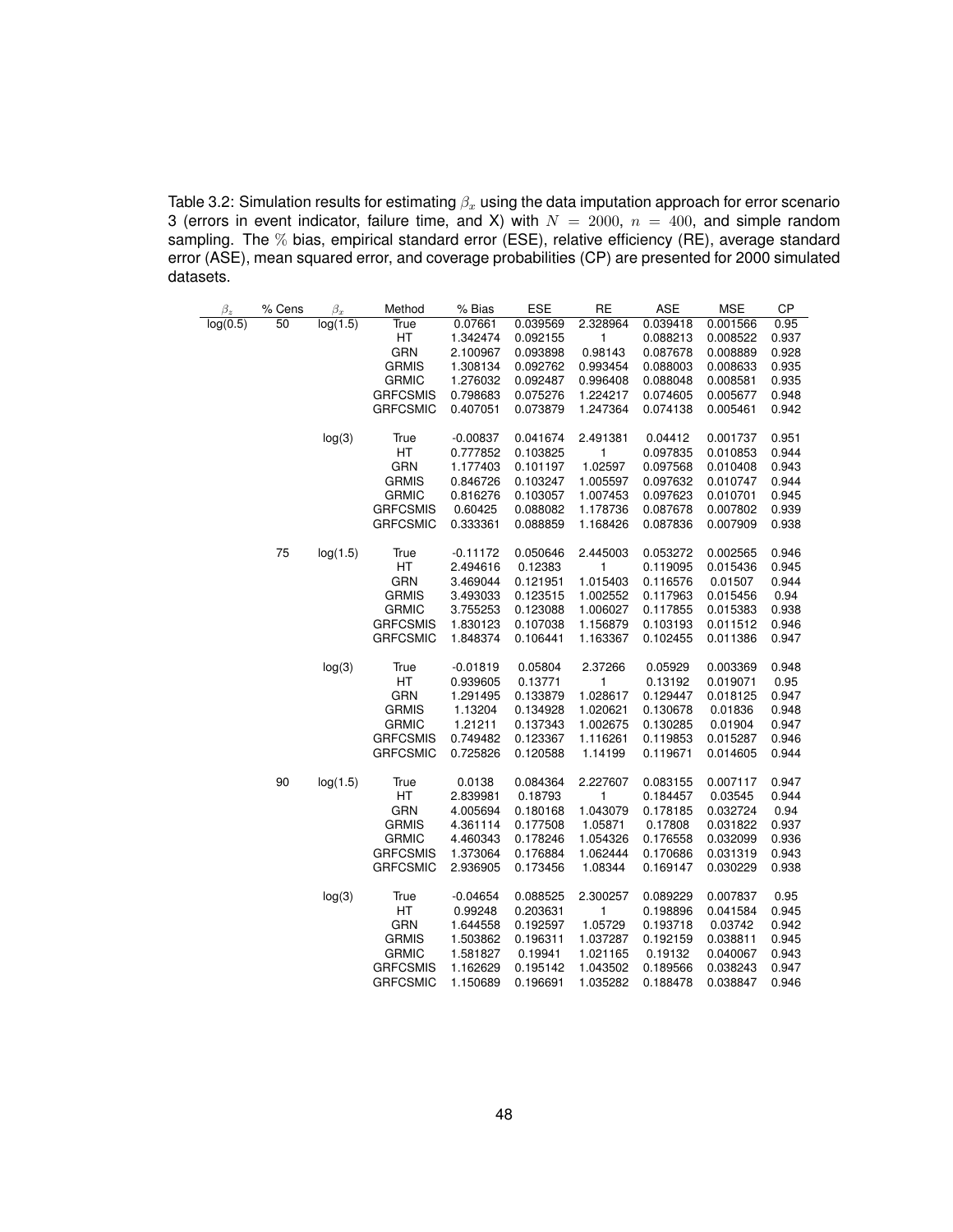Table 3.3: Simulation results for estimating  $\beta_x$  using the IF imputation approach for error scenario 3 (errors in event indicator, failure time, and X) with  $N = 2000$ ,  $n = 400$ , and simple random sampling. The % bias, empirical standard error (ESE), relative efficiency (RE), average standard error (ASE), mean squared error, and coverage probabilities (CP) are presented for 2000 simulated datasets.

| $\beta_z$ | % Cens | $\beta_x$ | Method          | % Bias     | <b>ESE</b> | <b>RE</b> | <b>ASE</b> | <b>MSE</b> | <b>CP</b> |
|-----------|--------|-----------|-----------------|------------|------------|-----------|------------|------------|-----------|
| log(0.5)  | 50     | log(1.5)  | True            | $-0.03595$ | 0.039644   | 2.357942  | 0.039422   | 0.001572   | 0.956     |
|           |        |           | HT              | 0.968647   | 0.093478   | 1         | 0.087968   | 0.008754   | 0.944     |
|           |        |           | GRN             | 2.48905    | 0.092254   | 1.013273  | 0.087589   | 0.008613   | 0.942     |
|           |        |           | <b>GRMIS</b>    | 1.27812    | 0.095618   | 0.977622  | 0.082415   | 0.00917    | 0.904     |
|           |        |           | <b>GRMIC</b>    | 0.702605   | 0.094581   | 0.988339  | 0.082057   | 0.008954   | 0.912     |
|           |        |           | <b>GRFCSMIS</b> | 1.176668   | 0.076746   | 1.218027  | 0.072894   | 0.005913   | 0.932     |
|           |        |           | <b>GRFCSMIC</b> | 0.766525   | 0.076361   | 1.224153  | 0.072638   | 0.005841   | 0.938     |
|           |        |           |                 |            |            |           |            |            |           |
|           |        | log(3)    | True            | 0.041168   | 0.041582   | 2.490834  | 0.04415    | 0.001729   | 0.948     |
|           |        |           | HT              | 0.313211   | 0.103573   | 1         | 0.097851   | 0.010739   | 0.942     |
|           |        |           | <b>GRN</b>      | 0.725322   | 0.104082   | 0.995114  | 0.097532   | 0.010897   | 0.945     |
|           |        |           | <b>GRMIS</b>    | 1.421894   | 0.102001   | 1.015417  | 0.091883   | 0.010648   | 0.924     |
|           |        |           | <b>GRMIC</b>    | 1.487215   | 0.102937   | 1.006184  | 0.091601   | 0.010863   | 0.926     |
|           |        |           | <b>GRFCSMIS</b> | 0.262352   | 0.096256   | 1.076016  | 0.08654    | 0.009274   | 0.934     |
|           |        |           | <b>GRFCSMIC</b> | 0.102202   | 0.095132   | 1.088739  | 0.08656    | 0.009051   | 0.934     |
|           |        |           |                 |            |            |           |            |            |           |
|           | 75     | log(1.5)  | True            | 0.119394   | 0.051672   | 2.316876  | 0.053276   | 0.00267    | 0.954     |
|           |        |           | HT              | 1.004049   | 0.119718   | 1         | 0.118566   | 0.014349   | 0.948     |
|           |        |           | GRN             | 1.661829   | 0.119968   | 0.997919  | 0.116507   | 0.014438   | 0.945     |
|           |        |           | <b>GRMIS</b>    | 4.68564    | 0.122646   | 0.976125  | 0.107653   | 0.015403   | 0.92      |
|           |        |           | <b>GRMIC</b>    | 5.039218   | 0.121839   | 0.98259   | 0.107163   | 0.015262   | 0.916     |
|           |        |           | <b>GRFCSMIS</b> | 1.012435   | 0.104425   | 1.146449  | 0.100447   | 0.010921   | 0.948     |
|           |        |           | <b>GRFCSMIC</b> | 1.16514    | 0.108355   | 1.104869  | 0.099865   | 0.011763   | 0.946     |
|           |        |           |                 |            |            |           |            |            |           |
|           |        | log(3)    | True            | $-0.01311$ | 0.06088    | 2.250031  | 0.059211   | 0.003706   | 0.949     |
|           |        |           | HT              | 0.836351   | 0.136982   | 1         | 0.131293   | 0.018849   | 0.952     |
|           |        |           | GRN             | 1.114833   | 0.133936   | 1.022745  | 0.12923    | 0.018089   | 0.952     |
|           |        |           | <b>GRMIS</b>    | 1.098573   | 0.134396   | 1.019243  | 0.119741   | 0.018208   | 0.931     |
|           |        |           | <b>GRMIC</b>    | 1.354594   | 0.135155   | 1.013522  | 0.119708   | 0.018488   | 0.93      |
|           |        |           | <b>GRFCSMIS</b> | $-0.52327$ | 0.128106   | 1.069285  | 0.115569   | 0.016444   | 0.928     |
|           |        |           | <b>GRFCSMIC</b> | $-0.46431$ | 0.127535   | 1.074077  | 0.115312   | 0.016291   | 0.934     |
|           | 90     | log(1.5)  | True            | 0.0138     | 0.084364   | 2.251745  | 0.083155   | 0.007117   | 0.947     |
|           |        |           | НT              | 1.897751   | 0.189966   | 1         | 0.183082   | 0.036146   | 0.94      |
|           |        |           |                 |            |            |           |            |            |           |
|           |        |           | <b>GRN</b>      | 1.897914   | 0.183304   | 1.036344  | 0.176042   | 0.03366    | 0.942     |
|           |        |           | <b>GRMIS</b>    | 8.193088   | 0.198884   | 0.955159  | 0.163381   | 0.040658   | 0.902     |
|           |        |           | <b>GRMIC</b>    | 8.29543    | 0.195141   | 0.97348   | 0.162322   | 0.039211   | 0.894     |
|           |        |           | <b>GRFCSMIS</b> | 4.745953   | 0.177903   | 1.067808  | 0.159259   | 0.03202    | 0.918     |
|           |        |           | <b>GRFCSMIC</b> | 3.798847   | 0.181029   | 1.049366  | 0.157469   | 0.033009   | 0.908     |
|           |        | log(3)    | True            | $-0.04654$ | 0.088525   | 2.348938  | 0.089229   | 0.007837   | 0.95      |
|           |        |           | НT              | 0.928622   | 0.207941   | 1         | 0.196985   | 0.043343   | 0.939     |
|           |        |           | <b>GRN</b>      | 1.061707   | 0.203441   | 1.022115  | 0.192655   | 0.041524   | 0.943     |
|           |        |           | <b>GRMIS</b>    | 4.095097   | 0.206598   | 1.006498  | 0.181218   | 0.044707   | 0.913     |
|           |        |           | <b>GRMIC</b>    | 3.94024    | 0.205562   | 1.011573  | 0.180065   | 0.044129   | 0.91      |
|           |        |           | <b>GRFCSMIS</b> | 1.614577   | 0.194645   | 1.068304  | 0.175683   | 0.038201   | 0.906     |
|           |        |           | GRFCSMIC        | 1.290465   | 0.198216   | 1.049058  | 0.174164   | 0.039491   | 0.904     |
|           |        |           |                 |            |            |           |            |            |           |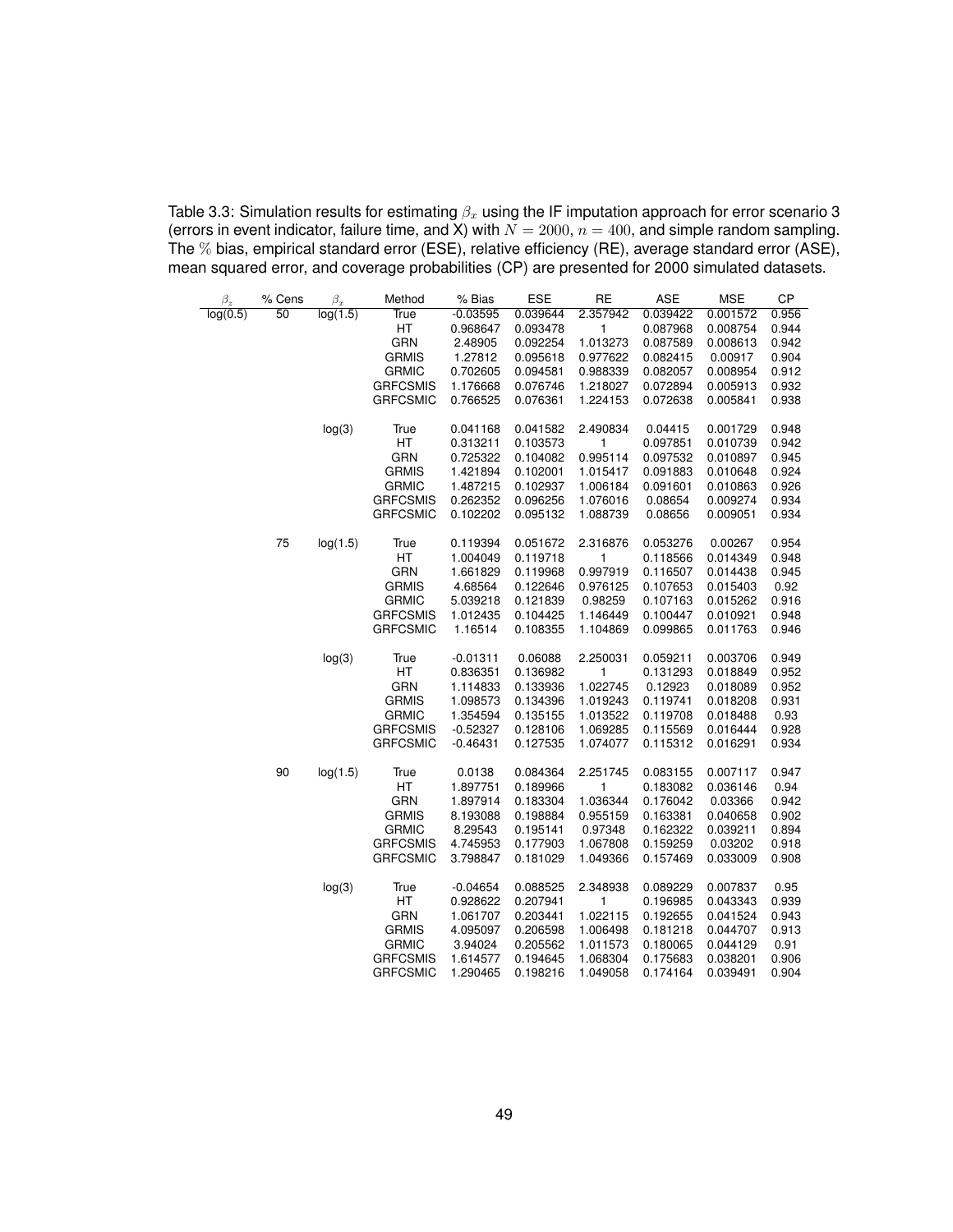Table 3.4: Simulation results for estimating  $\beta_x$  using the data imputation approach for error scenario 3 (errors in event indicator, failure time, and X) with  $N = 4000$ ,  $n = 800$  comparing simple random sampling (SRS), case-control sampling (CC), and stratified case-control sampling (SCC). The % bias, empirical standard error (ESE), relative efficiency (RE), average standard error (ASE), mean squared error, and coverage probabilities (CP) are presented for 2000 simulated datasets.

| $\beta_z$ | % Cens | $\beta_x$ | Design     | Method          | % Bias     | <b>ESE</b> | <b>RE</b> | <b>ASE</b> | <b>MSE</b> | CP    |
|-----------|--------|-----------|------------|-----------------|------------|------------|-----------|------------|------------|-------|
| log(0.5)  | 90     | log(1.5)  | <b>SRS</b> | True            | $-0.19575$ | 0.056825   | 2.306052  | 0.058701   | 0.00323    | 0.953 |
|           |        |           |            | НT              | 1.348122   | 0.131041   | 1         | 0.130666   | 0.017202   | 0.943 |
|           |        |           |            | <b>GRN</b>      | 0.599619   | 0.123075   | 1.064728  | 0.120298   | 0.015153   | 0.942 |
|           |        |           |            | <b>GRMIS</b>    | 1.352229   | 0.120274   | 1.089521  | 0.121238   | 0.014496   | 0.942 |
|           |        |           |            | <b>GRMIC</b>    | 1.064436   | 0.12481    | 1.049923  | 0.120657   | 0.015596   | 0.938 |
|           |        |           |            | <b>GRFCSMIS</b> | 0.372602   | 0.116359   | 1.126176  | 0.115015   | 0.013542   | 0.938 |
|           |        |           |            | <b>GRFCSMIC</b> | 0.262224   | 0.118828   | 1.102777  | 0.114345   | 0.014121   | 0.936 |
|           |        |           | CC         | True            | $-0.19575$ | 0.056825   | 2.307166  | 0.058701   | 0.00323    | 0.953 |
|           |        |           |            | HT.             | 1.278795   | 0.131104   | 1         | 0.121309   | 0.017215   | 0.938 |
|           |        |           |            | GRN             | 1.295066   | 0.128054   | 1.023824  | 0.120734   | 0.016425   | 0.943 |
|           |        |           |            | <b>GRMIS</b>    | 1.925384   | 0.129153   | 1.015113  | 0.122768   | 0.016741   | 0.942 |
|           |        |           |            | <b>GRMIC</b>    | 1.665403   | 0.12981    | 1.009974  | 0.123029   | 0.016896   | 0.94  |
|           |        |           |            | <b>GRFCSMIS</b> | 1.221831   | 0.119855   | 1.093861  | 0.11281    | 0.01439    | 0.938 |
|           |        |           |            | <b>GRFCSMIC</b> | 0.804186   | 0.117846   | 1.112503  | 0.112475   | 0.013898   | 0.938 |
|           |        |           | SCC        | True            | $-0.19575$ | 0.056825   | 1.941845  | 0.058701   | 0.00323    | 0.953 |
|           |        |           |            | HT              | $-0.6459$  | 0.110345   | 1         | 0.110845   | 0.012183   | 0.957 |
|           |        |           |            | GRN             | $-0.09306$ | 0.109473   | 1.00797   | 0.110642   | 0.011984   | 0.952 |
|           |        |           |            | <b>GRMIS</b>    | 0.081196   | 0.110714   | 0.996668  | 0.111346   | 0.012258   | 0.954 |
|           |        |           |            | <b>GRMIC</b>    | $-0.02695$ | 0.108453   | 1.017446  | 0.111431   | 0.011762   | 0.954 |
|           |        |           |            | <b>GRFCSMIS</b> | $-0.16322$ | 0.101909   | 1.082777  | 0.105767   | 0.010386   | 0.954 |
|           |        |           |            | <b>GRFCSMIC</b> | $-0.10748$ | 0.100555   | 1.097364  | 0.105699   | 0.010111   | 0.952 |
|           |        | log(3)    | <b>SRS</b> | True            | 0.1293     | 0.064842   | 2.25486   | 0.06303    | 0.004206   | 0.954 |
|           |        |           |            | HT              | 0.974558   | 0.146209   | 1         | 0.140603   | 0.021492   | 0.948 |
|           |        |           |            | <b>GRN</b>      | 0.744679   | 0.129418   | 1.129747  | 0.130516   | 0.016816   | 0.94  |
|           |        |           |            | <b>GRMIS</b>    | 0.713557   | 0.131614   | 1.110893  | 0.131276   | 0.017384   | 0.942 |
|           |        |           |            | <b>GRMIC</b>    | 0.650456   | 0.131029   | 1.115852  | 0.131065   | 0.01722    | 0.94  |
|           |        |           |            | <b>GRFCSMIS</b> | 0.627308   | 0.127227   | 1.149195  | 0.127457   | 0.016234   | 0.942 |
|           |        |           |            | <b>GRFCSMIC</b> | 0.60765    | 0.128461   | 1.138158  | 0.126735   | 0.016547   | 0.944 |
|           |        |           | CC         | True            | 0.1293     | 0.064842   | 2.208732  | 0.06303    | 0.004206   | 0.954 |
|           |        |           |            | HT.             | 1.422661   | 0.143218   | 1         | 0.130477   | 0.020756   | 0.928 |
|           |        |           |            | GRN             | 1.646294   | 0.141186   | 1.014393  | 0.129232   | 0.020261   | 0.927 |
|           |        |           |            | <b>GRMIS</b>    | 1.614425   | 0.1409     | 1.016452  | 0.130462   | 0.020167   | 0.931 |
|           |        |           |            | <b>GRMIC</b>    | 1.506875   | 0.139858   | 1.024024  | 0.130487   | 0.019834   | 0.926 |
|           |        |           |            | <b>GRFCSMIS</b> | 1.395031   | 0.13998    | 1.023132  | 0.124715   | 0.019829   | 0.925 |
|           |        |           |            | <b>GRFCSMIC</b> | 1.32011    | 0.137537   | 1.041307  | 0.124594   | 0.019127   | 0.922 |
|           |        |           | SCC        | True            | 0.1293     | 0.064842   | 1.938671  | 0.06303    | 0.004206   | 0.954 |
|           |        |           |            | HT              | 0.82001    | 0.125707   | 1         | 0.123465   | 0.015883   | 0.938 |
|           |        |           |            | <b>GRN</b>      | 0.693561   | 0.126412   | 0.99442   | 0.122793   | 0.016038   | 0.94  |
|           |        |           |            | <b>GRMIS</b>    | 0.733702   | 0.126538   | 0.99343   | 0.123577   | 0.016077   | 0.94  |
|           |        |           |            | <b>GRMIC</b>    | 0.70857    | 0.127711   | 0.984303  | 0.123601   | 0.016371   | 0.936 |
|           |        |           |            | <b>GRFCSMIS</b> | 0.771774   | 0.127503   | 0.985911  | 0.119766   | 0.016329   | 0.944 |
|           |        |           |            | <b>GRFCSMIC</b> | 0.614896   | 0.124678   | 1.008254  | 0.119554   | 0.01559    | 0.946 |

for  $\{N, n\} = \{10000, 2000\}$ , keeping all other parameters the same as Tables B.4, B.5, and B.6, are presented in Tables B.10, B.11, and B.12, respectively. The efficiency conclusions were similar to those observed under  $\{N, n\} = \{2000, 400\}$ , with the larger sample sizes again removing any observed bias.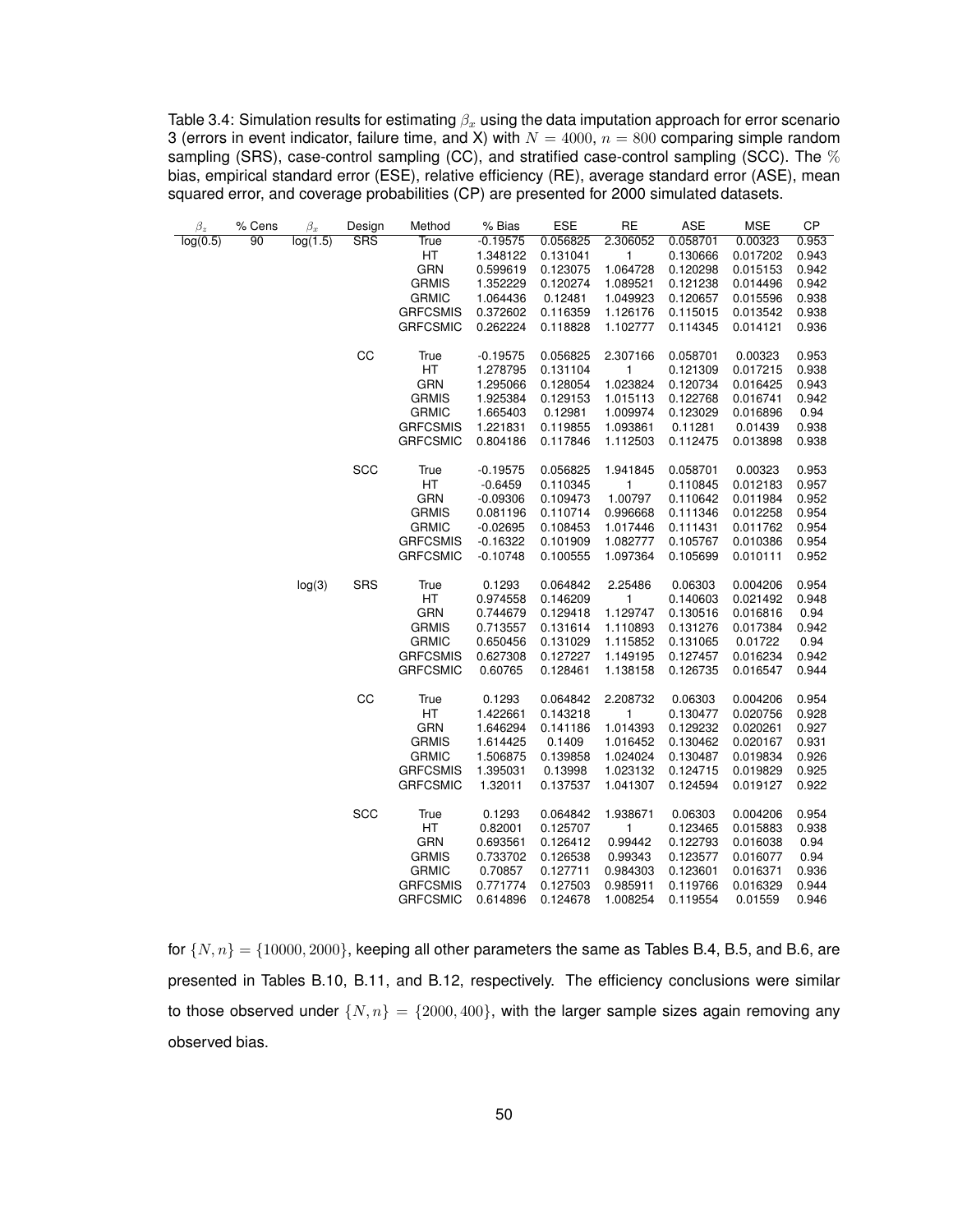Table 3.4 presents the relative performance under error scenario 3 for estimating  $\beta_X$  using the data imputation approach comparing simple random sampling to case-control and stratified case-control sampling where  $\{N, n\} = \{4000, 800\}$  and censoring was 90%. GRFCSMI had increased efficiency compared to HT and GRN for nearly all designs whereas GRMI did not; however, the absolute gain in efficiency varied by sampling design. The RE for GRFCSMI was higher for SRS than for CC and SCC, ranging from 1.10 to 1.15 for SRS compared to 0.99 to 1.11 for CC and SCC. Although the RE for the proposed estimators was lower for the CC and SCC designs than for SRS, the actual standard errors (ESE and ASE) themselves were lower under these outcome-dependent designs. HT was quite inefficient under SRS, leading to a greater gain in efficiency for GRFCSMI; in contrast, HT under SCC was often nearly as efficient as GRFCSMI under SRS. For instance, the ESE of HT for  $\beta_X = \log(3)$  and SCC is 0.126, compared to the ESE of 0.128 for GRFCSMIC for SRS. Similar conclusions were observed for error scenario 2 in Table B.13, with all other parameters the same as Table 3.4, except both GRMI and GRFCSMI had slightly increased efficiency compared to HT and GRN for all designs. The RE for GRMI and GRFCSMI ranged from 1.21 to 1.26 for SRS; for CC and SCC designs, however, the RE ranged from 1.09 to 1.15. The RE for GRFCSMI was higher for SRS than for CC and SCC, ranging from 1.10 to 1.15 for SRS compared to 0.99 to 1.11 for CC and SCC. Thus, we observed less overall efficiency gain in the outcome-dependent sampling designs for the proposed methods but still constructed more efficient estimators generally. Results for the IF imputation approach, keeping all other parameters the same as Table B.13 and Table 3.4, are presented in Tables B.14 and B.15, respectively. The conclusions follow very similarly to those of the data imputation approach.

We considered the relative performance of our proposed methods under error scenario 3 where the misclassification generation process additionally included interaction terms (shown in Table B.16). Results for estimating  $\beta_X$  using the data imputation and IF imputation approaches are shown in Tables B.17 and B.18, respectively, with  $\{N, n\} = \{2000, 400\}$  and simple random sampling of the validation subset. While the conclusions regarding the comparisons of GRMI and GRFCSMI to GRN were very similar to previous tables under error scenario 3, the efficiency gains of GRFCSMI were much larger than under the more simple misclassification scenarios. Overall, the RE ranged from 1.03 to 1.34 and the reduction in MSE compared to that of GRN was appreciable across all settings. These results suggest that our methods yield larger efficiency gains with increased nonlinearity. In addition, we observed greater efficiency gains for GRFCSMIC compared to GRFCSMIS,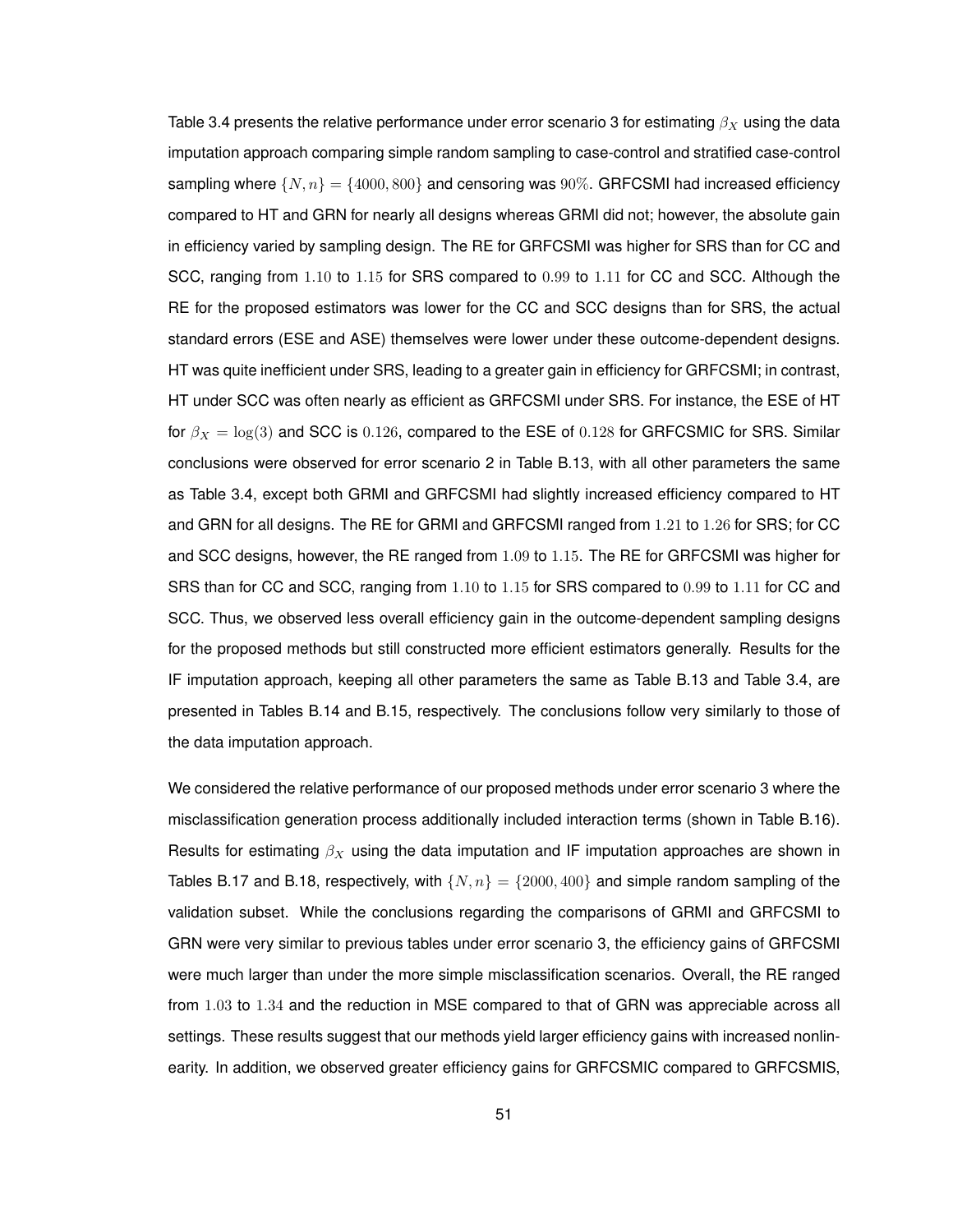especially for 75% and 90% censoring where the positive predictive value (PPV) was very low. This high censoring and low PPV setting is common for EHR studies and thus suggests that more complex multiple imputation models to model potential nonlinearity would be helpful. The same set of results for error scenarios 1 and 2, namely with added interaction terms into the error models, were also generated (not presented) and we observed even greater efficiency gains for both GRMI and GRFCSMI with the more complex imputation approaches.

# 3.7. VCCC Data example

In this section, we applied the proposed raking methods to electronic health records data on 4797 patients from the Vanderbilt Comprehensive Care Clinic (VCCC), a large HIV clinic. Health care providers at the clinic routinely collect and electronically record data on patients, including demographics, laboratory measurements, pharmacy dispensations, opportunistic infections, and vital status. A recent project at the VCCC performed a full chart review for all records to validate important clinical variables, including antiretroviral dispensations and AIDS-defining events (ADEs). Due to the comprehensive chart reviews, two full datasets were available; the first, which we refer to as the unvalidated data, contains the values for all patients prior to chart review and the second, which we refer to as the validated data, contains the true values after chart review. Additional details on the study design and data validation are in Giganti et al. (2020).

In this example, we were interested in estimating the association between the covariates CD4 cell count and age at the time of antiretroviral therapy (ART) and the outcome of time from the start of ART to the first ADE. As is common for studies based on EHR data, the outcome and covariates used in the analysis were derived variables. Specifically, CD4 cell count and age at the time of ART were extracted from tables of laboratory measurements and demographics, respectively, by matching the test date or visit date to the ART start date. In addition, the time from ART start to first ADE is extracted by finding the date of first opportunistic infection and the ART start date and calculating the time elapsed. A comparison of the unvalidated data to the validated data revealed errors in the ART start date in about  $41\%$  of subjects, which led to downstream errors in the covariates and outcome of the statistical analysis. In addition, the ADE event was very rare with 93.8% censoring and was subject to appreciable misclassification at  $11\%$ , suggesting that raking estimators that ignore the misclassification will be inefficient. The misclassification yielded sensitivity, specificity, positive predictive value, and negative predictive value of 0.879, 0.892, 0.351, and 0.991, respectively. The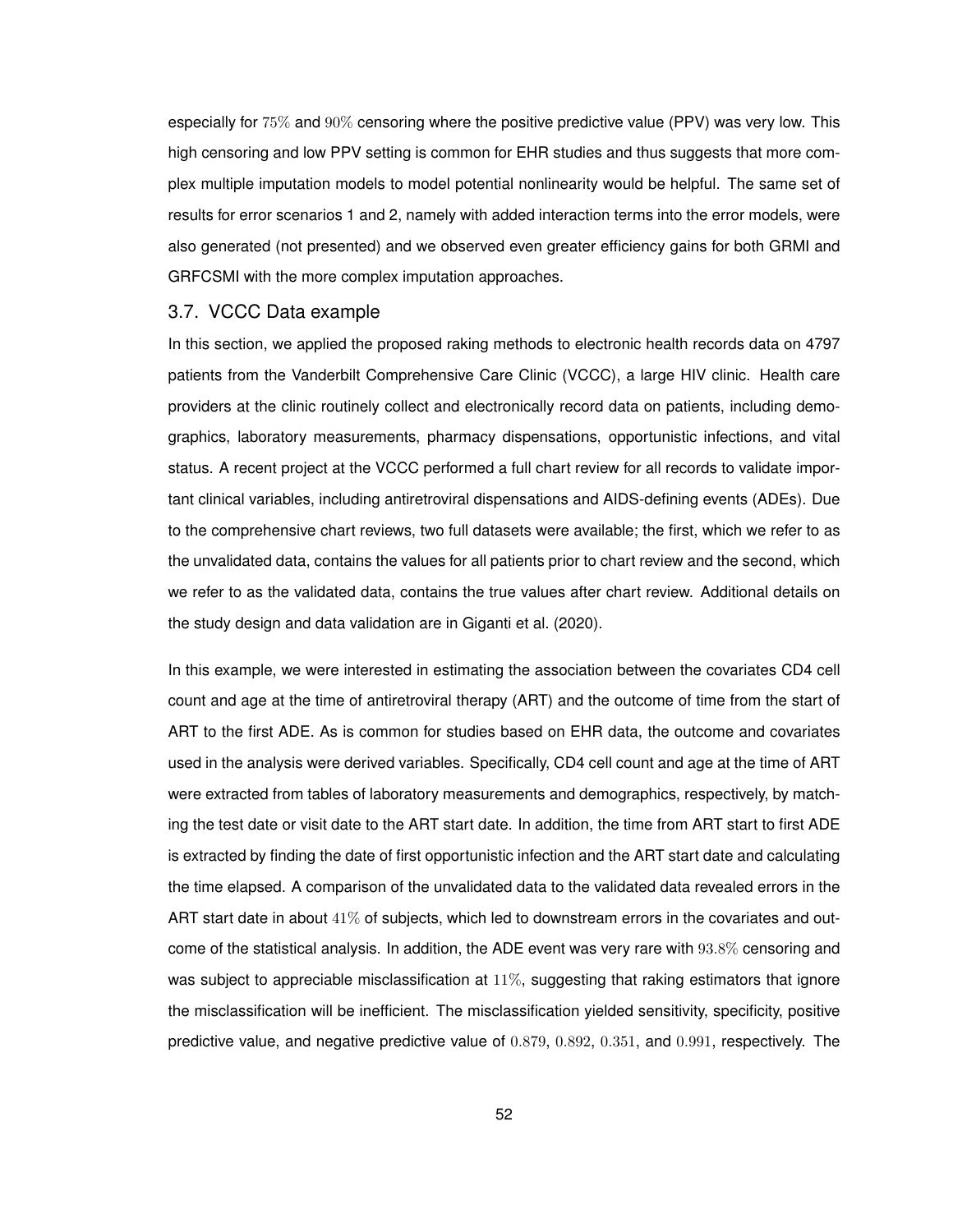exact eligibility criteria used for the analysis and degree of measurement error in the covariates and outcome are given in Appendix B.2.

For this analysis, we considered the validated data to be the "truth" and defined the hazard ratio (HR) estimates calculated using the entire validated dataset to be the true, gold-standard estimates. The naive estimator that calculates the HRs using the entire unvalidated dataset was also considered, along with the HT estimator, the GRN estimator proposed by Oh et al. (2019), and the proposed raking estimators using multiple imputation (GRMI and GRFCSMI) for both the data imputation and IF imputation approaches. Although we had a fully validated dataset, we retrospectively sampled 100 different validation subsets as if we did not have validated data for all records in order to examine the estimators' performance. Due to the rare-event setting, we considered two different validation subset sampling designs: CC and SCC. Two variants of SCC were considered: 1) stratified case-control balanced (SCCB), which is described in Section 3.6.1, and 2) stratified case-control Neyman allocation (SCCN), where the number of subjects sampled in each strata is proportional to the product of the phase one stratum size and the within-stratum (error-prone) influence function standard deviation. In addition, we considered two different validation subset sizes, 340 and 680, representing roughly 21% and 43% of the cohort respectively. For CC, all 248 error-prone cases were selected along with a random sample of 92 (or 432) error-prone controls. For SCCB and SCCN, CD4 count was stratified at cutpoints of 100, 200, and 400 to create four discrete covariate groups for sampling. These cutpoints were selected to strategically oversample more informative subjects. Specifically, given that CD4 count is an important indicator of HIV severity, someone with CD4 count below  $200 \text{ cells/mm}^3$  is considered to be at high risk of getting an ADE. Thus, we selected cutpoints at  $100$  and  $200$   $\text{cells/mm}^3$  to oversample subjects clinically defined as high risk for an ADE to try to select more true cases and increase efficiency. For each sampling design, the same imputation models (both with and without interaction terms) and influence function working models were fit as described in the simulation section for error scenario 3 with CD4 cell count and age at ART start corresponding to  $X^*$  and  $Z$ , respectively.

The median of the 100 HRs and the median of their corresponding 95% confidence interval widths for the proposed methods using the data imputation approach are presented in Table 3.5. For each subset size and sampling design, the naive estimator had significant bias (calculated with respect to the true estimator) for both covariates (31.3% for CD4 and 31.1% for age). In contrast,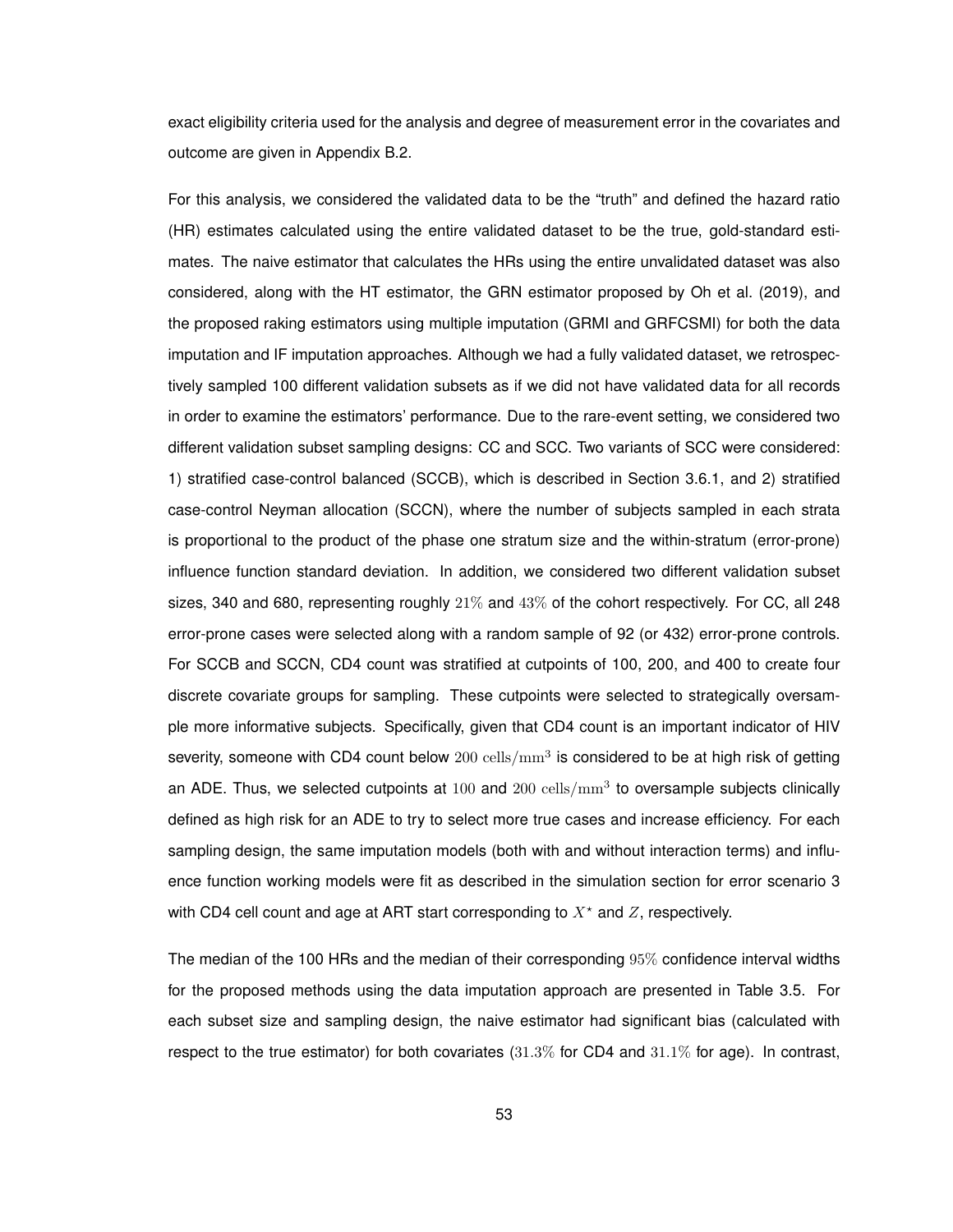Table 3.5: The median hazard ratios (HR) and their corresponding 95% confidence interval widths calculated using the data imputation method from 100 different sampled validation subsets for a 100 cell/ $\text{mm}^3$  increase in CD4 count at ART initiation and 10-year increase in age at CD4 count measurement.

| Subset size | Sampling    | Method          | CD4 HR | CD4 CI width | Age HR | Age CI width |
|-------------|-------------|-----------------|--------|--------------|--------|--------------|
| 340         | CС          | True            | 0.693  | 0.190        | 0.829  | 0.361        |
|             |             | Naive           | 0.910  | 0.125        | 1.087  | 0.275        |
|             |             | НT              | 0.669  | 0.313        | 0.829  | 0.579        |
|             |             | <b>GRN</b>      | 0.674  | 0.274        | 0.819  | 0.465        |
|             |             | GRMIS           | 0.679  | 0.260        | 0.824  | 0.440        |
|             |             | <b>GRMIC</b>    | 0.678  | 0.264        | 0.830  | 0.438        |
|             |             | <b>GRFCSMIS</b> | 0.675  | 0.265        | 0.824  | 0.444        |
|             |             | GRFCSMIC        | 0.677  | 0.261        | 0.824  | 0.440        |
|             |             |                 |        |              |        |              |
|             | <b>SCCB</b> | True            | 0.693  | 0.190        | 0.829  | 0.361        |
|             |             | Naive           | 0.910  | 0.125        | 1.087  | 0.275        |
|             |             | НT              | 0.686  | 0.283        | 0.823  | 0.573        |
|             |             | <b>GRN</b>      | 0.687  | 0.280        | 0.820  | 0.494        |
|             |             | <b>GRMIS</b>    | 0.689  | 0.272        | 0.835  | 0.496        |
|             |             | <b>GRMIC</b>    | 0.689  | 0.278        | 0.826  | 0.491        |
|             |             | <b>GRFCSMIS</b> | 0.687  | 0.275        | 0.839  | 0.498        |
|             |             | <b>GRFCSMIC</b> | 0.689  | 0.276        | 0.814  | 0.495        |
|             |             |                 |        |              |        |              |
|             | <b>SCCN</b> | True            | 0.693  | 0.190        | 0.829  | 0.361        |
|             |             | Naive           | 0.910  | 0.125        | 1.087  | 0.275        |
|             |             | HT              | 0.690  | 0.308        | 0.779  | 0.665        |
|             |             | GRN             | 0.688  | 0.308        | 0.807  | 0.599        |
|             |             | <b>GRMIS</b>    | 0.684  | 0.303        | 0.813  | 0.608        |
|             |             | <b>GRMIC</b>    | 0.684  | 0.299        | 0.807  | 0.596        |
|             |             | <b>GRFCSMIS</b> | 0.687  | 0.302        | 0.818  | 0.614        |
|             |             | <b>GRFCSMIC</b> | 0.690  | 0.297        | 0.803  | 0.598        |
|             |             |                 |        |              |        |              |
| 680         | СC          | True            | 0.693  | 0.190        | 0.829  | 0.361        |
|             |             | Naive           | 0.910  | 0.125        | 1.087  | 0.275        |
|             |             | НT              | 0.692  | 0.237        | 0.826  | 0.412        |
|             |             | GRN             | 0.693  | 0.230        | 0.825  | 0.385        |
|             |             | <b>GRMIS</b>    | 0.693  | 0.228        | 0.826  | 0.380        |
|             |             | <b>GRMIC</b>    | 0.697  | 0.228        | 0.826  | 0.382        |
|             |             | <b>GRFCSMIS</b> | 0.693  | 0.228        | 0.826  | 0.383        |
|             |             | <b>GRFCSMIC</b> | 0.696  | 0.229        | 0.821  | 0.382        |
|             |             |                 |        |              |        |              |
|             | <b>SCCB</b> | True            | 0.693  | 0.190        | 0.829  | 0.361        |
|             |             | Naive           | 0.910  | 0.125        | 1.087  | 0.275        |
|             |             | НT              | 0.695  | 0.234        | 0.837  | 0.416        |
|             |             | <b>GRN</b>      | 0.695  | 0.233        | 0.830  | 0.395        |
|             |             | <b>GRMIS</b>    | 0.693  | 0.232        | 0.829  | 0.393        |
|             |             | <b>GRMIC</b>    | 0.697  | 0.233        | 0.831  | 0.393        |
|             |             | <b>GRFCSMIS</b> | 0.693  | 0.231        | 0.826  | 0.393        |
|             |             | <b>GRFCSMIC</b> | 0.694  | 0.232        | 0.832  | 0.394        |
|             |             |                 |        |              |        |              |
|             | <b>SCCN</b> | True            | 0.693  | 0.190        | 0.829  | 0.361        |
|             |             | Naive           | 0.910  | 0.125        | 1.087  | 0.275        |
|             |             | НT              | 0.690  | 0.229        | 0.826  | 0.430        |
|             |             | <b>GRN</b>      | 0.689  | 0.228        | 0.821  | 0.406        |
|             |             | <b>GRMIS</b>    | 0.689  | 0.226        | 0.823  | 0.404        |
|             |             | <b>GRMIC</b>    | 0.689  | 0.228        | 0.825  | 0.401        |
|             |             | <b>GRFCSMIS</b> | 0.689  | 0.226        | 0.822  | 0.403        |
|             |             | <b>GRFCSMIC</b> |        |              |        | 0.406        |
|             |             |                 | 0.689  | 0.228        | 0.821  |              |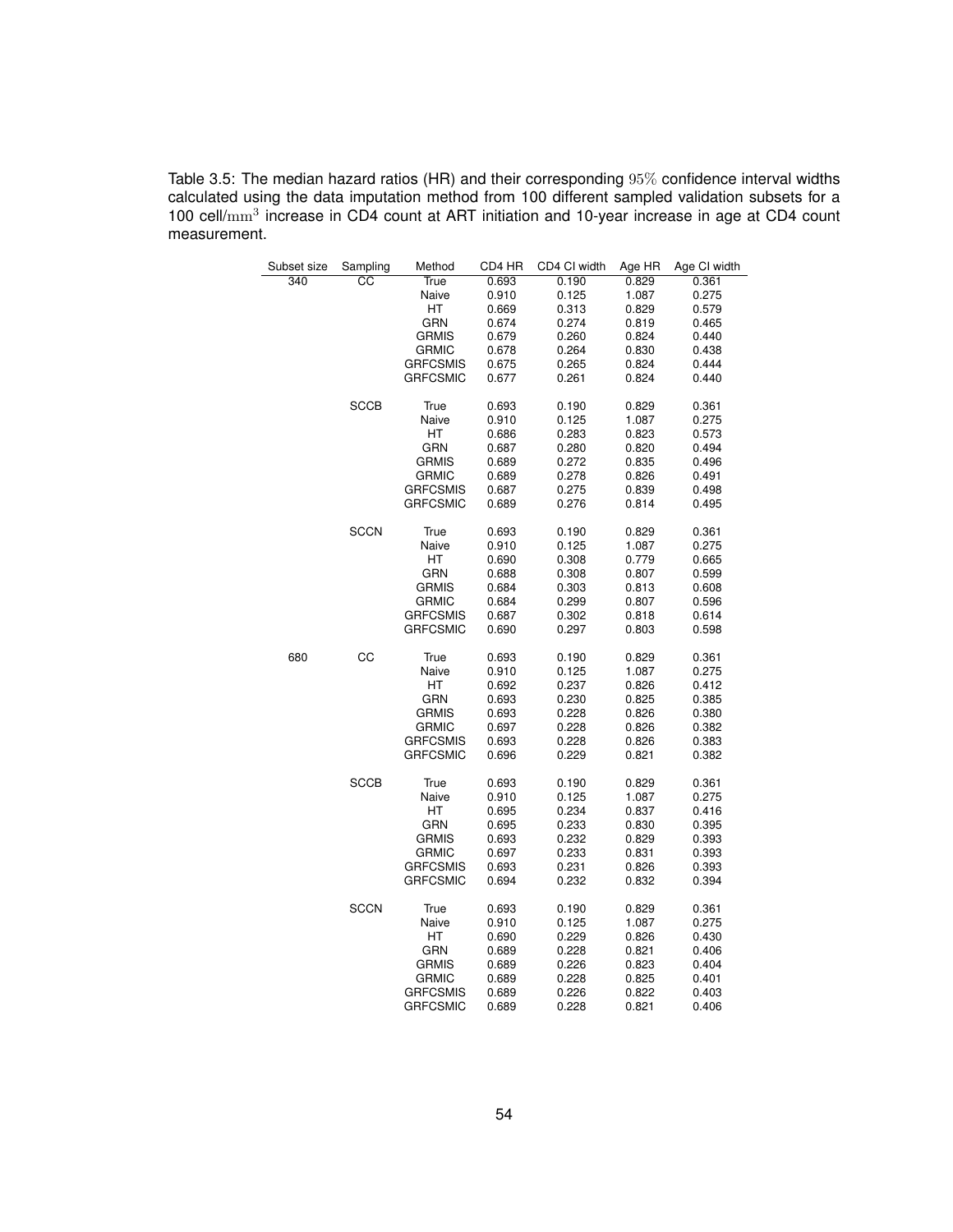HT and all of the raking estimators yielded nearly unbiased estimates of the true estimates for both covariates. In addition, GRN had narrower 95% confidence interval (CI) widths than that of HT for all sampling designs. For a subset size of 340, GRMI and GRFCSMI both had narrower CI widths than those of GRN for all sampling designs. However, the degree of efficiency gain differed by sampling design; namely, we observed a larger increase in efficiency (around a  $5\%$ decrease in CI width) from GRMI and GRFCSMI under CC sampling compared to SCCB or SCCN (at most a 3% decrease in CI width). GRMI and GRFCSMI under CC sampling had the narrowest median CI widths among all estimators for the 340 subset size. When the validation size was 680, the efficiency gain from GRMI and GRFCSMI over GRN was comparable across sampling designs and the median widths of the confidence intervals were similar. The more modest efficiency gains from GRMI and GRFCSMI over GRN compared to those observed in the simulations can likely be attributed to relatively poor imputation models. The small number of cases at phase one and low PPV of the error-prone event indicator made imputation models difficult to build due to the the validation subset containing an extremely small number of true cases. Across the 100 sampled validation subsets, the average ROC-AUC for the imputed event indicator ranged from 0.652 to 0.670 across all sampling designs, suggesting that the imputations of the event indicator were poor. Interestingly, GRMI had comparable, if not narrower, confidence interval widths than GRFCSMI across sampling designs and subset sizes. This is likely due to the fact that the amount of covariate error present was very small, which corresponds to error scenario 2 in the simulations where GRMI and GRFCSMI had comparable efficiency. Table B.19 presents the median HRs and 95% confidence interval widths across the 100 validation subsets for the IF imputation approach. The conclusions about the comparisons of the naive, HT, and GRN estimators are very similar to those of the data imputation approach. For both subset sizes, GRMI and GRFCSMI under CC and SCCB were less efficient than GRN, except for GRMIC under SCCB for the 340 subset size. GRMI and GRFCSMI under SCCN had slightly better performance, with narrower CI widths for the 340 subset size but not the 680 subset size. The lack of efficiency gains observed for the IF imputation approach can be attributed to the very poor influence function imputation working models. Across the 100 sampled validation subsets, the average R-squared for the CD4 influence function working models ranged from 0.099 to 0.194, indicating a lack of predictive accuracy. In small samples, such low correlation between the target and auxiliary variables can limit the improvement over the HT estimator, indicating the need to carefully examine the performance of the imputation working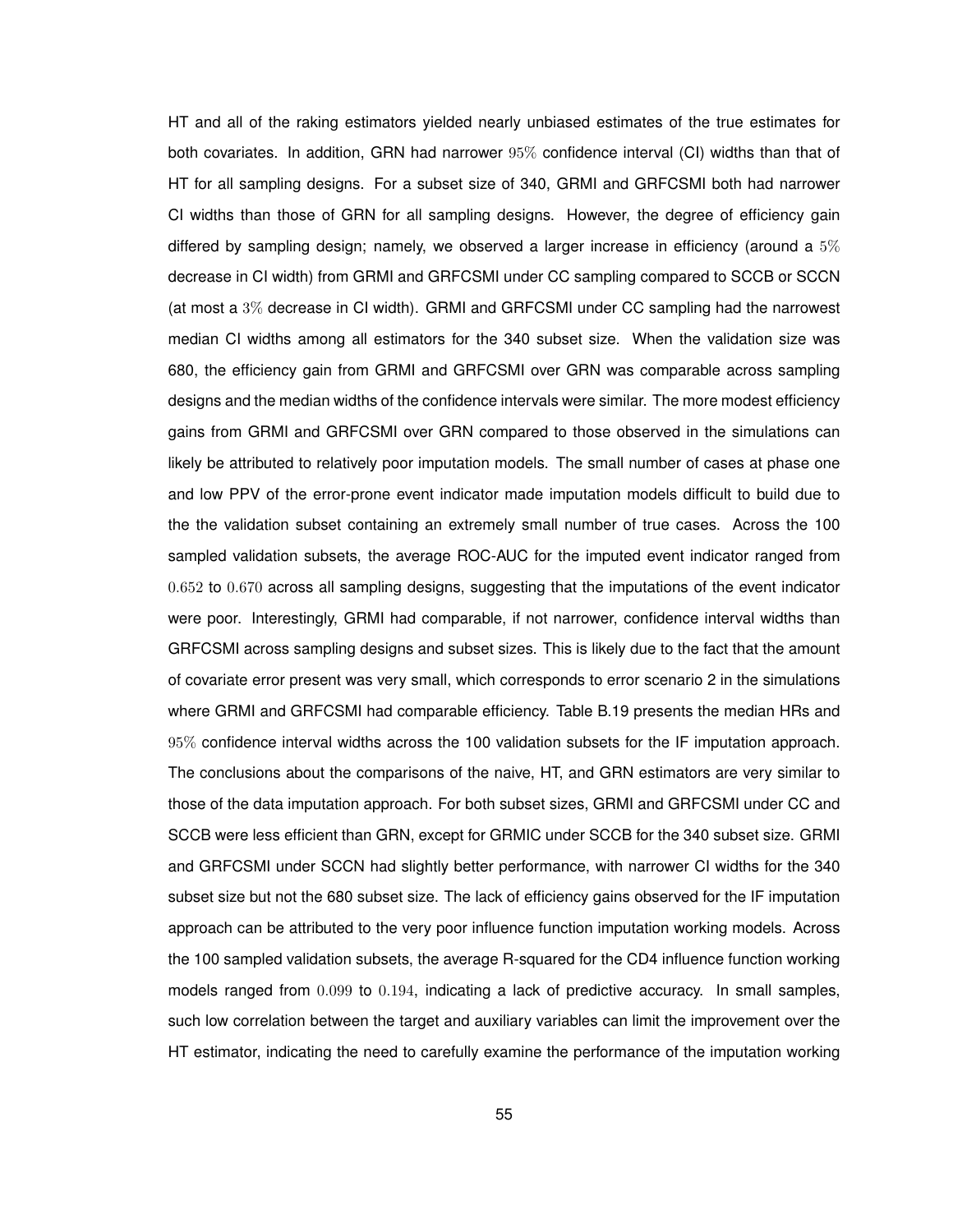models, especially under complex error scenarios. In the rare event setting, validation sampling strategies that target missed true cases, such as by stratifying on risk factors that may be less prone to error, will also help efficiency.

#### 3.8. Discussion

The increasing availability of EHR data collected on large patient populations has allowed researchers to study possible associations between a wide array of risk factors and health outcomes rapidly and cost-effectively. However, estimating such associations without bias requires precisely measured data on the variables of interest, an assumption that is often not met with EHR data due to errors in derived variables, error-prone record entry, or other error mechanisms. To address such bias, Oh et al. (2019) proposed validating a subset of records and applying generalized raking estimators, including GRN studied in this manuscript. However, we demonstrated in this manuscript that GRN, which builds the raking variables from the error-prone data, is inefficient in the presence of event indicator misclassification. In addition, we proposed two classes of generalized raking estimators utilizing multiple imputation to estimate the optimal auxiliary variable, one that yields the optimal efficiency. Both MI approaches yield estimates of the expected value of the influence function for the target parameter based on the error-free data. The data imputation estimators impute either the event-indicator or all error-prone variables (if applicable) to construct auxiliary variables with increased degree of linearity with the true population influence functions. The IF imputation estimators take the data imputations and then fit a (potentially flexible, nonlinear) working model of the true population influence functions to construct auxiliary variables. These raking estimators are very appealing for the analysis of EHR data because their validity is not sensitive to the true measurement error structure nor do they require correct specification of the imputation or influence function working models, all of which are generally unknown for such large observational data. These features do, however, affect their efficiency and thus constructing estimators with increased efficiency has been the main focus of this manuscript.

Overall, the proposed raking estimators using multiple imputation performed well, yielding nearly unbiased estimators, the highest RE, and the lowest MSE across all simulation settings. For settings involving misclassification only or misclassification and event-time error, both GRMI and GRFCSMI had large efficiency gains compared to GRN for all parameter settings. For the most complex error setting involving errors in the covariates, event-time, and event indicator, GRFCSMI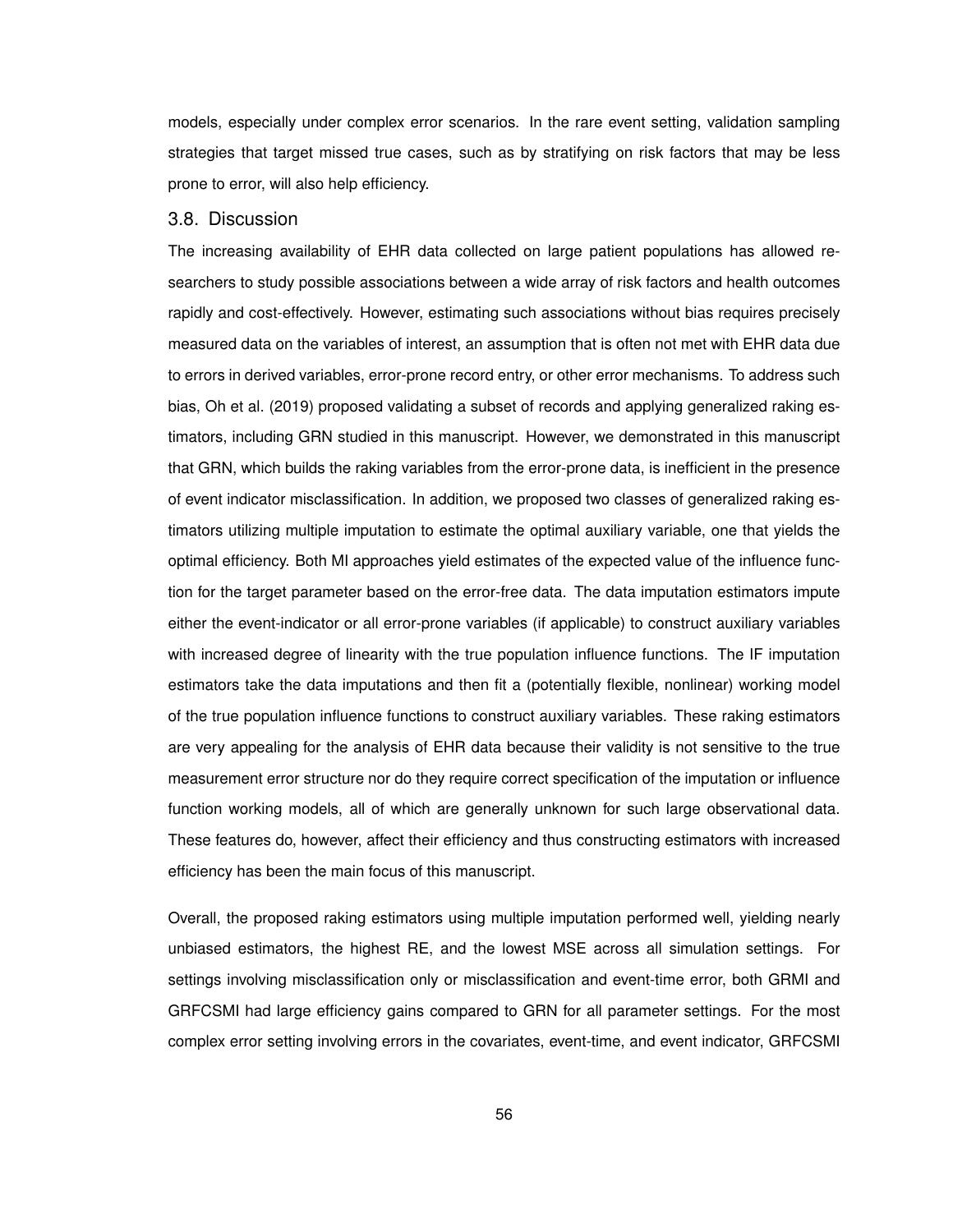had appreciable efficiency gains compared to GRN and GRMI for all parameter settings, which increased when nonlinear error functions were simulated. For all error scenarios, we observed more appreciable efficiency gains under 50% and 75% censoring compared to 90% censoring. It is of note that these simulations involved error settings with very low sensitivity or PPV to mimic real EHR analysis scenarios. In simulations with higher sensitivity or PPV (not presented), larger efficiency gains were realized for GRMI and GRFCSMI, with RE greater than 1.5. The data analysis, which involved an event with over  $90\%$  censoring and very low PPV, resulted in similar conclusions. Nevertheless, we observed that GRMI and GRFCSMI yielded around a 5% reduction in CI widths for both covariates, an appreciable gain in a data poor setting. In addition, we considered outcomedependent sampling designs to select the validation subset to increase efficiency in rare event settings where the number of cases is small. Specifically, we evaluated case-control and stratified case-control sampling designs and found that while the gain in efficiency for GRMI or GRFCSMI over GRN is smaller compared to the efficiency gain under SRS, the overall standard errors are lower, yielding the most efficient estimates across all designs. While good imputation models are difficult to construct in rare events settings, one can still obtain more precise estimates overall by selecting more informative subjects to be validated at phase two.

Another possible estimation approach for the considered settings is the direct multiple imputation estimator, which uses MI to impute the error-prone variables and plug into the Cox model to obtain estimates without the use of raking. Giganti et al. (2020) considered this approach using discrete failure time models but noted challenges with correctly specifying the imputation model. While the MI estimator will be more efficient than raking estimators if the regression and imputation models are correctly specified, Han, Shaw, and Lumley (2019) showed that in the nearly-true model framework of Lumley (2017), even slight misspecification of the models result in bias and worse MSE than raking. This robustness makes raking a very appealing approach in practical settings where the true models are generally unknown.

The two-phase design framework considered in this manuscript is a specific missing data setting where the data are missing by design. This missing data lens allows us to consider the augmented inverse probability weighted (AIPW) estimators proposed by Robins, Rotnitzky, and Zhao (1994), who showed that the class of AIPW estimators contains all regular asymptotically linear estimators consistent for the design-based parameter of interest. There is a close relationship between AIPW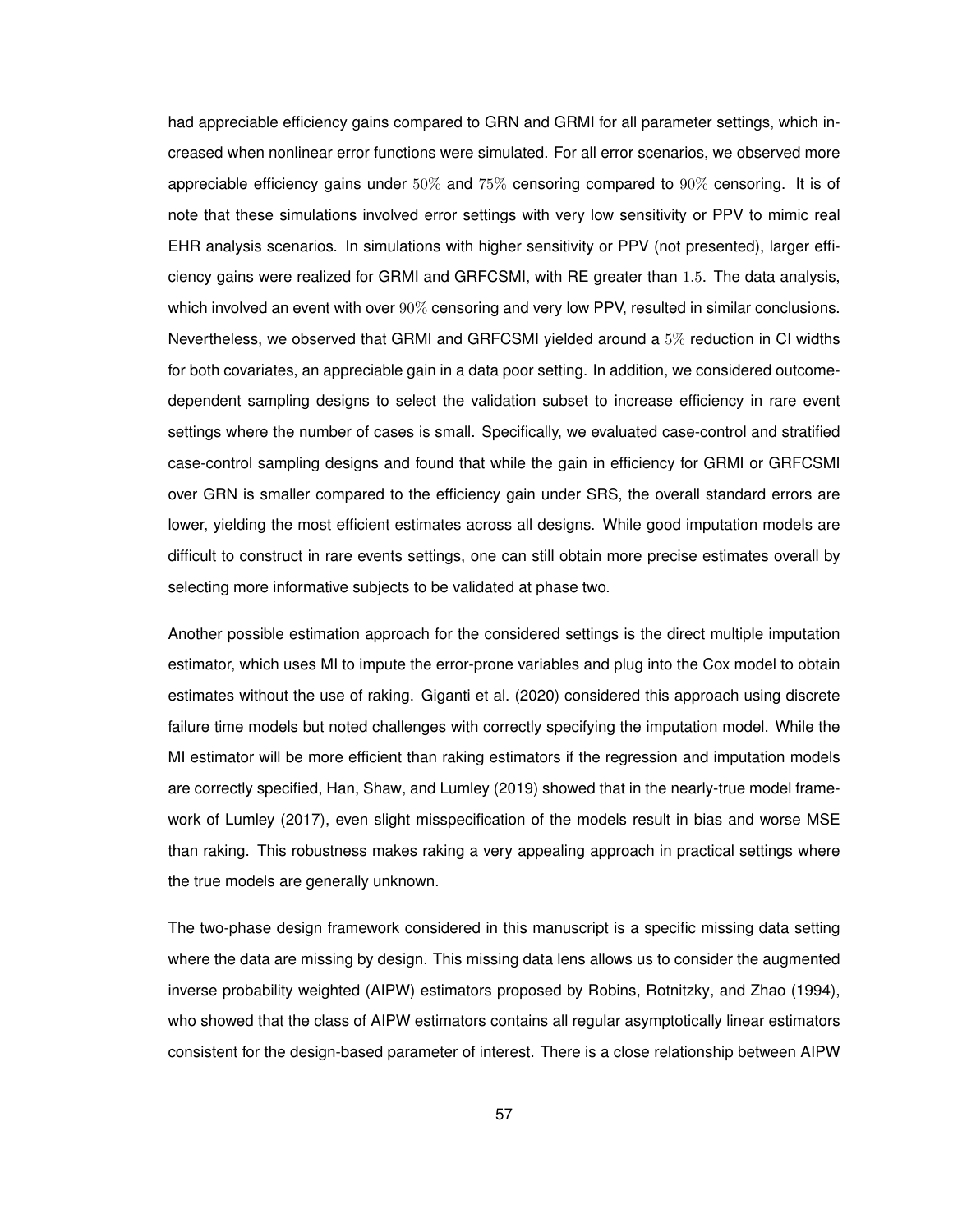and raking estimators, in that the class of AIPW estimators contains the raking estimators, but the raking estimators include all of the best AIPW estimators (Lumley, Shaw, and Dai, 2011). Thus, raking estimators are asymptotically efficient among design-based estimators and provide simple, easy to compute AIPW estimators. In particular, the raking estimators utilizing multiple imputation proposed in this manuscript yield practical methods to approximate the optimal AIPW estimator in settings involving complex measurement error that is often seen in EHR data. In addition, these estimators are consistent without requiring correct specification of the imputation or working models; however, they yield the most efficient design-based estimator if the models are correctly specified.

In this work we proposed a novel estimation method to improve raking estimators and showed additional efficiency could be gained by pairing these estimators with an efficient two-phase sampling design. While this manuscript considered outcome-dependent sampling designs to improve efficiency in rare-event settings, we believe that more theoretical and empirical work studying efficient sampling designs and their effects on efficiency for failure time outcomes is needed. In particular, constructing multi-phase sampling designs would be a fruitful avenue for future work. See McIsaac and Cook (2015), Chen and Lumley (2020), and Han et al. (2020) for some initial work. These authors considered designs where a pilot sample could initially be selected from the cohort to obtain information on the validated data that can be used to guide follow-up sampling waves. We believe more work is needed to understand how best to take advantage of such strategies for the continuous failure time setting.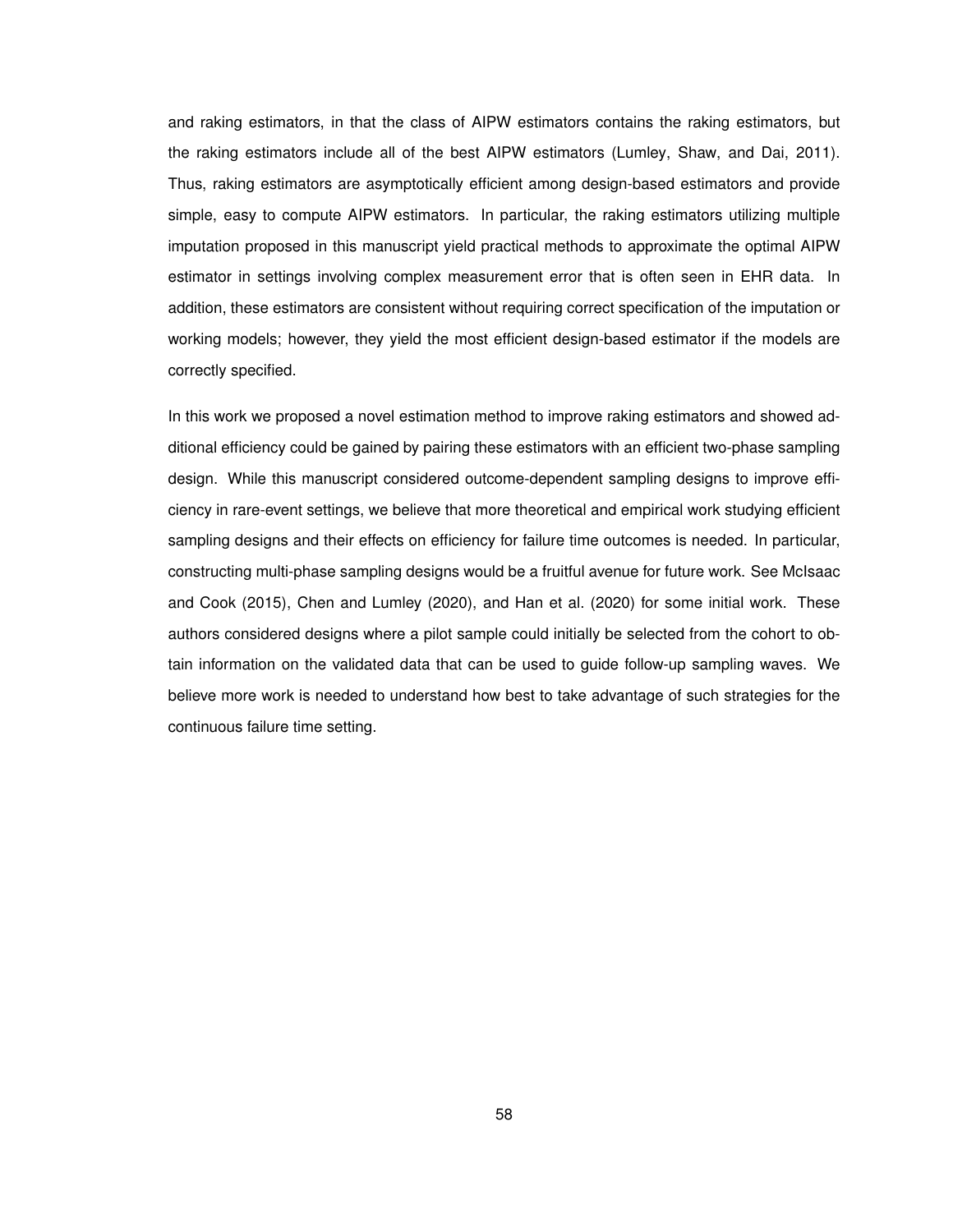# CHAPTER 4

# CONSIDERATIONS FOR ANALYSIS OF TIME-TO-EVENT OUTCOMES MEASURED WITH ERROR: BIAS AND CORRECTION WITH SIMEX

# 4.1. Abstract

For time-to-event outcomes, a rich literature exists on the bias introduced by covariate measurement error in regression models, such as the Cox model, and methods of analysis to address this bias. By comparison, less attention has been given to understanding the impact or addressing errors in the failure time outcome. For many diseases, the timing of an event of interest (such as progression-free survival or time to AIDS progression) can be difficult to assess or reliant on selfreport and therefore prone to measurement error. For linear models, it is well known that random errors in the outcome variable do not bias regression estimates. With non-linear models, however, even random error or misclassification can introduce bias into estimated parameters. We compare the performance of two common regression models, the Cox and Weibull models, in the setting of measurement error in the failure time outcome. We introduce an extension of the SIMEX method to correct for bias in hazard ratio estimates from the Cox model and discuss other analysis options to address measurement error in the response. A formula to estimate the bias induced into the hazard ratio by classical measurement error in the event time for a log-linear survival model is presented. Detailed numerical studies are presented to examine the performance of the proposed SIMEX method under varying levels and parametric forms of the error in the outcome. We further illustrate the method with observational data on HIV outcomes from the Vanderbilt Comprehensive Care Clinic.

#### 4.2. Introduction

There are many examples in clinical research where the outcome of interest relies on an imprecisely measured event time. Researchers studying the epidemiology of chronic conditions may enroll subjects some time after an initial diagnosis, and so research questions focused on the timing of events post diagnosis may need to rely on patient recall or chart review of electronic medical records, both of which are subject to error. For example, human biologists and demographers are interested in the variability in the age at menarche (first menstruation) (Marshall and Tanner, 1986). Oftentimes, subjects are enrolled several years after menarche, and so the event-time is based on retrospec-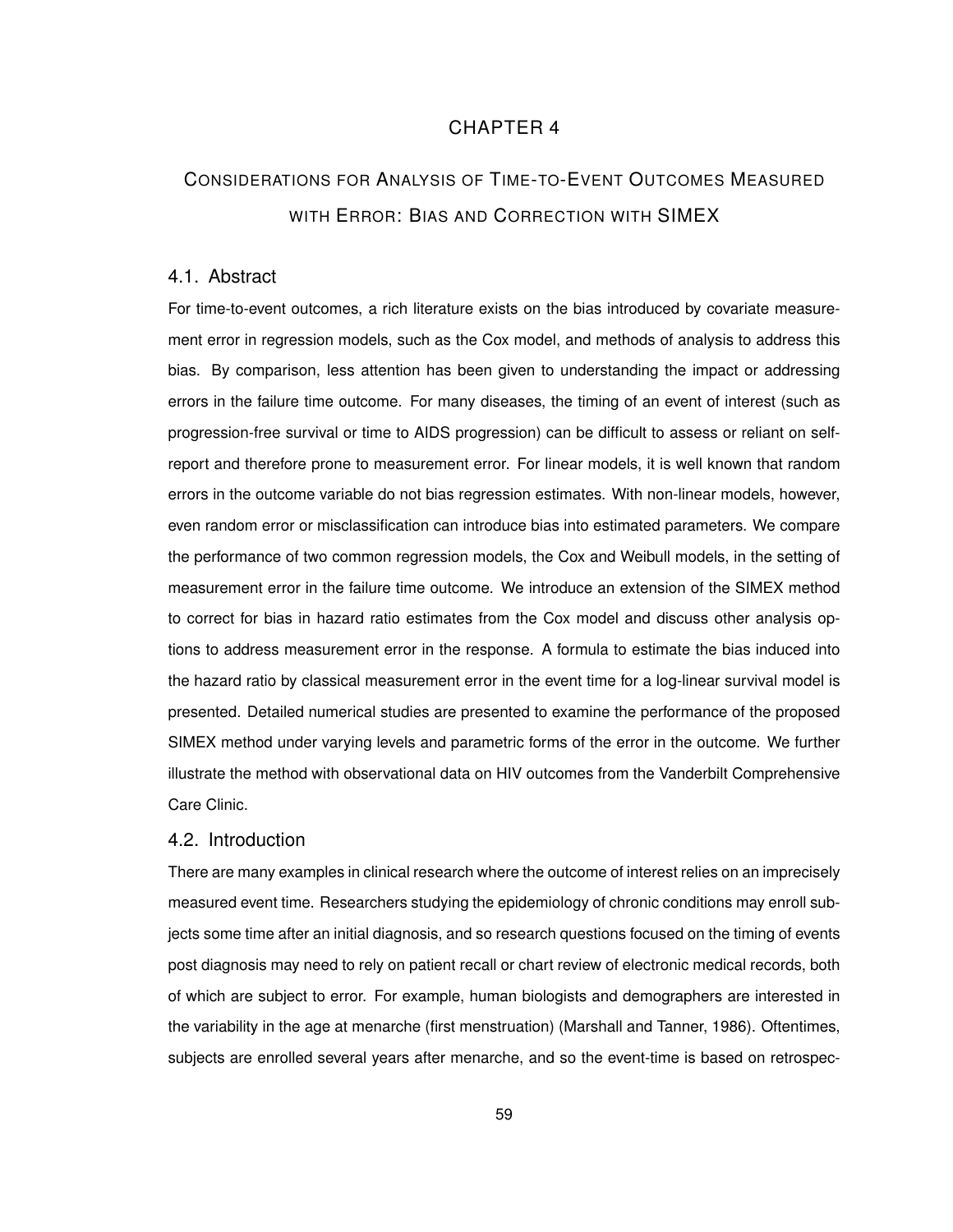tive recall and hence subject to error. As Holt, McDonald, and Skinner (1991) observed, studies comparing age at menarche reported retrospectively to those reported in medical records have shown that differences in the two can be attributed to recall error symmetrically distributed around zero. In addition, epidemiological researchers frequently use observational databases, where data accuracy can also be a concern. In observational studies of HIV/AIDS, the event time between antiretroviral therapy (ART) initiation and a disease outcome, such as AIDS-defining illness and associated risk factors, is often of interest. In prior studies using routinely collected health record data, we have observed substantial errors, in as many as 30% of patient records, in the time of ART initiation (Duda et al., 2012; Shepherd and Yu, 2011). Even in studies where a failure time may be measured precisely, such as time to virologic failure defined by an electronically recorded HIV-RNA test exceeding a threshold, the error in the baseline time will create error in the time-to-event outcome. Ignoring these errors can lead to biased estimates of the associations of interest.

There is a rich body of knowledge describing the impact of and methods to correct for covariate measurement error, particularly for time-to-event outcomes (Carroll et al., 2006). For the Cox model, these methods include approximate methods such as regression calibration (Prentice, 1982) and SIMEX (Cook and Stefanski, 1994). They also include methods that have been shown to be unbiased under certain assumptions; including the parametric corrected score (Nakamura, 1992), conditional score (Tsiatis and Davidian, 2001), non-parametric corrected score (Huang and Wang, 2000, 2006) and likelihood methods (Hu, Tsiatis, and Davidian, 1998; Li and Lin, 2000), to name a few.

Much less has been written about the effect of or methods for errors in the failure time outcome itself. For continuous outcomes and linear regression, it is well known that random outcome error does not introduce bias into the regression coefficients. However, for nonlinear models, simple random error in outcomes can bias the coefficients (Carroll et al., 2006). This has been well studied in the case of binary outcomes (Magder and Hughes, 1997; Wang et al., 2016) and discrete failure time data (Meier, Richardson, and Hughes, 2003), where estimates of sensitivity and specificity can be incorporated to adjust estimation for the bias induced by outcome misclassification. Errors in outcome that are correlated with covariates can also be a source of bias in the association between these variables. Some methods, which adjust for covariate-dependent estimates of sensitivity and specificity, have been presented (Edwards et al., 2013; Hunsberger, Albert, and Dodd,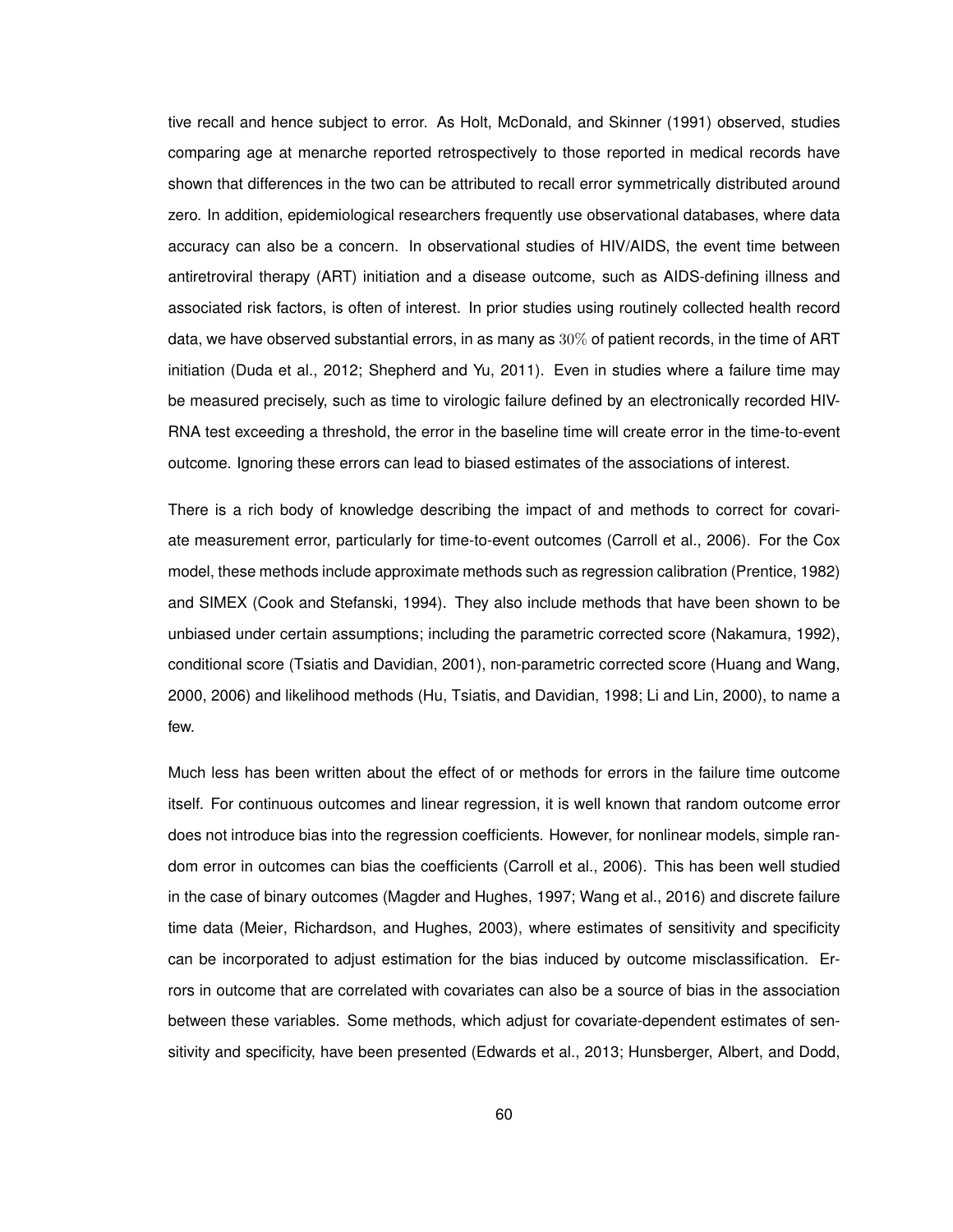2010; Magaret, 2008).

For uncensored, continuous failure time outcomes, Skinner and Humphreys (1999) found that random multiplicative error has little effect on the acceleration parameter estimated by a Weibull regression model, particularly when there is a relatively small measurement error variance. Korn, Dodd, and Freidlin (2010) noticed that the bias in estimating the hazard ratio is very small with small random multiplicative measurement error in the failure time. Even with larger random error, the bias was small when the hazard ratio was moderate, as commonly seen in clinical trials. However, Hong et al. (2012) noticed in their statistical models for progression-free survival, which involved modeling tumor growth and error-prone detection, that multiplicative error would lead to attenuation of the hazard ratio, with larger measurement error leading to greater attenuation.

The Simulation and Extrapolation method (SIMEX) was developed by Cook and Stefanski (1994) to correct additive measurement error in the covariates. SIMEX has been applied to a wide variety of regression models and is generally implemented as an empirical method (Carroll et al., 2006; Küchenhoff, Mwalili, and Lesaffre, 2006). It has been shown to be a useful tool for estimation in the presence of unbiased covariate measurement error in regression models for time-to-event outcomes, e.g., see Zhang, He, and Li (2014), He, Yi, and Xiong (2007), and Greene and Cai (2004). We extend the SIMEX approach to address random multiplicative error in the event time and study whether this method can be applied to reduce bias in the regression coefficients.

In this manuscript we will present a detailed numerical study of the impact of non-differential outcome measurement error on association analyses of failure time data. We provide an approximate formula to estimate the bias in the association parameters induced by random multiplicative error in the event time and examine performance of our proposed method to correct for the induced bias. In particular, we will consider two popular regression models for survival data, Cox and Weibull regression, and compare the vulnerability of these two regression frameworks to bias from error in the event time. The Weibull model is both an accelerated failure time (AFT) and proportional hazards (PH) model. Thus, within this modeling framework, we will compare the impact of outcome error on estimation of the hazard ratio and acceleration parameters for different measurement error scenarios.

Section 4.3 presents the survival time measurement error framework and develops the extended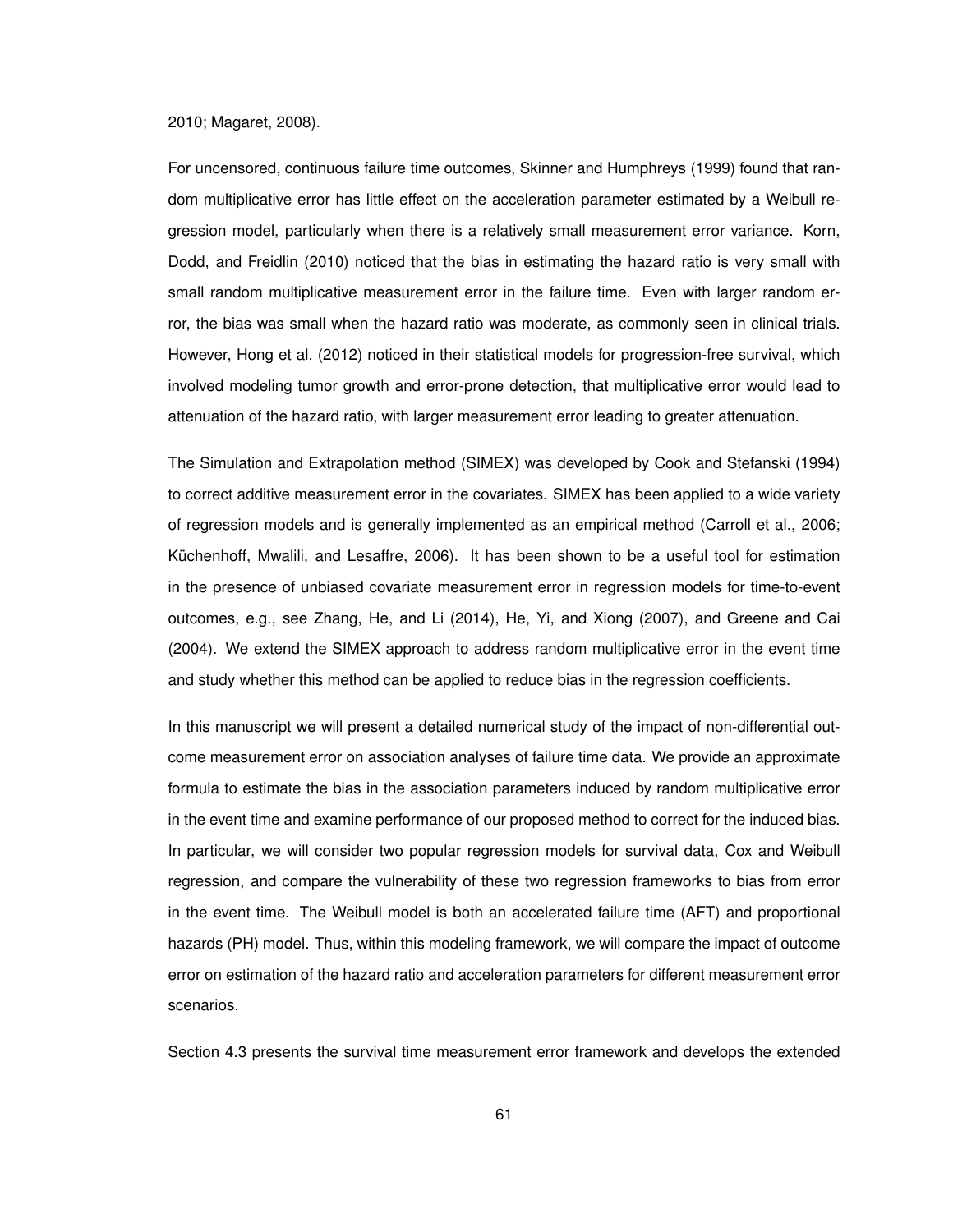SIMEX method. Then Section 4.4 presents numerical studies of the bias on the hazard ratio and the acceleration parameter for different measurement error scenarios and the ability of the adapted SIMEX method to ameliorate this bias. We also discuss estimation options when there is a validation subset available with which to estimate the error structure. In Section 4.5, we apply the SIMEX method in an analysis of HIV outcomes among patients starting ART, where the time-to-event is sometimes recorded incorrectly.

#### 4.3. Survival Time Model

We consider the Cox proportional hazards model and Weibull parametric regression model to study the effects of random error in survival time  $T$ . The Cox model is given by

$$
\lambda(t) = \lambda_0(t) \exp(\mathbf{X}\beta)
$$

where  $\lambda(t)$  is the hazard at time t given the  $p \times 1$  covariate vector **X**,  $\lambda_0(t)$  is the baseline hazard, and  $\beta$  is the vector of log hazard ratio parameters. For the Weibull (AFT) model, one has

$$
T = \exp(\alpha_0 + X\alpha_1 + \sigma \epsilon) \tag{4.1}
$$

where  $\alpha_0$  and  $\alpha_1$  are regression coefficients,  $\sigma$  is a shape parameter, and  $\epsilon$  is the error term following an extreme value distribution. The model is also known as a linear transformation model, given by

$$
\log(T) = \alpha_0 + X\alpha_1 + \sigma \epsilon.
$$

#### *4.3.1. Error Framework*

We study the case where there is multiplicative error in the uncensored survival time. Let  $T'$  be survival time measured with error such that we observe  $T' = T \times \exp(\nu)$ , where  $\nu$  has mean 0, variance  $\sigma_{\nu}^2$ , and is independent of  $T$  and  $X.$  Then the error prone survival time on the log-scale is given by

$$
\log(T') = \alpha_0 + X\alpha_1 + \sigma\epsilon + \nu = \log(T) + \nu.
$$
 (4.2)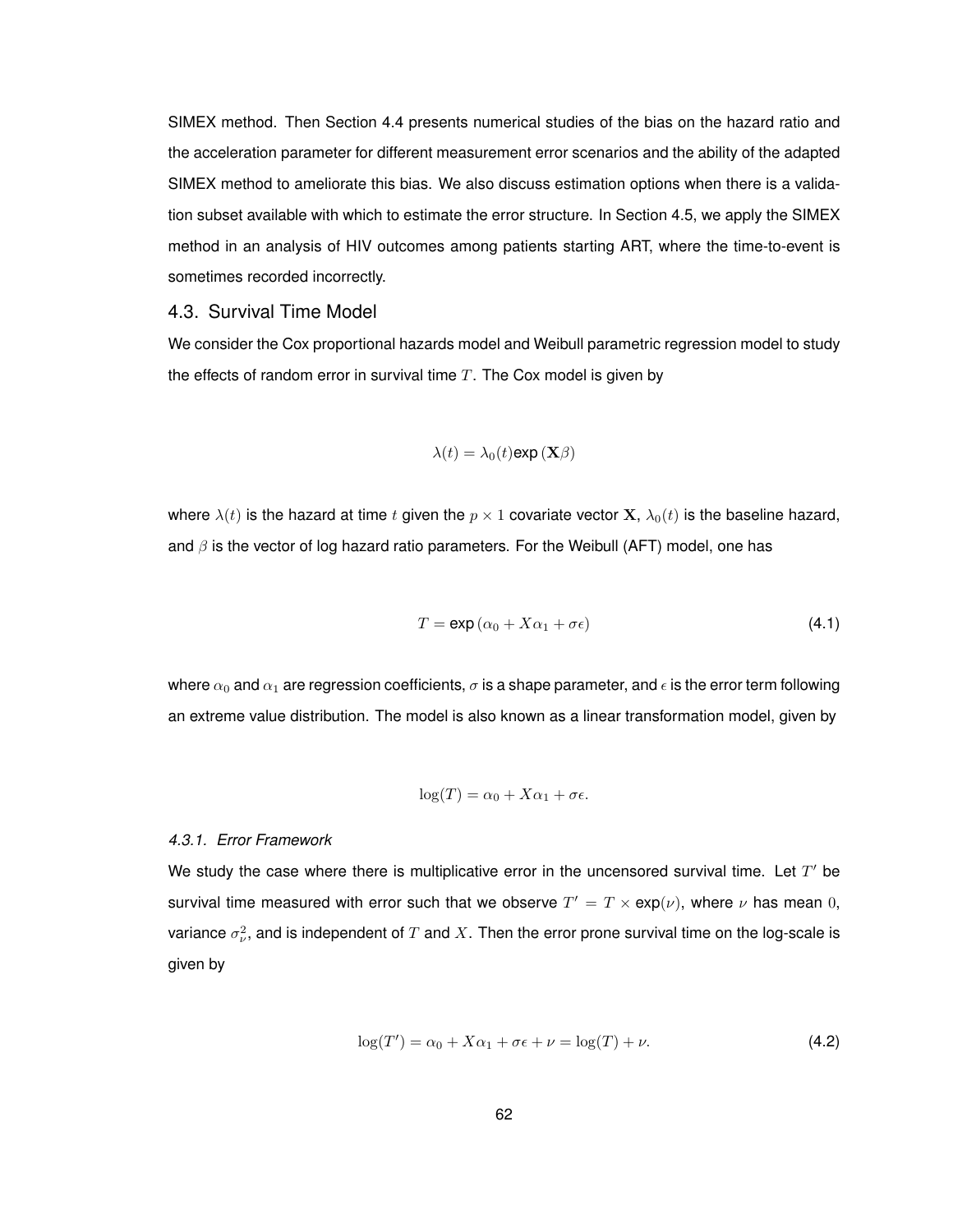The performance of the Cox and Weibull models in the presence of outcome error, namely its ability to capture the true association with  $X$ , can be directly compared using the fact that the log hazard ratio from the Cox model can also be estimated from the Weibull model with the following relationship

$$
\beta=-\frac{\alpha_1}{\sigma}.
$$

We note that with the linear form for  $\log(T')$  above, the extra error term  $\nu$  that is independent of the covariate X will not induce any bias in the acceleration parameter using a typical linear regression model. We also note that the error equation in (2) has the same mathematical form as a log-linear event time model with an added frailty term,  $\nu$ . Keiding, Andersen, and Klein (1997) considered the AFT model for the setting of heterogeneity due to omitted covariates or frailties and observed that there is bias in the Cox model induced by erroneously ignoring an added fraility term  $\nu$ , whereas there is no expected bias in the acceleration parameter  $\alpha_1$ . These authors also derived an approximate formula for the attenuation factor for the hazard ratio parameter in the Cox model, drawing connections between the log-linear model for the uncensored event time and the theoretical linear regression of  $\log(T)$  on X. For further detail, see Keiding, Andersen, and Klein (1997). When adapted to our setting, the bias in  $\hat{\beta}_{\textbf{n} \textbf{a} \textbf{i} \textbf{v} \textbf{e}}$ , the estimated hazard ratio from naively applying the Cox model in the presence of the error in (4.2), is given by the approximate attenuation factor

$$
\gamma = \frac{1}{\sqrt{1 + \sigma^{-2} \sigma_{\nu}^2}}.\tag{4.3}
$$

That is,  $\hat{\beta}_{\sf naive} \approx \beta \times \gamma$ .

#### *4.3.2. SIMEX Method*

Given the above framework for the survival model and outcome error, we adapt the SIMEX method to adjust estimation of a regression parameter of interest (e.g. the log hazard ratio  $\beta$ ). The SIMEX method was originally developed for additive measurement error in the covariates (Cook and Stefanski, 1994). We adapt the SIMEX method by working with the  $\log T$ , which converts the assumed multiplicative error to the additive scale.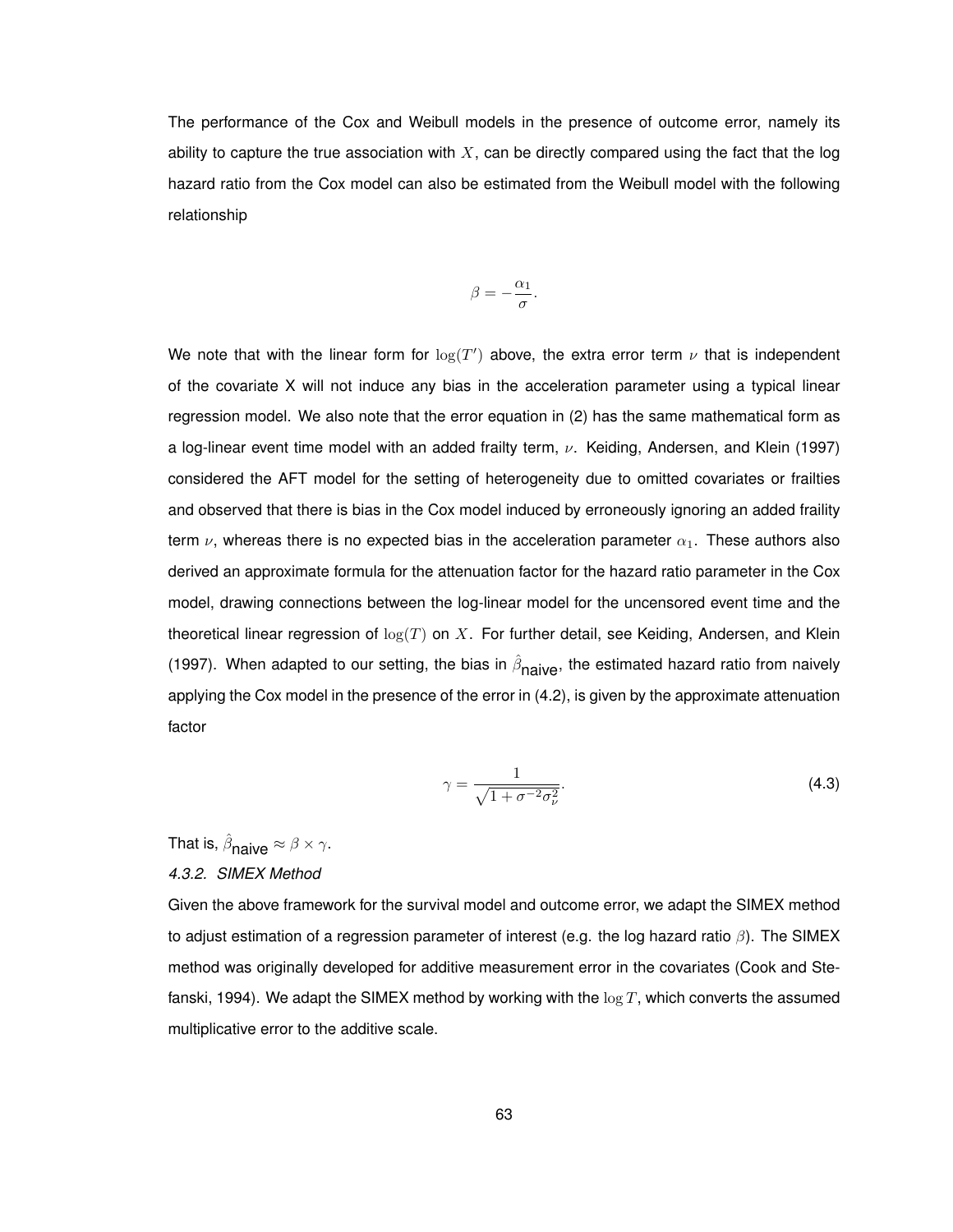

Figure 4.1: The quadratic approximations of the  $\beta$  parameters as a function of  $\lambda$ , extrapolated to  $\lambda = -1$ , with the dotted lines denoting the true  $\beta$  for  $\beta = \log(1.5)$  (a) and  $\beta = \log(3)$  (b)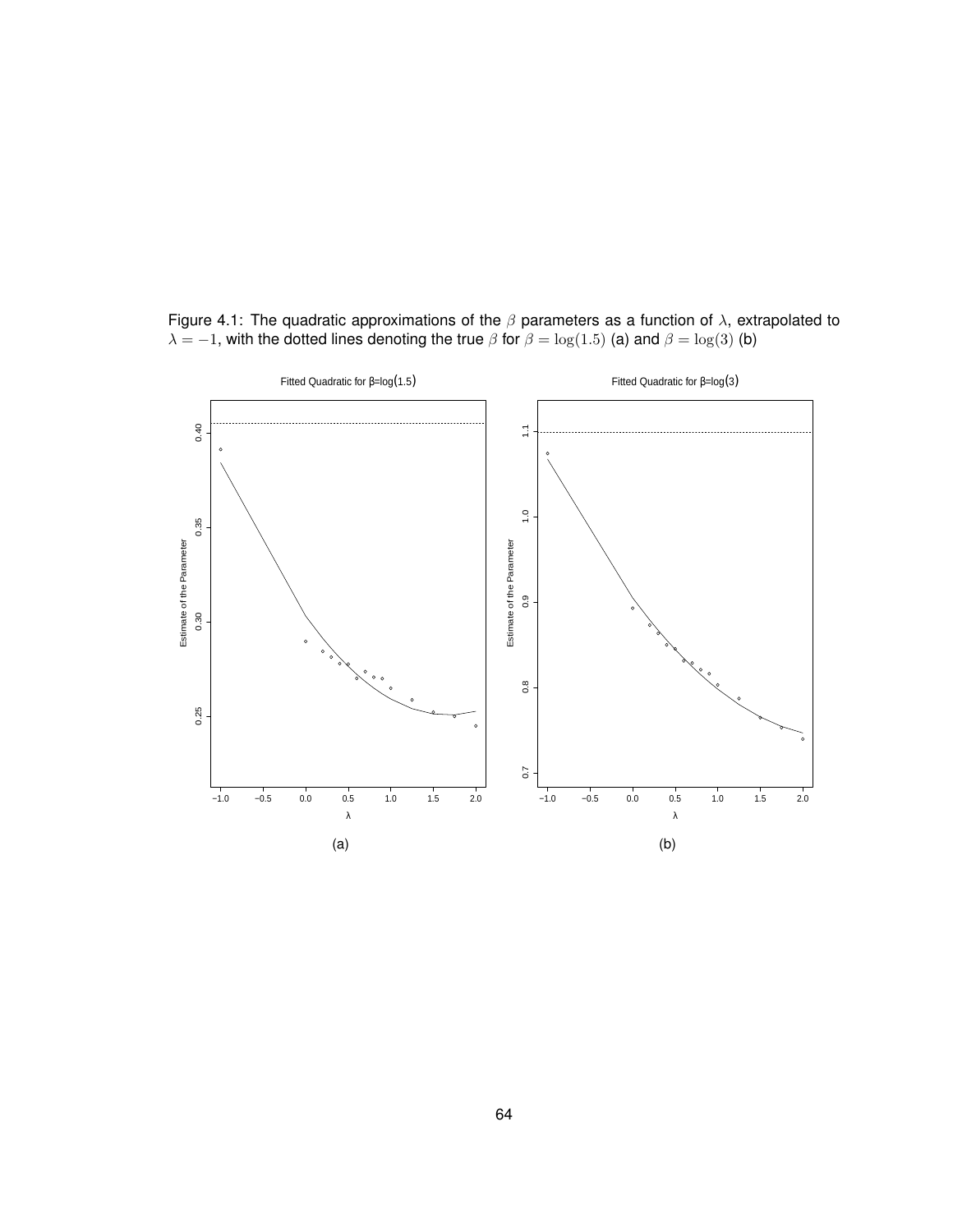We illustrate our method using Figure 4.1. Similar to the original SIMEX method, we estimate the relationship between the size of the measurement error,  $\sigma_{\nu}^2$ , and the bias in the naive estimate of the parameter of interest from an analysis that ignores the error. In the **Simulation** step, we add additional measurement error to each outcome by drawing  $\omega$  from  $\mathsf{N}(0,\lambda\sigma_\nu^2)$  and adding the value of this random variable to the already error prone variable  $\log T'$  and exponentiating to obtain a new  $T'_{\lambda}.$  This error addition is repeated  $B$  times for a range of values of  $\lambda \geq 0.$  Then for each iteration of  $\lambda$  and  $b = 1, \ldots, B$ , we refit the regression model with the new vector of error prone measurement of the survival time  $T'_{\lambda b}$  to obtain a new naive log hazard ratio estimate  $\beta_{\lambda b}$  (or other parameter of interest, e.g. acceleration parameter from the AFT). The new total measurement error variance in  $\log T'_{\lambda b}$  is then given by

$$
\sigma_{\nu}^{2} + \lambda \sigma_{\nu}^{2} = (1 + \lambda)\sigma_{\nu}^{2}
$$
\n(4.4)

For illustration, we set  $B=1$  and  $\lambda\in\{\frac{1}{10},\frac{2}{10},\ldots,\frac{9}{10},1,\frac{5}{4},\frac{6}{4},\frac{7}{4},2\}$  to estimate new  $\beta_{\lambda1}$ , which are shown as small circles in Figure 4.1, and plot these naive  $\beta_{\lambda 1}$  versus  $\lambda$ . In the **Extrapolation** step, we then fit a curve to the plot of  $\beta_{\lambda1}$  as a function of the  $\lambda$ 's. From this fitted model, we extrapolate back to  $\lambda = -1$ , which given the new total measurement error variance in Equation (4.4), should approximate the true coefficient value. For the setting with covariate measurement error, Cook and Stefanski recommend a quadratic approximation due to good performance in most cases, but other extrapolation functions such as a linear, loglinear, or nonlinear function are possibilities. We investigated the performance of the quadratic form in our framework using simulations and it outperformed the linear and loglinear approximations. In Figure 4.1, this extrapolation is shown by extending the curve to  $\lambda = -1$ . Note, in any data application, one could draw a similar figure increasing the denseness of the vector  $\lambda$  to verify the appropriateness of the chosen extrapolation function (as quadratic or otherwise). This procedure only yields an approximation, since we can only generate curves for which  $\lambda \geq 0$ , and thus have no estimates on the curve in the region of curve between [−1, 0). To assess the sampling variability of the SIMEX estimates, we utilize the bootstrap to obtain standard errors.

Here, we assume the value of  $\sigma_\nu^2$  is known. In some settings, an estimate of  $\sigma_\nu^2$  may be available from a validation study. In the case that the true value of the measurement error variance,  $\sigma_{\nu}^2$ , is unknown and an estimate is not available, one can apply the method for a variety of possible values for  $\sigma_{\nu}^2$ , and examine the sensitivity of the estimated  $\beta$ . In our data example that follows, we will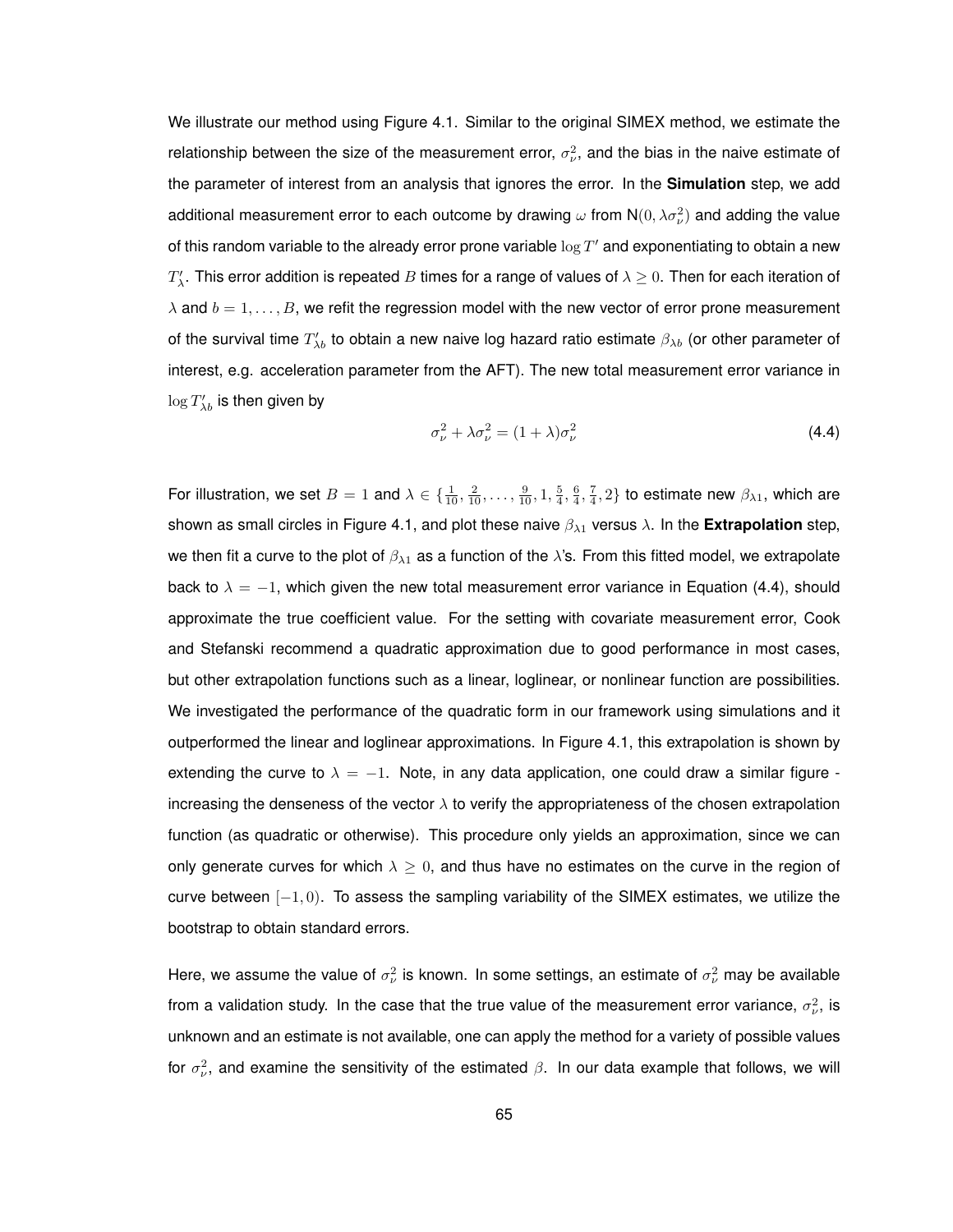illustrate the method with an estimated  $\sigma_{\nu}^2$  from a validation subsample.

## 4.4. Simulations and Results

Through simulation, we examined the bias that results from random multiplicative error in the failure time outcome with different distributions of errors and evaluated the estimators from both the Cox and Weibull models. We then applied the proposed SIMEX method to obtain error-corrected estimates of the log-hazard ratio. These values will be compared to those from the true model, a Cox proportional hazards regression model fit with true times  $T$ , and a naive Cox model fit with error prone times  $T'$ . We present results for varying values of the log hazard ratio  $\beta$ , assumed error distributions, and error variances. From these experiments, we derived means, biases, standard errors (SE), and mean squared errors (MSE). We also compare our observed bias in the hazard ratio with the expected value given by Equation (4.3). We estimate the hazard ratio parameter both parametrically using the Weibull model and semi-parametrically using the Cox model. As we will see from our results below, the multiplicative error introduces no bias in the estimated acceleration parameter, as expected, and so we present results for application of the proposed SIMEX method only for the hazard ratio estimated by the commonly applied Cox model approach.

All simulations were run 2000 times using R version 3.2.1 and assumed that the covariate X followed a standard normal distribution. In addition, we set the true parameters to be  $\alpha_0 = 0$  and  $\alpha_1 = -\beta$  for  $\beta \in \{\log(1.5), \log(3)\}.$  The survival outcome T is generated from a Weibull distribution with shape equal to 1 and scale set to exp  $(\alpha_0 + X\alpha_1)$ , as defined in Equation (4.1). For the error term  $\nu$ , as defined in Section 4.3.1, we considered a normal distribution and a shifted gamma distribution with means 0 and variances equal to the varying values of  $\sigma_{\nu}^2.$  These are represented by  $\mathsf{N}(0,\sigma_{\nu}^2)$  and Gamma  $\left(\frac{1}{\sigma_{\nu}^2},\frac{1}{\sigma_{\nu}^2}\right)$  $(-1, 1)$  respectively, using a parametrization such that if  $X\sim \mathsf{Gamma}(\alpha,\beta)$ , then  $\mathrm{E}(X)=\frac{\alpha}{\beta}$  and  $\mathrm{var}(X)=\frac{\alpha}{\beta^2}$ . The set of simulations comparing the Cox and Weibull models set the cohort size at  $n = 1000$  and varied the measurement error variance to be  $\sigma_\nu^2\in\{0.25,0.5,1,2\}.$  We refer to  $\sigma_\nu^2=0.25$  as small error,  $\sigma_\nu^2=0.5$  moderate error,  $\sigma_\nu^2=1$ large error, and  $\sigma_{\nu}^2=2$  very large error. For simulations examining the proposed SIMEX method, we set  $B = 50$  and  $\lambda \in \{0, 0.5, 1, 1.5, 2\}$ , following the recommendation by Cook and Stefanski for covariate measurement error. A quadratic function is used in the extrapolation step. These simulations ran 100 bootstrap replications and let the number of subjects be  $n \in \{300, 1000\}$ , and set the measurement error variance to be  $\sigma_{\nu}^2 \in \{0.25, 0.5, 1\}$  to examine the performance of the SIMEX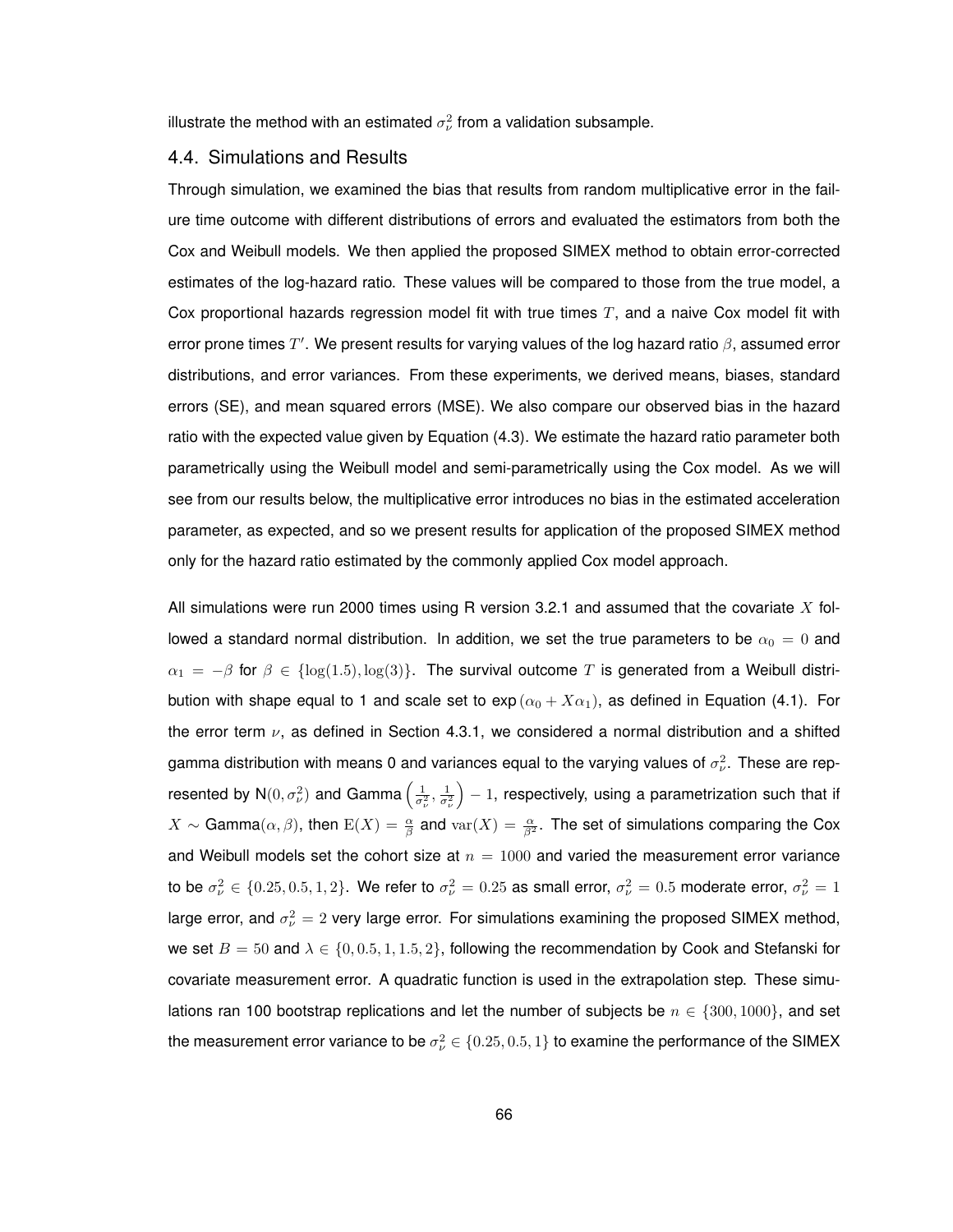method under different amounts of error.

Table C.1 in Appendix C.1 presents summary statistics for  $\frac{T'}{T}$  $\frac{T'}{T}$  for different values of  $\sigma_{\nu}^2$  to provide a description of the error in  $T'$  as a function of the  $\sigma_{\nu}^2$  in our simulations. We note that even for our small and normally distributed error, the ratio of  $\frac{T'}{T}$  $\frac{I^{\tau}}{T}$  could still be quite appreciable. The error-prone time had an average (SD) multiplicative error factor of  $1.15(0.61)$  with an IQR of  $(0.71, 1.41)$ . For moderate error, the average error (SD) factor was  $1.25(0.96)$  with an IQR of  $(0.58, 1.59)$ . For large error, average (SD) error factor was  $1.69(1.95)$  with an IQR  $(0.53, 2.08)$ . As expected for very large error, the error factor was quite large with an average (SD) of 2.55(5.14) and an IQR of (0.38, 2.52). When the error term followed a gamma distribution, we of course observed more extreme skewness in  $\frac{T'}{T}$  $\frac{I^{\prime \prime}}{T}$  and much larger standard deviation for this factor compared to those of the normal distribution.

Table 4.1 presents the relative performance of the Cox and Weibull models in the presence of multiplicative error, with  $\nu$  following a normal distribution. Namely, we present the bias, average model standard error (ASE), empirical standard error (ESE), mean-squared error (MSE), and coverage probabilities for the 95% confidence intervals across the simulations. The ASE is calculated as the mean of the model standard errors and the ESE is calculated as the standard deviation of the parameter estimates. As expected, the estimated acceleration parameter  $(\alpha_1)$  using both true time and the error-prone time are extremely close, with small bias in the naive estimate for all settings of the measurement error variance and  $\beta$ . We also notice that for all measurement error variance parameter values, the Weibull and Cox estimates for the hazard ratio parameter are biased and reasonably similar, but the bias from the Weibull estimates is consistently slightly smaller. Overall, the naive intercept, shape, and Cox and Weibull hazard ratio parameters remain largely biased through each value of  $\beta$  and the variance of  $\nu$ . For moderate error, the percent bias magnitude is greater than 16% and the absolute bias is large for the intercept in the Weibull models. For large to very large error, similar results are observed with percent bias magnitude greater than 30% for estimates of  $\beta$  and large absolute bias for the intercept. In addition, these results in Table 4.1 are consistent with the theoretical amount of attenuation bias in  $\beta$  from Equation (4.3). The expected attenuation for  $\beta$  is approximately  $0.816$  for  $\sigma_\nu^2=0.5,\,0.707$  for  $\sigma_\nu^2=1,$  and  $0.577$  for  $\sigma_\nu^2=2.$  For  $\sigma_\nu^2=0.5,$  the observed attenuation was 0.799 and 0.797 for true  $\beta = \log(1.5)$  and  $\log(3)$ , respectively. Similarly for  $\sigma_{\nu}^2=1$ , the attenuation was  $0.689$  and  $0.687$ , respectively, and  $0.562$  and  $0.563$ , respectively, for  $\sigma_{\nu}^2=2.$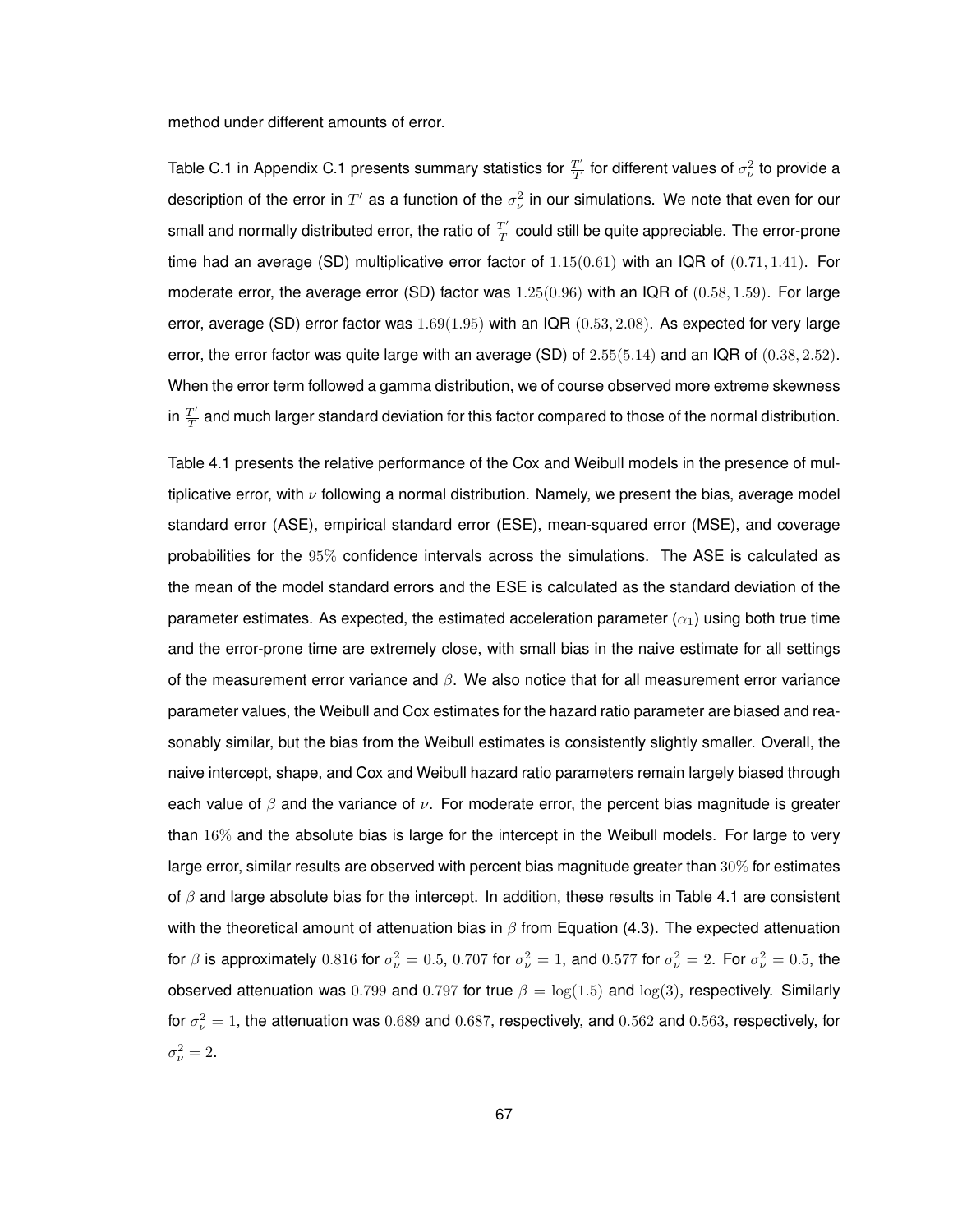Table 4.1: The percent (%) bias (absolute bias for intercept  $\alpha_0$ ), average model standard error (ASE), empirical standard error (ESE), mean squared error (MSE), and coverage probabilities (CP) are given for 2000 simulated data sets with  $n = 1000$  and a mean zero normal distribution for the error term. For all simulations, the Weibull parameters  $\alpha_0 = 0, \, \alpha_1 = -\beta,$  and shape equaled 1 (exponential time). Values of  $\beta$  and  $\sigma_{\nu}^2$  are shown below.

|          |                               |             |            | Weibull Model |          |                    | Cox Model          |
|----------|-------------------------------|-------------|------------|---------------|----------|--------------------|--------------------|
|          | $\frac{\sigma_{\nu}^2}{0.25}$ |             | $\alpha_0$ | $\alpha_1$    | shape    | $\overline{\beta}$ | $\overline{\beta}$ |
| log(1.5) |                               | <b>Bias</b> | 0.056      | 0.060         | $-7.200$ | $-11.84$           | $-15.43$           |
|          |                               | <b>ASE</b>  | 0.038      | 0.038         | 0.020    | 0.035              | 0.033              |
|          |                               | <b>ESE</b>  | 0.039      | 0.040         | 0.000    | 0.036              | 0.035              |
|          |                               | <b>MSE</b>  | 0.069      | 0.040         | 0.072    | 0.060              | 0.072              |
|          |                               | <b>CP</b>   | 0.676      | 0.969         | 0.000    | 0.708              | 0.522              |
|          | 0.5                           | <b>Bias</b> | 0.108      | $-0.210$      | $-16.04$ | $-20.34$           | $-24.97$           |
|          |                               | <b>ASE</b>  | 0.042      | 0.044         | 0.016    | 0.035              | 0.033              |
|          |                               | <b>ESE</b>  | 0.042      | 0.044         | 0.000    | 0.036              | 0.033              |
|          |                               | <b>MSE</b>  | 0.116      | 0.044         | 0.160    | 0.090              | 0.107              |
|          |                               | <b>CP</b>   | 0.275      | 0.976         | 0.000    | 0.351              | 0.138              |
|          | $\mathbf{1}$                  | <b>Bias</b> | 0.199      | $-0.070$      | $-32.30$ | $-31.26$           | $-36.35$           |
|          |                               | <b>ASE</b>  | 0.049      | 0.053         | 0.013    | 0.037              | 0.033              |
|          |                               | <b>ESE</b>  | 0.049      | 0.054         | 0.000    | 0.038              | 0.034              |
|          |                               | <b>MSE</b>  | 0.205      | 0.054         | 0.323    | 0.132              | 0.151              |
|          |                               | <b>CP</b>   | 0.020      | 0.976         | 0.000    | 0.072              | 0.006              |
|          | $\overline{c}$                | <b>Bias</b> | 0.347      | 0.700         | $-42.25$ | $-43.33$           | $-48.19$           |
|          |                               | <b>ASE</b>  | 0.060      | 0.067         | 0.009    | 0.038              | 0.032              |
|          |                               | <b>ESE</b>  | 0.060      | 0.069         | 0.000    | 0.040              | 0.033              |
|          |                               | <b>MSE</b>  | 0.352      | 0.069         | 0.423    | 0.180              | 0.198              |
|          |                               | <b>CP</b>   | 0.000      | 0.974         | 0.000    | 0.004              | 0.000              |
| log(3)   | 0.25                          | <b>Bias</b> | 0.055      | 0.050         | $-11.23$ | $-11.86$           | $-13.69$           |
|          |                               | <b>ASE</b>  | 0.038      | 0.038         | 0.020    | 0.040              | 0.041              |
|          |                               | <b>ESE</b>  | 0.037      | 0.038         | 0.000    | 0.042              | 0.043              |
|          |                               | <b>MSE</b>  | 0.067      | 0.038         | 0.112    | 0.137              | 0.156              |
|          |                               | <b>CP</b>   | 0.696      | 0.972         | 0.000    | 0.102              | 0.056              |
|          | 0.5                           | <b>Bias</b> | 0.106      | 0.000         | $-23.89$ | $-20.17$           | $-22.84$           |
|          |                               | <b>ASE</b>  | 0.042      | 0.044         | 0.016    | 0.039              | 0.039              |
|          |                               | <b>ESE</b>  | 0.041      | 0.045         | 0.000    | 0.043              | 0.043              |
|          |                               | <b>MSE</b>  | 0.114      | 0.045         | 0.239    | 0.226              | 0.255              |
|          |                               | <b>CP</b>   | 0.278      | 0.977         | 0.000    | 0.000              | 0.000              |
|          | $\mathbf{1}$                  | <b>Bias</b> | 0.198      | 0.070         | $-32.36$ | $-31.22$           | $-34.58$           |
|          |                               | <b>ASE</b>  | 0.049      | 0.053         | 0.013    | 0.039              | 0.037              |
|          |                               | <b>ESE</b>  | 0.049      | 0.055         | 0.000    | 0.043              | 0.042              |
|          |                               | <b>MSE</b>  | 0.204      | 0.055         | 0.324    | 0.346              | 0.382              |
|          |                               | CP          | 0.020      | 0.968         | 0.000    | 0.000              | 0.000              |
|          | $\overline{c}$                | <b>Bias</b> | 0.350      | 0.140         | $-47.17$ | $-43.83$           | $-47.43$           |
|          |                               | <b>ASE</b>  | 0.060      | 0.067         | 0.009    | 0.039              | 0.035              |
|          |                               | <b>ESE</b>  | 0.059      | 0.068         | 0.000    | 0.042              | 0.039              |
|          |                               | <b>MSE</b>  | 0.355      | 0.068         | 0.472    | 0.483              | 0.523              |
|          |                               | <b>CP</b>   | 0.000      | 0.970         | 0.000    | 0.000              | 0.000              |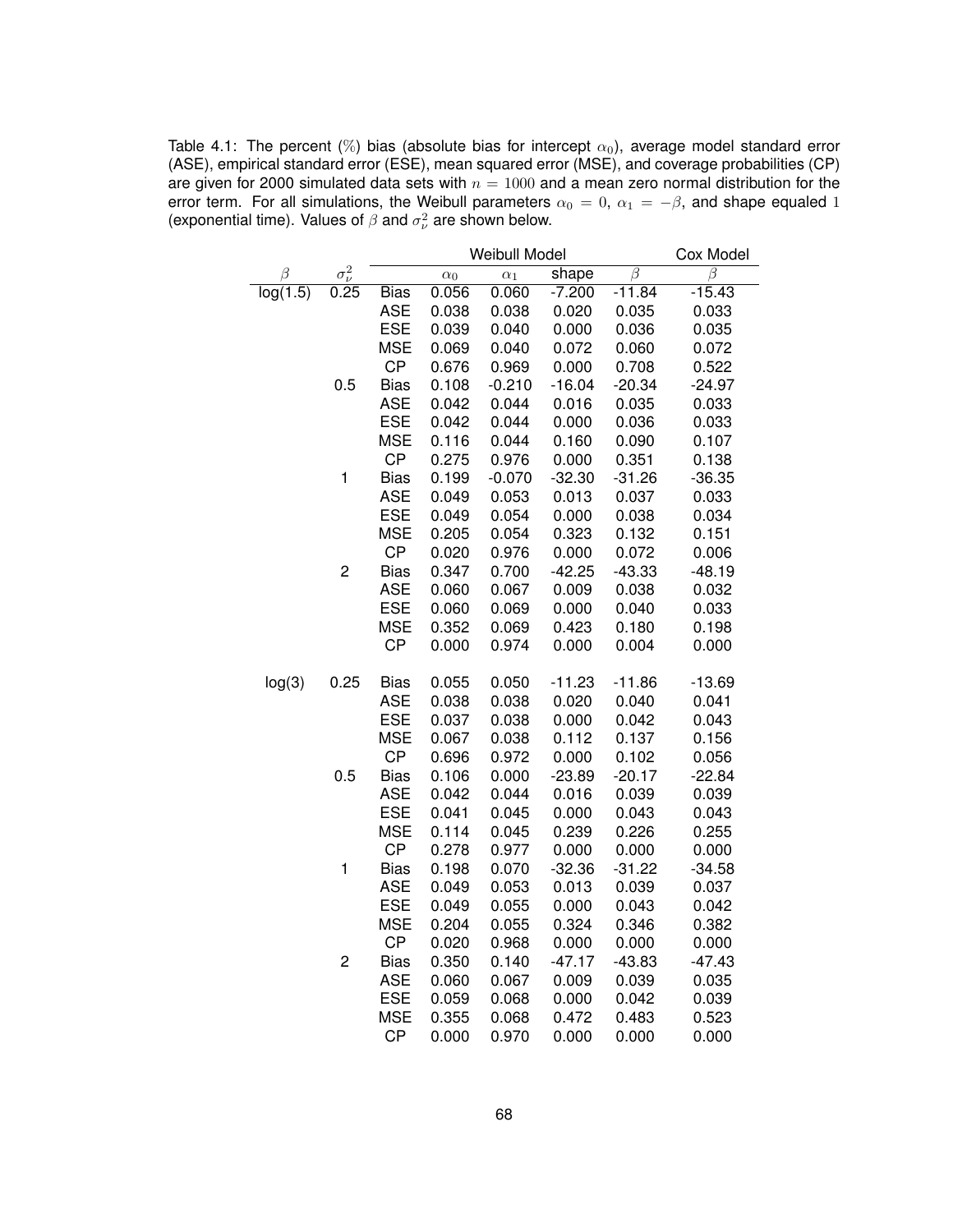Table C.2 in Appendix C.1 presents analogous results to Table 4.1 using the shifted gamma error distribution. Similar results are observed, with the naive intercept, shape, and Cox and Weibull hazard ratio parameters largely biased for each value of  $\sigma_{\nu}^2$  and  $\beta.$ 

Table 4.2 presents the % bias, coverage probabilities (CP), MSE, ESE, average bootstrap standard errors (ASE) for SIMEX estimates, and average model standard errors (ASE) for naive estimates to compare the performance of our SIMEX method for estimating the hazard ratio with the naive method of ignoring the error, which was simulated as normally distributed. We notice that for small error and both values of n and nonzero  $\beta$ , the bias for the SIMEX method is below 5% with coverage close to 95%. The bias for the naive method  $(14 - 15%)$  is well over double that of SIMEX, with considerably worse coverage. As  $\sigma_{\nu}^2$  increases, the results tell a similar story. Overall, the bias for both methods increases, but the bias of the naive method continues to be at least double that of the SIMEX method. The coverage for both methods decreases with  $\sigma_{\nu}^2$ , with naive methods' falling off much more rapidly than that of the SIMEX method. For small error, the SIMEX method performs admirably with small % bias and near 95% coverage. For moderate error, SIMEX still works reasonably well with under 10% bias and coverage close to 90%. With large amounts of outcome error, SIMEX is noticeably biased, with close to 20% bias, but still outperforms the naive method.

Table 4.2 also presents the type 1 error, coverage probability, MSE, ESE, and ASE measurements for the SIMEX method simulated with the true  $\beta = 0$  with a normal error distribution. For all combinations of  $\sigma_{\nu}^2$  and  $n$ , we see that the type 1 error hovers around 0.05.

Table 4.3 presents similar estimates of relative performance of estimating the hazard ratio, comparing our SIMEX method to the naive method when the error in  $T'$ ,  $\nu$ , follows a gamma distribution. In these scenarios, the average multiplicative error and variance for the error in  $T'$  were larger compared to the same scenario for the normally distributed error (Table C.1 in Appendix C.1), and the SIMEX method performed worse overall than with the normally distributed error for a fixed value of  $\sigma_{\nu}^2$ . We notice that for small error and both values of nonzero  $\beta$  and  $n$ , the bias for the SIMEX method is 8% or below with coverage close to 95%. The bias for the naive method  $(16-18%)$  is over double that of SIMEX, with considerably worse coverage. As  $\sigma_{\nu}^2$  increases, the bias for both methods increases, but the bias of the naive method continues to be just under double that of the SIMEX method. As expected, the coverage for both methods decreases with  $\sigma_{\nu}^2$ , with naive methods' de-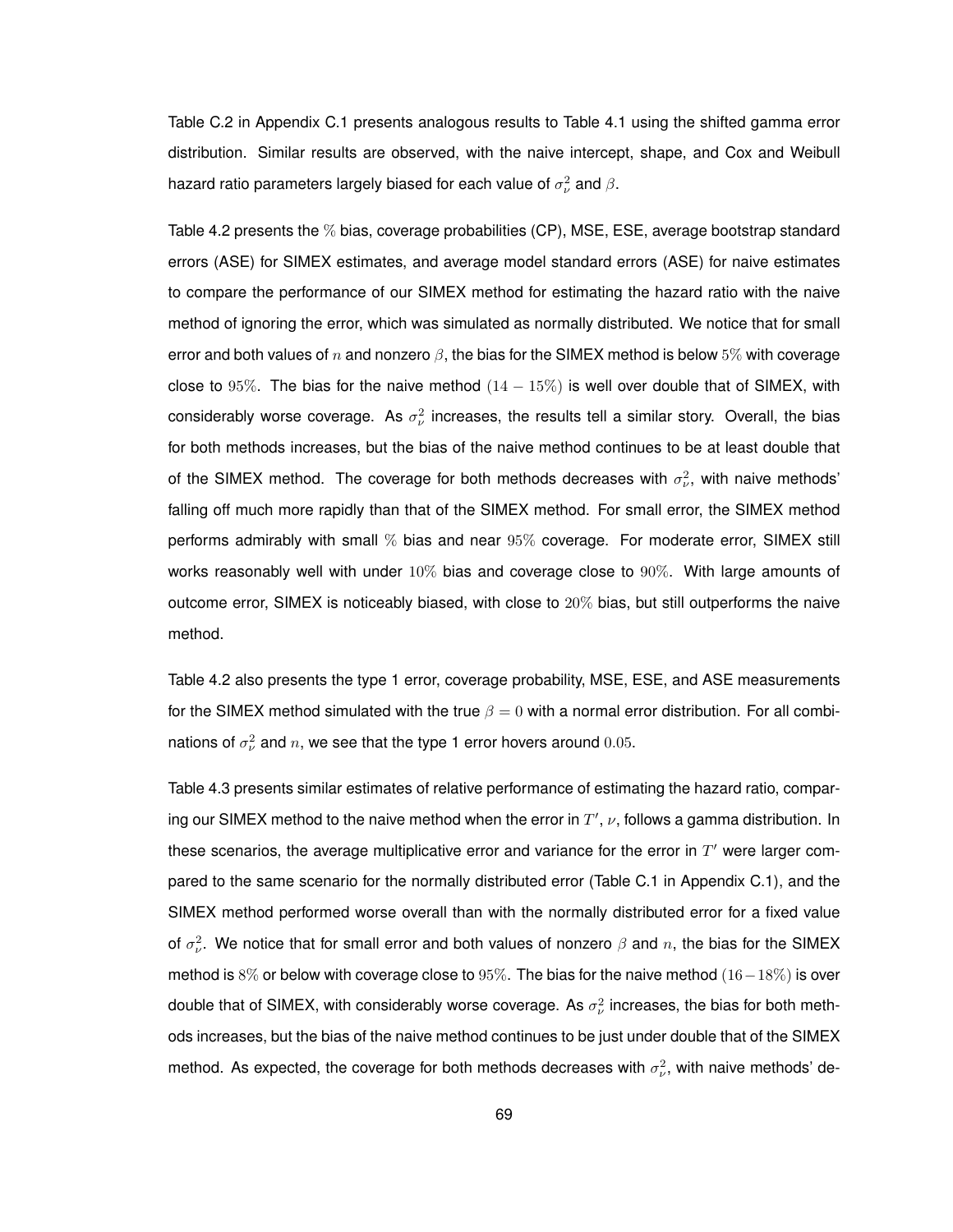Table 4.2: The percent (%) bias, average bootstrap standard error (ASE) for SIMEX, average model standard error (ASE) for naive, empirical standard error (ESE), mean squared error (MSE), and coverage probabilities (CP) are given for 2000 simulated data sets for the SIMEX and naive methods with exponential time and a mean zero normal distribution for the error term. Type 1 error is shown instead of % bias for  $\beta = 0$ .

| $\beta$        | $\frac{\sigma_{\nu}^2}{0.25}$ | n    | Method       | $%$ Bias     | <b>ASE</b> | <b>ESE</b> | <b>MSE</b> | <b>CP</b> |
|----------------|-------------------------------|------|--------------|--------------|------------|------------|------------|-----------|
| log(1.5)       |                               | 300  | <b>SIMEX</b> | $-3.234$     | 0.077      | 0.076      | 0.077      | 0.942     |
|                |                               |      | Naive        | $-15.05$     | 0.062      | 0.064      | 0.089      | 0.810     |
|                |                               | 1000 | <b>SIMEX</b> | $-3.432$     | 0.041      | 0.041      | 0.043      | 0.930     |
|                |                               |      | Naive        | $-15.25$     | 0.033      | 0.033      | 0.070      | 0.535     |
|                | 0.5                           | 300  | <b>SIMEX</b> | $-8.815$     | 0.082      | 0.082      | 0.089      | 0.921     |
|                |                               |      | Naive        | $-23.72$     | 0.060      | 0.062      | 0.114      | 0.633     |
|                |                               | 1000 | <b>SIMEX</b> | $-9.232$     | 0.044      | 0.044      | 0.058      | 0.852     |
|                |                               |      | Naive        | $-25.05$     | 0.033      | 0.032      | 0.107      | 0.128     |
|                | 1                             | 300  | <b>SIMEX</b> | $-18.46$     | 0.087      | 0.086      | 0.114      | 0.852     |
|                |                               |      | Naive        | $-36.08$     | 0.060      | 0.063      | 0.159      | 0.33      |
|                |                               | 1000 | <b>SIMEX</b> | $-18.90$     | 0.046      | 0.047      | 0.090      | 0.615     |
|                |                               |      | Naive        | $-36.64$     | 0.033      | 0.035      | 0.153      | 0.007     |
|                |                               |      |              |              |            |            |            |           |
| log(3)         | $0.25\,$                      | 300  | <b>SIMEX</b> | $-2.100$     | 0.101      | 0.099      | 0.101      | 0.945     |
|                |                               |      | Naive        | $-13.51$     | 0.075      | 0.079      | 0.168      | 0.466     |
|                |                               | 1000 | <b>SIMEX</b> | $-2.172$     | 0.054      | 0.053      | 0.058      | 0.922     |
|                |                               |      | Naive        | $-13.98$     | 0.041      | 0.043      | 0.159      | 0.049     |
|                | 0.5                           | 300  | <b>SIMEX</b> | $-6.780$     | 0.107      | 0.107      | 0.130      | 0.889     |
|                |                               |      | Naive        | $-22.07$     | 0.072      | 0.076      | 0.254      | 0.112     |
|                |                               | 1000 | <b>SIMEX</b> | $-7.037$     | 0.058      | 0.058      | 0.097      | 0.72      |
|                |                               |      | Naive        | $-22.94$     | 0.039      | 0.043      | 0.256      | 0.000     |
|                | 1                             | 300  | <b>SIMEX</b> | $-16.03$     | 0.111      | 0.112      | 0.209      | 0.62      |
|                |                               |      | Naive        | $-34.03$     | 0.069      | 0.074      | 0.381      | 0.002     |
|                |                               | 1000 | <b>SIMEX</b> | $-16.40$     | 0.060      | 0.061      | 0.190      | 0.16      |
|                |                               |      | Naive        | $-34.53$     | 0.037      | 0.041      | 0.382      | 0.000     |
|                |                               |      |              |              |            |            |            |           |
| $\beta$        | $\sigma_{\nu}^2$              | n    | Method       | Type 1 Error | <b>ASE</b> | <b>ESE</b> | <b>MSE</b> |           |
| $\overline{0}$ | 0.25                          | 300  | <b>SIMEX</b> | 0.052        | 0.071      | 0.071      | 0.071      |           |
|                |                               | 1000 | <b>SIMEX</b> | 0.043        | 0.038      | 0.038      | 0.038      |           |
|                | $0.5\,$                       | 300  | <b>SIMEX</b> | 0.053        | 0.076      | 0.076      | 0.076      |           |
|                |                               | 1000 | <b>SIMEX</b> | 0.045        | 0.040      | 0.040      | 0.040      |           |
|                | 1                             | 300  | <b>SIMEX</b> | 0.056        | 0.081      | 0.081      | 0.081      |           |
|                |                               | 1000 | <b>SIMEX</b> | 0.047        | 0.043      | 0.043      | 0.043      |           |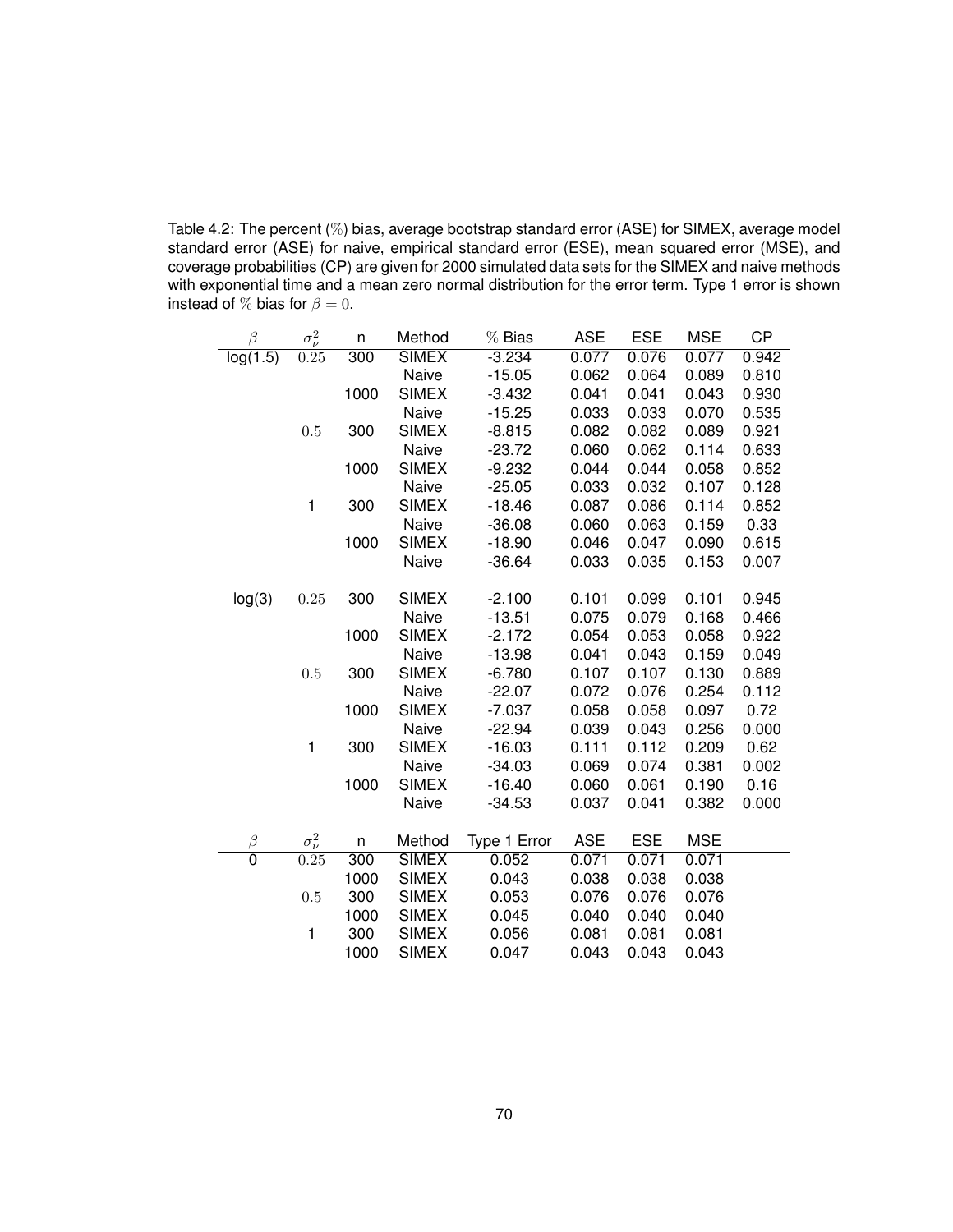Table 4.3: The percent (%) bias, average bootstrap standard error (ASE) for SIMEX, average model standard error (ASE) for naive, empirical standard error (ESE), mean squared error (MSE), and coverage probabilities (CP) are given for 2000 simulated data sets for the SIMEX and naive methods with exponential time and a shifted gamma distribution (mean 0) for the error term. Type 1 error is shown instead of % bias for  $\beta = 0$ .

| $\beta$        | $\frac{\sigma_{\nu}^2}{0.25}$ | n    | Method       | $%$ Bias     | <b>ASE</b> | <b>ESE</b> | <b>MSE</b> | <b>CP</b> |
|----------------|-------------------------------|------|--------------|--------------|------------|------------|------------|-----------|
| log(1.5)       |                               | 300  | <b>SIMEX</b> | $-7.270$     | 0.077      | 0.076      | 0.082      | 0.929     |
|                |                               |      | Naive        | $-17.65$     | 0.061      | 0.064      | 0.096      | 0.766     |
|                |                               | 1000 | <b>SIMEX</b> | $-8.025$     | 0.041      | 0.041      | 0.053      | 0.864     |
|                |                               |      | Naive        | $-18.33$     | 0.033      | 0.034      | 0.082      | 0.379     |
|                | 0.5                           | 300  | <b>SIMEX</b> | $-16.98$     | 0.081      | 0.082      | 0.107      | 0.841     |
|                |                               |      | Naive        | $-30.01$     | 0.060      | 0.063      | 0.137      | 0.483     |
|                |                               | 1000 | <b>SIMEX</b> | $-17.87$     | 0.043      | 0.043      | 0.084      | 0.594     |
|                |                               |      | Naive        | $-29.74$     | 0.033      | 0.035      | 0.126      | 0.055     |
|                | $\mathbf{1}$                  | 300  | <b>SIMEX</b> | $-27.54$     | 0.084      | 0.083      | 0.139      | 0.706     |
|                |                               |      | Naive        | $-41.07$     | 0.060      | 0.062      | 0.178      | 0.207     |
|                |                               | 1000 | <b>SIMEX</b> | $-28.37$     | 0.044      | 0.045      | 0.124      | 0.278     |
|                |                               |      | Naive        | $-42.45$     | 0.032      | 0.034      | 0.176      | 0.003     |
|                |                               |      |              |              |            |            |            |           |
| log(3)         | 0.25                          | 300  | <b>SIMEX</b> | $-5.578$     | 0.105      | 0.106      | 0.122      | 0.898     |
|                |                               |      | Naive        | $-15.94$     | 0.074      | 0.084      | 0.194      | 0.360     |
|                |                               | 1000 | <b>SIMEX</b> | $-6.380$     | 0.057      | 0.059      | 0.091      | 0.758     |
|                |                               |      | Naive        | $-16.55$     | 0.040      | 0.047      | 0.188      | 0.017     |
|                | 0.5                           | 300  | SIMEX        | $-15.96$     | 0.113      | 0.122      | 0.214      | 0.636     |
|                |                               |      | Naive        | $-27.45$     | 0.070      | 0.089      | 0.314      | 0.042     |
|                |                               | 1000 | <b>SIMEX</b> | $-17.19$     | 0.062      | 0.066      | 0.200      | 0.146     |
|                |                               |      | Naive        | $-28.71$     | 0.038      | 0.049      | 0.319      | 0.000     |
|                | $\mathbf{1}$                  | 300  | <b>SIMEX</b> | $-29.28$     | 0.117      | 0.124      | 0.345      | 0.232     |
|                |                               |      | Naive        | $-41.6$      | 0.066      | 0.095      | 0.467      | 0.000     |
|                |                               | 1000 | <b>SIMEX</b> | $-30.91$     | 0.065      | 0.068      | 0.346      | 0.001     |
|                |                               |      | Naive        | $-42.43$     | 0.035      | 0.049      | 0.469      | 0.000     |
|                |                               |      |              |              |            |            |            |           |
| $\beta$        | $\frac{\sigma_{\nu}^2}{0.25}$ | n    | Method       | Type 1 Error | <b>ASE</b> | <b>ESE</b> | <b>MSE</b> |           |
| $\overline{0}$ |                               | 300  | <b>SIMEX</b> | 0.049        | 0.071      | 0.069      | 0.069      |           |
|                |                               | 1000 | <b>SIMEX</b> | 0.057        | 0.037      | 0.037      | 0.037      |           |
|                | 0.5                           | 300  | <b>SIMEX</b> | 0.052        | 0.074      | 0.074      | 0.074      |           |
|                |                               | 1000 | <b>SIMEX</b> | 0.049        | 0.039      | 0.039      | 0.039      |           |
|                | $\mathbf{1}$                  | 300  | <b>SIMEX</b> | 0.037        | 0.077      | 0.075      | 0.075      |           |
|                |                               | 1000 | <b>SIMEX</b> | 0.056        | 0.040      | 0.041      | 0.041      |           |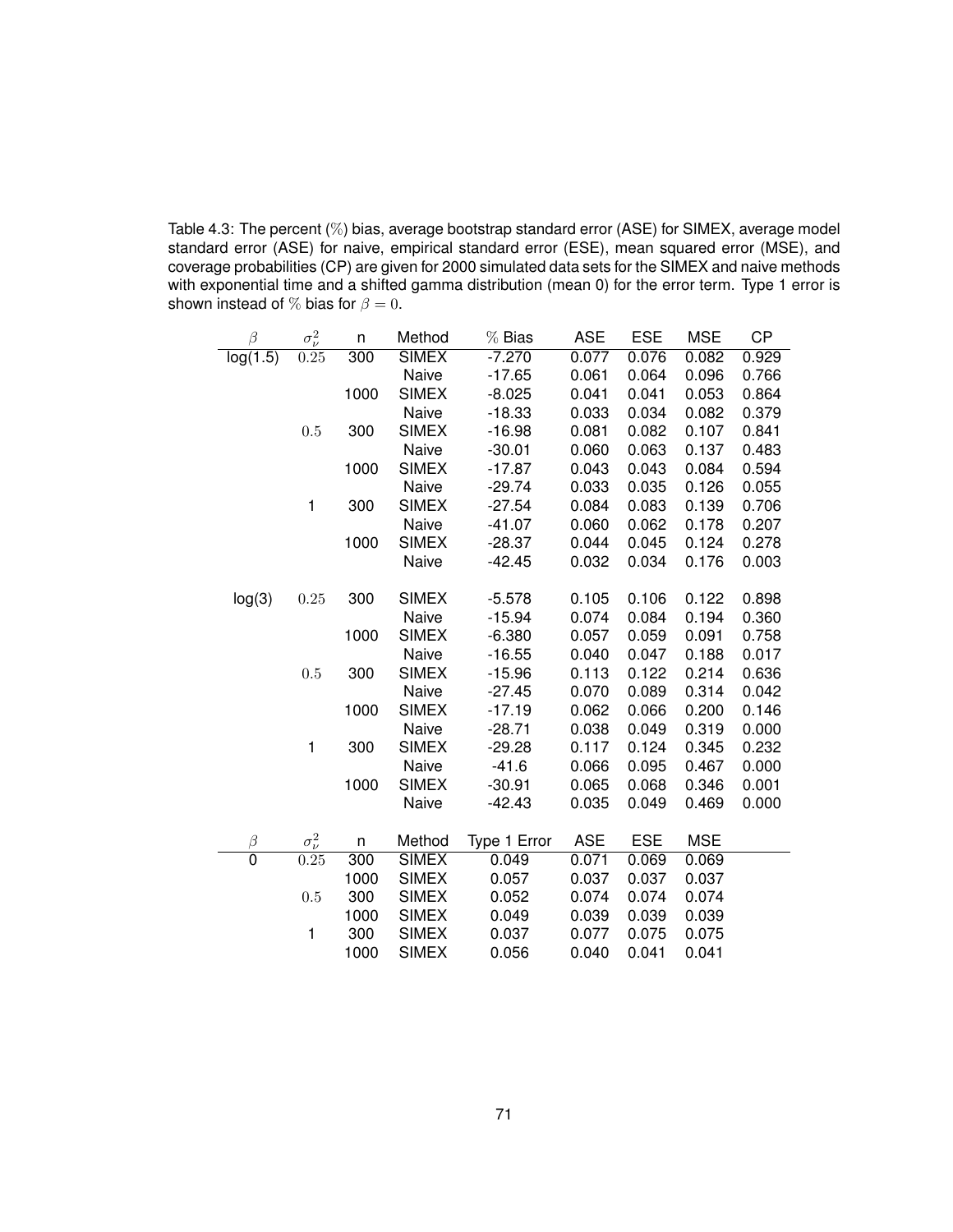creasing much more rapidly than that of the SIMEX method. Even with dramatically skewed error, for small outcome error, the SIMEX method performs well with reasonably small % bias and decent coverage (76 – 93%). For moderate error, SIMEX performs less well with bias around  $16\% - 17\%$ and relatively weak coverage with the errors from this skewed distribution becoming quite large. Our most extreme skewed error setting led to upwards of 15-fold multiplicative error factors and SIMEX performing poorly with bias around 30%. In a real data setting, this magnitude of error may actually be detected and corrected by usual out of range data quality assurance methods at the data collection level.

For the proposed SIMEX method, Table 4.3 also presents analogous type 1 error results to Table 4.2 using a gamma error distribution. Even for this skewed error, the type 1 error rate was preserved at  $0.05$  for all  $\sigma_{\nu}^2$  and  $n$ .

Table C.3 in Appendix C.1 presents the performance for the normal error distribution, but with time following a log-normal distribution. In this case, the Weibull model is no longer the correct one even for the true event time. We let  $\nu$  have variance 1 and let  $\beta = \log(3)$ . Even for this relatively large  $\beta$  and mis-specified parametric model, we see that the naive acceleration parameter is quite unbiased, as before. However in contrast to the previous results, the Cox and Weibull hazard ratios are quite similar and nearly unbiased, although the bias for the Weibull hazard ratio remains slightly smaller. The naive intercept for the Weibull model continues to display large bias with time distributed log-normally. The lack of bias in the hazard ratio can be attributed to the fact that the naive shape parameter in this model,  $\sigma$ , is estimated without bias, in contrast to all three previous models. These results emphasize that the hazard ratio parameter has unpredictable bias depending on the underlying distribution, but that the acceleration parameter is more robustly estimated in the presence of random multiplicative error in the outcome.

#### *4.4.1. Censoring*

The above simulations were done with no censoring of the event time. To examine the impact of censoring, simulations were run in similar parameter settings as described in the beginning of Section 4.4 with the addition that the true survival times were randomly censored and error was added to the censored event times. Specifically, we considered  $\beta \in \{\log(1.5), \log(3)\}, \, \sigma_\nu^2 \in \{0.5, 1\},$ and simulated 25%, 50%, 75%, and 90% censoring. True survival times were again generated exponentially, but with the baseline hazard set to 0.1. After the true survival times were generated,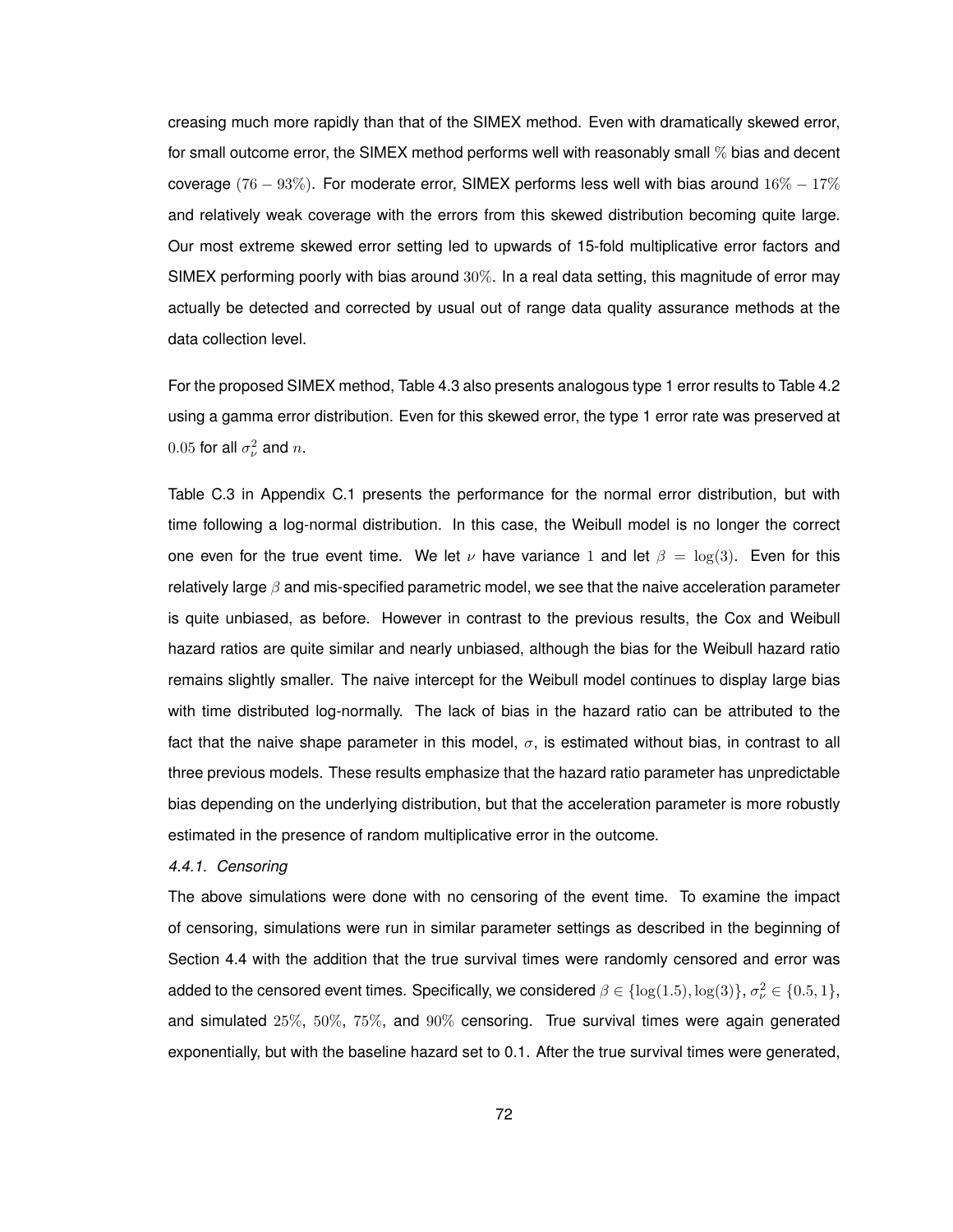separate random right censoring times were determined for each  $\beta$  to yield the desired % censored event times. The censoring times were generated uniformly with lengths 4, 4, 2, and 1 for each % censored time, respectively, to mimic trials of different lengths. The error-prone times were then generated by adding random multiplicative error to the censored times and the rest of the simulation parameters follow as before. We note that this kind of error, ie. error in the censored event time, is consistent with a time-to-event outcome in the HIV/AIDS setting discussed in the introduction, where there may be error only in the start time of the observation period for an event (e.g. time of ART initiation) but the event time (e.g. virologic failure) is determined precisely. As Table 4.4 shows, although the SIMEX method does not handle censoring directly, applying our extension to this setting still improves the bias compared to ignoring the error. Of equal interest is that the amount of censoring seems to have an inverse relationship with the percent bias in the log HR. For example with  $\beta = \log(1.5)$  and  $\sigma_{\nu}^2 = 0.5$ , as the percent censored increases from 25 to 50 to 75 to 90, the percent bias decreases from  $-12.72$  to  $-7.090$  to  $-3.130$  and to  $-1.690$ , respectively. In addition, we observe that the CP increases with increasing censoring. A similar effect is observed for other combinations of  $\beta$  and  $\sigma_\nu^2$  in Table 4.4. Thus our results suggest that for rare events that are exponentially distributed and randomly censored, the effect of random, multiplicative measurement error in the censored failure time outcome has little effect on the estimates of  $\beta$ . In this case, the risk sets in the Cox partial likelihood score at each failure time remained largely the same. In such scenarios, since the event indicator is correct in this setting, the Cox score defined by the error prone event times would be a sum of similar score contributions over the same individuals as the score defined by the true event times, hence why there is little bias. This seems to reconcile the different conclusions that Korn, Dodd, and Freidlin (2010) and Hong et al. (2012) came to regarding this setting described in Section 4.2. Korn et al. considered simulations that approximated data involving outcome error in the evaluation of progression-free survival for breast cancer patients. These authors observed that with the correct hazard ratio and 50% censoring, there is very little bias caused by the random measurement error. In addition, simulating a cancer trial with a very rare event, with 96% censoring, resulted in even less bias. On the other hand, the more appreciable effects of event time error on the estimated hazard ratio that Hong et al. found may be attributed to the studied setting being one where there was a much smaller percentage of censored events (5-25% censoring in simulated tumor progression).

Lack of bias in the naive estimates may not always be the case for rare events. For instance,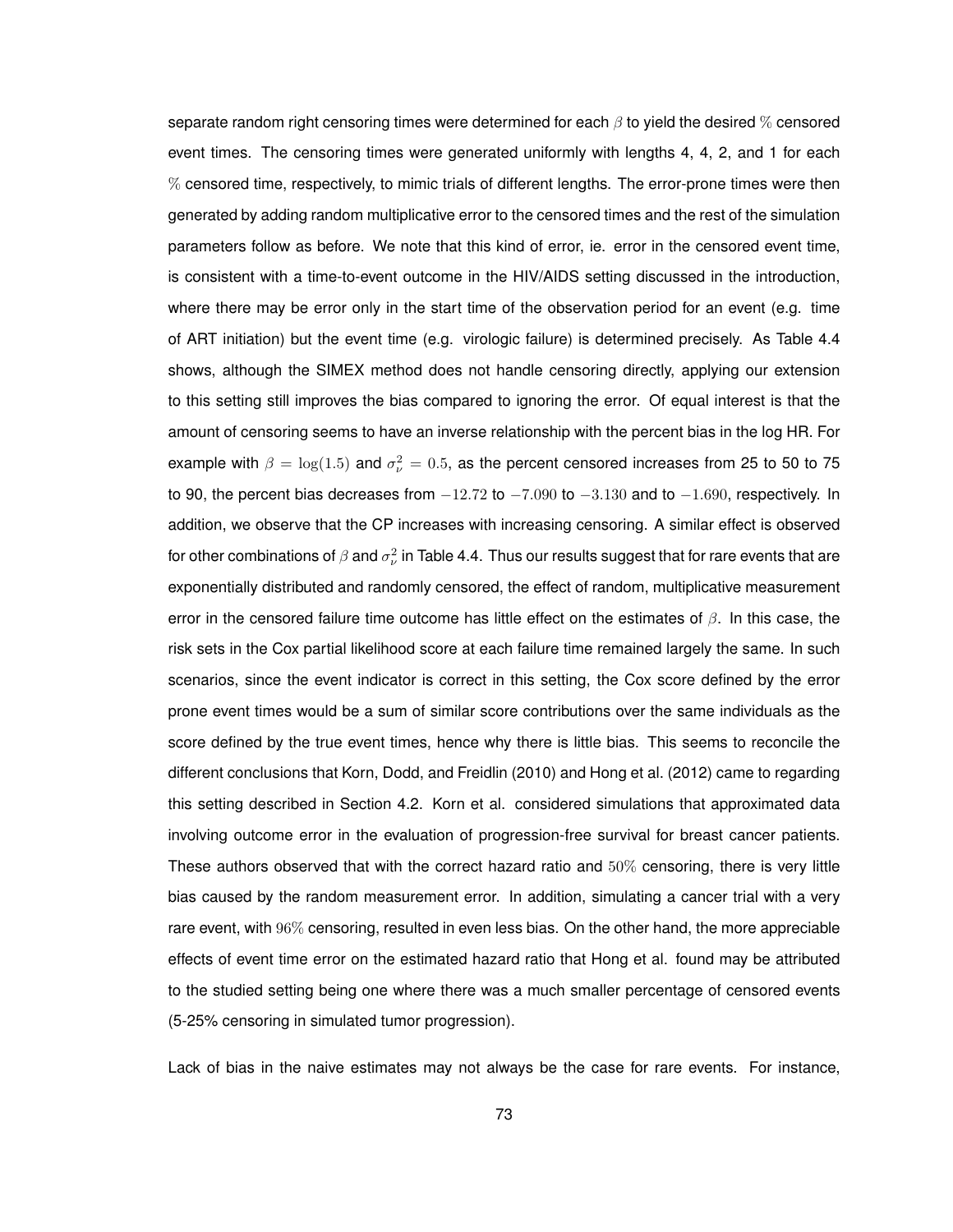Table 4.4: The percent (%) bias, mean squared error (MSE), and coverage probabilities (CP) are given for 2000 simulated data sets for the SIMEX and naive methods with  $n = 1000$ , exponential time, baseline hazard of 0.1, a normal distribution for the error term, and 25%, 50%, 75%, and 90% censoring for the true event time.

| % Censored      | $\beta$  | $\sigma_{\nu}^2$ | Method       | $%$ Bias | <b>MSE</b> | <b>CP</b> |
|-----------------|----------|------------------|--------------|----------|------------|-----------|
| $\overline{25}$ | log(1.5) | $\overline{0.5}$ | <b>SIMEX</b> | $-4.776$ | 0.048      | 0.931     |
|                 |          |                  | Naive        | $-12.72$ | 0.064      | 0.712     |
|                 |          | $\mathbf{1}$     | <b>SIMEX</b> | $-9.331$ | 0.059      | 0.872     |
|                 |          |                  | Naive        | $-18.31$ | 0.084      | 0.492     |
|                 | log(3)   | 0.5              | <b>SIMEX</b> | $-4.948$ | 0.081      | 0.836     |
|                 |          |                  | Naive        | $-15.53$ | 0.177      | 0.054     |
|                 |          | $\mathbf{1}$     | <b>SIMEX</b> | $-10.94$ | 0.135      | 0.501     |
|                 |          |                  | Naive        | $-23.23$ | 0.260      | 0.000     |
| 50              | log(1.5) | 0.5              | <b>SIMEX</b> | $-2.828$ | 0.051      | 0.939     |
|                 |          |                  | Naive        | $-7.090$ | 0.054      | 0.902     |
|                 |          | $\mathbf{1}$     | <b>SIMEX</b> | $-5.325$ | 0.056      | 0.930     |
|                 |          |                  | Naive        | $-10.41$ | 0.063      | 0.839     |
|                 | log(3)   | 0.5              | <b>SIMEX</b> | $-3.441$ | 0.075      | 0.904     |
|                 |          |                  | Naive        | $-10.34$ | 0.126      | 0.408     |
|                 |          | $\mathbf{1}$     | <b>SIMEX</b> | $-7.287$ | 0.105      | 0.762     |
|                 |          |                  | Naive        | $-15.47$ | 0.179      | 0.120     |
| 75              | log(1.5) | 0.5              | <b>SIMEX</b> | $-1.430$ | 0.066      | 0.948     |
|                 |          |                  | Naive        | $-3.130$ | 0.065      | 0.939     |
|                 |          | $\mathbf{1}$     | <b>SIMEX</b> | $-2.496$ | 0.068      | 0.946     |
|                 |          |                  | Naive        | $-4.590$ | 0.067      | 0.940     |
|                 | log(3)   | 0.5              | <b>SIMEX</b> | $-1.885$ | 0.082      | 0.947     |
|                 |          |                  | Naive        | $-5.610$ | 0.095      | 0.848     |
|                 |          | $\overline{1}$   | <b>SIMEX</b> | $-3.940$ | 0.093      | 0.909     |
|                 |          |                  | Naive        | $-8.260$ | 0.117      | 0.714     |
| 90              | log(1.5) | 0.5              | <b>SIMEX</b> | $-1.233$ | 0.084      | 0.956     |
|                 |          |                  | Naive        | $-1.690$ | 0.082      | 0.946     |
|                 |          | $\mathbf{1}$     | <b>SIMEX</b> | $-1.804$ | 0.085      | 0.960     |
|                 |          |                  | Naive        | $-2.680$ | 0.084      | 0.941     |
|                 | log(3)   | 0.5              | <b>SIMEX</b> | $-1.281$ | 0.095      | 0.950     |
|                 |          |                  | Naive        | $-3.640$ | 0.096      | 0.918     |
|                 |          | $\overline{1}$   | <b>SIMEX</b> | $-2.587$ | 0.101      | 0.942     |
|                 |          |                  | Naive        | $-5.350$ | 0.106      | 0.874     |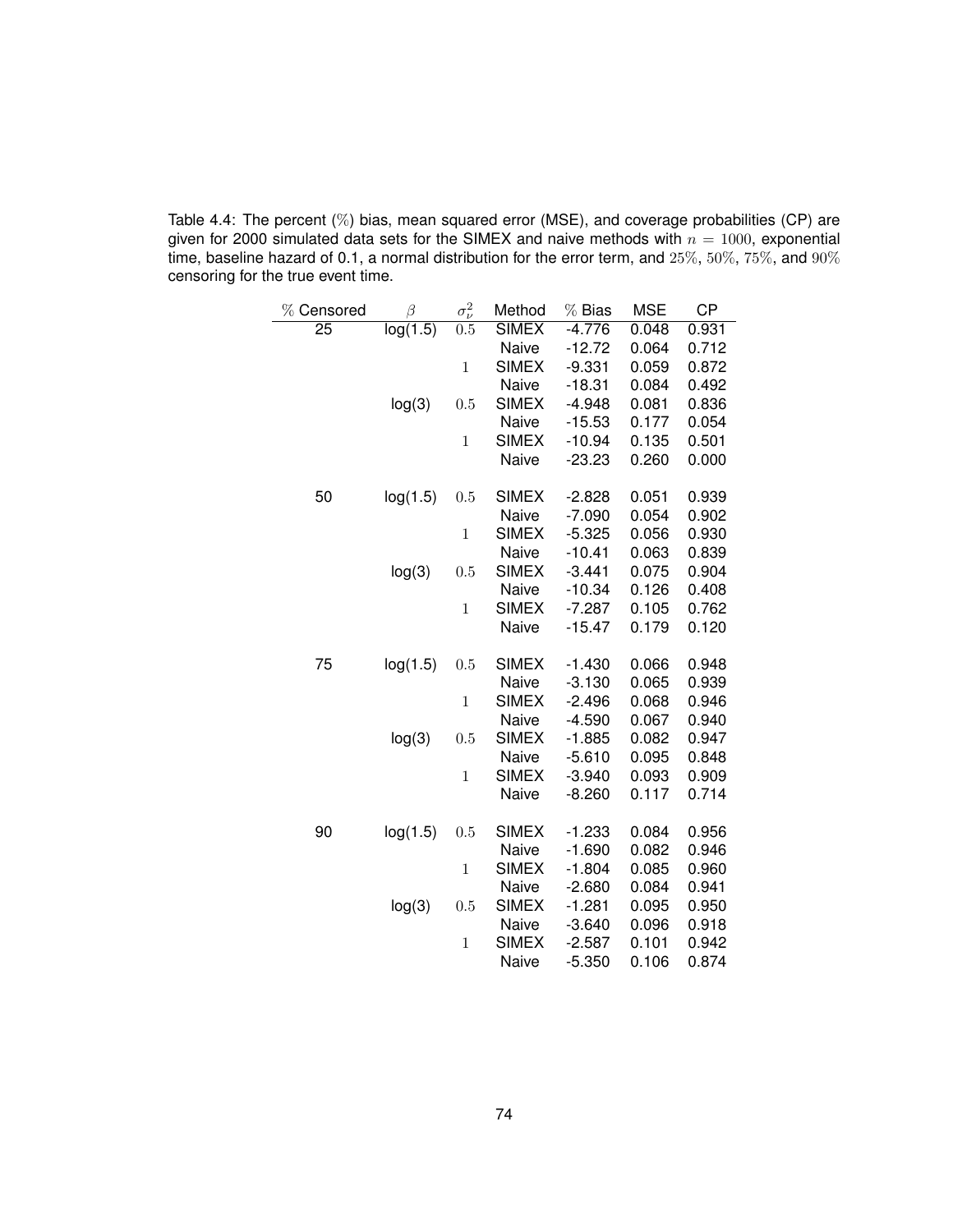there can be appreciable bias in the naive estimate for the rare event setting when the majority of the censoring happens early in the observation time period, creating observed event times that are close together relative to the size of the measurement error. We simulated this scenario by censoring an exponential event time  $T$ , with baseline hazard 0.1 and a log hazard coefficient of 1 for a standard normal covariate X, on the interval  $(0, 0.15)$  and generating the error-prone  $T'$  by adding a random, standard normal error term to the censored event time. In this case, there was approximately 90% censoring and -13.55% bias in the naive estimate as Table C.4 in Appendix C.1 shows. SIMEX in this case provides a modest bias reduction, with a bias of -11.6%. We simulated a second scenario with appreciable bias for rare events, which included multiplicative random error and covariate-dependent censoring. For this setting, we simulated the underlying proportional hazards model, only we censored uniformly on (0,0.15) if  $X > 0$ , and otherwise uniformly on  $(0, .05)$ . Random log-normal multiplicative error with variance 0.5 was added to the censored event time. In this example, there was approximately 90% censoring and the naive estimate had a bias of -14.70%, while the SIMEX estimate had a bias of -7.91% as Table C.5 in Appendix C.1 shows.

#### 4.5. Data Example

For the purposes of illustration, we apply the proposed method to electronic health records data from a large HIV clinic, the Vanderbilt Comprehensive Care Clinic (VCCC). The VCCC is an outpatient clinic that provides care to HIV patients and collects clinical data over time, including demographics, laboratory measurements, and pharmacy dispensations. In addition, the VCCC has fully validated all key research variables, which revealed extensive errors in the original data. Thus, this observational cohort is ideal for directly assessing the relative performance of the SIMEX estimators compared to naive estimators. Throughout this example, we considered the estimates from the fully validated dataset to be the "truth". For a more detailed description of the cohort, see Lemly et al. (2009).

We analyzed data on 3996 HIV-positive patients who established care at the VCCC between 1998 and 2013. The event time here is considered to be the time from the start of antiretroviral therapy (ART) to the time at virologic failure, which is defined as an HIV-RNA count greater than or equal to 400 copies/mL. The HIV-RNA assay, and hence time at virologic failure is considered to be free of errors, whereas the time at the start of ART is error-prone. We studied the association between CD4 at enrollment (i.e. at first visit to the VCCC), patient sex, age at enrollment and the defined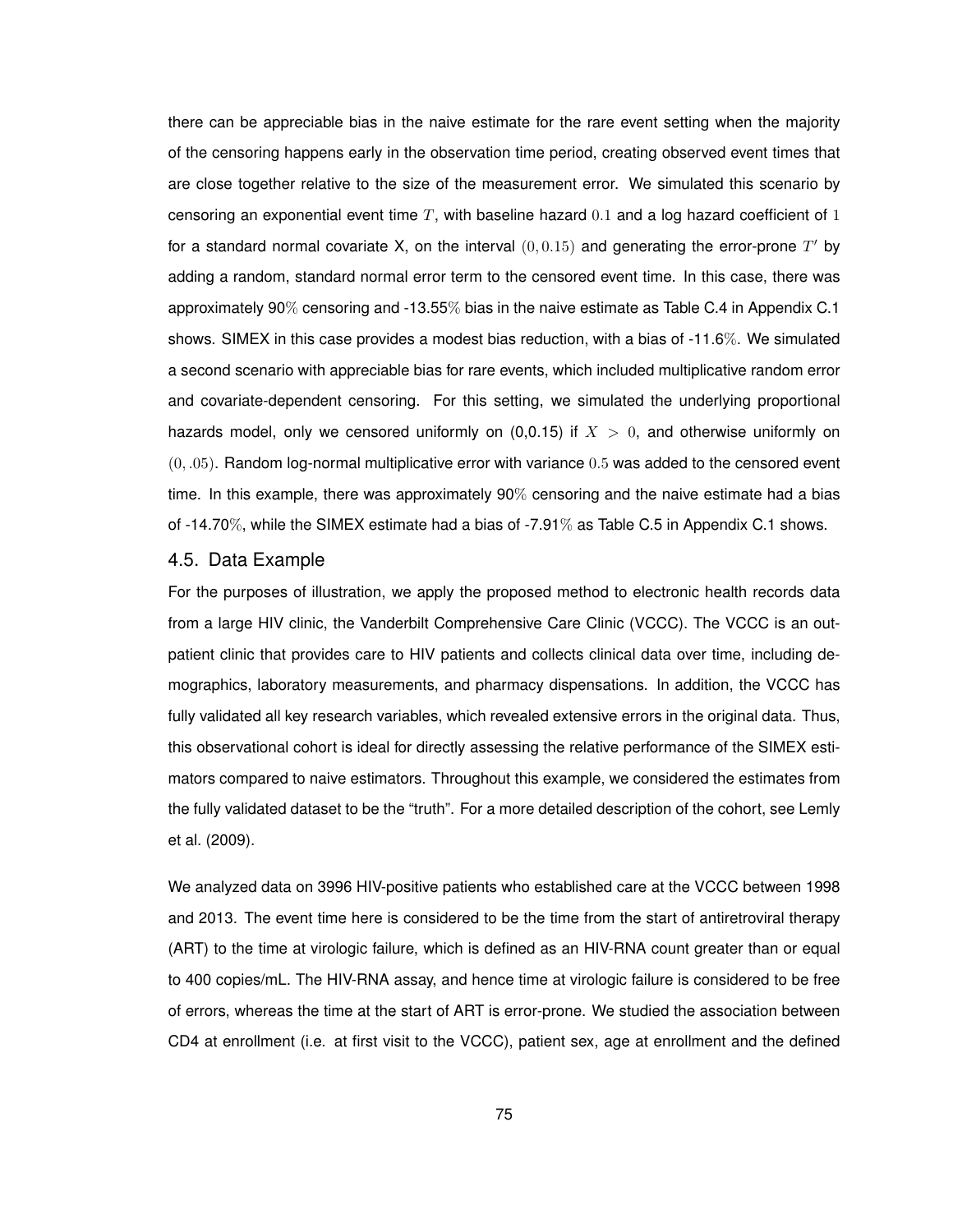event time. For each analysis (using validated or unvalidated data), patients were excluded if they had a missing ART start date, did not start ART after enrollment, or had no follow-up after starting ART. In the unvalidated dataset, 3049 patients satisfied the criteria for inclusion whereas 2973 patients satisfied the criteria in the validated dataset. A total of 2923 met the inclusion criteria for the analysis of both the validated and unvalidated datasets and were used in all further analyses to ensure that any differences between estimators are not due to differences in included patients. In this dataset, 28.6% of event times had an error with an average (SD) multiplicative error factor of 2.33(32.06). Of the 2923 subjects, 22 did not reach failure in the unvalidated but did reach failure in the validated and 54 failed in the unvalidated but not in the validated. Thus, the number of subjects who, due to the error-prone ART start time, had an incorrect event indicator was small at 3%. While SIMEX does not directly address this kind of inclusion/exclusion error, we were interested in seeing how SIMEX would perform in this real data scenario. Censoring was 23.4% in the validated data and 22.3% in the unvalidated data.

We utilize the method described in Section 4.3 and compare the performance of the SIMEX estimator to that of the naive estimator that ignores the error. The univariate and multivariate Cox models were fit and used to calculate the hazard ratios (HR) for a 100-unit increase in CD4, comparing females to males, and a 10-year increase in age. This was done for both the validated and unvalidated datasets. For our SIMEX approach, we set  $B = 50$  and  $\lambda = \{0, 0.5, 1, 1.5, 2\}$ , as described in Section 4.3.2. Here, the variance of the error in time is not assumed to be known, but rather estimated from a validation subset. From the 2923 subjects in both datasets, a random subsample of 300 was assumed available and  $\sigma_{\nu}^2$  was estimated. As Table C.6 in Appendix C.1 shows, the amount of error in  $T'_{\lambda b}$  compared to  $T,~\frac{T'_{\lambda b}}{T},$  is substantial, as the IQR increases with  $\lambda$  and the standard deviation stays relatively large. Using a quadratic function, we then extrapolate back to  $\lambda = -1$  and obtain our approximation of the true HR using the full cohort. Standard errors for the SIMEX method were then obtained using a bootstrap method, with bootstrap sampling stratified on the validation subset membership and using 100 bootstrap samples.

The HR's and their corresponding confidence intervals are shown in Table 4.5 comparing the true, naive, and SIMEX estimators. The true estimator was calculated using the validated dataset, whereas the naive estimator was calculated using the unvalidated dataset to simulate a scenario in which validated data are not available on any subjects. The SIMEX estimator was also calculated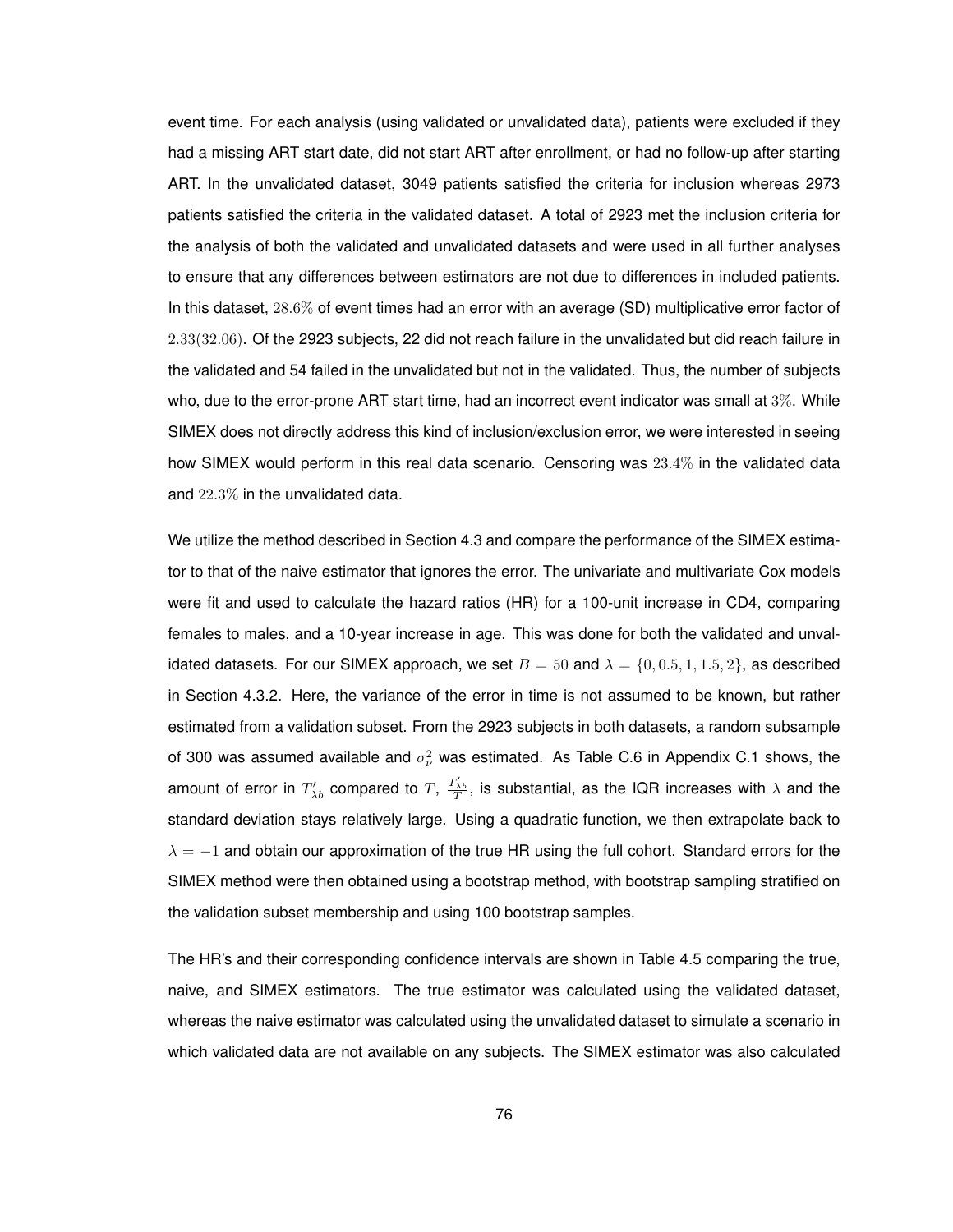Table 4.5: The hazard ratios (HR) and their corresponding bootstrap 95% confidence intervals for sex, a 100-unit increase in enrollment CD4, and a 10 year increase in age at enrollment for the time at virologic failure post ART.

|              |                      | Univariate          |                               |
|--------------|----------------------|---------------------|-------------------------------|
|              | Sex                  | 100 $\times$ CD4.   | 10 $\times$ Age at Enrollment |
| True         | 1.128(1.024, 1.243)  | 0.883(0.867, 0.900) | 0.995(0.955, 1.037)           |
| Naive        | 1.098 (0.997,1.208)  | 0.885(0.869, 0.901) | 0.990(0.951, 1.032)           |
| <b>SIMEX</b> | 1.101 (0.988, 1.227) | 0.882(0.863, 0.902) | 0.985 (0.948,1.024)           |
|              |                      |                     |                               |
|              |                      | Multivariate        |                               |
|              |                      |                     |                               |
|              | <b>Sex</b>           | 100 $\times$ CD4    | 10 $\times$ Age at Enrollment |
| <b>True</b>  | 1.047 (0.950,1.155)  | 0.883(0.867, 0.900) | 0.975(0.935, 1.017)           |
| Naive        | 1.020 (0.926,1.123)  | 0.885(0.869, 0.901) | 0.973(0.933, 1.014)           |

on the unvalidated data, assuming a subset of 300 validated subjects was available to estimate the error variance. For the univariate analyses, the SIMEX estimator appears to slightly improve the bias in the HR compared to the naive estimators for patient sex  $(-2.39\%$  and  $-2.66\%$ , respectively) and a 100-unit increase in enrollment CD4  $(-0.11\%$  and  $0.23\%$ , respectively). However, for a 10 year increase in age at enrollment, the SIMEX estimator does not improve the bias compared to the naive estimator with  $-1.00\%$  and  $-0.50\%$  bias, respectively. Overall, there is very little bias in the naive analyses of the unvalidated data. We observe similar results in the multivariate analysis. The SIMEX estimator again appears to slightly improve the bias in the HR compared to the naive estimator for patient sex (−2.10% and −2.58%, respectively) and a 100-unit increase in enrollment CD4 ( $-0.11\%$  and  $0.23\%$ , respectively), but not for a 10 year increase in age at enrollment ( $-0.82\%$ and −0.20%, respectively). Overall both the SIMEX and naive methods are quite close to the HR from the fully validated data. The performance of our SIMEX extrapolation is presented graphically in Figure C.1 in Appendix C.1. Note that our SIMEX approach assumes random measurement error in the time-to-event outcomes. To test whether this assumption holds for the VCCC data, logistic regression models were run on the full data (N=2923) to estimate the odds of the unvalidated censored event time being incorrect for the covariates sex (OR=0.971, p-value=0.756), enrollment CD4 (OR=0.880, p-value < 0.001 for a 100 unit increase), and enrollment age(OR=0.995, p-value=0.241 for a 10-year increase). Given the odds ratio and significant p-value for CD4, it appears the measurement error in the outcome is not purely random. However, even under some modest violations of the random error assumption in this data example, the method still performed relatively well.

In addition, a similar analysis was run with the event time defined to be the time from the start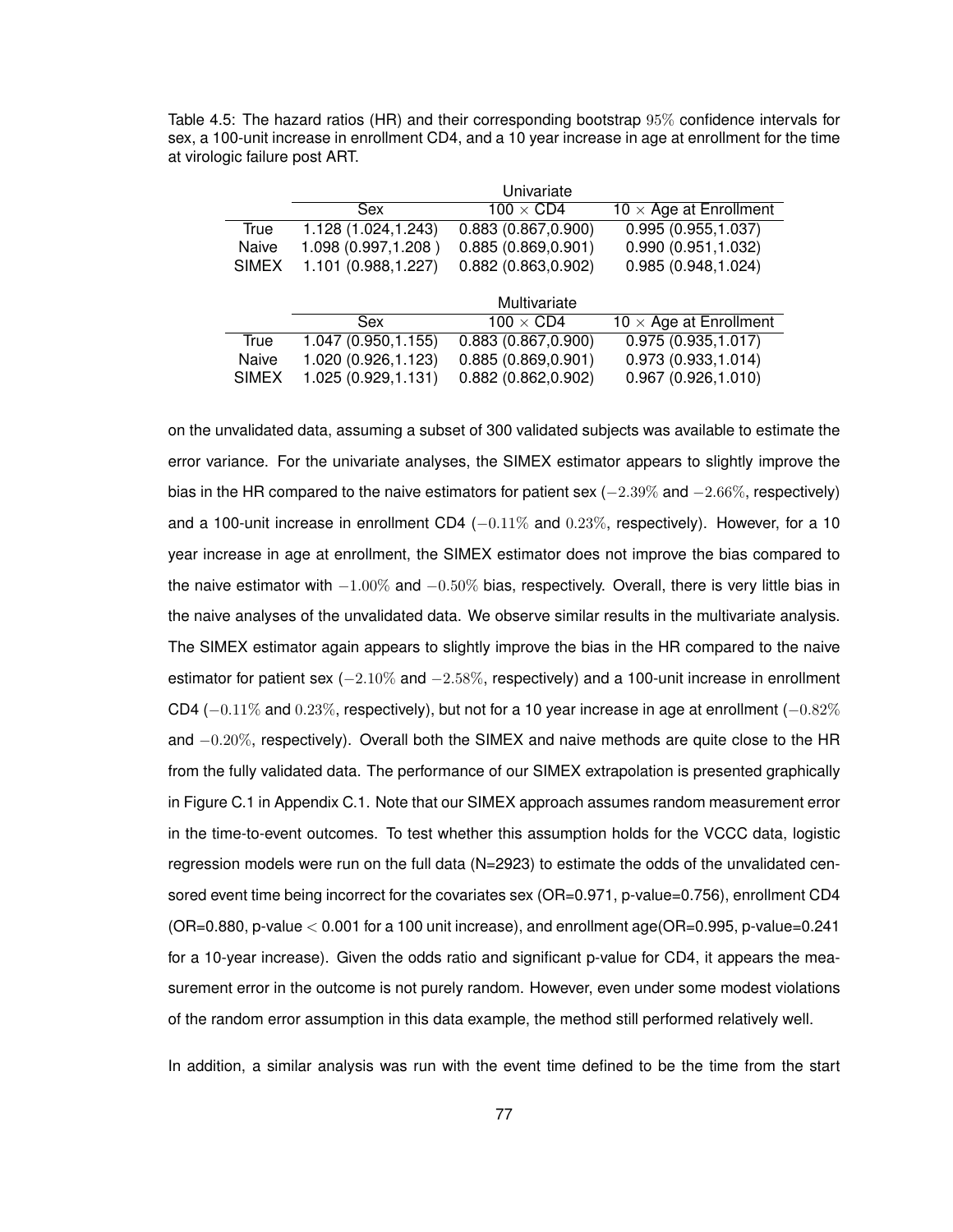of ART to the time of first opportunistic infection (OI). Here, the time at first OI is also error-prone, resulting in 45.0% error in the event time and an average (SD) multiplicative error factor of 1.84(18.8). Censoring for this endpoint is  $79.4\%$  in the validated data and  $69.2\%$  in the unvalidated data. We observe similar results in this scenario - the bias in the naive HRs is small to moderate and the SIMEX estimators stay close to those values. More detailed results are shown in Table C.7 in Appendix C.1. We note that although the average error factor is less than that of the analysis for time to virologic failure, the time at first OI has much greater censoring. This may have contributed to the SIMEX method's success in estimating HRs very close to those of the validated estimates.

The run time for the mulivariate analysis described above was 1.06 hours on a 64-bit PC with an i7 processor. We also provide code and a simulated dataset in the Supplemental files to further demonstrate the ease of application of our SIMEX method.

#### *4.5.1. VCCC Data Simulation*

We consider a simulation study that mirrors attributes of the VCCC dataset, excluding any covariatedependent measurement error, to explore the performance of SIMEX under random multiplicative error in this setting. In particular, the true variance of the error in time is estimated from a random subsample of 300 from the VCCC data similar to above. The true beta parameters were obtained by fitting a parametric Weibull regression model to the fully validated data for time to virologic failure, with CD4 count, patient sex, and age at enrollment as covariates. The sample size for the simulated cohort was set at  $n = 2923$  and random right censoring times generated uniformly to average  $24\%$ censoring to match those settings of the VCCC data. In addition, all three covariates were generated to be as similar as possible to those observed in the VCCC data. Patient sex was randomly sampled according to the true observed probabilities of males and females. Then stratified on patient sex, we generated bivariate normal distributions for the age at enrollment and the square root of CD4 count, where the square root transformation was applied for normality; the means, SDs, and correlations were matched based on the true covariates. True survival times  $(T)$  were generated exponentially using the simulated CD4 count, sex, and age at enrollment variables and censoring applied as described above. For the error-prone  $T'$ , we applied random multiplicative error to  $T$ and matched the measurement error distribution for  $\nu$  to that of the VCCC data. Specifically, 71.5% of subjects in the VCCC had no error in the time-to-event and the remaining subjects had highly right-skewed error. Thus, a shifted gamma error with shape and rate both equal to the estimated measurement error variance was applied to 28.5% of the simulated subjects. We additionally var-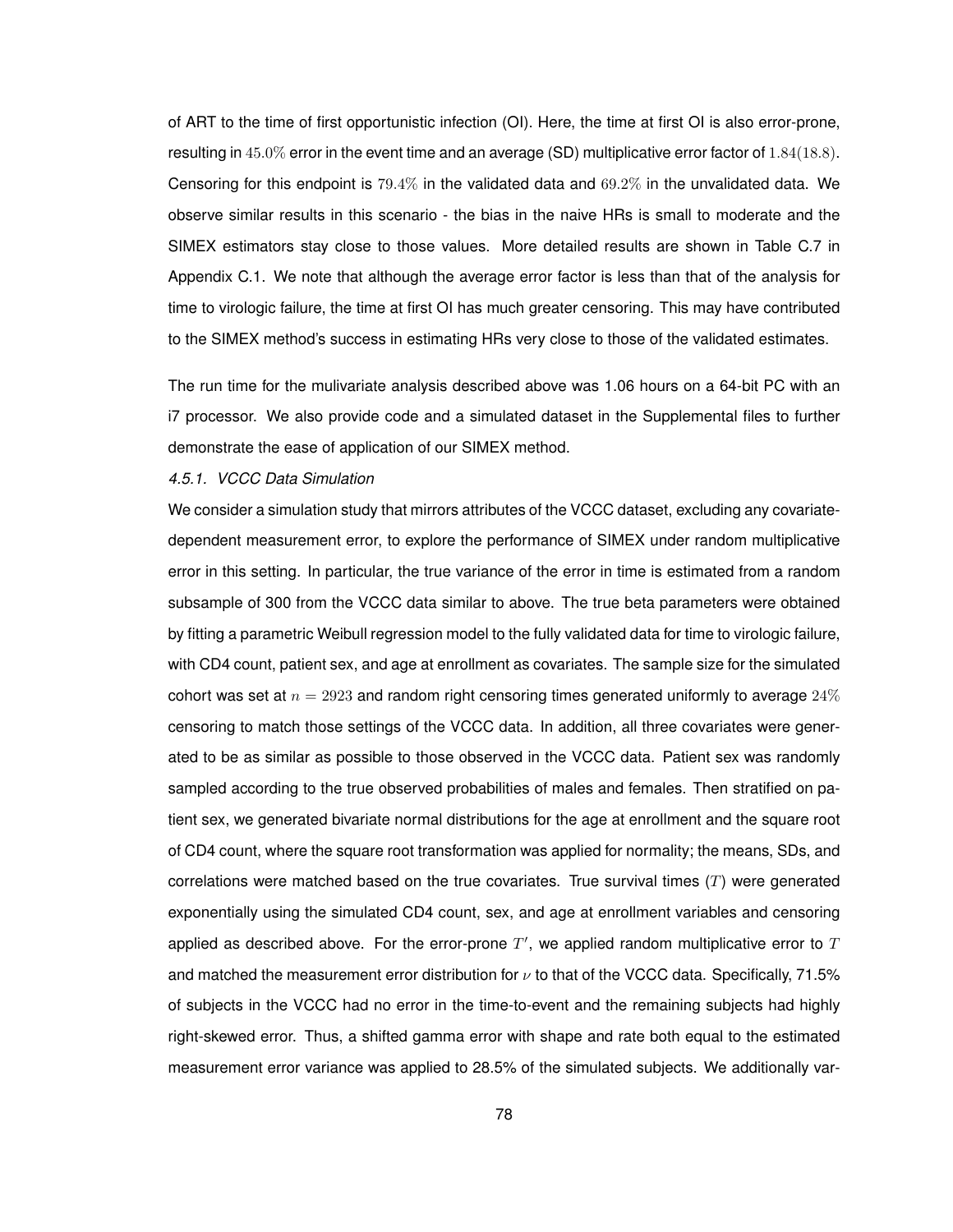ied the distribution of  $\nu$  to be normal and shifted gamma (applied to all simulated subjects) to test the sensitivity of the results to the shape of the error distribution. Similar to the VCCC data analysis, the SIMEX method estimated the measurement error variance using a validation subsample of 300 simulated subjects and obtained standard errors using 100 bootstrap samples stratified on validation subset membership.

Table C.8 in Appendix C.1 presents the  $\%$  bias, CP, and SEs for the simulation described above using the gamma mixture, mean zero normal, or shifted gamma error distributions. First, we note that with the assumed random measurement error, there was a modest amount of bias in the naive estimates (10-17% depending on the coefficient and the error distribution) compared to what we observed in the true data (under 3%). We then observe for our simulation that for all covariates, the SIMEX estimates had at least an 80% reduction in bias over the naive for the gamma mixture, a 60% reduction for normal error, and at least a 40% reduction for the shifted gamma. In addition, the CPs for all covariates are similar or a little higher for SIMEX compared to the naive method for all error distributions and the MSEs are generally similar for the SIMEX and naive methods. Thus, these simulations suggest that the non-random measurement error that seems to be present in the VCCC data counteracted bias that would have been observed in the naive estimates with random, multiplicative error. The random error in our simulation for this setting induces bias in the naive estimates that our SIMEX method is able to correct for a variety of underlying error distributions.

## 4.6. Discussion

There is no substitute for carefully and accurately collected data. In the event that an error-free outcome cannot be obtained, then ideally one would be able to do a detailed validation study to obtain data on the structure of the outcome measurement error in a subset so that proper statistical models could be formulated to estimate and adjust estimators for this error structure. Without the availability of a validation subset, it is common practice to simply ignore the errors in the outcome and proceed with the same analysis as if there were no measurement error. In this work, we saw that even simple random error in a survival outcome can bias the hazard ratio estimator for continuous time-to-event outcomes. We propose a few analysis options for this setting involving random multiplicative error.

Regression theory and our simulations demonstrate that the log hazard ratio from the Cox model can be quite biased even for relatively small amounts of random measurement error; whereas,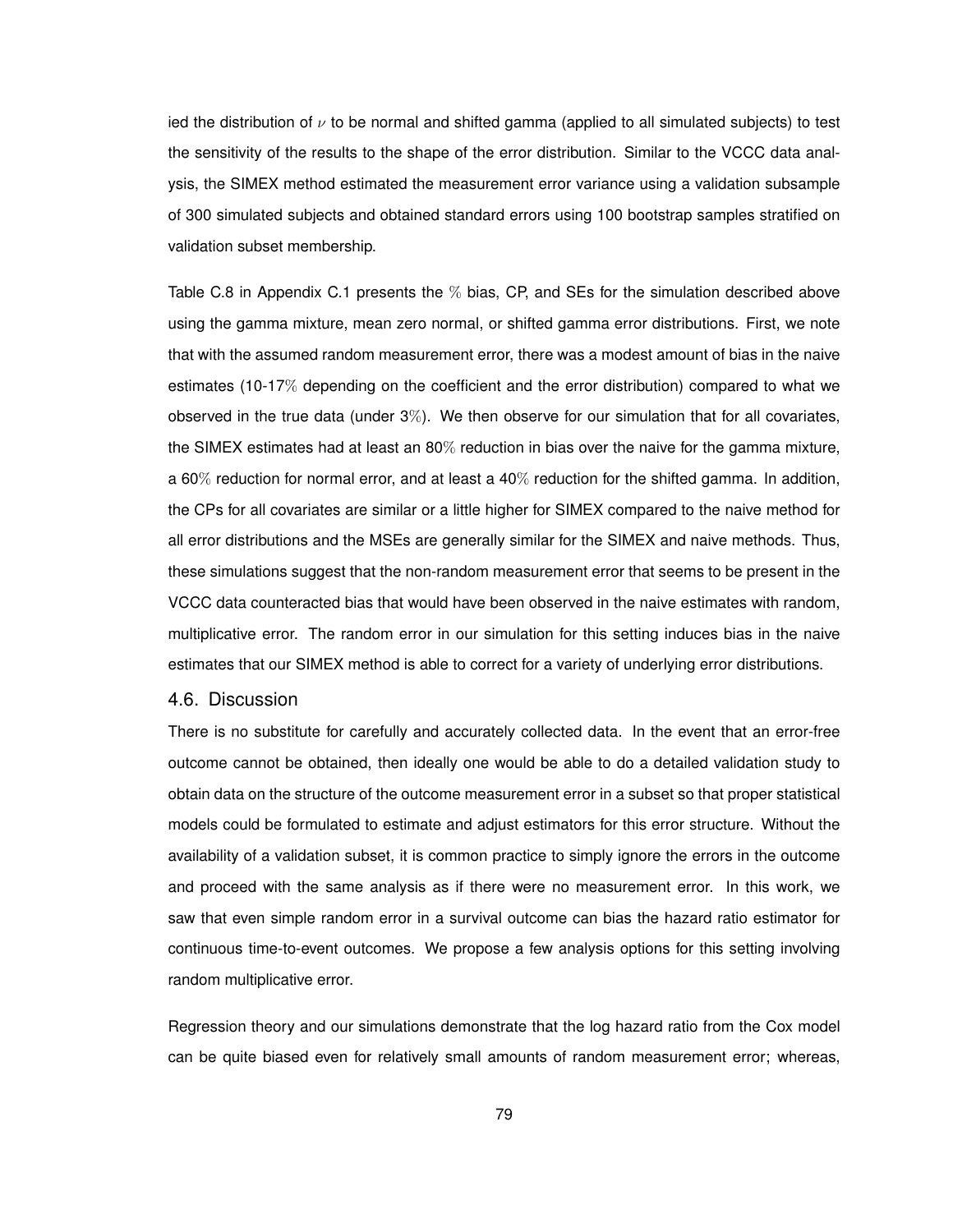the acceleration parameter of the Weibull model remains unbiased in the presence of random multiplicative measurement error. This is notable, since the addition of the error for the studied settings meant the parametric form for the survival outcome assumed by the Weibull model no longer held for the error prone covariate. The observation also held true in our simulations when the parametric form of the true event time was not Weibull. Given this robustness, and the fact that the AFT model has been advocated as a more intuitive model for treatment effects in clinical settings (Swindell, 2009; Wei, 1992), we recommend consideration of this regression model in place of, or at least performed alongside of, the Cox model, in settings where the censored event time is known to have random error. Due to the Weibull model being both PH and AFT, this is more a change in which summary statistic is chosen for the association between a covariate and outcome, than in the model for how X affects the outcome. Keiding, Andersen, and Klein (1997) and others (Hougaard, Myglegaard, and Borch-Johnsen, 1994) made a similar recommendation for AFT models due to their ability to separate out dispersion from regression parameters.

In addition, we described an extension of the SIMEX algorithm to correct the bias in the hazard ratio induced by non-differential multiplicative outcome error for a continuous event time. Although the proposed method is only an approximate method, with some expected bias, simulations demonstrated that our method corrected multiplicative outcome error and performed much better than the common naive method of ignoring the error, maintaining a smaller MSE in a variety of settings. The method does start to break down with large error variance resulting in bias greater than 15%; however, as Table C.1 in Appendix C.1 illustrates, the amount of multiplicative error that induced large biases was extreme, with the inter-quartile range of the ratio of the error prone to the true outcome ranging from less than half to more than double, and would require analyses beyond that of our approximate method. We also applied the proposed method to a data example where there were both censoring and known associations between the outcome error distribution and important predictors. In this example, SIMEX performed similar to the naive method, and in some cases perhaps made mild improvements. These findings under a non-random error scenario are similar to those of Kuchenhoff, Mwalili, and Lesaffre (2006), who studied the use SIMEX for misclassification ¨ error in binary response variables and in one simulation assessed effects of differential measurement error. They found that the naive estimates are biased, but in different directions (away from or towards the true parameter). Our results suggest, that like with random error, the hazard may be less subject to bias with moderate systematic error in the outcome when the observed event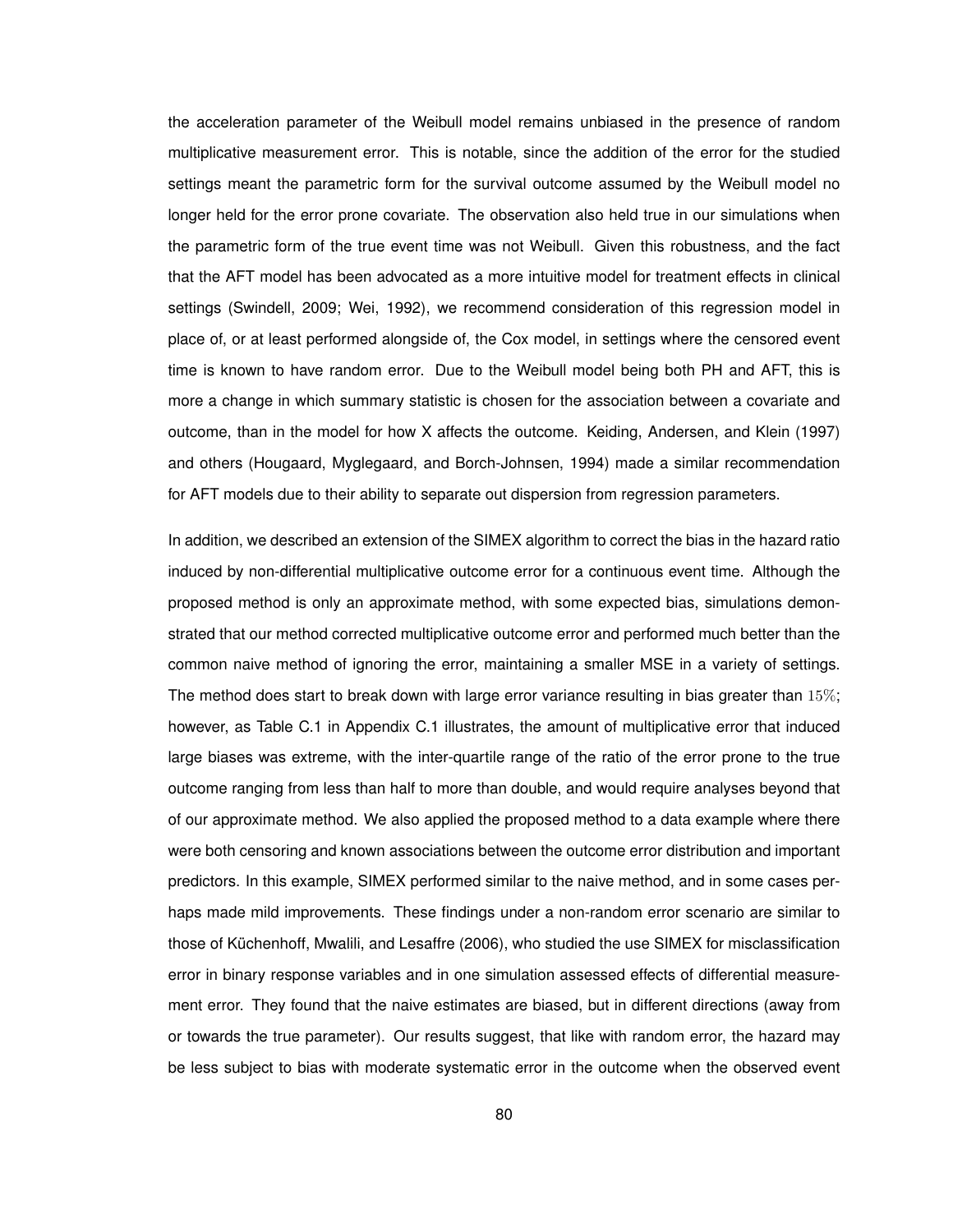time is rare. It is of note that the above simulations and data example all involved right-skewed error, with the mean error-prone  $T'$  larger than that of the true  $T$ , due to the nature of time-to-event data. We investigated the performance of our method with left-skewed error for a small number of settings and found that SIMEX overestimated the true hazard ratio while still providing similar reduction in the magnitude of the bias for all settings. Detailed results can be found in Table C.9 in Appendix C.1. Thus, our simulations showed that the SIMEX method under random error was an improvement over the naive estimator for a variety of underlying error distributions.

Because the error model under study was observed to cause appreciable bias in the estimated hazard ratio, but imperceptible bias in the acceleration parameter, we applied our method only to the Cox model. However, it could be similarly applied to other regression models. Limitations of our findings include the need to have a known error variance  $\sigma_{\nu}^2$  or the availability of a validation subset from which to obtain an estimate of this error variance. With a validation subset, our method can incorporate an estimated error variance and the bootstrap can be used to obtain standard error estimates that incorporate the additional uncertainty from the estimated nuisance parameter. It is also noteworthy that all of our simulations were done with independent error terms. Our approximate method is likely not able to easily handle covariate-dependent or differential error in the general setting and correction methods for this error structure is an area for future work. It is also of interest to extend this method to be able to handle data with both outcome and covariate measurement error.

In the setting of random error, SIMEX provides a practical estimation method to adjust the hazard ratio for bias induced by non-differential measurement error in the failure time outcome. Without the availability of a validation subset or known variance for the outcome error, our method provides analysts with a new tool to perform sensitivity analyses that vary assumptions about the underlying measurement error variance, and examine the robustness of results to random error in the event time.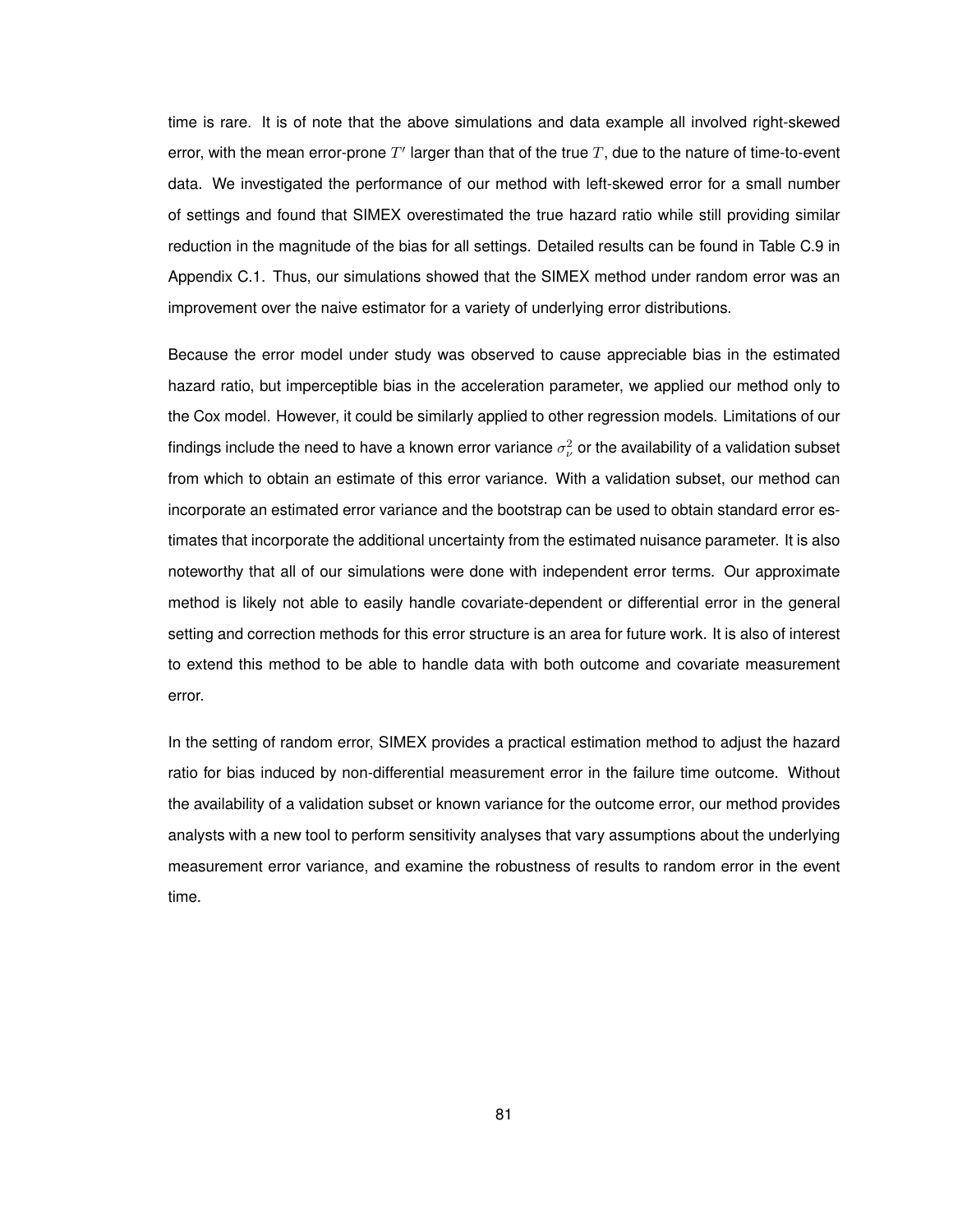# CHAPTER 5

## **DISCUSSION**

Data collected primarily for non-research purposes, such as those from EHR, can be a doubleedged sword: they provide novel opportunities for medical discovery but have been observed to be error-prone. As EHR data is increasingly being used as a primary source of data for medical studies, it is imperative that these errors are adjusted for to ensure that associations between risk factors of interest and diseases are estimated without bias. We illustrated the degree of potential bias using EHR data from the VCCC HIV cohort, which contained both a fully validated, "true" dataset as well as a fully unvalidated, error-prone dataset. Using the unvalidated dataset, the estimate of the CD4 hazard ratio from a Cox model was underestimated by 3-fold compared to the corresponding estimate from the fully validated dataset. In addition, the age hazard ratio was overestimated in the wrong direction using the unvalidated dataset such that the null hypothesis of a unit hazard ratio was nearly rejected. Spurious associations driven by such unvalidated outcomes and exposures can misdirect researchers and potentially be harmful to patients down the line. The existing literature does not adequately address the types of complex measurement error observed in EHR data; in particular, errors in the censored time-to-event outcome. In this dissertation, we proposed several methods to address the bias resulting from the correlated failure-time outcome and covariate error often seen in EHR data.

In Chapter 2, we developed four different estimators that combine a validation subset with the full error-prone cohort data to try to obtain unbiased and efficient estimates. The RC and RSRC estimators estimate the true failure-time outcome and/or covariate given all of the unvalidated data and information on the error structure from the validation subset. In settings with moderate true hazard ratios and rare events, the RC and RSRC estimators had the lowest relative MSE; however, they are biased and in some settings, had appreciable bias. The generalized raking estimators GRN and GRRC, in contrast, are consistent whenever the HT estimators yield consistent estimates. In addition, this property is not affected by the true measurement error structure, whereas the RC and RSRC estimators can perform poorly when the error structure is not correctly specified. Overall, the raking estimators were nearly unbiased for all error settings, had lower standard errors than those of the HT estimator, and had the lowest relative MSE for most error settings.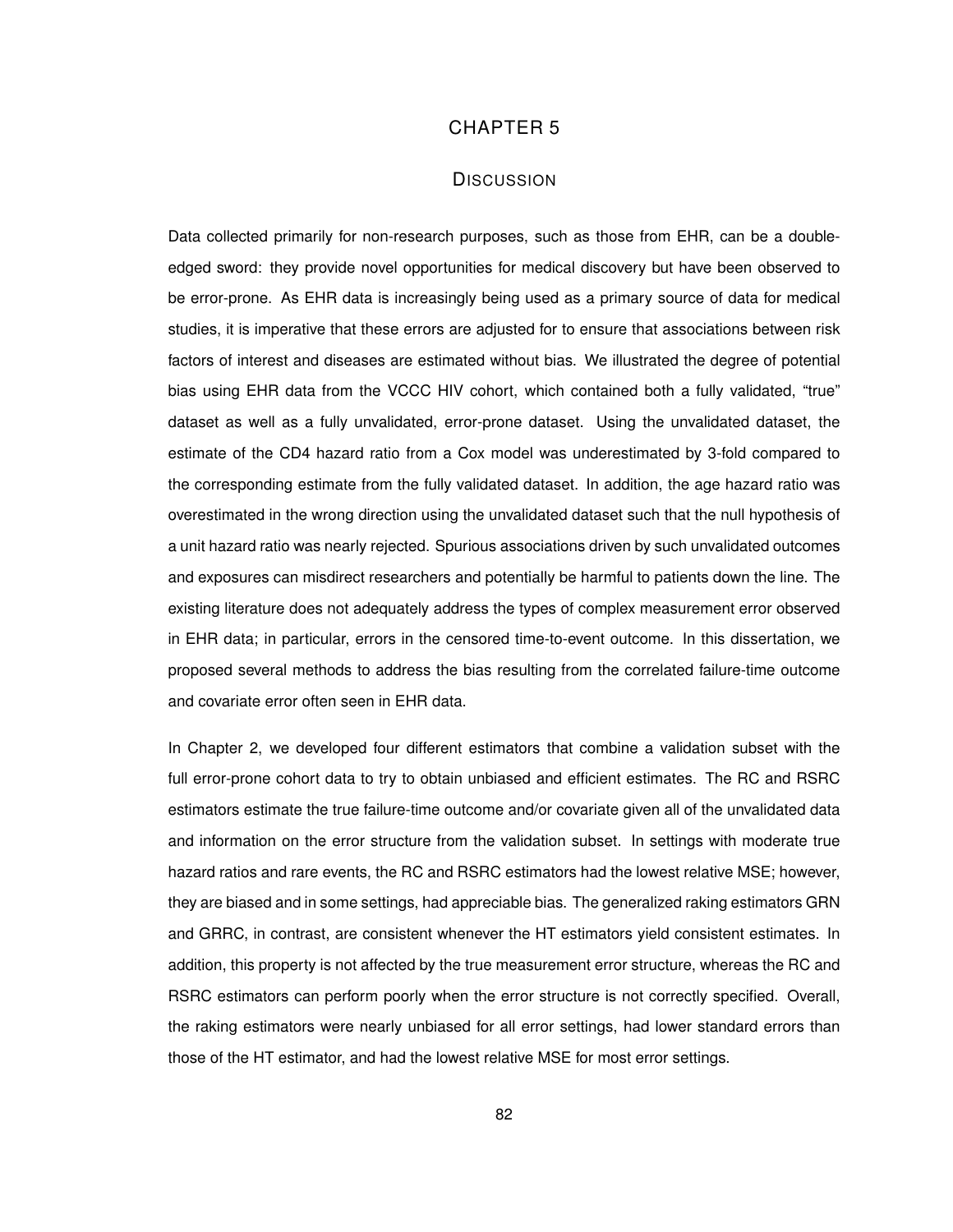In Chapter 3, we developed generalized raking estimators that improved the GRN estimator from Chapter 2 in the presence of event-indicator misclassification. We demonstrated that the misclassification results in a poor linear association between the variables of interest and the auxiliary variables used for the GRN estimator. Thus, we developed two classes of raking estimators that utilize multiple imputation to impute the true data given the observed error-prone data. The data imputation estimators impute either the event-indicator or all error-prone variables (if applicable) to construct auxiliary variables with increased degree of linearity with the true population influence functions. The model-calibration estimators take the data imputations and then predicts the true population influence functions to construct auxiliary variables. Overall, GRMI and GRFCSMI performed well, yielding nearly unbiased estimators and the lowest MSE across all simulation settings. For error settings involving just misclassification or misclassification and event-time error, both GRMI and GRFCSMI had large efficiency gains compared to GRN. In the most challenging setting involving correlated errors in the event-time and covariate as well as misclassification, GRFCSMI had appreciable efficiency gains compared to GRN and GRMI. Furthermore, we demonstrated that in rare-event settings, the raking estimators can gain additional efficiency by selecting the validation subset using an outcome-dependent sampling design, although the gain in efficiency over GRN was not as appreciable.

In Chapter 4, we studied the effects of random multiplicative error in the failure-time outcome through the lens of the Cox model and Weibull AFT model. We noticed that even for small amounts of error, the estimated hazard ratios from the Cox model were quite biased; whereas, the acceleration parameter from the Weibull model was unbiased. This robustness suggests the Weibull model to be a possible alternative to the Cox model in settings involving error in the censored event time. In addition, we developed an extension of the SIMEX method to correct the bias in the Cox model hazard ratio estimates induced by the multiplicative outcome error. Although the method is only an approximate method with some bias, we reduced bias significantly compared to the naive method of ignoring the error and maintained a lower MSE for many settings.

This dissertation motivates several future areas of research. In Chapter 3, we considered some outcome-dependent sampling designs (case-control and stratified case-control) to improve the efficiency of the generalized raking estimators in rare-event settings. While these offered a clear advantage over simple random sampling in simulations, more theoretical work would be desirable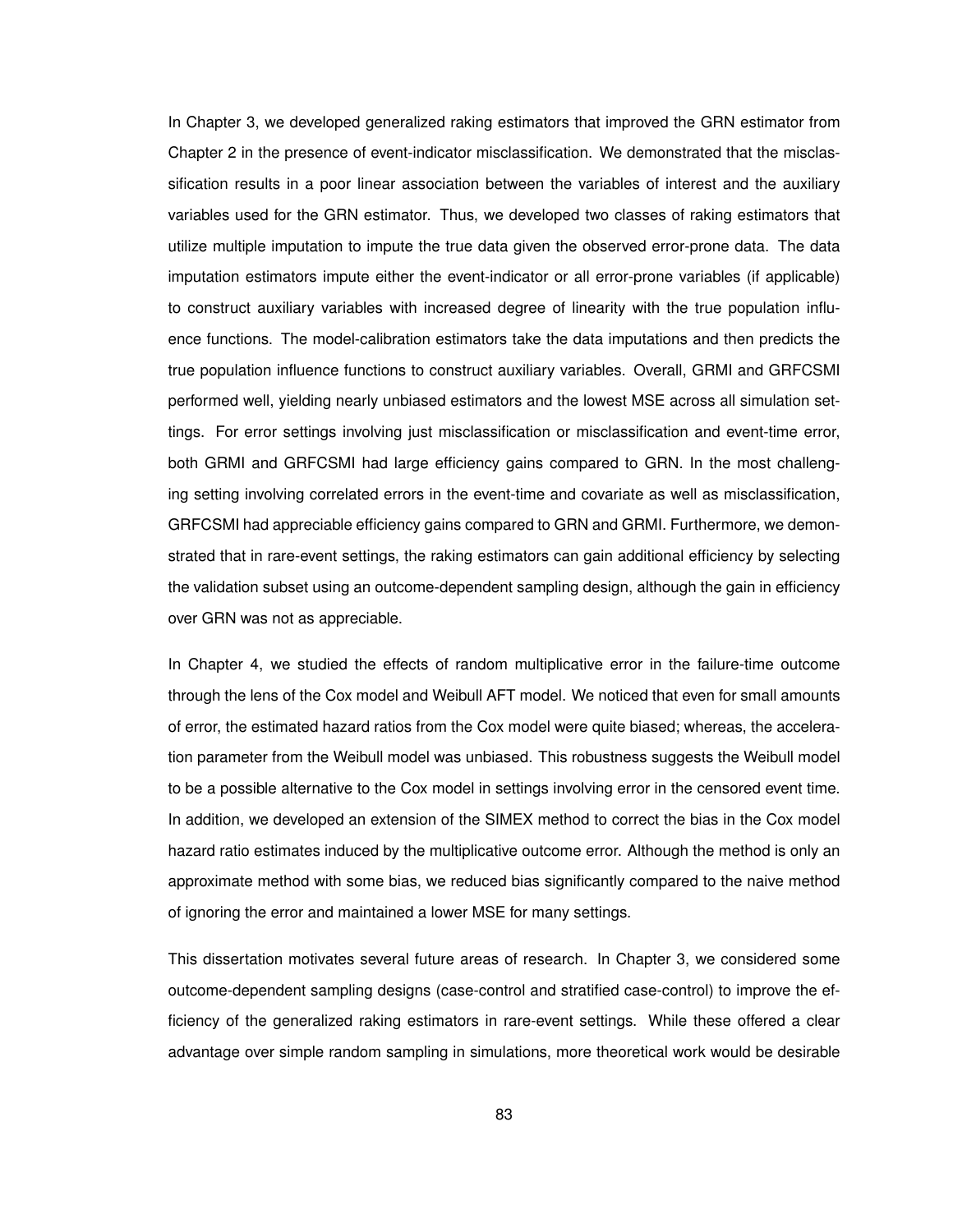to better understand the settings and conditions under which these outcome-dependent designs improve efficiency. In addition, it would be useful to develop novel optimal sampling designs for the complex error settings considered in this dissertation. These optimal sampling designs, however, often depend on unknown parameters, such as the true error variance of a variable, and are tailored to a particular analysis as opposed to being broadly applicable. Taking this into consideration, we believe constructing multi-phase samplings designs would be a particularly fruitful avenue for future work (see Holcroft, Rotnitzky, and Robins, 1997; McIsaac and Cook, 2015 for some initial work). For example, if an optimal sampling design was desired, a small random sample could initially be selected from the cohort to obtain validated data and calculate the necessary parameters. These parameters would then be used to define the optimal sampling design to select the phase-three validated data. Another line of future work could be to develop a joint SIMEX method to handle covariate and failure-time outcome error simultaneously. SIMEX is a particularly appealing method when a validation subset is not available and provides a tool to perform sensitivity analyses and robustness checks by varying assumptions about the measurement error structure. We believe developing such an approach for the more challenging error regime of correlated errors in covariates and a failure-time outcome would be worthwhile.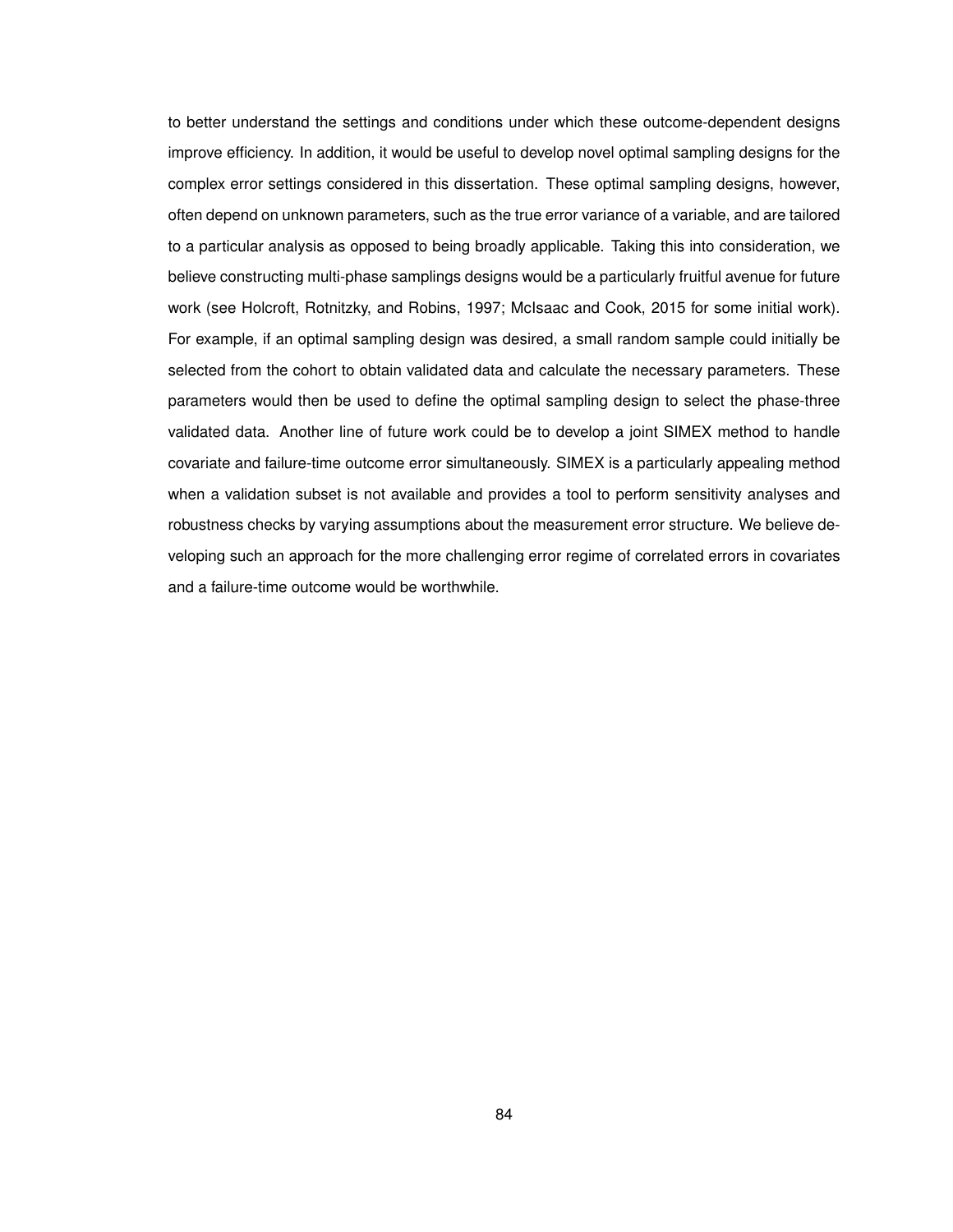## APPENDIX A

## SUPPLEMENTARY MATERIAL FOR CHAPTER 2

#### A.1. Asymptotic theory for RC and RSRC estimators

First, we consider the RC extension for covariate and time-to-event error in Section 3.3. The RC estimator in this setting,  $\hat{\beta}_{RC}$ , is found by solving the score equation

$$
S_{RC}(\beta, \hat{\zeta}) = \sum_{i=1}^{n} \int_{0}^{\tau} \left\{ \left\{ \hat{X}_{i}(\hat{\zeta}_{x}), Z_{i} \right\}' - \frac{S^{(1)}(\beta, \hat{\zeta}, t)}{S^{(0)}(\beta, \hat{\zeta}, t)} \right\} d\hat{N}_{i}(t; \hat{\zeta}_{\omega}) = 0
$$

where  $S^{(r)}(\beta,\hat{\zeta},t)=n^{-1}\sum_{j=1}^n \hat{Y}_j(t;\hat{\zeta}_\omega)\left\{\hat{X}_j(\hat{\zeta}_x),Z_j\right\}^{'\otimes r}\exp(\beta'_X\hat{X}_j(\hat{\zeta}_x)+\beta'_Z Z_j)\ (a^{\otimes 1}$  is the vector  $a$ and  $a^{\otimes 0}$  is the scalar 1), and  $\left\{\hat{U}(\hat{\zeta}_\omega),\hat{X}(\hat{\zeta}_x)\right\}$  are as given in Section 3.3. Throughout this section, we assume that  $(1)$   $(N_i, Y_i, X_i, Z_i)$  are i.i.d;  $(2)$  there exists a finite constant  $\tau > 0$  such that  $P(U \geq$  $\tau$ )  $>$  0; (3)  $\int_0^{\tau} \lambda_0(u) du < \infty$ ; and (4)  $\frac{m}{n} \to p \in (0,1)$ . Define  $\beta^{\star}$  as the solution to  $\text{E} \left\{ S_{RC}(\beta,\zeta_0) \right\} = 0$ 0, which is generally not the same as  $\beta$ . First, we consider consistency for  $\beta^{\star}$  and asymptotic normality for the solution to  $S_{RC}(\beta, \zeta_0)$ , where  $\zeta_0 = (\zeta_{x0}, \zeta_{\omega 0})$  is the true nuisance parameter vector. Then  $S_{RC}(\beta,\zeta_0)$ , which is based on the standard Cox partial score equation, and thus concave, will have a unique, consistent solution, namely  $\beta^*$ , under mild regularity conditions (see Andersen and Gill, 1982). To establish asymptotic normality, we additionally define  $\theta^{\star} = (\beta^{\star}, \zeta_0)$  and assume that  $(5)$   $\frac{\partial}{\partial \theta}S_{RC}(\theta)$  exists and is continuous and bounded for  $\theta\in\mathcal{N}(\theta^{\star}),$  a compact neighborhood of  $\theta^\star$ ;  $(6)$   $\frac{\partial}{\partial \theta} S_{RC}(\theta)$  converges to its limit  $\mathrm{E}\left\{\frac{\partial}{\partial \theta} S_{RC}(\theta)\right\}$  uniformly in  $\mathcal{N}(\theta^\star)$ ;  $(7)$   $\mathrm{E}\left\{\frac{\partial}{\partial \theta} S_{RC}(\theta)\right\}$ is nonsingular at  $\theta^\star$ ; and  $(8) \, \mathrm{E}\left[\sup_{\theta \in \mathcal{N}(\theta^\star)} \left\{\left\{\hat{X}_j(\hat{\zeta}_x), Z_j\right\}\exp(\beta'_X\hat{X}_j(\hat{\zeta}_x)+\beta'_Z Z_j)\right\}^2\right] \, < \, \infty.$  The techniques of Andersen and Gill (1982) can then be used to establish asymptotic normality of the solution to  $S_{RC}(\beta,\zeta_0)$ . Next, the solution to  $S_{RC}(\beta,\hat{\zeta})$ , where  $\hat{\zeta}$  is our plug-in moment estimator for ζ, can be shown to be consistent and asymptotically normal using Theorem 5.31 in Van der Vaart (1998). The theorem additionally requires that  $S_{RC}(\beta,\hat{\zeta})$  be Donsker in  $\mathcal{N}(\theta^{\star})$ . It is well known that the usual Cox score equation is Donsker and given that  $\hat{\zeta}$  is a finite dimensional moment estimator, the estimating equations we solve to estimate the nuisance parameters are Donsker as well.  $\hat{X}$  and  $\hat{U}$  are Lipschitz transformations of  $X$  and  $U$  involving estimators from a Donsker class of functions, so it follows from Example 19.20 in Van der Vaart (1998) that  $S_{RC}(\beta,\hat{\zeta})$  is Donsker.

The arguments above apply to show consistency and asymptotic normality of  $\hat{\beta}_{RC}$  from Section 3.2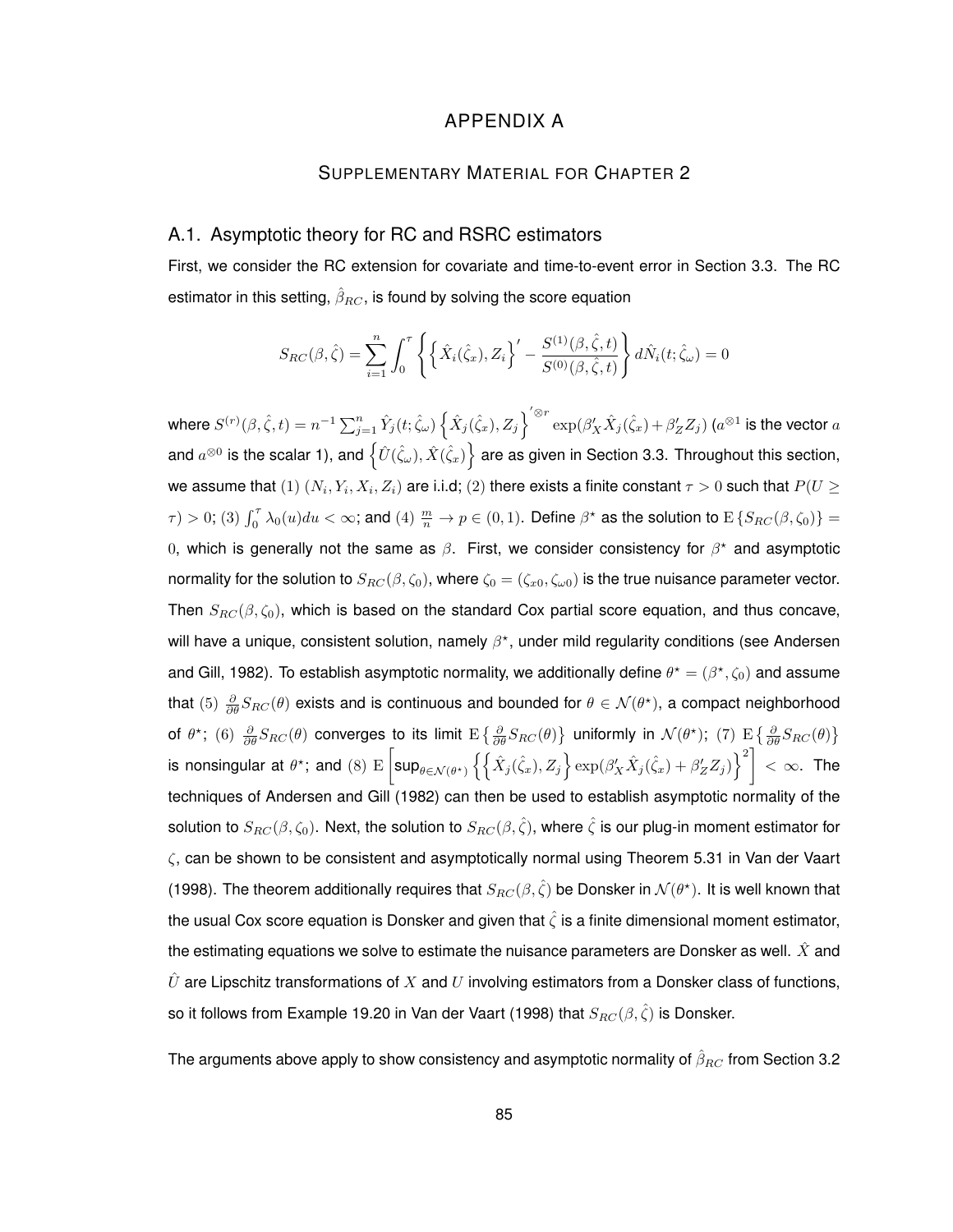for time-to-event error only by utilizing the true  $X$  instead of  $\hat{X}$ . Similary, the asymptotic properties of the RSRC estimators from Section 3.4 follow as well due to the fact that we recalibrate a fixed, finite number of times. This results in a finite number of Lipschitz transformations and thus a Donsker class of estimating equations.

## A.2. Empirical comparison of sandwich and bootstrap variances for raking estima-

tors

We used the bootstrap to calculate standard errors for the raking estimators due to the fact that we noticed coverage probabilities in some settings under 95% using the sandwich variance estimators. For example, in an independent simulation with settings  $\beta_X=\log(3)$ ,  $\sigma_\nu^2=0.5$ ,  $\sigma_\epsilon^2=1$ ,  $\sigma_{\nu,\epsilon}=0.15$ , and 25% censoring, the coverage of GRRC was 0.9376 using the sandwich estimator and 0.9524 using the bootstrap. Note that Monte Carlo error cannot explain this undercoverage as the number of simulation runs was  $2500$ , resulting in a  $95\%$  confidence interval of  $0.95\pm1.96\sqrt{\frac{(0.95)(0.05)}{2500}}$ , or (0.9415, 0.9585), which does not include 0.9376. The coverage of GRN under the same settings was extremely similar.

## A.3. Additive error tables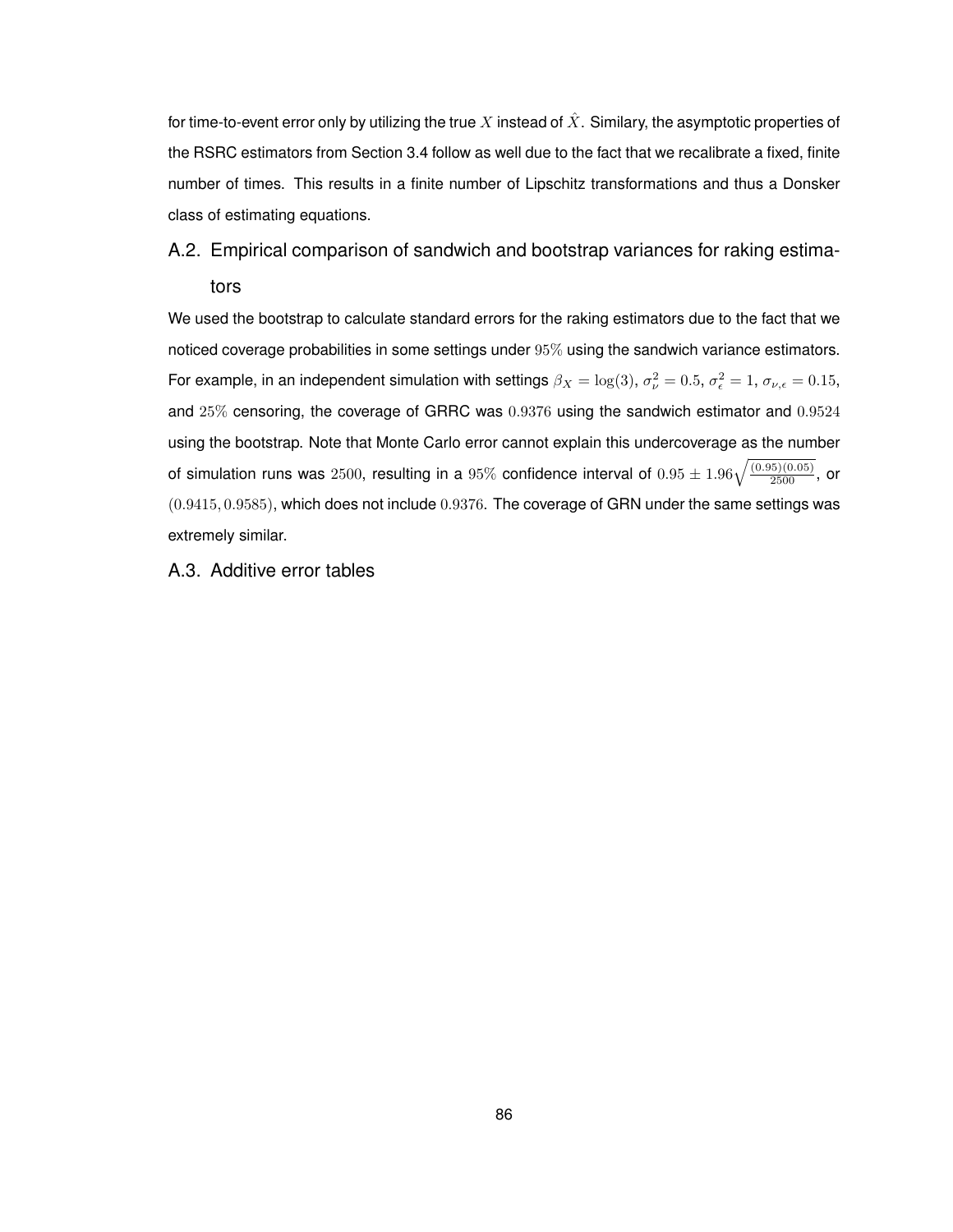Table A.1: Simulation results for  $\beta_X$  under correlated, additive measurement error in the outcome and covariate X with  $\beta_X = \log 3$ , normally distributed error, and 75% censoring for the true event time. For 2000 simulated data sets, the bias, average bootstrap standard error (ASE) for the 4 proposed estimators, average model standard error (ASE) for naive and complete case, empirical standard error (ESE), mean squared error (MSE), and 95% coverage probabilities (CP) are presented.

| β      | $\sigma_{\nu}^2$ | $\sigma^2_{\epsilon}$ | $\sigma_{\nu,\epsilon}$ | Method                                                       | $%$ Bias                                                      | ASE                                                 | ESE                                                | <b>MSE</b>                                         | СP                                                 |
|--------|------------------|-----------------------|-------------------------|--------------------------------------------------------------|---------------------------------------------------------------|-----------------------------------------------------|----------------------------------------------------|----------------------------------------------------|----------------------------------------------------|
| log(3) |                  |                       |                         | True                                                         | 0.146                                                         | 0.058                                               | 0.058                                              | 0.003                                              | 0.949                                              |
|        | 0.5              | 0.5                   | 0.15                    | RC<br><b>RSRC</b><br>GRRC<br>GRN<br>Naive<br>Complete        | $-31.540$<br>$-28.836$<br>0.819<br>1.129<br>-86.163<br>1.912  | 0.121<br>0.135<br>0.187<br>0.188<br>0.044<br>0.191  | 0.121<br>0.134<br>0.182<br>0.183<br>0.047<br>0.197 | 0.135<br>0.118<br>0.033<br>0.034<br>0.898<br>0.039 | 0.198<br>0.339<br>0.960<br>0.958<br>0.000<br>0.946 |
|        |                  |                       | 0.30                    | RC<br><b>RSRC</b><br>GRRC<br>GRN<br>Naive<br>Complete        | -31.567<br>-28.627<br>0.792<br>1.329<br>-102.639<br>1.766     | 0.122<br>0.136<br>0.188<br>0.187<br>0.046<br>0.192  | 0.121<br>0.133<br>0.186<br>0.187<br>0.047<br>0.202 | 0.135<br>0.117<br>0.035<br>0.035<br>1.274<br>0.041 | 0.214<br>0.356<br>0.955<br>0.953<br>0.000<br>0.940 |
|        |                  | 1                     | 0.15                    | RC<br><b>RSRC</b><br>GRRC<br>GRN<br>Naive<br>Complete        | -31.294<br>-28.827<br>1.283<br>1.420<br>$-90.669$<br>1.957    | 0.149<br>0.166<br>0.194<br>0.196<br>0.036<br>0.192  | 0.148<br>0.164<br>0.191<br>0.192<br>0.038<br>0.200 | 0.140<br>0.127<br>0.037<br>0.037<br>0.994<br>0.041 | 0.357<br>0.506<br>0.952<br>0.954<br>0.000<br>0.941 |
|        |                  |                       | 0.30                    | RC<br><b>RSRC</b><br><b>GRRC</b><br>GRN<br>Naive<br>Complete | -31.431<br>-28.754<br>1.238<br>1.611<br>-101.719<br>1.839     | 0.150<br>0.167<br>0.194<br>0.196<br>0.038<br>0.192  | 0.148<br>0.166<br>0.193<br>0.192<br>0.039<br>0.202 | 0.141<br>0.127<br>0.037<br>0.037<br>1.250<br>0.041 | 0.354<br>0.492<br>0.958<br>0.958<br>0.000<br>0.942 |
|        | 1                | 0.5                   | 0.15                    | RC<br><b>RSRC</b><br>GRRC<br>GRN<br>Naive<br>Complete        | $-33.415$<br>-31.695<br>0.847<br>1.174<br>$-79.646$<br>1.930  | 0.123<br>0.137<br>0.190<br>0.190<br>0.044<br>0.193  | 0.124<br>0.135<br>0.187<br>0.188<br>0.046<br>0.202 | 0.150<br>0.139<br>0.035<br>0.036<br>0.768<br>0.041 | 0.178<br>0.288<br>0.954<br>0.950<br>0.000<br>0.946 |
|        |                  |                       | 0.30                    | RC<br><b>RSRC</b><br>GRRC<br>GRN<br>Naive<br>Complete        | -33.652<br>-31.494<br>0.874<br>1.302<br>$-90.541$<br>1.866    | 0.124<br>0.138<br>0.188<br>0.188<br>0.045<br>0.192  | 0.123<br>0.138<br>0.186<br>0.186<br>0.046<br>0.201 | 0.152<br>0.139<br>0.034<br>0.035<br>0.992<br>0.041 | 0.178<br>0.303<br>0.958<br>0.956<br>0.000<br>0.948 |
|        |                  | 1                     | 0.15                    | RC<br><b>RSRC</b><br>GRRC<br>GRN<br>Naive<br>Complete        | -33.378<br>-31.804<br>1.129<br>1.311<br>-86.191<br>1.866      | 0.152<br>11.643<br>0.195<br>0.196<br>0.036<br>0.192 | 0.151<br>0.166<br>0.193<br>0.193<br>0.038<br>0.201 | 0.157<br>0.149<br>0.037<br>0.038<br>0.898<br>0.041 | 0.328<br>0.438<br>0.954<br>0.952<br>0.000<br>0.946 |
|        |                  |                       | 0.30                    | RC<br>RSRC<br>GRRC<br>GRN<br>Naive<br>Complete               | $-33.533$<br>$-32.04$<br>1.202<br>1.538<br>$-93.700$<br>1.893 | 0.153<br>3.224<br>0.194<br>0.195<br>0.036<br>0.192  | 0.151<br>0.164<br>0.191<br>0.192<br>0.038<br>0.200 | 0.159<br>0.151<br>0.037<br>0.037<br>1.061<br>0.040 | 0.328<br>0.439<br>0.951<br>0.952<br>0.000<br>0.944 |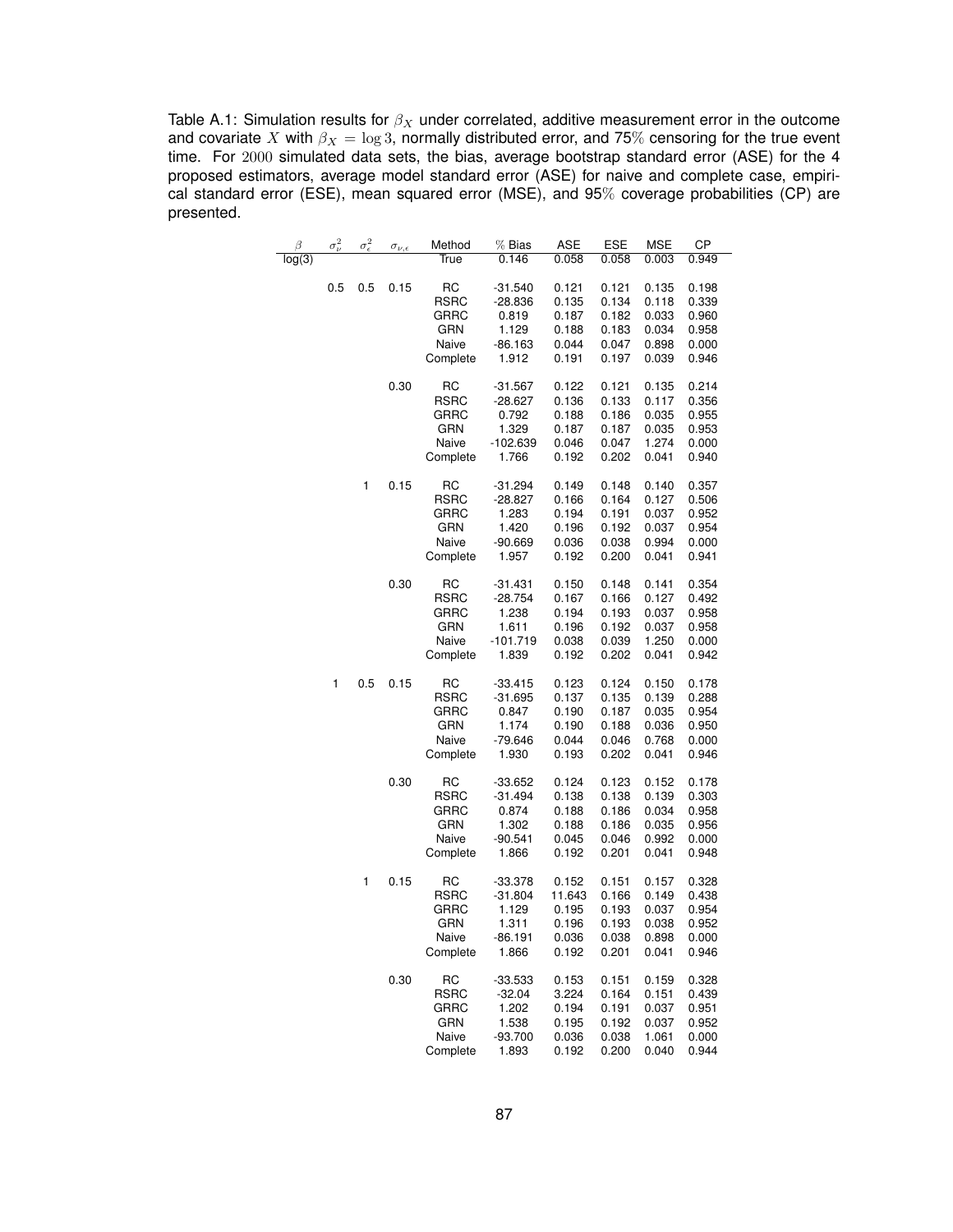Table A.2: Simulation results for  $\beta_Z$  under additive measurement error only in the outcome with normally distributed error and 25 and 75% censoring for the true event time. For 2000 simulated data sets, the bias, average bootstrap standard error (ASE) for the 4 proposed estimators, average model standard error (ASE) for naive and complete case, empirical standard error (ESE), mean squared error (MSE), and 95% coverage probabilities (CP) are presented.

| % Censoring | $\beta_{X}$ | $\sigma_{\nu}^2$ | Method              | $%$ Bias              | ASE            | <b>ESE</b>     | MSE            | СP             |
|-------------|-------------|------------------|---------------------|-----------------------|----------------|----------------|----------------|----------------|
| 25          | log(1.5)    |                  | True                | 0.072                 | 0.032          | 0.033          | 0.001          | 0.949          |
|             |             | 0.5              | RC                  | -12.523               | 0.044          | 0.043          | 0.009          | 0.493          |
|             |             |                  | <b>RSRC</b>         | $-4.891$              | 0.051          | 0.052          | 0.004          | 0.884          |
|             |             |                  | GRRC                | 0.115                 | 0.066          | 0.065          | 0.004          | 0.956          |
|             |             |                  | GRN                 | $-0.014$              | 0.066          | 0.065          | 0.004          | 0.958          |
|             |             |                  | Naive               | 12.003                | 0.033          | 0.034          | 0.008          | 0.294          |
|             |             |                  | Complete            | 1.428                 | 0.104          | 0.105          | 0.011          | 0.956          |
|             |             | 1                | RC                  | $-18.495$             | 0.048          | 0.048          | 0.019          | 0.247          |
|             |             |                  | <b>RSRC</b>         | $-7.617$              | 0.058          | 0.059          | 0.006          | 0.847          |
|             |             |                  | GRRC                | 0.087                 | 0.074          | 0.073          | 0.005          | 0.957          |
|             |             |                  | GRN                 | $-0.029$              | 0.074          | 0.072          | 0.005          | 0.957          |
|             |             |                  | Naive               | 2.741                 | 0.032          | 0.033          | 0.002          | 0.902          |
|             |             |                  | Complete            | 1.385                 | 0.104          | 0.105          | 0.011          | 0.954          |
|             | log(3)      |                  | True                | 0.043                 | 0.033          | 0.033          | 0.001          | 0.949          |
|             |             | 0.5              | RC                  | -26.719               | 0.048          | 0.048          | 0.037          | 0.030          |
|             |             |                  | <b>RSRC</b>         | -18.712               | 0.055          | 0.057          | 0.020          | 0.343          |
|             |             |                  | GRRC                | $-0.851$              | 0.086          | 0.087          | 0.008          | 0.944          |
|             |             |                  | GRN                 | $-1.010$              | 0.084          | 0.082          | 0.007          | 0.948          |
|             |             |                  | Naive               | 0.144                 | 0.032          | 0.037          | 0.001          | 0.913          |
|             |             |                  | Complete            | 1.284                 | 0.106          | 0.108          | 0.012          | 0.952          |
|             |             | 1                | RC                  | $-32.951$             | 0.051          | 0.051          | 0.055          | 0.006          |
|             |             |                  | <b>RSRC</b>         | $-22.881$             | 0.060          | 0.062          | 0.029          | 0.264          |
|             |             |                  | GRRC                | $-0.793$              | 0.090          | 0.088          | 0.008          | 0.946          |
|             |             |                  | GRN                 | $-0.866$              | 0.089          | 0.088          | 0.008          | 0.947          |
|             |             |                  | Naive               | $-10.777$             | 0.032          | 0.036          | 0.007          | 0.362          |
|             |             |                  | Complete            | 1.298                 | 0.106          | 0.108          | 0.012          | 0.955          |
| 75          | log(1.5)    |                  | True                | 0.130                 | 0.056          | 0.056          | 0.003          | 0.954          |
|             |             | 0.5              | RC                  | -14.874               | 0.079          | 0.079          | 0.017          | 0.72           |
|             |             |                  | <b>RSRC</b>         | $-12.248$             | 0.087          | 0.090          | 0.015          | 0.816          |
|             |             |                  | GRRC                | $-0.101$              | 0.121          | 0.119          | 0.014          | 0.954          |
|             |             |                  | GRN                 | $-0.707$              | 0.129          | 0.128          | 0.016          | 0.952          |
|             |             |                  | Naive               | 32.244                | 0.057          | 0.059          | 0.053          | 0.020          |
|             |             |                  | Complete            | 1.962                 | 0.182          | 0.190          | 0.036          | 0.944          |
|             |             | 1                | RC                  | $-17.226$             | 0.082          | 0.082          | 0.021          | 0.681          |
|             |             |                  | <b>RSRC</b>         | $-14.946$             | 0.090          | 0.094          | 0.020          | 0.782          |
|             |             |                  | GRRC                | $-0.390$              | 0.127          | 0.124          | 0.015          | 0.954          |
|             |             |                  | GRN                 | $-1.010$              | 0.131          | 0.13           | 0.017          | 0.946          |
|             |             |                  | Naive<br>Complete   | 17.760<br>1.818       | 0.056          | 0.058          | 0.019          | 0.400          |
|             |             |                  |                     |                       | 0.182          | 0.190          | 0.036          | 0.944          |
|             | log(3)      |                  | True                | 0.188                 | 0.054          | 0.055          | 0.003          | 0.948          |
|             |             | 0.5              | <b>RC</b>           | $-30.268$             | 0.083          | 0.084          | 0.051          | 0.288          |
|             |             |                  | <b>RSRC</b>         | $-27.685$             | 0.092          | 0.096          | 0.046          | 0.443          |
|             |             |                  | GRRC                | $-1.068$              | 0.148          | 0.145          | 0.021          | 0.944          |
|             |             |                  | GRN                 | $-1.746$              | 0.152          | 0.149          | 0.022          | 0.944          |
|             |             |                  | Naive               | 20.111                | 0.055          | 0.062          | 0.023          | 0.297          |
|             |             |                  | Complete            | 2.265                 | 0.178          | 0.186          | 0.035          | 0.948          |
|             |             | 1                | RC                  | $-32.691$             | 0.085          | 0.087          | 0.059          | 0.237          |
|             |             |                  | <b>RSRC</b><br>GRRC | $-30.628$<br>$-1.096$ | 0.094          | 0.099          | 0.055<br>0.022 | 0.383<br>0.950 |
|             |             |                  | <b>GRN</b>          | $-1.890$              | 0.152<br>0.154 | 0.150<br>0.153 | 0.024          | 0.943          |
|             |             |                  | Naive               | 3.982                 | 0.054          | 0.061          | 0.004          | 0.880          |
|             |             |                  | Complete            | 2.121                 | 0.180          | 0.188          | 0.036          | 0.944          |
|             |             |                  |                     |                       |                |                |                |                |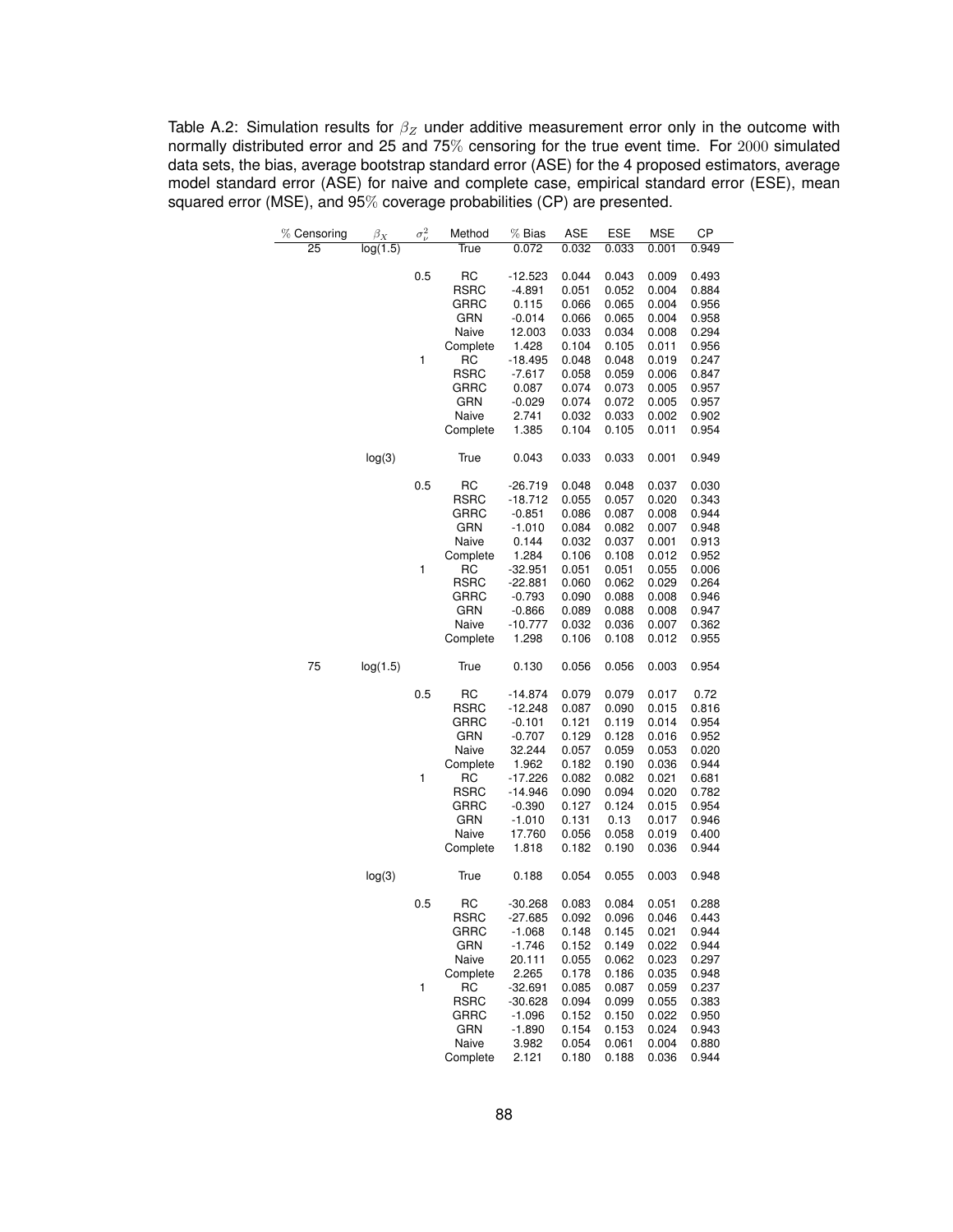Table A.3: Simulation results for  $\beta_Z$  under additive, general measurement error in the outcome and covariate  $X$  with  $\beta_X = \log 1.5,$  normally distributed error, and 25% censoring for the true event time. For 2000 simulated data sets, the bias, average bootstrap standard error (ASE) for the 4 proposed estimators, average model standard error (ASE) for naive and complete case, empirical standard error (ESE), mean squared error (MSE), and 95% coverage probabilities (CP) are presented.

| $\beta_X$ | $\sigma_{\nu}^2$ | $\sigma^2_{\epsilon}$ | $\sigma_{\nu,\epsilon}$ | Method                                                              | $%$ Bias                                                   | <b>ASE</b>                                         | ESE                                                | <b>MSE</b>                                         | СP                                                 |
|-----------|------------------|-----------------------|-------------------------|---------------------------------------------------------------------|------------------------------------------------------------|----------------------------------------------------|----------------------------------------------------|----------------------------------------------------|----------------------------------------------------|
| log(1.5)  |                  |                       |                         | True                                                                | 0.072                                                      | 0.032                                              | 0.033                                              | 0.001                                              | 0.949                                              |
|           | 0.5              | 0.5                   | 0.15                    | <b>RC</b><br><b>RSRC</b><br>GRRC<br>GRN<br>Naive<br>Complete        | -13.936<br>$-5.554$<br>0.245<br>0.115<br>25.189<br>1.428   | 0.050<br>0.058<br>0.071<br>0.070<br>0.031<br>0.104 | 0.049<br>0.058<br>0.069<br>0.068<br>0.032<br>0.105 | 0.012<br>0.005<br>0.005<br>0.005<br>0.032<br>0.011 | 0.510<br>0.901<br>0.964<br>0.963<br>0.000<br>0.956 |
|           |                  |                       | 0.30                    | <b>RC</b><br><b>RSRC</b><br>GRRC<br>GRN<br>Naive<br>Complete        | $-13.893$<br>$-5.324$<br>0.245<br>0.058<br>27.656<br>1.486 | 0.050<br>0.058<br>0.069<br>0.069<br>0.031<br>0.104 | 0.050<br>0.059<br>0.067<br>0.066<br>0.033<br>0.106 | 0.012<br>0.005<br>0.004<br>0.004<br>0.038<br>0.011 | 0.526<br>0.903<br>0.964<br>0.968<br>0.000<br>0.951 |
|           |                  | 1                     | 0.15                    | RC<br><b>RSRC</b><br>GRRC<br><b>GRN</b><br>Naive<br>Complete        | $-14.153$<br>$-5.713$<br>0.346<br>0.245<br>26.113<br>1.457 | 0.054<br>0.062<br>0.073<br>0.072<br>0.031<br>0.104 | 0.053<br>0.062<br>0.071<br>0.070<br>0.032<br>0.106 | 0.012<br>0.006<br>0.005<br>0.005<br>0.034<br>0.011 | 0.568<br>0.912<br>0.964<br>0.965<br>0.000<br>0.953 |
|           |                  |                       | 0.30                    | <b>RC</b><br><b>RSRC</b><br>GRRC<br><b>GRN</b><br>Naive<br>Complete | $-14.138$<br>$-5.526$<br>0.332<br>0.216<br>27.786<br>1.428 | 0.055<br>0.062<br>0.072<br>0.071<br>0.031<br>0.104 | 0.053<br>0.062<br>0.069<br>0.068<br>0.032<br>0.106 | 0.012<br>0.005<br>0.005<br>0.005<br>0.038<br>0.011 | 0.578<br>0.917<br>0.966<br>0.966<br>0.000<br>0.954 |
|           | 1                | 0.5                   | 0.15                    | RC<br><b>RSRC</b><br>GRRC<br><b>GRN</b><br>Naive<br>Complete        | $-19.563$<br>$-8.094$<br>0.231<br>0.115<br>15.581<br>1.385 | 0.054<br>0.065<br>0.078<br>0.077<br>0.030<br>0.104 | 0.053<br>0.066<br>0.076<br>0.075<br>0.031<br>0.105 | 0.021<br>0.008<br>0.006<br>0.006<br>0.013<br>0.011 | 0.288<br>0.850<br>0.962<br>0.960<br>0.047<br>0.954 |
|           |                  |                       | 0.30                    | RC<br><b>RSRC</b><br>GRRC<br>GRN<br>Naive<br>Complete               | $-19.606$<br>$-7.906$<br>0.216<br>0.058<br>17.731<br>1.443 | 0.055<br>0.065<br>0.077<br>0.077<br>0.030<br>0.104 | 0.054<br>0.066<br>0.075<br>0.074<br>0.031<br>0.106 | 0.021<br>0.007<br>0.006<br>0.006<br>0.016<br>0.011 | 0.300<br>0.867<br>0.958<br>0.964<br>0.020<br>0.954 |
|           |                  | 1                     | 0.15                    | RC<br><b>RSRC</b><br>GRRC<br>GRN<br>Naive<br>Complete               | $-19.707$<br>$-8.094$<br>0.317<br>0.202<br>16.504<br>1.472 | 0.059<br>0.070<br>0.080<br>0.079<br>0.030<br>0.104 | 0.058<br>0.070<br>0.078<br>0.077<br>0.031<br>0.106 | 0.022<br>0.008<br>0.006<br>0.006<br>0.014<br>0.011 | 0.360<br>0.881<br>0.960<br>0.960<br>0.030<br>0.955 |
|           |                  |                       | 0.30                    | RC<br><b>RSRC</b><br>GRRC<br><b>GRN</b><br>Naive<br>Complete        | -19.736<br>$-7.920$<br>0.260<br>0.159<br>17.99<br>1.371    | 0.060<br>0.070<br>0.079<br>0.078<br>0.030<br>0.104 | 0.058<br>0.070<br>0.077<br>0.076<br>0.031<br>0.106 | 0.022<br>0.008<br>0.006<br>0.006<br>0.016<br>0.011 | 0.359<br>0.886<br>0.961<br>0.962<br>0.014<br>0.956 |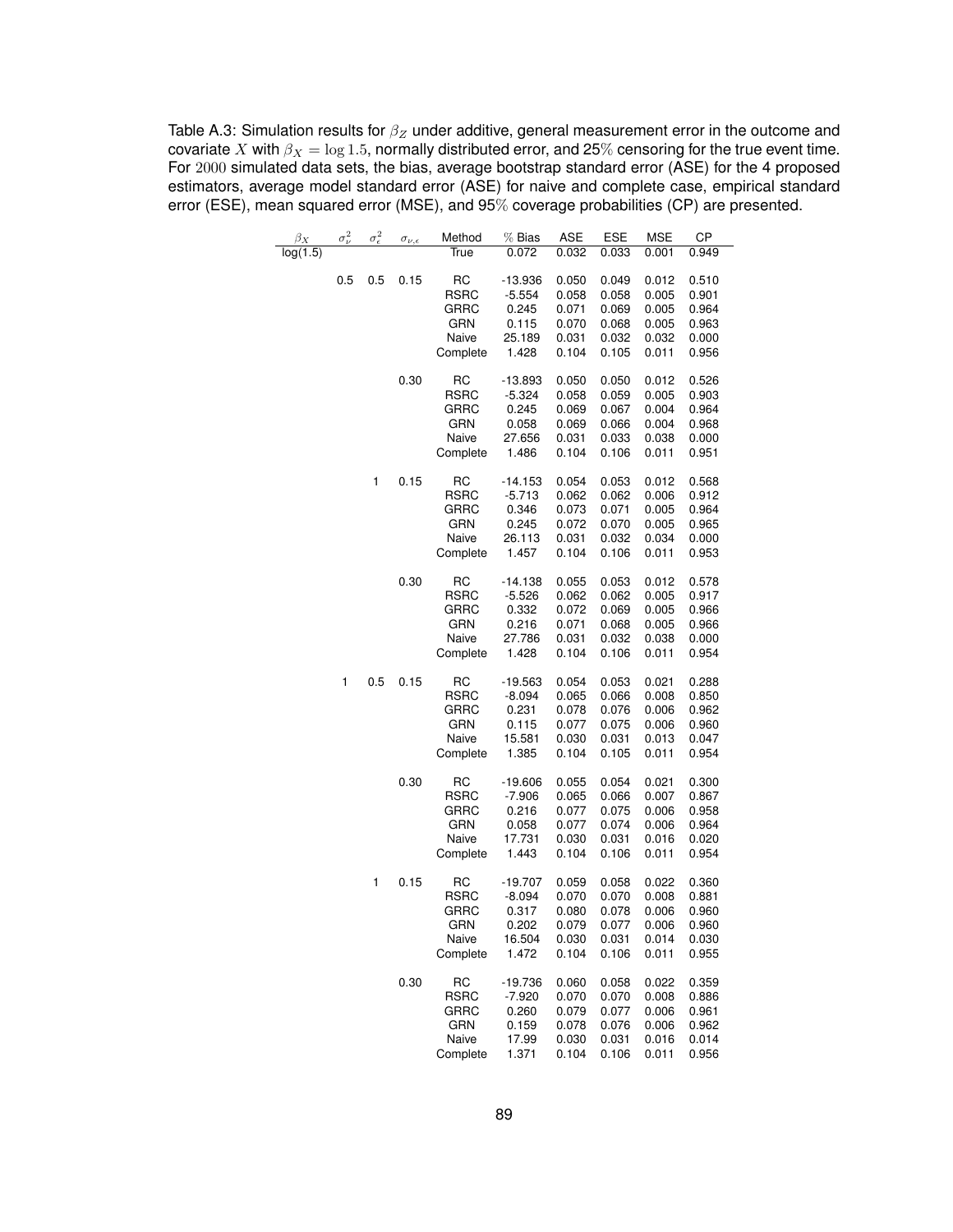Table A.4: Simulation results for  $\beta_Z$  under correlated, additive measurement error in the outcome and covariate X with  $\beta_X = \log 1.5$ , normally distributed error, and 75% censoring for the true event time. For 2000 simulated data sets, the bias, average bootstrap standard error (ASE) for the 4 proposed estimators, average model standard error (ASE) for naive and complete case, empirical standard error (ESE), mean squared error (MSE), and 95% coverage probabilities (CP) are presented.

| $\beta_X$ | $\sigma_{\nu}^2$ | $\sigma^2_{\epsilon}$ | $\sigma_{\nu,\epsilon}$ | Method              | $%$ Bias              | ASE            | ESE            | <b>MSE</b>     | СP             |
|-----------|------------------|-----------------------|-------------------------|---------------------|-----------------------|----------------|----------------|----------------|----------------|
| log(1.5)  |                  |                       |                         | True                | 0.173                 | 0.056          | 0.056          | 0.003          | 0.954          |
|           |                  |                       |                         |                     |                       |                |                |                |                |
|           | 0.5              | 0.5                   | 0.15                    | RC                  | $-15.105$             | 0.088          | 0.087          | 0.019          | 0.785          |
|           |                  |                       |                         | <b>RSRC</b>         | $-12.220$             | 0.098          | 0.099          | 0.017          | 0.853          |
|           |                  |                       |                         | GRRC                | $-0.014$              | 0.131          | 0.130          | 0.017          | 0.954          |
|           |                  |                       |                         | GRN                 | $-0.692$              | 0.139          | 0.139          | 0.019          | 0.950          |
|           |                  |                       |                         | Naive               | 45.272                | 0.051          | 0.053          | 0.101          | 0.000          |
|           |                  |                       |                         | Complete            | 1.962                 | 0.182          | 0.190          | 0.036          | 0.944          |
|           |                  |                       | 0.30                    | RC                  | $-14.917$             | 0.088          | 0.087          | 0.018          | 0.802          |
|           |                  |                       |                         | <b>RSRC</b>         | $-11.902$             | 0.098          | 0.100          | 0.017          | 0.858          |
|           |                  |                       |                         | GRRC                | 0.043                 | 0.129          | 0.128          | 0.016          | 0.956          |
|           |                  |                       |                         | GRN                 | $-0.808$              | 0.137          | 0.137          | 0.019          | 0.946          |
|           |                  |                       |                         | Naive               | 55.457                | 0.052          | 0.055          | 0.151          | 0.000          |
|           |                  |                       |                         | Complete            | 1.861                 | 0.182          | 0.191          | 0.037          | 0.940          |
|           |                  | 1                     | 0.15                    | <b>RC</b>           | $-15.163$             | 0.097          | 0.095          | 0.020          | 0.818          |
|           |                  |                       |                         | <b>RSRC</b>         | $-12.119$             | 0.107          | 0.108          | 0.019          | 0.887          |
|           |                  |                       |                         | GRRC                | $-0.014$              | 0.136          | 0.135          | 0.018          | 0.954          |
|           |                  |                       |                         | GRN                 | $-0.548$              | 0.143          | 0.143          | 0.020          | 0.950          |
|           |                  |                       |                         | Naive               | 44.103                | 0.051          | 0.053          | 0.096          | 0.000          |
|           |                  |                       |                         | Complete            | 2.265                 | 0.182          | 0.191          | 0.037          | 0.948          |
|           |                  |                       | 0.30                    | RC                  | $-14.975$             | 0.097          | 0.094          | 0.020          | 0.827          |
|           |                  |                       |                         | <b>RSRC</b>         | $-12.047$             | 0.107          | 0.108          | 0.018          | 0.883          |
|           |                  |                       |                         | GRRC                | $-0.144$              | 0.135          | 0.132          | 0.018          | 0.956          |
|           |                  |                       |                         | <b>GRN</b>          | $-0.779$              | 0.142          | 0.141          | 0.020          | 0.950          |
|           |                  |                       |                         | Naive               | 50.595                | 0.051          | 0.053          | 0.126          | 0.000          |
|           |                  |                       |                         | Complete            | 2.049                 | 0.182          | 0.187          | 0.035          | 0.950          |
|           | 1                | 0.5                   | 0.15                    | RC                  | $-17.543$             | 0.092          | 0.091          | 0.023          | 0.742          |
|           |                  |                       |                         | <b>RSRC</b>         | $-15.018$             | 0.101          | 0.104          | 0.022          | 0.813          |
|           |                  |                       |                         | GRRC                | $-0.274$              | 0.137          | 0.134          | 0.018          | 0.955          |
|           |                  |                       |                         | <b>GRN</b>          | $-0.923$              | 0.141          | 0.140          | 0.020          | 0.950          |
|           |                  |                       |                         | Naive               | 30.701                | 0.050          | 0.052          | 0.048          | 0.010          |
|           |                  |                       |                         | Complete            | 1.818                 | 0.182          | 0.190          | 0.036          | 0.944          |
|           |                  |                       |                         |                     |                       |                |                |                |                |
|           |                  |                       | 0.30                    | RC                  | $-17.586$             | 0.092          | 0.090          | 0.023          | 0.748          |
|           |                  |                       |                         | <b>RSRC</b><br>GRRC | $-14.903$<br>$-0.115$ | 0.101<br>0.134 | 0.104<br>0.133 | 0.021<br>0.018 | 0.830<br>0.954 |
|           |                  |                       |                         | GRN                 | $-0.822$              | 0.140          | 0.138          | 0.019          | 0.948          |
|           |                  |                       |                         | Naive               | 35.894                | 0.050          | 0.052          | 0.065          | 0.000          |
|           |                  |                       |                         | Complete            | 1.847                 | 0.181          | 0.185          | 0.034          | 0.944          |
|           |                  |                       |                         |                     |                       |                |                |                |                |
|           |                  | 1                     | 0.15                    | RC                  | $-17.644$             | 0.100          | 0.098          | 0.025          | 0.780          |
|           |                  |                       |                         | <b>RSRC</b>         | $-14.816$             | 0.111          | 0.113          | 0.023          | 0.846          |
|           |                  |                       |                         | GRRC                | $-0.188$              | 0.139          | 0.140          | 0.020          | 0.944          |
|           |                  |                       |                         | GRN<br>Naive        | $-0.649$<br>30.441    | 0.144<br>0.049 | 0.145          | 0.021<br>0.047 | 0.944          |
|           |                  |                       |                         | Complete            | 1.760                 | 0.181          | 0.052<br>0.190 | 0.036          | 0.010<br>0.941 |
|           |                  |                       |                         |                     |                       |                |                |                |                |
|           |                  |                       | 0.30                    | RC                  | -17.500               | 0.101          | 0.098          | 0.024          | 0.789          |
|           |                  |                       |                         | <b>RSRC</b>         | -14.946               | 0.110          | 0.113          | 0.024          | 0.849          |
|           |                  |                       |                         | <b>GRRC</b>         | $-0.144$              | 0.140          | 0.138          | 0.019          | 0.955          |
|           |                  |                       |                         | GRN                 | $-0.750$              | 0.144          | 0.145          | 0.021          | 0.946          |
|           |                  |                       |                         | Naive               | 34.192                | 0.050          | 0.052          | 0.059          | 0.001          |
|           |                  |                       |                         | Complete            | 1.746                 | 0.182          | 0.190          | 0.036          | 0.946          |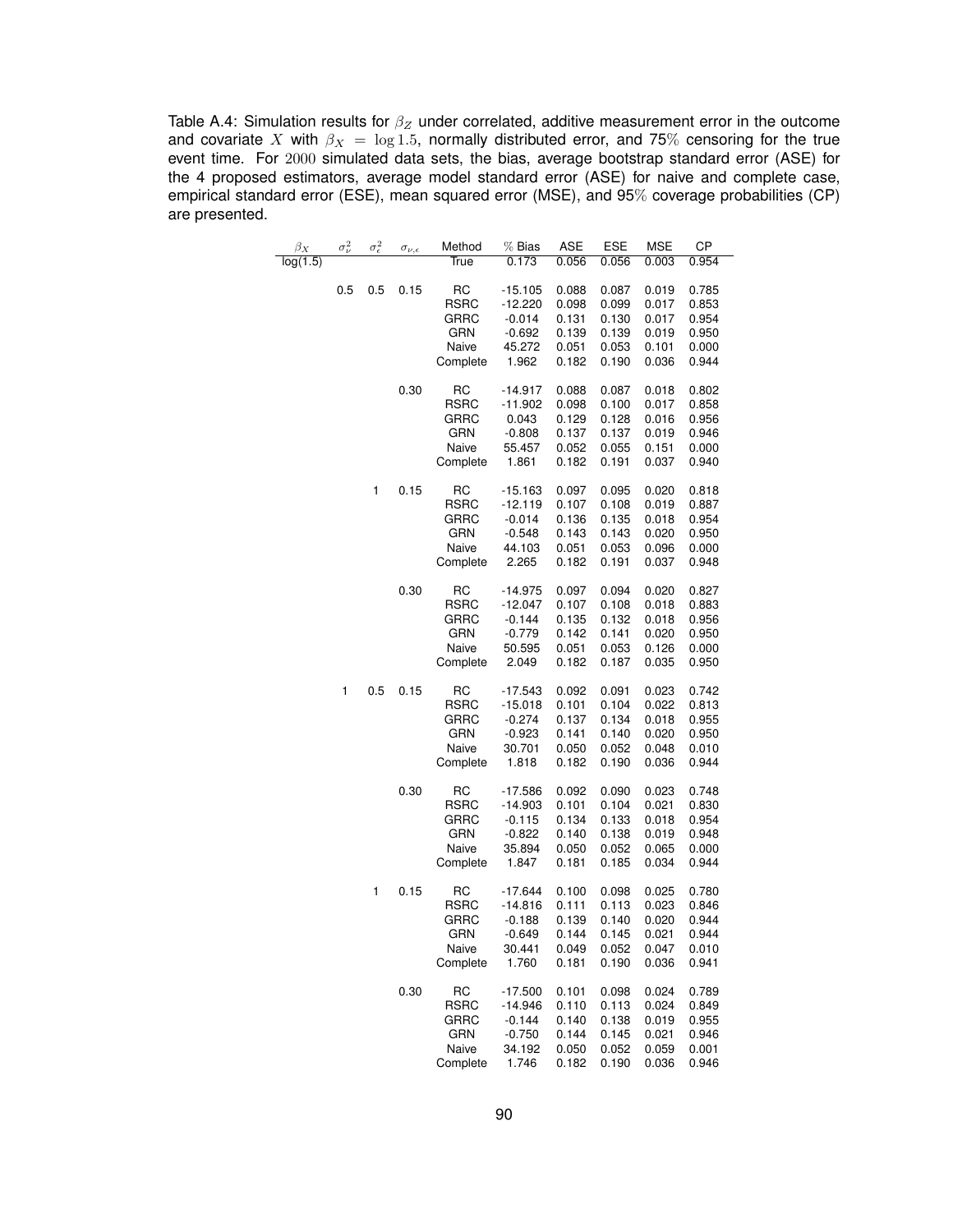Table A.5: Simulation results for  $\beta_Z$  under correlated, additive measurement error in the outcome and covariate X with  $\beta_X = \log 3$ , normally distributed error, and 25% censoring for the true event time. For 2000 simulated data sets, the bias, average bootstrap standard error (ASE) for the 4 proposed estimators, average model standard error (ASE) for naive and complete case, empirical standard error (ESE), mean squared error (MSE), and 95% coverage probabilities (CP) are presented.

| $\beta_X$ | $\sigma_{\nu}^2$ | $\sigma^2_{\epsilon}$ | $\sigma_{\nu,\epsilon}$ | Method      | $%$ Bias  | <b>ASE</b> | ESE   | MSE   | CP    |  |
|-----------|------------------|-----------------------|-------------------------|-------------|-----------|------------|-------|-------|-------|--|
| log(3)    |                  |                       |                         | True        | 0.043     | 0.033      | 0.033 | 0.001 | 0.945 |  |
|           | 0.5              | 0.5                   | 0.15                    | RC          | $-31.667$ | 0.060      | 0.060 | 0.052 | 0.036 |  |
|           |                  |                       |                         | <b>RSRC</b> | $-20.789$ | 0.070      | 0.072 | 0.026 | 0.466 |  |
|           |                  |                       |                         | GRRC        | $-0.433$  | 0.088      | 0.086 | 0.007 | 0.952 |  |
|           |                  |                       |                         | GRN         | $-0.548$  | 0.087      | 0.084 | 0.007 | 0.952 |  |
|           |                  |                       |                         | Naive       | 26.892    | 0.031      | 0.034 | 0.036 | 0.000 |  |
|           |                  |                       |                         | Complete    | 1.284     | 0.106      | 0.108 | 0.012 | 0.952 |  |
|           |                  |                       |                         |             |           |            |       |       |       |  |
|           |                  |                       | 0.30                    | RC          | $-32.432$ | 0.063      | 0.062 | 0.054 | 0.036 |  |
|           |                  |                       |                         | <b>RSRC</b> | $-20.602$ | 0.072      | 0.074 | 0.026 | 0.497 |  |
|           |                  |                       |                         | GRRC        | $-0.303$  | 0.087      | 0.084 | 0.007 | 0.956 |  |
|           |                  |                       |                         | GRN         | $-0.491$  | 0.087      | 0.084 | 0.007 | 0.957 |  |
|           |                  |                       |                         | Naive       | 26.661    | 0.031      | 0.034 | 0.035 | 0.000 |  |
|           |                  |                       |                         | Complete    | 1.284     | 0.106      | 0.107 | 0.012 | 0.950 |  |
|           |                  | 1                     | 0.15                    | RC          | $-32.720$ | 0.067      | 0.066 | 0.056 | 0.050 |  |
|           |                  |                       |                         | <b>RSRC</b> | $-20.977$ | 0.076      | 0.077 | 0.027 | 0.522 |  |
|           |                  |                       |                         | GRRC        | $-0.303$  | 0.088      | 0.087 | 0.008 | 0.955 |  |
|           |                  |                       |                         | GRN         | $-0.404$  | 0.087      | 0.085 | 0.007 | 0.959 |  |
|           |                  |                       |                         | Naive       | 29.316    | 0.031      | 0.034 | 0.042 | 0.000 |  |
|           |                  |                       |                         | Complete    | 1.298     | 0.106      | 0.108 | 0.012 | 0.953 |  |
|           |                  |                       |                         |             |           |            |       |       |       |  |
|           |                  |                       | 0.30                    | RC          | $-33.225$ | 0.069      | 0.068 | 0.058 | 0.050 |  |
|           |                  |                       |                         | <b>RSRC</b> | $-20.789$ | 0.077      | 0.078 | 0.027 | 0.550 |  |
|           |                  |                       |                         | GRRC        | $-0.188$  | 0.088      | 0.086 | 0.007 | 0.956 |  |
|           |                  |                       |                         | GRN         | $-0.317$  | 0.087      | 0.085 | 0.007 | 0.954 |  |
|           |                  |                       |                         | Naive       | 29.128    | 0.031      | 0.034 | 0.042 | 0.000 |  |
|           |                  |                       |                         | Complete    | 1.313     | 0.106      | 0.108 | 0.012 | 0.950 |  |
|           | 1                | 0.5                   | 0.15                    | RC          | $-36.341$ | 0.062      | 0.062 | 0.067 | 0.010 |  |
|           |                  |                       |                         | <b>RSRC</b> | $-23.920$ | 0.073      | 0.074 | 0.033 | 0.371 |  |
|           |                  |                       |                         | GRRC        | $-0.375$  | 0.092      | 0.090 | 0.008 | 0.954 |  |
|           |                  |                       |                         | GRN         | $-0.519$  | 0.091      | 0.089 | 0.008 | 0.955 |  |
|           |                  |                       |                         | Naive       | 16.605    | 0.030      | 0.034 | 0.014 | 0.040 |  |
|           |                  |                       |                         | Complete    | 1.298     | 0.106      | 0.108 | 0.012 | 0.955 |  |
|           |                  |                       | 0.30                    | RC          | $-37.048$ | 0.064      | 0.063 | 0.070 | 0.008 |  |
|           |                  |                       |                         | <b>RSRC</b> | $-23.761$ | 0.074      | 0.076 | 0.033 | 0.398 |  |
|           |                  |                       |                         | GRRC        | $-0.361$  | 0.091      | 0.089 | 0.008 | 0.956 |  |
|           |                  |                       |                         | GRN         | $-0.447$  | 0.091      | 0.089 | 0.008 | 0.953 |  |
|           |                  |                       |                         | Naive       | 16.764    | 0.030      | 0.033 | 0.015 | 0.038 |  |
|           |                  |                       |                         | Complete    | 1.356     | 0.106      | 0.108 | 0.012 | 0.948 |  |
|           |                  |                       |                         |             |           |            |       |       |       |  |
|           |                  | 1                     | 0.15                    | RC          | $-37.063$ | 0.069      | 0.068 | 0.071 | 0.018 |  |
|           |                  |                       |                         | <b>RSRC</b> | $-23.660$ | 0.079      | 0.080 | 0.033 | 0.454 |  |
|           |                  |                       |                         | GRRC        | $-0.274$  | 0.092      | 0.090 | 0.008 | 0.955 |  |
|           |                  |                       |                         | GRN         | $-0.361$  | 0.091      | 0.089 | 0.008 | 0.952 |  |
|           |                  |                       |                         | Naive       | 19.274    | 0.030      | 0.033 | 0.019 | 0.012 |  |
|           |                  |                       |                         | Complete    | 1.284     | 0.106      | 0.108 | 0.012 | 0.950 |  |
|           |                  |                       | 0.30                    | <b>RC</b>   | $-37.524$ | 0.070      | 0.069 | 0.072 | 0.017 |  |
|           |                  |                       |                         | <b>RSRC</b> | $-23.574$ | 0.080      | 0.081 | 0.033 | 0.467 |  |
|           |                  |                       |                         | GRRC        | $-0.202$  | 0.092      | 0.090 | 0.008 | 0.956 |  |
|           |                  |                       |                         | GRN         | $-0.289$  | 0.091      | 0.089 | 0.008 | 0.956 |  |
|           |                  |                       |                         | Naive       | 19.361    | 0.030      | 0.033 | 0.019 | 0.012 |  |
|           |                  |                       |                         | Complete    | 1.327     | 0.106      | 0.108 | 0.012 | 0.950 |  |
|           |                  |                       |                         |             |           |            |       |       |       |  |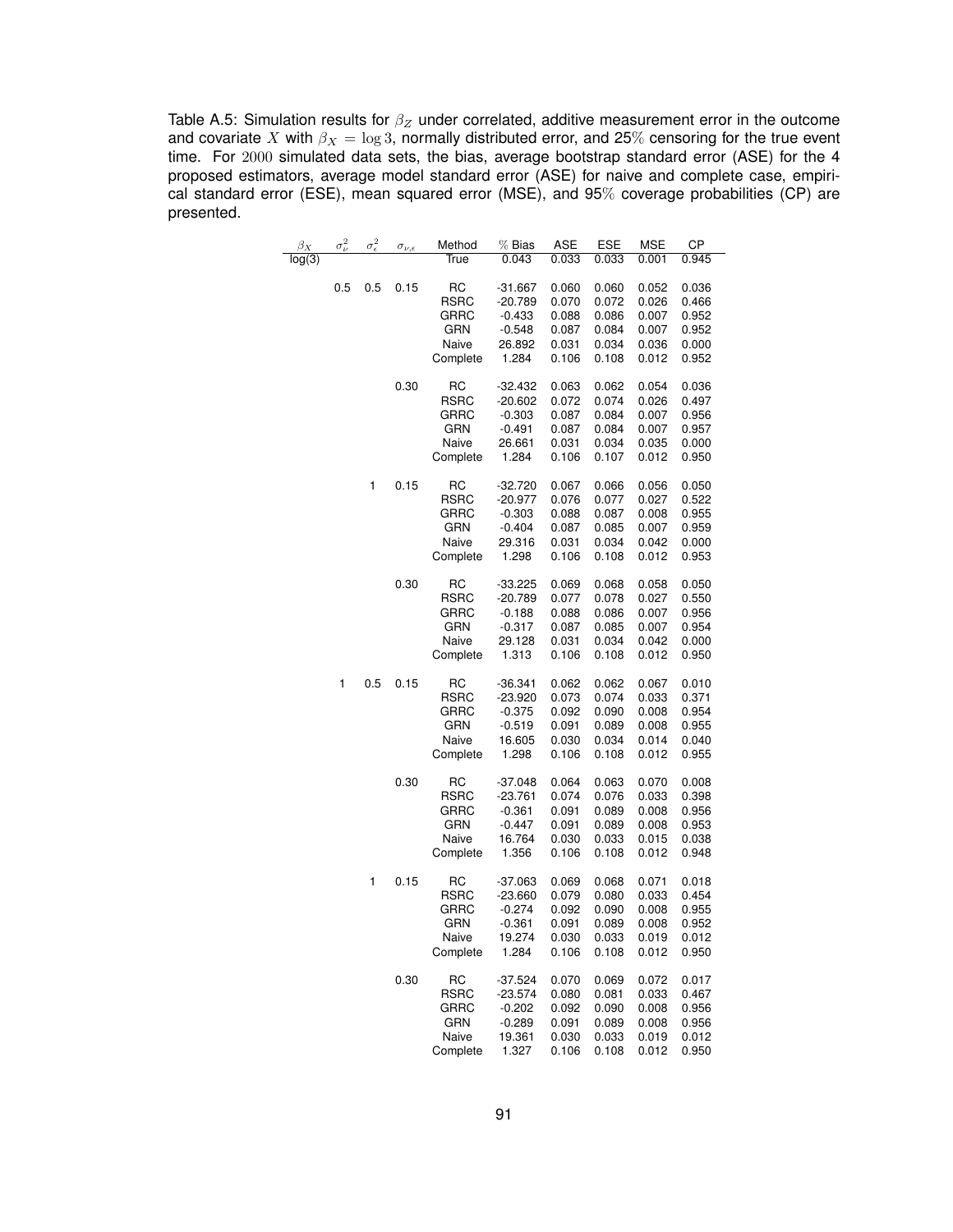A.4. Classical measurement error tables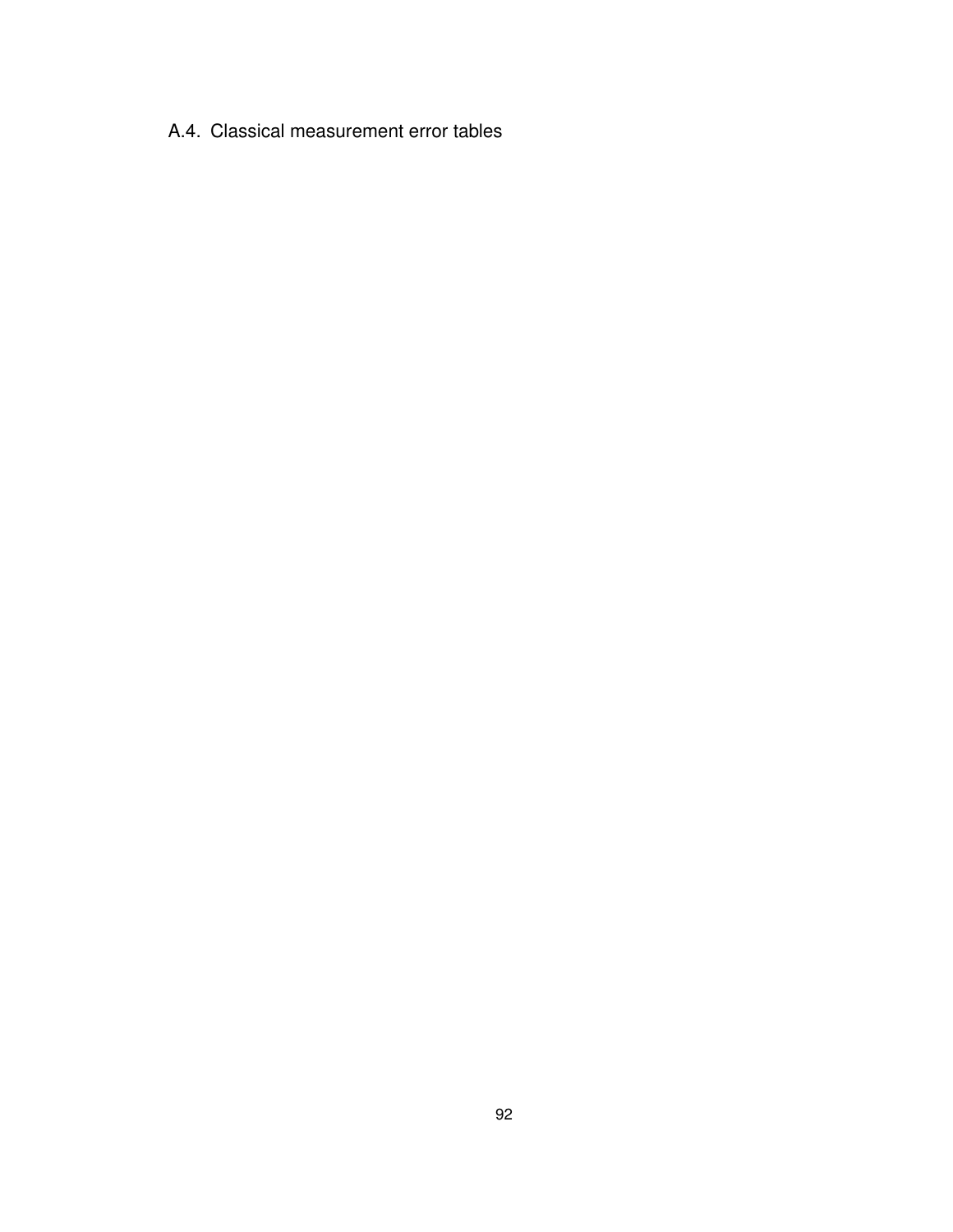Table A.6: Simulation results for  $\beta_X = \log 1.5$  under correlated additive measurement error in the outcome and classical measurement error in the covariate  $X$  with normally distributed error and 25% censoring for the true event time. For 2000 simulated data sets, the bias, average bootstrap standard error (ASE) for the 4 proposed estimators, average model standard error (ASE) for naive and complete case, empirical standard error (ESE), mean squared error (MSE), and 95% coverage probabilities (CP) are presented.

| 0.031<br>0.5<br>0.5<br><b>RC</b><br>0.15<br>$-13.762$<br>0.056<br>0.057<br>0.006<br>0.800<br><b>RSRC</b><br>$-6.141$<br>0.066<br>0.065<br>0.005<br>0.920<br>GRRC<br>0.123<br>0.081<br>0.082<br>0.007<br>0.949<br>0.296<br>0.081<br>0.007<br>GRN<br>0.082<br>0.947<br>Naive<br>$-78.428$<br>0.023<br>0.023<br>0.102<br>0.000<br>Complete<br>0.123<br>0.098<br>0.099<br>0.010<br>0.952<br>0.30<br>RC<br>$-13.589$<br>0.057<br>0.057<br>0.006<br>0.800<br><b>RSRC</b><br>$-5.944$<br>0.929<br>0.068<br>0.066<br>0.005<br>0.081<br>GRRC<br>0.222<br>0.082<br>0.007<br>0.945<br>0.081<br>GRN<br>0.518<br>0.082<br>0.007<br>0.942<br>0.023<br>0.145<br>Naive<br>$-93.621$<br>0.024<br>0.000<br>Complete<br>0.148<br>0.098<br>0.099<br>0.010<br>0.954<br>1<br>0.15<br>RC<br>$-13.836$<br>0.067<br>0.067<br>0.008<br>0.832<br><b>RSRC</b><br>0.079<br>$-6.758$<br>0.078<br>0.007<br>0.918<br>GRRC<br>0.000<br>0.087<br>0.008<br>0.088<br>0.946<br>GRN<br>0.148<br>0.087<br>0.008<br>0.946<br>0.088<br>Naive<br>0.019<br>0.118<br>-84.594<br>0.020<br>0.000<br>0.173<br>0.098<br>0.099<br>0.010<br>0.952<br>Complete<br>0.30<br>RC<br>$-13.688$<br>0.068<br>0.068<br>0.008<br>0.836<br><b>RSRC</b><br>$-6.708$<br>0.080<br>0.007<br>0.912<br>0.079<br>0.247<br>0.087<br>GRRC<br>0.088<br>0.008<br>0.948<br>0.087<br>GRN<br>0.469<br>0.088<br>0.008<br>0.944<br>Naive<br>$-95.471$<br>0.019<br>0.150<br>0.020<br>0.000<br>Complete<br>0.271<br>0.098<br>0.098<br>0.010<br>0.952<br>1<br>0.5<br>0.15<br>0.062<br>0.010<br>RC<br>$-19.286$<br>0.062<br>0.734<br><b>RSRC</b><br>$-9.224$<br>0.074<br>0.073<br>0.007<br>0.907<br>0.083<br>GRRC<br>0.148<br>0.084<br>0.007<br>0.942<br>GRN<br>0.271<br>0.083<br>0.084<br>0.007<br>0.943<br>Naive<br>$-78.552$<br>0.023<br>0.023<br>0.102<br>0.000<br>Complete<br>0.247<br>0.098<br>0.098<br>0.010<br>0.954<br>0.30<br>RC<br>$-19.286$<br>0.062<br>0.063<br>0.010<br>0.732<br><b>RSRC</b><br>$-9.372$<br>0.076<br>0.073<br>0.007<br>0.904<br>0.197<br>0.083<br>GRRC<br>0.084<br>0.007<br>0.944<br>GRN<br>0.370<br>0.083<br>0.007<br>0.084<br>0.946<br>Naive<br>$-91.993$<br>0.023<br>0.023<br>0.140<br>0.000<br>0.173<br>0.098<br>0.099<br>0.010<br>Complete<br>0.948<br>1<br>0.15<br>RC<br>0.074<br>0.074<br>0.012<br>-19.139<br>0.791<br><b>RSRC</b><br>0.088<br>$-10.013$<br>0.087<br>0.009<br>0.907<br>GRRC<br>0.025<br>0.089<br>0.090<br>0.008<br>0.942<br>GRN<br>0.123<br>0.089<br>0.944<br>0.090<br>0.008<br>Naive<br>0.020<br>0.118<br>-84.619<br>0.019<br>0.000<br>Complete<br>0.271<br>0.098<br>0.099<br>0.010<br>0.954<br>0.30<br>RC<br>-19.262<br>0.074<br>0.074<br>0.012<br>0.779<br><b>RSRC</b><br>$-10.137$<br>0.089<br>0.088<br>0.009<br>0.902<br>GRRC<br>0.099<br>0.089<br>0.090<br>0.008<br>0.944<br>GRN<br>0.247<br>0.089<br>0.090<br>0.008<br>0.943<br>0.147<br>Naive<br>$-94.336$<br>0.019<br>0.020<br>0.000<br>Complete<br>0.247<br>0.098<br>0.098<br>0.010<br>0.953 | $\beta_X$ | $\sigma_{\nu}^2$ | $\sigma^2_{\epsilon}$ | $\sigma_{\nu,\epsilon}$ | Method | $\%$ Bias | <b>ASE</b> | <b>ESE</b> | <b>MSE</b> | CP    |
|----------------------------------------------------------------------------------------------------------------------------------------------------------------------------------------------------------------------------------------------------------------------------------------------------------------------------------------------------------------------------------------------------------------------------------------------------------------------------------------------------------------------------------------------------------------------------------------------------------------------------------------------------------------------------------------------------------------------------------------------------------------------------------------------------------------------------------------------------------------------------------------------------------------------------------------------------------------------------------------------------------------------------------------------------------------------------------------------------------------------------------------------------------------------------------------------------------------------------------------------------------------------------------------------------------------------------------------------------------------------------------------------------------------------------------------------------------------------------------------------------------------------------------------------------------------------------------------------------------------------------------------------------------------------------------------------------------------------------------------------------------------------------------------------------------------------------------------------------------------------------------------------------------------------------------------------------------------------------------------------------------------------------------------------------------------------------------------------------------------------------------------------------------------------------------------------------------------------------------------------------------------------------------------------------------------------------------------------------------------------------------------------------------------------------------------------------------------------------------------------------------------------------------------------------------------------------------------------------------------------------------------------------------------------------------------------------------------------------------------------------------------------------------------------------------------------------------------------------------------------------------------------------------------------------|-----------|------------------|-----------------------|-------------------------|--------|-----------|------------|------------|------------|-------|
|                                                                                                                                                                                                                                                                                                                                                                                                                                                                                                                                                                                                                                                                                                                                                                                                                                                                                                                                                                                                                                                                                                                                                                                                                                                                                                                                                                                                                                                                                                                                                                                                                                                                                                                                                                                                                                                                                                                                                                                                                                                                                                                                                                                                                                                                                                                                                                                                                                                                                                                                                                                                                                                                                                                                                                                                                                                                                                                            | log(1.5)  |                  |                       |                         | True   | $-0.049$  | 0.030      |            | 0.001      | 0.946 |
|                                                                                                                                                                                                                                                                                                                                                                                                                                                                                                                                                                                                                                                                                                                                                                                                                                                                                                                                                                                                                                                                                                                                                                                                                                                                                                                                                                                                                                                                                                                                                                                                                                                                                                                                                                                                                                                                                                                                                                                                                                                                                                                                                                                                                                                                                                                                                                                                                                                                                                                                                                                                                                                                                                                                                                                                                                                                                                                            |           |                  |                       |                         |        |           |            |            |            |       |
|                                                                                                                                                                                                                                                                                                                                                                                                                                                                                                                                                                                                                                                                                                                                                                                                                                                                                                                                                                                                                                                                                                                                                                                                                                                                                                                                                                                                                                                                                                                                                                                                                                                                                                                                                                                                                                                                                                                                                                                                                                                                                                                                                                                                                                                                                                                                                                                                                                                                                                                                                                                                                                                                                                                                                                                                                                                                                                                            |           |                  |                       |                         |        |           |            |            |            |       |
|                                                                                                                                                                                                                                                                                                                                                                                                                                                                                                                                                                                                                                                                                                                                                                                                                                                                                                                                                                                                                                                                                                                                                                                                                                                                                                                                                                                                                                                                                                                                                                                                                                                                                                                                                                                                                                                                                                                                                                                                                                                                                                                                                                                                                                                                                                                                                                                                                                                                                                                                                                                                                                                                                                                                                                                                                                                                                                                            |           |                  |                       |                         |        |           |            |            |            |       |
|                                                                                                                                                                                                                                                                                                                                                                                                                                                                                                                                                                                                                                                                                                                                                                                                                                                                                                                                                                                                                                                                                                                                                                                                                                                                                                                                                                                                                                                                                                                                                                                                                                                                                                                                                                                                                                                                                                                                                                                                                                                                                                                                                                                                                                                                                                                                                                                                                                                                                                                                                                                                                                                                                                                                                                                                                                                                                                                            |           |                  |                       |                         |        |           |            |            |            |       |
|                                                                                                                                                                                                                                                                                                                                                                                                                                                                                                                                                                                                                                                                                                                                                                                                                                                                                                                                                                                                                                                                                                                                                                                                                                                                                                                                                                                                                                                                                                                                                                                                                                                                                                                                                                                                                                                                                                                                                                                                                                                                                                                                                                                                                                                                                                                                                                                                                                                                                                                                                                                                                                                                                                                                                                                                                                                                                                                            |           |                  |                       |                         |        |           |            |            |            |       |
|                                                                                                                                                                                                                                                                                                                                                                                                                                                                                                                                                                                                                                                                                                                                                                                                                                                                                                                                                                                                                                                                                                                                                                                                                                                                                                                                                                                                                                                                                                                                                                                                                                                                                                                                                                                                                                                                                                                                                                                                                                                                                                                                                                                                                                                                                                                                                                                                                                                                                                                                                                                                                                                                                                                                                                                                                                                                                                                            |           |                  |                       |                         |        |           |            |            |            |       |
|                                                                                                                                                                                                                                                                                                                                                                                                                                                                                                                                                                                                                                                                                                                                                                                                                                                                                                                                                                                                                                                                                                                                                                                                                                                                                                                                                                                                                                                                                                                                                                                                                                                                                                                                                                                                                                                                                                                                                                                                                                                                                                                                                                                                                                                                                                                                                                                                                                                                                                                                                                                                                                                                                                                                                                                                                                                                                                                            |           |                  |                       |                         |        |           |            |            |            |       |
|                                                                                                                                                                                                                                                                                                                                                                                                                                                                                                                                                                                                                                                                                                                                                                                                                                                                                                                                                                                                                                                                                                                                                                                                                                                                                                                                                                                                                                                                                                                                                                                                                                                                                                                                                                                                                                                                                                                                                                                                                                                                                                                                                                                                                                                                                                                                                                                                                                                                                                                                                                                                                                                                                                                                                                                                                                                                                                                            |           |                  |                       |                         |        |           |            |            |            |       |
|                                                                                                                                                                                                                                                                                                                                                                                                                                                                                                                                                                                                                                                                                                                                                                                                                                                                                                                                                                                                                                                                                                                                                                                                                                                                                                                                                                                                                                                                                                                                                                                                                                                                                                                                                                                                                                                                                                                                                                                                                                                                                                                                                                                                                                                                                                                                                                                                                                                                                                                                                                                                                                                                                                                                                                                                                                                                                                                            |           |                  |                       |                         |        |           |            |            |            |       |
|                                                                                                                                                                                                                                                                                                                                                                                                                                                                                                                                                                                                                                                                                                                                                                                                                                                                                                                                                                                                                                                                                                                                                                                                                                                                                                                                                                                                                                                                                                                                                                                                                                                                                                                                                                                                                                                                                                                                                                                                                                                                                                                                                                                                                                                                                                                                                                                                                                                                                                                                                                                                                                                                                                                                                                                                                                                                                                                            |           |                  |                       |                         |        |           |            |            |            |       |
|                                                                                                                                                                                                                                                                                                                                                                                                                                                                                                                                                                                                                                                                                                                                                                                                                                                                                                                                                                                                                                                                                                                                                                                                                                                                                                                                                                                                                                                                                                                                                                                                                                                                                                                                                                                                                                                                                                                                                                                                                                                                                                                                                                                                                                                                                                                                                                                                                                                                                                                                                                                                                                                                                                                                                                                                                                                                                                                            |           |                  |                       |                         |        |           |            |            |            |       |
|                                                                                                                                                                                                                                                                                                                                                                                                                                                                                                                                                                                                                                                                                                                                                                                                                                                                                                                                                                                                                                                                                                                                                                                                                                                                                                                                                                                                                                                                                                                                                                                                                                                                                                                                                                                                                                                                                                                                                                                                                                                                                                                                                                                                                                                                                                                                                                                                                                                                                                                                                                                                                                                                                                                                                                                                                                                                                                                            |           |                  |                       |                         |        |           |            |            |            |       |
|                                                                                                                                                                                                                                                                                                                                                                                                                                                                                                                                                                                                                                                                                                                                                                                                                                                                                                                                                                                                                                                                                                                                                                                                                                                                                                                                                                                                                                                                                                                                                                                                                                                                                                                                                                                                                                                                                                                                                                                                                                                                                                                                                                                                                                                                                                                                                                                                                                                                                                                                                                                                                                                                                                                                                                                                                                                                                                                            |           |                  |                       |                         |        |           |            |            |            |       |
|                                                                                                                                                                                                                                                                                                                                                                                                                                                                                                                                                                                                                                                                                                                                                                                                                                                                                                                                                                                                                                                                                                                                                                                                                                                                                                                                                                                                                                                                                                                                                                                                                                                                                                                                                                                                                                                                                                                                                                                                                                                                                                                                                                                                                                                                                                                                                                                                                                                                                                                                                                                                                                                                                                                                                                                                                                                                                                                            |           |                  |                       |                         |        |           |            |            |            |       |
|                                                                                                                                                                                                                                                                                                                                                                                                                                                                                                                                                                                                                                                                                                                                                                                                                                                                                                                                                                                                                                                                                                                                                                                                                                                                                                                                                                                                                                                                                                                                                                                                                                                                                                                                                                                                                                                                                                                                                                                                                                                                                                                                                                                                                                                                                                                                                                                                                                                                                                                                                                                                                                                                                                                                                                                                                                                                                                                            |           |                  |                       |                         |        |           |            |            |            |       |
|                                                                                                                                                                                                                                                                                                                                                                                                                                                                                                                                                                                                                                                                                                                                                                                                                                                                                                                                                                                                                                                                                                                                                                                                                                                                                                                                                                                                                                                                                                                                                                                                                                                                                                                                                                                                                                                                                                                                                                                                                                                                                                                                                                                                                                                                                                                                                                                                                                                                                                                                                                                                                                                                                                                                                                                                                                                                                                                            |           |                  |                       |                         |        |           |            |            |            |       |
|                                                                                                                                                                                                                                                                                                                                                                                                                                                                                                                                                                                                                                                                                                                                                                                                                                                                                                                                                                                                                                                                                                                                                                                                                                                                                                                                                                                                                                                                                                                                                                                                                                                                                                                                                                                                                                                                                                                                                                                                                                                                                                                                                                                                                                                                                                                                                                                                                                                                                                                                                                                                                                                                                                                                                                                                                                                                                                                            |           |                  |                       |                         |        |           |            |            |            |       |
|                                                                                                                                                                                                                                                                                                                                                                                                                                                                                                                                                                                                                                                                                                                                                                                                                                                                                                                                                                                                                                                                                                                                                                                                                                                                                                                                                                                                                                                                                                                                                                                                                                                                                                                                                                                                                                                                                                                                                                                                                                                                                                                                                                                                                                                                                                                                                                                                                                                                                                                                                                                                                                                                                                                                                                                                                                                                                                                            |           |                  |                       |                         |        |           |            |            |            |       |
|                                                                                                                                                                                                                                                                                                                                                                                                                                                                                                                                                                                                                                                                                                                                                                                                                                                                                                                                                                                                                                                                                                                                                                                                                                                                                                                                                                                                                                                                                                                                                                                                                                                                                                                                                                                                                                                                                                                                                                                                                                                                                                                                                                                                                                                                                                                                                                                                                                                                                                                                                                                                                                                                                                                                                                                                                                                                                                                            |           |                  |                       |                         |        |           |            |            |            |       |
|                                                                                                                                                                                                                                                                                                                                                                                                                                                                                                                                                                                                                                                                                                                                                                                                                                                                                                                                                                                                                                                                                                                                                                                                                                                                                                                                                                                                                                                                                                                                                                                                                                                                                                                                                                                                                                                                                                                                                                                                                                                                                                                                                                                                                                                                                                                                                                                                                                                                                                                                                                                                                                                                                                                                                                                                                                                                                                                            |           |                  |                       |                         |        |           |            |            |            |       |
|                                                                                                                                                                                                                                                                                                                                                                                                                                                                                                                                                                                                                                                                                                                                                                                                                                                                                                                                                                                                                                                                                                                                                                                                                                                                                                                                                                                                                                                                                                                                                                                                                                                                                                                                                                                                                                                                                                                                                                                                                                                                                                                                                                                                                                                                                                                                                                                                                                                                                                                                                                                                                                                                                                                                                                                                                                                                                                                            |           |                  |                       |                         |        |           |            |            |            |       |
|                                                                                                                                                                                                                                                                                                                                                                                                                                                                                                                                                                                                                                                                                                                                                                                                                                                                                                                                                                                                                                                                                                                                                                                                                                                                                                                                                                                                                                                                                                                                                                                                                                                                                                                                                                                                                                                                                                                                                                                                                                                                                                                                                                                                                                                                                                                                                                                                                                                                                                                                                                                                                                                                                                                                                                                                                                                                                                                            |           |                  |                       |                         |        |           |            |            |            |       |
|                                                                                                                                                                                                                                                                                                                                                                                                                                                                                                                                                                                                                                                                                                                                                                                                                                                                                                                                                                                                                                                                                                                                                                                                                                                                                                                                                                                                                                                                                                                                                                                                                                                                                                                                                                                                                                                                                                                                                                                                                                                                                                                                                                                                                                                                                                                                                                                                                                                                                                                                                                                                                                                                                                                                                                                                                                                                                                                            |           |                  |                       |                         |        |           |            |            |            |       |
|                                                                                                                                                                                                                                                                                                                                                                                                                                                                                                                                                                                                                                                                                                                                                                                                                                                                                                                                                                                                                                                                                                                                                                                                                                                                                                                                                                                                                                                                                                                                                                                                                                                                                                                                                                                                                                                                                                                                                                                                                                                                                                                                                                                                                                                                                                                                                                                                                                                                                                                                                                                                                                                                                                                                                                                                                                                                                                                            |           |                  |                       |                         |        |           |            |            |            |       |
|                                                                                                                                                                                                                                                                                                                                                                                                                                                                                                                                                                                                                                                                                                                                                                                                                                                                                                                                                                                                                                                                                                                                                                                                                                                                                                                                                                                                                                                                                                                                                                                                                                                                                                                                                                                                                                                                                                                                                                                                                                                                                                                                                                                                                                                                                                                                                                                                                                                                                                                                                                                                                                                                                                                                                                                                                                                                                                                            |           |                  |                       |                         |        |           |            |            |            |       |
|                                                                                                                                                                                                                                                                                                                                                                                                                                                                                                                                                                                                                                                                                                                                                                                                                                                                                                                                                                                                                                                                                                                                                                                                                                                                                                                                                                                                                                                                                                                                                                                                                                                                                                                                                                                                                                                                                                                                                                                                                                                                                                                                                                                                                                                                                                                                                                                                                                                                                                                                                                                                                                                                                                                                                                                                                                                                                                                            |           |                  |                       |                         |        |           |            |            |            |       |
|                                                                                                                                                                                                                                                                                                                                                                                                                                                                                                                                                                                                                                                                                                                                                                                                                                                                                                                                                                                                                                                                                                                                                                                                                                                                                                                                                                                                                                                                                                                                                                                                                                                                                                                                                                                                                                                                                                                                                                                                                                                                                                                                                                                                                                                                                                                                                                                                                                                                                                                                                                                                                                                                                                                                                                                                                                                                                                                            |           |                  |                       |                         |        |           |            |            |            |       |
|                                                                                                                                                                                                                                                                                                                                                                                                                                                                                                                                                                                                                                                                                                                                                                                                                                                                                                                                                                                                                                                                                                                                                                                                                                                                                                                                                                                                                                                                                                                                                                                                                                                                                                                                                                                                                                                                                                                                                                                                                                                                                                                                                                                                                                                                                                                                                                                                                                                                                                                                                                                                                                                                                                                                                                                                                                                                                                                            |           |                  |                       |                         |        |           |            |            |            |       |
|                                                                                                                                                                                                                                                                                                                                                                                                                                                                                                                                                                                                                                                                                                                                                                                                                                                                                                                                                                                                                                                                                                                                                                                                                                                                                                                                                                                                                                                                                                                                                                                                                                                                                                                                                                                                                                                                                                                                                                                                                                                                                                                                                                                                                                                                                                                                                                                                                                                                                                                                                                                                                                                                                                                                                                                                                                                                                                                            |           |                  |                       |                         |        |           |            |            |            |       |
|                                                                                                                                                                                                                                                                                                                                                                                                                                                                                                                                                                                                                                                                                                                                                                                                                                                                                                                                                                                                                                                                                                                                                                                                                                                                                                                                                                                                                                                                                                                                                                                                                                                                                                                                                                                                                                                                                                                                                                                                                                                                                                                                                                                                                                                                                                                                                                                                                                                                                                                                                                                                                                                                                                                                                                                                                                                                                                                            |           |                  |                       |                         |        |           |            |            |            |       |
|                                                                                                                                                                                                                                                                                                                                                                                                                                                                                                                                                                                                                                                                                                                                                                                                                                                                                                                                                                                                                                                                                                                                                                                                                                                                                                                                                                                                                                                                                                                                                                                                                                                                                                                                                                                                                                                                                                                                                                                                                                                                                                                                                                                                                                                                                                                                                                                                                                                                                                                                                                                                                                                                                                                                                                                                                                                                                                                            |           |                  |                       |                         |        |           |            |            |            |       |
|                                                                                                                                                                                                                                                                                                                                                                                                                                                                                                                                                                                                                                                                                                                                                                                                                                                                                                                                                                                                                                                                                                                                                                                                                                                                                                                                                                                                                                                                                                                                                                                                                                                                                                                                                                                                                                                                                                                                                                                                                                                                                                                                                                                                                                                                                                                                                                                                                                                                                                                                                                                                                                                                                                                                                                                                                                                                                                                            |           |                  |                       |                         |        |           |            |            |            |       |
|                                                                                                                                                                                                                                                                                                                                                                                                                                                                                                                                                                                                                                                                                                                                                                                                                                                                                                                                                                                                                                                                                                                                                                                                                                                                                                                                                                                                                                                                                                                                                                                                                                                                                                                                                                                                                                                                                                                                                                                                                                                                                                                                                                                                                                                                                                                                                                                                                                                                                                                                                                                                                                                                                                                                                                                                                                                                                                                            |           |                  |                       |                         |        |           |            |            |            |       |
|                                                                                                                                                                                                                                                                                                                                                                                                                                                                                                                                                                                                                                                                                                                                                                                                                                                                                                                                                                                                                                                                                                                                                                                                                                                                                                                                                                                                                                                                                                                                                                                                                                                                                                                                                                                                                                                                                                                                                                                                                                                                                                                                                                                                                                                                                                                                                                                                                                                                                                                                                                                                                                                                                                                                                                                                                                                                                                                            |           |                  |                       |                         |        |           |            |            |            |       |
|                                                                                                                                                                                                                                                                                                                                                                                                                                                                                                                                                                                                                                                                                                                                                                                                                                                                                                                                                                                                                                                                                                                                                                                                                                                                                                                                                                                                                                                                                                                                                                                                                                                                                                                                                                                                                                                                                                                                                                                                                                                                                                                                                                                                                                                                                                                                                                                                                                                                                                                                                                                                                                                                                                                                                                                                                                                                                                                            |           |                  |                       |                         |        |           |            |            |            |       |
|                                                                                                                                                                                                                                                                                                                                                                                                                                                                                                                                                                                                                                                                                                                                                                                                                                                                                                                                                                                                                                                                                                                                                                                                                                                                                                                                                                                                                                                                                                                                                                                                                                                                                                                                                                                                                                                                                                                                                                                                                                                                                                                                                                                                                                                                                                                                                                                                                                                                                                                                                                                                                                                                                                                                                                                                                                                                                                                            |           |                  |                       |                         |        |           |            |            |            |       |
|                                                                                                                                                                                                                                                                                                                                                                                                                                                                                                                                                                                                                                                                                                                                                                                                                                                                                                                                                                                                                                                                                                                                                                                                                                                                                                                                                                                                                                                                                                                                                                                                                                                                                                                                                                                                                                                                                                                                                                                                                                                                                                                                                                                                                                                                                                                                                                                                                                                                                                                                                                                                                                                                                                                                                                                                                                                                                                                            |           |                  |                       |                         |        |           |            |            |            |       |
|                                                                                                                                                                                                                                                                                                                                                                                                                                                                                                                                                                                                                                                                                                                                                                                                                                                                                                                                                                                                                                                                                                                                                                                                                                                                                                                                                                                                                                                                                                                                                                                                                                                                                                                                                                                                                                                                                                                                                                                                                                                                                                                                                                                                                                                                                                                                                                                                                                                                                                                                                                                                                                                                                                                                                                                                                                                                                                                            |           |                  |                       |                         |        |           |            |            |            |       |
|                                                                                                                                                                                                                                                                                                                                                                                                                                                                                                                                                                                                                                                                                                                                                                                                                                                                                                                                                                                                                                                                                                                                                                                                                                                                                                                                                                                                                                                                                                                                                                                                                                                                                                                                                                                                                                                                                                                                                                                                                                                                                                                                                                                                                                                                                                                                                                                                                                                                                                                                                                                                                                                                                                                                                                                                                                                                                                                            |           |                  |                       |                         |        |           |            |            |            |       |
|                                                                                                                                                                                                                                                                                                                                                                                                                                                                                                                                                                                                                                                                                                                                                                                                                                                                                                                                                                                                                                                                                                                                                                                                                                                                                                                                                                                                                                                                                                                                                                                                                                                                                                                                                                                                                                                                                                                                                                                                                                                                                                                                                                                                                                                                                                                                                                                                                                                                                                                                                                                                                                                                                                                                                                                                                                                                                                                            |           |                  |                       |                         |        |           |            |            |            |       |
|                                                                                                                                                                                                                                                                                                                                                                                                                                                                                                                                                                                                                                                                                                                                                                                                                                                                                                                                                                                                                                                                                                                                                                                                                                                                                                                                                                                                                                                                                                                                                                                                                                                                                                                                                                                                                                                                                                                                                                                                                                                                                                                                                                                                                                                                                                                                                                                                                                                                                                                                                                                                                                                                                                                                                                                                                                                                                                                            |           |                  |                       |                         |        |           |            |            |            |       |
|                                                                                                                                                                                                                                                                                                                                                                                                                                                                                                                                                                                                                                                                                                                                                                                                                                                                                                                                                                                                                                                                                                                                                                                                                                                                                                                                                                                                                                                                                                                                                                                                                                                                                                                                                                                                                                                                                                                                                                                                                                                                                                                                                                                                                                                                                                                                                                                                                                                                                                                                                                                                                                                                                                                                                                                                                                                                                                                            |           |                  |                       |                         |        |           |            |            |            |       |
|                                                                                                                                                                                                                                                                                                                                                                                                                                                                                                                                                                                                                                                                                                                                                                                                                                                                                                                                                                                                                                                                                                                                                                                                                                                                                                                                                                                                                                                                                                                                                                                                                                                                                                                                                                                                                                                                                                                                                                                                                                                                                                                                                                                                                                                                                                                                                                                                                                                                                                                                                                                                                                                                                                                                                                                                                                                                                                                            |           |                  |                       |                         |        |           |            |            |            |       |
|                                                                                                                                                                                                                                                                                                                                                                                                                                                                                                                                                                                                                                                                                                                                                                                                                                                                                                                                                                                                                                                                                                                                                                                                                                                                                                                                                                                                                                                                                                                                                                                                                                                                                                                                                                                                                                                                                                                                                                                                                                                                                                                                                                                                                                                                                                                                                                                                                                                                                                                                                                                                                                                                                                                                                                                                                                                                                                                            |           |                  |                       |                         |        |           |            |            |            |       |
|                                                                                                                                                                                                                                                                                                                                                                                                                                                                                                                                                                                                                                                                                                                                                                                                                                                                                                                                                                                                                                                                                                                                                                                                                                                                                                                                                                                                                                                                                                                                                                                                                                                                                                                                                                                                                                                                                                                                                                                                                                                                                                                                                                                                                                                                                                                                                                                                                                                                                                                                                                                                                                                                                                                                                                                                                                                                                                                            |           |                  |                       |                         |        |           |            |            |            |       |
|                                                                                                                                                                                                                                                                                                                                                                                                                                                                                                                                                                                                                                                                                                                                                                                                                                                                                                                                                                                                                                                                                                                                                                                                                                                                                                                                                                                                                                                                                                                                                                                                                                                                                                                                                                                                                                                                                                                                                                                                                                                                                                                                                                                                                                                                                                                                                                                                                                                                                                                                                                                                                                                                                                                                                                                                                                                                                                                            |           |                  |                       |                         |        |           |            |            |            |       |
|                                                                                                                                                                                                                                                                                                                                                                                                                                                                                                                                                                                                                                                                                                                                                                                                                                                                                                                                                                                                                                                                                                                                                                                                                                                                                                                                                                                                                                                                                                                                                                                                                                                                                                                                                                                                                                                                                                                                                                                                                                                                                                                                                                                                                                                                                                                                                                                                                                                                                                                                                                                                                                                                                                                                                                                                                                                                                                                            |           |                  |                       |                         |        |           |            |            |            |       |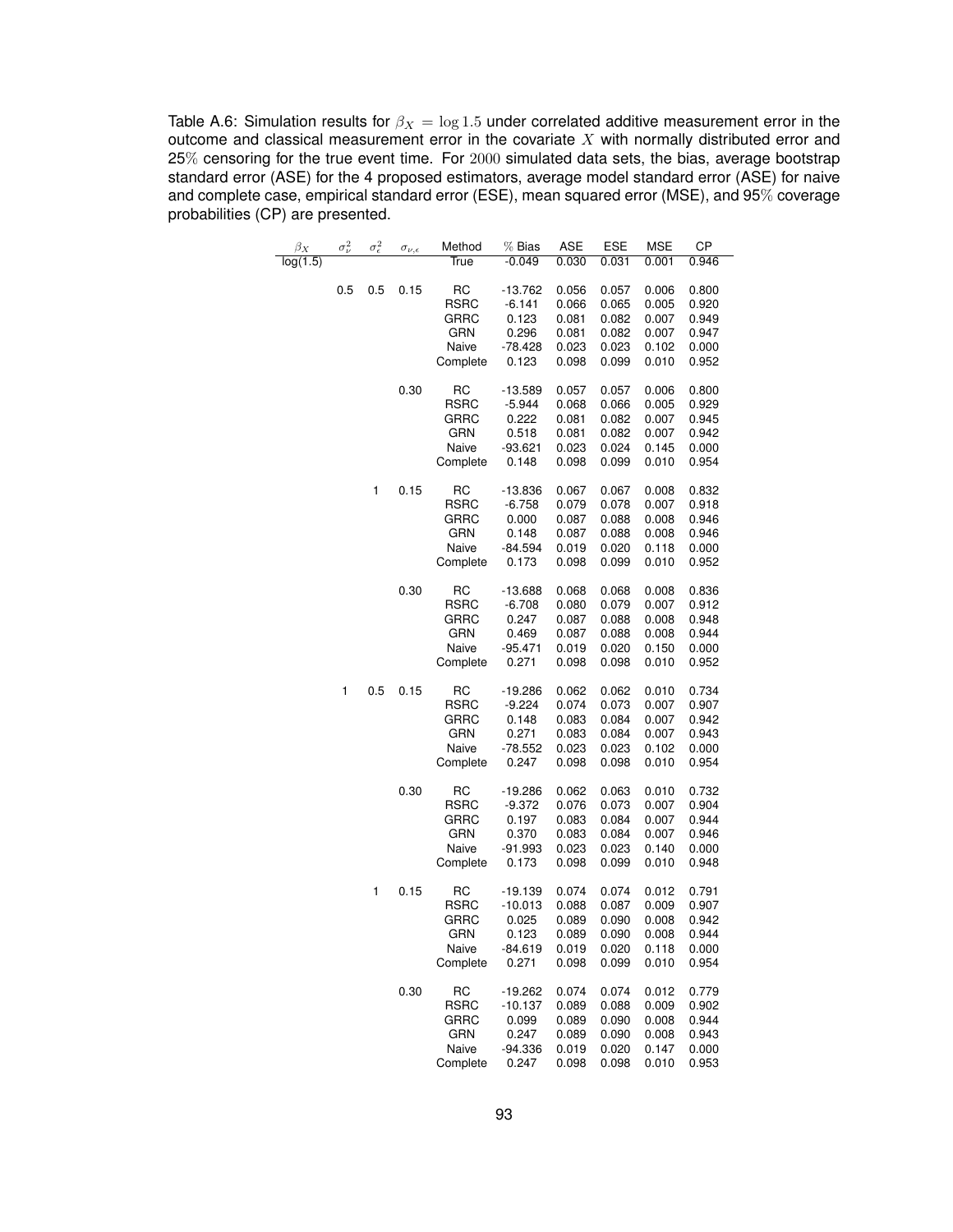Table A.7: Simulation results for  $\beta_X = \log 1.5$  under correlated additive measurement error in the outcome and classical measurement error in the covariate  $X$  with normally distributed error and 75% censoring for the true event time. For 2000 simulated data sets, the bias, average bootstrap standard error (ASE) for the 4 proposed estimators, average model standard error (ASE) for naive and complete case, empirical standard error (ESE), mean squared error (MSE), and 95% coverage probabilities (CP) are presented.

| $\beta_X$ | $\sigma_{\nu}^2$ | $\sigma^2_{\epsilon}$ | $\sigma_{\nu,\epsilon}$ | Method                                                       | $%$ Bias                                                              | ASE                                                | ESE                                                | <b>MSE</b>                                         | CP                                                 |
|-----------|------------------|-----------------------|-------------------------|--------------------------------------------------------------|-----------------------------------------------------------------------|----------------------------------------------------|----------------------------------------------------|----------------------------------------------------|----------------------------------------------------|
| log(1.5)  |                  |                       |                         | True                                                         | 0.123                                                                 | 0.054                                              | 0.054                                              | 0.003                                              | 0.949                                              |
|           | 0.5              | 0.5                   | 0.15                    | RC<br><b>RSRC</b><br>GRRC<br>GRN<br>Naive<br>Complete        | -14.946<br>$-12.406$<br>0.148<br>0.789<br>$-115.916$<br>0.543         | 0.104<br>0.114<br>0.151<br>0.153<br>0.043<br>0.177 | 0.103<br>0.113<br>0.149<br>0.152<br>0.043<br>0.183 | 0.014<br>0.015<br>0.022<br>0.023<br>0.223<br>0.033 | 0.901<br>0.918<br>0.956<br>0.952<br>0.000<br>0.951 |
|           |                  |                       | 0.30                    | RC<br><b>RSRC</b><br>GRRC<br>GRN<br>Naive<br>Complete        | $-14.675$<br>$-12.011$<br>$-0.296$<br>1.233<br>$-156.462$<br>0.123    | 0.104<br>0.115<br>0.150<br>0.149<br>0.045<br>0.176 | 0.103<br>0.112<br>0.147<br>0.147<br>0.045<br>0.181 | 0.014<br>0.015<br>0.022<br>0.022<br>0.404<br>0.033 | 0.896<br>0.925<br>0.956<br>0.953<br>0.000<br>0.952 |
|           |                  | 1                     | 0.15                    | RC<br><b>RSRC</b><br>GRRC<br>GRN<br>Naive<br>Complete        | $-14.970$<br>$-12.677$<br>$-0.370$<br>0.074<br>$-111.082$<br>$-0.074$ | 0.124<br>0.137<br>0.162<br>0.164<br>0.036<br>0.176 | 0.123<br>0.138<br>0.160<br>0.163<br>0.036<br>0.180 | 0.019<br>0.022<br>0.026<br>0.026<br>0.204<br>0.032 | 0.918<br>0.926<br>0.954<br>0.956<br>0.000<br>0.947 |
|           |                  |                       | 0.30                    | RC<br><b>RSRC</b><br>GRRC<br>GRN<br>Naive<br>Complete        | $-14.477$<br>$-12.529$<br>$-0.074$<br>0.715<br>-138.212<br>0.247      | 0.124<br>0.137<br>0.162<br>0.164<br>0.037<br>0.176 | 0.123<br>0.137<br>0.160<br>0.162<br>0.038<br>0.181 | 0.019<br>0.021<br>0.026<br>0.026<br>0.315<br>0.033 | 0.919<br>0.929<br>0.958<br>0.955<br>0.000<br>0.948 |
|           | 1                | 0.5                   | 0.15                    | RC<br><b>RSRC</b><br>GRRC<br>GRN<br>Naive<br>Complete        | $-17.091$<br>$-15.587$<br>$-0.074$<br>0.666<br>$-99.367$<br>0.617     | 0.108<br>0.117<br>0.153<br>0.154<br>0.042<br>0.177 | 0.107<br>0.118<br>0.151<br>0.152<br>0.042<br>0.181 | 0.016<br>0.018<br>0.023<br>0.023<br>0.164<br>0.033 | 0.896<br>0.901<br>0.960<br>0.956<br>0.000<br>0.952 |
|           |                  |                       | 0.30                    | RC<br><b>RSRC</b><br>GRRC<br>GRN<br>Naive<br>Complete        | $-17.042$<br>$-15.538$<br>$-0.173$<br>0.987<br>$-126.003$<br>0.592    | 0.108<br>0.118<br>0.153<br>0.154<br>0.044<br>0.178 | 0.108<br>0.119<br>0.151<br>0.152<br>0.044<br>0.183 | 0.016<br>0.018<br>0.023<br>0.023<br>0.263<br>0.034 | 0.890<br>0.901<br>0.956<br>0.950<br>0.000<br>0.950 |
|           |                  | 1                     | 0.15                    | RC<br><b>RSRC</b><br><b>GRRC</b><br>GRN<br>Naive<br>Complete | -16.993<br>$-15.784$<br>0.247<br>0.765<br>$-99.614$<br>0.518          | 0.129<br>0.140<br>0.165<br>0.166<br>0.036<br>0.178 | 0.127<br>0.142<br>0.164<br>0.166<br>0.036<br>0.183 | 0.021<br>0.024<br>0.027<br>0.028<br>0.164<br>0.034 | 0.910<br>0.910<br>0.959<br>0.956<br>0.000<br>0.947 |
|           |                  |                       | 0.30                    | RC<br><b>RSRC</b><br>GRRC<br>GRN<br>Naive<br>Complete        | $-17.067$<br>$-15.316$<br>$-0.222$<br>0.567<br>$-118.136$<br>0.222    | 0.129<br>0.141<br>0.164<br>0.165<br>0.036<br>0.177 | 0.127<br>0.141<br>0.162<br>0.164<br>0.037<br>0.182 | 0.021<br>0.024<br>0.026<br>0.027<br>0.231<br>0.033 | 0.908<br>0.914<br>0.962<br>0.963<br>0.000<br>0.947 |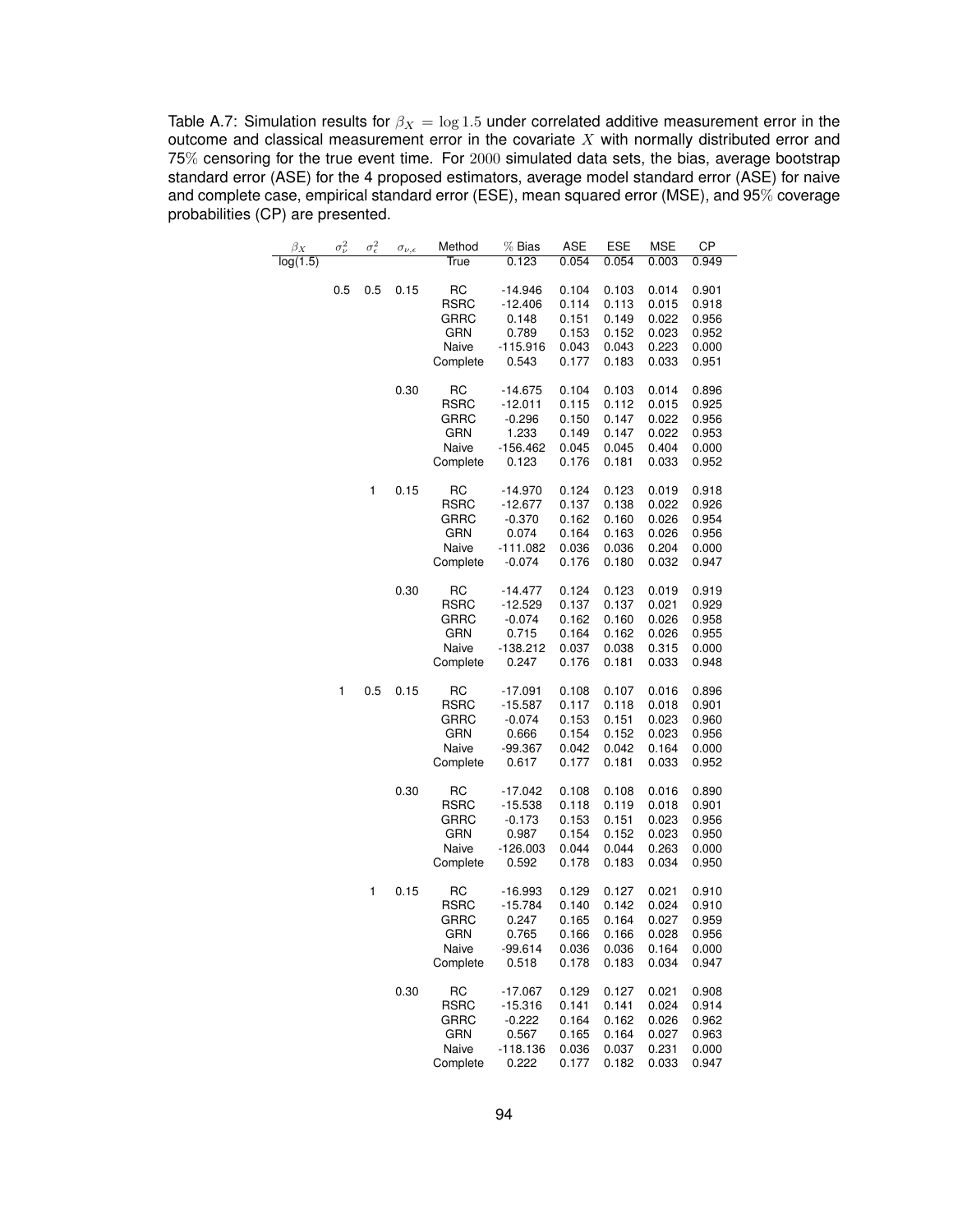Table A.8: Simulation results for  $\beta_X = \log 3$  under correlated additive measurement error in the outcome and classical measurement error in the covariate  $X$  with normally distributed error and 25% censoring for the true event time. For 2000 simulated data sets, the bias, average bootstrap standard error (ASE) for the 4 proposed estimators, average model standard error (ASE) for naive and complete case, empirical standard error (ESE), mean squared error (MSE), and 95% coverage probabilities (CP) are presented.

| $\beta_X$ | $\sigma_{\nu}^2$ | $\sigma^2_{\epsilon}$ | $\sigma_{\nu,\epsilon}$ | Method      | $%$ Bias  | <b>ASE</b> | ESE   | <b>MSE</b> | СP    |
|-----------|------------------|-----------------------|-------------------------|-------------|-----------|------------|-------|------------|-------|
| log(3)    |                  |                       |                         | True        | 0.046     | 0.037      | 0.036 | 0.001      | 0.955 |
|           | 0.5              | 0.5                   | 0.15                    | RC          | -30.921   | 0.073      | 0.074 | 0.121      | 0.018 |
|           |                  |                       |                         | RSRC        | $-22.665$ | 0.088      | 0.087 | 0.070      | 0.216 |
|           |                  |                       |                         | GRRC        | 0.200     | 0.112      | 0.110 | 0.012      | 0.952 |
|           |                  |                       |                         | GRN         | 0.291     | 0.112      | 0.111 | 0.012      | 0.954 |
|           |                  |                       |                         | Naive       | $-70.016$ | 0.023      | 0.026 | 0.592      | 0.000 |
|           |                  |                       |                         | Complete    | 0.792     | 0.118      | 0.118 | 0.014      | 0.957 |
|           |                  |                       |                         |             |           |            |       |            |       |
|           |                  |                       | 0.30                    | RC          | -31.658   | 0.076      | 0.076 | 0.127      | 0.024 |
|           |                  |                       |                         | RSRC        | $-22.774$ | 0.092      | 0.091 | 0.071      | 0.240 |
|           |                  |                       |                         | GRRC        | 0.300     | 0.112      | 0.110 | 0.012      | 0.957 |
|           |                  |                       |                         | GRN         | 0.319     | 0.112      | 0.110 | 0.012      | 0.954 |
|           |                  |                       |                         | Naive       | -76.032   | 0.023      | 0.025 | 0.698      | 0.000 |
|           |                  |                       |                         | Complete    | 0.737     | 0.118      | 0.117 | 0.014      | 0.955 |
|           |                  | $\mathbf{1}$          | 0.15                    | RC          | -31.604   | 0.087      | 0.088 | 0.128      | 0.062 |
|           |                  |                       |                         | <b>RSRC</b> | -23.903   | 0.104      | 0.103 | 0.080      | 0.304 |
|           |                  |                       |                         | GRRC        | 0.401     | 0.115      | 0.113 | 0.013      | 0.953 |
|           |                  |                       |                         | GRN         | 0.428     | 0.115      | 0.113 | 0.013      | 0.952 |
|           |                  |                       |                         | Naive       | -78.572   | 0.020      | 0.021 | 0.746      | 0.000 |
|           |                  |                       |                         | Complete    | 0.792     | 0.118      | 0.118 | 0.014      | 0.960 |
|           |                  |                       | 0.30                    | RC          | -32.159   | 0.090      | 0.089 | 0.133      | 0.065 |
|           |                  |                       |                         | RSRC        | -24.058   | 0.108      | 0.107 | 0.081      | 0.328 |
|           |                  |                       |                         | GRRC        | 0.437     | 0.115      | 0.113 | 0.013      | 0.956 |
|           |                  |                       |                         | GRN         | 0.519     | 0.115      | 0.113 | 0.013      | 0.952 |
|           |                  |                       |                         | Naive       | $-82.713$ | 0.019      | 0.021 | 0.826      | 0.000 |
|           |                  |                       |                         | Complete    | 0.801     | 0.118      | 0.118 | 0.014      | 0.958 |
|           | 1                | 0.5                   | 0.15                    | RC          | -35.681   | 0.075      | 0.076 | 0.159      | 0.008 |
|           |                  |                       |                         | <b>RSRC</b> | -26.488   | 0.090      | 0.090 | 0.093      | 0.150 |
|           |                  |                       |                         | GRRC        | 0.191     | 0.113      | 0.112 | 0.012      | 0.950 |
|           |                  |                       |                         | GRN         | 0.218     | 0.113      | 0.112 | 0.012      | 0.952 |
|           |                  |                       |                         | Naive       | -71.244   | 0.023      | 0.025 | 0.613      | 0.000 |
|           |                  |                       |                         | Complete    | 0.746     | 0.118      | 0.118 | 0.014      | 0.956 |
|           |                  |                       | 0.30                    | RC          | -36.382   | 0.077      | 0.077 | 0.166      | 0.009 |
|           |                  |                       |                         | <b>RSRC</b> | $-26.961$ | 0.093      | 0.092 | 0.096      | 0.156 |
|           |                  |                       |                         | GRRC        | 0.300     | 0.113      | 0.111 | 0.012      | 0.954 |
|           |                  |                       |                         | GRN         | 0.300     | 0.113      | 0.111 | 0.012      | 0.956 |
|           |                  |                       |                         | Naive       | $-76.360$ | 0.023      | 0.025 | 0.704      | 0.000 |
|           |                  |                       |                         | Complete    | 0.737     | 0.118      | 0.118 | 0.014      | 0.956 |
|           |                  | $\mathbf{1}$          | 0.15                    | RC          | $-36.055$ | 0.090      | 0.090 | 0.165      | 0.034 |
|           |                  |                       |                         | <b>RSRC</b> | $-27.835$ | 0.107      | 0.106 | 0.105      | 0.222 |
|           |                  |                       |                         | GRRC        | 0.382     | 0.116      | 0.114 | 0.013      | 0.948 |
|           |                  |                       |                         | GRN         | 0.428     | 0.115      | 0.114 | 0.013      | 0.950 |
|           |                  |                       |                         | Naive       | -79.437   | 0.020      | 0.021 | 0.762      | 0.000 |
|           |                  |                       |                         | Complete    | 0.801     | 0.118      | 0.118 | 0.014      | 0.957 |
|           |                  |                       | 0.30                    | <b>RC</b>   | $-36.564$ | 0.091      | 0.091 | 0.170      | 0.039 |
|           |                  |                       |                         | <b>RSRC</b> | $-28.190$ | 0.110      | 0.108 | 0.108      | 0.231 |
|           |                  |                       |                         | GRRC        | 0.382     | 0.116      | 0.114 | 0.013      | 0.952 |
|           |                  |                       |                         | GRN         | 0.437     | 0.115      | 0.114 | 0.013      | 0.954 |
|           |                  |                       |                         | Naive       | $-82.977$ | 0.019      | 0.021 | 0.831      | 0.000 |
|           |                  |                       |                         | Complete    | 0.765     | 0.118      | 0.118 | 0.014      | 0.957 |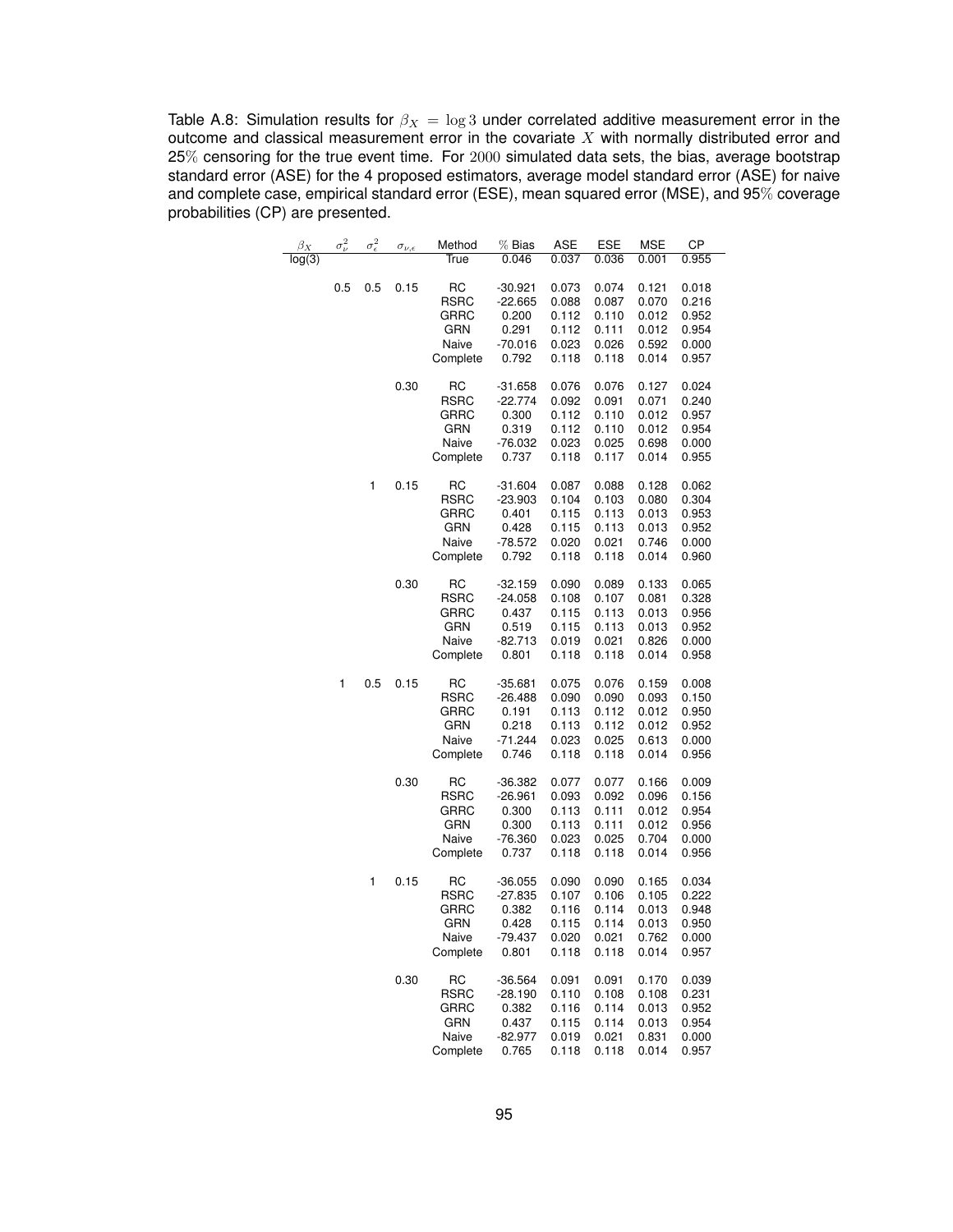# A.5. Gamma distributed error tables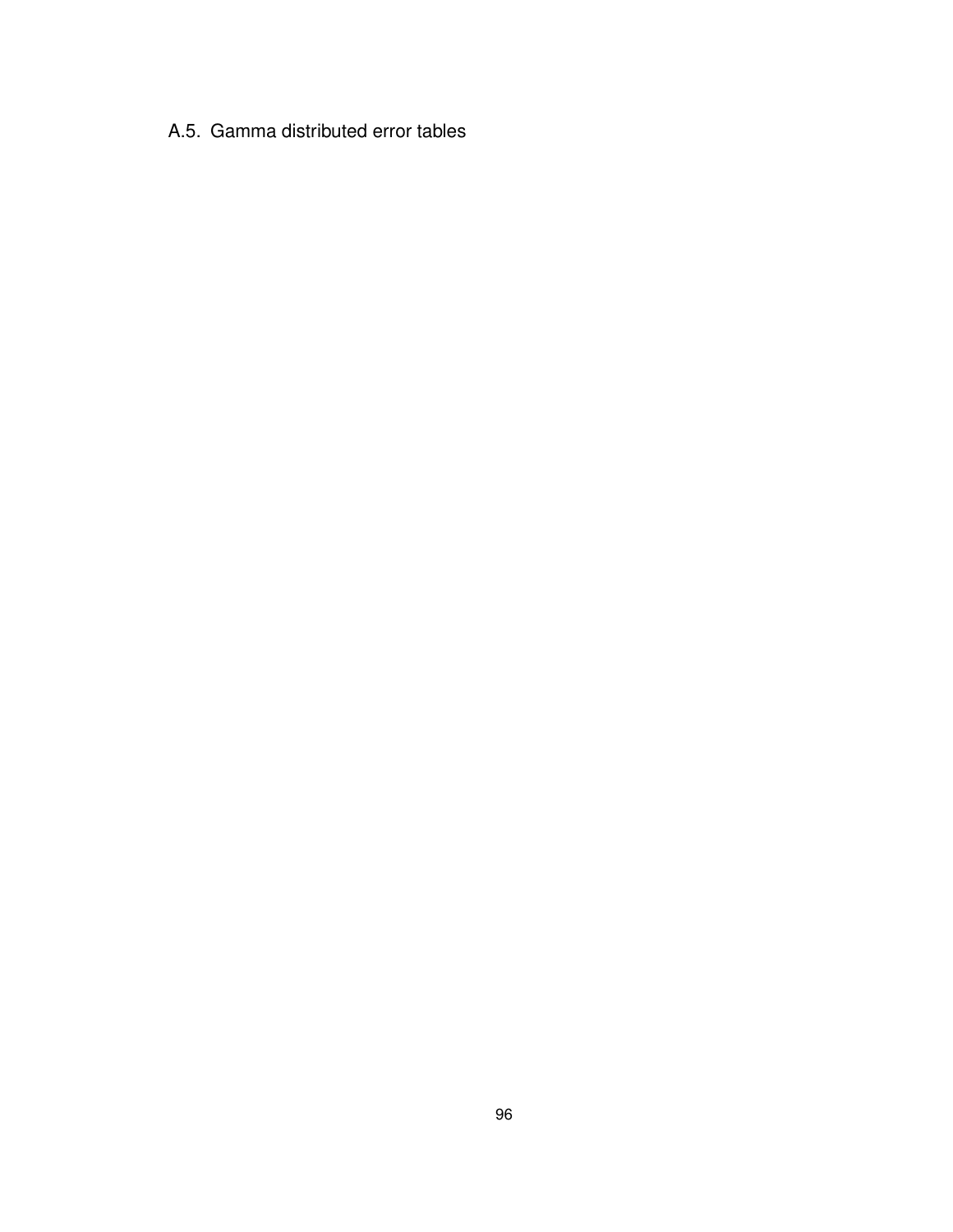Table A.9: Simulation results for  $\beta_X$  under additive measurement error only in the outcome with gamma distributed error and 25 and 75% censoring for the true event time. For 2000 simulated data sets, the bias, average bootstrap standard error (ASE) for the 4 proposed estimators, average model standard error (ASE) for naive and complete case, empirical standard error (ESE), mean squared error (MSE), and 95% coverage probabilities (CP) are presented.

| % Censoring | $\beta_X$ | $\sigma_{\nu}^2$ | Method              | $%$ Bias             | ASE            | ESE            | <b>MSE</b>     | СP             |
|-------------|-----------|------------------|---------------------|----------------------|----------------|----------------|----------------|----------------|
| 25          | log(1.5)  |                  | True                | 0.099                | 0.030          | 0.032          | 0.001          | 0.942          |
|             |           | 0.5              | RC                  | $-19.558$            | 0.045          | 0.045          | 0.008          | 0.574          |
|             |           |                  | <b>RSRC</b>         | $-4.563$             | 0.060          | 0.059          | 0.004          | 0.935          |
|             |           |                  | <b>GRRC</b>         | $-0.567$             | 0.067          | 0.067          | 0.004          | 0.949          |
|             |           |                  | <b>GRN</b>          | $-0.567$             | 0.066          | 0.067          | 0.004          | 0.947          |
|             |           |                  | Naive               | $-31.371$            | 0.030          | 0.032          | 0.017          | 0.018          |
|             |           |                  | Complete            | 0.543                | 0.098          | 0.100          | 0.010          | 0.952          |
|             |           | 1                | RC                  | $-28.905$            | 0.052          | 0.052          | 0.016          | 0.380          |
|             |           |                  | <b>RSRC</b><br>GRRC | -8.879<br>$-0.617$   | 0.071<br>0.075 | 0.071<br>0.076 | 0.006<br>0.006 | 0.918<br>0.950 |
|             |           |                  | GRN                 | $-0.592$             | 0.075          | 0.076          | 0.006          | 0.945          |
|             |           |                  | Naive               | $-38.869$            | 0.029          | 0.032          | 0.026          | 0.001          |
|             |           |                  | Complete            | 0.617                | 0.098          | 0.100          | 0.010          | 0.949          |
|             | log(3)    |                  | True                | 0.155                | 0.037          | 0.037          | 0.001          | 0.941          |
|             |           | 0.5              | RC                  | $-33.733$            | 0.055          | 0.056          | 0.140          | 0.000          |
|             |           |                  | <b>RSRC</b>         | $-23.156$            | 0.067          | 0.069          | 0.069          | 0.041          |
|             |           |                  | GRRC                | $-1.211$             | 0.113          | 0.116          | 0.014          | 0.923          |
|             |           |                  | GRN                 | $-1.211$             | 0.113          | 0.119          | 0.014          | 0.920          |
|             |           |                  | Naive<br>Complete   | $-38.166$<br>0.819   | 0.030<br>0.119 | 0.043<br>0.121 | 0.178<br>0.015 | 0.000<br>0.948 |
|             |           | 1                | RC                  | $-41.334$            | 0.058          | 0.059          | 0.210          | 0.000          |
|             |           |                  | <b>RSRC</b>         | $-28.254$            | 0.074          | 0.076          | 0.102          | 0.019          |
|             |           |                  | GRRC                | $-0.892$             | 0.115          | 0.116          | 0.014          | 0.936          |
|             |           |                  | GRN                 | $-0.856$             | 0.115          | 0.122          | 0.015          | 0.928          |
|             |           |                  | Naive               | $-44.948$            | 0.030          | 0.041          | 0.246          | 0.000          |
|             |           |                  | Complete            | 0.874                | 0.119          | 0.122          | 0.015          | 0.946          |
| 75          | log(1.5)  |                  | True                | 0.395                | 0.054          | 0.056          | 0.003          | 0.936          |
|             |           | 0.5              | RC                  | -19.829              | 0.080          | 0.080          | 0.013          | 0.834          |
|             |           |                  | <b>RSRC</b>         | $-9.989$             | 0.100          | 0.103          | 0.012          | 0.921          |
|             |           |                  | GRRC<br>GRN         | 0.518                | 0.118          | 0.118          | 0.014          | 0.954          |
|             |           |                  | Naive               | 0.543<br>$-40.719$   | 0.116<br>0.054 | 0.116<br>0.057 | 0.014<br>0.031 | 0.956<br>0.156 |
|             |           |                  | Complete            | 2.318                | 0.177          | 0.180          | 0.032          | 0.950          |
|             |           | 1                | RC                  | -19.903              | 0.089          | 0.091          | 0.015          | 0.854          |
|             |           |                  | <b>RSRC</b>         | -13.762              | 0.112          | 0.119          | 0.017          | 0.906          |
|             |           |                  | GRRC                | 0.641                | 0.121          | 0.120          | 0.014          | 0.958          |
|             |           |                  | GRN                 | 0.641                | 0.119          | 0.118          | 0.014          | 0.952          |
|             |           |                  | Naive<br>Complete   | $-36.279$<br>2.738   | 0.054<br>0.178 | 0.058<br>0.181 | 0.025<br>0.033 | 0.242<br>0.948 |
|             |           |                  |                     |                      |                |                |                |                |
|             | log(3)    |                  | True                | 0.300                | 0.058          | 0.059          | 0.003          | 0.948          |
|             |           | 0.5              | RC                  | $-33.187$            | 0.086          | 0.087          | 0.140          | 0.010          |
|             |           |                  | RSRC                | -28.527              | 0.107          | 0.110          | 0.110          | 0.168          |
|             |           |                  | <b>GRRC</b><br>GRN  | $-0.692$<br>$-0.546$ | 0.174<br>0.173 | 0.176<br>0.180 | 0.031<br>0.032 | 0.937<br>0.940 |
|             |           |                  | Naive               | $-40.469$            | 0.053          | 0.068          | 0.202          | 0.000          |
|             |           |                  | Complete            | 2.458                | 0.193          | 0.200          | 0.041          | 0.946          |
|             |           | 1                | RC                  | $-33.824$            | 0.097          | 0.100          | 0.148          | 0.022          |
|             |           |                  | <b>RSRC</b>         | $-30.957$            | 0.121          | 0.128          | 0.132          | 0.201          |
|             |           |                  | GRRC<br><b>GRN</b>  | $-0.628$<br>$-0.528$ | 0.176<br>0.174 | 0.183<br>0.183 | 0.034<br>0.034 | 0.938<br>0.934 |
|             |           |                  | Naive               | $-39.186$            | 0.053          | 0.068          | 0.190          | 0.000          |
|             |           |                  | Complete            | 2.485                | 0.193          | 0.204          | 0.042          | 0.944          |
|             |           |                  |                     |                      |                |                |                |                |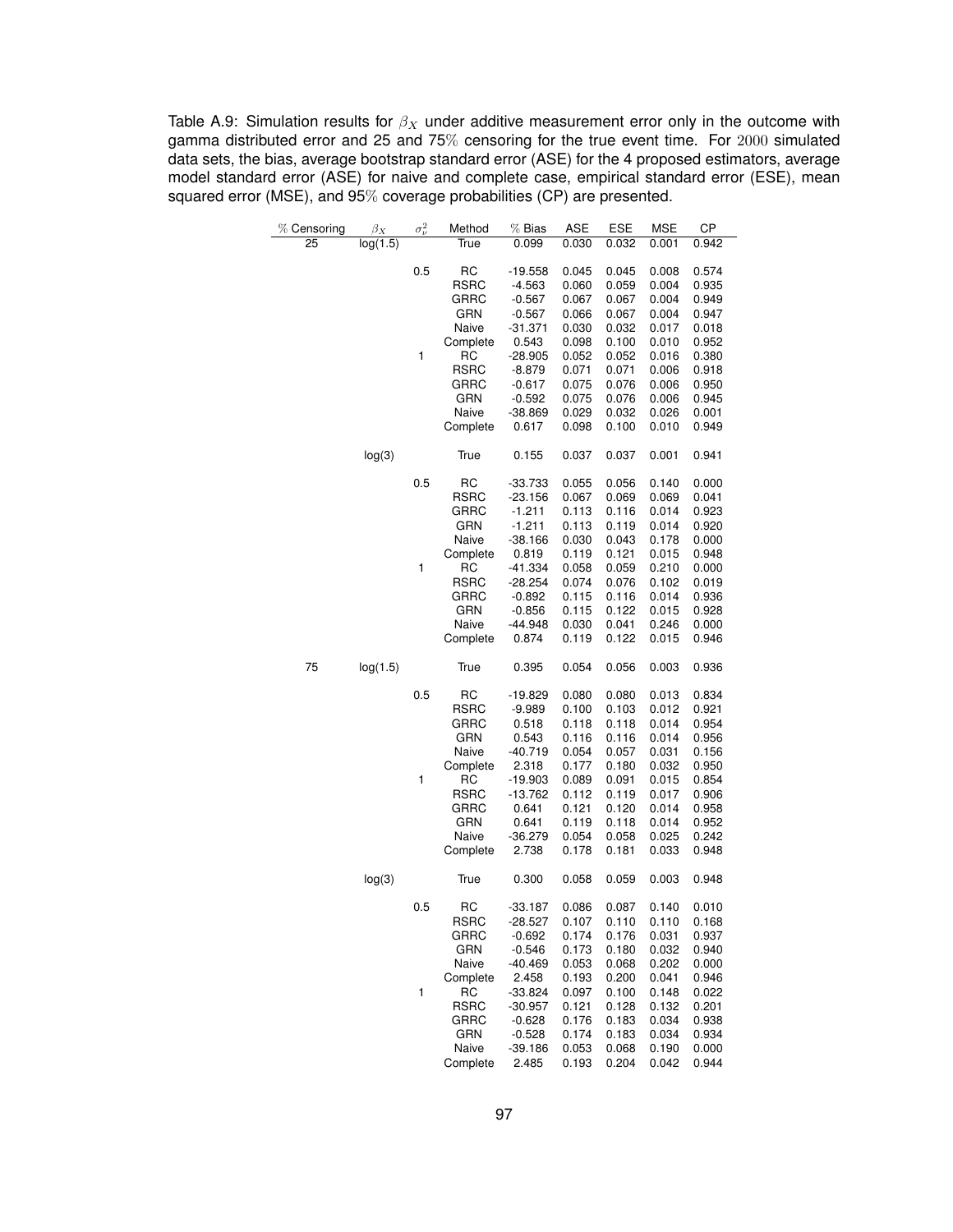Table A.10: Simulation results for  $\beta_X = \log 1.5$  under correlated, additive measurement error in the outcome and covariate  $X$  with gamma distributed error and 25% censoring for the true event time. For 2000 simulated data sets, the bias, average bootstrap standard error (ASE) for the 4 proposed estimators, average model standard error (ASE) for naive and complete case, empirical standard error (ESE), mean squared error (MSE), and 95% coverage probabilities (CP) are presented.

| $\beta_X$ | $\sigma_{\nu}^2$ | $\sigma^2_{\epsilon}$ | $\sigma_{\nu,\epsilon}$ | Method                                                       | $%$ Bias                                                             | <b>ASE</b>                                         | ESE                                                | <b>MSE</b>                                         | CP                                                 |
|-----------|------------------|-----------------------|-------------------------|--------------------------------------------------------------|----------------------------------------------------------------------|----------------------------------------------------|----------------------------------------------------|----------------------------------------------------|----------------------------------------------------|
| log(1.5)  |                  |                       |                         | True                                                         | 0.099                                                                | 0.030                                              | 0.032                                              | 0.001                                              | 0.942                                              |
|           | 0.5              | 0.5                   | 0.15                    | RC<br><b>RSRC</b><br>GRRC<br>GRN<br>Naive<br>Complete        | $-23.060$<br>$-5.944$<br>$-0.888$<br>$-0.814$<br>$-56.972$<br>0.543  | 0.057<br>0.075<br>0.081<br>0.081<br>0.025<br>0.098 | 0.057<br>0.076<br>0.082<br>0.082<br>0.028<br>0.100 | 0.012<br>0.006<br>0.007<br>0.007<br>0.054<br>0.010 | 0.601<br>0.928<br>0.945<br>0.943<br>0.000<br>0.952 |
|           |                  |                       | 0.30                    | RC<br><b>RSRC</b><br>GRRC<br>GRN<br>Naive<br>Complete        | $-25.206$<br>$-4.760$<br>$-1.282$<br>$-1.110$<br>$-62.718$<br>0.543  | 0.058<br>0.077<br>0.082<br>0.082<br>0.025<br>0.098 | 0.058<br>0.079<br>0.084<br>0.083<br>0.028<br>0.099 | 0.014<br>0.007<br>0.007<br>0.007<br>0.066<br>0.010 | 0.547<br>0.925<br>0.941<br>0.943<br>0.000<br>0.952 |
|           |                  | 1                     | 0.15                    | RC<br><b>RSRC</b><br>GRRC<br>GRN<br>Naive<br>Complete        | $-25.403$<br>$-8.903$<br>$-1.726$<br>$-1.578$<br>$-66.689$<br>0.469  | 0.068<br>0.086<br>0.087<br>0.086<br>0.022<br>0.098 | 0.067<br>0.087<br>0.089<br>0.088<br>0.025<br>0.100 | 0.015<br>0.009<br>0.008<br>0.008<br>0.074<br>0.010 | 0.607<br>0.906<br>0.938<br>0.942<br>0.000<br>0.952 |
|           |                  |                       | 0.30                    | RC<br><b>RSRC</b><br>GRRC<br>GRN<br>Naive<br>Complete        | -27.499<br>$-7.941$<br>$-1.899$<br>$-1.603$<br>$-71.030$<br>0.641    | 0.068<br>0.088<br>0.088<br>0.087<br>0.022<br>0.098 | 0.068<br>0.091<br>0.090<br>0.089<br>0.026<br>0.100 | 0.017<br>0.009<br>0.008<br>0.008<br>0.084<br>0.010 | 0.562<br>0.901<br>0.934<br>0.938<br>0.000<br>0.946 |
|           | 1                | 0.5                   | 0.15                    | RC<br><b>RSRC</b><br><b>GRRC</b><br>GRN<br>Naive<br>Complete | $-31.988$<br>$-9.323$<br>$-0.863$<br>$-0.789$<br>$-61.189$<br>0.617  | 0.064<br>0.087<br>0.085<br>0.085<br>0.025<br>0.098 | 0.063<br>0.090<br>0.086<br>0.086<br>0.028<br>0.10  | 0.021<br>0.009<br>0.007<br>0.007<br>0.062<br>0.010 | 0.468<br>0.912<br>0.950<br>0.949<br>0.000<br>0.949 |
|           |                  |                       | 0.30                    | RC<br><b>RSRC</b><br>GRRC<br>GRN<br>Naive<br>Complete        | $-33.961$<br>$-7.769$<br>$-1.233$<br>$-1.061$<br>$-66.023$<br>0.543  | 0.064<br>0.088<br>0.086<br>0.086<br>0.025<br>0.098 | 0.064<br>0.092<br>0.087<br>0.086<br>0.028<br>0.100 | 0.023<br>0.009<br>0.008<br>0.008<br>0.072<br>0.010 | 0.417<br>0.910<br>0.944<br>0.948<br>0.000<br>0.950 |
|           |                  | $\mathbf{1}$          | 0.15                    | RC<br><b>RSRC</b><br><b>GRRC</b><br>GRN<br>Naive<br>Complete | $-33.862$<br>$-11.666$<br>$-1.430$<br>$-1.307$<br>$-69.870$<br>0.617 | 0.074<br>0.099<br>0.090<br>0.090<br>0.022<br>0.098 | 0.073<br>0.102<br>0.091<br>0.090<br>0.025<br>0.100 | 0.024<br>0.013<br>0.008<br>0.008<br>0.081<br>0.010 | 0.506<br>0.899<br>0.942<br>0.944<br>0.000<br>0.954 |
|           |                  |                       | 0.30                    | RC<br>RSRC<br>GRRC<br>GRN<br>Naive<br>Complete               | $-35.737$<br>$-10.432$<br>$-1.554$<br>$-1.455$<br>$-73.447$<br>0.567 | 0.075<br>0.101<br>0.090<br>0.090<br>0.022<br>0.098 | 0.074<br>0.104<br>0.092<br>0.091<br>0.025<br>0.100 | 0.026<br>0.013<br>0.009<br>0.008<br>0.089<br>0.010 | 0.462<br>0.905<br>0.948<br>0.948<br>0.000<br>0.952 |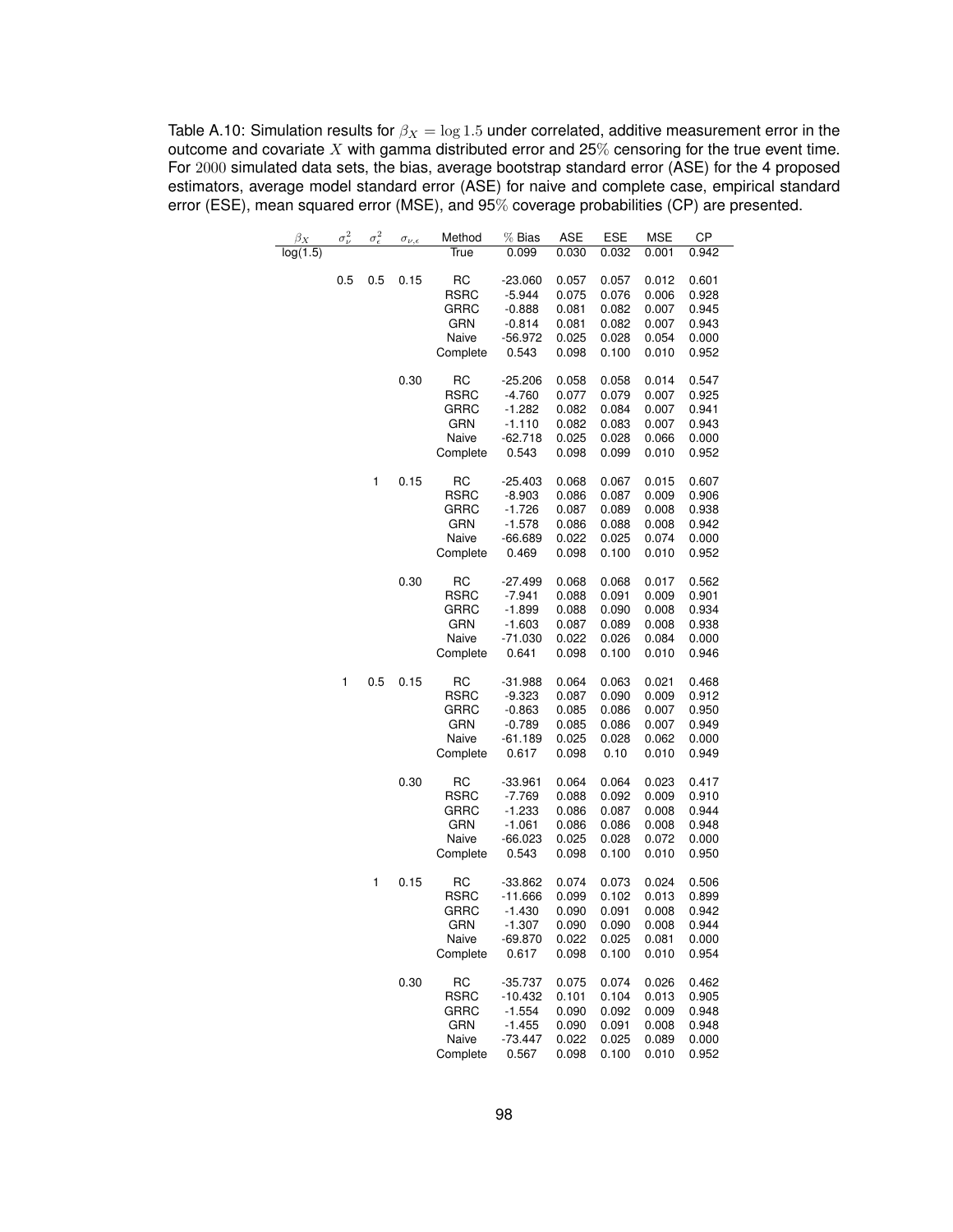Table A.11: Simulation results for  $\beta_X = \log 1.5$  under correlated, additive measurement error in the outcome and covariate  $X$  with gamma distributed error and 75% censoring for the true event time. For 2000 simulated data sets, the bias, average bootstrap standard error (ASE) for the 4 proposed estimators, average model standard error (ASE) for naive and complete case, empirical standard error (ESE), mean squared error (MSE), and 95% coverage probabilities (CP) are presented.

| $\beta_X$ | $\sigma_{\nu}^2$ | $\sigma^2_{\epsilon}$ | $\sigma_{\nu,\epsilon}$ | Method                                                       | $%$ Bias                                                       | <b>ASE</b>                                         | ESE                                                | <b>MSE</b>                                         | СP                                                 |
|-----------|------------------|-----------------------|-------------------------|--------------------------------------------------------------|----------------------------------------------------------------|----------------------------------------------------|----------------------------------------------------|----------------------------------------------------|----------------------------------------------------|
| log(1.5)  |                  |                       |                         | True                                                         | 0.395                                                          | 0.054                                              | 0.056                                              | 0.003                                              | 0.936                                              |
|           | 0.5              | 0.5                   | 0.15                    | RC<br><b>RSRC</b><br>GRRC<br><b>GRN</b><br>Naive<br>Complete | $-25.946$<br>$-7.966$<br>1.110<br>1.159<br>$-68.835$<br>2.318  | 0.097<br>0.124<br>0.148<br>0.148<br>0.046<br>0.177 | 0.095<br>0.129<br>0.146<br>0.144<br>0.049<br>0.180 | 0.020<br>0.018<br>0.021<br>0.021<br>0.080<br>0.032 | 0.807<br>0.919<br>0.953<br>0.952<br>0.000<br>0.950 |
|           |                  |                       | 0.30                    | RC<br>RSRC<br>GRRC<br>GRN<br>Naive<br>Complete               | $-30.582$<br>$-5.105$<br>1.061<br>1.554<br>-79.292<br>2.417    | 0.097<br>0.125<br>0.149<br>0.148<br>0.046<br>0.177 | 0.096<br>0.132<br>0.146<br>0.144<br>0.050<br>0.182 | 0.025<br>0.018<br>0.021<br>0.021<br>0.106<br>0.033 | 0.734<br>0.920<br>0.950<br>0.952<br>0.000<br>0.947 |
|           |                  | 1                     | 0.15                    | RC<br><b>RSRC</b><br>GRRC<br>GRN<br>Naive<br>Complete        | $-27.154$<br>$-9.939$<br>0.937<br>1.061<br>-75.666<br>2.220    | 0.111<br>0.140<br>0.158<br>0.157<br>0.040<br>0.177 | 0.110<br>0.150<br>0.153<br>0.152<br>0.043<br>0.181 | 0.024<br>0.024<br>0.023<br>0.023<br>0.096<br>0.033 | 0.806<br>0.912<br>0.958<br>0.954<br>0.000<br>0.947 |
|           |                  |                       | 0.30                    | RC<br><b>RSRC</b><br><b>GRRC</b><br>GRN<br>Naive<br>Complete | -31.470<br>$-7.670$<br>0.913<br>1.529<br>$-83.287$<br>2.664    | 0.110<br>0.143<br>0.158<br>0.157<br>0.040<br>0.177 | 0.109<br>0.155<br>0.153<br>0.153<br>0.043<br>0.179 | 0.028<br>0.025<br>0.024<br>0.023<br>0.116<br>0.032 | 0.748<br>0.908<br>0.954<br>0.953<br>0.000<br>0.952 |
|           | 1                | 0.5                   | 0.15                    | RC<br><b>RSRC</b><br><b>GRRC</b><br>GRN<br>Naive<br>Complete | $-25.107$<br>$-12.110$<br>1.554<br>1.603<br>$-63.088$<br>2.738 | 0.107<br>0.138<br>0.150<br>0.149<br>0.046<br>0.178 | 0.108<br>0.149<br>0.145<br>0.144<br>0.050<br>0.181 | 0.022<br>0.025<br>0.021<br>0.021<br>0.068<br>0.033 | 0.842<br>0.906<br>0.954<br>0.954<br>0.001<br>0.948 |
|           |                  |                       | 0.30                    | RC<br><b>RSRC</b><br>GRRC<br>GRN<br>Naive<br>Complete        | $-27.820$<br>$-8.484$<br>1.159<br>1.332<br>$-70.413$<br>2.713  | 0.106<br>0.138<br>0.150<br>0.149<br>0.046<br>0.177 | 0.105<br>0.150<br>0.149<br>0.147<br>0.049<br>0.182 | 0.024<br>0.024<br>0.022<br>0.022<br>0.084<br>0.033 | 0.810<br>0.917<br>0.952<br>0.949<br>0.000<br>0.949 |
|           |                  | 1                     | 0.15                    | RC<br><b>RSRC</b><br><b>GRRC</b><br>GRN<br>Naive<br>Complete | -26.439<br>$-14.675$<br>0.715<br>1.061<br>$-71.128$<br>2.220   | 0.122<br>0.155<br>0.158<br>0.157<br>0.040<br>0.177 | 0.122<br>0.171<br>0.152<br>0.152<br>0.042<br>0.178 | 0.026<br>0.033<br>0.023<br>0.023<br>0.085<br>0.032 | 0.836<br>0.895<br>0.954<br>0.952<br>0.000<br>0.954 |
|           |                  |                       | 0.30                    | RC<br>RSRC<br><b>GRRC</b><br>GRN<br>Naive<br>Complete        | $-29.448$<br>$-11.444$<br>1.208<br>1.455<br>$-76.801$<br>3.132 | 0.121<br>0.156<br>0.160<br>0.158<br>0.040<br>0.178 | 0.121<br>0.174<br>0.154<br>0.152<br>0.043<br>0.178 | 0.029<br>0.032<br>0.024<br>0.023<br>0.099<br>0.032 | 0.810<br>0.899<br>0.956<br>0.954<br>0.000<br>0.955 |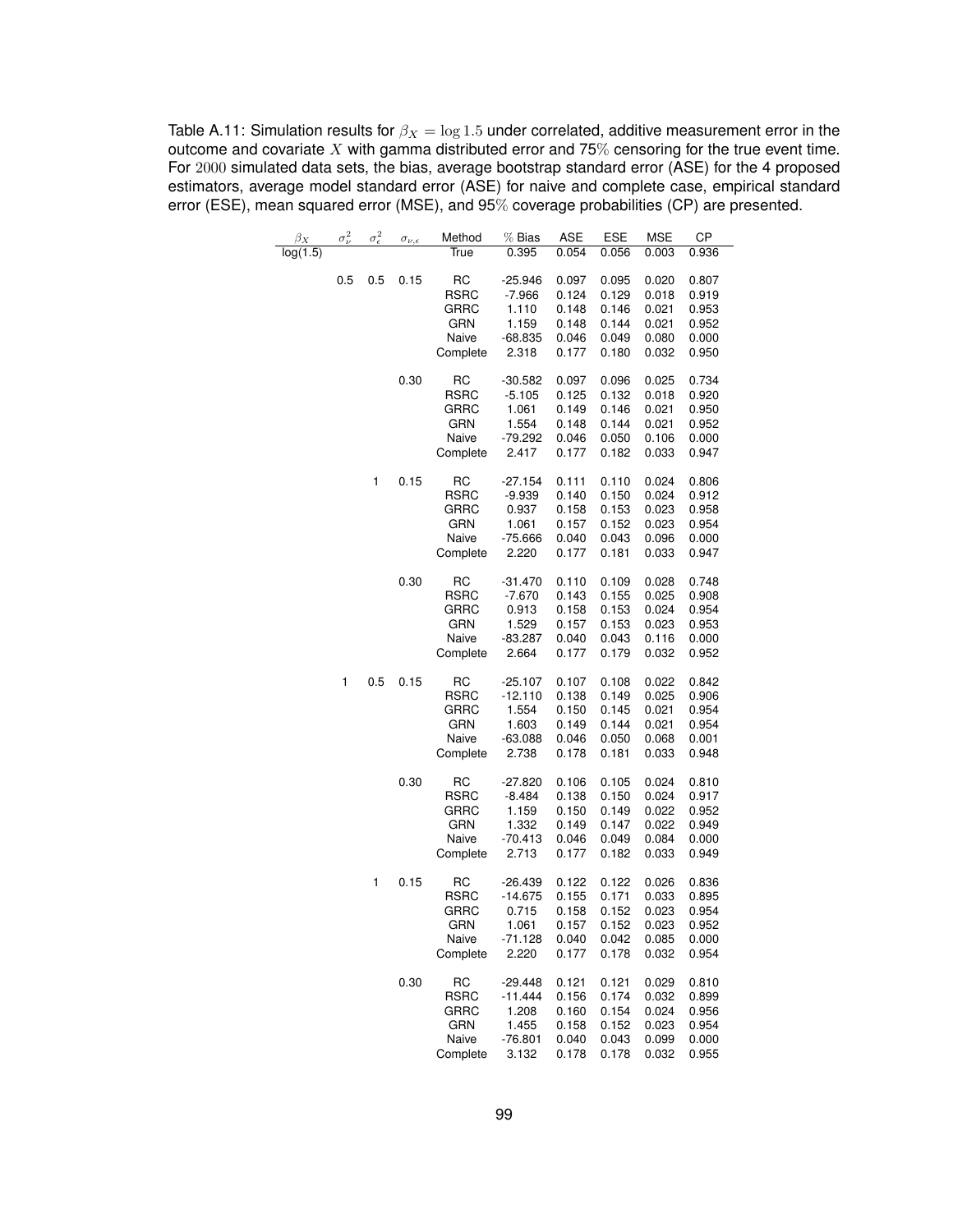Table A.12: Simulation results for  $\beta_X = \log 3$  under correlated, additive measurement error in the outcome and covariate  $X$  with gamma distributed error and 25% censoring for the true event time. For 2000 simulated data sets, the bias, average bootstrap standard error (ASE) for the 4 proposed estimators, average model standard error (ASE) for naive and complete case, empirical standard error (ESE), mean squared error (MSE), and 95% coverage probabilities (CP) are presented.

| $\beta_X$ | $\sigma_{\nu}^2$ | $\sigma_{\epsilon}^2$ | $\sigma_{\nu,\epsilon}$ | Method                                                       | $%$ Bias                                                             | <b>ASE</b>                                         | <b>ESE</b>                                         | <b>MSE</b>                                         | CP                                                 |
|-----------|------------------|-----------------------|-------------------------|--------------------------------------------------------------|----------------------------------------------------------------------|----------------------------------------------------|----------------------------------------------------|----------------------------------------------------|----------------------------------------------------|
| log(3)    |                  |                       |                         | True                                                         | 0.146                                                                | 0.037                                              | 0.038                                              | 0.001                                              | 0.944                                              |
|           | 0.5              | 0.5                   | 0.15                    | RC<br><b>RSRC</b><br>GRRC<br>GRN<br>Naive<br>Complete        | -39.113<br>-28.864<br>$-0.965$<br>$-0.901$<br>$-60.376$<br>0.819     | 0.071<br>0.089<br>0.118<br>0.118<br>0.025<br>0.119 | 0.072<br>0.094<br>0.119<br>0.119<br>0.036<br>0.121 | 0.190<br>0.109<br>0.014<br>0.014<br>0.441<br>0.015 | 0.002<br>0.106<br>0.937<br>0.937<br>0.000<br>0.948 |
|           |                  |                       | 0.30                    | RC<br><b>RSRC</b><br>GRRC<br>GRN<br>Naive<br>Complete        | -40.879<br>$-29.710$<br>$-1.047$<br>$-0.947$<br>$-62.998$<br>0.892   | 0.072<br>0.093<br>0.122<br>0.120<br>0.025<br>0.119 | 0.074<br>0.099<br>0.122<br>0.121<br>0.038<br>0.122 | 0.207<br>0.116<br>0.015<br>0.015<br>0.480<br>0.015 | 0.002<br>0.122<br>0.936<br>0.934<br>0.000<br>0.948 |
|           |                  | 1                     | 0.15                    | RC<br><b>RSRC</b><br>GRRC<br>GRN<br>Naive<br>Complete        | -44.438<br>$-34.726$<br>$-1.265$<br>$-1.192$<br>$-71.254$<br>0.856   | 0.090<br>0.106<br>0.129<br>0.127<br>0.020<br>0.119 | 0.093<br>0.114<br>0.132<br>0.128<br>0.035<br>0.121 | 0.247<br>0.159<br>0.018<br>0.016<br>0.614<br>0.015 | 0.018<br>0.128<br>0.932<br>0.931<br>0.000<br>0.948 |
|           |                  |                       | 0.30                    | RC<br><b>RSRC</b><br>GRRC<br>GRN<br>Naive<br>Complete        | -45.912<br>$-35.208$<br>$-1.338$<br>$-1.320$<br>-73.056<br>0.819     | 0.090<br>0.110<br>0.131<br>0.128<br>0.020<br>0.119 | 0.094<br>0.119<br>0.131<br>0.129<br>0.036<br>0.121 | 0.263<br>0.164<br>0.017<br>0.017<br>0.646<br>0.015 | 0.015<br>0.145<br>0.930<br>0.930<br>0.000<br>0.947 |
|           | 1                | 0.5                   | 0.15                    | RC<br><b>RSRC</b><br>GRRC<br>GRN<br>Naive<br>Complete        | -45.066<br>$-32.204$<br>$-0.664$<br>$-0.674$<br>$-63.871$<br>0.874   | 0.074<br>0.095<br>0.119<br>0.118<br>0.025<br>0.119 | 0.074<br>0.100<br>0.120<br>0.119<br>0.034<br>0.122 | 0.251<br>0.135<br>0.014<br>0.014<br>0.494<br>0.015 | 0.000<br>0.079<br>0.941<br>0.937<br>0.000<br>0.946 |
|           |                  |                       | 0.30                    | RC<br><b>RSRC</b><br>GRRC<br>GRN<br>Naive<br>Complete        | $-46.322$<br>$-32.668$<br>$-0.819$<br>$-0.755$<br>$-65.883$<br>0.847 | 0.074<br>0.097<br>0.121<br>0.119<br>0.025<br>0.119 | 0.074<br>0.103<br>0.120<br>0.120<br>0.035<br>0.121 | 0.264<br>0.139<br>0.014<br>0.014<br>0.525<br>0.015 | 0.000<br>0.095<br>0.938<br>0.937<br>0.000<br>0.950 |
|           |                  | 1                     | 0.15                    | RC<br><b>RSRC</b><br>GRRC<br>GRN<br>Naive<br>Complete        | -49.171<br>$-36.755$<br>$-0.992$<br>$-0.956$<br>-73.393<br>0.828     | 0.091<br>0.112<br>0.126<br>0.125<br>0.020<br>0.119 | 0.093<br>0.118<br>0.127<br>0.126<br>0.033<br>0.122 | 0.300<br>0.177<br>0.016<br>0.016<br>0.651<br>0.015 | 0.008<br>0.124<br>0.938<br>0.937<br>0.000<br>0.949 |
|           |                  |                       | 0.30                    | RC<br><b>RSRC</b><br>GRRC<br><b>GRN</b><br>Naive<br>Complete | $-50.254$<br>$-37.029$<br>$-1.001$<br>$-0.956$<br>-74.831<br>0.856   | 0.091<br>0.114<br>0.128<br>0.126<br>0.020<br>0.119 | 0.093<br>0.122<br>0.128<br>0.128<br>0.034<br>0.121 | 0.314<br>0.180<br>0.016<br>0.016<br>0.677<br>0.015 | 0.006<br>0.130<br>0.936<br>0.935<br>0.000<br>0.949 |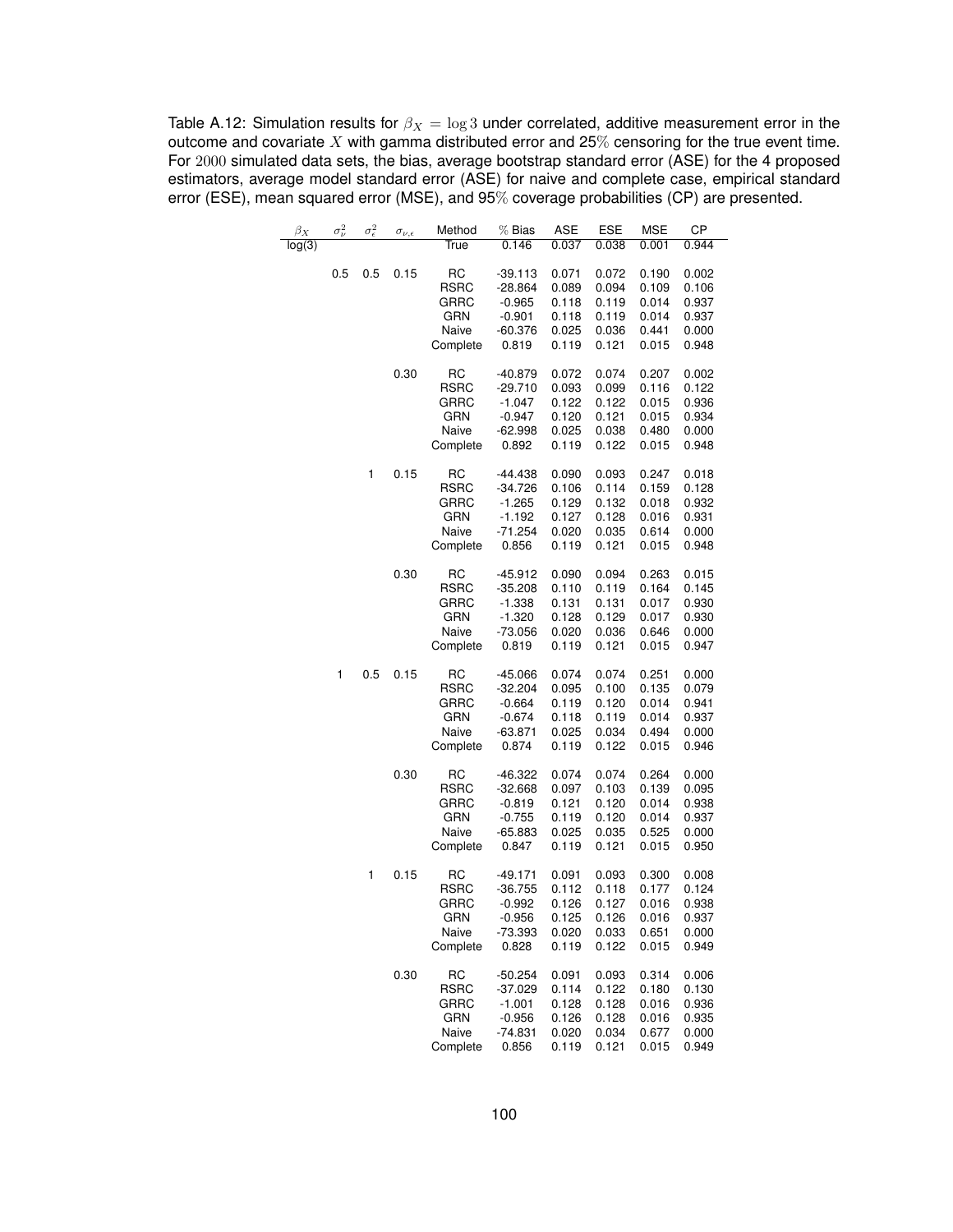#### A.6. Misclassification table

Table A.13: Simulation results for  $\beta_X = \log 1.5$  under misspecification and correlated, additive measurement error in the outcome and covariate  $X$  with normally distributed error, 75% censoring for the true event time, 90% sensitivity, and 90% specificity. For 2000 simulated data sets, the bias, average bootstrap standard error (ASE) for the 4 proposed estimators, average model standard error (ASE) for naive and complete case, empirical standard error (ESE), mean squared error (MSE), and 95% coverage probabilities (CP) are presented.

| $\beta_X$ | $\sigma_{\nu}^2$ | $\sigma_{\epsilon}^2$ | $\sigma_{\nu,\epsilon}$ | Method      | $%$ Bias   | <b>ASE</b> | ESE.  | MSE   | СP    |
|-----------|------------------|-----------------------|-------------------------|-------------|------------|------------|-------|-------|-------|
| log(1.5)  |                  |                       |                         | True        | $-0.099$   | 0.055      | 0.054 | 0.003 | 0.953 |
|           |                  |                       |                         |             |            |            |       |       |       |
|           |                  |                       | $0.5$ 0.5 0.15          | RC.         | $-43.111$  | 0.106      | 0.101 | 0.041 | 0.611 |
|           |                  |                       |                         | <b>RSRC</b> | -40.842    | 0.118      | 0.117 | 0.041 | 0.681 |
|           |                  |                       |                         | <b>GRRC</b> | $-0.049$   | 0.170      | 0.163 | 0.027 | 0.952 |
|           |                  |                       |                         | <b>GRN</b>  | 0.641      | 0.172      | 0.164 | 0.027 | 0.954 |
|           |                  |                       |                         | Naive       | $-141.097$ | 0.042      | 0.042 | 0.329 | 0.000 |
|           |                  |                       |                         | Complete    | $-0.025$   | 0.177      | 0.178 | 0.032 | 0.953 |

### A.7. VCCC eligibility criteria

We analyzed data on 4797 HIV-positive patients that established care at the VCCC between 1998 and 2013. For the virologic failure outcome, patients were excluded if they had an indeterminate ART start date, started ART prior to enrollment, had no CD4 count measurement between 180 days before or 30 days after starting ART, or had no follow-up after starting ART. Using the unvalidated data, 2143 patients met the criteria for inclusion, of which 1863 met the criteria using the validated data. These 1863 patients were used in all further analyses to ensure that any differences between estimators are not due to the differences in included patients. For the ADE outcome, the exclusion criteria was similar to that of the former analysis except we additionally excluded patients that had an ADE before ART initiation and those with indeterminate ADE dates. Using the unvalidated data, 1995 patients met the ADE analysis criteria, of which 1595 met the criteria using the validated data. Again, these 1595 were used in all further ADE analyses. Note that for both analyses, failures within 6 months of ART start were not considered a true failure due to the time required by the regimen to be efficacious. In addition, we made some further simplifying assumptions for the purpose of this data example for ease of exposition. Specifically, we removed subjects from the analyses that were not in both the unvalidated and validated datasets for ease of interpretation and selected validation subsets as if we did not validate all subjects. This was done to highlight the application of our methods and be able to effectively compare their relative performance.

Of the 1863 patients in the analysis of the virologic failure outcome, 20 were incorrectly classified as having failed, resulting in a 1% misclassification rate. There were 386 incorrectly recorded event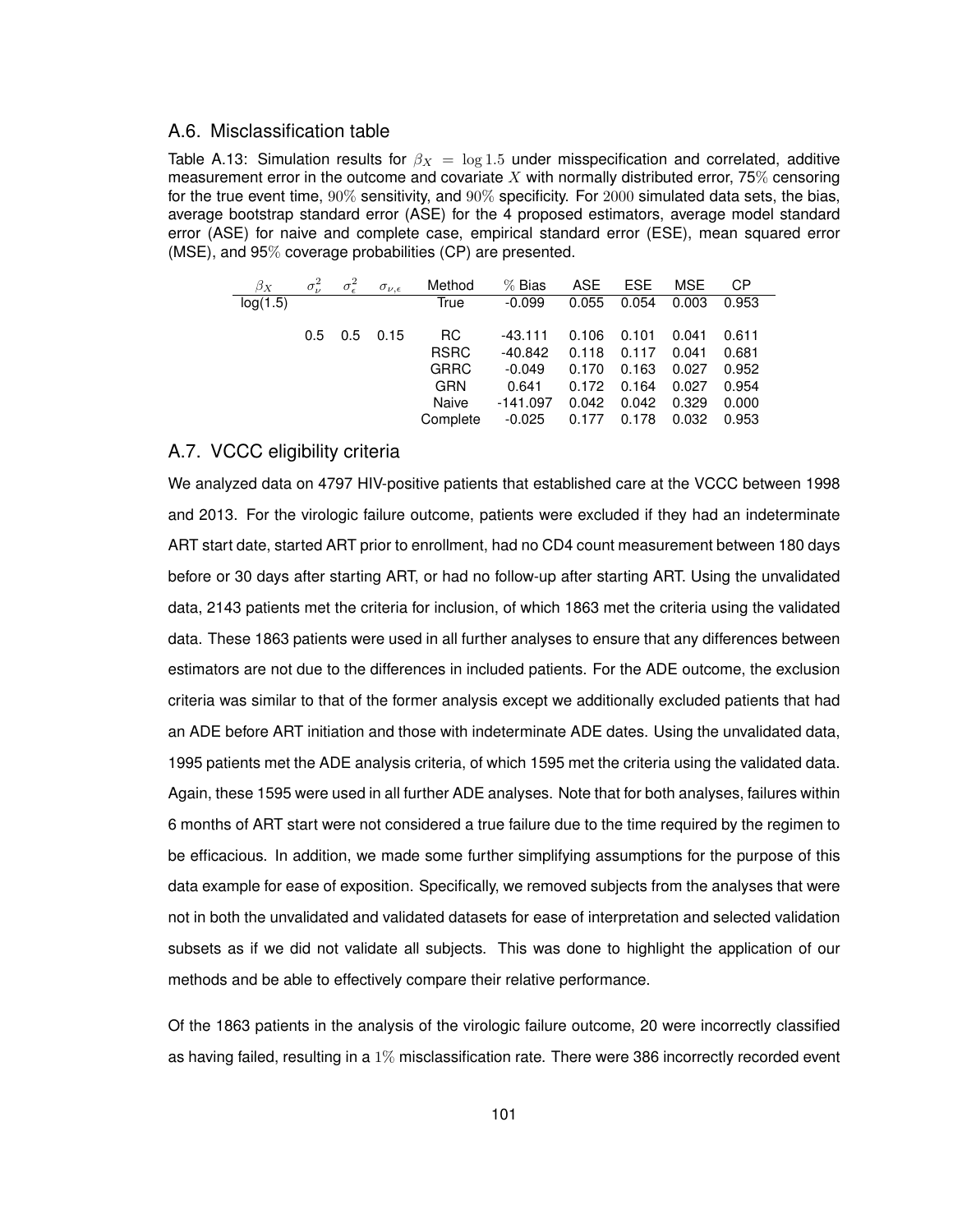times, with the error having mean and standard deviation of  $-0.13$  and 1.1 years, respectively. CD4 count at ART start was incorrect for 125 patients, with the error having mean and standard deviation of 21 and 164 cell/mm<sup>3</sup>, respectively. The correlation between the error in the failure times and CD4 count at ART initiation for subjects with both types of error was −0.17.

Of the 1595 patients in the analysis of the ADE outcome, 161 were incorrectly classified as having had an ADE and 12 were incorrectly classified as having been censored, resulting in an appreciable misclassification rate of 11%. There were 551 incorrectly recorded event times, with the error having mean and standard deviation of  $-0.75$  and 2.89 years, respectively. CD4 count at ART start was incorrect for 107 patients, with the error having mean and standard deviation of 10 and 154 cell/mm<sup>3</sup>, respectively. The correlation between the error in the failure times and CD4 count at ART initiation for subjects with both types of error was  $-0.10$ .

### A.8. VCCC tables

Table A.14: The hazard ratios (HR) and their corresponding 95% confidence intervals (CI) for a 100 cell/mm<sup>3</sup> increase in CD4 count at ART initiation and 10 year increase in age at CD4 count measurement. The CIs are calculated using the bootstrap for the RC, RSRC, GRRC, and GRN estimators.

| Outcome                   | Method       | $100\times$ CD4        | $10\times$ Age       |
|---------------------------|--------------|------------------------|----------------------|
| Time to virologic failure | True         | $0.902$ (0.869, 0.935) | 0.860(0.806, 0.916)  |
|                           | RC.          | 0.920(0.888, 0.953)    | 0.880(0.825, 0.939)  |
|                           | <b>RSRC</b>  | 0.918(0.885, 0.953)    | 0.879(0.821, 0.942)  |
|                           | <b>GRRC</b>  | 0.918(0.883, 0.954)    | 0.869(0.811, 0.932)  |
|                           | <b>GRN</b>   | 0.918(0.882, 0.956)    | 0.869(0.802, 0.942)  |
|                           | <b>Naive</b> | 0.918(0.885, 0.953)    | 0.878(0.824, 0.936)  |
|                           | HT           | 0.929(0.852, 1.012)    | 0.790(0.679, 0.919)  |
|                           |              |                        |                      |
| Time to ADE               | True         | 0.693(0.593, 0.809)    | 0.829(0.671, 1.023)  |
|                           | RC.          | 0.899(0.832, 0.971)    | 1.071 (0.940, 1.221) |
|                           | <b>RSRC</b>  | 0.895(0.827, 0.969)    | 1.073 (0.938, 1.226) |
|                           | <b>GRRC</b>  | 0.694(0.565, 0.852)    | 0.883(0.632, 1.234)  |
|                           | <b>GRN</b>   | 0.693(0.564, 0.853)    | 0.883(0.622, 1.253)  |
|                           | Naive        | 0.910(0.841, 0.986)    | 1.087 (0.957, 1.235) |
|                           | HT           | 0.748(0.597, 0.939)    | 1.114 (0.757, 1.640) |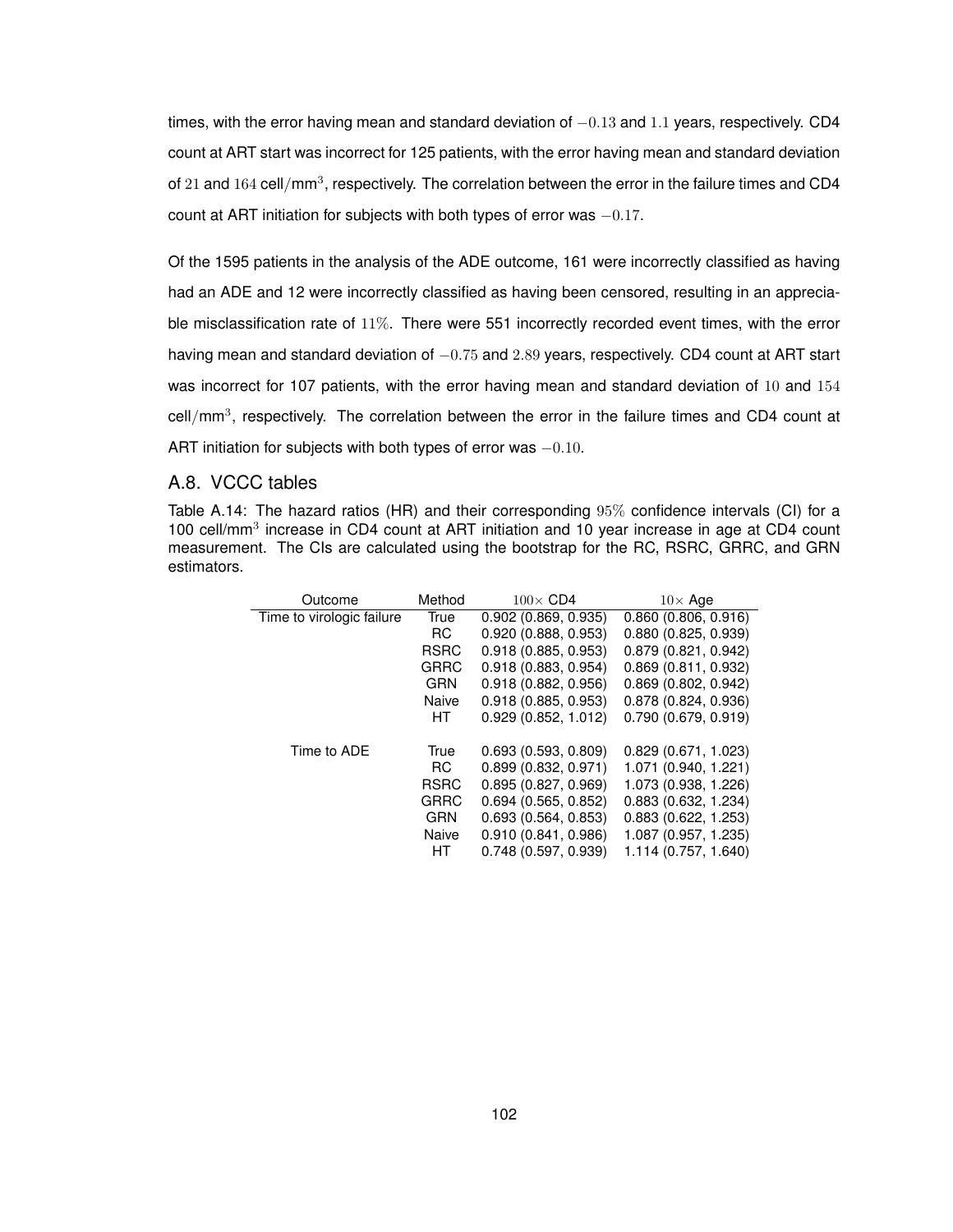Table A.15: The mean of 10 hazard ratios (HR) from 10 different case-cohort sampled validation subsets for a 100 cell/mm<sup>3</sup> increase in CD4 count at ART initiation and 10 year increase in age at CD4 count measurement.

| Outcome     | Method      | $100 \times$ CD4 | $10\times$ Age |
|-------------|-------------|------------------|----------------|
| Time to ADE | True        | 0.693            | 0.829          |
|             | RC          | 0.909            | 1.088          |
|             | <b>RSRC</b> | 0.900            | 1.086          |
|             | <b>GRRC</b> | 0.673            | 0.817          |
|             | <b>GRN</b>  | 0.673            | 0.817          |
|             | Naive       | 0.910            | 1.087          |
|             | HТ          | 0.689            | 0.802          |

#### A.9. Example R code

The code below demonstrates how to implement the Regression Calibration and Generalized Raking Naive methods for example datasets. This example assumes the validation subset was selected as a simple random sample and that there are two covariates (X is error prone and Z is error free). Note that the code only demonstrates how to obtain estimates; standard errors must be calculated using the stratified bootstrap as described in the paper. Full code implementing all methods discussed in the paper (including standard errors) is available at https://github.com/ericoh17/RRCME.

library(dplyr) library(survival) library(survey)

```
# Example datasets
full_dat <- read.csv("example_dat.csv", row.names = 1)
valid_subset <- read.csv("example_valid_subset.csv", row.names = 1)
```
full\_dat\$time <- full\_dat\$delta <- full\_dat\$x <- NA

```
full_dat$time[full_dat$randomized == TRUE] <- valid_subset$time
full_dat$delta[full_dat$randomized == TRUE] <- valid_subset$delta
full_dat$x[full_dat$randomized == TRUE] <- valid_subset$x
```
### Regression Calibration ###

# Calibrate the covariate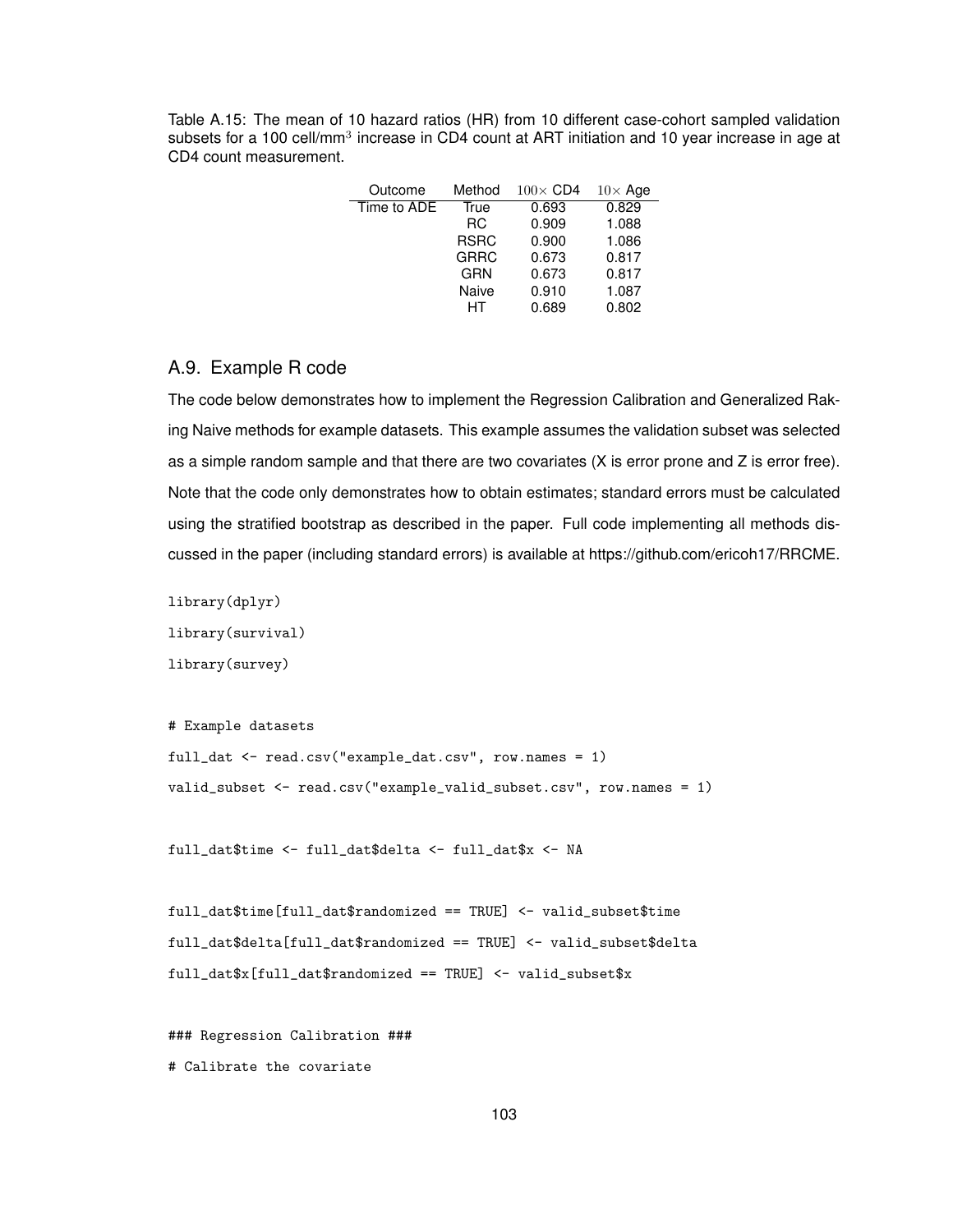```
x_calib_model <- lm(x \tilde{x} _x_{star} + z, data = valid_subset)x_hat <- predict(x_calib_model, data = full_dat)
```

```
# Calibrate the outcome
w\_calib\_model \leq \ln(total_y\_err \text{ x\_star} + z, data = valid\_subset)w_hat <- predict(w_calib_model, data = full_dat)
time_hat <- full_dat$time_star - w_hat
```
# Fit RC model rc\_mod <- coxph(Surv(time\_hat, full\_dat\$delta\_star) ~ x\_hat + full\_dat\$z)

# Extract RC coefficients beta\_x\_RC <- rc\_mod\$coef[1] beta\_z\_RC <- rc\_mod\$coef[2]

```
### Generalized Raking Naive ###
# Fit naive model
naive_mod <- coxph(Surv(time_star, delta_star) ~ x_star + z, data = full_dat)
```

```
# Extract influence functions from naive model
IF_naive <- data.frame(resid(naive_mod, "dfbeta"))
colnames(IF_naive) <- paste("if", 1:2, sep = "")
full_IF_dat <- dplyr::bind_cols(full_dat, IF_naive)
```

```
# Calculate raking weights
IF_design \le twophase(id = list(\tilde{i}d, \tilde{j}d), subset = \tilde{i}randomized,
                        data = full_IF_data)IF_raking <- calibrate(IF_design, phase = 2, formula = ~if1+if2,
                         calfun = "raking")
```
# Fit raking model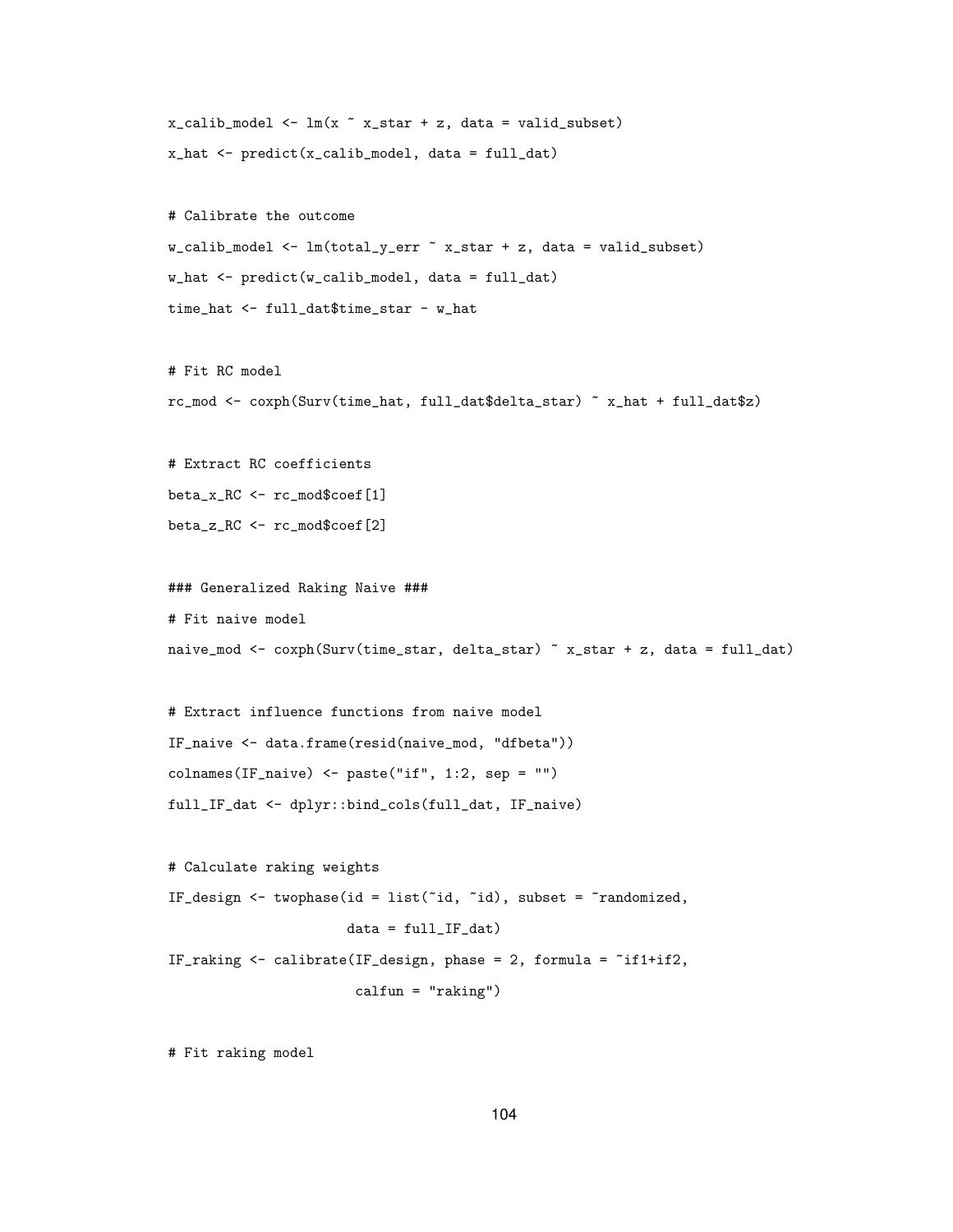raking\_mod <- svycoxph(Surv(time, delta)  $x + z$ , design = IF\_raking)

# Extract raking coefficients

beta\_x\_GRN <- raking\_mod\$coef[1]

beta\_z\_GRN <- raking\_mod\$coef[2]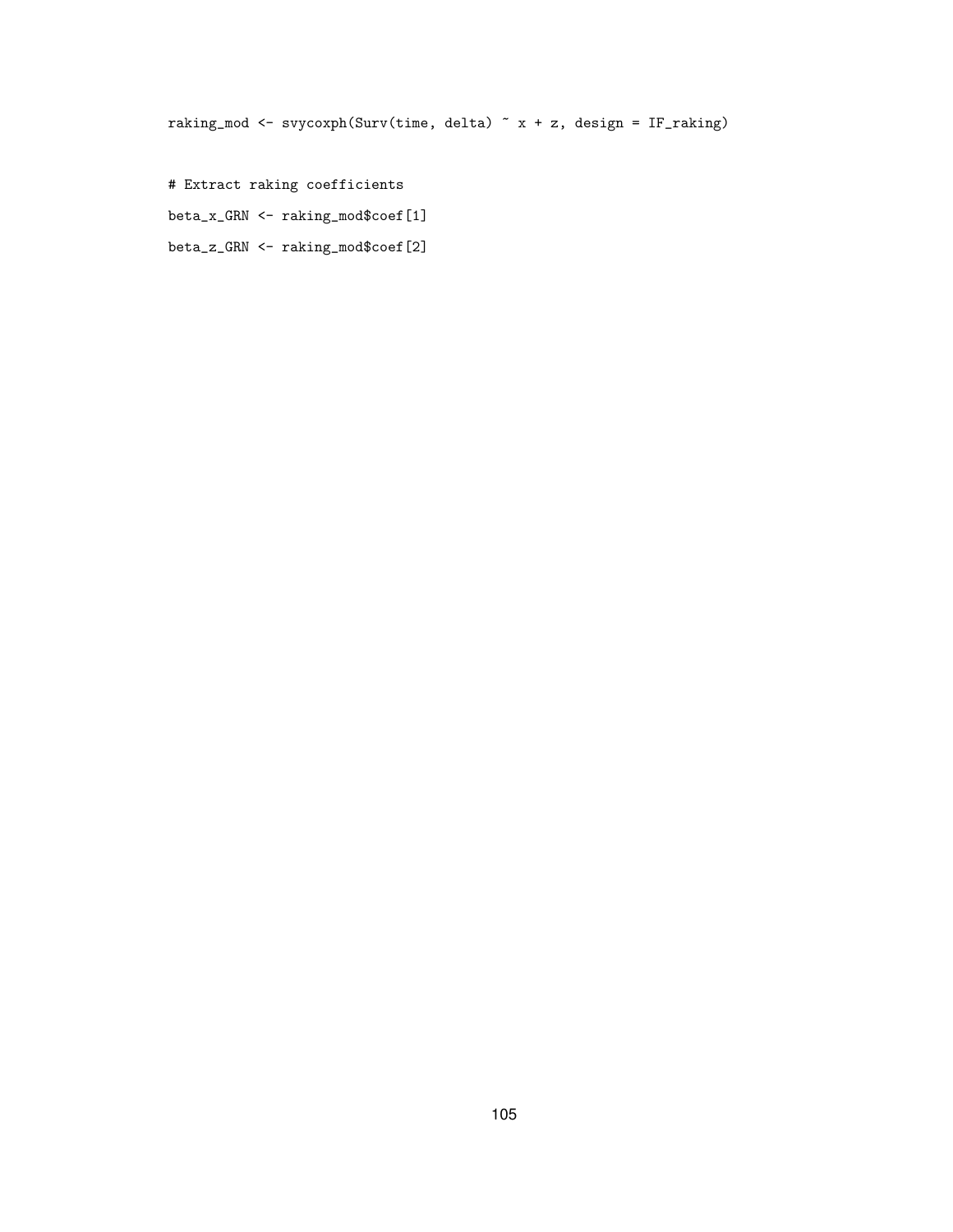## APPENDIX B

# SUPPLEMENTARY MATERIAL FOR CHAPTER 3

Table B.1: The sensitivity (Sens), specificity (Spec), positive predictive value (PPV), and negative predictive value (NPV) for the event indicator generated for error scenarios 1, 2, and 3 in the simple random sampling simulations.

| $\beta_z$ | $%$ Cens | $\beta_{\bm{x}}$   | Sens                       | <b>Spec</b>    | <b>PPV</b>     | <b>NPV</b>     |
|-----------|----------|--------------------|----------------------------|----------------|----------------|----------------|
| log(0.5)  | - 50     | $log(1.5)$ 0.465   |                            | 0.947 0.878    |                | 0.684          |
|           |          | log(3)             | 0.479                      | 0.948          | 0.893          | 0.669          |
|           | 75       | log(1.5)<br>log(3) | 0.672 0.905<br>0.705 0.889 |                | 0.693<br>0.659 | 0.897<br>0.908 |
|           | 90       | log(1.5)<br>log(3) | 0.822<br>0.819             | 0.820<br>0.796 | 0.330<br>0.294 | 0.977<br>0.977 |

Table B.2: Misclassification generation process for the sampling design comparison simulations. The sensitivity (Sens), specificity (Spec), positive predictive value (PPV), and negative predictive value (NPV) for the event indicator are presented.

| ß.,      | $\%$ Cens | $\beta_r$ | ∧∗                                                                       | Sens Spec                  | <b>PPV</b> | <b>NPV</b> |
|----------|-----------|-----------|--------------------------------------------------------------------------|----------------------------|------------|------------|
| log(0.5) | 90        | log(1.5)  | Bernoulli(expit( $-1+4*\Delta$ +<br>$0.5 * X - 0.5 * U - 0.5 * Z)$       | 0.718  0.961  0.665  0.969 |            |            |
|          |           | log(3)    | Bernoulli(expit( $-1.5 + 4 * \Delta +$<br>$0.5 * X - 0.5 * U - 0.5 * Z)$ | 0.715  0.970  0.710  0.971 |            |            |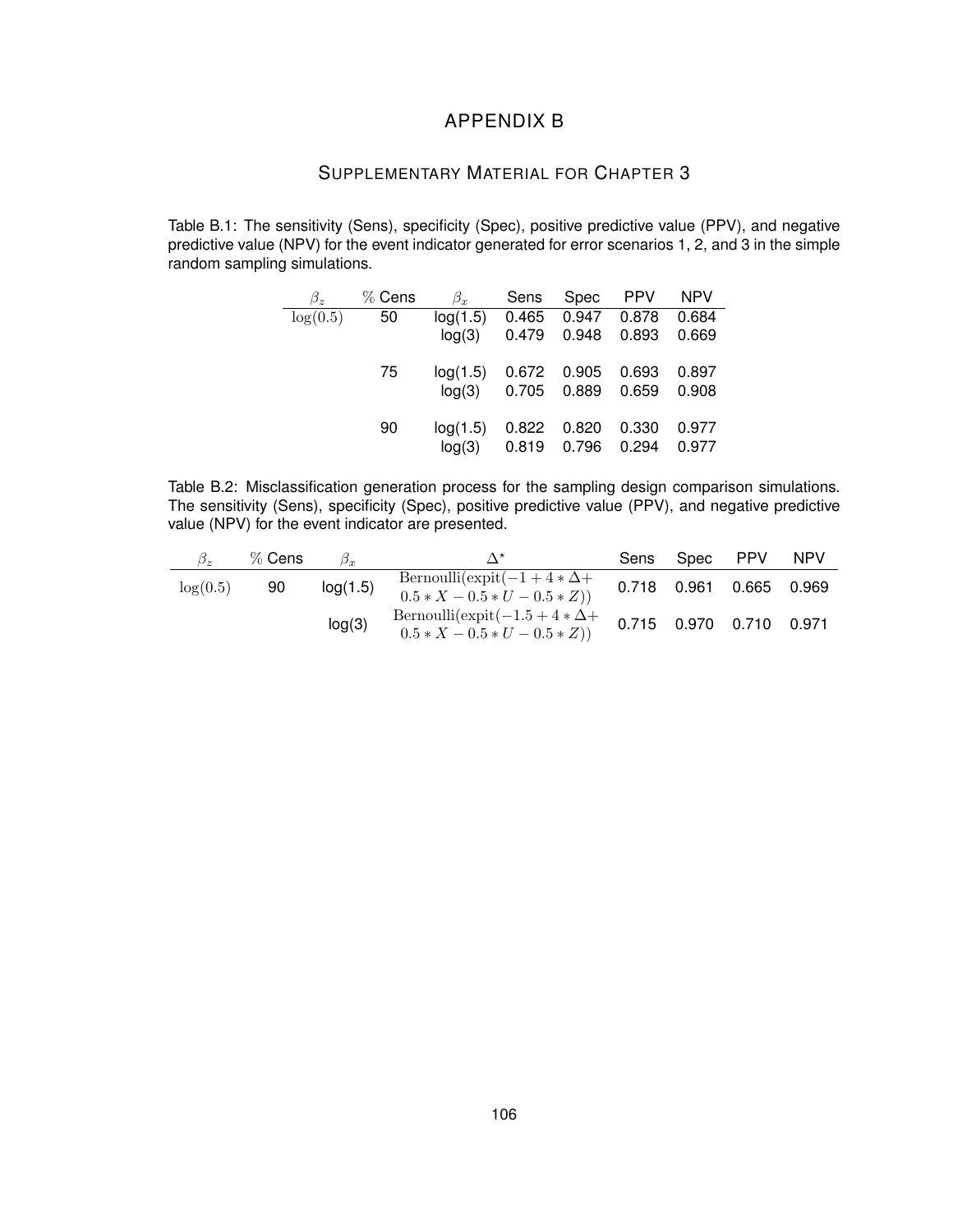#### B.1. Multiple Imputation Details

We explicate the multiple imputation implementation details below for imputation models without interaction terms. Define

- $V_i = (1_i, \Delta_i^*, X_i^*, U_i^*, Z_i)'$
- $V_{-U,i} = (1_i, \Delta_i^*, X_i^*, Z_i)'$
- $V_{\Delta,i}^{(l)} = (1_i, \Delta_i^*, \hat{X}_i^{(l-1)}, \hat{U}_i^{(l-1)}, Z_i)$
- $V_{X,i}^{(l)} = (1_i, \hat{\Delta}_i^{(l)}, X_i^{\star}, \hat{U}_i^{(l-1)}, Z_i)$
- $V_{U,i}^{(l)} = (1_i, \hat{\Delta}_i^{(l)}, \hat{X}_i^{(l)}, Z_i),$

and let the lower case versions denote their observed counterparts. MI with interaction terms follows exactly the same except the terms defined above contain all possible interaction terms. *Multiple imputation for* ∆ *only*

- 1. Fit the logistic regression model  $\text{logit}(P(\Delta_i = 1)|V_i = v_i) = v_i' \eta$  using the validation subset to obtain  $\hat{\eta}$ . This corresponds to characterizing a posterior distribution for  $\eta$  given the phase two data under a non-informative prior distribution.
- 2. For  $m = 1, \ldots, M$  iterations:
- 3. Generate  $\eta_{\star}^{(m)}\sim \text{N}(\hat{\eta},\tau_{\Delta,\star}^2(V'V)^{-1}),$  where  $\tau_{\Delta,\star}^2\sim \hat{\tau}_{\Delta}^2\frac{n-p_{\eta}}{\chi_{\pi-\star}^2}$  $\frac{n-p_{\eta}}{\chi^2_{n-p_{\eta}}},$   $\hat{\tau}^2_{\Delta}$  is the squared sum of the working residuals from the logistic regression model, and  $p_n$  is the dimension of  $\eta$ .
- 4. Sample and impute  $\hat{\Delta}^{(m)}_i \sim \text{Bernoulli}(\expit(v'_i \eta^{(m)}_*))$  for all phase one subjects.
- 5. Stop after  $M$  iterations
- *Fully conditional specification multiple imputation*
	- 1. Fit the logistic regression model  $\text{logit}(P(\Delta_i = 1)|V_i = v_i) = v_i' \eta_V$  and linear regression models  $\text{E}(X_i|V_i=v_i)=v_i'\theta_V$  and  $\text{E}(R_i|V_{-U,i}=v_{-U,i})=v_{-U,i}'\omega_V$  using the validation subset to obtain  $\hat{\eta}_V, \, \hat{\theta}_V,$  and  $\hat{\omega}_V.$
	- 2. For  $m = 1, \ldots, M$  iterations:
	- 3. Generate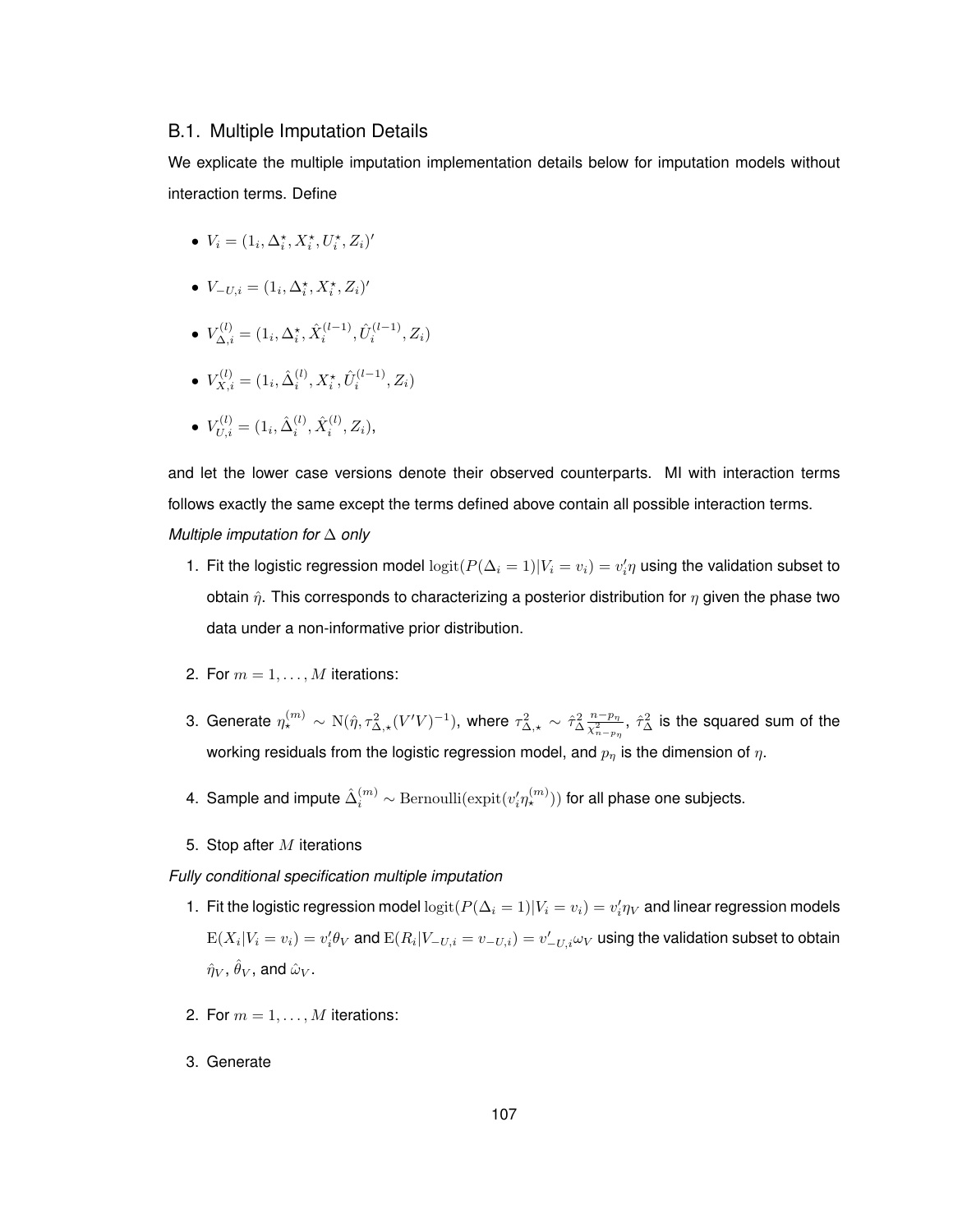- $\bullet~~ \eta^{(0)}_{\star} \sim \mathrm{N}(\hat{\eta}_V, \tau^2_{\Delta, V, \star}(V'V)^{-1})$
- $\bullet$   $\theta_{\star}^{(0)} \sim \mathrm{N}(\hat{\theta}_V, \tau_{X, V, \star}^2 (V'V)^{-1})$
- $\omega_{\star}^{(0)} \sim \text{N}(\hat{\omega}_V, \tau_{U,V,\star}^2 (V'_{-U}V_{-U})^{-1}),$

where  $\tau_{\Delta,V,\star}^2 \sim \hat{\tau}_{\Delta,V}^2 \frac{n - p_{\eta_V}}{\chi_{n - p_{\eta_V}}^2}, \tau_{X,V,\star}^2 \sim \hat{\tau}_{X,V}^2 \frac{n - p_{\theta_V}}{\chi_{n - p_{\theta_V}}^2}$ ,  $\tau_{U,V,\star}^2 \sim \hat{\tau}_{U,V}^2 \frac{n-p_{\omega_V}}{\chi_{n-p_{\omega_V}}^2}$ ,  $\hat{\tau}_{\Delta,V}^2$ ,  $\hat{\tau}_{X,V}^2$ , and  $\hat{\tau}_{U,V}^2$  are the squared sum of working residuals/residual sum of squares from their respective regression models, and  $p_{\eta_V},\,p_{\theta_V},$  and  $p_{\omega_V}$  are the dimensions of their respective parameters.

- 4. Sample and impute  $\hat\Delta_i^{(0)}\sim\text{Bernoulli}(\text{expit}(v_i'\eta_\star^{(0)}))$  and  $\hat X_i^{(0)}\sim\text{N}(v_i'\theta_\star^{(0)},\tau_{X,V,\star}^2)$  for all phase one subjects. Sample  $\hat R_i^{(0)}\sim N(v'_{-U,i}\omega_\star^{(0)},\tau_{U,V,\star}^2)$  and impute  $\hat U_i^{(0)}=U_i^\star-\hat R_i^{(0)}$  for all phase one subjects.
- 5. For  $l = 1, \ldots, L$  iterations:
- 6. Fit the logistic regression model  $\text{logit}(P(\Delta_i=1)|V^{(l)}_{\Delta,i}=v^{(l)}_{\Delta,i})=v'^{(l)}_{\Delta,i}\eta$  on the validation subset to obtain  $\hat{\eta}^{(l)}.$
- 7. Generate  $\eta^{(l)}_\star \sim \text{N}(\hat{\eta}^{(l)}, \tau^2_{\Delta,\star} (V^{(l)'}_{\Delta} V^{(l)}_{\Delta})^{-1})$  where  $\tau^2_{\Delta,\star} \sim \hat{\tau}^2_{\Delta} \frac{n-p_{\eta}}{\chi^2_{\pi-\pi}}$  $rac{n-p_{\eta}}{\chi^2_{n-p_{\eta}}}$ .
- 8. Sample and impute  $\hat{\Delta}_i^{(l)}\sim\text{Bernoulli}(\expit(v_{\Delta,i}^{(l)'}\eta_\star^{(l)}))$  for all phase one subjects.
- 9. Fit the linear regression model  $\mathrm{E}(X_i|V_{X,i}^{(l)}=v_{X,i}^{(l)})=v_{X,i}^{\prime (l)}\theta$  on the validation subset to obtain  $\hat{\theta}^{(l)}$ .
- 10. Generate  $\theta_{\star}^{(l)} \sim N(\hat{\theta}^{(l)}, \tau_{X,\star}^2 (V_X^{(l)'} V_X^{(l)})^{-1})$  where  $\tau_{X,\star}^2 \sim \hat{\tau}_X^2 \frac{n-p_\theta}{\chi_{n-p_\theta}^2}$ .
- 11. Sample and impute  $\hat{X}_i^{(l)} \sim \text{N}(v_{X,i}^{(l)'}\theta_\star^{(l)}, \tau_{X,\star}^2)$  for all phase one subjects.
- 12. Fit the linear regression model  $\text{E}(R_i|V_{U,i}^{(l)}=v_{U,i}^{(l)})=v_{U,i}^{\prime (l)}\omega$  on the validation subset to obtain  $\hat{\omega}^{(l)}.$
- 13. Generate  $\omega_{\star}^{(l)} \sim \text{N}(\hat{\omega}^{(l)}, \tau_{U,\star}^2 (V_U^{(l)})^2)$  $U^{(l)'}V_U^{(l)}$  $(\bar{U}^{(l)})^{-1}$ ) where  $\tau_{U,\star}^2 \sim \hat{\tau}_U^2 \frac{n-p_\omega}{\chi_{n-p_\omega}^2}$ .
- 14. Sample  $\hat{R}_i^{(l)}\sim\text{N}(v_{U,i}^{(l)'}\omega_\star^{(l)},\tau_{U,\star}^2)$  and impute  $\hat{U}_i^{(l)}=U^\star_i-\hat{R}_i^{(l)}$  for all phase one subjects.
- 15. Stop after  $L$  iterations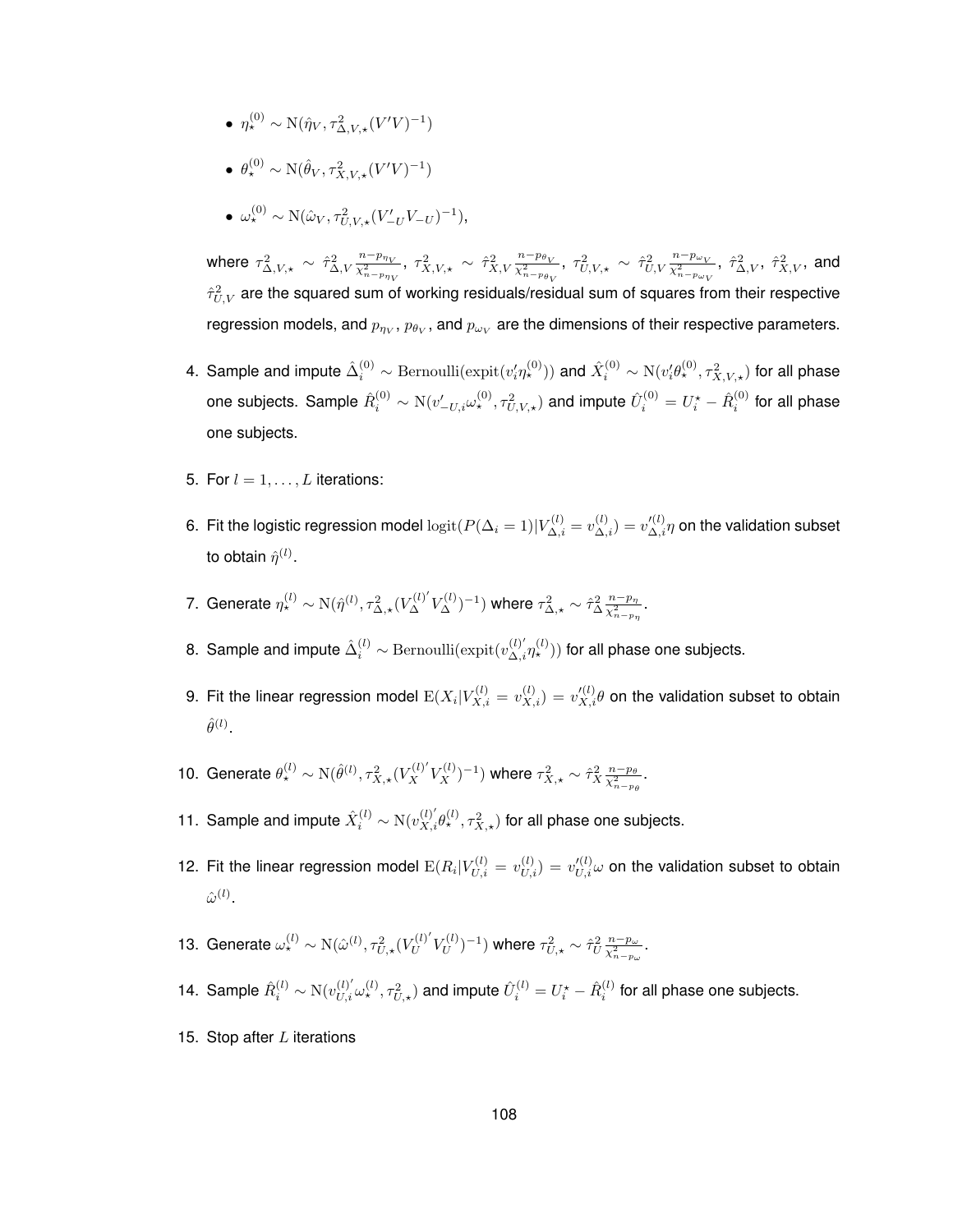16. Stop after  $M$  iterations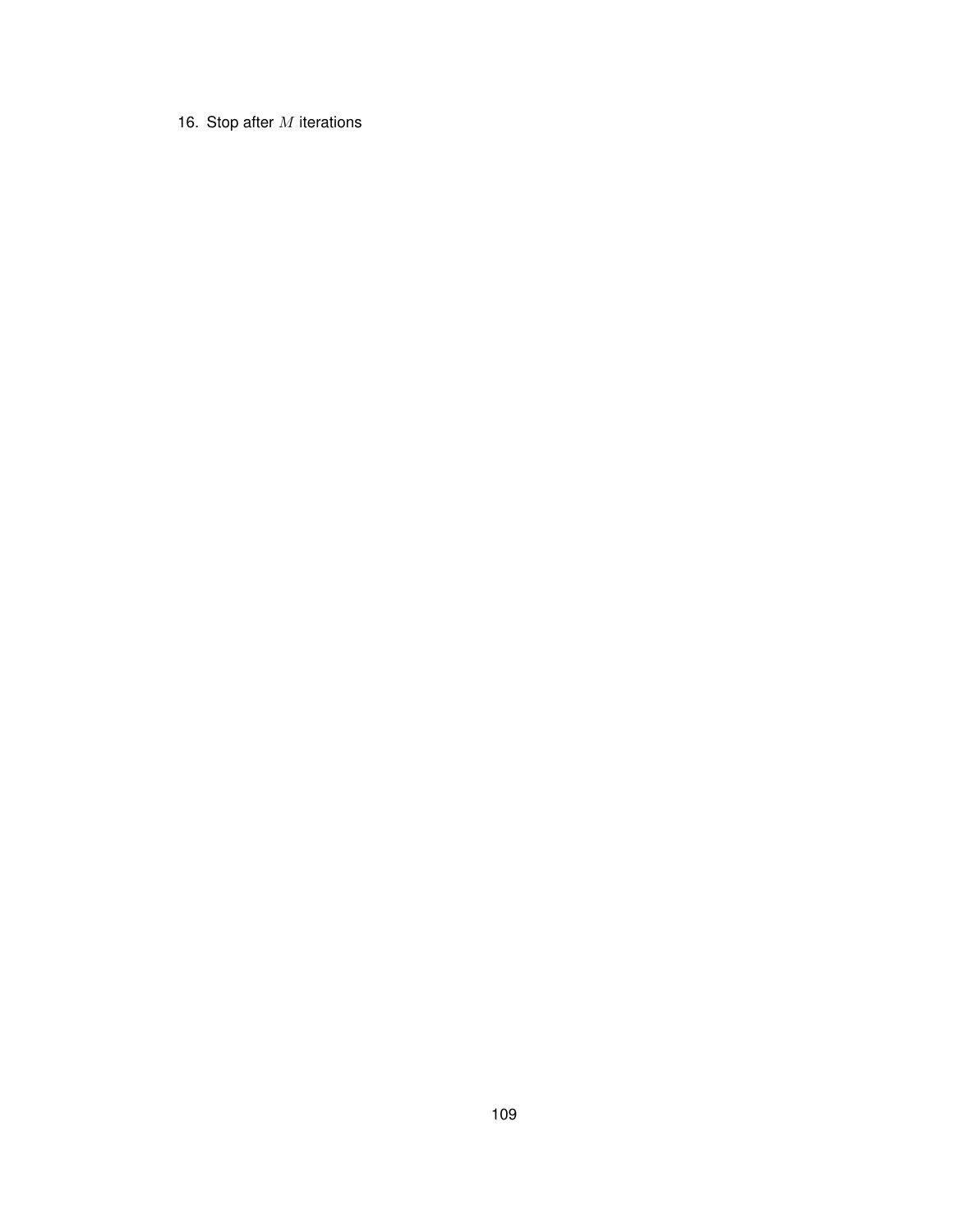Table B.3: Simulation results for estimating  $\beta_x$  using the data imputation approach for error scenario 2 (errors in event indicator and failure time) with  $N = 2000$ ,  $n = 400$ , and simple random sampling. The % bias, empirical standard error (ESE), relative efficiency (RE), average standard error (ASE), mean squared error, and coverage probabilities (CP) are presented for 2000 simulated datasets.

| $\beta_z$ | % Cens          | $\beta_x$ | Method          | % Bias     | ESE      | <b>RE</b> | ASE      | <b>MSE</b> | CP    |
|-----------|-----------------|-----------|-----------------|------------|----------|-----------|----------|------------|-------|
| log(0.5)  | $\overline{50}$ | log(1.5)  | True            | 0.07661    | 0.039569 | 2.322461  | 0.039418 | 0.001566   | 0.95  |
|           |                 |           | HT              | 0.862615   | 0.091897 | 1         | 0.087962 | 0.008457   | 0.937 |
|           |                 |           | GRN             | 0.858763   | 0.076007 | 1.209062  | 0.072554 | 0.005789   | 0.946 |
|           |                 |           | <b>GRMIS</b>    | 1.031894   | 0.06415  | 1.432527  | 0.063852 | 0.004133   | 0.948 |
|           |                 |           | <b>GRMIC</b>    | 0.855469   | 0.064549 | 1.423681  | 0.063311 | 0.004179   | 0.948 |
|           |                 |           | <b>GRFCSMIS</b> | 0.85294    | 0.063187 | 1.454371  | 0.063714 | 0.004005   | 0.95  |
|           |                 |           | <b>GRFCSMIC</b> | 0.876251   | 0.064668 | 1.421072  | 0.063193 | 0.004195   | 0.947 |
|           |                 | log(3)    | True            | $-0.00837$ | 0.041674 | 2.365635  | 0.04412  | 0.001737   | 0.951 |
|           |                 |           | HT              | 0.44906    | 0.098585 | 1         | 0.097536 | 0.009743   | 0.942 |
|           |                 |           | <b>GRN</b>      | 0.21076    | 0.081199 | 1.214119  | 0.080367 | 0.006599   | 0.944 |
|           |                 |           | <b>GRMIS</b>    | 0.017758   | 0.070751 | 1.393417  | 0.070419 | 0.005006   | 0.944 |
|           |                 |           | <b>GRMIC</b>    | 0.054635   | 0.070446 | 1.399443  | 0.069713 | 0.004963   | 0.946 |
|           |                 |           | <b>GRFCSMIS</b> | 0.097153   | 0.068036 | 1.449007  | 0.070358 | 0.00463    | 0.948 |
|           |                 |           | <b>GRFCSMIC</b> | $-0.0385$  | 0.0696   | 1.416459  | 0.069488 | 0.004844   | 0.944 |
|           | 75              | log(1.5)  | True            | $-0.11172$ | 0.050646 | 2.511236  | 0.053272 | 0.002565   | 0.946 |
|           |                 |           | HT              | 1.592927   | 0.127184 | 1         | 0.118928 | 0.016218   | 0.938 |
|           |                 |           | <b>GRN</b>      | 0.404828   | 0.099182 | 1.282334  | 0.096779 | 0.00984    | 0.946 |
|           |                 |           | <b>GRMIS</b>    | 0.15642    | 0.091196 | 1.394624  | 0.091856 | 0.008317   | 0.941 |
|           |                 |           | <b>GRMIC</b>    | $-0.60126$ | 0.093375 | 1.362087  | 0.090987 | 0.008725   | 0.945 |
|           |                 |           | <b>GRFCSMIS</b> | $-0.27014$ | 0.091629 | 1.388037  | 0.091734 | 0.008397   | 0.942 |
|           |                 |           | <b>GRFCSMIC</b> | $-0.9402$  | 0.090891 | 1.399307  | 0.090986 | 0.008276   | 0.945 |
|           |                 | log(3)    | True            | $-0.01819$ | 0.05804  | 2.371545  | 0.05929  | 0.003369   | 0.948 |
|           |                 |           | HT              | 0.563709   | 0.137646 | 1         | 0.131856 | 0.018985   | 0.938 |
|           |                 |           | <b>GRN</b>      | 0.513363   | 0.122738 | 1.121461  | 0.114183 | 0.015096   | 0.938 |
|           |                 |           | <b>GRMIS</b>    | 0.130314   | 0.111008 | 1.239958  | 0.103685 | 0.012325   | 0.946 |
|           |                 |           | <b>GRMIC</b>    | $-0.18315$ | 0.110439 | 1.246354  | 0.10261  | 0.012201   | 0.941 |
|           |                 |           | <b>GRFCSMIS</b> | $-0.0051$  | 0.109314 | 1.259179  | 0.103718 | 0.01195    | 0.942 |
|           |                 |           | <b>GRFCSMIC</b> | $-0.31075$ | 0.109638 | 1.255454  | 0.102901 | 0.012032   | 0.939 |
|           | 90              | log(1.5)  | True            | 0.0138     | 0.084364 | 2.231975  | 0.083155 | 0.007117   | 0.947 |
|           |                 |           | HT              | 1.89313    | 0.188298 | 1         | 0.184107 | 0.035515   | 0.944 |
|           |                 |           | <b>GRN</b>      | 0.747537   | 0.167743 | 1.122541  | 0.166189 | 0.028147   | 0.94  |
|           |                 |           | <b>GRMIS</b>    | 0.392568   | 0.160833 | 1.170769  | 0.159171 | 0.02587    | 0.929 |
|           |                 |           | <b>GRMIC</b>    | 0.50219    | 0.162774 | 1.156806  | 0.156793 | 0.0265     | 0.928 |
|           |                 |           | <b>GRFCSMIS</b> | 0.250184   | 0.160999 | 1.169562  | 0.159623 | 0.025922   | 0.933 |
|           |                 |           | <b>GRFCSMIC</b> | 0.860638   | 0.163186 | 1.153889  | 0.157477 | 0.026642   | 0.93  |
|           |                 | log(3)    | True            | $-0.04654$ | 0.088525 | 2.286886  | 0.089229 | 0.007837   | 0.95  |
|           |                 |           | HT              | 1.420837   | 0.202447 | 1         | 0.199373 | 0.041229   | 0.944 |
|           |                 |           | <b>GRN</b>      | 1.282639   | 0.188611 | 1.073361  | 0.188717 | 0.035773   | 0.946 |
|           |                 |           | <b>GRMIS</b>    | 0.11986    | 0.177052 | 1.143433  | 0.175632 | 0.031349   | 0.944 |
|           |                 |           | <b>GRMIC</b>    | $-0.27151$ | 0.175575 | 1.153052  | 0.173819 | 0.030836   | 0.938 |
|           |                 |           | <b>GRFCSMIS</b> | 0.852398   | 0.177915 | 1.137887  | 0.176882 | 0.031741   | 0.945 |
|           |                 |           | <b>GRFCSMIC</b> | $-0.01923$ | 0.176458 | 1.147285  | 0.173343 | 0.031137   | 0.935 |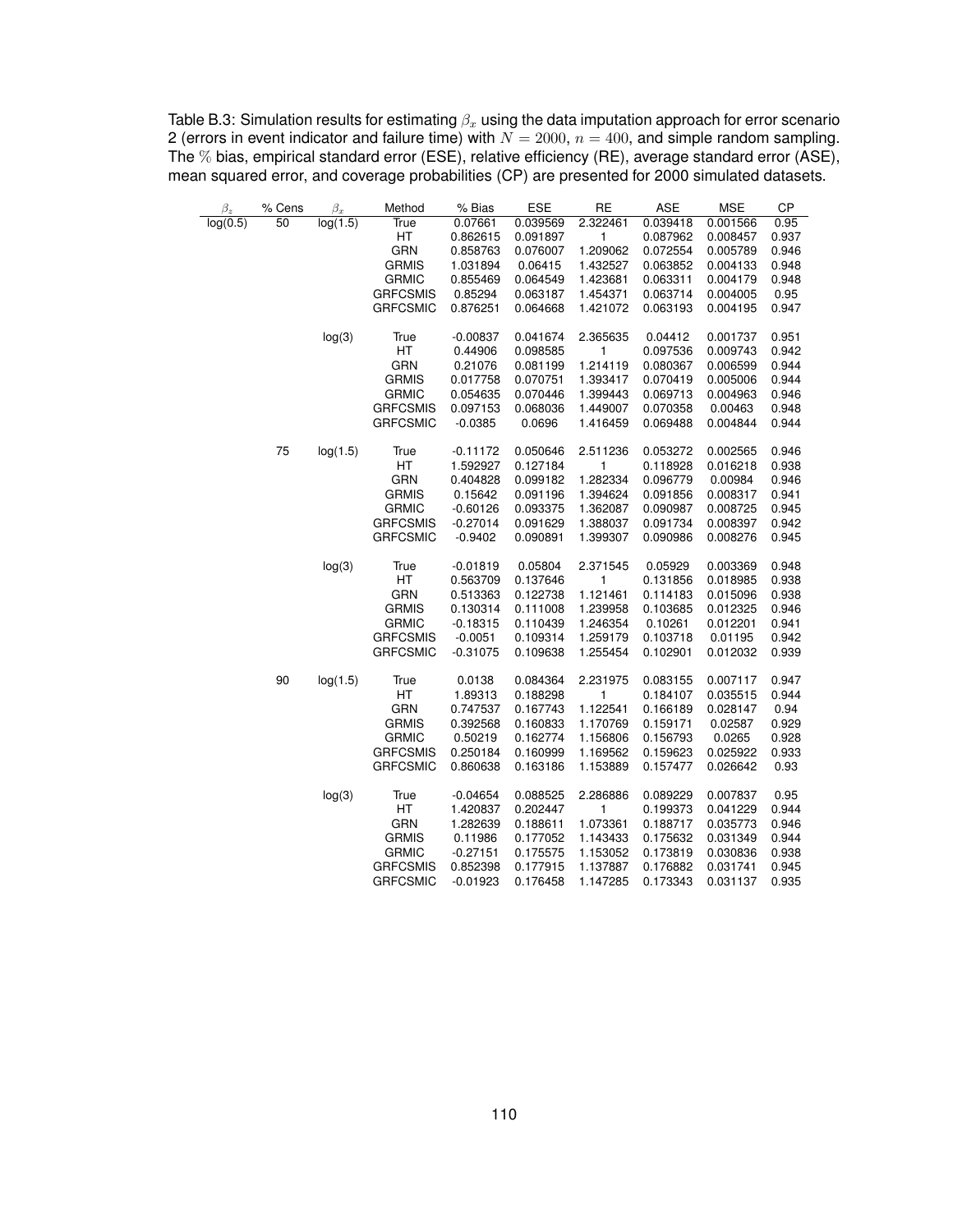Table B.4: Simulation results for estimating  $\beta_x$  using the data imputation approach for error scenario 1 (error only in event indicator) with  $N = 10000$ ,  $n = 2000$ , and simple random sampling. The % bias, empirical standard error (ESE), relative efficiency (RE), average standard error (ASE), mean squared error, and coverage probabilities (CP) are presented for 2000 simulated datasets.

| $\beta_z$ | % Cens | $\beta_x$ | Method       | % Bias     | <b>ESE</b> | <b>RE</b>    | <b>ASE</b> | <b>MSE</b> | <b>CP</b> |
|-----------|--------|-----------|--------------|------------|------------|--------------|------------|------------|-----------|
| log(0.5)  | 50     | log(1.5)  | <b>True</b>  | 0.054808   | 0.017284   | 2.362416     | 0.017613   | 0.000299   | 0.951     |
|           |        |           | HT           | $-0.02749$ | 0.040833   | 1            | 0.039395   | 0.001667   | 0.958     |
|           |        |           | <b>GRN</b>   | $-0.17062$ | 0.032145   | 1.270254     | 0.032467   | 0.001034   | 0.946     |
|           |        |           | <b>GRMIS</b> | 0.11896    | 0.028221   | 1.446867     | 0.02839    | 0.000797   | 0.952     |
|           |        |           | <b>GRMIC</b> | 0.171039   | 0.028357   | 1.43994      | 0.02831    | 0.000805   | 0.95      |
|           |        | log(3)    | True         | $-0.05218$ | 0.020492   | 2.155264     | 0.019701   | 0.00042    | 0.942     |
|           |        |           | HT           | $-0.06065$ | 0.044165   | 1            | 0.043853   | 0.001951   | 0.946     |
|           |        |           | <b>GRN</b>   | $-0.09902$ | 0.038639   | 1.143009     | 0.035966   | 0.001494   | 0.945     |
|           |        |           | <b>GRMIS</b> | $-0.08065$ | 0.031253   | 1.413158     | 0.030816   | 0.000978   | 0.946     |
|           |        |           | <b>GRMIC</b> | $-0.13329$ | 0.030914   | 1.428659     | 0.030735   | 0.000958   | 0.948     |
|           | 75     | log(1.5)  | True         | $-0.34616$ | 0.023745   | 2.238788     | 0.023804   | 0.000566   | 0.956     |
|           |        |           | <b>HT</b>    | $-0.29482$ | 0.053159   | 1            | 0.053226   | 0.002827   | 0.944     |
|           |        |           | <b>GRN</b>   | $-0.23871$ | 0.043041   | 1.235098     | 0.043158   | 0.001853   | 0.943     |
|           |        |           | <b>GRMIS</b> | $-0.30717$ | 0.042088   | 1.263042     | 0.041024   | 0.001773   | 0.954     |
|           |        |           | <b>GRMIC</b> | $-0.11051$ | 0.043443   | 1.223657     | 0.040882   | 0.001888   | 0.949     |
|           |        | log(3)    | True         | $-0.03541$ | 0.027097   | 2.085792     | 0.026437   | 0.000734   | 0.942     |
|           |        |           | НT           | 0.006602   | 0.056519   | 1            | 0.058911   | 0.003194   | 0.948     |
|           |        |           | <b>GRN</b>   | $-0.03041$ | 0.052345   | 1.079745     | 0.050762   | 0.00274    | 0.948     |
|           |        |           | <b>GRMIS</b> | $-0.14913$ | 0.045914   | 1.230966     | 0.045108   | 0.002111   | 0.95      |
|           |        |           | <b>GRMIC</b> | $-0.17122$ | 0.045346   | 1.246394     | 0.044947   | 0.00206    | 0.948     |
|           | 90     | log(1.5)  | True         | 0.300231   | 0.038368   | 2.189938     | 0.037121   | 0.001474   | 0.946     |
|           |        |           | HT.          | $-0.27875$ | 0.084024   | $\mathbf{1}$ | 0.082716   | 0.007061   | 0.95      |
|           |        |           | <b>GRN</b>   | $-0.15046$ | 0.076347   | 1.100555     | 0.074226   | 0.005829   | 0.951     |
|           |        |           | <b>GRMIS</b> | $-0.12485$ | 0.07321    | 1.147715     | 0.070996   | 0.00536    | 0.946     |
|           |        |           | <b>GRMIC</b> | 0.114554   | 0.072765   | 1.154728     | 0.070949   | 0.005295   | 0.946     |
|           |        | log(3)    | True         | $-0.10845$ | 0.040031   | 2.20517      | 0.039781   | 0.001604   | 0.948     |
|           |        |           | HT.          | $-0.03262$ | 0.088274   | 1            | 0.08865    | 0.007792   | 0.952     |
|           |        |           | <b>GRN</b>   | $-0.06333$ | 0.085414   | 1.033488     | 0.083241   | 0.007296   | 0.953     |
|           |        |           | <b>GRMIS</b> | $-0.05366$ | 0.076953   | 1.147114     | 0.07441    | 0.005922   | 0.954     |
|           |        |           | <b>GRMIC</b> | $-0.1297$  | 0.076059   | 1.160603     | 0.074555   | 0.005787   | 0.948     |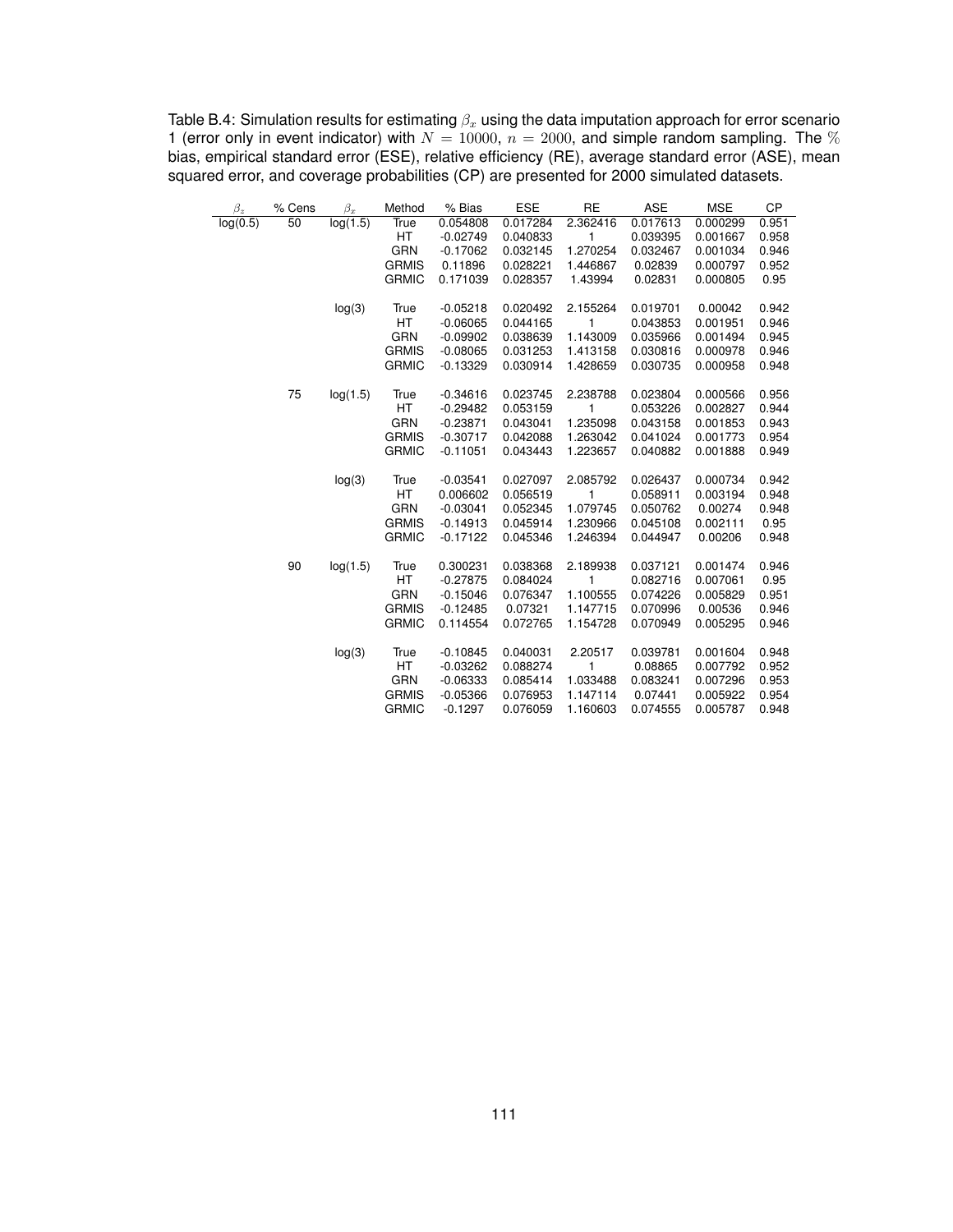Table B.5: Simulation results for estimating  $\beta_x$  using the data imputation approach for error scenario 2 (errors in event indicator and failure time) with  $N = 10000$ ,  $n = 2000$ , and simple random sampling. The % bias, empirical standard error (ESE), relative efficiency (RE), average standard error (ASE), mean squared error, and coverage probabilities (CP) are presented for 2000 simulated datasets.

| $\beta_z$ | % Cens | $\beta_x$ | Method           | % Bias     | <b>ESE</b> | <b>RE</b> | ASE      | <b>MSE</b> | CP    |
|-----------|--------|-----------|------------------|------------|------------|-----------|----------|------------|-------|
| log(0.5)  | 50     | log(1.5)  | True             | $-0.19065$ | 0.017589   | 2.302689  | 0.017612 | 0.00031    | 0.948 |
|           |        |           | HT               | 0.56596    | 0.040501   | 1         | 0.039375 | 0.001646   | 0.949 |
|           |        |           | <b>GRN</b>       | $-0.00021$ | 0.033095   | 1.223769  | 0.032559 | 0.001095   | 0.958 |
|           |        |           | <b>GRMIS</b>     | $-0.09951$ | 0.028698   | 1.411272  | 0.028497 | 0.000824   | 0.952 |
|           |        |           | <b>GRMIC</b>     | 0.057628   | 0.028235   | 1.434443  | 0.028443 | 0.000797   | 0.95  |
|           |        |           | <b>GRFCSMIS</b>  | $-0.16005$ | 0.028514   | 1.420372  | 0.028459 | 0.000813   | 0.954 |
|           |        |           | <b>GRFCSMIC</b>  | $-0.09481$ | 0.028744   | 1.40905   | 0.028368 | 0.000826   | 0.953 |
|           |        |           |                  |            |            |           |          |            |       |
|           |        | log(3)    | True             | 0.007371   | 0.020095   | 2.216554  | 0.019705 | 0.000404   | 0.954 |
|           |        |           | HT<br><b>GRN</b> | 0.14059    | 0.044541   | 1         | 0.043984 | 0.001986   | 0.958 |
|           |        |           |                  | 0.120252   | 0.037165   | 1.198481  | 0.036194 | 0.001383   | 0.953 |
|           |        |           | <b>GRMIS</b>     | $-0.00645$ | 0.032569   | 1.367607  | 0.031431 | 0.001061   | 0.95  |
|           |        |           | <b>GRMIC</b>     | 0.003242   | 0.032407   | 1.374455  | 0.031323 | 0.00105    | 0.954 |
|           |        |           | <b>GRFCSMIS</b>  | $-0.10256$ | 0.031067   | 1.433718  | 0.031312 | 0.000966   | 0.958 |
|           |        |           | <b>GRFCSMIC</b>  | 0.021591   | 0.031842   | 1.398842  | 0.031165 | 0.001014   | 0.95  |
|           | 75     | log(1.5)  | True             | 0.014001   | 0.025018   | 2.11733   | 0.023801 | 0.000626   | 0.949 |
|           |        |           | HT               | 0.244099   | 0.052971   | 1         | 0.053189 | 0.002807   | 0.951 |
|           |        |           | <b>GRN</b>       | 0.107019   | 0.043513   | 1.217349  | 0.043265 | 0.001894   | 0.951 |
|           |        |           | <b>GRMIS</b>     | 0.342023   | 0.042648   | 1.242038  | 0.041066 | 0.001821   | 0.946 |
|           |        |           | <b>GRMIC</b>     | 0.264359   | 0.041911   | 1.263871  | 0.040974 | 0.001758   | 0.944 |
|           |        |           | <b>GRFCSMIS</b>  | 0.310782   | 0.043342   | 1.22217   | 0.041012 | 0.00188    | 0.948 |
|           |        |           | <b>GRFCSMIC</b>  | 0.286289   | 0.042452   | 1.24779   | 0.040907 | 0.001803   | 0.944 |
|           |        |           |                  |            |            |           |          |            |       |
|           |        | log(3)    | True             | $-0.05745$ | 0.028097   | 2.082046  | 0.02643  | 0.00079    | 0.946 |
|           |        |           | HT               | 0.080356   | 0.0585     | 1         | 0.059039 | 0.003423   | 0.958 |
|           |        |           | <b>GRN</b>       | $-0.01744$ | 0.050943   | 1.148345  | 0.051062 | 0.002595   | 0.954 |
|           |        |           | <b>GRMIS</b>     | $-0.10403$ | 0.047242   | 1.238287  | 0.04617  | 0.002233   | 0.95  |
|           |        |           | <b>GRMIC</b>     | $-0.09856$ | 0.047631   | 1.228176  | 0.046065 | 0.00227    | 0.954 |
|           |        |           | <b>GRFCSMIS</b>  | $-0.13389$ | 0.046445   | 1.259538  | 0.046111 | 0.002159   | 0.954 |
|           |        |           | <b>GRFCSMIC</b>  | $-0.11486$ | 0.04664    | 1.254269  | 0.045871 | 0.002177   | 0.95  |
|           | 90     | log(1.5)  | True             | 0.300231   | 0.038368   | 2.093359  | 0.037121 | 0.001474   | 0.946 |
|           |        |           | HT               | 0.614175   | 0.080318   | 1         | 0.082808 | 0.006457   | 0.944 |
|           |        |           | <b>GRN</b>       | 0.516905   | 0.075704   | 1.060956  | 0.074574 | 0.005735   | 0.947 |
|           |        |           | <b>GRMIS</b>     | 0.190219   | 0.071749   | 1.119431  | 0.071582 | 0.005149   | 0.941 |
|           |        |           | <b>GRMIC</b>     | 0.410931   | 0.071522   | 1.122986  | 0.071456 | 0.005118   | 0.942 |
|           |        |           | <b>GRFCSMIS</b>  | 0.539946   | 0.070147   | 1.145004  | 0.071652 | 0.004925   | 0.942 |
|           |        |           | <b>GRFCSMIC</b>  | 0.64252    | 0.070001   | 1.147396  | 0.071463 | 0.004907   | 0.942 |
|           |        |           |                  |            |            |           |          |            |       |
|           |        | log(3)    | True             | $-0.10845$ | 0.040031   | 2.109783  | 0.039781 | 0.001604   | 0.948 |
|           |        |           | HT               | 0.207349   | 0.084456   | 1         | 0.088877 | 0.007138   | 0.949 |
|           |        |           | <b>GRN</b>       | 0.114892   | 0.079391   | 1.063797  | 0.083919 | 0.006304   | 0.942 |
|           |        |           | <b>GRMIS</b>     | $-0.15029$ | 0.077382   | 1.091408  | 0.07822  | 0.005991   | 0.948 |
|           |        |           | <b>GRMIC</b>     | $-0.2245$  | 0.075666   | 1.116166  | 0.077916 | 0.005731   | 0.948 |
|           |        |           | <b>GRFCSMIS</b>  | $-0.14806$ | 0.075271   | 1.122027  | 0.077797 | 0.005668   | 0.948 |
|           |        |           | <b>GRFCSMIC</b>  | $-0.29095$ | 0.074947   | 1.126878  | 0.077503 | 0.005627   | 0.946 |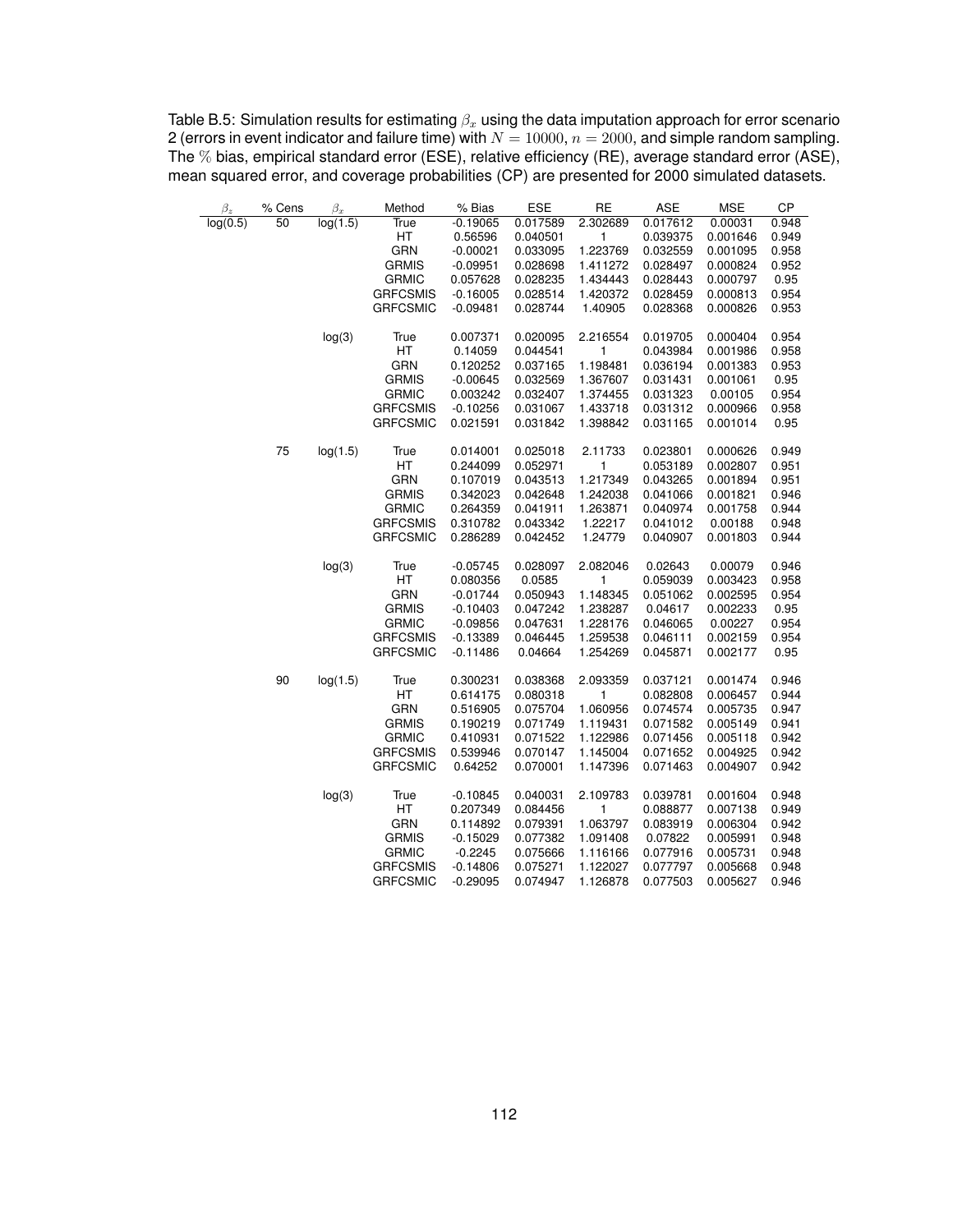Table B.6: Simulation results for estimating  $\beta_x$  using the data imputation approach for error scenario 3 (errors in event indicator, failure time, and X) with  $N = 10000, n = 2000$ , and simple random sampling. The % bias, empirical standard error (ESE), relative efficiency (RE), average standard error (ASE), mean squared error, and coverage probabilities (CP) are presented for 2000 simulated datasets.

| $\beta_z$ | % Cens | $\beta_x$ | Method          | % Bias     | <b>ESE</b> | <b>RE</b>    | <b>ASE</b> | <b>MSE</b> | CP    |
|-----------|--------|-----------|-----------------|------------|------------|--------------|------------|------------|-------|
| log(0.5)  | 50     | log(1.5)  | <b>True</b>     | $-0.19065$ | 0.017589   | 2.305954     | 0.017612   | 0.00031    | 0.948 |
|           |        |           | HT              | $-0.38798$ | 0.040559   | 1            | 0.039363   | 0.001647   | 0.947 |
|           |        |           | <b>GRN</b>      | $-0.0649$  | 0.040211   | 1.008631     | 0.039278   | 0.001617   | 0.949 |
|           |        |           | <b>GRMIS</b>    | $-0.40733$ | 0.040069   | 1.01222      | 0.039306   | 0.001608   | 0.943 |
|           |        |           | <b>GRMIC</b>    | $-0.42348$ | 0.040052   | 1.012644     | 0.039306   | 0.001607   | 0.944 |
|           |        |           | <b>GRFCSMIS</b> | $-0.19395$ | 0.032359   | 1.253383     | 0.033263   | 0.001048   | 0.953 |
|           |        |           | <b>GRFCSMIC</b> | $-0.20848$ | 0.032963   | 1.230438     | 0.03321    | 0.001087   | 0.95  |
|           |        | log(3)    | True            | 0.007371   | 0.020095   | 2.176311     | 0.019705   | 0.000404   | 0.954 |
|           |        |           | HT              | 0.152582   | 0.043733   | 1            | 0.043902   | 0.001915   | 0.944 |
|           |        |           | <b>GRN</b>      | 0.182688   | 0.04374    | 0.999833     | 0.043789   | 0.001917   | 0.938 |
|           |        |           | <b>GRMIS</b>    | 0.140377   | 0.043289   | 1.010252     | 0.043781   | 0.001876   | 0.944 |
|           |        |           | <b>GRMIC</b>    | 0.13122    | 0.043248   | 1.01122      | 0.043759   | 0.001872   | 0.945 |
|           |        |           | <b>GRFCSMIS</b> | 0.08376    | 0.039471   | 1.107966     | 0.039375   | 0.001559   | 0.946 |
|           |        |           | <b>GRFCSMIC</b> | 0.082497   | 0.03993    | 1.095225     | 0.03949    | 0.001595   | 0.944 |
|           | 75     | log(1.5)  | True            | 0.014001   | 0.025018   | 2.070413     | 0.023801   | 0.000626   | 0.949 |
|           |        |           | HT              | $-0.42736$ | 0.051797   | $\mathbf{1}$ | 0.053204   | 0.002686   | 0.953 |
|           |        |           | <b>GRN</b>      | $-0.08905$ | 0.050398   | 1.027756     | 0.052399   | 0.00254    | 0.952 |
|           |        |           | <b>GRMIS</b>    | $-0.19243$ | 0.051672   | 1.002418     | 0.052889   | 0.002671   | 0.95  |
|           |        |           | <b>GRMIC</b>    | $-0.14175$ | 0.051877   | 0.998465     | 0.052852   | 0.002692   | 0.95  |
|           |        |           | <b>GRFCSMIS</b> | $-0.1983$  | 0.046177   | 1.121696     | 0.046052   | 0.002133   | 0.946 |
|           |        |           | <b>GRFCSMIC</b> | 0.056028   | 0.045931   | 1.127705     | 0.045945   | 0.00211    | 0.942 |
|           |        | log(3)    | True            | $-0.05745$ | 0.028097   | 2.160778     | 0.02643    | 0.00079    | 0.946 |
|           |        |           | HT              | 0.257044   | 0.060712   | 1            | 0.058916   | 0.003694   | 0.94  |
|           |        |           | <b>GRN</b>      | 0.304253   | 0.060606   | 1.001741     | 0.058098   | 0.003684   | 0.939 |
|           |        |           | <b>GRMIS</b>    | 0.304018   | 0.061782   | 0.982683     | 0.058593   | 0.003828   | 0.937 |
|           |        |           | <b>GRMIC</b>    | 0.279433   | 0.061726   | 0.983575     | 0.058552   | 0.003819   | 0.938 |
|           |        |           | <b>GRFCSMIS</b> | 0.247202   | 0.055262   | 1.098615     | 0.05378    | 0.003061   | 0.947 |
|           |        |           | <b>GRFCSMIC</b> | 0.162435   | 0.054445   | 1.115095     | 0.053735   | 0.002967   | 0.942 |
|           | 90     | log(1.5)  | True            | 0.300231   | 0.038368   | 2.135321     | 0.037121   | 0.001474   | 0.946 |
|           |        |           | НT              | $-0.13418$ | 0.081929   | $\mathbf{1}$ | 0.082664   | 0.006713   | 0.944 |
|           |        |           | <b>GRN</b>      | 0.403334   | 0.081083   | 1.010423     | 0.079681   | 0.006577   | 0.949 |
|           |        |           | <b>GRMIS</b>    | 0.539478   | 0.081062   | 1.010686     | 0.079814   | 0.006576   | 0.948 |
|           |        |           | <b>GRMIC</b>    | 0.397156   | 0.08106    | 1.010708     | 0.079601   | 0.006573   | 0.949 |
|           |        |           | <b>GRFCSMIS</b> | 0.113621   | 0.078127   | 1.048663     | 0.076604   | 0.006104   | 0.948 |
|           |        |           | <b>GRFCSMIC</b> | 0.324641   | 0.076865   | 1.065877     | 0.076394   | 0.00591    | 0.947 |
|           |        | log(3)    | True            | $-0.10845$ | 0.040031   | 2.365923     | 0.039781   | 0.001604   | 0.948 |
|           |        |           | НT              | 0.106186   | 0.094709   | 1            | 0.08875    | 0.008971   | 0.944 |
|           |        |           | <b>GRN</b>      | 0.368331   | 0.090655   | 1.044722     | 0.086697   | 0.008235   | 0.946 |
|           |        |           | <b>GRMIS</b>    | 0.397741   | 0.089394   | 1.059461     | 0.086097   | 0.00801    | 0.944 |
|           |        |           | <b>GRMIC</b>    | 0.384319   | 0.091384   | 1.036391     | 0.085945   | 0.008369   | 0.944 |
|           |        |           | <b>GRFCSMIS</b> | 0.205223   | 0.087776   | 1.078985     | 0.084764   | 0.00771    | 0.943 |
|           |        |           | <b>GRFCSMIC</b> | 0.16134    | 0.090074   | 1.051463     | 0.084645   | 0.008116   | 0.946 |
|           |        |           |                 |            |            |              |            |            |       |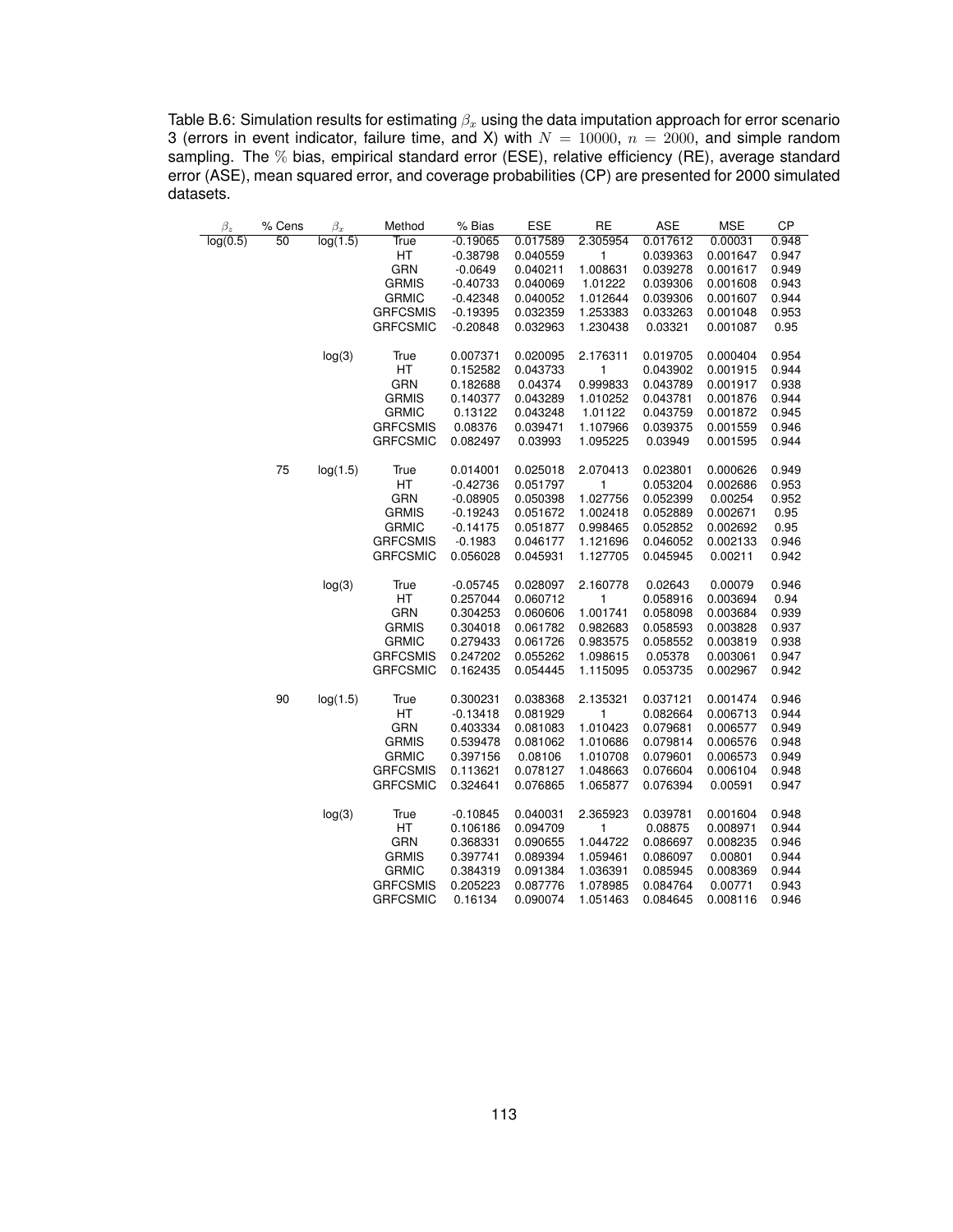Table B.7: Type 1 error results for  $\beta_x = 0$  using the data imputation approach for error scenario 3 (errors in event indicator, failure time, and X) with  $N = 10000$ ,  $n = 2000$ , and simple random sampling. The absolute bias, empirical standard error (ESE), relative efficiency (RE), average standard error (ASE), mean squared error (MSE), and type 1 error are presented for 2000 simulated datasets.

| $\beta_z$ | % Cens | $\beta_x$   | Method          | Bias       | <b>ESE</b> | RE      | ASE     | <b>MSE</b> | Type 1 error |
|-----------|--------|-------------|-----------------|------------|------------|---------|---------|------------|--------------|
| log(0.5)  | 50     | $\mathbf 0$ | True            | 0.00091    | 0.04430    | 2.19292 | 0.04309 | 0.00196    | 0.052        |
|           |        |             | HT              | 0.00171    | 0.09715    | 1.00000 | 0.09609 | 0.00944    | 0.052        |
|           |        |             | <b>GRN</b>      | 0.00282    | 0.09357    | 1.03825 | 0.09300 | 0.00876    | 0.052        |
|           |        |             | <b>GRMIS</b>    | 0.00557    | 0.09364    | 1.03750 | 0.09291 | 0.00880    | 0.052        |
|           |        |             | <b>GRMIC</b>    | 0.00609    | 0.09248    | 1.05050 | 0.09270 | 0.00859    | 0.055        |
|           |        |             | <b>GRFCSMIS</b> | 0.00383    | 0.08964    | 1.08383 | 0.09020 | 0.00805    | 0.052        |
|           |        |             | <b>GRFCSMIC</b> | 0.00468    | 0.09041    | 1.07457 | 0.09000 | 0.00820    | 0.056        |
|           |        |             |                 |            |            |         |         |            |              |
|           | 75     | 0           | True            | $-0.00268$ | 0.06448    | 2.42275 | 0.06675 | 0.00417    | 0.044        |
|           |        |             | HT              | $-0.00357$ | 0.15623    | 1.00000 | 0.14633 | 0.02442    | 0.057        |
|           |        |             | <b>GRN</b>      | 0.00064    | 0.15408    | 1.01394 | 0.14484 | 0.02374    | 0.06         |
|           |        |             | <b>GRMIS</b>    | $-0.00021$ | 0.15210    | 1.02713 | 0.14405 | 0.02314    | 0.06         |
|           |        |             | <b>GRMIC</b>    | $-0.00194$ | 0.15477    | 1.00944 | 0.14364 | 0.02396    | 0.064        |
|           |        |             | <b>GRFCSMIS</b> | $-0.00429$ | 0.15389    | 1.01521 | 0.14389 | 0.02370    | 0.057        |
|           |        |             | <b>GRFCSMIC</b> | $-0.00005$ | 0.14833    | 1.05325 | 0.14309 | 0.02200    | 0.059        |
|           | 90     | 0           | True            | 0.00094    | 0.11292    | 2.24950 | 0.11122 | 0.01275    | 0.057        |
|           |        |             | НT              | 0.00193    | 0.25401    | 1.00000 | 0.23831 | 0.06453    | 0.066        |
|           |        |             | GRN             | $-0.00086$ | 0.25437    | 0.99859 | 0.23712 | 0.06470    | 0.069        |
|           |        |             | <b>GRMIS</b>    | 0.00193    | 0.25698    | 0.98846 | 0.23662 | 0.06604    |              |
|           |        |             |                 |            |            |         |         |            | 0.068        |
|           |        |             | <b>GRMIC</b>    | $-0.00063$ | 0.26162    | 0.97090 | 0.23583 | 0.06845    | 0.07         |
|           |        |             | <b>GRFCSMIS</b> | 0.00212    | 0.25010    | 1.01563 | 0.23629 | 0.06256    | 0.071        |
|           |        |             | <b>GRFCSMIC</b> | $-0.00458$ | 0.24366    | 1.04246 | 0.23422 | 0.05939    | 0.072        |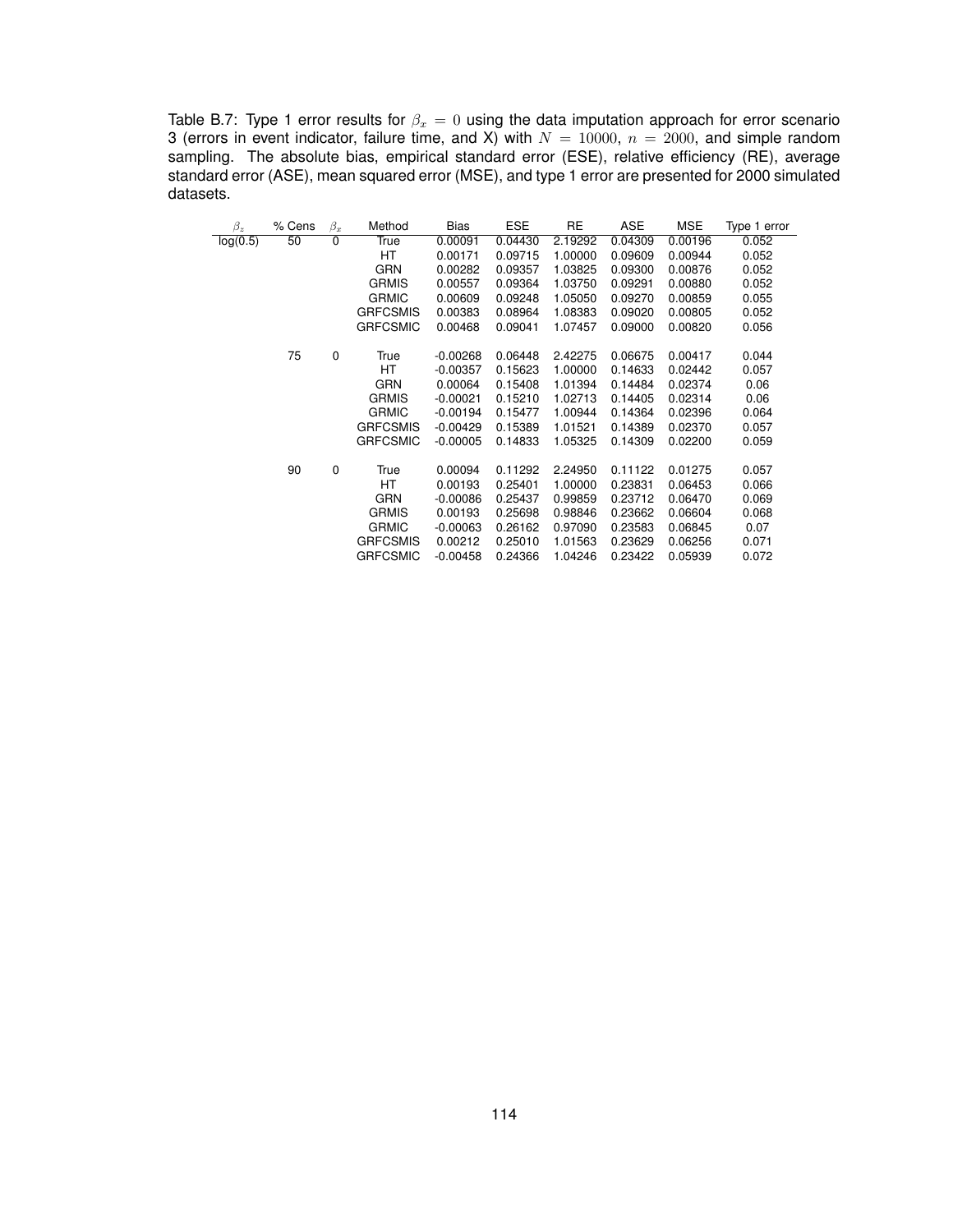Table B.8: Simulation results for estimating  $\beta_x$  using the IF imputation approach for error scenario 1 (error only in event indicator) with  $N = 2000$ ,  $n = 400$ , and simple random sampling. The % bias, empirical standard error (ESE), relative efficiency (RE), average standard error (ASE), mean squared error, and coverage probabilities (CP) are presented for 2000 simulated datasets.

| $\beta_z$ | % Cens | $\beta_x$ | Method       | % Bias                 | <b>ESE</b>           | RE            | <b>ASE</b>           | <b>MSE</b>           | CP             |
|-----------|--------|-----------|--------------|------------------------|----------------------|---------------|----------------------|----------------------|----------------|
| log(0.5)  | 50     | log(1.5)  | True<br>HT   | $-0.03595$<br>1.228958 | 0.039644<br>0.090753 | 2.289193<br>1 | 0.039422<br>0.087874 | 0.001572<br>0.008261 | 0.956<br>0.949 |
|           |        |           | <b>GRN</b>   | 1.40684                | 0.07401              | 1.226214      | 0.072528             | 0.00551              | 0.95           |
|           |        |           | <b>GRMIS</b> | $-0.90195$             | 0.064965             | 1.396945      | 0.064525             | 0.004234             | 0.946          |
|           |        |           | <b>GRMIC</b> | $-1.01073$             | 0.065105             | 1.393946      | 0.064286             | 0.004255             | 0.95           |
|           |        | log(3)    | True<br>HT.  | 0.041168<br>0.631089   | 0.041582<br>0.10204  | 2.453957<br>1 | 0.04415<br>0.097775  | 0.001729<br>0.01046  | 0.948<br>0.939 |
|           |        |           | <b>GRN</b>   | 0.282312               | 0.082568             | 1.235824      | 0.080447             | 0.006827             | 0.942          |
|           |        |           | <b>GRMIS</b> | $-0.22609$             | 0.07478              | 1.364544      | 0.071255             | 0.005598             | 0.952          |
|           |        |           | <b>GRMIC</b> | $-0.22782$             | 0.073727             | 1.384023      | 0.070891             | 0.005442             | 0.954          |
|           | 75     | log(1.5)  | True<br>HT.  | 0.119394<br>0.781363   | 0.051672<br>0.117109 | 2.266392<br>1 | 0.053276<br>0.118644 | 0.00267<br>0.013725  | 0.954<br>0.952 |
|           |        |           | <b>GRN</b>   | 0.916624               | 0.097339             | 1.203106      | 0.096548             | 0.009489             | 0.945          |
|           |        |           | <b>GRMIS</b> | $-0.96486$             | 0.094689             | 1.236776      | 0.090898             | 0.008981             | 0.94           |
|           |        |           | <b>GRMIC</b> | $-0.55219$             | 0.095677             | 1.224011      | 0.090511             | 0.009159             | 0.94           |
|           |        |           |              |                        |                      |               |                      |                      |                |
|           |        | log(3)    | True         | $-0.01311$             | 0.06088              | 2.241353      | 0.059211             | 0.003706             | 0.949          |
|           |        |           | HT           | 1.034735               | 0.136454             | 1             | 0.131041             | 0.018749             | 0.938          |
|           |        |           | <b>GRN</b>   | 0.386125               | 0.119288             | 1.143905      | 0.113786             | 0.014248             | 0.934          |
|           |        |           | <b>GRMIS</b> | $-0.24879$             | 0.104165             | 1.309981      | 0.102151             | 0.010858             | 0.945          |
|           |        |           | <b>GRMIC</b> | $-0.1159$              | 0.102101             | 1.336464      | 0.101521             | 0.010426             | 0.942          |
|           | 90     | log(1.5)  | True         | 0.0138                 | 0.084364             | 2.222885      | 0.083155             | 0.007117             | 0.947          |
|           |        |           | HT.          | 1.805251               | 0.187531             | $\mathbf{1}$  | 0.184444             | 0.035222             | 0.943          |
|           |        |           | <b>GRN</b>   | 0.30929                | 0.167181             | 1.121725      | 0.165789             | 0.027951             | 0.94           |
|           |        |           | <b>GRMIS</b> | $-2.53059$             | 0.16078              | 1.166381      | 0.154901             | 0.025956             | 0.942          |
|           |        |           | <b>GRMIC</b> | $-1.37636$             | 0.161713             | 1.159658      | 0.152769             | 0.026182             | 0.933          |
|           |        | log(3)    | True         | $-0.04654$             | 0.088525             | 2.315872      | 0.089229             | 0.007837             | 0.95           |
|           |        |           | HT.          | 1.160558               | 0.205013             | 1             | 0.197598             | 0.042193             | 0.938          |
|           |        |           | GRN          | 0.945284               | 0.194363             | 1.054793      | 0.187058             | 0.037885             | 0.941          |
|           |        |           | <b>GRMIS</b> | $-1.02709$             | 0.182758             | 1.121773      | 0.164852             | 0.033528             | 0.931          |
|           |        |           | <b>GRMIC</b> | $-0.94924$             | 0.178754             | 1.146899      | 0.163399             | 0.032062             | 0.924          |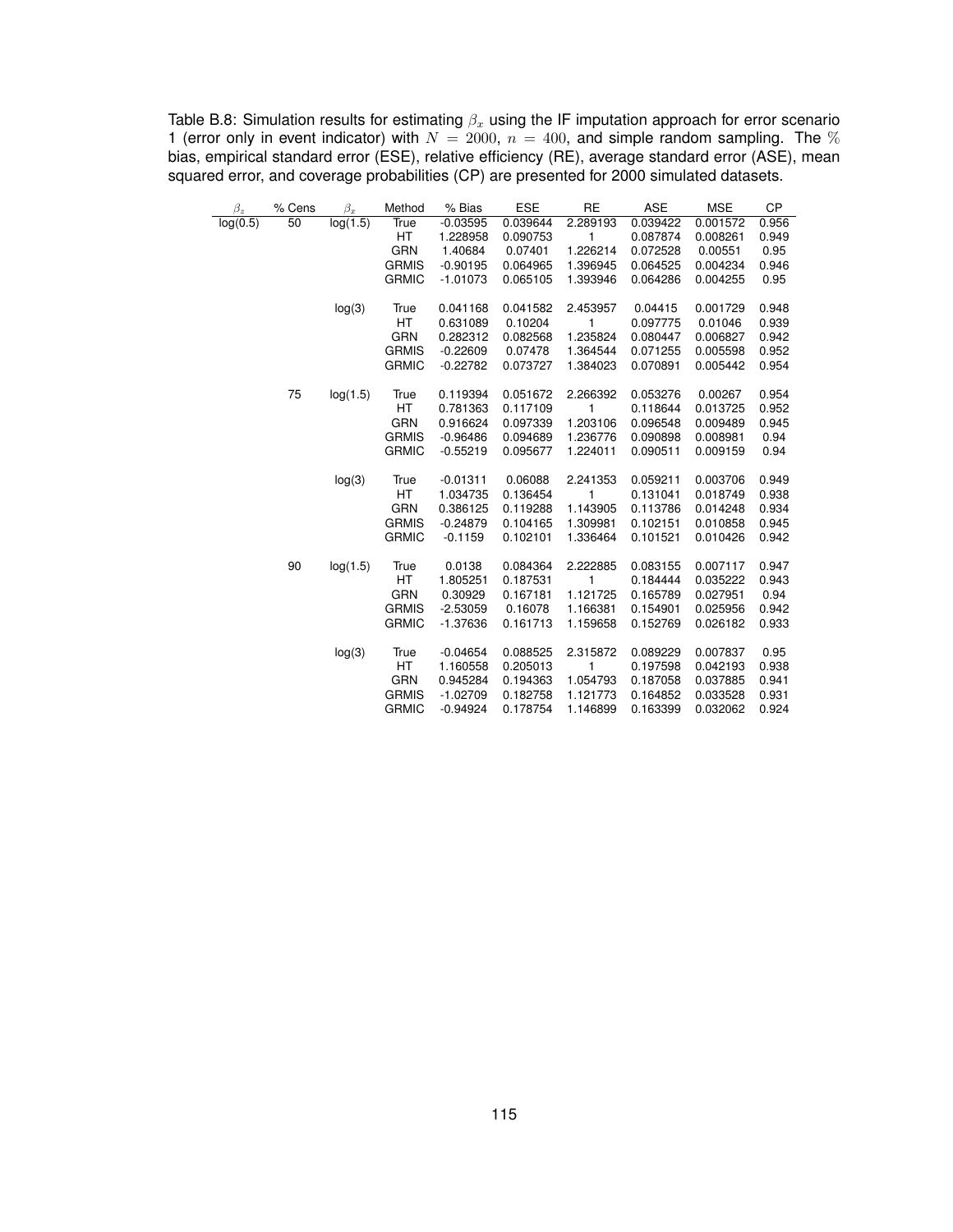Table B.9: Simulation results for estimating  $\beta_x$  using the IF imputation approach for error scenario 2 (errors in event indicator and failure time) with  $N = 2000$ ,  $n = 400$ , and simple random sampling. The % bias, empirical standard error (ESE), relative efficiency (RE), average standard error (ASE), mean squared error, and coverage probabilities (CP) are presented for 2000 simulated datasets.

| $\beta_z$ | % Cens | $\beta_x$ | Method          | % Bias     | <b>ESE</b> | <b>RE</b> | <b>ASE</b> | <b>MSE</b> | CP    |
|-----------|--------|-----------|-----------------|------------|------------|-----------|------------|------------|-------|
| log(0.5)  | 50     | log(1.5)  | True            | $-0.03595$ | 0.039644   | 2.259058  | 0.039422   | 0.001572   | 0.956 |
|           |        |           | HT              | 1.193166   | 0.089558   | 1         | 0.088263   | 0.008044   | 0.944 |
|           |        |           | GRN             | 0.36901    | 0.073756   | 1.21425   | 0.072739   | 0.005442   | 0.94  |
|           |        |           | <b>GRMIS</b>    | $-0.66916$ | 0.067803   | 1.320857  | 0.064383   | 0.004605   | 0.95  |
|           |        |           | <b>GRMIC</b>    | $-1.17444$ | 0.067482   | 1.327148  | 0.064126   | 0.004576   | 0.947 |
|           |        |           | <b>GRFCSMIS</b> | $-0.6887$  | 0.066363   | 1.349513  | 0.064489   | 0.004412   | 0.948 |
|           |        |           | <b>GRFCSMIC</b> | $-1.04496$ | 0.066929   | 1.338113  | 0.064188   | 0.004497   | 0.948 |
|           |        | log(3)    | True            | 0.041168   | 0.041582   | 2.387503  | 0.04415    | 0.001729   | 0.948 |
|           |        |           | HT              | 0.159486   | 0.099277   | 1         | 0.097769   | 0.009859   | 0.942 |
|           |        |           | GRN             | $-0.05843$ | 0.08363    | 1.187094  | 0.080697   | 0.006994   | 0.94  |
|           |        |           | <b>GRMIS</b>    | $-0.33902$ | 0.074376   | 1.334794  | 0.072157   | 0.005546   | 0.942 |
|           |        |           | <b>GRMIC</b>    | $-0.33888$ | 0.074533   | 1.331979  | 0.071715   | 0.005569   | 0.942 |
|           |        |           | <b>GRFCSMIS</b> | $-0.33134$ | 0.074262   | 1.336838  | 0.071762   | 0.005528   | 0.94  |
|           |        |           | <b>GRFCSMIC</b> | $-0.41767$ | 0.072415   | 1.370951  | 0.071454   | 0.005265   | 0.941 |
|           | 75     |           | True            | 0.119394   | 0.051672   | 2.277078  | 0.053276   | 0.00267    | 0.954 |
|           |        | log(1.5)  | HT              | 0.106275   | 0.117662   | 1         | 0.118679   | 0.013844   | 0.946 |
|           |        |           | <b>GRN</b>      | 0.073904   |            | 1.185442  |            |            | 0.938 |
|           |        |           | <b>GRMIS</b>    |            | 0.099255   |           | 0.096827   | 0.009852   |       |
|           |        |           |                 | $-1.39746$ | 0.095574   | 1.2311    | 0.091069   | 0.009167   | 0.934 |
|           |        |           | <b>GRMIC</b>    | $-2.02299$ | 0.098117   | 1.199203  | 0.090413   | 0.009694   | 0.928 |
|           |        |           | <b>GRFCSMIS</b> | $-1.13488$ | 0.095578   | 1.231054  | 0.09105    | 0.009156   | 0.938 |
|           |        |           | <b>GRFCSMIC</b> | $-1.8046$  | 0.096456   | 1.21985   | 0.090576   | 0.009357   | 0.929 |
|           |        | log(3)    | True            | $-0.01311$ | 0.06088    | 2.182885  | 0.059211   | 0.003706   | 0.949 |
|           |        |           | HT              | 0.358656   | 0.132894   | 1         | 0.131964   | 0.017676   | 0.946 |
|           |        |           | GRN             | $-0.08903$ | 0.115453   | 1.151068  | 0.114087   | 0.01333    | 0.939 |
|           |        |           | <b>GRMIS</b>    | $-1.04825$ | 0.101828   | 1.305086  | 0.103487   | 0.010502   | 0.944 |
|           |        |           | <b>GRMIC</b>    | $-1.14319$ | 0.103824   | 1.279992  | 0.103089   | 0.010937   | 0.948 |
|           |        |           | <b>GRFCSMIS</b> | $-1.18049$ | 0.100957   | 1.31635   | 0.102971   | 0.01036    | 0.943 |
|           |        |           | <b>GRFCSMIC</b> | $-1.16145$ | 0.101611   | 1.307871  | 0.102171   | 0.010488   | 0.944 |
|           | 90     | log(1.5)  | True            | 0.0138     | 0.084364   | 2.241325  | 0.083155   | 0.007117   | 0.947 |
|           |        |           | НT              | $-0.12238$ | 0.189087   | 1         | 0.184527   | 0.035754   | 0.94  |
|           |        |           | <b>GRN</b>      | $-0.47182$ | 0.167907   | 1.126137  | 0.166491   | 0.028197   | 0.937 |
|           |        |           | <b>GRMIS</b>    | $-4.90776$ | 0.165713   | 1.141049  | 0.155956   | 0.027857   | 0.925 |
|           |        |           | <b>GRMIC</b>    | $-3.43053$ | 0.166734   | 1.134061  | 0.153326   | 0.027994   | 0.923 |
|           |        |           | <b>GRFCSMIS</b> | -4.20924   | 0.162172   | 1.165962  | 0.154132   | 0.026591   | 0.931 |
|           |        |           | <b>GRFCSMIC</b> | $-2.69717$ | 0.166436   | 1.136093  | 0.152002   | 0.027821   | 0.927 |
|           |        |           |                 |            |            |           |            |            |       |
|           |        | log(3)    | True            | $-0.04654$ | 0.088525   | 2.307755  | 0.089229   | 0.007837   | 0.95  |
|           |        |           | HT              | 1.212813   | 0.204295   | 1         | 0.200054   | 0.041914   | 0.946 |
|           |        |           | GRN             | 1.110413   | 0.195368   | 1.045689  | 0.188311   | 0.038318   | 0.942 |
|           |        |           | <b>GRMIS</b>    | $-1.13955$ | 0.177245   | 1.152611  | 0.171462   | 0.031573   | 0.929 |
|           |        |           | <b>GRMIC</b>    | $-1.08415$ | 0.179691   | 1.13692   | 0.16897    | 0.032431   | 0.923 |
|           |        |           | <b>GRFCSMIS</b> | $-1.55686$ | 0.172123   | 1.186911  | 0.168801   | 0.029919   | 0.928 |
|           |        |           | <b>GRFCSMIC</b> | $-0.90004$ | 0.176818   | 1.155395  | 0.166461   | 0.031362   | 0.926 |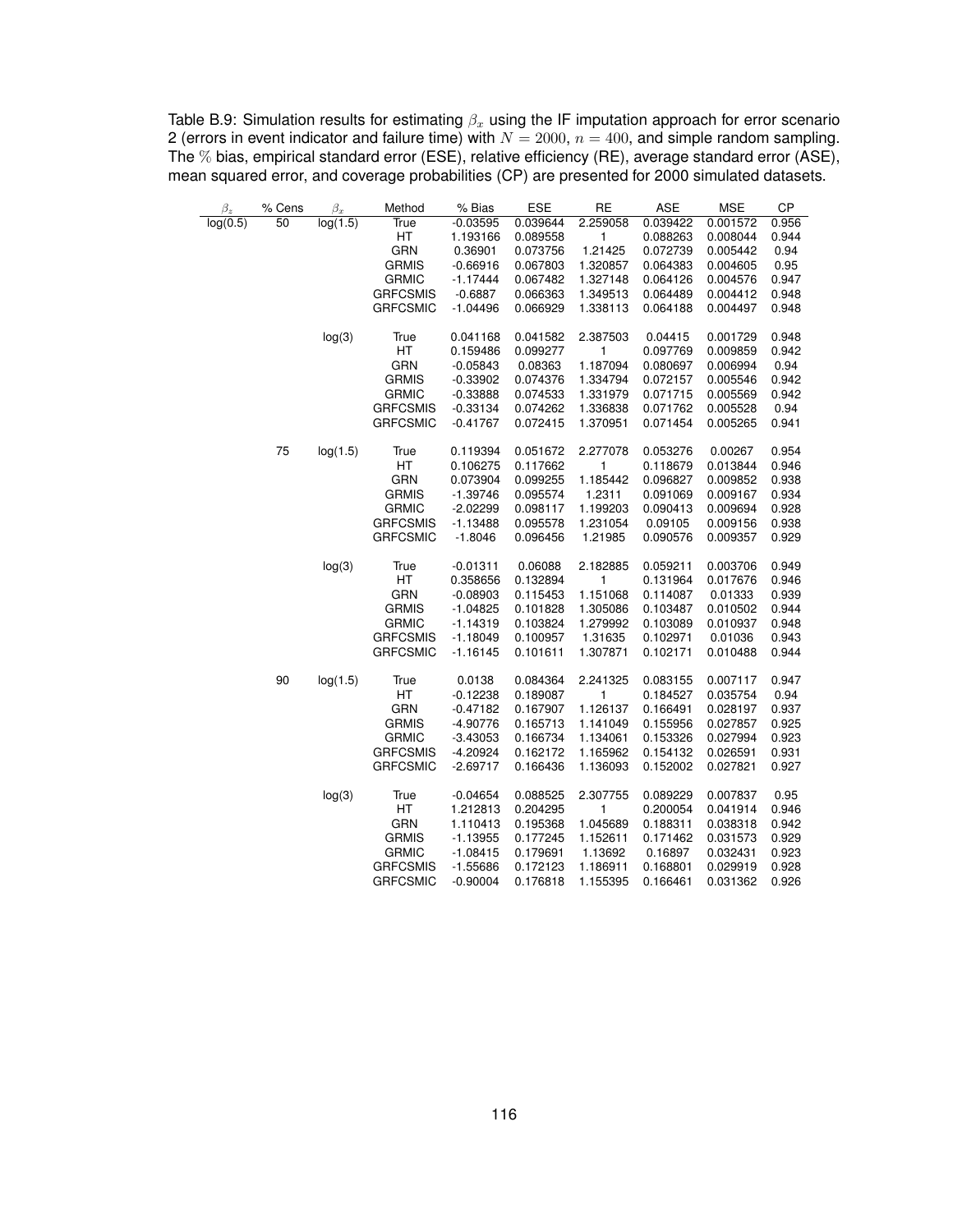Table B.10: Simulation results for estimating  $\beta_x$  using the IF imputation approach for error scenario 1 (error only in event indicator) with  $N = 10000$ ,  $n = 2000$ , and simple random sampling. The % bias, empirical standard error (ESE), relative efficiency (RE), average standard error (ASE), mean squared error, and coverage probabilities (CP) are presented for 2000 simulated datasets.

| $\beta_z$ | % Cens | $\beta_x$ | Method       | % Bias     | <b>ESE</b> | <b>RE</b> | <b>ASE</b> | <b>MSE</b> | CP    |
|-----------|--------|-----------|--------------|------------|------------|-----------|------------|------------|-------|
| log(0.5)  | 50     | log(1.5)  | <b>True</b>  | 0.054808   | 0.017284   | 2.362416  | 0.017613   | 0.000299   | 0.951 |
|           |        |           | HT.          | $-0.02749$ | 0.040833   |           | 0.039395   | 0.001667   | 0.958 |
|           |        |           | <b>GRN</b>   | $-0.17062$ | 0.032145   | 1.270254  | 0.032467   | 0.001034   | 0.946 |
|           |        |           | <b>GRMIS</b> | 0.100479   | 0.029726   | 1.373624  | 0.029255   | 0.000884   | 0.949 |
|           |        |           | <b>GRMIC</b> | 0.088663   | 0.029435   | 1.387224  | 0.02926    | 0.000867   | 0.95  |
|           |        | log(3)    | True         | $-0.05218$ | 0.020492   | 2.155264  | 0.019701   | 0.00042    | 0.942 |
|           |        |           | HT           | $-0.06065$ | 0.044165   | 1         | 0.043853   | 0.001951   | 0.946 |
|           |        |           | <b>GRN</b>   | $-0.09902$ | 0.038639   | 1.143009  | 0.035966   | 0.001494   | 0.945 |
|           |        |           | <b>GRMIS</b> | $-0.09059$ | 0.032648   | 1.352761  | 0.032008   | 0.001067   | 0.952 |
|           |        |           | <b>GRMIC</b> | $-0.0665$  | 0.032999   | 1.338383  | 0.032021   | 0.001089   | 0.95  |
|           | 75     | log(1.5)  | True         | $-0.34616$ | 0.023745   | 2.238788  | 0.023804   | 0.000566   | 0.956 |
|           |        |           | <b>HT</b>    | $-0.29482$ | 0.053159   | 1         | 0.053226   | 0.002827   | 0.944 |
|           |        |           | <b>GRN</b>   | $-0.23871$ | 0.043041   | 1.235098  | 0.043158   | 0.001853   | 0.943 |
|           |        |           | <b>GRMIS</b> | $-0.32534$ | 0.043819   | 1.213156  | 0.041613   | 0.001922   | 0.95  |
|           |        |           | <b>GRMIC</b> | $-0.46772$ | 0.04413    | 1.204598  | 0.041607   | 0.001951   | 0.948 |
|           |        | log(3)    | True         | $-0.03541$ | 0.027097   | 2.085792  | 0.026437   | 0.000734   | 0.942 |
|           |        |           | HT           | 0.006602   | 0.056519   | 1         | 0.058911   | 0.003194   | 0.948 |
|           |        |           | <b>GRN</b>   | $-0.03041$ | 0.052345   | 1.079745  | 0.050762   | 0.00274    | 0.948 |
|           |        |           | <b>GRMIS</b> | $-0.28792$ | 0.047163   | 1.198373  | 0.046367   | 0.002234   | 0.948 |
|           |        |           | <b>GRMIC</b> | $-0.23723$ | 0.046623   | 1.212257  | 0.04631    | 0.00218    | 0.948 |
|           | 90     | log(1.5)  | True         | 0.300231   | 0.038368   | 2.189938  | 0.037121   | 0.001474   | 0.946 |
|           |        |           | <b>HT</b>    | $-0.27875$ | 0.084024   | 1         | 0.082716   | 0.007061   | 0.95  |
|           |        |           | <b>GRN</b>   | $-0.15046$ | 0.076347   | 1.100555  | 0.074226   | 0.005829   | 0.951 |
|           |        |           | <b>GRMIS</b> | $-0.38222$ | 0.075817   | 1.108242  | 0.072511   | 0.005751   | 0.947 |
|           |        |           | <b>GRMIC</b> | $-0.47893$ | 0.074779   | 1.123631  | 0.072106   | 0.005596   | 0.946 |
|           |        | log(3)    | True         | $-0.10845$ | 0.040031   | 2.20517   | 0.039781   | 0.001604   | 0.948 |
|           |        |           | HT           | $-0.03262$ | 0.088274   |           | 0.08865    | 0.007792   | 0.952 |
|           |        |           | <b>GRN</b>   | $-0.06333$ | 0.085414   | 1.033488  | 0.083241   | 0.007296   | 0.953 |
|           |        |           | <b>GRMIS</b> | $-0.1807$  | 0.078796   | 1.120288  | 0.07501    | 0.006213   | 0.947 |
|           |        |           | <b>GRMIC</b> | $-0.13735$ | 0.078226   | 1.128451  | 0.074792   | 0.006122   | 0.948 |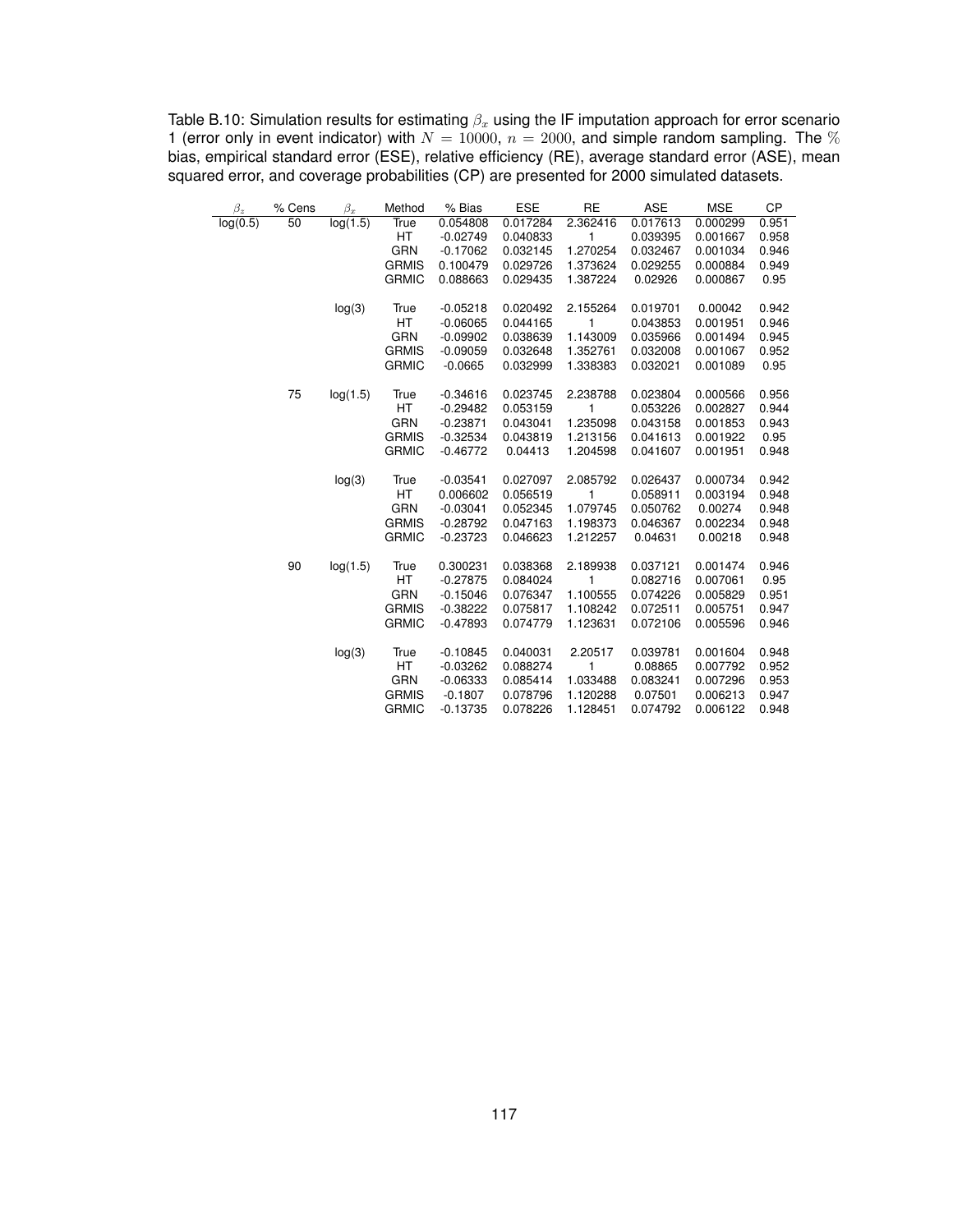Table B.11: Simulation results for estimating  $\beta_x$  using the IF imputation approach for error scenario 2 (errors in event indicator and failure time) with  $N = 10000$ ,  $n = 2000$ , and simple random sampling. The % bias, empirical standard error (ESE), relative efficiency (RE), average standard error (ASE), mean squared error, and coverage probabilities (CP) are presented for 2000 simulated datasets.

| $\beta_z$ | % Cens | $\beta_x$ | Method          | % Bias     | ESE      | <b>RE</b> | <b>ASE</b> | <b>MSE</b> | CP    |
|-----------|--------|-----------|-----------------|------------|----------|-----------|------------|------------|-------|
| log(0.5)  | 50     | log(1.5)  | True            | 0.054808   | 0.017284 | 2.34789   | 0.017613   | 0.000299   | 0.951 |
|           |        |           | HT              | 0.439737   | 0.040582 | 1         | 0.03938    | 0.00165    | 0.953 |
|           |        |           | GRN             | $-0.05916$ | 0.033695 | 1.204375  | 0.032522   | 0.001135   | 0.955 |
|           |        |           | <b>GRMIS</b>    | 0.002278   | 0.030202 | 1.343668  | 0.029332   | 0.000912   | 0.953 |
|           |        |           | <b>GRMIC</b>    | 0.040389   | 0.030626 | 1.325078  | 0.029336   | 0.000938   | 0.951 |
|           |        |           | <b>GRFCSMIS</b> | 0.028835   | 0.030745 | 1.319925  | 0.029295   | 0.000945   | 0.955 |
|           |        |           | <b>GRFCSMIC</b> | 0.001368   | 0.030748 | 1.319817  | 0.029306   | 0.000945   | 0.956 |
|           |        |           |                 |            |          |           |            |            |       |
|           |        | log(3)    | True            | $-0.05218$ | 0.020492 | 2.161159  | 0.019701   | 0.00042    | 0.942 |
|           |        |           | HT              | 0.061535   | 0.044286 | 1         | 0.043865   | 0.001962   | 0.951 |
|           |        |           | GRN             | $-0.14009$ | 0.035509 | 1.247183  | 0.036138   | 0.001263   | 0.95  |
|           |        |           | <b>GRMIS</b>    | $-0.17072$ | 0.031834 | 1.391139  | 0.032509   | 0.001017   | 0.95  |
|           |        |           | <b>GRMIC</b>    | $-0.20784$ | 0.031965 | 1.385436  | 0.032543   | 0.001027   | 0.95  |
|           |        |           | <b>GRFCSMIS</b> | $-0.26753$ | 0.031827 | 1.391444  | 0.032351   | 0.001022   | 0.945 |
|           |        |           | <b>GRFCSMIC</b> | $-0.24417$ | 0.031706 | 1.396765  | 0.032372   | 0.001012   | 0.946 |
|           |        |           |                 |            |          |           |            |            |       |
|           | 75     | log(1.5)  | True            | $-0.34616$ | 0.023745 | 2.312845  | 0.023804   | 0.000566   | 0.956 |
|           |        |           | HT              | 0.621078   | 0.054918 | 1         | 0.053213   | 0.003022   | 0.949 |
|           |        |           | <b>GRN</b>      | $-0.17351$ | 0.043689 | 1.257005  | 0.043311   | 0.001909   | 0.943 |
|           |        |           | <b>GRMIS</b>    | $-0.27204$ | 0.041358 | 1.327858  | 0.04161    | 0.001712   | 0.95  |
|           |        |           | <b>GRMIC</b>    | $-0.32999$ | 0.040478 | 1.356729  | 0.041675   | 0.00164    | 0.949 |
|           |        |           | <b>GRFCSMIS</b> | $-0.238$   | 0.041502 | 1.323273  | 0.041606   | 0.001723   | 0.952 |
|           |        |           | <b>GRFCSMIC</b> | $-0.35271$ | 0.040672 | 1.350258  | 0.041595   | 0.001656   | 0.951 |
|           |        |           |                 |            |          |           |            |            |       |
|           |        | log(3)    | True            | $-0.03541$ | 0.027097 | 2.136482  | 0.026437   | 0.000734   | 0.942 |
|           |        |           | HT              | 0.174341   | 0.057892 | 1         | 0.059047   | 0.003355   | 0.948 |
|           |        |           | GRN             | 0.101953   | 0.050843 | 1.138661  | 0.051027   | 0.002586   | 0.936 |
|           |        |           | <b>GRMIS</b>    | $-0.26643$ | 0.046069 | 1.256639  | 0.047328   | 0.002131   | 0.949 |
|           |        |           | <b>GRMIC</b>    | $-0.23906$ | 0.046182 | 1.253583  | 0.047276   | 0.00214    | 0.952 |
|           |        |           | <b>GRFCSMIS</b> | $-0.38985$ | 0.0466   | 1.242337  | 0.047083   | 0.00219    | 0.946 |
|           |        |           | <b>GRFCSMIC</b> | $-0.43044$ | 0.046508 | 1.244774  | 0.046946   |            | 0.95  |
|           |        |           |                 |            |          |           |            | 0.002185   |       |
|           | 90     | log(1.5)  | True            | 0.300231   | 0.038368 | 2.138466  | 0.037121   | 0.001474   | 0.946 |
|           |        |           | НT              | 0.681825   | 0.082049 | 1         | 0.082724   | 0.00674    | 0.945 |
|           |        |           | <b>GRN</b>      | $-0.02971$ | 0.075265 | 1.090132  | 0.074518   | 0.005665   | 0.942 |
|           |        |           |                 |            |          |           |            |            |       |
|           |        |           | <b>GRMIS</b>    | $-0.51917$ | 0.072877 | 1.125852  | 0.073122   | 0.005316   | 0.948 |
|           |        |           | <b>GRMIC</b>    | $-0.53355$ | 0.073562 | 1.115369  | 0.072863   | 0.005416   | 0.948 |
|           |        |           | <b>GRFCSMIS</b> | $-0.5727$  | 0.072729 | 1.128148  | 0.07256    | 0.005295   | 0.95  |
|           |        |           | <b>GRFCSMIC</b> | $-0.72049$ | 0.073653 | 1.114003  | 0.072181   | 0.005433   | 0.948 |
|           |        |           |                 |            |          |           |            |            |       |
|           |        | log(3)    | True<br>HT      | $-0.10845$ | 0.040031 | 2.21953   | 0.039781   | 0.001604   | 0.948 |
|           |        |           |                 | 0.172047   | 0.088849 | 1         | 0.088705   | 0.007898   | 0.946 |
|           |        |           | <b>GRN</b>      | $-0.0031$  | 0.082597 | 1.075695  | 0.08387    | 0.006822   | 0.94  |
|           |        |           | <b>GRMIS</b>    | $-0.57558$ | 0.078538 | 1.131282  | 0.07818    | 0.006208   | 0.945 |
|           |        |           | <b>GRMIC</b>    | $-0.62865$ | 0.077182 | 1.151156  | 0.078037   | 0.006005   | 0.945 |
|           |        |           | <b>GRFCSMIS</b> | $-0.68889$ | 0.077174 | 1.151274  | 0.077335   | 0.006013   | 0.942 |
|           |        |           | <b>GRFCSMIC</b> | $-0.7213$  | 0.07917  | 1.122251  | 0.077035   | 0.006331   | 0.941 |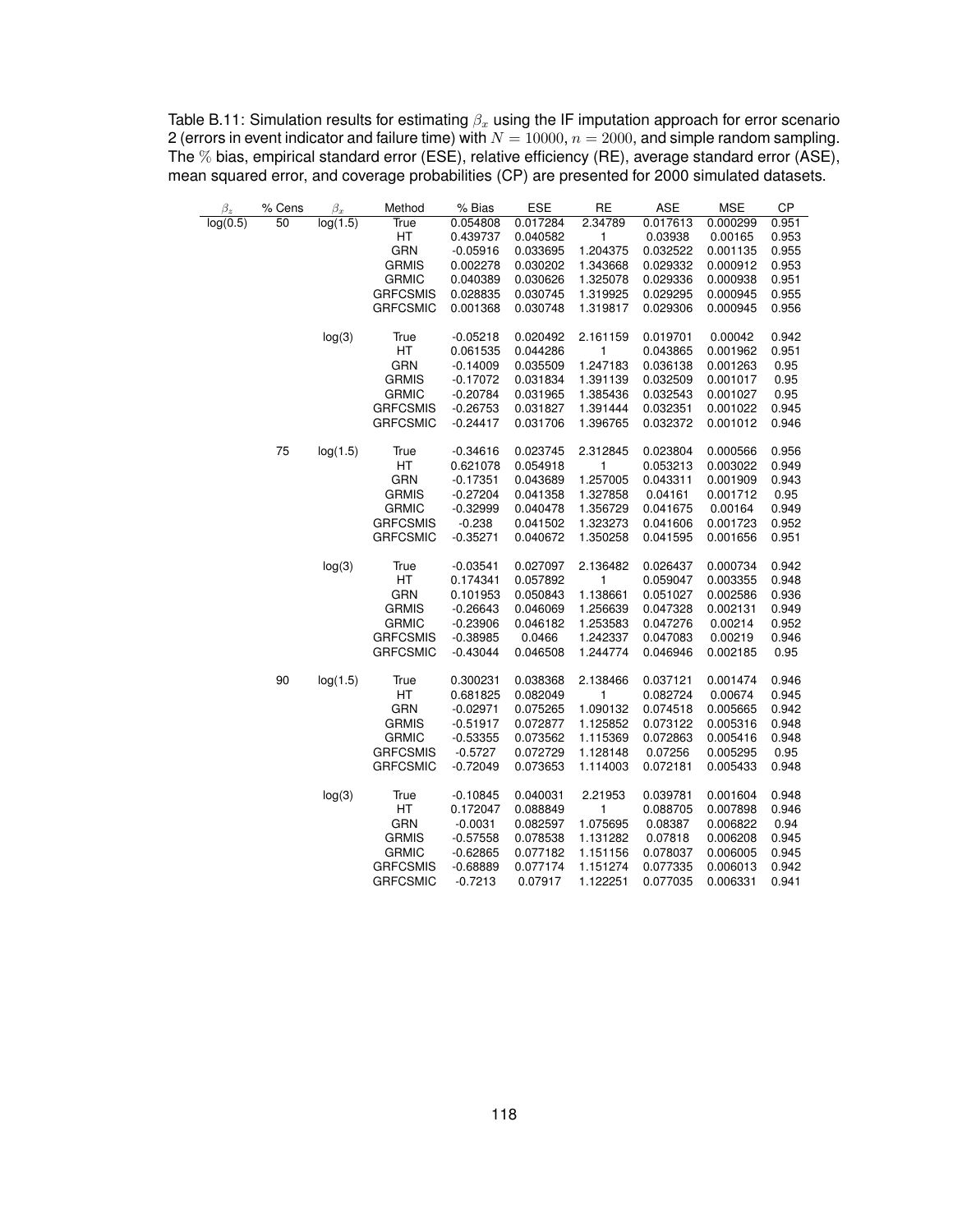Table B.12: Simulation results for estimating  $\beta_x$  using the IF imputation approach for error scenario 3 (errors in event indicator, failure time, and X) with  $N = 10000$ ,  $n = 2000$ , and simple random sampling. The % bias, empirical standard error (ESE), relative efficiency (RE), average standard error (ASE), mean squared error, and coverage probabilities (CP) are presented for 2000 simulated datasets.

| $\beta_z$ | % Cens | $\beta_x$ | Method          | % Bias     | <b>ESE</b> | <b>RE</b> | <b>ASE</b> | <b>MSE</b> | CP    |
|-----------|--------|-----------|-----------------|------------|------------|-----------|------------|------------|-------|
| log(0.5)  | 50     | log(1.5)  | <b>True</b>     | 0.054808   | 0.017284   | 2.283291  | 0.017613   | 0.000299   | 0.951 |
|           |        |           | HT              | $-0.00955$ | 0.039465   | 1         | 0.0394     | 0.001557   | 0.952 |
|           |        |           | GRN             | 0.521031   | 0.039278   | 1.004761  | 0.039304   | 0.001547   | 0.95  |
|           |        |           | <b>GRMIS</b>    | $-0.23187$ | 0.039863   | 0.990027  | 0.038274   | 0.00159    | 0.939 |
|           |        |           | <b>GRMIC</b>    | $-0.34967$ | 0.03956    | 0.997613  | 0.038145   | 0.001567   | 0.938 |
|           |        |           | <b>GRFCSMIS</b> | 0.158378   | 0.034421   | 1.146544  | 0.033399   | 0.001185   | 0.944 |
|           |        |           | <b>GRFCSMIC</b> | 0.04174    | 0.033688   | 1.171498  | 0.033346   | 0.001135   | 0.94  |
|           |        | log(3)    | True            | $-0.05218$ | 0.020492   | 2.194225  | 0.019701   | 0.00042    | 0.942 |
|           |        |           | HT              | 0.033411   | 0.044964   | 1         | 0.043911   | 0.002022   | 0.95  |
|           |        |           | <b>GRN</b>      | 0.10533    | 0.044923   | 1.000899  | 0.043838   | 0.002019   | 0.953 |
|           |        |           | <b>GRMIS</b>    | 0.104264   | 0.043356   | 1.037085  | 0.042279   | 0.001881   | 0.946 |
|           |        |           | <b>GRMIC</b>    | 0.101906   | 0.043544   | 1.032593  | 0.042242   | 0.001897   | 0.946 |
|           |        |           | <b>GRFCSMIS</b> | $-0.08375$ | 0.041255   | 1.089891  | 0.040115   | 0.001703   | 0.948 |
|           |        |           | <b>GRFCSMIC</b> | $-0.09068$ | 0.04112    | 1.093472  | 0.040135   | 0.001692   | 0.945 |
|           | 75     | log(1.5)  | True            | $-0.34616$ | 0.023745   | 2.223618  | 0.023804   | 0.000566   | 0.956 |
|           |        |           | HT              | $-0.14543$ | 0.052799   | 1         | 0.053227   | 0.002788   | 0.952 |
|           |        |           | <b>GRN</b>      | 0.48857    | 0.052468   | 1.006304  | 0.052421   | 0.002757   | 0.95  |
|           |        |           | <b>GRMIS</b>    | 1.162651   | 0.051602   | 1.023206  | 0.050093   | 0.002685   | 0.948 |
|           |        |           | <b>GRMIC</b>    | 1.205129   | 0.052288   | 1.009773  | 0.049919   | 0.002758   | 0.946 |
|           |        |           | GRFCSMIS        | 0.014211   | 0.044344   | 1.19068   | 0.046387   | 0.001966   | 0.955 |
|           |        |           | <b>GRFCSMIC</b> | $-0.05963$ | 0.043994   | 1.200136  | 0.046299   | 0.001936   | 0.954 |
|           |        | log(3)    | True            | $-0.03541$ | 0.027097   | 2.195267  | 0.026437   | 0.000734   | 0.942 |
|           |        |           | HT              | 0.210299   | 0.059485   | 1         | 0.058999   | 0.003544   | 0.955 |
|           |        |           | GRN             | 0.343256   | 0.058068   | 1.024415  | 0.058181   | 0.003386   | 0.952 |
|           |        |           | <b>GRMIS</b>    | 0.179398   | 0.054387   | 1.093735  | 0.05498    | 0.002962   | 0.948 |
|           |        |           | <b>GRMIC</b>    | 0.178737   | 0.055385   | 1.074034  | 0.05504    | 0.003071   | 0.944 |
|           |        |           | <b>GRFCSMIS</b> | 0.118899   | 0.053781   | 1.106067  | 0.053714   | 0.002894   | 0.947 |
|           |        |           | <b>GRFCSMIC</b> | 0.082925   | 0.054461   | 1.092252  | 0.053663   | 0.002967   | 0.944 |
|           | 90     | log(1.5)  | True            | 0.300231   | 0.038368   | 2.272879  | 0.037121   | 0.001474   | 0.946 |
|           |        |           | HT              | 0.093613   | 0.087206   | 1         | 0.08286    | 0.007605   | 0.95  |
|           |        |           | <b>GRN</b>      | 0.390952   | 0.083979   | 1.038428  | 0.079908   | 0.007055   | 0.95  |
|           |        |           | <b>GRMIS</b>    | 1.612847   | 0.083257   | 1.047438  | 0.077403   | 0.006974   | 0.94  |
|           |        |           | <b>GRMIC</b>    | 1.605483   | 0.083066   | 1.049849  | 0.077219   | 0.006942   | 0.938 |
|           |        |           | <b>GRFCSMIS</b> | 1.232738   | 0.078398   | 1.11235   | 0.076839   | 0.006171   | 0.946 |
|           |        |           | <b>GRFCSMIC</b> | 0.715285   | 0.08002    | 1.089812  | 0.076573   | 0.006412   | 0.944 |
|           |        | log(3)    | True            | $-0.10845$ | 0.040031   | 2.176706  | 0.039781   | 0.001604   | 0.948 |
|           |        |           | НT              | $-0.21345$ | 0.087135   | 1         | 0.088947   | 0.007598   | 0.956 |
|           |        |           | <b>GRN</b>      | $-0.02096$ | 0.086341   | 1.009188  | 0.086725   | 0.007455   | 0.954 |
|           |        |           | <b>GRMIS</b>    | 0.446222   | 0.087491   | 0.995923  | 0.085366   | 0.007679   | 0.948 |
|           |        |           | <b>GRMIC</b>    | 0.344767   | 0.088426   | 0.985395  | 0.085189   | 0.007834   | 0.948 |
|           |        |           | <b>GRFCSMIS</b> | $-0.18669$ | 0.08665    | 1.005597  | 0.083511   | 0.007512   | 0.952 |
|           |        |           | <b>GRFCSMIC</b> | $-0.12586$ | 0.087487   | 0.995971  | 0.083299   | 0.007656   | 0.945 |
|           |        |           |                 |            |            |           |            |            |       |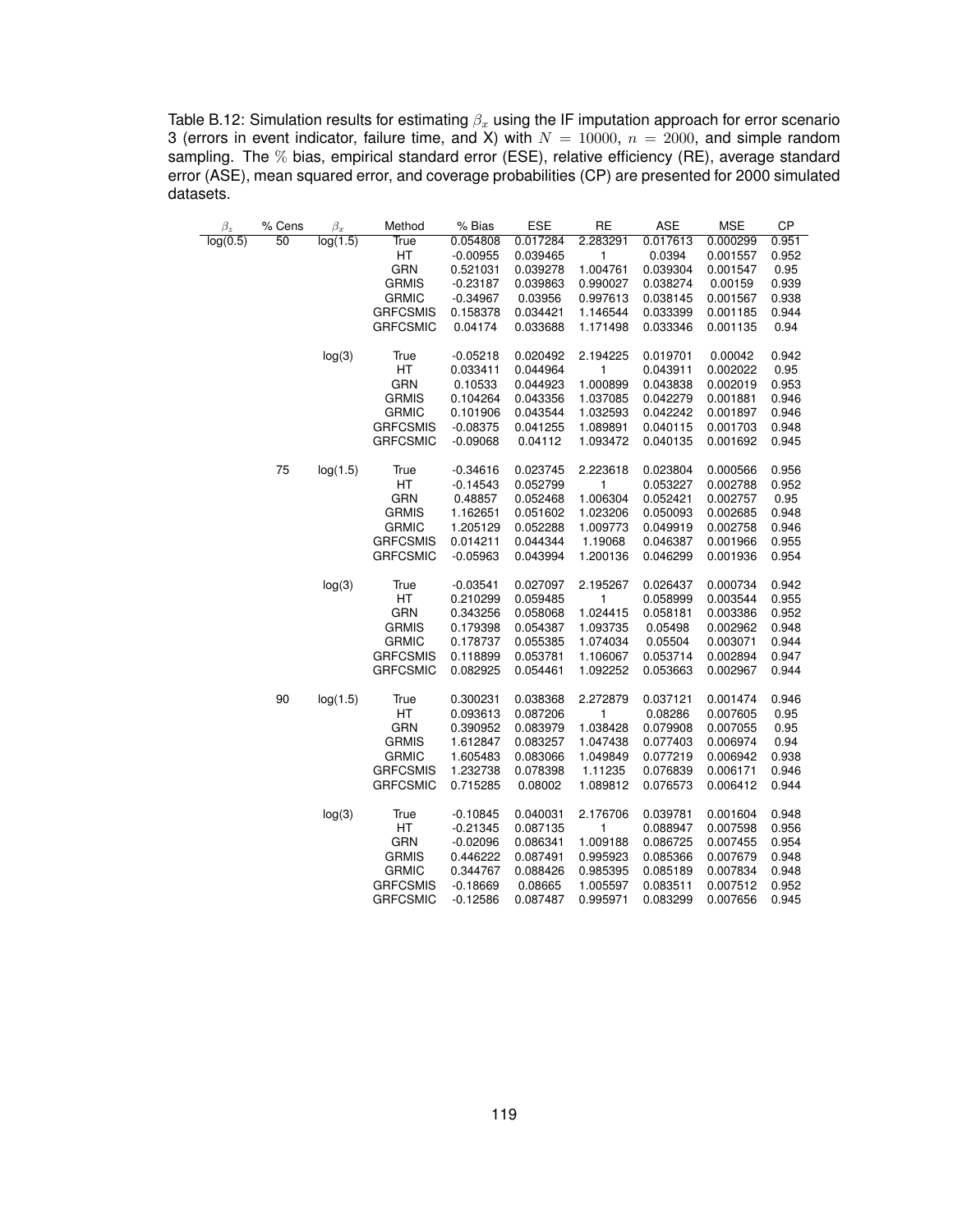Table B.13: Simulation results for estimating  $\beta_x$  using the data imputation approach for error scenario 2 (errors in event indicator and failure time) with  $N = 4000$ ,  $n = 800$  comparing simple random sampling (SRS), case-control sampling (CC), and stratified case-control sampling (SCC). The % bias, empirical standard error (ESE), relative efficiency (RE), average standard error (ASE), mean squared error, and coverage probabilities (CP) are presented for 2000 simulated datasets.

| $\beta_z$ | % Cens | $\beta_x$ | Design                  | Method          | % Bias     | ESE      | <b>RE</b> | <b>ASE</b> | <b>MSE</b> | <b>CP</b> |
|-----------|--------|-----------|-------------------------|-----------------|------------|----------|-----------|------------|------------|-----------|
| log(0.5)  | 90     | log(1.5)  | $\overline{\text{SRS}}$ | True            | $-0.19575$ | 0.056825 | 2.316178  | 0.058701   | 0.00323    | 0.953     |
|           |        |           |                         | HT.             | $-0.09687$ | 0.131616 | 1         | 0.130847   | 0.017323   | 0.946     |
|           |        |           |                         | GRN             | $-0.21918$ | 0.104644 | 1.257759  | 0.104506   | 0.010951   | 0.948     |
|           |        |           |                         | <b>GRMIS</b>    | $-0.45879$ | 0.105389 | 1.248862  | 0.103657   | 0.01111    | 0.946     |
|           |        |           |                         | <b>GRMIC</b>    | $-0.09587$ | 0.104913 | 1.254526  | 0.102638   | 0.011007   | 0.94      |
|           |        |           |                         | <b>GRFCSMIS</b> | $-0.28308$ | 0.104808 | 1.255791  | 0.10352    | 0.010986   | 0.946     |
|           |        |           |                         | <b>GRFCSMIC</b> | 0.056619   | 0.106483 | 1.236032  | 0.102959   | 0.011339   | 0.944     |
|           |        |           | CC                      | True            | $-0.19575$ | 0.056825 | 2.173331  | 0.058701   | 0.00323    | 0.953     |
|           |        |           |                         | HT              | 1.443152   | 0.123499 | 1         | 0.120076   | 0.015286   | 0.936     |
|           |        |           |                         | GRN             | 1.055416   | 0.108371 | 1.139601  | 0.105822   | 0.011763   | 0.934     |
|           |        |           |                         | <b>GRMIS</b>    | $-0.3051$  | 0.110035 | 1.122364  | 0.106001   | 0.012109   | 0.935     |
|           |        |           |                         | <b>GRMIC</b>    | 1.012974   | 0.107239 | 1.151629  | 0.105819   | 0.011517   | 0.928     |
|           |        |           |                         | <b>GRFCSMIS</b> | 0.350989   | 0.107726 | 1.146416  | 0.105584   | 0.011607   | 0.939     |
|           |        |           |                         | <b>GRFCSMIC</b> | $-0.05063$ | 0.110085 | 1.12185   | 0.105693   | 0.012119   | 0.93      |
|           |        |           | SCC                     | True            | $-0.19575$ | 0.056825 | 2.024597  | 0.058701   | 0.00323    | 0.953     |
|           |        |           |                         | HT              | 1.541675   | 0.115047 | 1         | 0.109119   | 0.013275   | 0.942     |
|           |        |           |                         | GRN             | 1.3337     | 0.103861 | 1.107711  | 0.099885   | 0.010816   | 0.934     |
|           |        |           |                         | <b>GRMIS</b>    | 1.34774    | 0.104582 | 1.100072  | 0.099689   | 0.010967   | 0.936     |
|           |        |           |                         | <b>GRMIC</b>    | 1.120339   | 0.104766 | 1.098134  | 0.099614   | 0.010997   | 0.935     |
|           |        |           |                         | <b>GRFCSMIS</b> | 1.454201   | 0.105636 | 1.089092  | 0.099647   | 0.011194   | 0.939     |
|           |        |           |                         | <b>GRFCSMIC</b> | 0.826524   | 0.104132 | 1.104821  | 0.099525   | 0.010855   | 0.934     |
|           |        | log(3)    | <b>SRS</b>              | True            | 0.1293     | 0.064842 | 2.198686  | 0.06303    | 0.004206   | 0.954     |
|           |        |           |                         | HT              | 0.1639     | 0.142567 | 1         | 0.139971   | 0.020328   | 0.946     |
|           |        |           |                         | <b>GRN</b>      | 0.046035   | 0.120143 | 1.186638  | 0.115264   | 0.014435   | 0.943     |
|           |        |           |                         | <b>GRMIS</b>    | $-0.33881$ | 0.116575 | 1.222958  | 0.114212   | 0.013604   | 0.951     |
|           |        |           |                         | <b>GRMIC</b>    | $-0.36136$ | 0.117864 | 1.209587  | 0.113062   | 0.013908   | 0.941     |
|           |        |           |                         | <b>GRFCSMIS</b> | $-0.35298$ | 0.117358 | 1.214796  | 0.113453   | 0.013788   | 0.946     |
|           |        |           |                         | <b>GRFCSMIC</b> | $-0.29133$ | 0.117659 | 1.211692  | 0.11276    | 0.013854   | 0.945     |
|           |        |           | CC                      | True            | 0.1293     | 0.064842 | 2.034957  | 0.06303    | 0.004206   | 0.954     |
|           |        |           |                         | HT.             | 0.863599   | 0.13195  | 1         | 0.130468   | 0.017501   | 0.93      |
|           |        |           |                         | <b>GRN</b>      | 0.906118   | 0.118367 | 1.114757  | 0.113327   | 0.01411    | 0.93      |
|           |        |           |                         | <b>GRMIS</b>    | 0.354587   | 0.116178 | 1.135762  | 0.113018   | 0.013512   | 0.934     |
|           |        |           |                         | <b>GRMIC</b>    | 0.490041   | 0.115837 | 1.1391    | 0.112904   | 0.013447   | 0.93      |
|           |        |           |                         | <b>GRFCSMIS</b> | 0.275773   | 0.115996 | 1.137543  | 0.112389   | 0.013464   | 0.931     |
|           |        |           |                         | <b>GRFCSMIC</b> | 0.28242    | 0.116929 | 1.128468  | 0.112369   | 0.013682   | 0.93      |
|           |        |           | SCC                     | True            | 0.1293     | 0.064842 | 1.918313  | 0.06303    | 0.004206   | 0.954     |
|           |        |           |                         | HT              | 0.744288   | 0.124387 | 1         | 0.119663   | 0.015539   | 0.938     |
|           |        |           |                         | GRN             | 0.856953   | 0.111821 | 1.112379  | 0.108713   | 0.012592   | 0.94      |
|           |        |           |                         | <b>GRMIS</b>    | 0.448073   | 0.11011  | 1.129659  | 0.108819   | 0.012148   | 0.944     |
|           |        |           |                         | <b>GRMIC</b>    | 0.589966   | 0.111043 | 1.120168  | 0.108831   | 0.012373   | 0.944     |
|           |        |           |                         | <b>GRFCSMIS</b> | 0.529959   | 0.109927 | 1.131544  | 0.108549   | 0.012118   | 0.942     |
|           |        |           |                         | <b>GRFCSMIC</b> | 0.279283   | 0.110541 | 1.125258  | 0.108364   | 0.012229   | 0.94      |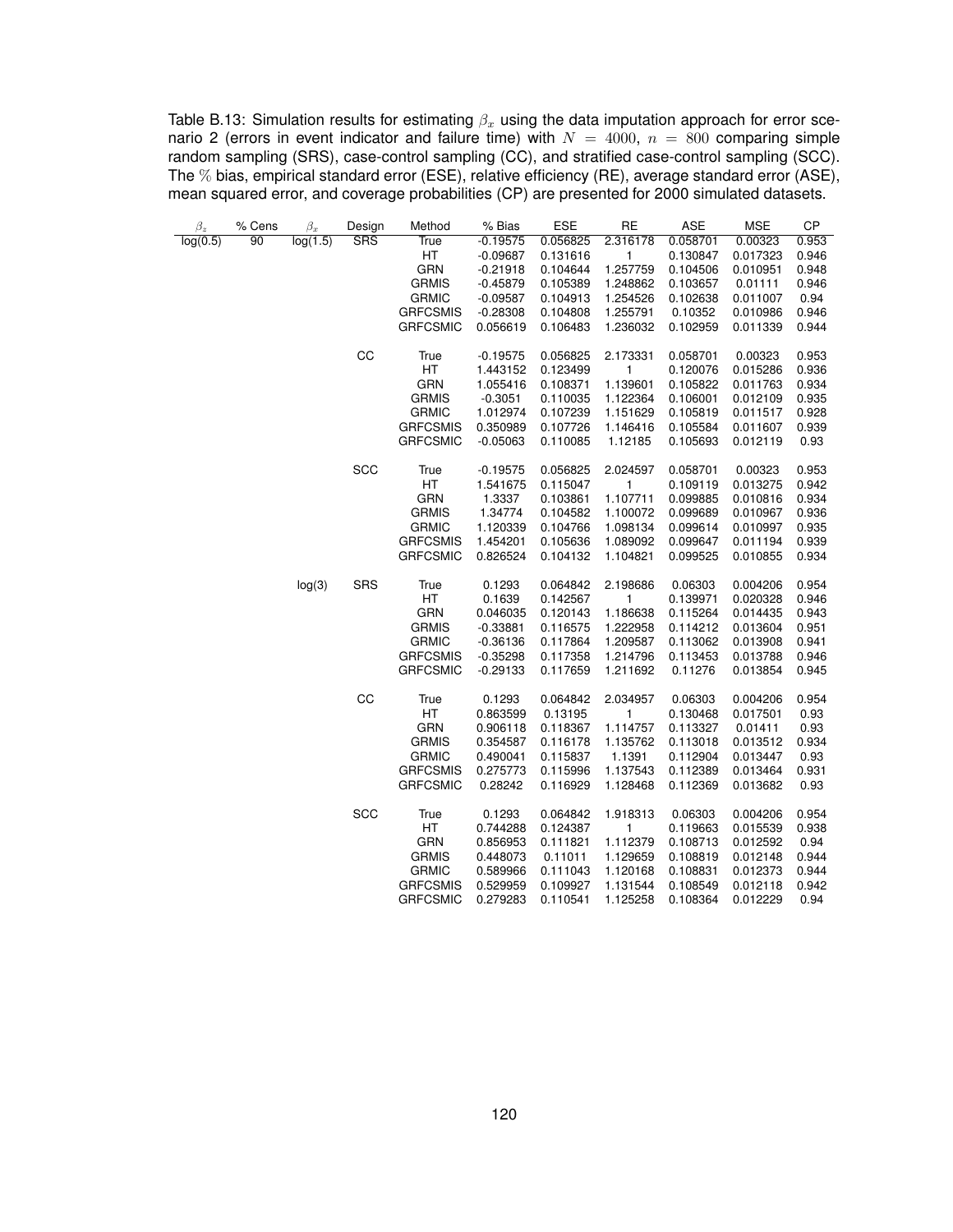Table B.14: Simulation results for estimating  $\beta_x$  using the IF imputation approach for error scenario 2 (errors in event indicator and failure time) with  $N = 4000$ ,  $n = 800$  comparing simple random sampling (SRS), case-control sampling (CC), and stratified case-control sampling (SCC). The % bias, empirical standard error (ESE), relative efficiency (RE), average standard error (ASE), mean squared error, and coverage probabilities (CP) are presented for 2000 simulated datasets.

| $\beta_z$ | % Cens | $\beta_x$ | Design                  | Method          | % Bias     | <b>ESE</b> | <b>RE</b> | <b>ASE</b> | <b>MSE</b> | CP    |
|-----------|--------|-----------|-------------------------|-----------------|------------|------------|-----------|------------|------------|-------|
| log(0.5)  | 90     | log(1.5)  | $\overline{\text{SRS}}$ | <b>True</b>     | 0.013181   | 0.059384   | 2.257952  | 0.05879    | 0.003526   | 0.951 |
|           |        |           |                         | <b>HT</b>       | 0.590898   | 0.134085   | 1         | 0.130847   | 0.017985   | 0.94  |
|           |        |           |                         | GRN             | 0.764177   | 0.109177   | 1.228152  | 0.104129   | 0.011929   | 0.94  |
|           |        |           |                         | <b>GRMIS</b>    | $-1.38011$ | 0.108987   | 1.230285  | 0.103116   | 0.01191    | 0.93  |
|           |        |           |                         | <b>GRMIC</b>    | $-1.16293$ | 0.109731   | 1.221942  | 0.102465   | 0.012063   | 0.924 |
|           |        |           |                         | <b>GRFCSMIS</b> | $-1.4325$  | 0.110198   | 1.216764  | 0.1025     | 0.012177   | 0.929 |
|           |        |           |                         | <b>GRFCSMIC</b> | $-0.97002$ | 0.112221   | 1.194832  | 0.102177   | 0.012609   | 0.926 |
|           |        |           | CC                      | True            | 0.013181   | 0.059384   | 2.085539  | 0.05879    | 0.003526   | 0.951 |
|           |        |           |                         | HT              | 3.005687   | 0.123847   | 1         | 0.121097   | 0.015487   | 0.94  |
|           |        |           |                         | GRN             | 2.412196   | 0.111991   | 1.105862  | 0.106782   | 0.012638   | 0.934 |
|           |        |           |                         | <b>GRMIS</b>    | $-0.87831$ | 0.114389   | 1.082684  | 0.10729    | 0.013097   | 0.935 |
|           |        |           |                         | <b>GRMIC</b>    | $-0.09236$ | 0.12005    | 1.031628  | 0.10668    | 0.014412   | 0.922 |
|           |        |           |                         | <b>GRFCSMIS</b> | $-1.99286$ | 0.112352   | 1.102314  | 0.106793   | 0.012688   | 0.931 |
|           |        |           |                         | <b>GRFCSMIC</b> | $-0.97418$ | 0.116849   | 1.059884  | 0.106057   | 0.013669   | 0.916 |
|           |        |           | SCC                     | True            | 0.013181   | 0.059384   | 1.908976  | 0.05879    | 0.003526   | 0.951 |
|           |        |           |                         | HT              | 0.351249   | 0.113362   | 1         | 0.109603   | 0.012853   | 0.946 |
|           |        |           |                         | GRN             | 0.059211   | 0.102666   | 1.104187  | 0.10025    | 0.01054    | 0.945 |
|           |        |           |                         | <b>GRMIS</b>    | $-2.49652$ | 0.104083   | 1.089149  | 0.099592   | 0.010936   | 0.934 |
|           |        |           |                         | <b>GRMIC</b>    | $-2.39435$ | 0.102572   | 1.105198  | 0.099262   | 0.010615   | 0.931 |
|           |        |           |                         | <b>GRFCSMIS</b> | $-2.94422$ | 0.102822   | 1.102511  | 0.099375   | 0.010715   | 0.937 |
|           |        |           |                         | <b>GRFCSMIC</b> | $-2.92328$ | 0.10429    | 1.086985  | 0.099046   | 0.011017   | 0.933 |
|           |        | log(3)    | <b>SRS</b>              | True            | 0.090194   | 0.065292   | 2.228051  | 0.06311    | 0.004264   | 0.948 |
|           |        |           |                         | HT              | 0.98782    | 0.145474   | 1         | 0.140929   | 0.02128    | 0.942 |
|           |        |           |                         | GRN             | 0.462722   | 0.114252   | 1.273267  | 0.115252   | 0.013079   | 0.947 |
|           |        |           |                         | <b>GRMIS</b>    | $-0.88636$ | 0.113281   | 1.284186  | 0.112866   | 0.012927   | 0.94  |
|           |        |           |                         | <b>GRMIC</b>    | $-1.00917$ | 0.116412   | 1.249647  | 0.111686   | 0.013675   | 0.933 |
|           |        |           |                         | <b>GRFCSMIS</b> | $-1.29521$ | 0.11259    | 1.292064  | 0.111025   | 0.012879   | 0.94  |
|           |        |           |                         | <b>GRFCSMIC</b> | $-1.21127$ | 0.113696   | 1.279502  | 0.109949   | 0.013104   | 0.936 |
|           |        |           | CC                      | True            | 0.090194   | 0.065292   | 2.178578  | 0.06311    | 0.004264   | 0.948 |
|           |        |           |                         | <b>HT</b>       | 1.522176   | 0.142244   | 1         | 0.129912   | 0.020513   | 0.918 |
|           |        |           |                         | GRN             | 1.018669   | 0.121551   | 1.170234  | 0.113392   | 0.0149     | 0.922 |
|           |        |           |                         | <b>GRMIS</b>    | $-0.35563$ | 0.125685   | 1.13175   | 0.111195   | 0.015812   | 0.911 |
|           |        |           |                         | <b>GRMIC</b>    | 0.023545   | 0.129196   | 1.100987  | 0.110825   | 0.016692   | 0.907 |
|           |        |           |                         | <b>GRFCSMIS</b> | $-0.50886$ | 0.120788   | 1.177634  | 0.110295   | 0.014621   | 0.919 |
|           |        |           |                         | <b>GRFCSMIC</b> | $-0.13024$ | 0.128134   | 1.110117  | 0.109476   | 0.01642    | 0.898 |
|           |        |           | SCC                     | True            | 0.090194   | 0.065292   | 2.036797  | 0.06311    | 0.004264   | 0.948 |
|           |        |           |                         | <b>HT</b>       | 0.601277   | 0.132986   | 1         | 0.119273   | 0.017729   | 0.934 |
|           |        |           |                         | GRN             | 0.594733   | 0.115309   | 1.153306  | 0.108376   | 0.013339   | 0.938 |
|           |        |           |                         | <b>GRMIS</b>    | $-0.58776$ | 0.11268    | 1.180213  | 0.106481   | 0.012738   | 0.942 |
|           |        |           |                         | <b>GRMIC</b>    | $-0.44739$ | 0.115677   | 1.14964   | 0.106537   | 0.013405   | 0.935 |
|           |        |           |                         | <b>GRFCSMIS</b> | $-0.97012$ | 0.113241   | 1.174364  | 0.105788   | 0.012937   | 0.934 |
|           |        |           |                         | <b>GRFCSMIC</b> | $-0.87356$ | 0.110695   | 1.201377  | 0.105449   | 0.012345   | 0.927 |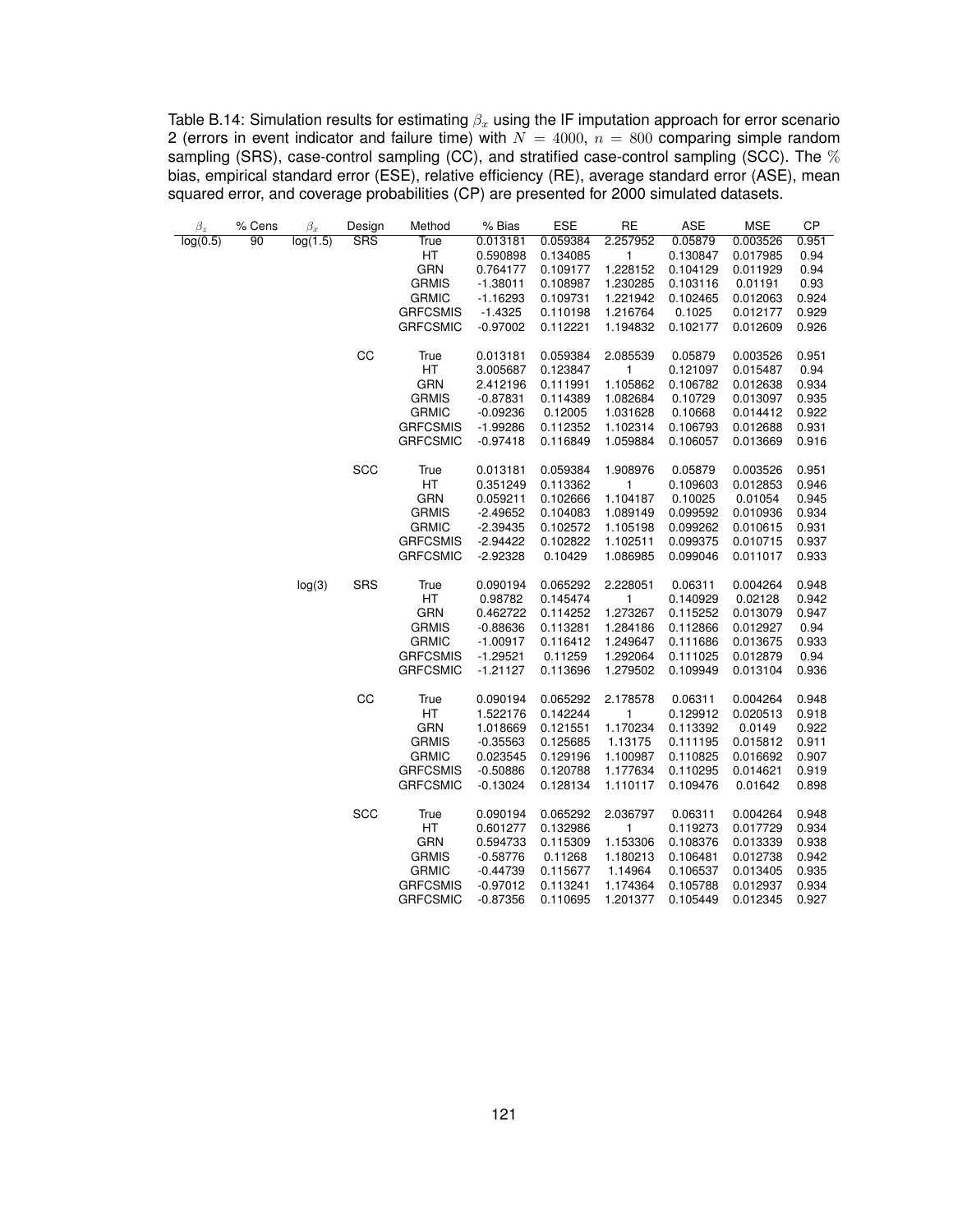Table B.15: Simulation results for estimating  $\beta_x$  using the IF imputation approach for error scenario 3 (errors in event indicator, failure time, and X) with  $N = 4000$ ,  $n = 800$  comparing simple random sampling (SRS), case-control sampling (CC), and stratified case-control sampling (SCC). The % bias, empirical standard error (ESE), relative efficiency (RE), average standard error (ASE), mean squared error, and coverage probabilities (CP) are presented for 2000 simulated datasets.

| $\beta_z$ | % Cens | $\beta_x$ | Design                  | Method                          | % Bias               | <b>ESE</b>           | <b>RE</b>            | <b>ASE</b>           | <b>MSE</b>           | <b>CP</b>     |
|-----------|--------|-----------|-------------------------|---------------------------------|----------------------|----------------------|----------------------|----------------------|----------------------|---------------|
| log(0.5)  | 90     | log(1.5)  | $\overline{\text{SRS}}$ | <b>True</b>                     | 0.013181             | 0.059384             | 2.333618             | 0.05879              | 0.003526             | 0.951         |
|           |        |           |                         | HT                              | 0.644516             | 0.138579             | 1                    | 0.130362             | 0.019211             | 0.948         |
|           |        |           |                         | GRN                             | 1.081391             | 0.125327             | 1.10574              | 0.120056             | 0.015726             | 0.951         |
|           |        |           |                         | <b>GRMIS</b>                    | 3.093863             | 0.126174             | 1.098315             | 0.115137             | 0.016077             | 0.928         |
|           |        |           |                         | <b>GRMIC</b><br><b>GRFCSMIS</b> | 2.868721<br>0.401896 | 0.124744<br>0.119263 | 1.110902<br>1.161954 | 0.115237<br>0.111873 | 0.015696<br>0.014226 | 0.926<br>0.94 |
|           |        |           |                         | <b>GRFCSMIC</b>                 | 0.594765             | 0.120779             | 1.147378             | 0.111389             | 0.014593             | 0.939         |
|           |        |           |                         |                                 |                      |                      |                      |                      |                      |               |
|           |        |           | CC                      | True                            | 0.013181             | 0.059384             | 2.112828             | 0.05879              | 0.003526             | 0.951         |
|           |        |           |                         | <b>HT</b>                       | 1.421846             | 0.125467             | 1                    | 0.120629             | 0.015775             | 0.944         |
|           |        |           |                         | GRN                             | 1.616807             | 0.124611             | 1.00687              | 0.120092             | 0.015571             | 0.942         |
|           |        |           |                         | <b>GRMIS</b>                    | 2.025107             | 0.125633             | 0.998682             | 0.115642             | 0.015851             | 0.926         |
|           |        |           |                         | <b>GRMIC</b>                    | 2.742054             | 0.130046             | 0.964796             | 0.115097             | 0.017035             | 0.919         |
|           |        |           |                         | <b>GRFCSMIS</b>                 | $-0.48853$           | 0.114874             | 1.092217             | 0.111443             | 0.0132               | 0.936         |
|           |        |           |                         | <b>GRFCSMIC</b>                 | $-0.44037$           | 0.121669             | 1.031218             | 0.110755             | 0.014807             | 0.93          |
|           |        |           | <b>SCC</b>              | True                            | 0.013181             | 0.059384             | 1.850378             | 0.05879              | 0.003526             | 0.951         |
|           |        |           |                         | HT                              | 0.544971             | 0.109882             | $\mathbf{1}$         | 0.110417             | 0.012079             | 0.944         |
|           |        |           |                         | GRN                             | 1.084536             | 0.110315             | 0.996079             | 0.110318             | 0.012189             | 0.946         |
|           |        |           |                         | <b>GRMIS</b>                    | 1.545407             | 0.112827             | 0.973897             | 0.107852             | 0.012769             | 0.93          |
|           |        |           |                         | <b>GRMIC</b>                    | 1.325522             | 0.114064             | 0.963336             | 0.107612             | 0.01304              | 0.93          |
|           |        |           |                         | <b>GRFCSMIS</b>                 | $-1.44068$           | 0.105472             | 1.041814             | 0.104069             | 0.011158             | 0.947         |
|           |        |           |                         | <b>GRFCSMIC</b>                 | $-0.42746$           | 0.107909             | 1.018281             | 0.103619             | 0.011647             | 0.94          |
|           |        | log(3)    | <b>SRS</b>              | True                            | 0.090194             | 0.065292             | 2.211227             | 0.06311              | 0.004264             | 0.948         |
|           |        |           |                         | HT                              | 0.407488             | 0.144375             | 1                    | 0.14084              | 0.020864             | 0.94          |
|           |        |           |                         | GRN                             | 0.385225             | 0.136955             | 1.054183             | 0.130108             | 0.018774             | 0.942         |
|           |        |           |                         | <b>GRMIS</b>                    | 1.24374              | 0.138733             | 1.040671             | 0.127417             | 0.019434             | 0.93          |
|           |        |           |                         | <b>GRMIC</b>                    | 1.30716              | 0.140311             | 1.028966             | 0.127054             | 0.019893             | 0.93          |
|           |        |           |                         | <b>GRFCSMIS</b>                 | $-0.73771$           | 0.135317             | 1.066941             | 0.122208             | 0.018376             | 0.934         |
|           |        |           |                         | <b>GRFCSMIC</b>                 | $-0.66206$           | 0.135598             | 1.064733             | 0.121757             | 0.01844              | 0.925         |
|           |        |           | CC                      | True                            | 0.090194             | 0.065292             | 2.015433             | 0.06311              | 0.004264             | 0.948         |
|           |        |           |                         | HT                              | 1.264558             | 0.131591             | 1                    | 0.130024             | 0.017509             | 0.935         |
|           |        |           |                         | GRN                             | 1.1846               | 0.134597             | 0.977673             | 0.128859             | 0.018286             | 0.932         |
|           |        |           |                         | <b>GRMIS</b>                    | 1.728262             | 0.134406             | 0.979058             | 0.126532             | 0.018426             | 0.924         |
|           |        |           |                         | <b>GRMIC</b>                    | 1.827018             | 0.136783             | 0.962044             | 0.126234             | 0.019113             | 0.919         |
|           |        |           |                         | <b>GRFCSMIS</b>                 | $-0.35803$           | 0.131977             | 0.997079             | 0.120769             | 0.017433             | 0.921         |
|           |        |           |                         | <b>GRFCSMIC</b>                 | 0.105282             | 0.129613             | 1.015268             | 0.120185             | 0.016801             | 0.915         |
|           |        |           | SCC                     | True                            | 0.090194             | 0.065292             | 1.900692             | 0.06311              | 0.004264             | 0.948         |
|           |        |           |                         | HT                              | 1.19953              | 0.1241               | 1                    | 0.122704             | 0.015574             | 0.934         |
|           |        |           |                         | <b>GRN</b>                      | 1.281997             | 0.12254              | 1.01273              | 0.121992             | 0.015214             | 0.934         |
|           |        |           |                         | <b>GRMIS</b>                    | 1.168752             | 0.125257             | 0.99076              | 0.120536             | 0.015854             | 0.932         |
|           |        |           |                         | <b>GRMIC</b>                    | 1.34881              | 0.124024             | 1.000608             | 0.120272             | 0.015602             | 0.928         |
|           |        |           |                         | <b>GRFCSMIS</b>                 | $-0.73769$           | 0.122563             | 1.012538             | 0.116614             | 0.015087             | 0.93          |
|           |        |           |                         | <b>GRFCSMIC</b>                 | $-0.36084$           | 0.1256               | 0.988055             | 0.116154             | 0.015791             | 0.928         |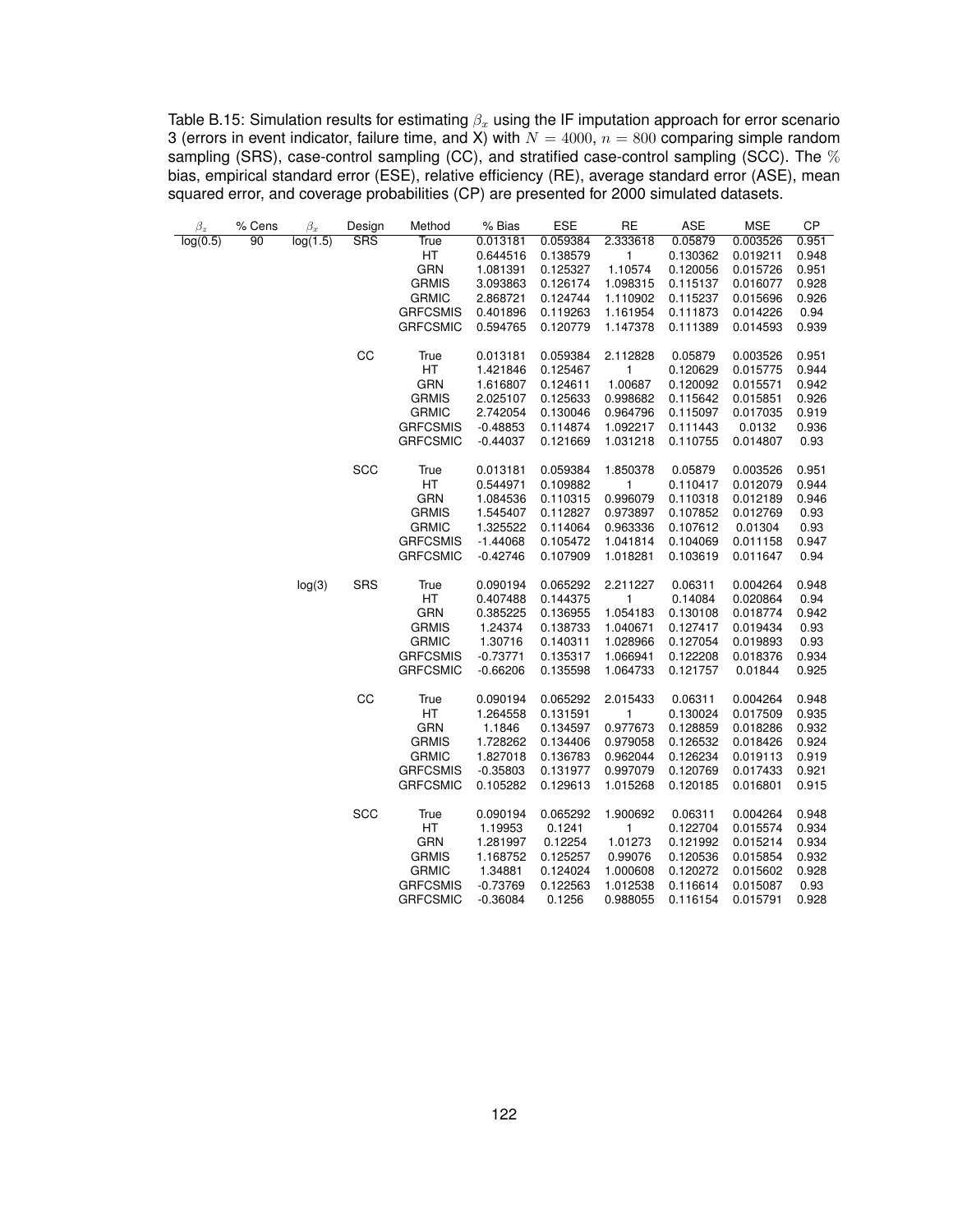Table B.16: Misclassification generation process for the simulations testing misclassification generation with interactions. The sensitivity (Sens), specificity (Spec), positive predictive value (PPV), and negative predictive value (NPV) for the event indicator are presented.

| Δ*                                                                | $%$ Cens | $\beta_x$          | $\beta_z$            | Sens           | Spec           | <b>PPV</b>     | <b>NPV</b>     |
|-------------------------------------------------------------------|----------|--------------------|----------------------|----------------|----------------|----------------|----------------|
| Bernoulli(expit( $-1.1 + 0.5 * \Delta -$                          |          |                    |                      |                |                |                |                |
| $0.25*X-0.1*U+0.2*Z+$<br>$0.85 * \Delta * X + 0.2 * \Delta * U +$ | 50       | log(1.5)           | log(0.5)             | 0.833          | 0.889          | 0.860          | 0.867          |
| $(0.8 * \Delta * z))$                                             |          | log(3)             | log(0.5)             | 0.874          | 0.892          | 0.880          | 0.887          |
|                                                                   | 75       | log(1.5)<br>log(3) | log(0.5)<br>log(0.5) | 0.768<br>0.826 | 0.818<br>0.797 | 0.573<br>0.553 | 0.917<br>0.938 |
|                                                                   | 90       | log(1.5)<br>log(3) | log(0.5)<br>log(0.5) | 0.709<br>0.797 | 0.734<br>0.717 | 0.224<br>0.226 | 0.959<br>0.972 |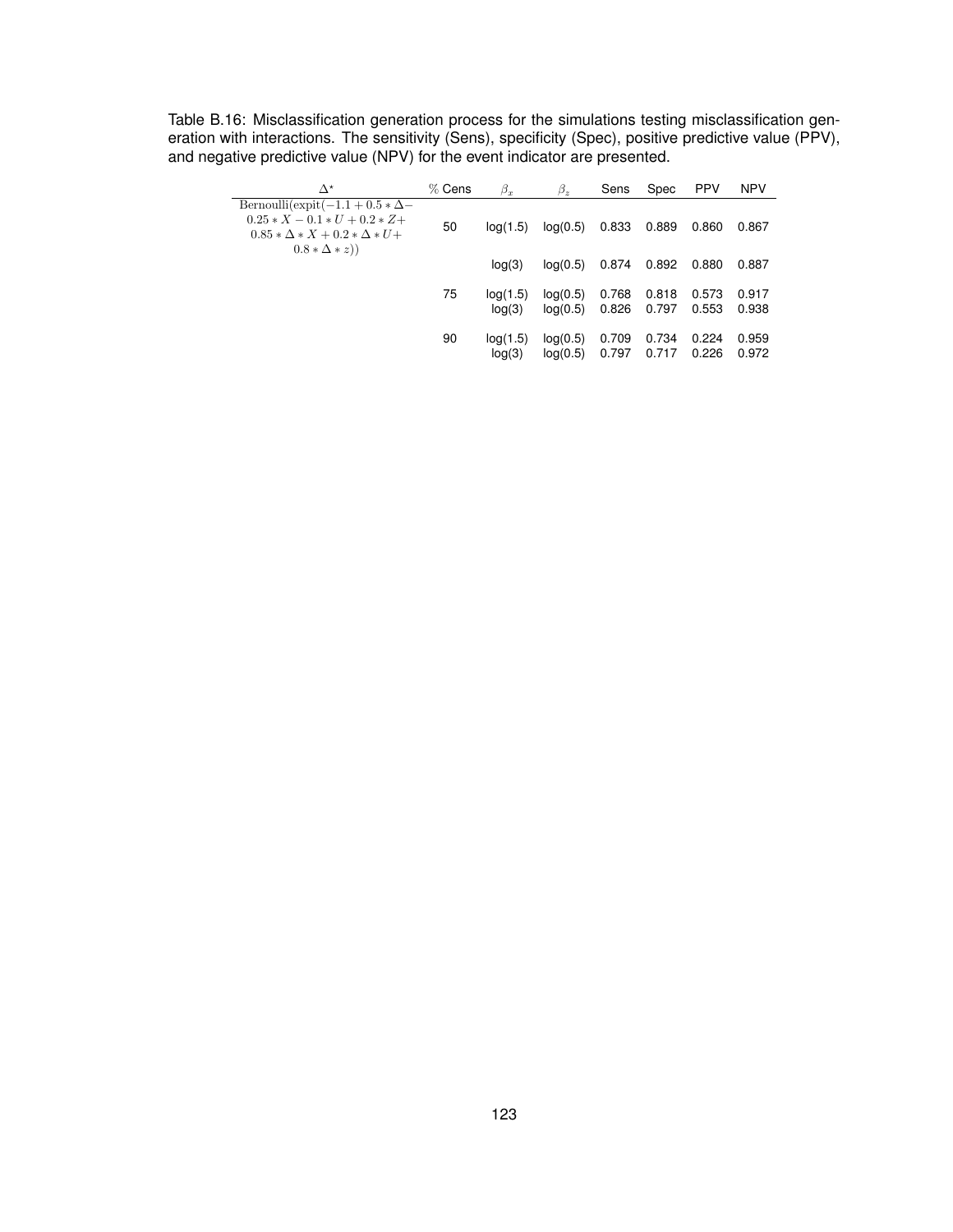Table B.17: Simulation results for estimating  $\beta_x$  using the data imputation approach for error scenario 3 (errors in event indicator, failure time, and X) with interaction terms in the misclassification generation,  $N = 2000$ ,  $n = 400$ , and simple random sampling. The % bias, empirical standard error (ESE), relative efficiency (RE), average standard error (ASE), mean squared error, and coverage probabilities (CP) are presented for 2000 simulated datasets.

| $\beta_z$ | % Cens | $\beta_x$ | Method          | % Bias     | ESE      | <b>RE</b> | <b>ASE</b> | <b>MSE</b> | CP    |
|-----------|--------|-----------|-----------------|------------|----------|-----------|------------|------------|-------|
| log(0.5)  | 50     | log(1.5)  | True            | $-0.03595$ | 0.039644 | 2.357942  | 0.039422   | 0.001572   | 0.956 |
|           |        |           | HT              | 0.968647   | 0.093478 | 1         | 0.087968   | 0.008754   | 0.944 |
|           |        |           | GRN             | 2.065881   | 0.093214 | 1.002836  | 0.087707   | 0.008759   | 0.942 |
|           |        |           | <b>GRMIS</b>    | 2.037858   | 0.092802 | 1.007285  | 0.087701   | 0.00868    | 0.944 |
|           |        |           | <b>GRMIC</b>    | 2.068534   | 0.092468 | 1.010926  | 0.087639   | 0.008621   | 0.942 |
|           |        |           | <b>GRFCSMIS</b> | 1.111458   | 0.06979  | 1.339419  | 0.07076    | 0.004891   | 0.954 |
|           |        |           | <b>GRFCSMIC</b> | 0.806618   | 0.069849 | 1.338291  | 0.069445   | 0.00489    | 0.947 |
|           |        |           |                 |            |          |           |            |            |       |
|           |        | log(3)    | True            | 0.041168   | 0.041582 | 2.490834  | 0.04415    | 0.001729   | 0.948 |
|           |        |           | НT              | 0.313211   | 0.103573 | 1         | 0.097851   | 0.010739   | 0.942 |
|           |        |           | GRN             | 0.533937   | 0.1046   | 0.990187  | 0.097608   | 0.010976   | 0.946 |
|           |        |           | <b>GRMIS</b>    | 0.450849   | 0.10535  | 0.983136  | 0.097619   | 0.011123   | 0.945 |
|           |        |           | <b>GRMIC</b>    | 0.524909   | 0.104816 | 0.988144  | 0.097605   | 0.01102    | 0.947 |
|           |        |           | <b>GRFCSMIS</b> | 0.28924    | 0.088922 | 1.164762  | 0.085733   | 0.007917   | 0.943 |
|           |        |           | <b>GRFCSMIC</b> | 0.231675   | 0.088009 | 1.17685   | 0.08482    | 0.007752   | 0.938 |
|           |        |           |                 |            |          |           |            |            |       |
|           | 75     | log(1.5)  | True            | 0.119394   | 0.051672 | 2.316876  | 0.053276   | 0.00267    | 0.954 |
|           |        |           | HT              | 1.004049   | 0.119718 | 1         | 0.118566   | 0.014349   | 0.948 |
|           |        |           | <b>GRN</b>      | 1.895293   | 0.11939  | 1.002747  | 0.11707    | 0.014313   | 0.949 |
|           |        |           | <b>GRMIS</b>    | 2.027832   | 0.120512 | 0.993414  | 0.117998   | 0.014591   | 0.95  |
|           |        |           | <b>GRMIC</b>    | 2.267477   | 0.121239 | 0.987452  | 0.117415   | 0.014784   | 0.949 |
|           |        |           | <b>GRFCSMIS</b> | 0.287842   | 0.099554 | 1.202546  | 0.104128   | 0.009912   | 0.952 |
|           |        |           | <b>GRFCSMIC</b> | 0.811668   | 0.099056 | 1.208593  | 0.102347   | 0.009823   | 0.946 |
|           |        |           |                 |            |          |           |            |            |       |
|           |        | log(3)    | True            | $-0.01311$ | 0.06088  | 2.250031  | 0.059211   | 0.003706   | 0.949 |
|           |        |           | HT              | 0.836351   | 0.136982 | 1         | 0.131293   | 0.018849   | 0.952 |
|           |        |           | GRN             | 1.165105   | 0.134278 | 1.020136  | 0.130112   | 0.018195   | 0.95  |
|           |        |           | <b>GRMIS</b>    | 1.064519   | 0.136716 | 1.001951  | 0.130604   | 0.018828   | 0.95  |
|           |        |           | <b>GRMIC</b>    | 1.028011   | 0.135967 | 1.007466  | 0.130518   | 0.018615   | 0.952 |
|           |        |           | <b>GRFCSMIS</b> | 0.639607   | 0.123603 | 1.108244  | 0.121525   | 0.015327   | 0.949 |
|           |        |           | <b>GRFCSMIC</b> | 0.474697   | 0.121686 | 1.125707  | 0.12072    | 0.014835   | 0.944 |
|           |        |           |                 |            |          |           |            |            |       |
|           | 90     | log(1.5)  | True            | 0.0138     | 0.084364 | 2.251745  | 0.083155   | 0.007117   | 0.947 |
|           |        |           | НT              | 1.897751   | 0.189966 | 1         | 0.183082   | 0.036146   | 0.94  |
|           |        |           | <b>GRN</b>      | 1.971642   | 0.18939  | 1.00304   | 0.179804   | 0.035933   | 0.94  |
|           |        |           | <b>GRMIS</b>    | 2.311279   | 0.189845 | 1.000635  | 0.179986   | 0.036129   | 0.948 |
|           |        |           | <b>GRMIC</b>    | 2.802321   | 0.186701 | 1.017489  | 0.177676   | 0.034986   | 0.94  |
|           |        |           | <b>GRFCSMIS</b> | $-0.05938$ | 0.184643 | 1.02883   | 0.174435   | 0.034093   | 0.94  |
|           |        |           | <b>GRFCSMIC</b> | $-0.06001$ | 0.18401  | 1.032369  | 0.171773   | 0.03386    | 0.934 |
|           |        |           |                 |            |          |           |            |            |       |
|           |        | log(3)    | True            | $-0.04654$ | 0.088525 | 2.348938  | 0.089229   | 0.007837   | 0.95  |
|           |        |           | HT              | 0.928622   | 0.207941 | 1         | 0.196985   | 0.043343   | 0.939 |
|           |        |           | GRN             |            |          | 1.015079  |            |            | 0.938 |
|           |        |           |                 | 0.855951   | 0.204852 |           | 0.19409    | 0.042053   |       |
|           |        |           | <b>GRMIS</b>    | 1.023834   | 0.205516 | 1.011799  | 0.193344   | 0.042363   | 0.939 |
|           |        |           | <b>GRMIC</b>    | 1.051391   | 0.203195 | 1.023355  | 0.190818   | 0.041422   | 0.937 |
|           |        |           | <b>GRFCSMIS</b> | 0.819666   | 0.20135  | 1.032732  | 0.190641   | 0.040623   | 0.933 |
|           |        |           | <b>GRFCSMIC</b> | 0.471738   | 0.197965 | 1.050389  | 0.1891     | 0.039217   | 0.935 |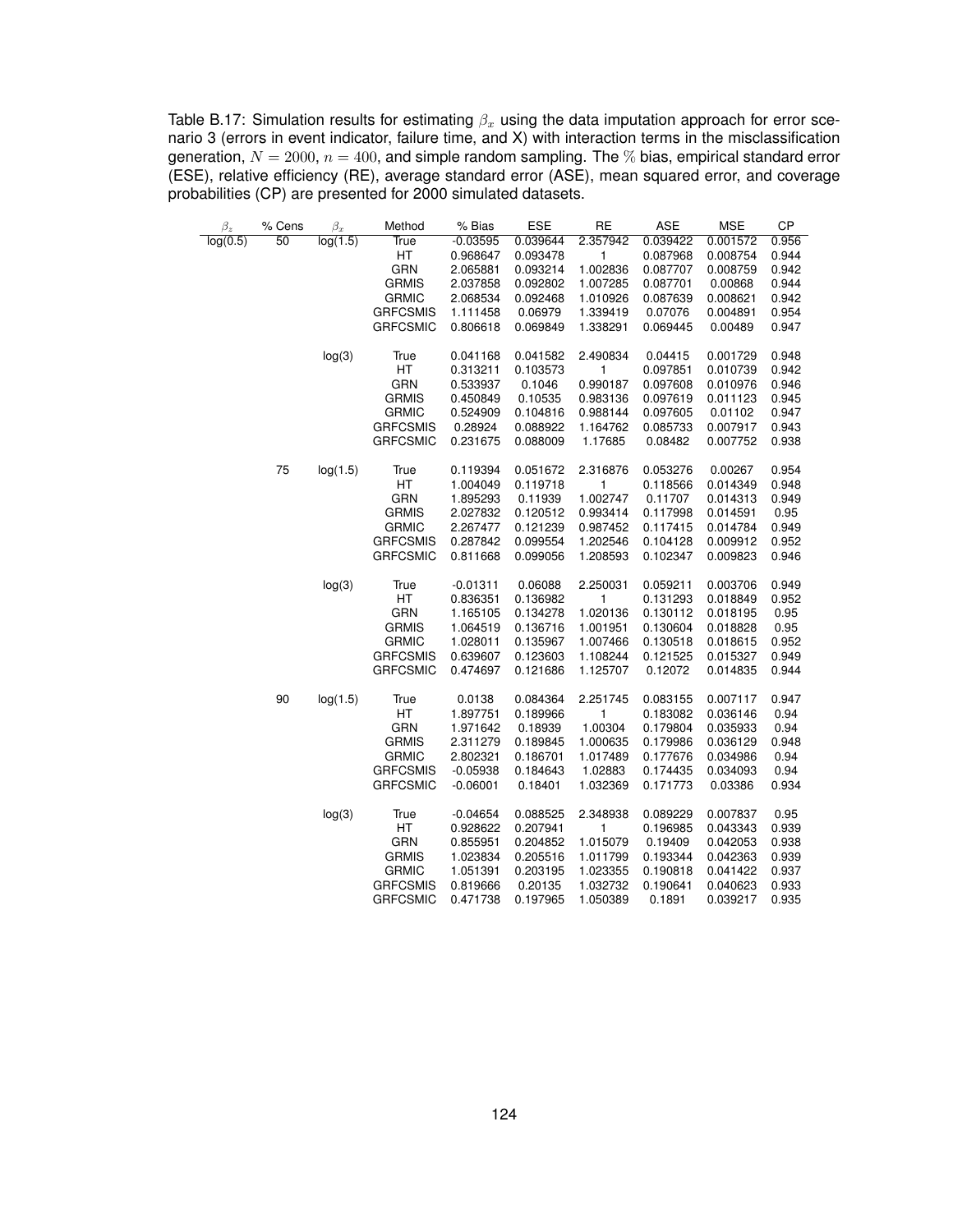Table B.18: Simulation results for estimating  $\beta_x$  using the IF imputation approach for error scenario 3 (errors in event indicator, failure time, and X) with interaction terms in the misclassification generation,  $N = 2000$ ,  $n = 400$ , and simple random sampling. The % bias, empirical standard error (ESE), relative efficiency (RE), average standard error (ASE), mean squared error, and coverage probabilities (CP) are presented for 2000 simulated datasets.

| $\beta_z$ | % Cens | $\beta_x$ | Method          | % Bias     | <b>ESE</b> | <b>RE</b> | <b>ASE</b> | <b>MSE</b> | CP    |
|-----------|--------|-----------|-----------------|------------|------------|-----------|------------|------------|-------|
| log(0.5)  | 50     | log(1.5)  | <b>True</b>     | $-0.03595$ | 0.039644   | 2.357942  | 0.039422   | 0.001572   | 0.956 |
|           |        |           | HT              | 0.968647   | 0.093478   | 1         | 0.087968   | 0.008754   | 0.944 |
|           |        |           | GRN             | 2.065881   | 0.093214   | 1.002836  | 0.087707   | 0.008759   | 0.942 |
|           |        |           | <b>GRMIS</b>    | 1.469612   | 0.093884   | 0.995677  | 0.08226    | 0.00885    | 0.914 |
|           |        |           | <b>GRMIC</b>    | 0.960839   | 0.093115   | 1.003903  | 0.081983   | 0.008686   | 0.92  |
|           |        |           | <b>GRFCSMIS</b> | $-0.01847$ | 0.07019    | 1.331791  | 0.06906    | 0.004927   | 0.944 |
|           |        |           | <b>GRFCSMIC</b> | $-0.27818$ | 0.069723   | 1.340707  | 0.068681   | 0.004863   | 0.942 |
|           |        | log(3)    | True            | 0.041168   | 0.041582   | 2.490834  | 0.04415    | 0.001729   | 0.948 |
|           |        |           | HT              | 0.313211   | 0.103573   | 1         | 0.097851   | 0.010739   | 0.942 |
|           |        |           | <b>GRN</b>      | 0.533937   | 0.1046     | 0.990187  | 0.097608   | 0.010976   | 0.946 |
|           |        |           | <b>GRMIS</b>    | 1.79989    | 0.103708   | 0.998707  | 0.092364   | 0.011146   | 0.927 |
|           |        |           | <b>GRMIC</b>    | 1.777451   | 0.102679   | 1.008709  | 0.09228    | 0.010924   | 0.925 |
|           |        |           | <b>GRFCSMIS</b> | $-0.13418$ | 0.095758   | 1.081613  | 0.084204   | 0.009172   | 0.934 |
|           |        |           | <b>GRFCSMIC</b> | $-0.28799$ | 0.094592   | 1.094954  | 0.083523   | 0.008958   | 0.932 |
|           | 75     | log(1.5)  | True            | 0.119394   | 0.051672   | 2.316876  | 0.053276   | 0.00267    | 0.954 |
|           |        |           | HT              | 1.004049   | 0.119718   | 1         | 0.118566   | 0.014349   | 0.948 |
|           |        |           | GRN             | 1.895293   | 0.11939    | 1.002747  | 0.11707    | 0.014313   | 0.949 |
|           |        |           | <b>GRMIS</b>    | 3.457688   | 0.120251   | 0.99557   | 0.107183   | 0.014657   | 0.926 |
|           |        |           | <b>GRMIC</b>    | 3.698102   | 0.119798   | 0.999333  | 0.106444   | 0.014576   | 0.924 |
|           |        |           | <b>GRFCSMIS</b> | 0.700943   | 0.104505   | 1.145569  | 0.101122   | 0.010929   | 0.947 |
|           |        |           | <b>GRFCSMIC</b> | 0.953667   | 0.103681   | 1.154675  | 0.100249   | 0.010765   | 0.943 |
|           |        | log(3)    | True            | $-0.01311$ | 0.06088    | 2.250031  | 0.059211   | 0.003706   | 0.949 |
|           |        |           | HT              | 0.836351   | 0.136982   | 1         | 0.131293   | 0.018849   | 0.952 |
|           |        |           | GRN             | 1.165105   | 0.134278   | 1.020136  | 0.130112   | 0.018195   | 0.95  |
|           |        |           | <b>GRMIS</b>    | 1.141388   | 0.133559   | 1.025635  | 0.121304   | 0.017995   | 0.931 |
|           |        |           | <b>GRMIC</b>    | 1.081814   | 0.134695   | 1.016982  | 0.121179   | 0.018284   | 0.933 |
|           |        |           | <b>GRFCSMIS</b> | $-0.38405$ | 0.127498   | 1.074387  | 0.11702    | 0.016274   | 0.934 |
|           |        |           | <b>GRFCSMIC</b> | $-0.25338$ | 0.125074   | 1.095207  | 0.11659    | 0.015651   | 0.93  |
|           | 90     | log(1.5)  | True            | 0.0138     | 0.084364   | 2.251745  | 0.083155   | 0.007117   | 0.947 |
|           |        |           | НT              | 1.897751   | 0.189966   | 1         | 0.183082   | 0.036146   | 0.94  |
|           |        |           | <b>GRN</b>      | 1.971642   | 0.18939    | 1.00304   | 0.179804   | 0.035933   | 0.94  |
|           |        |           | <b>GRMIS</b>    | 8.575347   | 0.207643   | 0.914869  | 0.168291   | 0.044324   | 0.902 |
|           |        |           | <b>GRMIC</b>    | 8.465425   | 0.199277   | 0.953278  | 0.165431   | 0.040889   | 0.892 |
|           |        |           | <b>GRFCSMIS</b> | 4.650762   | 0.183287   | 1.036438  | 0.165352   | 0.03395    | 0.925 |
|           |        |           | <b>GRFCSMIC</b> | 4.944207   | 0.18214    | 1.042967  | 0.161798   | 0.033577   | 0.91  |
|           |        | log(3)    | True            | $-0.04654$ | 0.088525   | 2.348938  | 0.089229   | 0.007837   | 0.95  |
|           |        |           | НT              | 0.928622   | 0.207941   | 1         | 0.196985   | 0.043343   | 0.939 |
|           |        |           | <b>GRN</b>      | 0.855951   | 0.204852   | 1.015079  | 0.19409    | 0.042053   | 0.938 |
|           |        |           | <b>GRMIS</b>    | 4.226444   | 0.204751   | 1.015579  | 0.183868   | 0.044079   | 0.916 |
|           |        |           | <b>GRMIC</b>    | 4.045888   | 0.205878   | 1.010016  | 0.181946   | 0.044362   | 0.915 |
|           |        |           | <b>GRFCSMIS</b> | 1.592917   | 0.195551   | 1.063359  | 0.178513   | 0.038546   | 0.911 |
|           |        |           | <b>GRFCSMIC</b> | 1.238013   | 0.201628   | 1.031308  | 0.176939   | 0.040839   | 0.908 |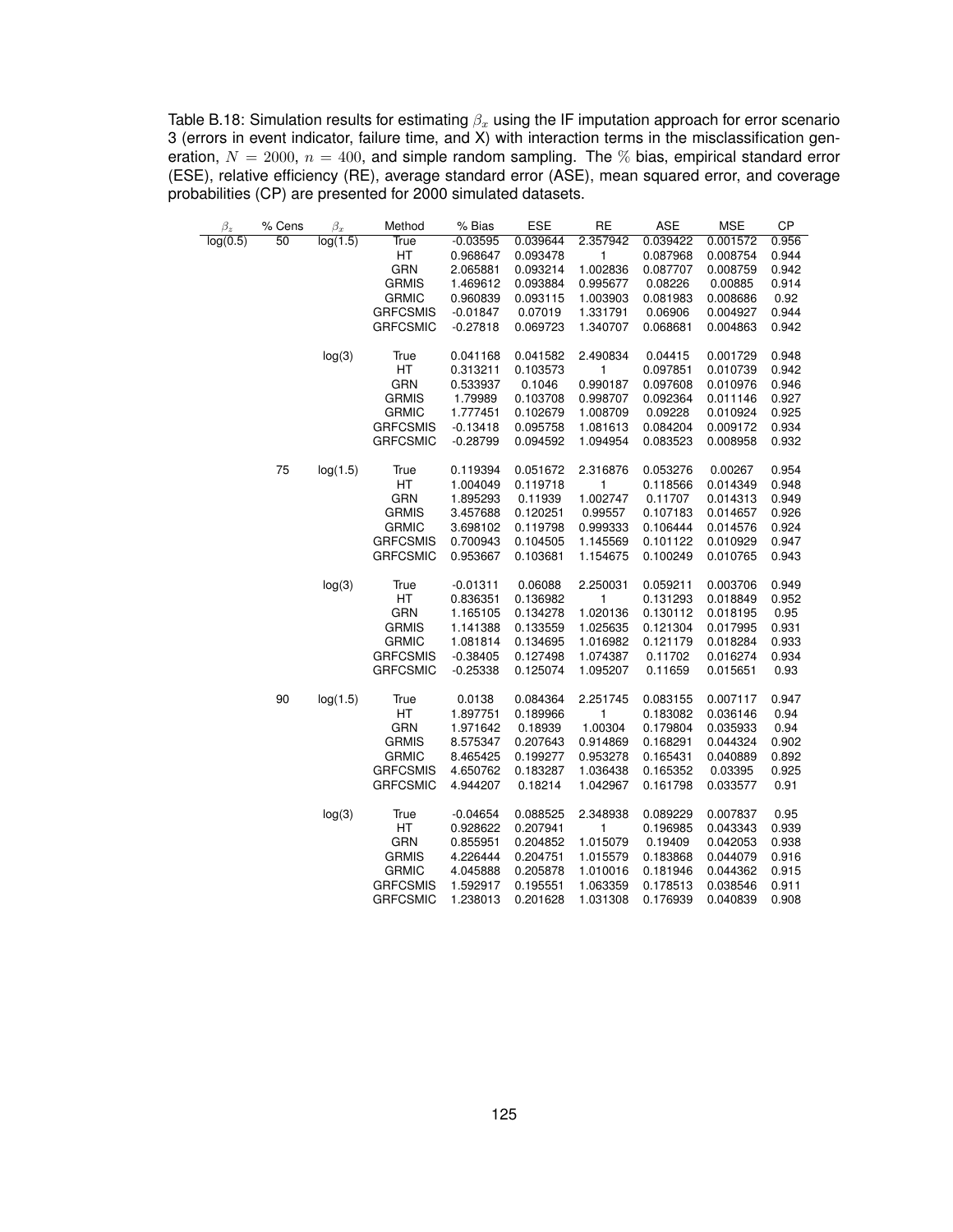Table B.19: The median hazard ratios (HR) and their corresponding 95% confidence interval widths calculated using the IF imputation method from 100 different sampled validation subsets for a 100 cell/ $\mathrm{mm}^{3}$  increase in CD4 count at ART initiation and 10-year increase in age at CD4 count measurement.

| Subset size | Sampling    | Method          | CD4 HR | CD4 CI width | Age HR | Age CI width |
|-------------|-------------|-----------------|--------|--------------|--------|--------------|
| 340         | СC          | True            | 0.693  | 0.19         | 0.829  | 0.361        |
|             |             | Naive           | 0.91   | 0.125        | 1.087  | 0.275        |
|             |             | НT              | 0.677  | 0.323        | 0.805  | 0.576        |
|             |             | <b>GRN</b>      | 0.68   | 0.284        | 0.821  | 0.477        |
|             |             | <b>GRMIS</b>    | 0.704  | 0.323        | 0.807  | 0.526        |
|             |             | <b>GRMIC</b>    | 0.695  | 0.296        | 0.804  | 0.492        |
|             |             | <b>GRFCSMIS</b> | 0.69   | 0.307        | 0.813  | 0.488        |
|             |             | <b>GRFCSMIC</b> | 0.684  | 0.299        | 0.813  | 0.463        |
|             | <b>SCCB</b> | True            | 0.693  | 0.19         | 0.829  | 0.361        |
|             |             | Naive           | 0.91   | 0.125        | 1.087  | 0.275        |
|             |             | НT              | 0.682  | 0.283        | 0.855  | 0.571        |
|             |             | <b>GRN</b>      | 0.682  | 0.278        | 0.835  | 0.497        |
|             |             | <b>GRMIS</b>    | 0.691  | 0.284        | 0.851  | 0.515        |
|             |             | <b>GRMIC</b>    | 0.691  | 0.277        | 0.861  | 0.499        |
|             |             | <b>GRFCSMIS</b> | 0.7    | 0.289        | 0.846  | 0.506        |
|             |             | <b>GRFCSMIC</b> | 0.702  | 0.282        | 0.848  | 0.49         |
|             | <b>SCCN</b> | True            | 0.693  | 0.19         | 0.829  | 0.361        |
|             |             | Naive           | 0.91   | 0.125        | 1.087  | 0.275        |
|             |             | НT              | 0.694  | 0.31         | 0.829  | 0.702        |
|             |             | GRN             | 0.69   | 0.304        | 0.813  | 0.609        |
|             |             | <b>GRMIS</b>    | 0.711  | 0.303        | 0.82   | 0.583        |
|             |             | <b>GRMIC</b>    | 0.715  | 0.298        | 0.824  | 0.57         |
|             |             | <b>GRFCSMIS</b> | 0.708  | 0.301        | 0.838  | 0.566        |
|             |             | <b>GRFCSMIC</b> | 0.723  | 0.298        | 0.826  | 0.561        |
| 680         | CC          | True            | 0.693  | 0.19         | 0.829  | 0.361        |
|             |             | Naive           | 0.91   | 0.125        | 1.087  | 0.275        |
|             |             | НT              | 0.691  | 0.237        | 0.839  | 0.411        |
|             |             | GRN             | 0.69   | 0.227        | 0.83   | 0.386        |
|             |             | <b>GRMIS</b>    | 0.696  | 0.234        | 0.829  | 0.391        |
|             |             | <b>GRMIC</b>    | 0.7    | 0.232        | 0.834  | 0.385        |
|             |             | <b>GRFCSMIS</b> | 0.696  | 0.232        | 0.832  | 0.388        |
|             |             | <b>GRFCSMIC</b> | 0.702  | 0.23         | 0.83   | 0.386        |
|             | <b>SCCB</b> | True            | 0.693  | 0.19         | 0.829  | 0.361        |
|             |             | Naive           | 0.91   | 0.125        | 1.087  | 0.275        |
|             |             | НT              | 0.688  | 0.228        | 0.828  | 0.413        |
|             |             | GRN             | 0.69   | 0.227        | 0.821  | 0.387        |
|             |             | <b>GRMIS</b>    | 0.694  | 0.23         | 0.831  | 0.398        |
|             |             | <b>GRMIC</b>    | 0.697  | 0.229        | 0.83   | 0.39         |
|             |             | <b>GRFCSMIS</b> | 0.698  | 0.23         | 0.826  | 0.393        |
|             |             | <b>GRFCSMIC</b> | 0.7    | 0.231        | 0.824  | 0.388        |
|             | <b>SCCN</b> | True            | 0.693  | 0.19         | 0.829  | 0.361        |
|             |             | Naive           | 0.91   | 0.125        | 1.087  | 0.275        |
|             |             | НT              | 0.688  | 0.231        | 0.832  | 0.438        |
|             |             | GRN             | 0.687  | 0.231        | 0.832  | 0.409        |
|             |             | <b>GRMIS</b>    | 0.693  | 0.232        | 0.825  | 0.407        |
|             |             | <b>GRMIC</b>    | 0.694  | 0.231        | 0.825  | 0.402        |
|             |             | <b>GRFCSMIS</b> | 0.694  | 0.233        | 0.823  | 0.402        |
|             |             | <b>GRFCSMIC</b> | 0.698  | 0.233        | 0.828  | 0.4          |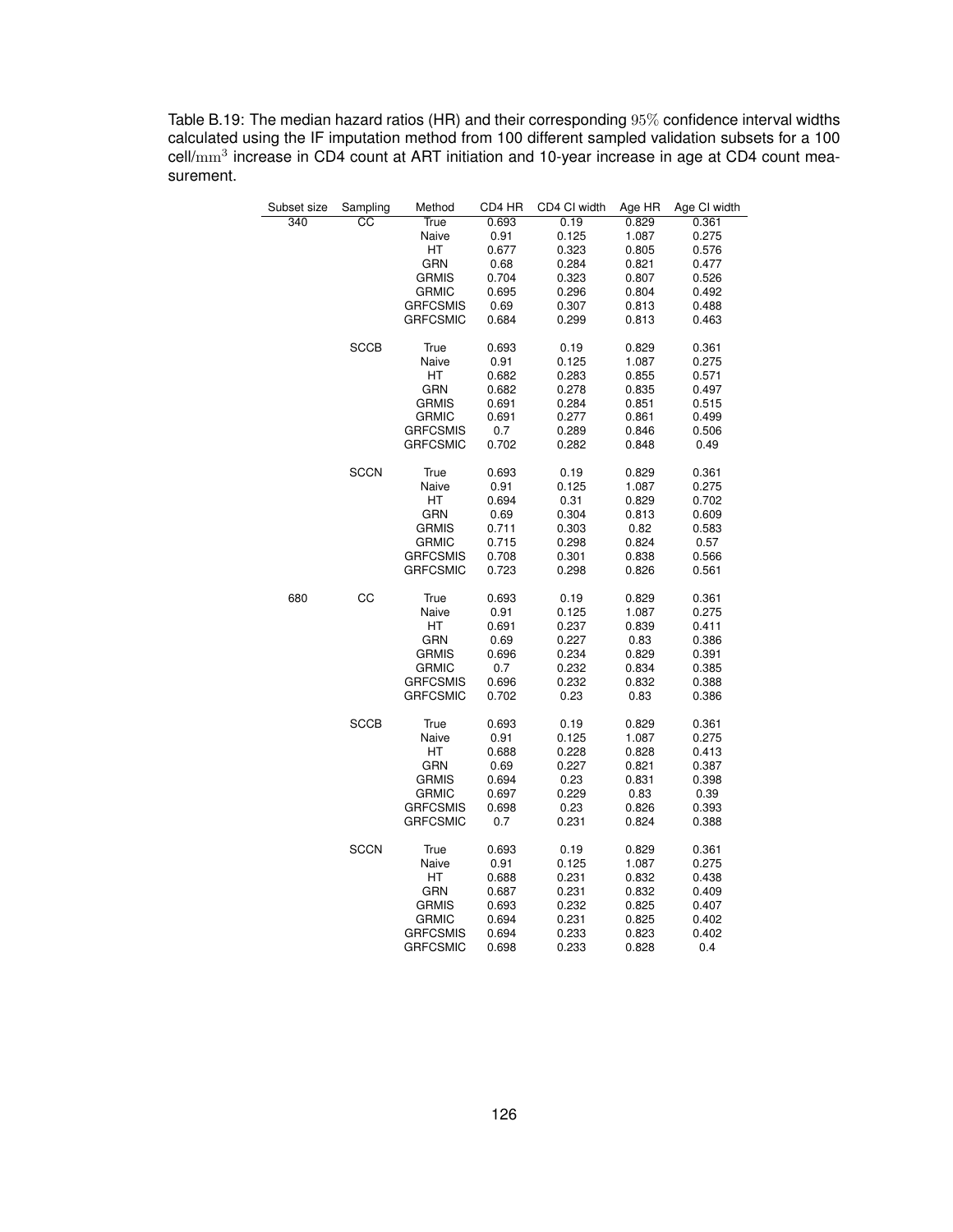### B.2. VCCC analysis details

For this study, we analyzed data on 4797 HIV-positive patients that had been fully validated and applied some common inclusion/exclusion criteria used in HIV studies to obtain the final analysis dataset. Specifically, any patients that had an indeterminate ART start date, no CD4 count measurement between 180 days before or 30 days after starting ART, no follow-up visits in the clinic after starting ART, an ADE before starting ART, or an indeterminate ADE date were excluded. In addition, patients must have been at least 18 years of age at ART start and not started ART prior to enrollment. Lastly, any ADE within 6 months of starting ART were not considered a true failure due to the time required for ART to be efficacious. After application of these criteria, the unvalidated and validated data contained 1995 and 1595 patients, respectively. The 1595 patients that met the criteria in the validated dataset were used for the analysis of the ADE outcome.

The censoring rate among the 1595 patients was very high at 93.8%, suggesting that an outcomedependent sampling design that oversamples cases would be necessary. Of the 1595 patients,  $11\%$  had a misclassified ADE; specifically, 161 were incorrectly classified as having an ADE and 12 were incorrectly classified as having been censored. For the failure times, 34.5% were incorrect, with the errors having mean and standard deviation of  $-0.75$  and 2.89 years, respectively. There were errors in the CD4 count at ART start for only 6.7% of the patients; however, the errors were right skewed, having mean and standard deviation of  $10$  and  $154$   $\mathrm{cell/mm^3}$ , respectively. In addition, the errors in the failure times and CD4 count at ART start had a correlation of  $-0.10$ .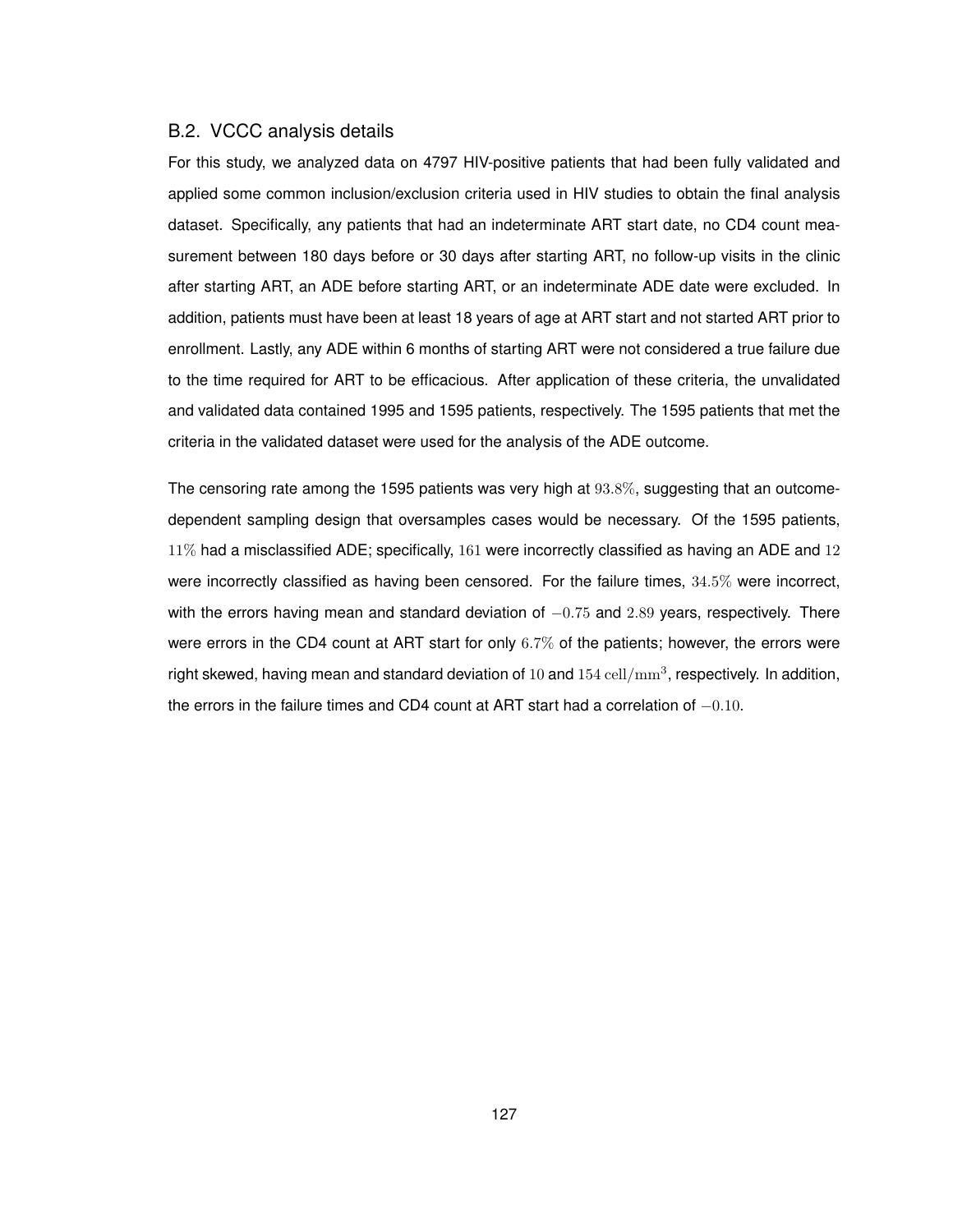## APPENDIX C

### SUPPLEMENTARY MATERIAL FOR CHAPTER 4

# C.1. Supplementary tables and figures

Table C.1: The quantiles, mean, and standard deviation (SD) for the error-prone event time divided by true event time  $\left(\frac{T'}{T}\right)$  $\left(\frac{T'}{T}\right)$  for  $\beta = \log(1.5)$  and  $n = 1000$ .

| <b>Error Distribution</b> | $\sigma_{\nu}^2$ | $5^{th}$ | $25^{th}$ | $50^{th}$ | Mean  | $75^{th}$ | $95^{th}$ | SD    |
|---------------------------|------------------|----------|-----------|-----------|-------|-----------|-----------|-------|
| Normal                    | 0.25             | 0.460    | 0.715     | 1.013     | 1.146 | 1.410     | 2.407     | 0.608 |
|                           | 0.5              | 0.337    | 0.575     | 0.973     | 1.254 | 1.586     | 3.009     | 0.964 |
|                           |                  | 0.190    | 0.531     | 1.100     | 1.687 | 2.078     | 5.021     | 1.949 |
|                           | 2                | 0.091    | 0.375     | 0.948     | 2.550 | 2.521     | 10.15     | 5.139 |
| <b>Shifted Gamma</b>      | 0.25             | 0.518    | 0.700     | 0.927     | 1.208 | 1.367     | 2.753     | 0.938 |
|                           | 0.5              | 0.437    | 0.588     | 0.863     | 1.484 | 1.444     | 4.143     | 2.810 |
|                           |                  | 0.392    | 0.493     | 0.772     | 2.970 | 1.609     | 8.798     | 14.76 |
|                           | 2                | 0.370    | 0.405     | 0.564     | 35.99 | 1.329     | 23.49     | 657.0 |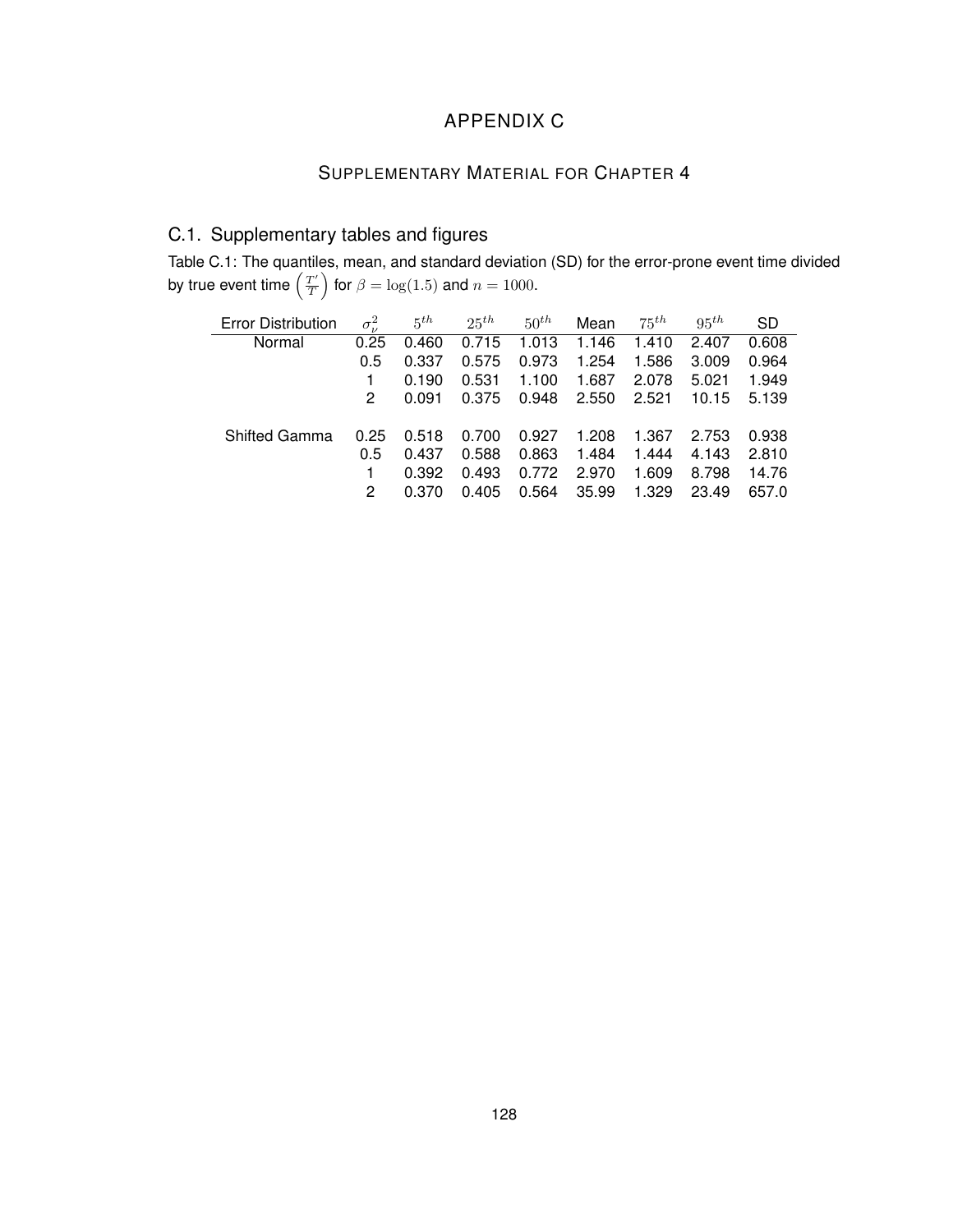Table C.2: The percent (%) bias (absolute bias for intercept  $\alpha_0$ ), average model standard error (ASE), empirical standard error (ESE), mean squared error (MSE), and coverage probabilities (CP) are given for 2000 simulated data sets with  $n = 1000$ , exponential time, and shifted gamma error.

|                             |                           | <b>Cox Model</b> |                   |                   |                    |                    |
|-----------------------------|---------------------------|------------------|-------------------|-------------------|--------------------|--------------------|
| $\sigma_{\nu}^2$<br>$\beta$ |                           | $\alpha_0$       | $\alpha_1$        | shape             | $\overline{\beta}$ | $\overline{\beta}$ |
| log(1.5)<br>0.25            | <b>Bias</b>               | 0.059            | 0.120             | $-12.51$          | $-14.23$           | $-18.39$           |
|                             | <b>ASE</b>                | 0.039            | 0.041             | 0.021             | 0.036              | 0.033              |
|                             | <b>ESE</b>                | 0.040            | 0.042             | 0.000             | 0.038              | 0.034              |
|                             | <b>MSE</b>                | 0.071            | 0.042             | 0.125             | 0.069              | 0.082              |
|                             | <b>CP</b>                 | 0.664            | 0.973             | 0.000             | 0.640              | 0.390              |
| 0.5                         | <b>Bias</b>               | 0.119            | 0.020             | $-25.17$          | $-26.58$           | $-29.89$           |
|                             | <b>ASE</b>                | 0.046            | 0.055             | 0.020             | 0.041              | 0.033              |
|                             | <b>ESE</b>                | 0.046            | 0.061             | 0.000             | 0.046              | 0.035              |
|                             | <b>MSE</b>                | 0.127            | 0.061             | 0.252             | 0.117              | 0.126              |
|                             | CP                        | 0.252            | 0.964             | 0.000             | 0.262              | 0.058              |
| $\mathbf{1}$                | <b>Bias</b>               | 0.233            | $-0.220$          | $-47.33$          | $-43.70$           | $-41.78$           |
|                             | <b>ASE</b>                | 0.061            | 0.087             | 0.016             | 0.049              | 0.032              |
|                             | <b>ESE</b>                | 0.061            | 0.105             | 0.000             | 0.060              | 0.035              |
|                             | <b>MSE</b>                | 0.240            | 0.105             | 0.473             | 0.187              | 0.173              |
|                             | <b>CP</b>                 | 0.020            | 0.959             | 0.000             | 0.074              | 0.001              |
| $\overline{c}$              | <b>Bias</b>               | 0.441            | 1.110             | $-61.09$          | $-60.65$           | $-50.90$           |
|                             | <b>ASE</b>                | 0.171            | 0.210             | 0.028             | 0.089              | 0.032              |
|                             | <b>ESE</b>                | 0.095            | 0.203             | 0.000             | 0.077              | 0.035              |
|                             | <b>MSE</b>                | 0.451            | 0.203             | 0.611             | 0.258              | 0.209              |
|                             | <b>CP</b>                 | 0.005            | 0.939             | 0.004             | 0.056              | 0.000              |
|                             |                           |                  |                   |                   |                    |                    |
| log(3)<br>0.25              | <b>Bias</b>               | 0.059            | 0.040             | $-15.62$          | $-14.34$           | $-16.53$           |
|                             | <b>ASE</b><br><b>ESE</b>  | 0.039            | 0.042             | 0.021             | 0.042              | 0.040              |
|                             |                           | 0.039            | 0.041             | 0.000             | 0.046              | 0.046              |
|                             | <b>MSE</b><br><b>CP</b>   | 0.073            | 0.041             | 0.156             | 0.164              | 0.187              |
| 0.5                         |                           | 0.636            | 0.978             | 0.000             | 0.052              | 0.021              |
|                             | <b>Bias</b><br><b>ASE</b> | 0.118<br>0.046   | $-0.030$<br>0.055 | $-24.78$<br>0.020 | $-26.43$           | $-28.70$           |
|                             | <b>ESE</b>                | 0.045            | 0.059             | 0.000             | 0.046              | 0.038              |
|                             | <b>MSE</b>                | 0.126            | 0.059             | 0.248             | 0.056<br>0.296     | 0.049<br>0.319     |
|                             | CP                        | 0.264            | 0.974             | 0.000             | 0.000              | 0.000              |
| $\mathbf{1}$                | <b>Bias</b>               | 0.230            | $-0.050$          | $-45.67$          | $-43.38$           | $-42.55$           |
|                             | <b>ASE</b>                | 0.061            | 0.088             | 0.017             | 0.052              | 0.035              |
|                             | <b>ESE</b>                | 0.060            | 0.105             | 0.000             | 0.074              | 0.049              |
|                             | <b>MSE</b>                | 0.238            | 0.105             | 0.457             | 0.482              | 0.470              |
|                             | <b>CP</b>                 | 0.024            | 0.968             | 0.000             | 0.000              | 0.000              |
| $\overline{c}$              | <b>Bias</b>               | 0.437            | 0.280             | $-59.46$          | $-60.81$           | $-53.65$           |
|                             | <b>ASE</b>                | 0.157            | 0.211             | 0.027             | 0.069              | 0.034              |
|                             |                           |                  |                   |                   |                    |                    |
|                             |                           |                  |                   |                   |                    |                    |
|                             | <b>ESE</b><br><b>MSE</b>  | 0.094<br>0.447   | 0.200<br>0.200    | 0.000<br>0.595    | 0.089<br>0.674     | 0.047<br>0.591     |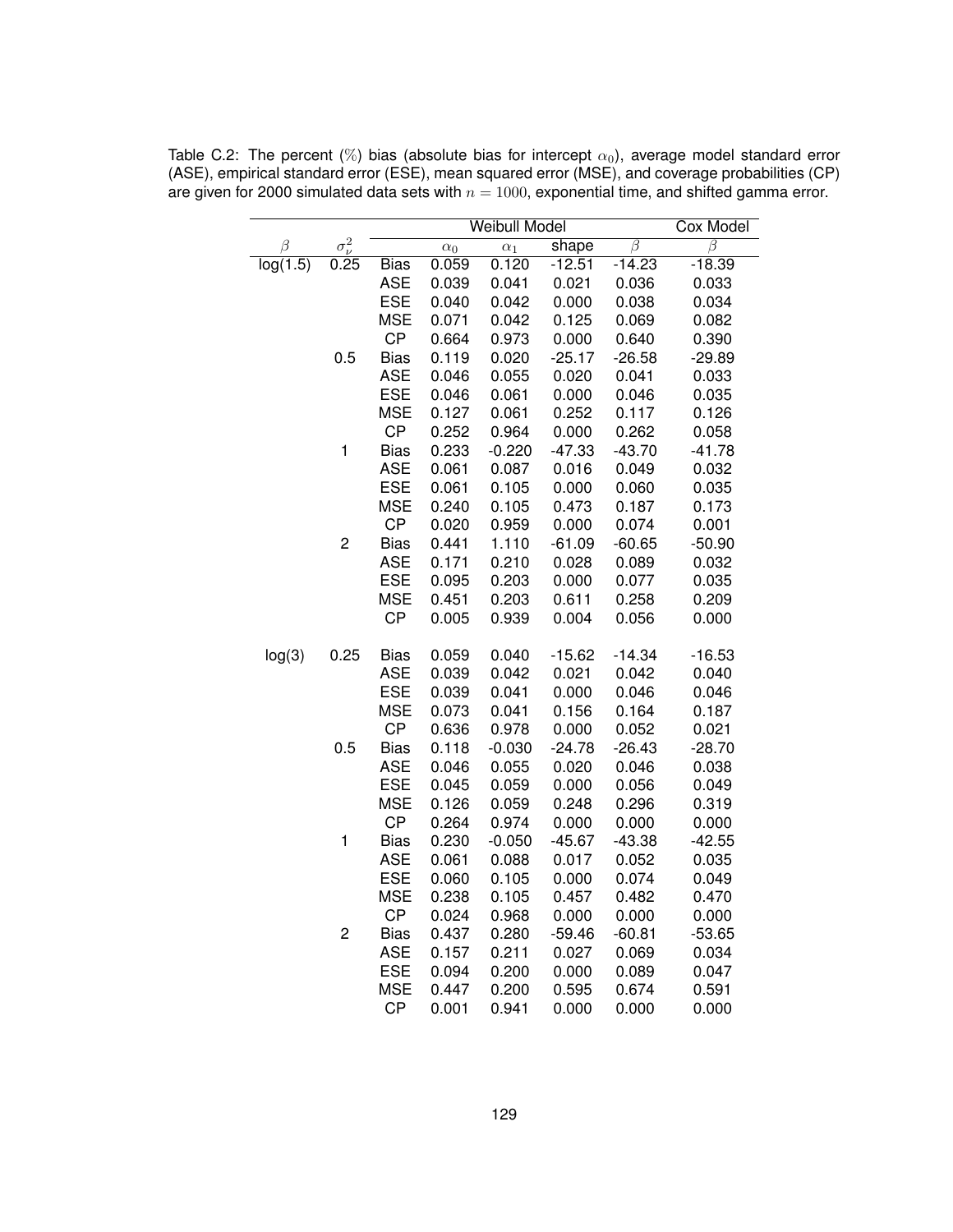Table C.3: The percent (%) bias (absolute bias for intercept  $\alpha_0$ ), average model standard error (ASE), empirical standard error (ESE), mean squared error (MSE), and coverage probabilities (CP) are given for 2000 simulated data sets with  $n = 1000$ , log-normal time, and mean zero normal error.

|        |                  | Weibull Model |            |            |       |       | Cox Model |
|--------|------------------|---------------|------------|------------|-------|-------|-----------|
|        | $\sigma_{\nu}^2$ |               | $\alpha_0$ | $\alpha_1$ | shape |       |           |
| log(3) |                  | Bias          | 0.499      | 0.020      | 3.59  | 0.520 | $-3.510$  |
|        |                  | ASE           | 0.034      | 0.040      | 0.030 | 0.052 | 0.041     |
|        |                  | ESE.          | 0.034      | 0.042      | 0.000 | 0.055 | 0.053     |
|        |                  | MSE           | 0.500      | 0.042      | 0.036 | 0.055 | 0.065     |
|        |                  | СP            | 0.000      | 0.975      | 1.000 | 0.931 | 0.772     |

Table C.4: The percent (%) bias, average bootstrap standard error (ASE) for SIMEX, average model standard error (ASE) for naive, empirical standard error (ESE), mean squared error (MSE), and coverage probabilities (CP) are given for 2000 simulated data sets for the SIMEX and naive methods with  $n = 1000$ , exponential time, baseline hazard of 0.1, a normal distribution for the additive error term, and 90% uniform censoring for the true event time.

| % Censored $\sigma_v^2$ Method % Bias ASE ESE MSE CP |                                           |                                          |  |  |
|------------------------------------------------------|-------------------------------------------|------------------------------------------|--|--|
|                                                      | 90 1 SIMEX -11.59 0.125 0.122 0.168 0.834 |                                          |  |  |
|                                                      |                                           | Naive -13.55  0.101  0.101  0.169  1.000 |  |  |

Table C.5: The percent (%) bias, average bootstrap standard error (ASE) for SIMEX, average model standard error (ASE) for naive, empirical standard error (ESE), mean squared error (MSE), and coverage probabilities (CP) are given for 2000 simulated data sets for the SIMEX and naive methods with  $n = 1000$ , exponential time, baseline hazard of 0.1, a normal distribution for the multiplicative error term, and 90% covariate-dependent censoring for the true event time.

| % Censored $\sigma_v^2$ Method % Bias ASE ESE MSE CP |                                          |                                      |  |  |
|------------------------------------------------------|------------------------------------------|--------------------------------------|--|--|
| 90 —                                                 | 0.5 SIMEX -7.912 0.118 0.115 0.139 0.894 |                                      |  |  |
|                                                      |                                          | Naive -14.70 0.104 0.101 0.179 1.000 |  |  |

Table C.6: The quantiles, interquartile range (IQR), and standard deviation (SD) for the ratio of the error-prone simulated event time and the true event time for virological failure  $\left(\frac{T'_{\lambda b}}{T}\right)$  in the VCCC example.

|     | $25^{th}$ | $50^{th}$   | 75 <sup>th</sup> | IQR          | -SD   |
|-----|-----------|-------------|------------------|--------------|-------|
| U   |           | $\mathbf 1$ |                  | <sup>0</sup> | 32.06 |
| 0.5 | 0.669     | 1.026       | 1.543            | 0.874        | 38.57 |
| 1.  | 0.570     | 1.002       | 1.784            | 1.214        | 48.40 |
| 1.5 | 0.499     | 1.020       | 2.064            | 1.565        | 68.25 |
| 2.  | 0.452     | 0.991       | 2.239            | 1.787        | 56.29 |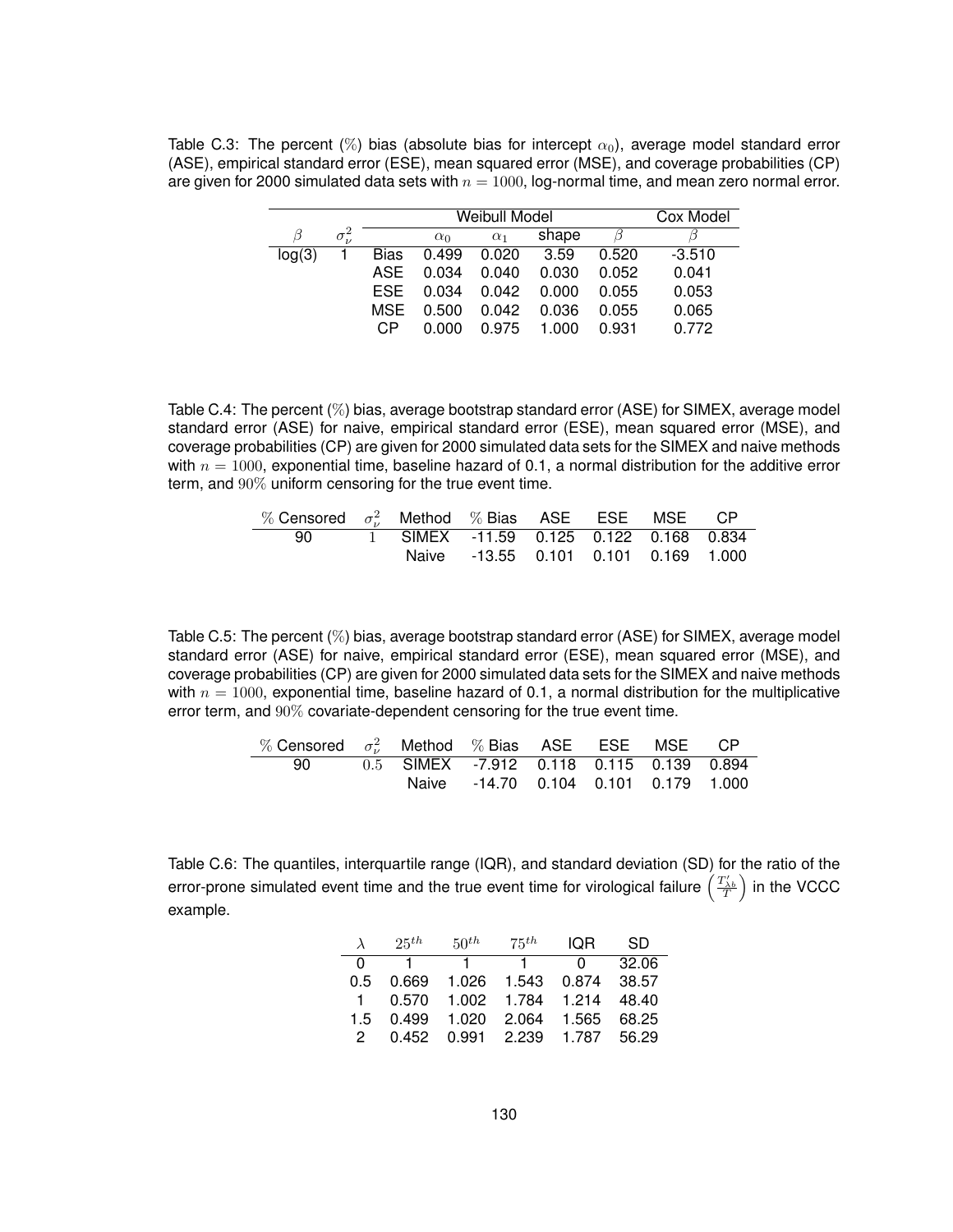Table C.7: The hazard ratios (HR) and their corresponding bootstrap 95% confidence intervals for sex, a 100-unit increase in enrollment CD4, and a 10 year increase in age at enrollment for the time at first opportunistic infection post ART.

|              |                     | Univariate          |                               |
|--------------|---------------------|---------------------|-------------------------------|
|              | Sex                 | 100 $\times$ CD4.   | 10 $\times$ Age at Enrollment |
| True         | 0.951(0.790, 1.146) | 0.781(0.748, 0.816) | 1.146(1.057, 1.242)           |
| Naive        | 1.053 (0.903,1.229) | 0.840 (0.813,0.868) | 1.153 (1.079,1.232)           |
| <b>SIMEX</b> | 1.078 (0.914,1.270) | 0.846(0.808, 0.885) | 1.177 (1.101,1.259)           |
|              |                     |                     |                               |
|              |                     |                     |                               |
|              |                     | Multivariate        |                               |
|              | Sex                 | 100 $\times$ CD4    | 10 $\times$ Age at Enrollment |
| True         | 0.822(0.682, 0.991) | 0.782(0.749, 0.817) | 1.113(1.025, 1.209)           |
| Naive        | 0.928 (0.795,1.084) | 0.843(0.815, 0.871) | 1.121 (1.048,1.200)           |

Table C.8: The percent (%) bias, average bootstrap standard error (ASE) for SIMEX, average model standard error (ASE) for naive, empirical standard error (ESE), mean squared error (MSE), and coverage probabilities (CP) are given for 2000 simulated data sets for the SIMEX and naive methods with exponential time and mixture gamma, mean zero normal, and shifted gamma error distributions.

| <b>Error Distribution</b> | Covariate       | Method       | $%$ Bias | <b>ASE</b> | <b>ESE</b> | <b>MSE</b> | <b>CP</b> |
|---------------------------|-----------------|--------------|----------|------------|------------|------------|-----------|
| Mixed                     | CD4             | <b>SIMEX</b> | $-1.760$ | 0.0001     | 0.0001     | 0.0001     | 0.316     |
|                           |                 | Naive        | $-12.40$ | 0.0001     | 0.0001     | 0.0002     | 0.198     |
|                           |                 |              |          |            |            |            |           |
|                           | Gender          | <b>SIMEX</b> | $-1.520$ | 0.058      | 0.059      | 0.059      | 0.880     |
|                           |                 | Naive        | $-13.16$ | 0.051      | 0.052      | 0.052      | 0.878     |
|                           |                 |              |          |            |            |            |           |
|                           | Age             | <b>SIMEX</b> | $-3.050$ | 0.003      | 0.003      | 0.003      | 0.624     |
|                           |                 | Naive        | $-14.99$ | 0.002      | 0.002      | 0.002      | 0.623     |
|                           |                 |              |          |            |            |            |           |
| Normal                    | CD4             | <b>SIMEX</b> | $-4.930$ | 0.0001     | 0.0001     | 0.0001     | 0.299     |
|                           |                 | Naive        | $-11.82$ | 0.0001     | 0.0001     | 0.0002     | 0.204     |
|                           | Gender          | <b>SIMEX</b> |          |            |            |            |           |
|                           |                 |              | $-3.170$ | 0.059      | 0.060      | 0.060      | 0.875     |
|                           |                 | Naive        | $-11.51$ | 0.051      | 0.052      | 0.052      | 0.878     |
|                           | Age             | <b>SIMEX</b> | $-2.580$ | 0.003      | 0.003      | 0.003      | 0.634     |
|                           |                 | Naive        | $-10.51$ | 0.002      | 0.002      | 0.002      | 0.636     |
|                           |                 |              |          |            |            |            |           |
| Gamma                     | CD <sub>4</sub> | <b>SIMEX</b> | $-6.620$ | 0.0001     | 0.0001     | 0.0001     | 0.288     |
|                           |                 | Naive        | $-13.23$ | 0.0001     | 0.0001     | 0.0002     | 0.180     |
|                           |                 |              |          |            |            |            |           |
|                           | Gender          | <b>SIMEX</b> | $-7.880$ | 0.058      | 0.059      | 0.059      | 0.896     |
|                           |                 | Naive        | $-14.94$ | 0.051      | 0.052      | 0.053      | 0.892     |
|                           |                 |              |          |            |            |            |           |
|                           | Age             | <b>SIMEX</b> | $-10.62$ | 0.002      | 0.002      | 0.002      | 0.630     |
|                           |                 | Naive        | $-17.33$ | 0.002      | 0.002      | 0.002      | 0.633     |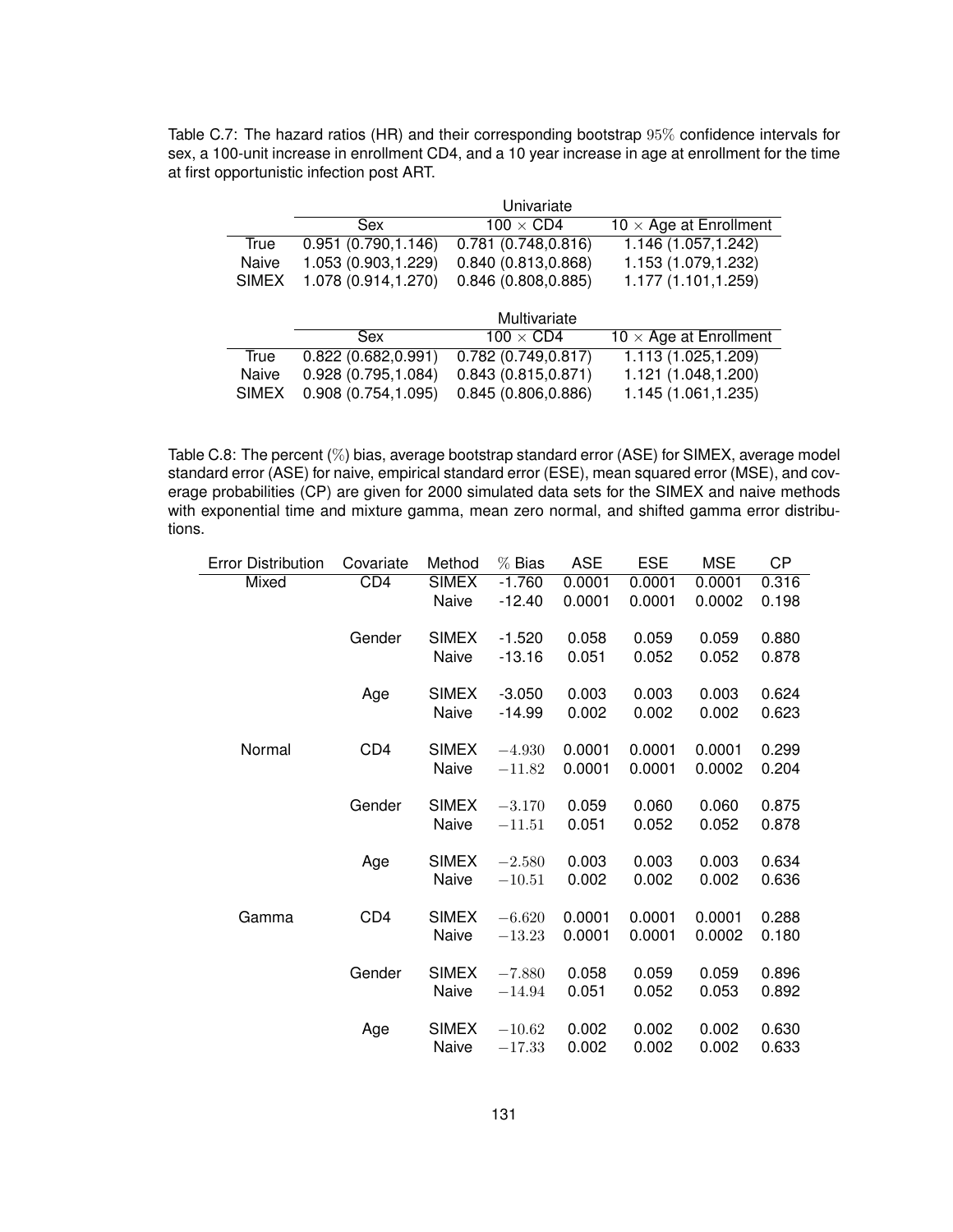Table C.9: The percent (%) bias, average bootstrap standard error (ASE) for SIMEX, average model standard error (ASE) for naive, empirical standard error (ESE), mean squared error (MSE), and coverage probabilities (CP) are given for 2000 simulated data sets for the SIMEX and naive methods with  $n = 1000$ , exponential time, and a left-skewed gamma error distribution.

| B        | $\sigma_{\nu}^2$ | Method       | $%$ Bias | <b>ASE</b> | <b>ESE</b> | MSE   | СP    |
|----------|------------------|--------------|----------|------------|------------|-------|-------|
| log(1.5) | 0.5              | <b>SIMEX</b> | 4.838    | 0.045      | 0.046      | 0.050 | 0.928 |
|          |                  | Naive        | $-17.79$ | 0.033      | 0.033      | 0.079 | 0.399 |
|          |                  | <b>SIMEX</b> | 12.38    | 0.051      | 0.051      | 0.072 | 0.828 |
|          |                  | Naive        | $-22.07$ | 0.033      | 0.033      | 0.095 | 0.22  |
| log(3)   | 0.5              | <b>SIMEX</b> | 3.762    | 0.058      | 0.059      | 0.072 | 0.891 |
|          |                  | Naive        | $-17.08$ | 0.040      | 0.041      | 0.192 | 0.008 |
|          |                  | <b>SIMEX</b> | 9.189    | 0.064      | 0.066      | 0.121 | 0.656 |
|          |                  | Naive        | $-22.24$ | 0.040      | 0.039      | 0.247 | 0.000 |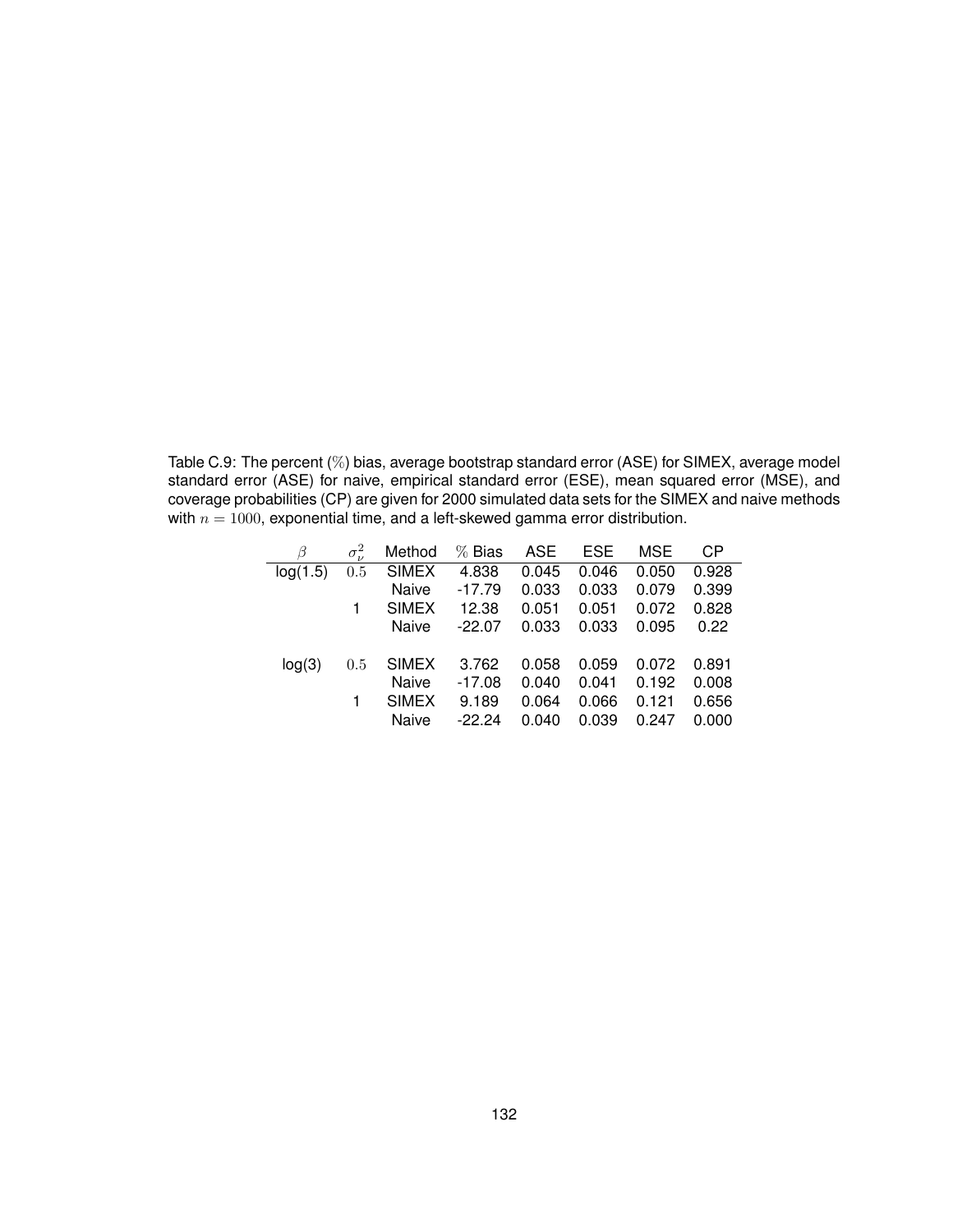Figure C.1: The quadratic approximations of the  $\beta$  parameters as a function of  $\lambda$  for CD4 (a), sex (b), and age at enrollment (c), extrapolated to  $\lambda = -1$ .

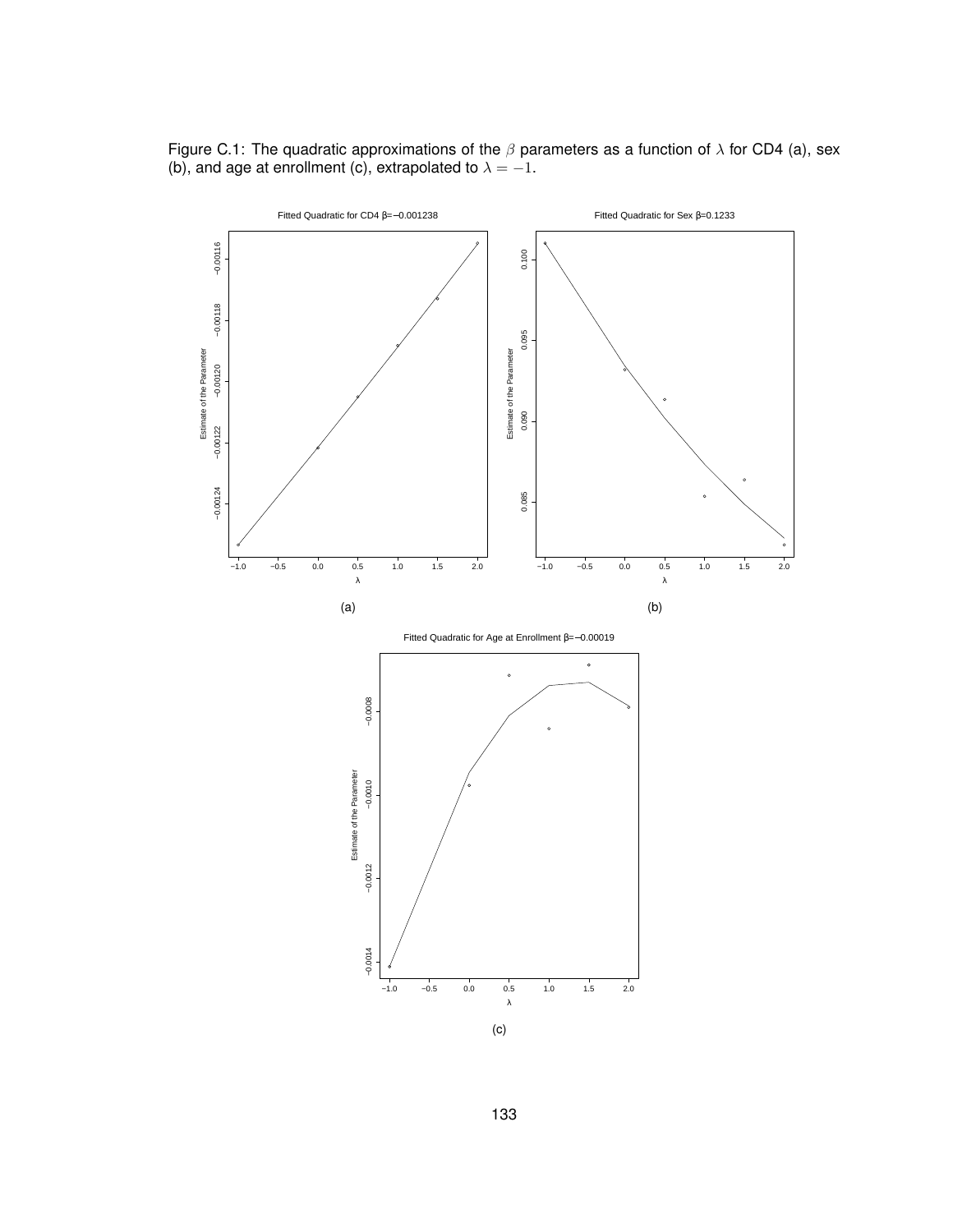### **BIBLIOGRAPHY**

- Adler-Milstein, J and Jha, AK (2017). HITECH Act drove large gains in hospital electronic health record adoption. *Health Affairs* 36.8, 1416–1422.
- Andersen, PK and Gill, RD (1982). Cox's regression model for counting processes: a large sample study. *The Annals of Statistics*, 1100–1120.
- Barnard, J and Rubin, DB (1999). Small-sample degrees of freedom with multiple imputation. *Biometrika* 86.4, 948–955.
- Beresniak, A, Schmidt, A, Proeve, J, Bolanos, E, Patel, N, Ammour, N, Sundgren, M, Ericson, M, Karakoyun, T, Coorevits, P, et al. (2016). Cost-benefit assessment of using electronic health records data for clinical research versus current practices: Contribution of the Electronic Health Records for Clinical Research (EHR4CR) European Project. *Contemporary Clinical Trials* 46, 85–91.
- Boe, LA, Tinker, LF, and Shaw, PA (2020). An Approximate Quasi-Likelihood Approach for Error-Prone Failure Time Outcomes and Exposures. *arXiv preprint arXiv:2004.01112*.
- Botsis, T, Hartvigsen, G, Chen, F, and Weng, C (2010). Secondary use of EHR: data quality issues and informatics opportunities. *Summit on Translational Bioinformatics* 2010, 1.
- Breslow, NE and Chatterjee, N (1999). Design and analysis of two-phase studies with binary outcome applied to Wilms tumour prognosis. *Journal of the Royal Statistical Society: Series C (Applied Statistics)* 48.4, 457–468.
- Breslow, NE, Lumley, T, Ballantyne, CM, Chambless, LE, and Kulich, M (2009). Improved Horvitz– Thompson estimation of model parameters from two-phase stratified samples: applications in epidemiology. *Statistics in Biosciences* 1.1, 32–49.
- Breslow, NE and Wellner, JA (2007). Weighted likelihood for semiparametric models and two-phase stratified samples, with application to Cox regression. *Scandinavian Journal of Statistics* 34.1, 86–102.
- Carroll, RJ, Ruppert, D, Stefanski, LA, and Crainiceanu, CM (2006). *Measurement Error in Nonlinear Models: A Modern Perspective*. CRC press.
- Chen, T and Lumley, T (2020). Optimal multi-wave sampling for regression modelling in two-phase designs. *arXiv preprint arXiv:2005.13739*.
- Cochran, WG (2007). *Sampling techniques*. John Wiley & Sons.
- Cook, JR and Stefanski, LA (1994). Simulation-extrapolation estimation in parametric measurement error models. *Journal of the American Statistical Association* 89.428, 1314–1328.
- Deville, JC and Särndal, CE (1992). Calibration estimators in survey sampling. Journal of the Amer*ican Statistical Association* 87.418, 376–382.
- Deville, JC, Särndal, CE, and Sautory, O (1993). Generalized raking procedures in survey sampling. *Journal of the American Statistical Association* 88.423.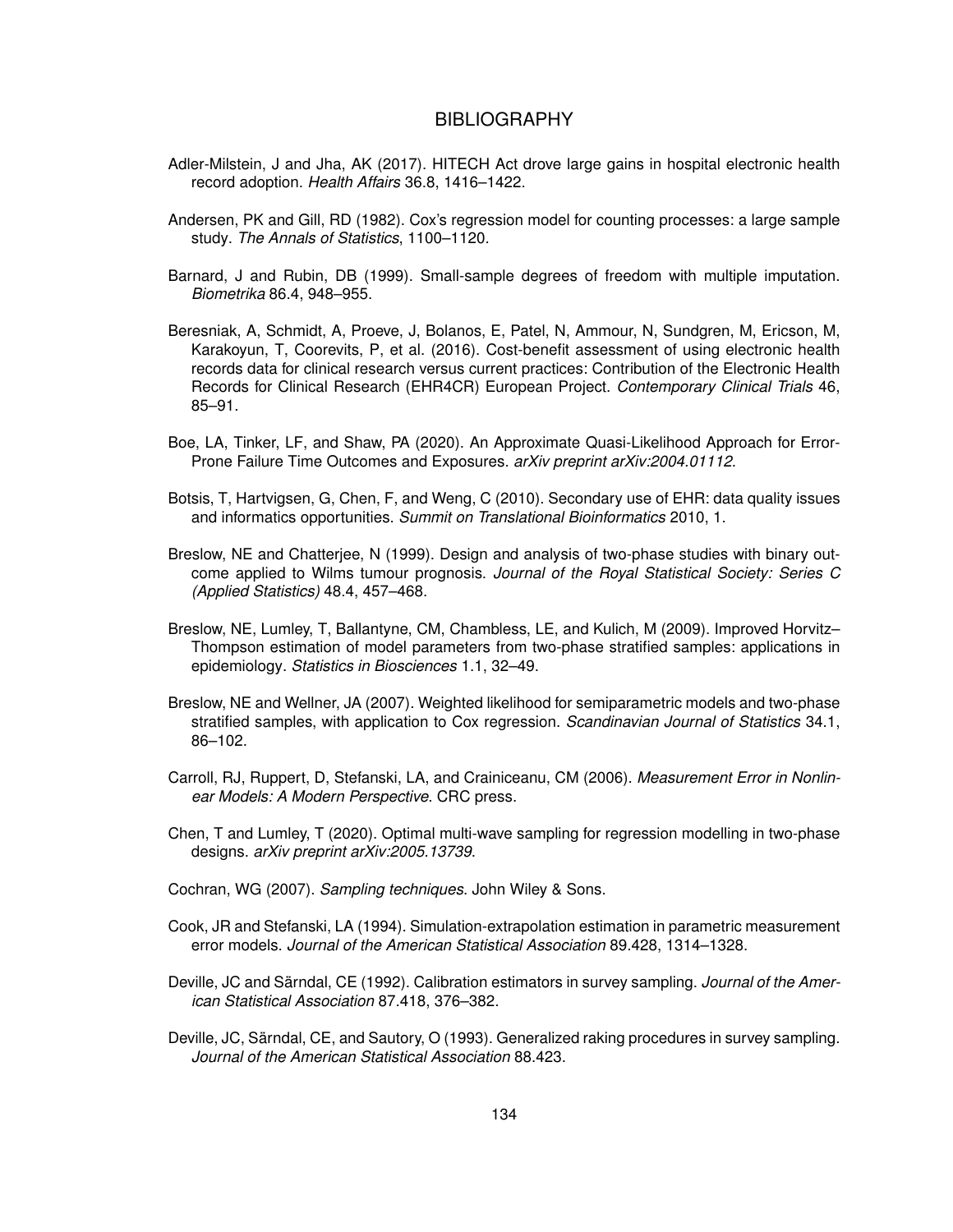- Duda, SN, Shepherd, BE, Gadd, CS, Masys, DR, and McGowan, CC (2012). Measuring the quality of observational study data in an international HIV research network. *PloS ONE* 7.4, e33908.
- Edwards, JK, Cole, SR, Troester, MA, and Richardson, DB (2013). Accounting for misclassified outcomes in binary regression models using multiple imputation with internal validation data. *American Journal of Epidemiology* 177.9, 904–912.
- Floyd, JS, Heckbert, SR, Weiss, NS, Carrell, DS, and Psaty, BM (2012). Use of administrative data to estimate the incidence of statin-related rhabdomyolysis. *Journal of the American Medical Association* 307.15, 1580–1582.
- Giganti, MJ, A., SP, Chen, G, Bebaway, SS, Turner, MM, Sterling, TR, and Shepherd, BE (2020). Accounting for dependent errors in predictors and time-to-event outcomes using electronic health records, validation samples, and multiple imputation. *Annals of Applied Statistics, in press*.
- Gravel, CA, Dewanji, A, Farrell, PJ, and Krewski, D (2018). A validation sampling approach for consistent estimation of adverse drug reaction risk with misclassified right-censored survival data. *Statistics in Medicine* 37.27, 3887–3903.
- Greene, WF and Cai, J (2004). Measurement error in covariates in the marginal hazards model for multivariate failure time data. *Biometrics* 60.4, 987–996.
- Han, K, Lumley, T, Shepherd, BE, and Shaw, PA (2020). Two-phase analysis and study design for survival models with error-prone exposures. *arXiv preprint arXiv:2005.05511*.
- Han, K, Shaw, PA, and Lumley, T (2019). Combining multiple imputation with raking of weights in the setting of nearly-true models. *arXiv preprint arXiv:1910.01162*.
- Han, P (2016). Combining inverse probability weighting and multiple imputation to improve robustness of estimation. *Scandinavian Journal of Statistics* 43.1, 246–260.
- He, W, Yi, GY, and Xiong, J (2007). Accelerated failure time models with covariates subject to measurement error. *Statistics in Medicine* 26.26, 4817–4832.
- Hillestad, R, Bigelow, J, Bower, A, Girosi, F, Meili, R, Scoville, R, and Taylor, R (2005). Can electronic medical record systems transform health care? Potential health benefits, savings, and costs. *Health Affairs* 24.5, 1103–1117.
- Holcroft, CA, Rotnitzky, A, and Robins, JM (1997). Efficient estimation of regression parameters from multistage studies with validation of outcome and covariates. *Journal of Statistical Planning and Inference* 65.2, 349–374.
- Holt, D, McDonald, J, and Skinner, C (1991). The effect of measurement error on event history analysis. In: *Measurement Errors in Surveys*. Ed. by PP Biemer, RM Groves, LE Lyberg, NA Mathiowetz, and S Sudman. Wiley, 665–685.
- Hong, S, Schmitt, N, Stone, A, and Denne, J (2012). Attenuation of treatment effect due to measurement variability in assessment of progression-free survival. *Pharmaceutical Statistics* 11.5, 394–402.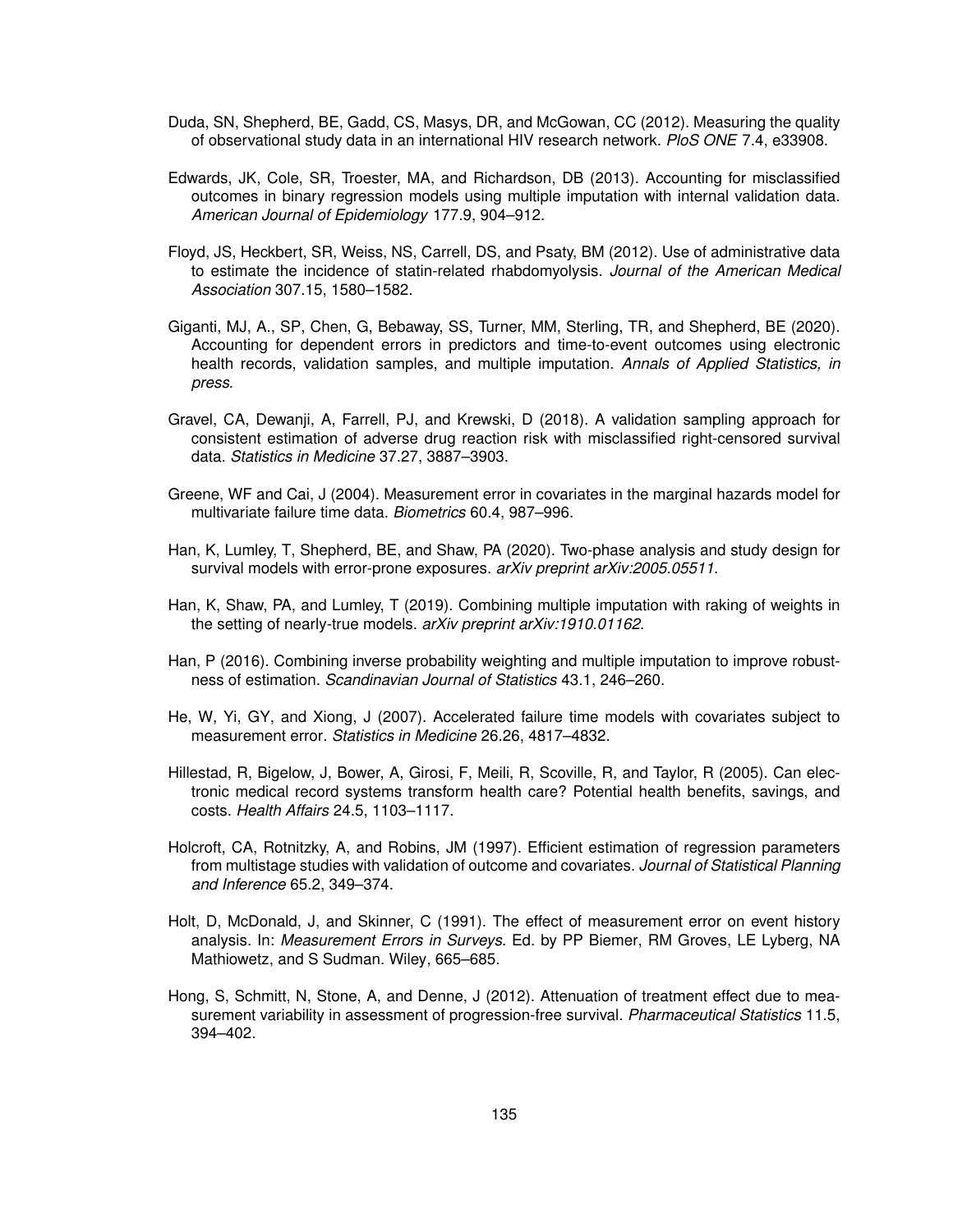- Hougaard, P, Myglegaard, P, and Borch-Johnsen, K (1994). Heterogeneity models of disease susceptibility, with application to diabetic nephropathy. *Biometrics*, 1178–1188.
- Hu, P, Tsiatis, AA, and Davidian, M (1998). Estimating the parameters in the Cox model when covariate variables are measured with error. *Biometrics*, 1407–1419.
- Huang, Y and Wang, C (2000). Cox regression with accurate covariates unascertainable: A nonparametric-correction approach. *Journal of the American Statistical Association* 95.452, 1209–1219.
- Huang, Y and Wang, C (2006). Errors-in-covariates effect on estimating functions: Additivity in limit and nonparametric correction. *Statistica Sinica*, 861–881.
- Hunsberger, S, Albert, PS, and Dodd, L (2010). Analysis of progression-free survival data using a discrete time survival model that incorporates measurements with and without diagnostic error. *Clinical Trials*, 1740774510384887.
- Jensen, PB, Jensen, LJ, and Brunak, S (2012). Mining electronic health records: towards better research applications and clinical care. *Nature Reviews Genetics* 13.6, 395–405.
- Keiding, N, Andersen, PK, and Klein, JP (1997). The role of frailty models and accelerated failure time models in describing heterogeneity due to omitted covariates. *Statistics in Medicine* 16.2, 215–224.
- Kiragga, AN, Castelnuovo, B, Schaefer, P, Muwonge, T, and Easterbrook, PJ (2011). Quality of data collection in a large HIV observational clinic database in sub-Saharan Africa: implications for clinical research and audit of care. *Journal of the International AIDS Society* 14.1, 3–3.
- Korn, EL, Dodd, LE, and Freidlin, B (2010). Measurement error in the timing of events: effect on survival analyses in randomized clinical trials. *Clinical Trials*.
- Küchenhoff, H, Mwalili, SM, and Lesaffre, E (2006). A general method for dealing with misclassification in regression: the misclassification SIMEX. *Biometrics* 62.1, 85–96.
- Kulich, M and Lin, DY (2004). Improving the efficiency of relative-risk estimation in case-cohort studies. *Journal of the American Statistical Association* 99.467, 832–844.
- Lemly, DC, Shepherd, BE, Hulgan, T, Rebeiro, P, Stinnette, S, Blackwell, RB, Bebawy, S, Kheshti, A, Sterling, TR, and Raffanti, SP (2009). Race and sex differences in antiretroviral therapy use and mortality among HIV-infected persons in care. *Journal of Infectious Diseases* 199.7, 991– 998.
- Li, Y and Lin, X (2000). Covariate measurement errors in frailty models for clustered survival data. *Biometrika* 87.4, 849–866.
- Lumley, T (2011). *Complex Surveys: A Guide to Analysis Using R*. Vol. 565. John Wiley & Sons.
- Lumley, T (2016). *Survey: Analysis of Complex Survey Samples*. R package version 3.32.
- Lumley, T (2017). Robustness of semiparametric efficiency in nearly-true models for two-phase samples. *arXiv preprint arXiv:1707.05924*.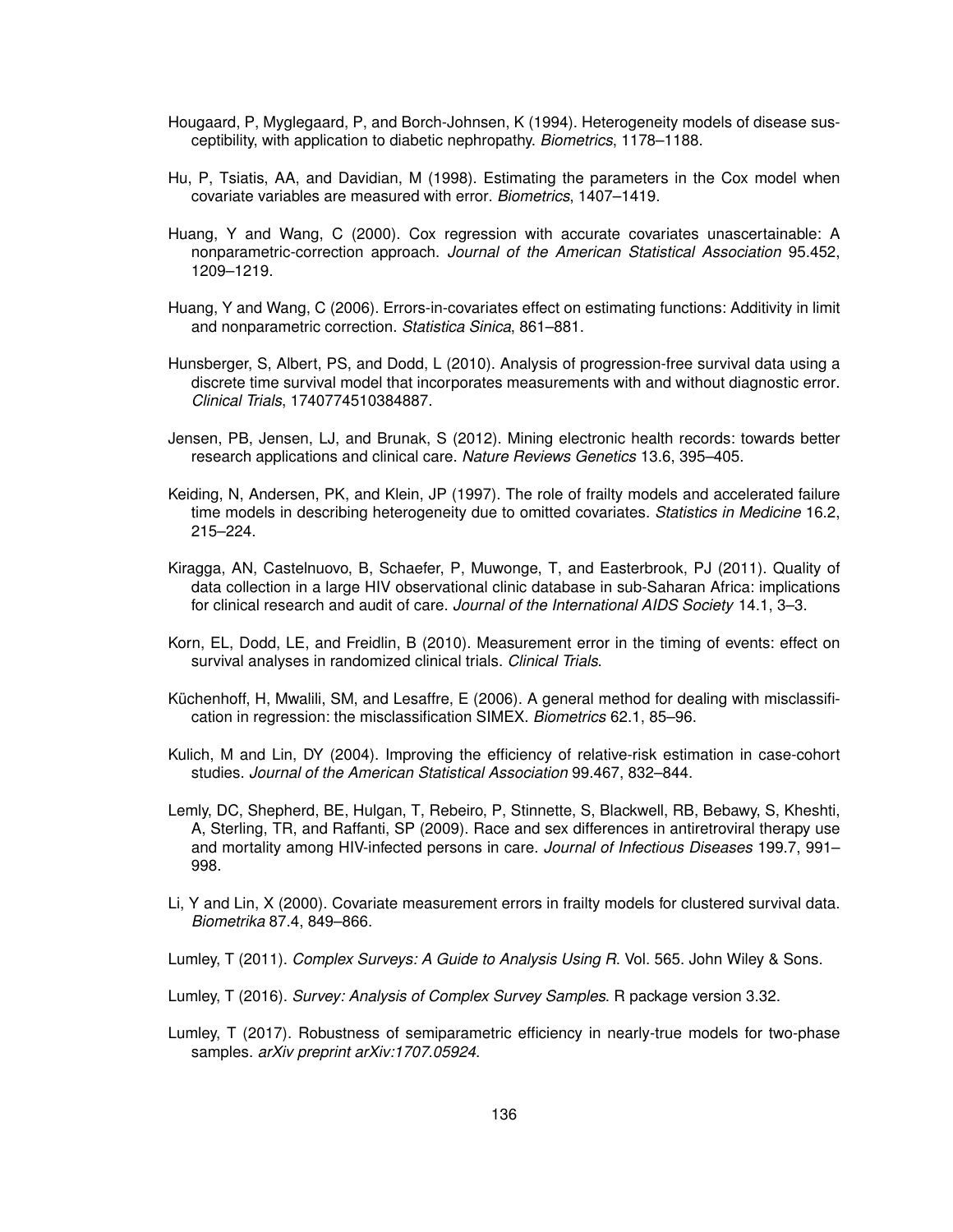- Lumley, T, Shaw, PA, and Dai, JY (2011). Connections between survey calibration estimators and semiparametric models for incomplete data. *International Statistical Review* 79.2, 200–220.
- Magaret, AS (2008). Incorporating validation subsets into discrete proportional hazards models for mismeasured outcomes. *Statistics in Medicine* 27.26, 5456–5470.
- Magder, LS and Hughes, JP (1997). Logistic regression when the outcome is measured with uncertainty. *American Journal of Epidemiology* 146.2, 195–203.
- Marshall, WA and Tanner, JM (1986). Puberty. In: *Postnatal Growth Neurobiology*. Springer, 171– 209.
- McIsaac, MA and Cook, RJ (2015). Adaptive sampling in two-phase designs: a biomarker study for progression in arthritis. *Statistics in Medicine* 34.21, 2899–2912.
- Meier, AS, Richardson, BA, and Hughes, JP (2003). Discrete proportional hazards models for mismeasured outcomes. *Biometrics* 59.4, 947–954.
- Nakamura, T (1992). Proportional hazards model with covariates subject to measurement error. *Biometrics*, 829–838.
- Oh, EJ, Shepherd, BE, Lumley, T, and Shaw, PA (2018). Considerations for analysis of time-toevent outcomes measured with error: bias and correction with SIMEX. *Statistics in Medicine* 37.8, 1276–1289.
- Oh, EJ, Shepherd, BE, Lumley, T, and Shaw, PA (2019). Raking and Regression Calibration: Methods to Address Bias from Correlated Covariate and Time-to-Event Error. *arXiv preprint arXiv:1905.08330*.
- Prentice, R (1982). Covariate measurement errors and parameter estimation in a failure time regression model. *Biometrika* 69.2, 331–342.
- R Core Team (2019). *R: A Language and Environment for Statistical Computing*. R Foundation for Statistical Computing. Vienna, Austria. URL: https://www.R-project.org/.
- Robins, JM, Rotnitzky, A, and Zhao, LP (1994). Estimation of regression coefficients when some regressors are not always observed. *Journal of the American Statistical Association* 89.427, 846–866.
- Robins, JM and Wang, N (2000). Inference for imputation estimators. *Biometrika* 87.1, 113–124.
- Rubin, DB (2004). *Multiple imputation for nonresponse in surveys*. Vol. 81. John Wiley & Sons.
- Saegusa, T and Wellner, JA (2013). Weighted likelihood estimation under two-phase sampling. *Annals of Statistics* 41.1, 269–295.
- Shaw, PA, He, J, and Shepherd, BE (Nov. 2018). Regression calibration to correct correlated errors in outcome and exposure. *arXiv preprint arXiv:1811.10147*. arXiv: arXiv : 1811 . 10147 [stat.ME].